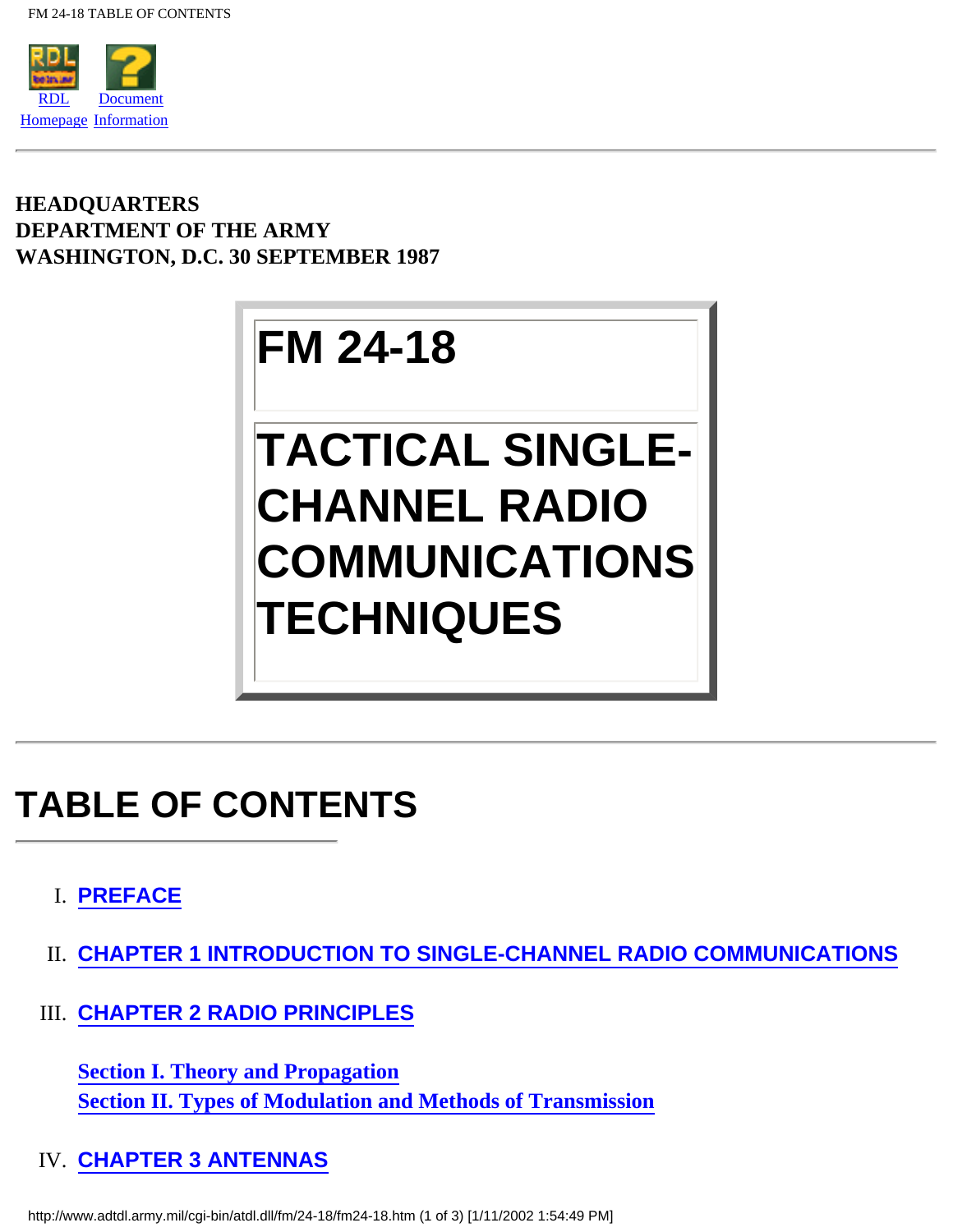**Section I. Requirement and Function Section II. Characteristics Section III. Types of Antennas Section IV. Field Repair and Expedients**

## V. **[CHAPTER 4 PRACTICAL CONSIDERATIONS IN OPERATING SINGLE-CHANNEL](#page-40-0)  [RADIOS](#page-40-0)**

**[Section I. Siting Considerations](#page-40-1) [Section II. Transmitter Characteristics and Operator's Skills](#page-42-0) [Section III. Transmission Paths](#page-44-0) [Section IV. Receiver Characteristics and Operator's Skills](#page-44-1)**

## VI. **[CHAPTER 5 RADIO OPERATING TECHNIQUES](#page-48-0)**

**[Section I. General Operating Instructions and SOI](#page-48-1) [Section II. Radiotelegraph Procedures](#page-52-0) [Section III. Radiotelephone and Radio Teletypewriter Procedures](#page-54-0)**

## VII. **[CHAPTER 6 ELECTRONIC WARFARE](#page-58-0)**

## VIII. **CHAPTER 7 RADIO OPERATIONS UNDER UNUSUAL CONDITIONS**

**Section I. Operations in Arcticlike Areas Section II. Operations in Jungle Areas Section III. Operations in Desert Areas Section IV. Operations in Mountainous Areas Section V. Operations in Special Environments**

## IX. **CHAPTER 8 SPECIAL OPERATIONS AND INTEROPERABILITY TECHNIQUES**

**Section I. Retransmission and Remote Control Operations Section II. Secure Operations Section III. Equipment Compatibility and Netting Procedures**

## X. **APPENDIX A POWER SOURCES**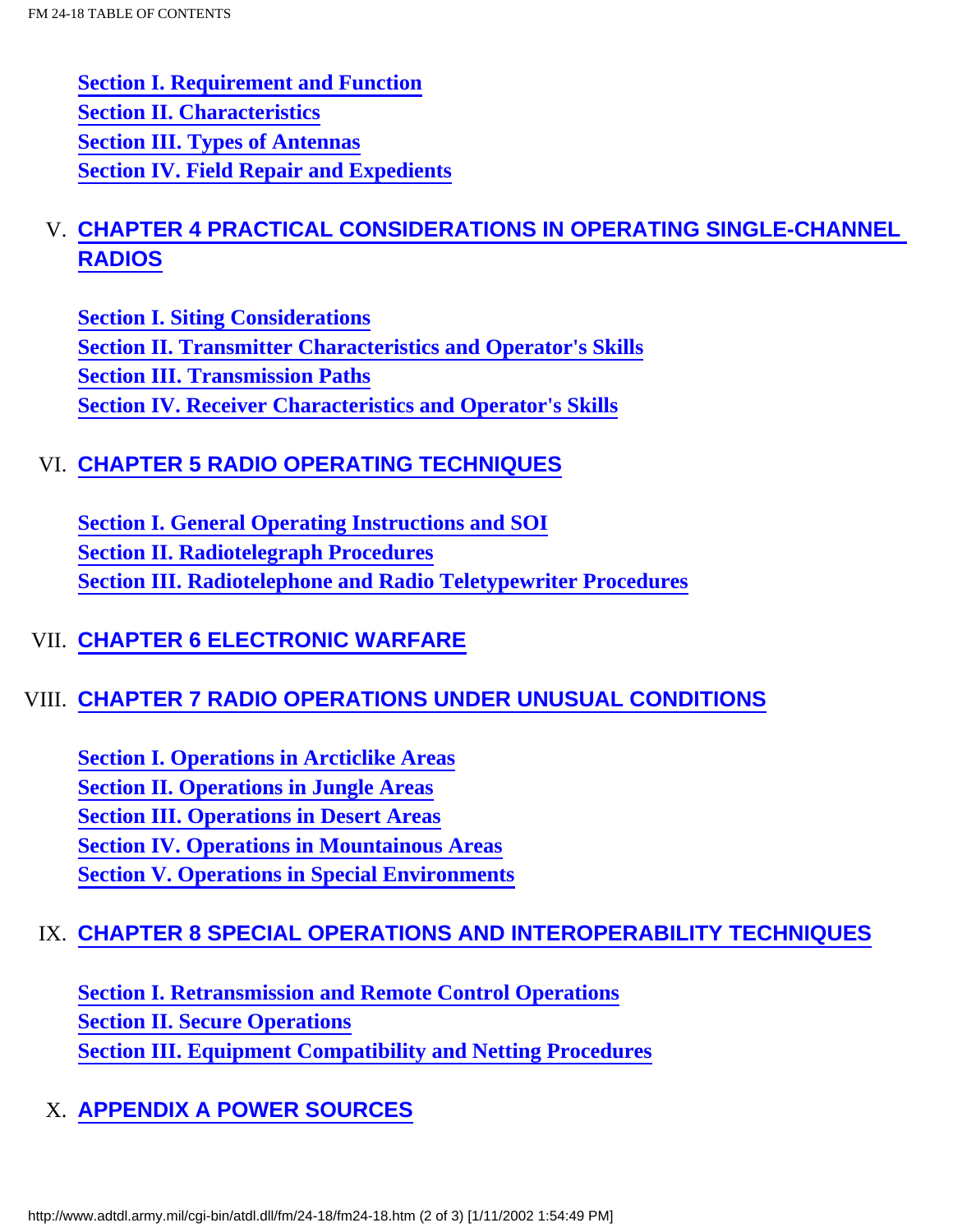- XI. **APPENDIX B IONOSPHERIC SOUNDER AN/TRQ-35(V)**
- XII. **APPENDIX C EXTENDED FREQUENCY RANGE, MULTIMODE FIELD RADIO SET AN/PRC-70**
- XIII. **APPENDIX D TRANSCEIVER MULTIPLEXER (TD-1288( )/GRC AND TD-1289( )(V)/GRC)**
- XIV. **[APPENDIX E STEERABLE NULL PROCESSING GROUP OL-275\( \)/VRC](#page-109-0)**
- XV. **APPENDIX F NET RADIO INTERFACE**

**Section I. Purpose and Scope Section II. Doctrine and Deployment Section III. Operation Section IV. Radio Set Control C-6709/G**

- XVI. **APPENDIX G TIME ZONE CHART**
- XVII. **APPENDIX H TIME CONVERSION TABLE**
- XVIII. **APPENDIX I CIRCUIT LOG AND OPERATOR'S NUMBER SHEET**
- XIX. **APPENDIX J ELECTROMAGNETIC PULSE**
- XX. **[APPENDIX K NBC PROTECTION](#page-146-0)**
- XXI. **[APPENDIX L TACTIC SINGLE-CHANNEL COMMUNICATIONS](#page-148-0)**
- XXII. **APPENDIX M NEAR-VERTICAL INCIDENCE SKY-WAVE PROPAGATION CONCEPT**
- XXIII. **GLOSSARY**
- XXIV. **[REFERENCES](#page-175-0)**
- XXV. **AUTHORIZATION PAGE**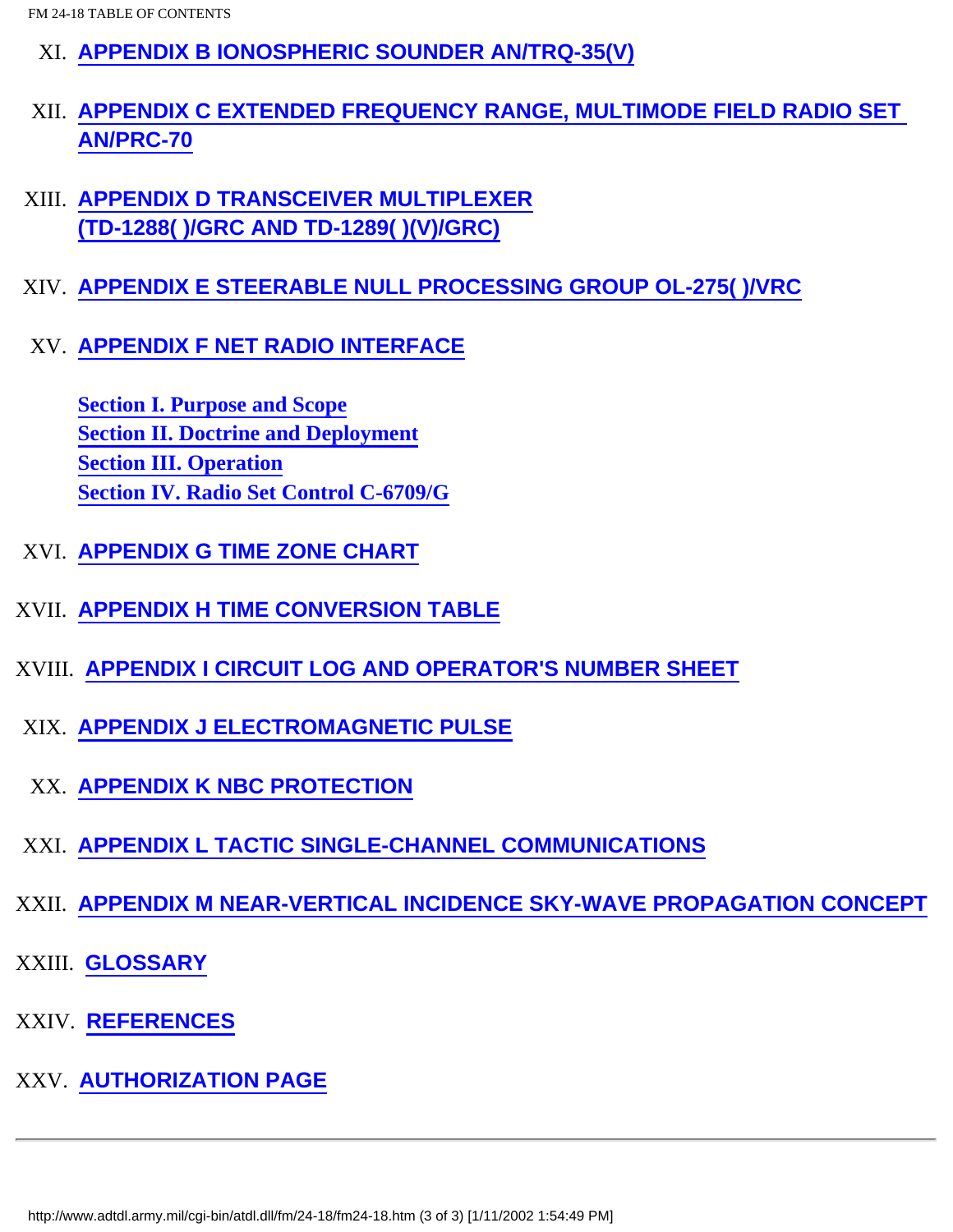

# **PREFACE**

## **Purpose and Scope**

This manual provides information and guidance to all personnel who are involved with and use singlechannel radio in tactical situations.

To ensure your understanding of all the material presented, this manual includes a brief discussion of radio fundamentals, antennas, and radio-wave propagation. It also covers procedures and techniques that have been used effectively during tactical operations to include: site selection and reliability factors; operation in the several transmission modes and under unusual conditions; field expedients; electronic warfare techniques and reporting; and other aspects of the practical applications of single-channel radio. There are other items pertinent to single-channel radio operations listed in the appendixes.

### **User Information**

The proponent of this publication is HQ TRADOC. You are encouraged to submit comments and recommended changes to improve this manual. Submit you comments on DA Form 2028 (Recommended Changes to Publications and Blank Forms) and key them to the pages, paragraphs, and lines of text to which they apply. If DA Form 2028 is not available, a letter is acceptable. Provide reasons for your comments to ensure complete understanding and proper evaluation. Forward your comments to the Commander, United States Army Signal Center and Fort Gordon, ATTN: ATZH-DTL, Fort Gordon, Georgia 30905-5070.

The provisions of this publication are the subject of the following international agreement(s): STANAG 2019 (Military Symbols).

**DISTRIBUTION RESTRICTION: Distribution authorized to U.S. Government agencies and their contractors to prevent valuable technical or operational information from automatic dissemination under the International Exchange Program or by other means. This determination was made on 10 December 1986. Other requests for this document will be referred to Commander, U.S. Army Signal Center and Fort Gordon, ATTN: ATZH-DTL, Fort Gordon, GA 30905-5070.** 

**DESTRUCTION NOTICE: Destroy by any method that will prevent disclosure of contents or reconstruction of the document.**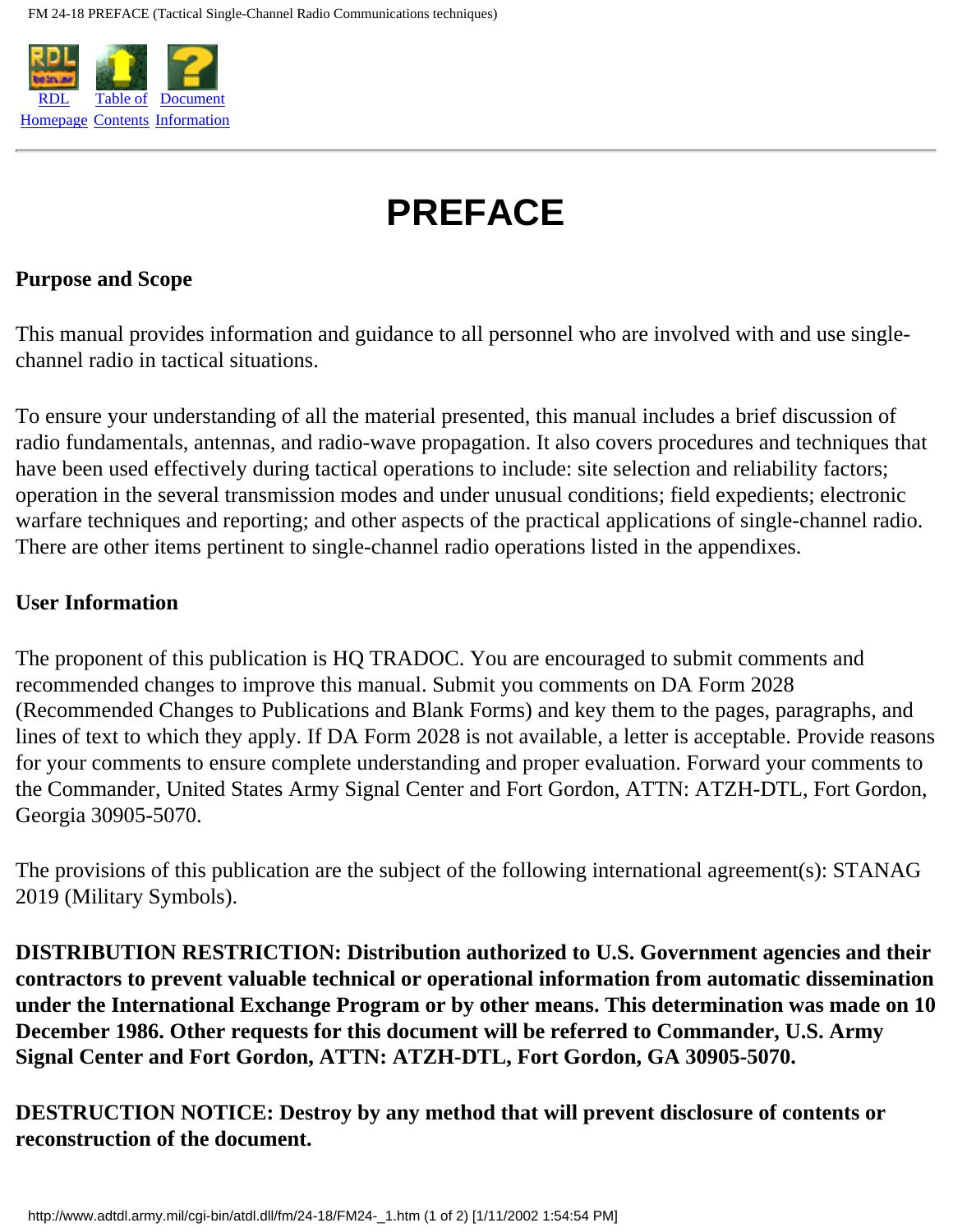\*This manual supersedes FM 24-18, 13 December 1984.

Whenever a word normally referring to a particular sex appears within this publication, it is intended to include both masculine and feminine genders.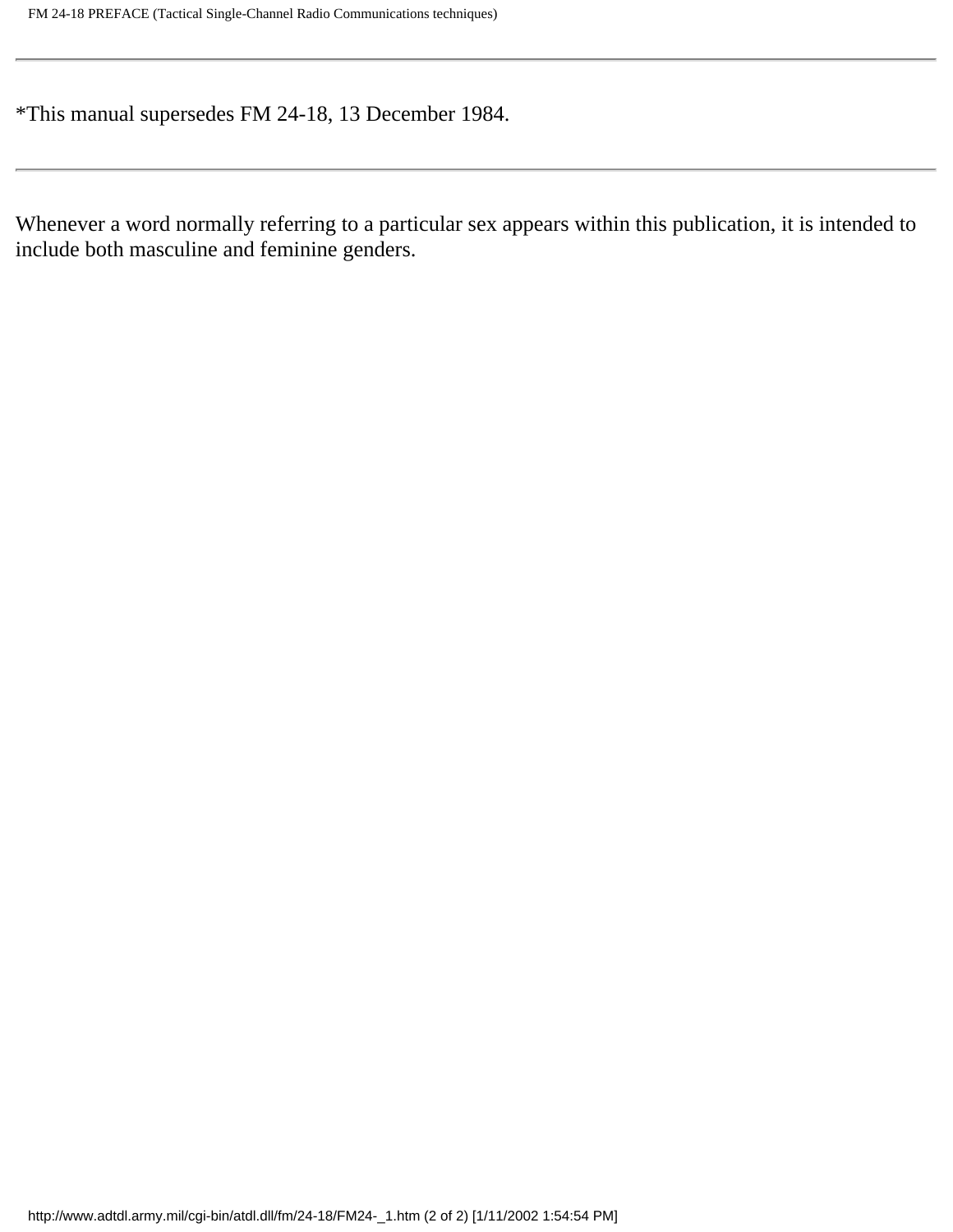

# **CHAPTER 1**

## **INTRODUCTION TO SINGLE-CHANNEL RADIO COMMUNICATIONS**

## **1-1. Employment of Radio Communications**

Mobility is one of the keys to success on the modern battlefield. All communications must be geared to support a combat force that must repeatedly move to survive and fight the enemy. The single-channel radio is the primary means of communication for command, fire control, exchange of information, administration, and liaison between and within units. The versatility of radio communications makes it readily adaptable to rapidly changing tactical situations. Radio is essential for communications over large bodies of water, territory controlled by enemy forces, and terrain where the construction of wire lines is impossible or impractical. It is also required for air assault operations.

### **1-2. Capabilities and Limitations**

**The capabilities** of the single-channel radio make it flexible, securable, mobile, and reliable.

Radio communications facilities usually can be installed more quickly than wire communications. Thus, radio can be used as a primary means of communications during the initial stages of combat operations.

Once installed in a vehicle, aircraft, or ship, the equipment is ready for use and does not require reinstallation. Wire communications require reinstallation with each move.

Radio equipment is designed to meet mobility requirements and is used by airmobile, amphibious, mechanized, and dismounted units.

Radio lends itself to many modes of operation, such as radiotelephone, radiotelegraph, radio teletypewriter (RATT), visual presentation, and data.

All of the modes of operation are securable when required equipment is available.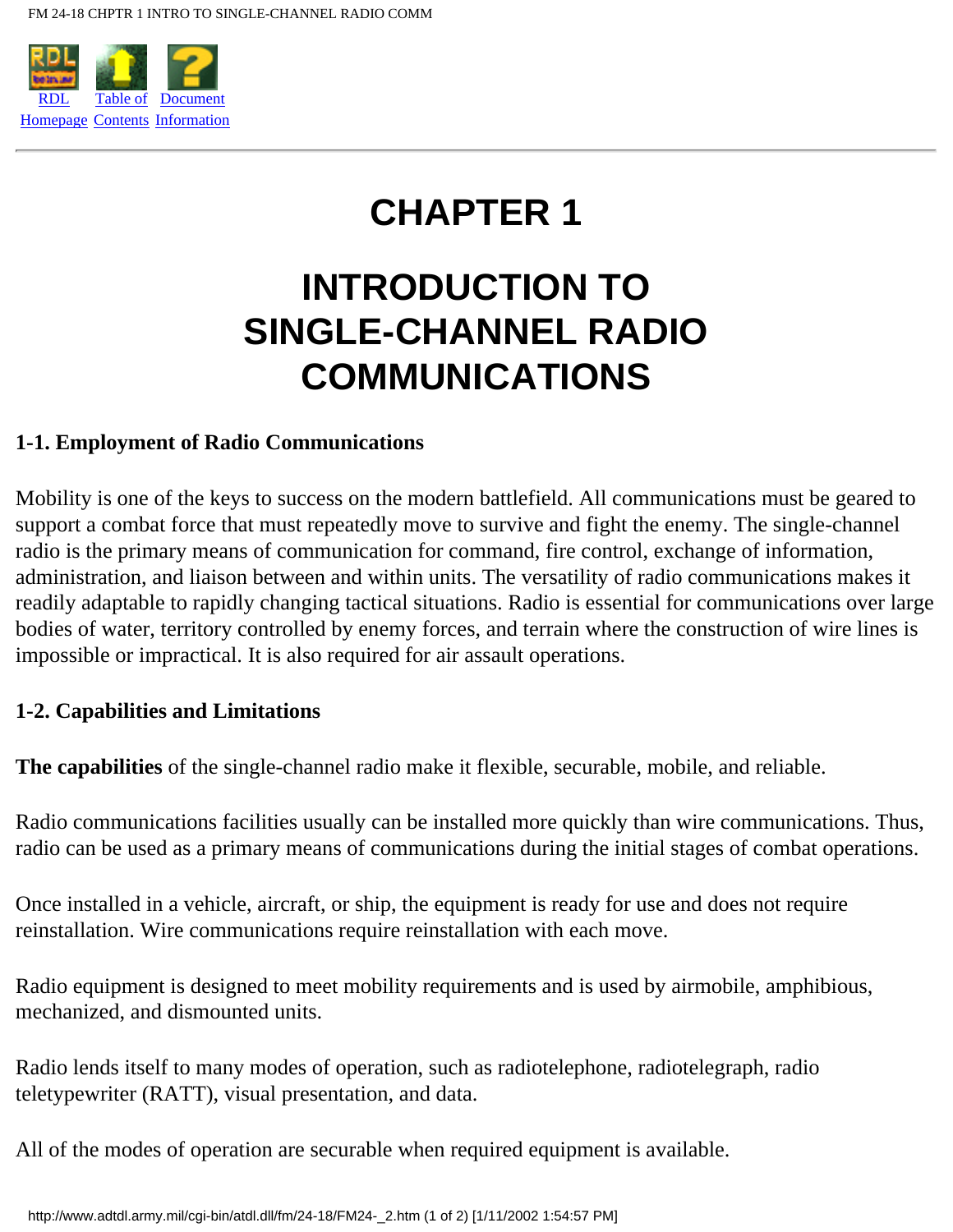Natural obstacles, minefields, and terrain under enemy control or fire do not limit radio to the same extent that they limit other means of communications.

By using special techniques, radio can interface with other communications means (net radio interface), be separated from the immediate vicinity of the user (remoting), and operate over extended distances (retransmission).

**The limitations** of single-channel radio must also be considered.

Radio is the most detectable means of electronic communications and is subject to intentional and unintentional electronic interference. Current Threat conditions require good electronic countercountermeasures (ECCM) to include remoting techniques.

To be capable of operating together, radios must have common or at least some overlapping frequencies. They must transmit and receive the same type signal and must be located within operating range of each other with a clear transmission path.

Radio is the least secure means of communications, and it must be assumed that interception occurs every time a transmitter is placed in operation.

## **1-3. Tactical Applications**

The extent to which radio is used in combat operations depends on the requirements for secrecy and surprise balanced against the urgency of communications. When surprise is important, radio operation is limited initially to those units already in contact with the enemy. In some instances, to increase deception and surprise, the operation of dummy stations may be directed by higher commanders. When a unit is moving into an area just prior to attack, it may be directed to maintain listening silence until the attack is launched. When a unit is already occupying a sector from which it is to launch an attack, and its radio stations are in operation, it may be directed to maintain normal radio operations without substantial change in traffic load until the attack is launched. If a unit is moved to another sector or is relieved by another unit, it may be required to provide dummy radio stations to continue operations until the attack is fully underway. Once the attack is launched, special restrictions on radio operations are generally removed.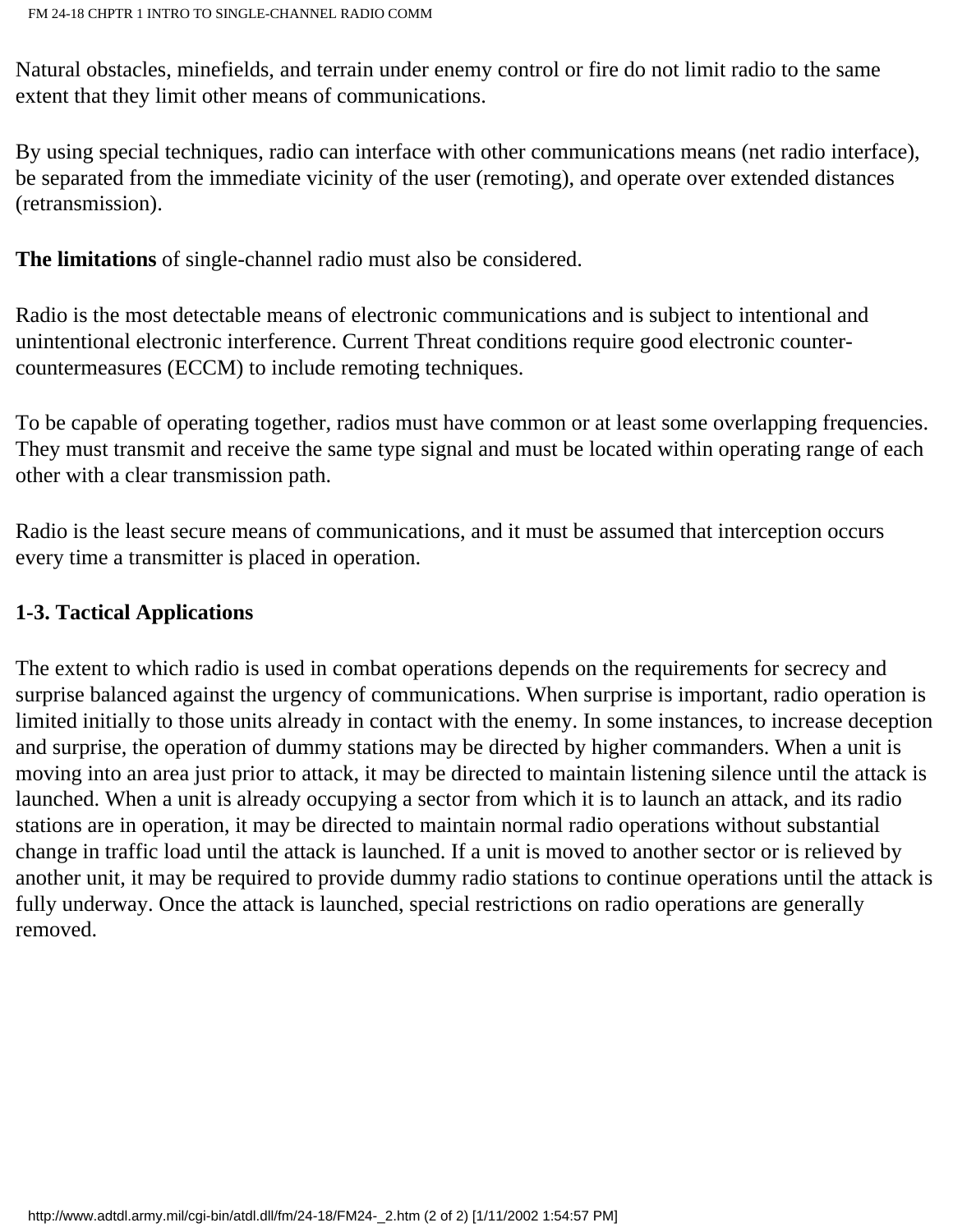<span id="page-7-0"></span>

# **CHAPTER 2**

# **RADIO PRINCIPLES**

## **Section I. Theory and Propagation**

## <span id="page-7-1"></span>**2-1. The Radio Set**

### **Basic Components.**

A radio set ([fig 2-1](http://www.adtdl.army.mil/cgi-bin/atdl.dll/fm/24-18/24180001.gif)) consists basically of a transmitter and a receiver. Other items necessary for operation include a source of electrical power and an antenna for radiation and reception of radio waves.

The transmitter contains an oscillator which generates radio frequency (RF) energy in the form of alternating current (AC). A transmission line or cable feeds the RF to the antenna. The antenna converts the AC into electromagnetic energy which is radiated into space. A keying device is used to control the transmission.

Normally, in single-channel radio operations, the receiver uses the same antenna as the transmitter to receive electromagnetic energy. The antenna converts the received electromagnetic energy into RF alternating current. The RF is fed to the receiver by a transmission line or cable. In the receiver the RF is converted to audio frequencies (AF). The audio frequencies are then changed into sound waves by a headset or loud speaker.

Separate antennas are used for transmitting and receiving in some single-channel radio installations.

**NOTE: When two radio sets operate on the same frequency, with the same type of modulation, and are within operating range, communications between both sets is possible.**

[Figure 2-1.](http://www.adtdl.army.mil/cgi-bin/atdl.dll/fm/24-18/24180001.gif) Basic radio set.

### **Radio Transmitter.**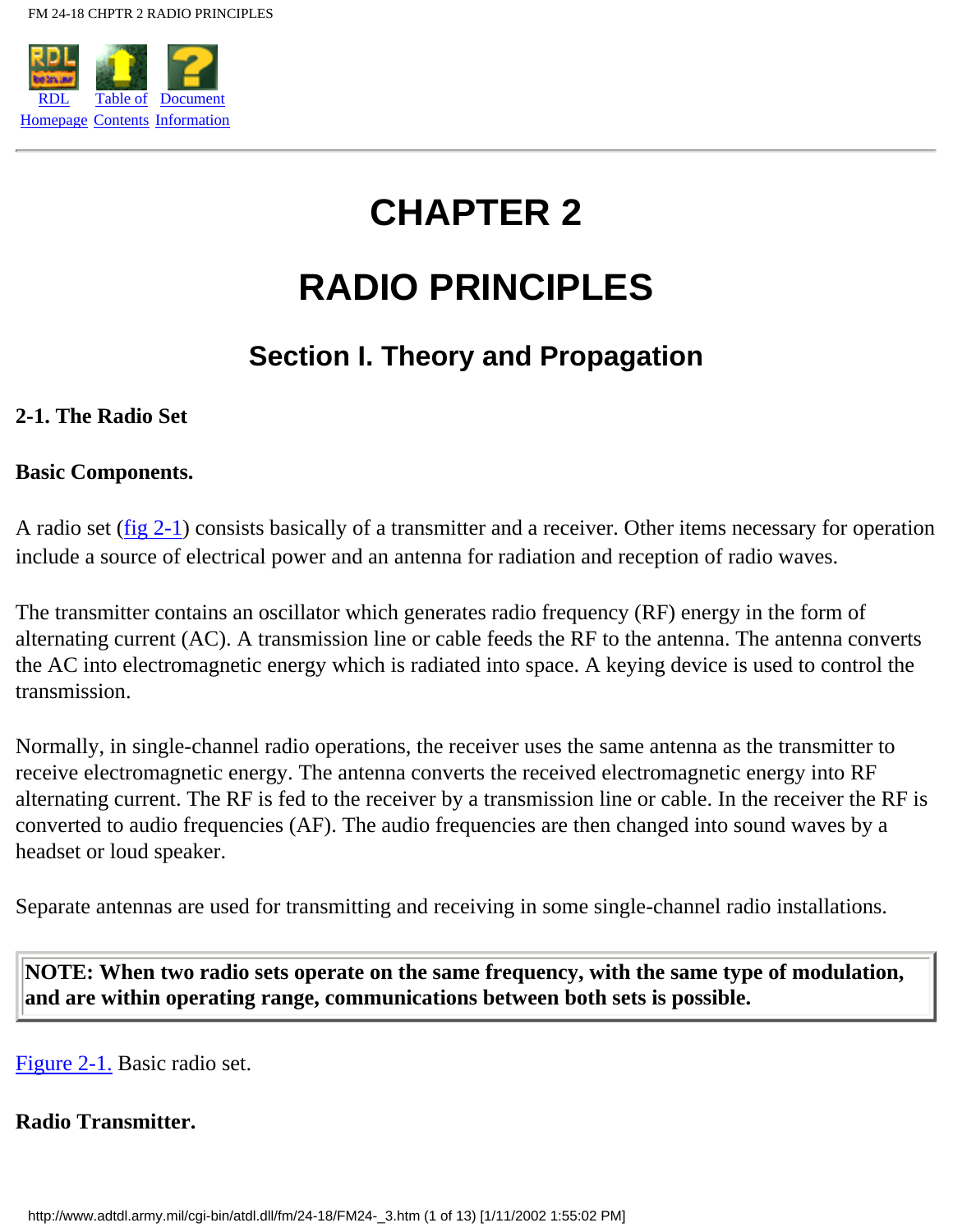The simplest radio transmitter consists of a power supply and an oscillator  $(fig 2-2)$  $(fig 2-2)$  $(fig 2-2)$ . The power supply can be batteries, a generator, an alternating current power source with a rectifier and a filter, or, a direct current (DC) rotating power source. See [appendix A](http://www.adtdl.army.mil/cgi-bin/atdl.dll/fm/24-18/FM24-_10.HTM) for additional information on power sources. The oscillator, which generates RF energy, must contain a circuit to tune the transmitter to the desired operating frequency. The transmitter must also have some device for controlling the emission of the RF signal. The simplest device is a telegraph key, which is a type of switch for controlling the flow of electric current. As the key is operated the oscillator is turned on and off for varying lengths of time. The varying pulses of RF energy produced correspond to dots and dashes. This method is used when transmitting international Morse code (IMC). This method is called continuous wave (CW) operation.

[Figure 2-2.](http://www.adtdl.army.mil/cgi-bin/atdl.dll/fm/24-18/24180002.gif) Block diagram of a simple radio transmitter (continuous wave/morse code operation).

**Continuous wave (CW) transmitter.** A radio transmitter is used to generate RF energy which is radiated into space. The transmitter may contain only a simple oscillator stage. Usually, the output of the oscillator is applied to a buffer stage to increase oscillator stability and to a power amplifier [\(figure 2-3\)](http://www.adtdl.army.mil/cgi-bin/atdl.dll/fm/24-18/24180003.gif) which produces greater output. A telegraph key may be used to control the energy waves produced by the transmitter. When the key is closed, the transmitter produces its maximum output. When the key is opened, no output is produced.

[Figure 2-3.](http://www.adtdl.army.mil/cgi-bin/atdl.dll/fm/24-18/24180003.gif) Block diagram of oscillator-RF amplifier CW transmitter.

**Radiotelephone transmitter.** To transmit messages by voice, you need a way to vary the output of the transmitter. This is accomplished by adding a modulator and a microphone  $(fig\ 2-4)$ . When the modulating signal causes the *amplitude* of the radio wave to change, the radio is an *amplitude modulated*  (AM) set. When the modulating signal varies the *frequency* of the radio wave, the radio is a *frequency modulated* (FM) set.

[Figure 2-4.](http://www.adtdl.army.mil/cgi-bin/atdl.dll/fm/24-18/24180004.gif) Block diagram of a radiotelephone transmitter.

## **Antennas.**

After an RF signal has been generated and amplified in the transmitter, it is radiated into space by an antenna. At the distant station, a receiving antenna is used to receive the signal from space. An antenna consists of wires or rods designed for use with either a radio transmitter or a radio receiver[. Chapter 3](http://www.adtdl.army.mil/cgi-bin/atdl.dll/fm/24-18/FM24-_4.HTM) discusses antennas in detail.

## **Radio Receiver.**

There are two general kinds of RF signals that can be received by a radio receiver. They are (1) modulated RF signals that carry speech, music, or other audio energy and (2) continuous wave signals that are bursts of RF energy conveying messages by means of coded (dot/dash) signals.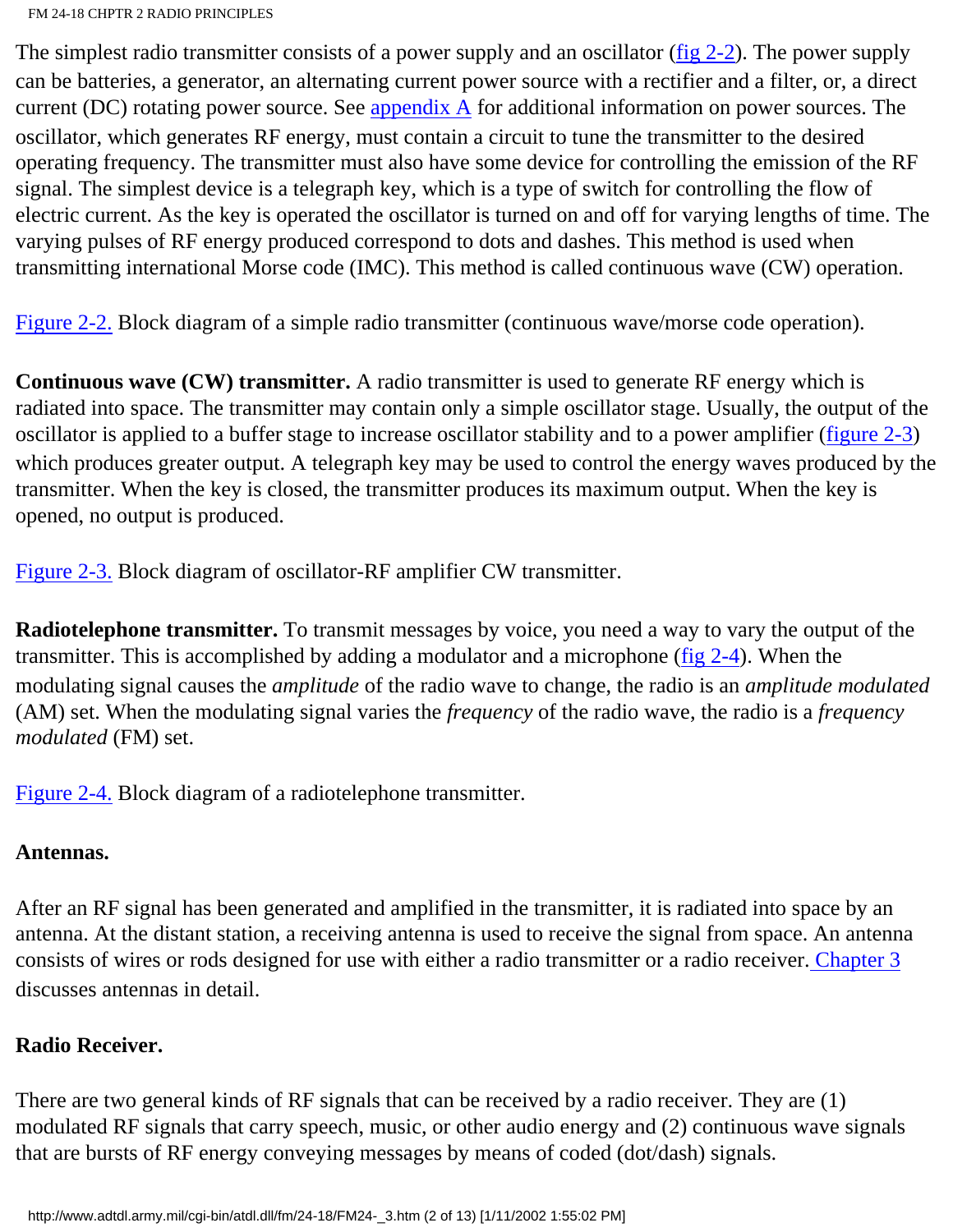**Detector.** The process of recovering intelligence from an RF signal is called detection, and the circuit in which it occurs is called a detector  $(fig\ 2-5)$ . The detector recovers the intelligence from the carrier and makes it available for direct use or for further amplification. In an FM receiver, the detector is usually called a discriminator.

[Figure 2-5.](http://www.adtdl.army.mil/cgi-bin/atdl.dll/fm/24-18/24180005.gif) Block diagram of a simple radio receiver.

**Radio frequency amplifier.** An RF signal diminishes in strength at a very rapid rate after it leaves the transmitting antenna. Many RF signals of various frequencies are crowded into the radio frequency spectrum. Therefore, some means must be used to both select and amplify the desired signal. This is accomplished by an RF amplifier  $(fig\ 2-6)$ . It is included in the receiver to sharpen the selectivity (the ability to choose one frequency out of many) and to increase the sensitivity (the ability to respond to very weak signals). The RF amplifier normally uses tunable circuits to select the desired signal. It contains transistors, electron tubes, or integrated circuits (IC) to amplify the signal to a usable level.

[Figure 2-6.](http://www.adtdl.army.mil/cgi-bin/atdl.dll/fm/24-18/24180006.gif) Block diagram of a detector and an RF amplifier.

**Audio frequency amplifier ([fig 2-7\)](http://www.adtdl.army.mil/cgi-bin/atdl.dll/fm/24-18/24180007.gif).** The signal level of the output of a detector, with or without an RF amplifier, is generally very low. To build up the signal level to a useful value that will operate headphones, a loudspeaker, a teletypewriter, or data devices (one or more AF amplifiers) are used in the receiver.

[Figure 2-7.](http://www.adtdl.army.mil/cgi-bin/atdl.dll/fm/24-18/24180007.gif) Block diagram of a complete radio receiver.

## **2-2. Radio Waves**

## **Propagation Velocity.**

Radio waves travel near the surface of the Earth and also radiate skyward at various angles to the Earth's surface ([fig 2-8](http://www.adtdl.army.mil/cgi-bin/atdl.dll/fm/24-18/24180008.gif)). These electromagnetic waves travel through space at the speed of light, approximately 300,000 kilometers (186,000 mi) per second.

[Figure 2-8.](http://www.adtdl.army.mil/cgi-bin/atdl.dll/fm/24-18/24180008.gif) Radiation of radio waves from a vertical/antenna.

### **Wavelength.**

Wavelength is defined as the distance between the crest of one wave and the crest of the next wave. It can also be defined as the length of one complete cycle of the waveform. It is the distance traveled during one complete cycle. The length of the wave is always measured in meters.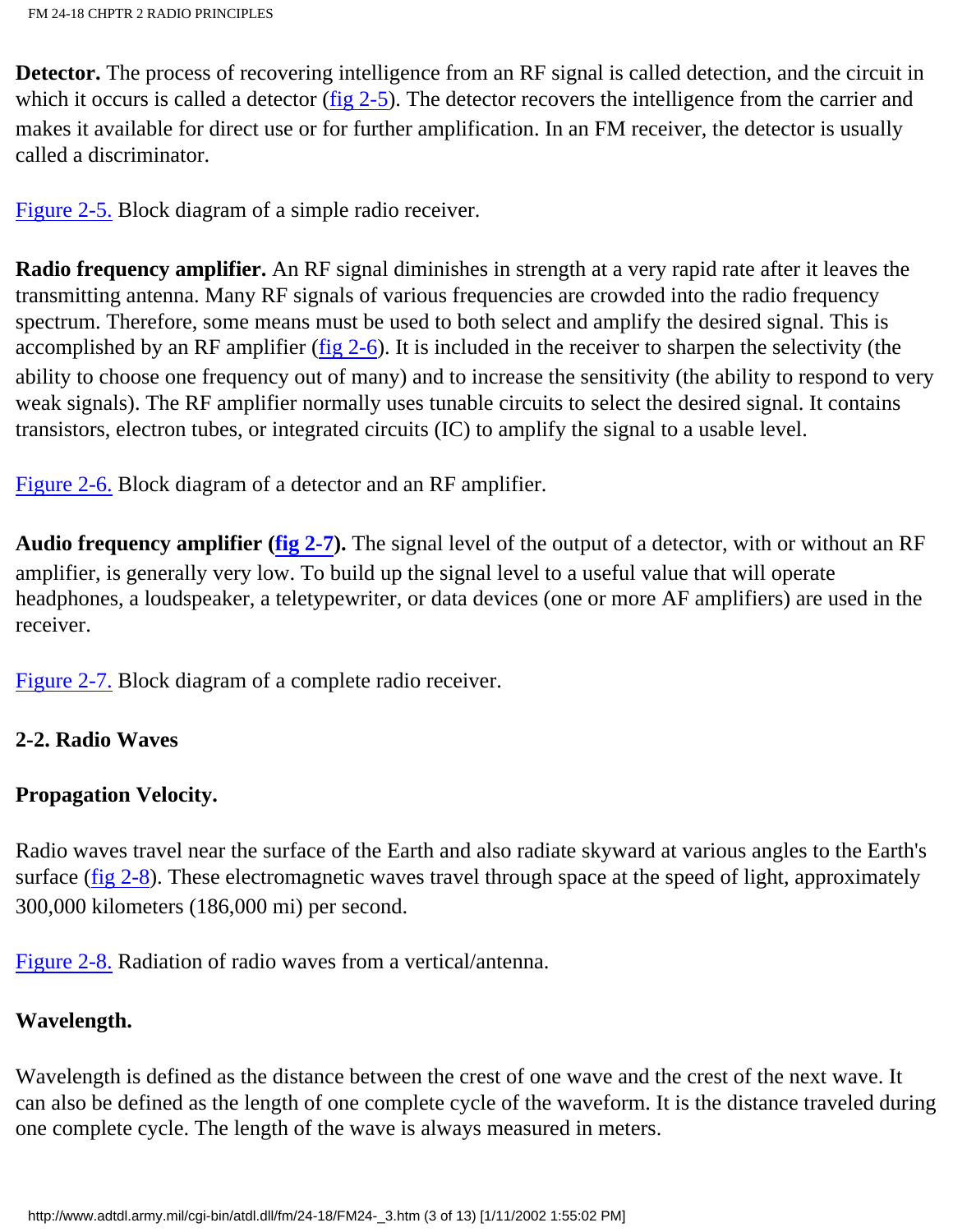FM 24-18 CHPTR 2 RADIO PRINCIPLES

[Figure 2-9.](http://www.adtdl.army.mil/cgi-bin/atdl.dll/fm/24-18/24180009.gif) Wavelength of a radio wave.

### **Radio Frequency.**

The frequency of a radio wave is the same as the number of complete cycles that occur in one second. The longer the time of one cycle, the longer is the wavelength and the lower the frequency. The shorter the time of one cycle, the shorter is the wavelength and the higher the frequency  $(fig 2-10)$ . Frequency is measured and stated in units called hertz (Hz). One cycle per second is stated as 1 hertz. Because the frequency of a radio wave is very high, it is generally measured and stated in thousands of hertz (kilohertz, kHz) or in millions of hertz (megahertz, MHz). One kHz is equal to 1000 cycles per second, and 1 MHz is equal to 1,000,000 cycles per second. Sometimes frequencies are expressed in billions of hertz (gigahertz, GHz). One GHz is equal to 1,000,000,000 cycles per second.

**Frequency calculation.** For practical purposes, the velocity of a radio wave is considered to be constant, regardless of the frequency or the amplitude of the transmitted wave. Therefore, to find the frequency when the wavelength is known, divide the velocity by the wavelength.

Formula: Frequency (hertz) = 300,000,000 (meters per second) / wavelength (meters)

To find the wavelength when the frequency is known, divide the velocity by the frequency.

Formula: Wavelength (meters) = 300,000,000 (meters per second) / frequency (hertz)

[Figure 2-10.](http://www.adtdl.army.mil/cgi-bin/atdl.dll/fm/24-18/24180010.gif) Comparison of two waves of different frequency.

**Frequency bands.** Within the radio frequency spectrum, radio frequencies are divided into groups or bands of frequencies as shown in [table 2-1](http://www.adtdl.army.mil/cgi-bin/atdl.dll/fm/24-18/24180011.gif). Most tactical radio sets operate within a 2 MHz to 400 MHz range within the frequency spectrum.

[Table 2-1.](http://www.adtdl.army.mil/cgi-bin/atdl.dll/fm/24-18/24180011.gif) Frequency band coverage.

**Characteristics of the frequency bands.** Each frequency band has certain characteristics which are reflected i[n table 2-2](http://www.adtdl.army.mil/cgi-bin/atdl.dll/fm/24-18/24180012.gif). The ranges and power requirements shown are for normal operating conditions (proper siting and antenna orientation, and correct operating procedures). The ranges will change according to the condition of the propagation medium and the transmitter output power.

[Table 2-2.](http://www.adtdl.army.mil/cgi-bin/atdl.dll/fm/24-18/24180012.gif) Frequency band characteristics.

## **2-3. Radio Wave Propagation**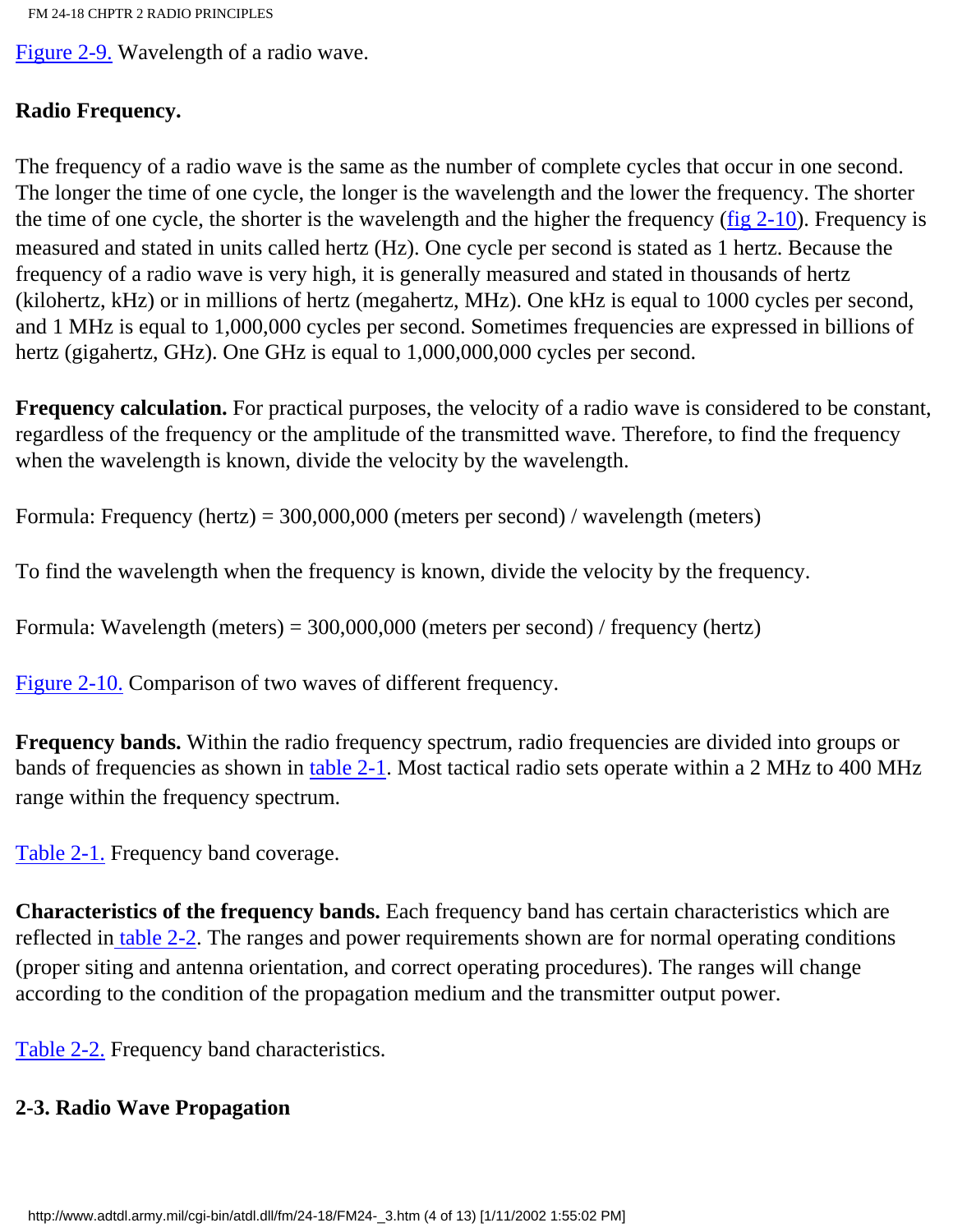There are two principal paths by which radio waves travel from a transmitter to the receiver (fig  $2-11$ ). One is by ground wave which travels directly from the transmitter to the receiver. The other is by sky wave which travels up to the ionosphere and is refracted (bent downward) back to the Earth. Short distance and all UHF and upper VHF transmissions are by ground waves. Long distance transmission is principally by sky waves. Single-channel radio sets can use either ground wave or sky wave propagation for communications.

[Figure 2-11.](http://www.adtdl.army.mil/cgi-bin/atdl.dll/fm/24-18/24180013.gif) Principal paths of radio waves.

## **Ground Wave Propagation.**

Radio communications which use ground wave propagation do not use or depend on waves that are refracted from the ionosphere (sky waves). Ground wave propagation is affected by the electrical characteristics of the Earth and by the amount of diffraction (bending) of the waves along the curvature of the Earth. The strength of the ground wave at the receiver depends on the power output and frequency of the transmitter, the shape and conductivity of Earth along the transmission path, and the local weather conditions. The following paragraphs describe the components of a ground wave [\(fig 2-12\)](http://www.adtdl.army.mil/cgi-bin/atdl.dll/fm/24-18/24180014.gif).

**Direct wave.** The direct wave is that part of the radio wave which travels direct from the transmitting antenna to the receiving antenna. This part of the wave is limited to the line-of-sight (LOS) distance between the transmitting and receiving antennas, plus the small distance added by atmospheric refraction and diffraction of the wave around the curvature of the Earth. This distance can be extended by increasing the height of either the transmitting or the receiving antenna, or both.

**Ground reflected wave.** The ground reflected wave is that portion of the radio wave which reaches the receiving antenna after being reflected from the surface of the earth. Cancellation of the radio signal can occur when the ground reflected component and the direct wave component arrive at the receiving antenna at the same time and are 180° out of phase with each other.

**Surface wave.** The surface wave, which follows the curvature of the Earth, is that part of the ground wave which is affected by the conductivity and dielectric constant of the earth.

[Figure 2-12.](http://www.adtdl.army.mil/cgi-bin/atdl.dll/fm/24-18/24180014.gif) Possible routes for ground waves.

## **Sky-Wave Propagation.**

Radio communications that use sky-wave propagation depend on the ionosphere to provide the signal path between the transmitting and receiving antennas.

**Ionospheric structure.** The ionosphere has four distinct layers (see [fig 2-13](http://www.adtdl.army.mil/cgi-bin/atdl.dll/fm/24-18/24180015.gif)). In the order of increasing heights and decreasing molecular densities, these layers are labeled D, E, F1, and F2. During the day,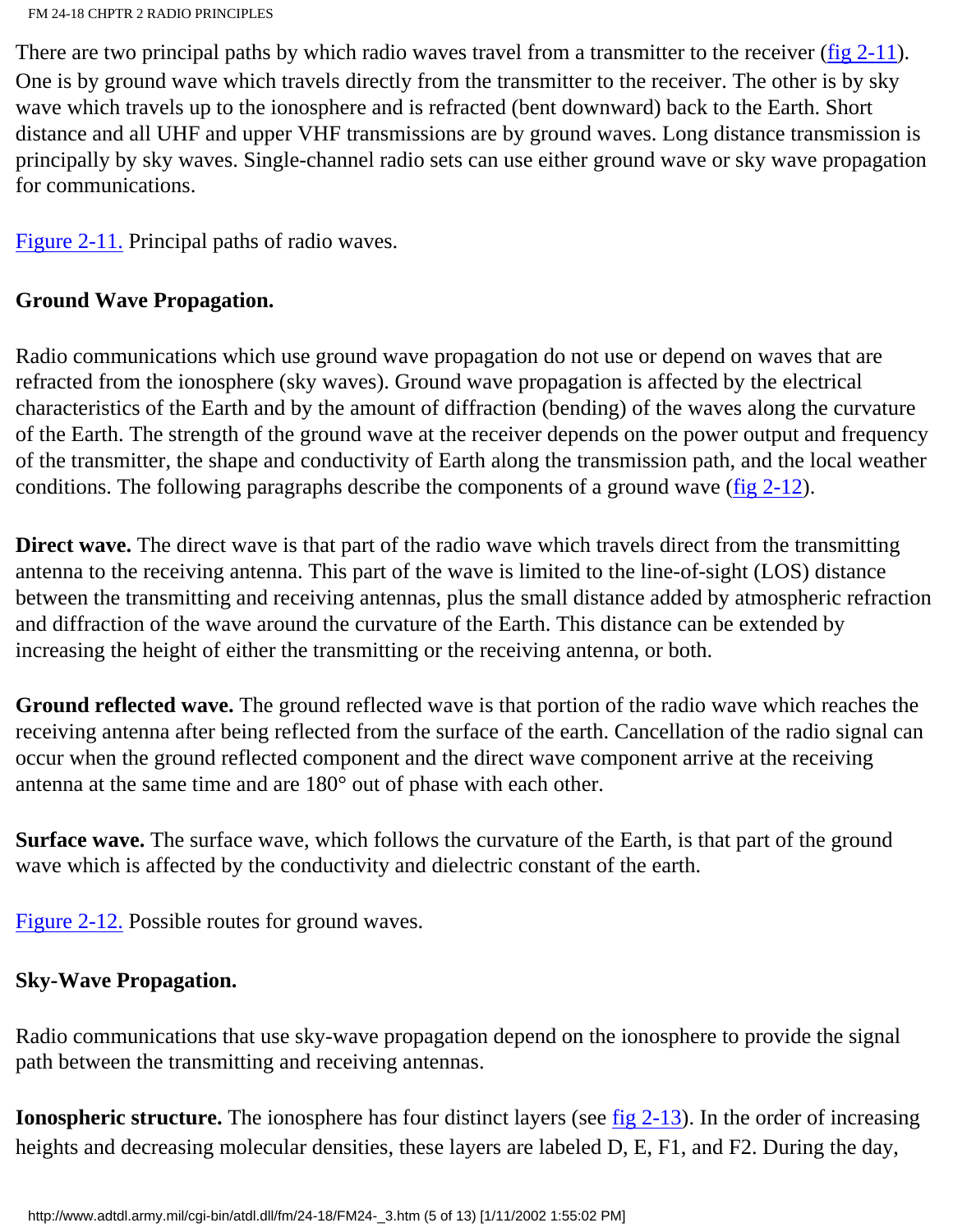when the rays of the Sun are directed toward that portion of the atmosphere, all four layers may be present. During the night, the F1 and F2 layers seem to merge into a single F layer, and the D and E layers fade out. The actual number of layers, their height above the Earth, and their relative intensity of ionization vary constantly.

- D region. The D region exists only during daylight hours and has little effect in bending the paths of high frequency radio waves. The main effect of the D region is to attenuate high frequency waves when the transmission path is in sunlit regions.
- E region. The E region is used during the day for high frequency radio transmission over intermediate distances (less than 2,400 km (1,500 mi)). At night the intensity of the E region decreases and it becomes useless for radio transmission.
- F region. The F region exists at heights up to 380 kilometers (240 mi) above the Earth and is ionized all the time. It has two well-defined layers (F1 and F2) during the day, and one layer (F) during the night. At night the F region remains at a height of about 260 kilometers (170 mi) and is useful for long-range radio communications (over 2,400 km (1 ,500 mi)). The F2 layer is the most useful of all layers for long-range radio communications, even though its degree of ionization varies appreciably from day to day.

[Figure 2-13.](http://www.adtdl.army.mil/cgi-bin/atdl.dll/fm/24-18/24180015.gif) Average layer distribution of the ionosphere.

**Regular variations of the ionosphere.** The movements of the Earth around the Sun and changes in the Sun's activity contribute to ionospheric variations. There are two main classes of these variations: regular, which is predictable; and irregular, which occurs from abnormal behavior of the sun. The regular variations are classed as--

- Daily: caused by the rotation of the Earth.
- Seasonal: caused by the north and south progression of the Sun.
- 27-day: caused by the rotation of the Sun on its axis.
- 11-year: caused by the sunspot activity cycle going from maximum through minimum back to maximum levels of intensity.

**Irregular variations of the ionosphere.** In planning a communications system, the current status of the four regular variations must be anticipated. There are also unpredictable irregular variations that must be considered. They have a degrading effect (at times blanking out communications) which we cannot control or compensate for at the present time. Some irregular variations are listed below.

• Sporadic E. When it is excessively ionized, the E layer often blanks out the reflections back from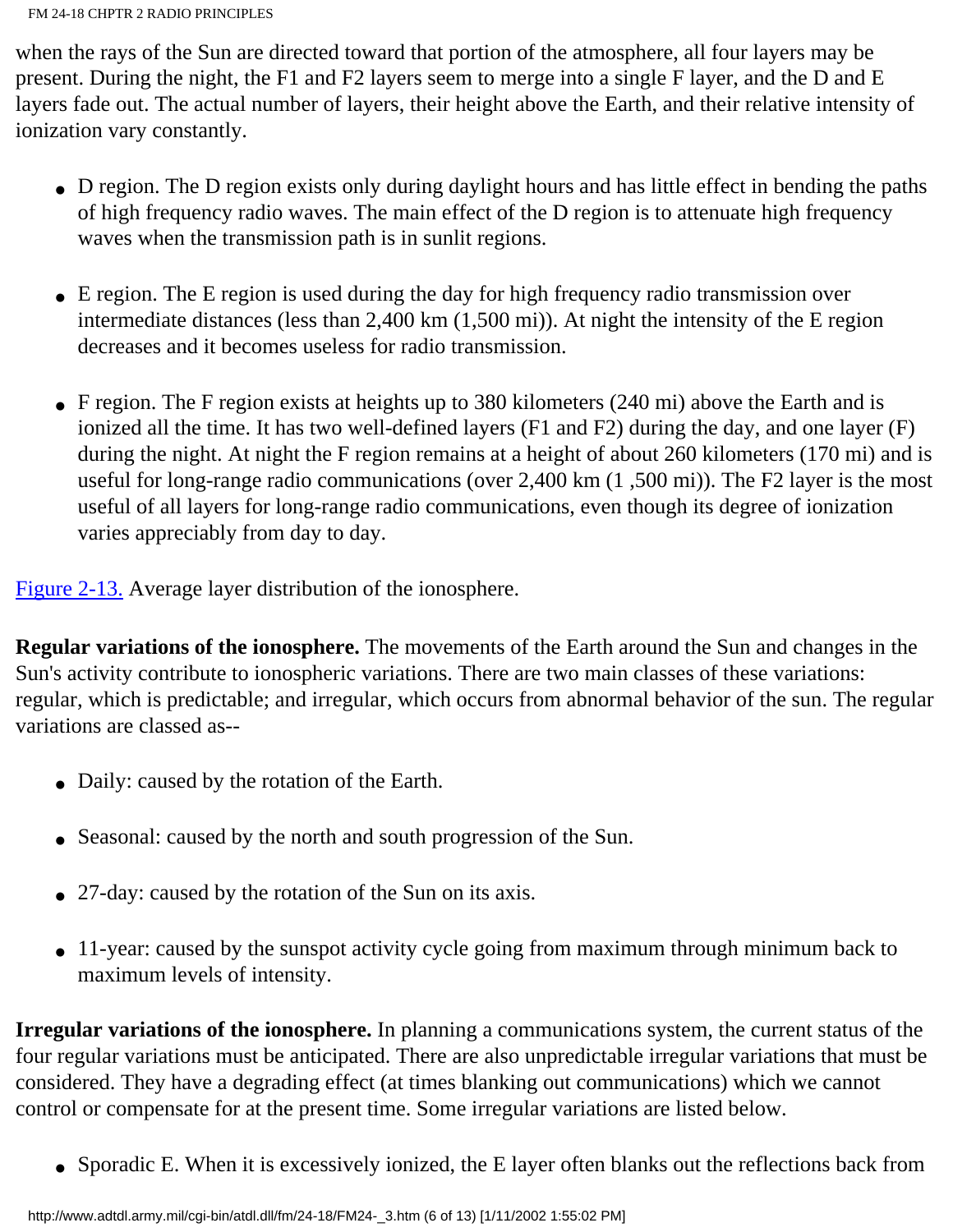the higher layers. It can also cause unexpected propagation of signals hundreds of miles beyond the normal range. This effect can occur at any time.

- Sudden ionospheric disturbance (SID). A sudden ionospheric disturbance coincides with a bright solar eruption and causes abnormal ionization of the D layer. This effect causes total absorption of all frequencies above approximately 1 MHz. It can occur without warning during daylight hours and last from a few minutes to several hours. When it occurs, receivers seem to go dead.
- Ionospheric storms. During these storms, sky wave reception above approximately 1.5 MHz shows low intensity and is subject to a type of rapid blasting and fading called "flutter fading." These storms may last from several hours to days, and usually extend over the entire Earth.

**Frequency characteristics in the ionosphere.** The range of long distance radio transmission is determined primarily by the ionization density of each layer. The higher the frequency, the greater the ionization density required to reflect radio waves back to Earth. The upper (E and F) regions reflect the higher frequencies because they are the most highly ionized. The D region, which is the least ionized, does not reflect frequencies above approximately 500 kHz. Thus, at any given time and for each ionized region, there is an upper frequency limit at which radio waves sent vertically upward are reflected back to Earth. This limit is called the critical frequency. Radio waves directed vertically at frequencies higher than the critical frequency pass through the ionized layer out into space. All radio waves directed vertically into the ionosphere at frequencies lower than the critical frequency are reflected back to Earth. Radio waves used in communications generally are directed towards the ionosphere at some oblique angle, called the *angle of incidence.* Radio waves at frequencies above the critical frequency will be reflected back to Earth if transmitted at angles of incidence smaller than a certain angle, called the critical angle. At the critical angle, and at all angles larger than the critical angle, the radio waves will pass through the ionosphere if the frequency is higher than the critical frequency. As the angle of transmission becomes smaller, an angle is reached at which the radio waves will be reflected back to Earth.

[Figure 2-14.](http://www.adtdl.army.mil/cgi-bin/atdl.dll/fm/24-18/24180016.gif) Sky wave transmission paths.

**Transmission Paths.** Sky-wave propagation refers to those types of radio transmissions that depend on the ionosphere to provide signal paths between transmitters and receivers [\(fig 2-14](http://www.adtdl.army.mil/cgi-bin/atdl.dll/fm/24-18/24180016.gif)). The distance from the transmitting antenna to the place where the sky waves first return to Earth is called the *skip distance.* The skip distance is dependent on the angle of incidence, the operating frequency, and the height and density of the ionosphere. The antenna height, in relation to the operating frequency, affects the angle that transmitted radio waves strike and penetrate the ionosphere and then return to Earth. This *angle of incidence* can be controlled to obtain the desired area of coverage. Lowering the antenna height will increase the angle of transmission and provides broad and even signal patterns in an area the size of a typical corps. The use of near-vertical transmission paths is known as *near-vertical incidence sky-wave* (NVIS) (see [appendix M\)](#page-151-0). Raising the antenna height will lower the angle of incidence. Lowering the angle of incidence can produce a *skip zone* [\(fig 2-15\)](http://www.adtdl.army.mil/cgi-bin/atdl.dll/fm/24-18/24180017.gif) in which no usable signal can be received. This area is bounded by the outer edge of usable ground wave propagation and the point nearest the antenna at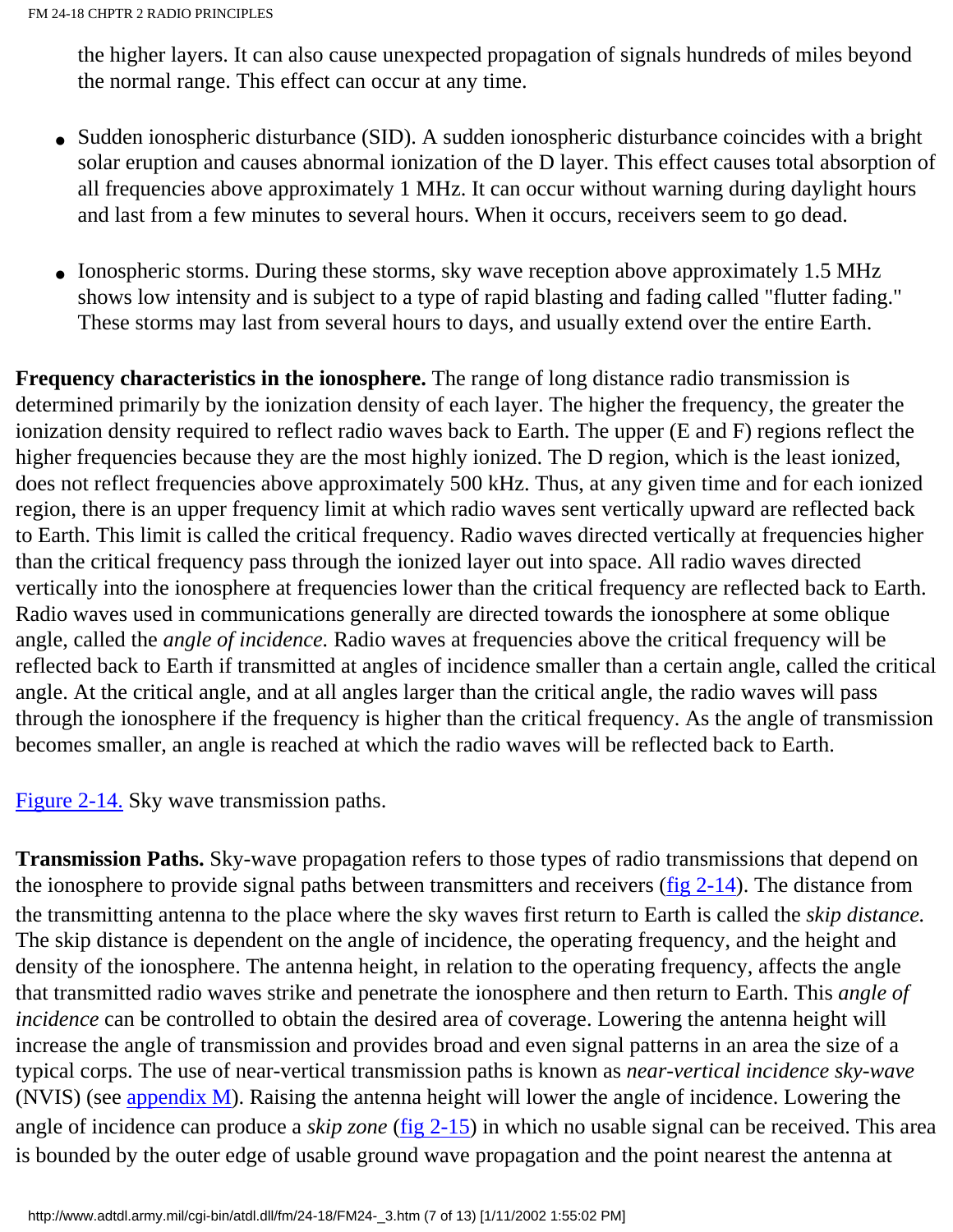which the sky wave returns to Earth. In corps area communications situations, the skip zone is not a desirable condition. However, low angles of incidence make long distance communications possible.

[Figure 2-15.](http://www.adtdl.army.mil/cgi-bin/atdl.dll/fm/24-18/24180017.gif) Low angle sky-wave transmission path.

When a transmitted wave is reflected back to the surface of the Earth, part of its energy is absorbed by the Earth. The remainder of its energy is reflected back into the ionosphere to be reflected back again. This means of transmission--by alternately reflecting the radio wave between the ionosphere and the Earth--is called *hops* [\(fig 2-16\)](http://www.adtdl.army.mil/cgi-bin/atdl.dll/fm/24-18/24180018.gif) and enables radio waves to be received at great distances from the point of origin.

[Figure 2-16.](http://www.adtdl.army.mil/cgi-bin/atdl.dll/fm/24-18/24180018.gif) Sky-wave transmission hop paths.

**Maximum usable and lowest usable frequencies.** Using a given ionized layer and a transmitting antenna with a fixed angle of radiation, there is a maximum frequency at which a radio wave will return to Earth at a given distance. This frequency is called the maximum usable frequency (MUF). It is the monthly median of the daily highest frequency that is predicted for sky-wave transmission over a particular path at a particular hour of the day. The MUF is always higher than the critical frequency because the angle of incidence is less than 90ø. If the distance between the transmitter and the receiver is increased, the maximum usable frequency will also increase. Radio waves lose some of their energy through absorption by the D region and the portion of the E region of the ionosphere at certain transmission frequencies. The total absorption is less and communications more satisfactory as higher frequencies are used--up to the level of the MUF. The absorption rate is greatest for frequencies ranging from approximately 500 kHz to 2 MHz during the day. At night the absorption rate decreases for all frequencies. As the frequency of transmission over any sky-wave path is increased from low to high frequencies, a frequency will be reached at which the received signal just overrides the level of atmospheric and other radio noise interference. This is called the lowest useful frequency (LUF), because frequencies lower than the LUF are too weak for useful communications. It should be noted that the LUF depends also on the power output of the transmitter as well as the transmission distance. When the LUF is greater than the MUF, no sky-wave transmission is possible.

**Ionospheric Sounder AN/TRQ-35(V)** is an electronic device that enables operators to determine which frequencies are best to use at any particular time of day or night. See [appendix B](http://www.adtdl.army.mil/cgi-bin/atdl.dll/fm/24-18/FM24-_11.HTM) for a more detailed discussion of this equipment.

## **Section II. Types of Modulation and Methods of Transmission**

## **2-4. Single-Channel Communications**

Single-channel communications radio equipment is used primarily to transmit intelligence in the form of speech, data, RATT, or telegraphic code. Although sound can be converted to audio frequency electrical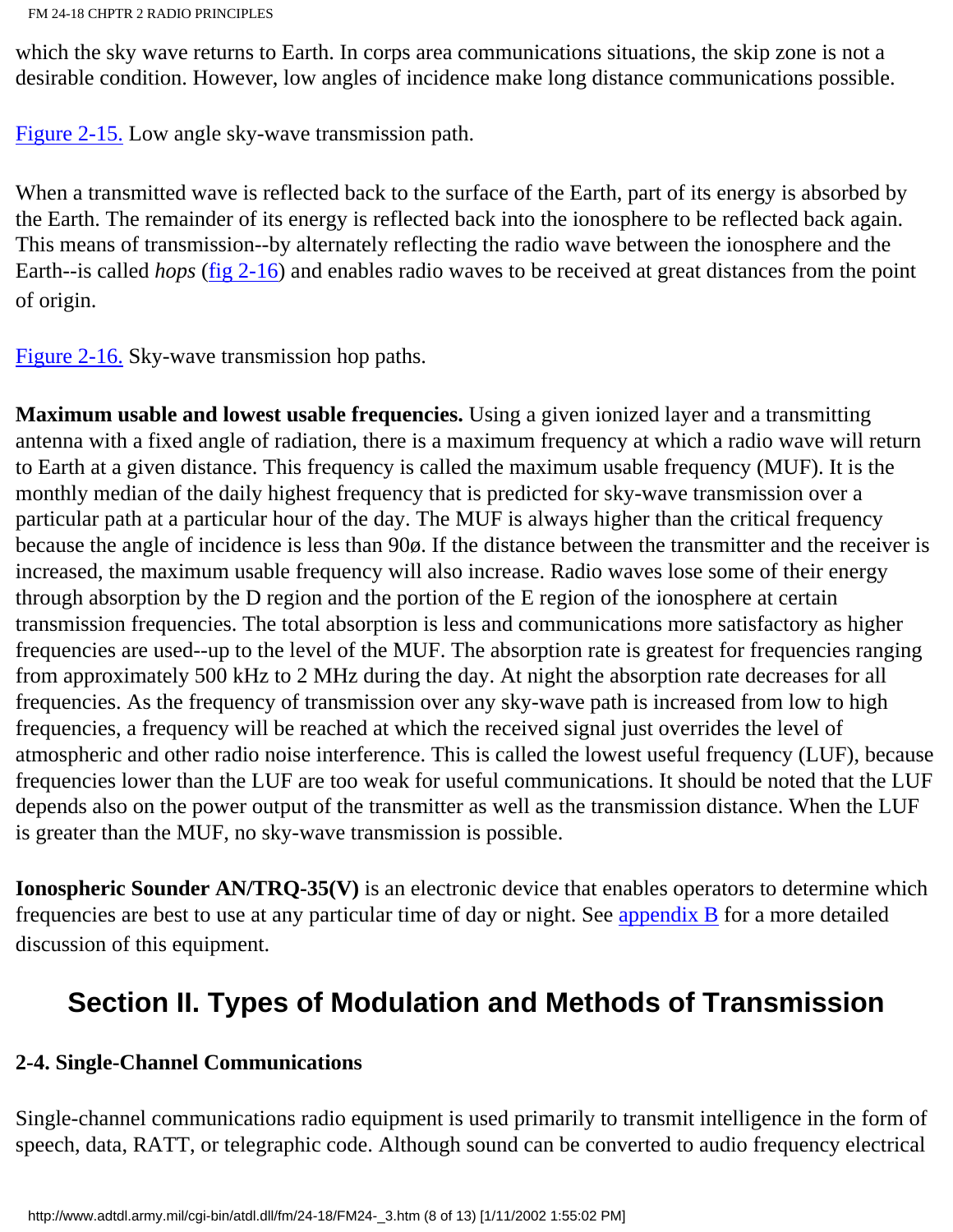energy, it is not practical to transmit it in this energy form through the Earth's atmosphere by electromagnetic radiation. For example, efficient transmission of a 20-hertz audio signal would require an antenna almost 8,000 kilometers (5,000 mi) long. None of the above limitations apply when radio frequency electrical energy is used to carry the intelligence. Great distances can be covered, efficient antennas for radio frequencies are of practical lengths, and antenna power losses are at reasonable levels.

The frequency of the radio wave affects its propagation characteristics. At low frequencies (.03 to .3 MHz), the ground wave is very useful for communications over great distances. The ground wave signals are quite stable and show little seasonal variation. In the medium frequency band (.3 to 3.0 MHz), the range of the ground wave varies from about 24 kilometers (15 mi) at 3 MHz to about 640 kilometers (400 mi) at the lowest frequencies of this band. Sky wave reception is possible during the day or night at any of the lower frequencies in this band. At night, the sky wave is receivable at distances up to 12,870 kilometers (8,000 mi). In the high frequency band (3 to 30 MHz), the range of the ground wave decreases as frequency increases and the sky waves are greatly influenced by ionospheric considerations. In the very high frequency band (30 to 300 MHz), there is no usable ground wave and only slight refraction of sky waves by the ionosphere at the lower frequencies. The direct wave provides communications if the transmitting and receiving antennas are elevated high enough above the surface of the Earth. In the ultrahigh frequency band (300 to 3,000 MHz), the direct wave must be used for all transmissions. Communications is limited to a short distance beyond the horizon. Lack of static and fading in these bands makes line-of-sight reception very satisfactory. Antennas that are highly directional can be used to concentrate the beam of RF energy, thus, increasing the signal intensity.

## <span id="page-15-0"></span>**2-5. Amplitude and Frequency Modulation**

Both AM and FM transmitters produce RF carriers. The carrier is a wave of constant amplitude, frequency, and phase which can be modulated ([fig 2-17](http://www.adtdl.army.mil/cgi-bin/atdl.dll/fm/24-18/24180019.gif)) by changing its amplitude, frequency, or phase. Thus, the RF carrier "carries" intelligence by being modulated. Modulation is the process of superimposing intelligence (voice or coded signals) on the carrier.

[Figure 2-17.](http://www.adtdl.army.mil/cgi-bin/atdl.dll/fm/24-18/24180019.gif) Wave shapes.

## **Amplitude Modulation.**

Amplitude modulation is defined as the variation of the RF power output of a transmitter at an audio rate. In other words, the RF energy increases and decreases in power according to the audio frequencies superimposed on the carrier signal.

When audio frequency signals are superimposed on the radio frequency carrier signal, additional RF signals are generated. These additional frequencies are equal to the sum and the difference of the audio frequencies and the radio frequency used. For example, assume a 500 kHz carrier is modulated by a 1 kHz audio tone. Two new frequencies are developed, one at 501 kHz (the sum of 500 kHz and 1 kHz) and the other at 499 kHz (the difference between 500 kHz and 1 kHz). If a complex audio signal is used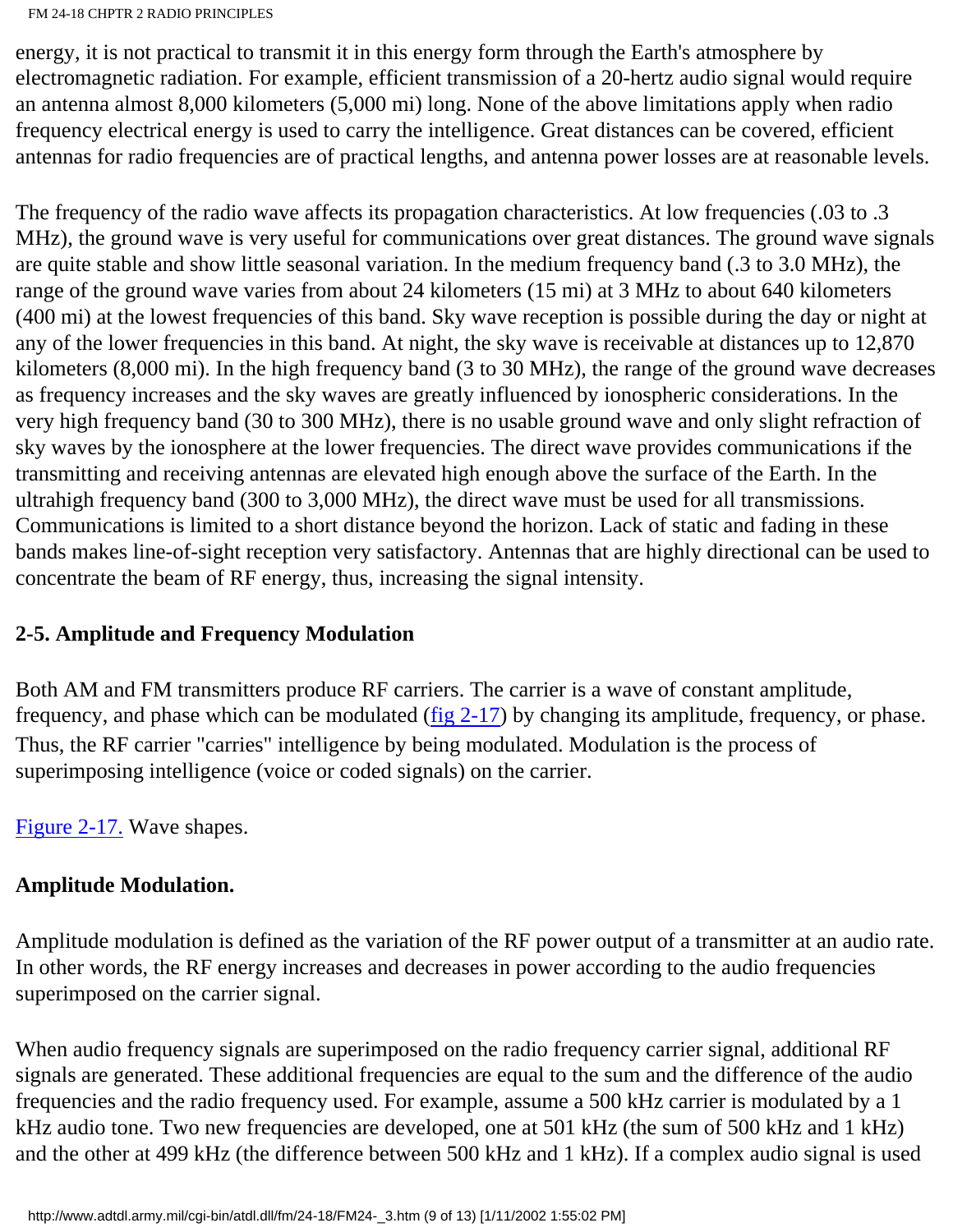instead of a single tone, two new frequencies will be set up for each of the audio frequencies involved. The new frequencies resulting from superimposing an AF signal on an RF signal are called sidebands.

As described above, when the RF carrier is modulated by complex tones such as speech, each separate frequency component of the modulating signal produces its own upper and lower sideband frequencies ([fig 2-18](http://www.adtdl.army.mil/cgi-bin/atdl.dll/fm/24-18/24180020.gif)). These additional frequencies occupy a band of frequencies called sidebands. The sideband that contains the sum of the RF and AF signals is called the upper sideband. The sideband that contains the difference between the RF and AF signals is called the lower sideband.

The space occupied by a carrier and its associated sidebands in the radio frequency spectrum is called a channel. In amplitude modulation, the width of the channel (bandwidth) is equal to twice the highest modulating frequency. For example, if a 5000 kHz (5 MHz) carrier is modulated by a band of frequencies ranging from 200 to 5000 cycles (.2 to 5 kHz), the upper sideband extends from 5000.2 to 5005 kHz. The lower sideband extends from 4999.8 kHz to 4995 kHz. Thus, the bandwidth is the difference between 5005 kHz and 4995 kHz, a total of 10 kHz.

[Figure 2-18.](http://www.adtdl.army.mil/cgi-bin/atdl.dll/fm/24-18/24180020.gif) Amplitude-modulated system.

Amplitude modulation generally is used by radiotelephone and radio teletypewriter transmitters operating in the medium and high frequency bands. The intelligence of an amplitude modulated signal exists solely in the sidebands.

## **Frequency Modulation.**

Frequency modulation is the process of varying the *frequency* (rather than the amplitude) of the carrier signal in accordance with the variations of the modulating signals. The amplitude or power of the FM carrier does not vary during modulation ([see fig 2-17](http://www.adtdl.army.mil/cgi-bin/atdl.dll/fm/24-18/24180019.gif)).

The frequency of the carrier signal when it is not modulated is called the center or *rest* frequency. When a modulating signal is applied to the carrier, the carrier signal will move up and down in frequency away from the center or rest frequency.

The *amplitude* of the modulating signal determines how far away from the center frequency the carrier will move. This movement of the carrier is called *deviation;* how far the carrier moves is called the *amount of deviation.* During reception of the FM signal, the amount of deviation determines the *loudness* or volume of the signal.

The FM signal leaving the transmitting antenna is constant in amplitude, but varying in frequency according to the audio signal. As the signal travels to the receiving antenna, it picks up natural and manmade electrical noises that cause amplitude variations in the signal. All of these undesirable amplitude variations are amplified as the signal passes through successive stages of the receiver until the signal reaches a part of the receiver called the limiter. The limiter is unique to FM receivers as is the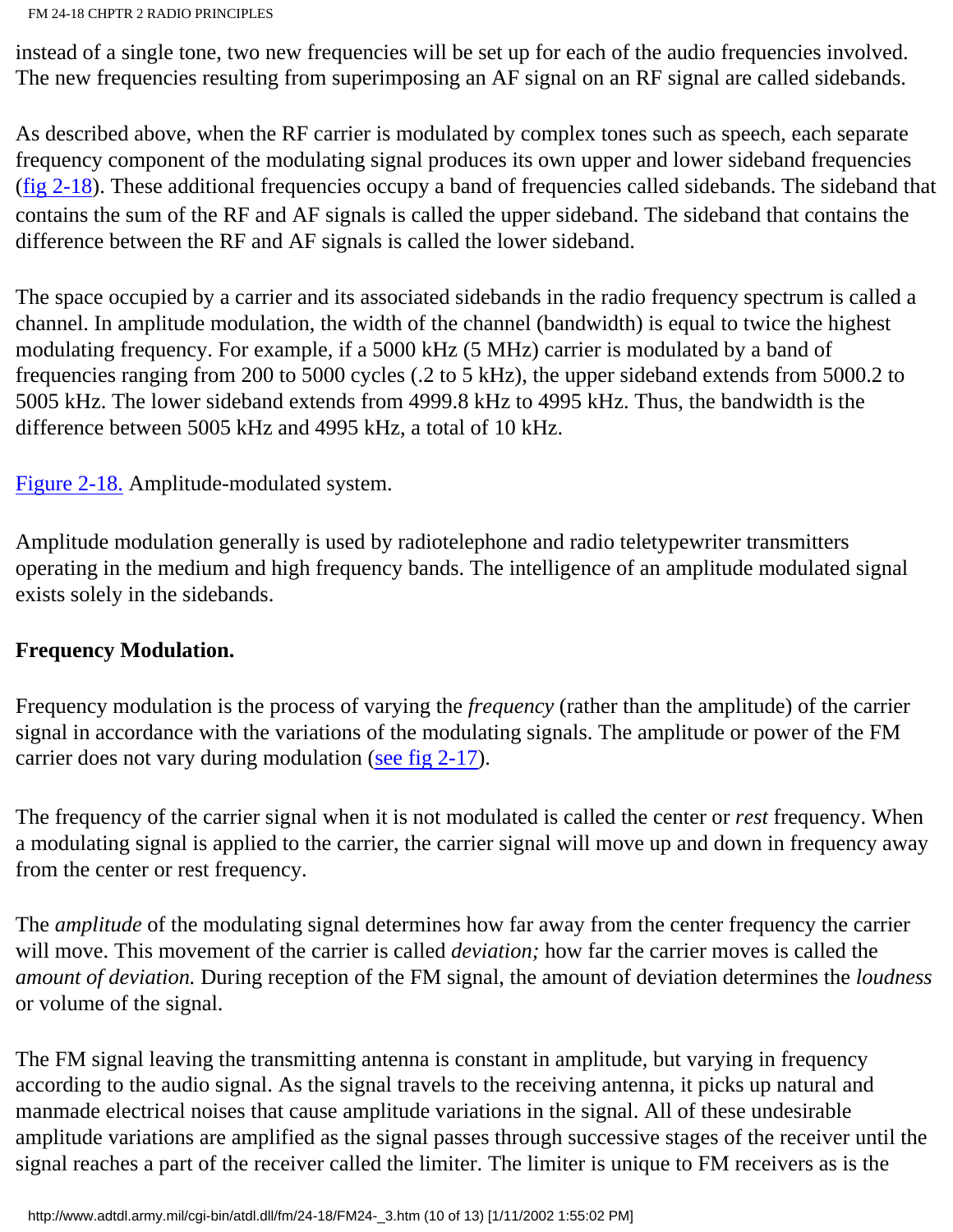FM 24-18 CHPTR 2 RADIO PRINCIPLES

discriminator.

The limiter eliminates the amplitude variations in the signal, then passes it on to the discriminator which is sensitive to variations in the frequency of the RF wave. The resultant constant amplitude, frequency modulated signal is then processed by the discriminator circuit, which changes the frequency variations into corresponding voltage amplitude variations. These voltage variations reproduce the original modulating signal in a headset, loudspeaker, or teletypewriter.

Frequency modulation is generally used by radiotelephone transmitters operating in the VHF and higher frequency bands.

## **2-6. Methods of Transmission**

## **Single Sideband.**

It was stated in [paragraph 2-5](http://www.adtdl.army.mil/cgi-bin/atdl.dll/fm/24-18/FM24-_3.HTM#P2-5) that the intelligence of an AM signal was contained solely in the sidebands. In fact, each sideband alone contains all the intelligence we need for communications. Since this is true, it may be correctly inferred that one sideband and the carrier signal can be eliminated. This is the principle on which single sideband (SSB) communications is based. Although both sidebands are generated within the modulation circuitry of the SSB radio set, the carrier and one sideband are removed before any signal is transmitted ([fig 2-19\)](http://www.adtdl.army.mil/cgi-bin/atdl.dll/fm/24-18/24180021.gif).

The sideband that is higher in frequency than the carrier is called the upper sideband (USB). The sideband that is lower in frequency than the carrier is called the lower sideband (LSB). Either sideband can be used for communications as long as both the transmitter and the receiver are adjusted to the same sideband. Most Army SSB equipment operates in the USB mode.

The transmission of only one sideband leaves open that portion of the RF spectrum normally occupied by the other sideband of an AM signal. This allows more emitters to be used within a given frequency range.

Single sideband transmission is used in applications where it is desired to--

- Obtain greater reliability.
- Limit size and weight of equipment.
- Increase effective output without increasing antenna voltage.
- Operate a large number of radio sets without heterodyne interference (whistles and squeals) from radio frequency carriers.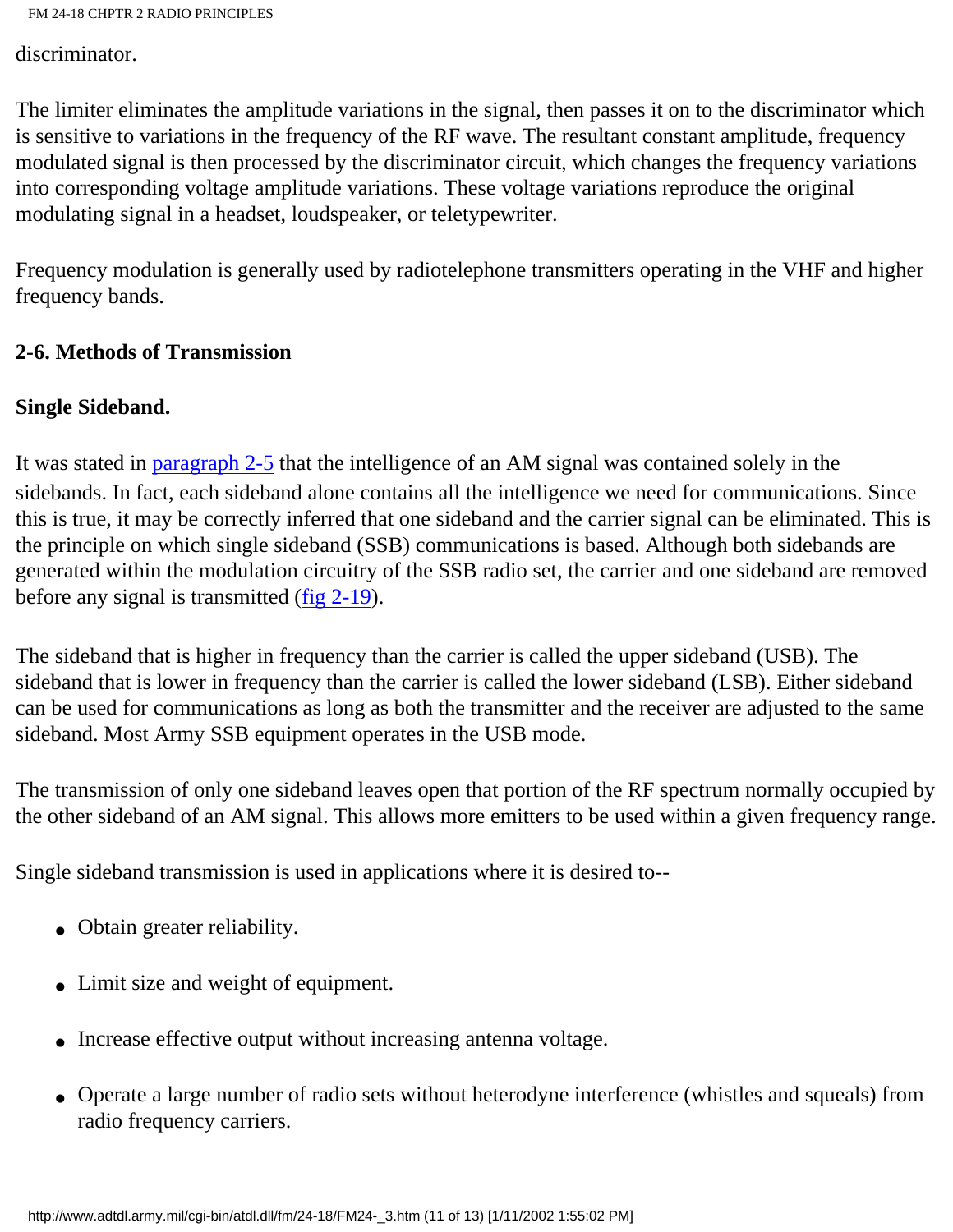FM 24-18 CHPTR 2 RADIO PRINCIPLES

● Operate over long ranges without loss of intelligibility due to selective fading.

[Figure 2-19.](http://www.adtdl.army.mil/cgi-bin/atdl.dll/fm/24-18/24180021.gif) Single-sideband system.

## **Radiotelegraphy (Continuous Wave Transmission).**

Radiotelegraph information can be transmitted by starting and stopping the carrier by means of a switch or key. Each letter and number of a message is indicated by combining short and long pulses (dots and dashes) in groups according to a determined sequence or code. For example, if an operator wants to send the letter A, using international Morse code ( $f$ ig  $2-20$ ), he or she would close the key for a fraction of a second (a dit), open the key for the same length of time, and then close it again for a period three times longer than the first (a dah). This process of transmitting information, called radiotelegraphy, is also called continuous wave transmission--or, more simply, CW.

Radiotelegraph information can also be transmitted by using a tone modulated radio wave. In tone transmission, the carrier is modulated at a fixed audio rate usually between .5 and 1 kilohertz. The carrier signal is again stopped and started to form dots and dashes. This is called modulated continuous wave or MCW. Because tone emission occupies a broader band, it may be used successfully against some types of jamming. However, the broad signal used in tone transmission is an easy target for radio direction finding equipment. Also, the distance range of a tone modulated transmitter is less than that of a nonmodulated CW transmitter of the same power output.

Manual radiotelegraph transmission has a limited traffic handling capacity. Consequently, its use is confined to lower echelons of the Army and special situations where the traffic load is light. It may also be used in isolated or remote locations if other means of communications are not available.

[Figure 2-20.](http://www.adtdl.army.mil/cgi-bin/atdl.dll/fm/24-18/24180022.gif) Continuous wave signal for the letter A.

### **Radiotelephony.**

The microphone of a radiotelephone set converts voice or audio waves to weak electrical impulses. These impulses are strengthened by a series of audio amplifiers and are passed to a modulator. In AM transmission, the modulator provides the audio power necessary to modulate the RF amplifier. At the receiver, the modulated RF wave is demodulated, allowing only the audio component of the incoming signal to be reproduced by a loudspeaker or headset.

## **Radio Teletypewriter.**

Radio teletypewriter transmission is possible over distances of up to several thousand miles. This type of transmission is often used in rapidly changing tactical situations where time does not permit installation of wire lines.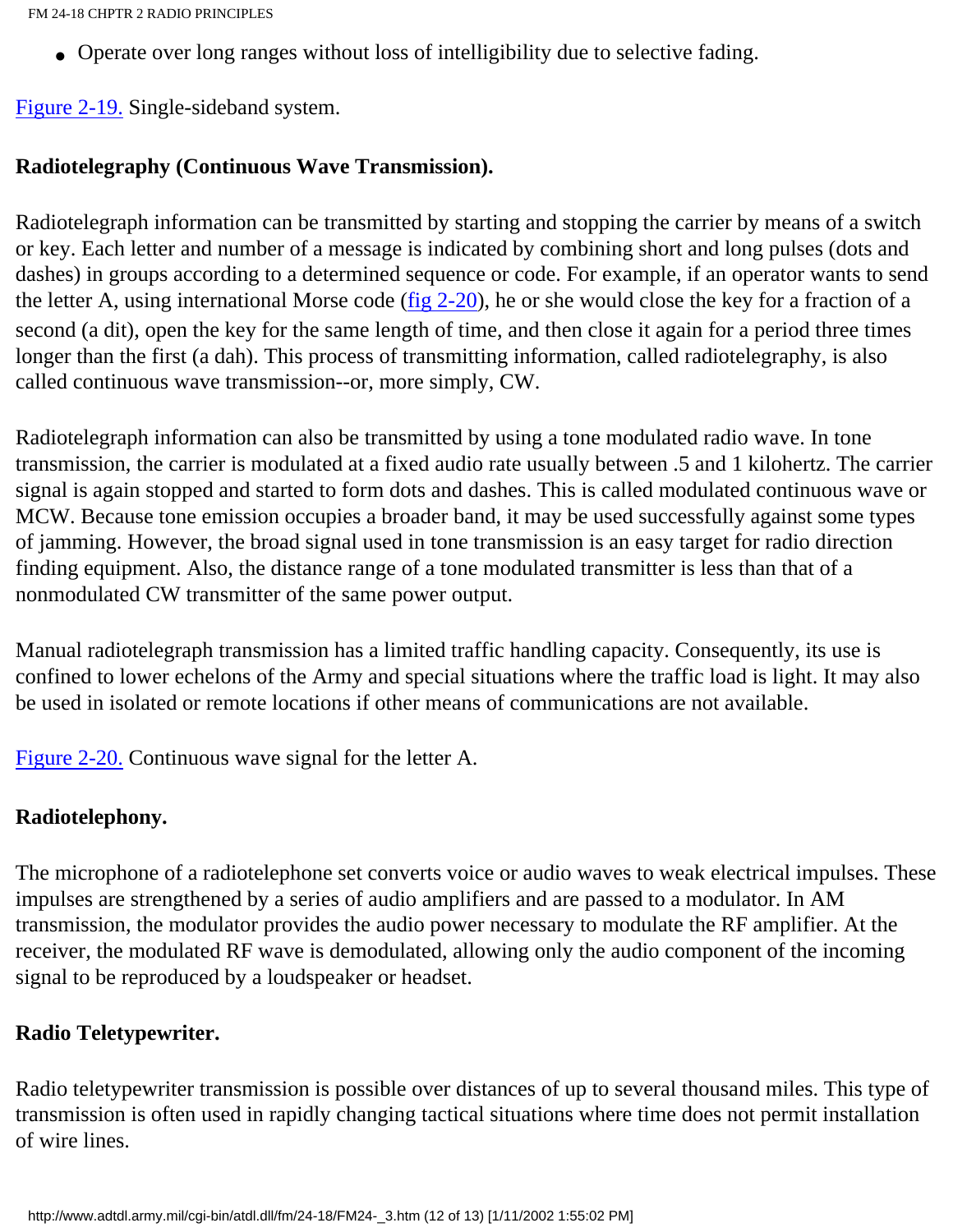The teletypewriter itself consists of a transmitting keyboard and a receiving and printing mechanism. The depression of a key activates the transmitting mechanism that sends a series of electrical signals over the radio to a receiving device with the receiving radio. This device translates the signals into a mechanical action so the printer can select and print the proper character. Each key sends a different arrangement of pulses [\(fig 2-21\)](http://www.adtdl.army.mil/cgi-bin/atdl.dll/fm/24-18/24180023.gif) and the message may be printed in page form or on a tape. The teletypewriter keyboard contains the letters of the alphabet, basic numbers, and punctuation marks (fig  $2-21$ ). The machine also performs the function of carriage return, line feed, letter/number shift, and spacing.

In the special signaling code used for teletypewriter transmission, each character or signal is of uniform length and consists of five intervals of time. The units are equal in length and are known as either marking or spacing impulses. A marking impulse (mark) exists when current flows in the circuit and the selector magnets in the receiving printer are operated. A spacing impulse (space) is the open condition in the circuit when selector magnets in the receiving printers are not operated. Various combinations of marking and spacing impulses are used for different letters, numerals, and functions.

In the most commonly used method of operation, the teletypewriter signals a radio transmitter which, in turn, radiates on one frequency for the marking condition and on a slightly different frequency for a spacing condition. This type of operation, which is a form of frequency modulation, is called frequencyshift keying (FSK). The receiving mechanism converts the two frequencies, which are 850 hertz apart or 85 hertz apart depending on the transmitter used, to teletypewriter pulses. The pulses then cause the receiving teletypewriter to operate. The striking of a key on the transmitting teletypewriter will thus activate the receiving teletypewriter.

## **2-7. Radio Equipment**

Most Army single-channel radio equipment is designed to operate in only one mode and one frequency band--for example, FM only, VHF (30 to 76 MHz), for the AN/VRC-12 series. Configurations using the AN/GRC-106 and -106A can operate in either AM or SSB mode from 2 to 29.999 MHz. The AN/PRC-70 is a new radio set that can operate multimode (FM, AM, or SSB) and in both HF and VHF bands (2 to 76 MHz). The AN/PRC-70 is described more fully in [appendix C.](http://www.adtdl.army.mil/cgi-bin/atdl.dll/fm/24-18/FM24-_12.HTM)

[Figure 2-21.](http://www.adtdl.army.mil/cgi-bin/atdl.dll/fm/24-18/24180023.gif) Teletypewriter code character set and standard start-stop, five-unit code chart.

**NOTE: The letters on the perforated tape will appear 6 characters in front of the actual perforations on the tape. This is necessary for alignment of the tape in the tape distributor.**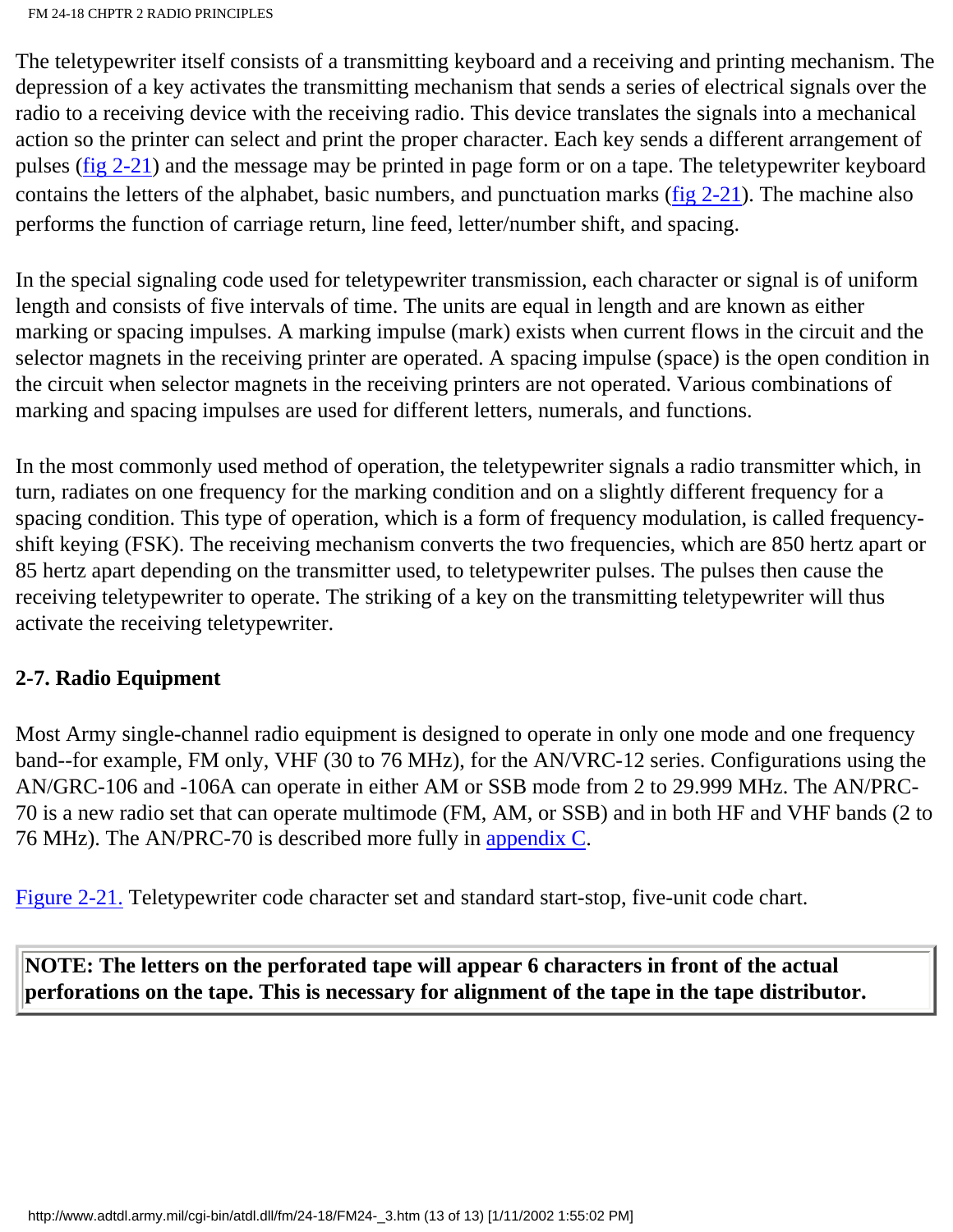

## **CHAPTER 3**

## **ANTENNAS**

#### *SAFETY WARNING*

*Be extremely careful when putting up, taking down, or moving antennas located near high voltage or commercial power lines. Antenna contact with these can and may result in electrocution or sever injury to personnel holding the antenna or the connecting guy wires and cables.*

## **Section I. Requirement and Function**

#### **3-1. Necessity**

All radios, whether transmitting or receiving, require some sort of antenna. Single-channel radios normally send and receive radio signals on one antenna. This is called one-way-reversible (OWR) or simplex operation. During duplex (DX) operation two antennas are used, one for transmitting and the other for receiving. In either case, the transmitter generates a radio signal. A transmission line delivers the signal from the transmitter to the antenna. The transmitting antenna sends the radio signal into space toward the receiving antenna. The receiving antenna intercepts the signal and sends it through a transmission line to the receiver. The receiver processes the radio signal so that it can either be heard or used to operate a recording device such as a teletypewriter [\(fig 3-1\)](http://www.adtdl.army.mil/cgi-bin/atdl.dll/fm/24-18/24180024.gif).

[Figure 3-1.](http://www.adtdl.army.mil/cgi-bin/atdl.dll/fm/24-18/24180024.gif) Simple radio communications network.

#### **3-2. Function**

The function of an antenna depends on whether it is transmitting or receiving. A transmitting antenna transforms the output RF energy produced by a radio transmitter (RF output power) into an electromagnetic field that is radiated through space. In other words, the transmitting antenna converts energy from one form to another form. The receiving antenna reverses this process. It transforms the electromagnetic field into RF energy which is delivered to a radio receiver.

#### **3-3. Gain**

The gain of an antenna depends mainly on its design. Transmitting antennas are designed for high efficiency in radiating energy, and receiving antennas are designed for high efficiency in picking up energy. On many radio circuits, transmission is required between a transmitter and only one receiving station. In this case, energy may be radiated in one direction because it is useful only in that direction. Directional receiving antennas increase the energy pickup or gain in the favored direction, and reduce the reception of unwanted noise and signals from other directions. The general requirements for transmitting and receiving antennas are that they have small energy losses and that they be efficient as radiators and receptors.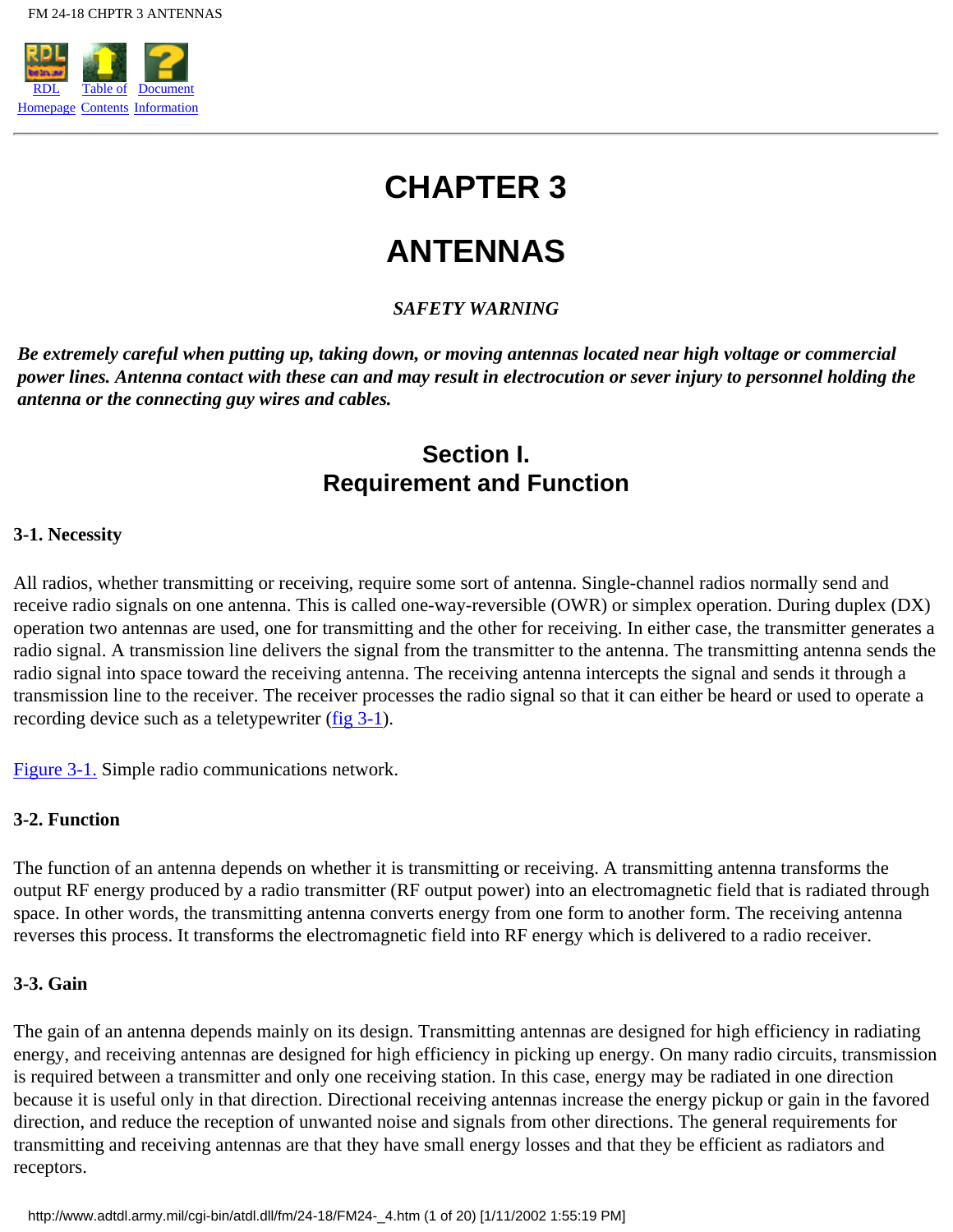## **Section II. Characteristics**

#### **3-4. Electromagnetic Radiation**

#### **Radiation Fields.**

When RF power is delivered to an antenna, two fields are set up: one is an induction field, which is associated with the stored energy; the other is a radiation field. At the antenna, the intensities of these fields are large and are proportional to the amount of RF power delivered to the antenna. At a short distance from the antenna and beyond, only the radiation field remains. This radiation field is composed of an electric component and a magnetic component ([fig 3-2](http://www.adtdl.army.mil/cgi-bin/atdl.dll/fm/24-18/24180025.gif)).

[Figure 3-2.](http://www.adtdl.army.mil/cgi-bin/atdl.dll/fm/24-18/24180025.gif) Components of electromagnetic waves.

The electric and magnetic fields (components) radiated from an antenna form the electromagnetic field. The electromagnetic field is responsible for the transmission and reception of electromagnetic energy through free space. A radio wave is a moving electromagnetic field that has velocity in the direction of travel, and with components of electric intensity and magnetic intensity arranged at right angles to each other.

#### **Radiation Patterns.**

The radio signals radiated by an antenna form an electromagnetic field having a definite pattern, depending on the type of antenna used. This radiation pattern is used to show the directional characteristics of an antenna. A vertical antenna theoretically radiates energy equally in all directions (omnidirectional); a horizontal antenna is mainly bidirectional. There are also unidirectional antennas. These antennas theoretically radiate energy in one direction. In practice, however, the patterns usually are distorted by nearby obstructions or terrain features.

The full- or solid-radiation pattern is represented as a three-dimensional figure that looks somewhat like a doughnut with a transmitting antenna in the center  $(fig 3-3)$  $(fig 3-3)$  $(fig 3-3)$ . The upper pattern in the figure is that of a quarter-wave vertical antenna; the center pattern is that of a half-wave horizontal antenna, located one-half wavelength above the ground. The bottom pattern is that of a vertical half-rhombic antenna.

[Figure 3-3.](http://www.adtdl.army.mil/cgi-bin/atdl.dll/fm/24-18/24180026.gif) Solid radiation patterns from quarter-wave, half-wave, and vertical half-rhombic antennas.

#### **3-5. Polarization**

The polarization of a radiated wave is determined by the direction of the lines of force making up the electric field. If the lines of electric force are at right angles to the surface of the Earth, the wave is said to be vertically polarized [\(fig 3-4\)](http://www.adtdl.army.mil/cgi-bin/atdl.dll/fm/24-18/24180027.gif). If the lines of electric force are parallel to the surface of the Earth, the wave is said to be horizontally polarized [\(fig 3-5\)](http://www.adtdl.army.mil/cgi-bin/atdl.dll/fm/24-18/24180028.gif). When a single-wire antenna is used to extract (receive) energy from a passing radio wave, maximum pickup results if the antenna is oriented so that it lies in the same direction as the electric field component. Thus, a vertical antenna is used for efficient reception of vertically polarized waves and a horizontal antenna is used for the reception of horizontally polarized waves. In some cases, the field rotates as the waves travel through space. Under these conditions, both horizontal and vertical components of the field exist and the wave is said to have elliptical polarization.

[Figure 3-4.](http://www.adtdl.army.mil/cgi-bin/atdl.dll/fm/24-18/24180027.gif) Vertically polarized signal.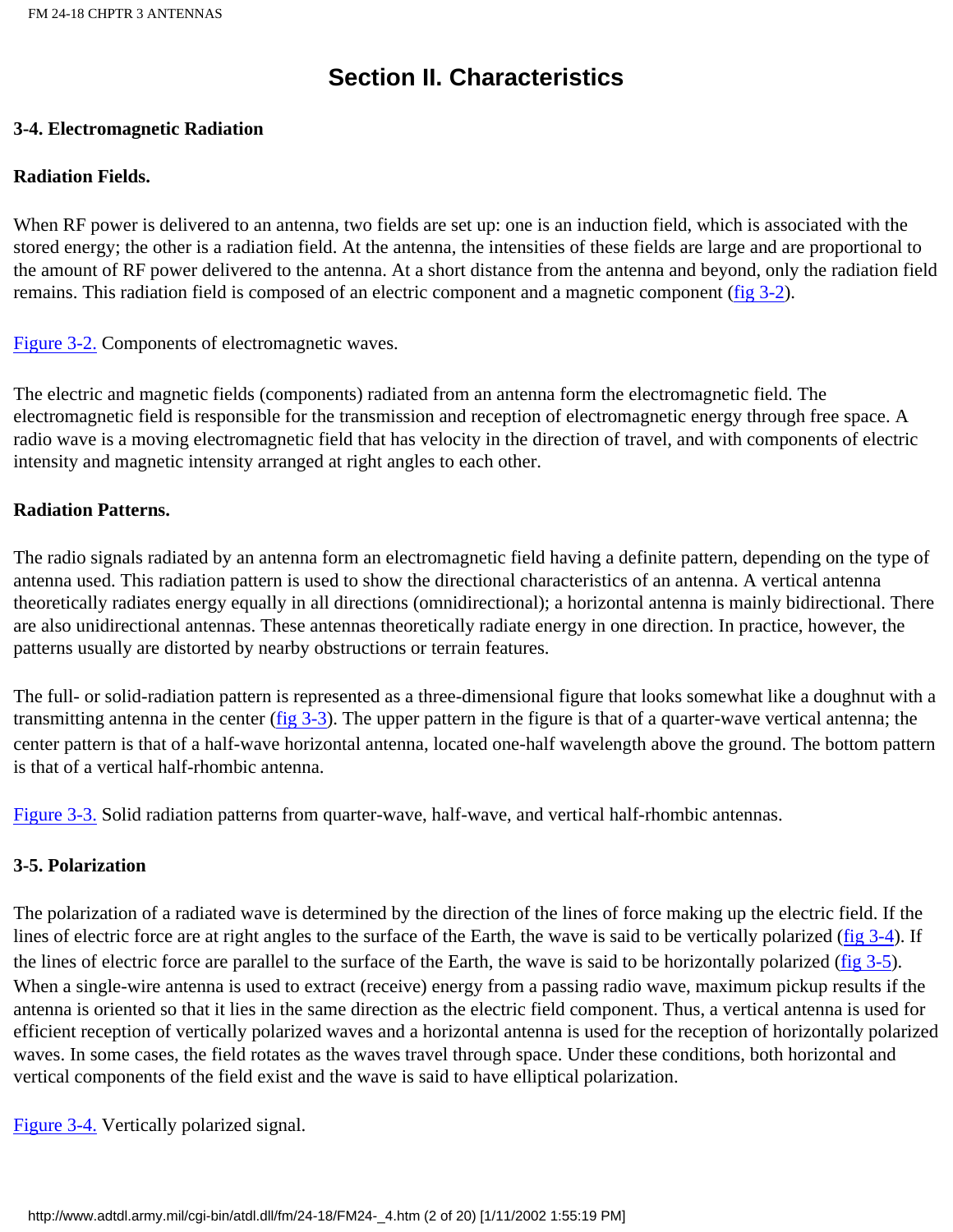#### **Polarization Requirements for Various Frequencies.**

At medium and low frequencies, ground-wave transmission is used extensively and it is necessary to use vertical polarization. Vertical lines of force are perpendicular to the ground, and the radio wave can travel a considerable distance along the ground surface with a minimum amount of loss. Because the Earth acts as a relatively good conductor at low frequencies, horizontal lines of electric force are shorted out and the useful range with the horizontal polarization is limited.

At high frequencies, with sky wave transmission, it makes little difference whether horizontal or vertical polarization is used. The sky-wave, after being reflected by the ionosphere, arrives at the receiving antenna elliptically polarized. Therefore, the transmitting and receiving antennas can be mounted either horizontally or vertically. Horizontal antennas are preferred however, since they can be made to radiate effectively at high angles and have inherent directional properties.

[Figure 3-5.](http://www.adtdl.army.mil/cgi-bin/atdl.dll/fm/24-18/24180028.gif) Horizontally polarized signal.

For frequencies in the very-high or ultra-high range, either horizontal or vertical polarization is satisfactory. Since the radio wave travels directly from the transmitting antenna to the receiving antenna, the original polarization produced at the transmitting antenna is maintained as the wave travels to the receiving antenna. Therefore, if a horizontal antenna is used for transmitting, a horizontal antenna must be used for receiving.

Satellites and satellite terminals use circular polarization. Circular polarization describes a wave whose plane of polarization rotates through 360° as it progresses forward. The rotation can be clockwise or counterclockwise (see [fig 3-6](http://www.adtdl.army.mil/cgi-bin/atdl.dll/fm/24-18/24180029.gif)). Circular polarization occurs when equal magnitudes of vertically and horizontally polarized waves are combined with a phase difference of 90°. Depending on their phase relationship, this causes rotation either in one direction or the other (see [app L](http://www.adtdl.army.mil/cgi-bin/atdl.dll/fm/24-18/FM24-_21.HTM)).

[Figure 3-6.](http://www.adtdl.army.mil/cgi-bin/atdl.dll/fm/24-18/24180029.gif) Circular polarized wave.

#### **Advantages of Vertical Polarization.**

Simple vertical half-wave and quarter-wave antennas can be used to provide omnidirectional (in all directions) communications. This is desirable in communicating with a moving vehicle. Its disadvantage is that it radiates equally to the enemy and friendly forces.

When antenna heights are limited to 3.05 meters (10 ft) or less over land, as in a vehicular installation, vertical polarization provides a stronger received signal at frequencies up to about 50 MHz. From about 50 MHz to 100 MHz, there is only a slight improvement over horizontal polarization with antennas at the same height. Above 100 MHz, the difference in signal strength between vertical and horizontal polarization is small. However, when antennas are located near dense forests, horizontally polarized waves suffer lower losses than vertically polarized waves.

Vertically polarized radiation is somewhat less affected by reflections from aircraft flying over the transmission path. With horizontal polarization, such reflections cause variations in received signal strength. An example is the picture flutter in a television set when an aircraft interferes with the transmission path. This factor is important in areas where aircraft traffic is heavy.

When vertical polarization is used, less interference is produced or picked up from strong VHF and UHF transmissions (television and FM broadcasts) because they use horizontal polarization. This factor is important when an antenna must be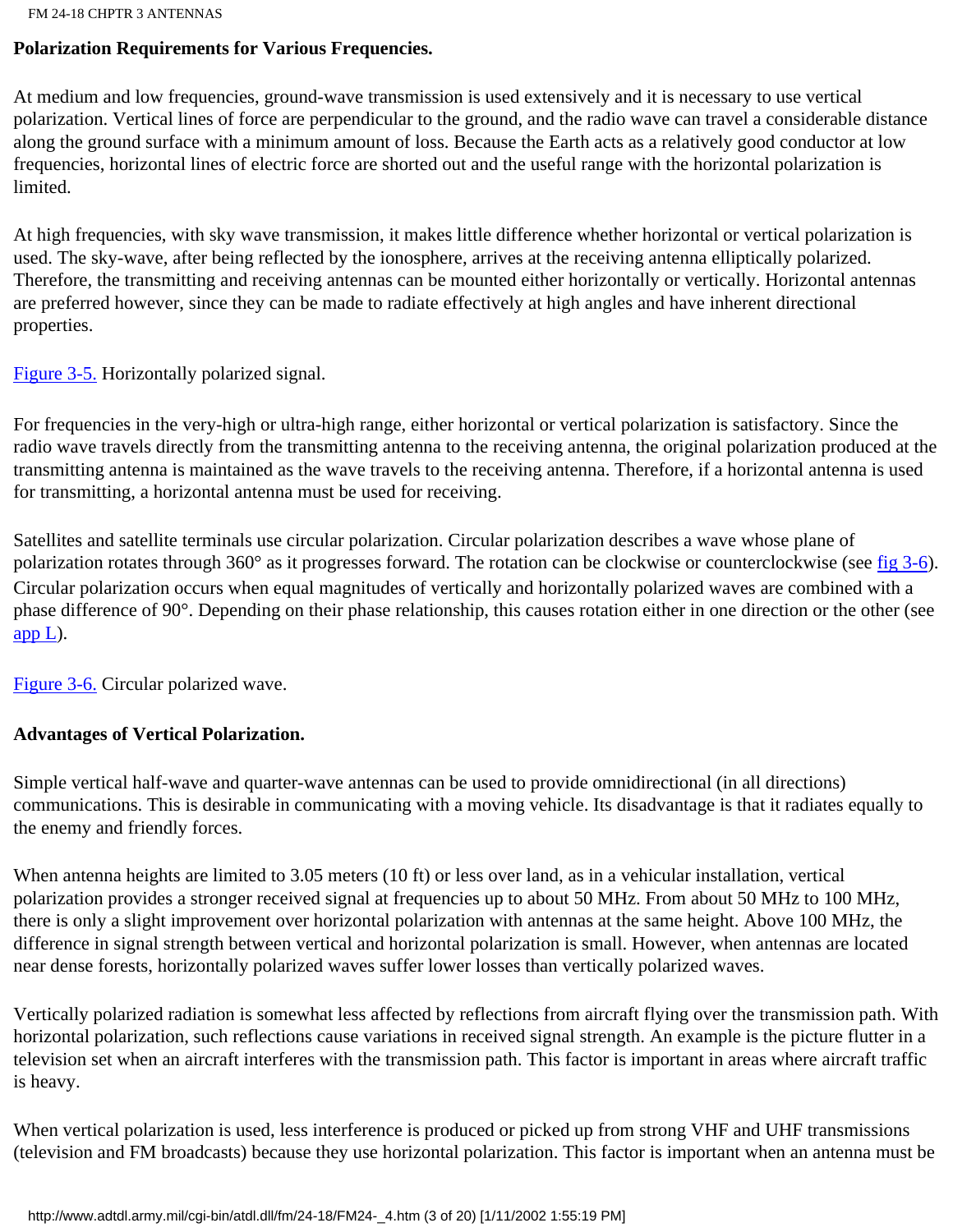#### FM 24-18 CHPTR 3 ANTENNAS

located in an urban area that has television or FM broadcast stations.

#### **Advantages of Horizontal Polarization.**

A simple horizontal half-wave antenna is bidirectional. This characteristic is useful in minimizing interference from certain directions.

Horizontal antennas are less likely to pick up man-made interference, which ordinarily is vertically polarized.

When antennas are located near dense forests, horizontally polarized waves suffer lower losses than vertically polarized waves, especially above 100 MHz.

Small changes in antenna location do not cause large variations in the field intensity of horizontally polarized waves when an antenna is located among trees or buildings. When vertical polarization is used, a change of only a few feet in the antenna location may have a significant effect on the received signal strength.

#### **3-6. Directionality**

Vertical receiving antennas accept radio signals equally from all horizontal directions, just as vertical transmitting antennas radiate equally in all horizontal directions. Because of this characteristic, other stations operating on the same or nearby frequencies may interfere with the desired signal and make reception difficult or impossible. However, reception of a desired signal can be improved by using directional antennas.

Horizontal half-wave antennas accept radio signals from all directions, with the strongest reception being received in a line perpendicular to the antenna (that is, broadside); and, the weakest reception being received from the direction of the ends of the antenna. Interfering signals can be eliminated or reduced by changing the antenna installation so that either end of the antenna points directly at the interfering station.

Communications over a radio circuit is satisfactory when the received signal is strong enough to override undesired signals and noise. The receiver must be within range of the transmitter. Increasing the transmitting power between two radio stations increases communications effectiveness. Also, changing the types of transmission (for example, changing from radiotelephone to CW), changing to a frequency that is not readily absorbed, or using a directional antenna aids in communications effectiveness.

Directional transmitting antennas concentrate radiation in a given direction and minimize radiation in other directions. A directional antenna may also be used to lessen interception by the enemy and interference with friendly stations.

#### **3-7. Ground Effects**

Since all practical antennas are erected over the Earth and not out in free space, except for those on satellites, the presence of the ground will alter the free space radiation patterns of antennas. The ground will also have an effect on some of the electrical characteristics of an antenna. It has the greatest effect on those antennas that must be mounted relatively close to the ground in terms of wavelength. For example, medium- and high-frequency antennas, elevated above the ground by only a fraction of a wavelength, will have radiation patterns that are quite different from the free-space patterns.

#### **Grounded Antenna Theory.**

The ground is a good conductor for medium and low frequencies and acts as a large mirror for the radiated energy. This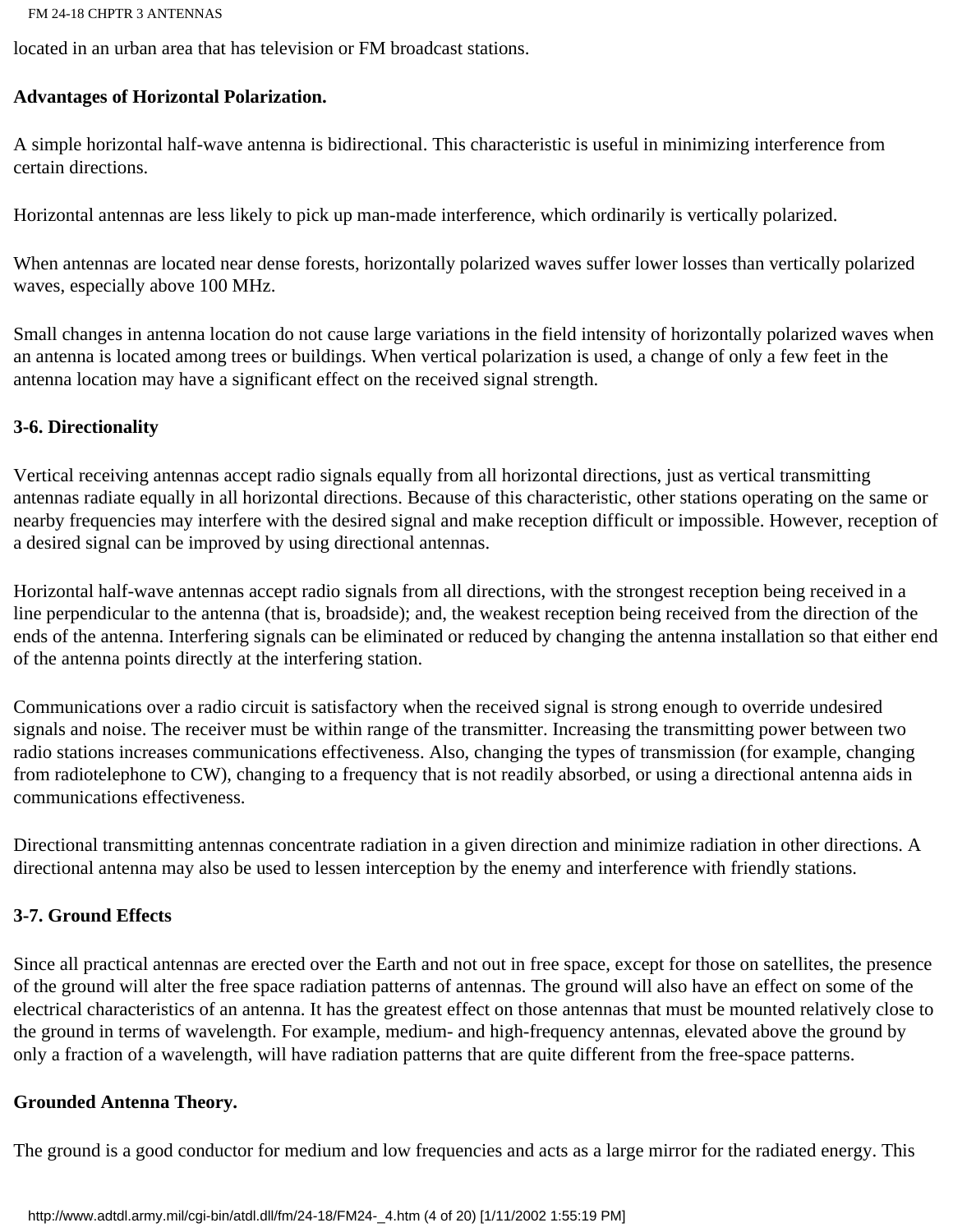results in the ground reflecting a large amount of energy that is radiated downward from an antenna mounted over it. Using this characteristic of the ground, an antenna only a quarter-wavelength long can be made into the equivalent of a half-wave antenna. A quarter-wave antenna erected vertically, with its lower end connected electrically to the ground ([fig](http://www.adtdl.army.mil/cgi-bin/atdl.dll/fm/24-18/24180030.gif) [3-7\)](http://www.adtdl.army.mil/cgi-bin/atdl.dll/fm/24-18/24180030.gif), behaves like a half-wave antenna. Under these conditions, the ground takes the place of the missing quarterwavelength, and the reflections supply that part of the radiated energy that normally would be supplied by the lower half of an ungrounded half-wave antenna.

#### **Types of Grounds.**

When grounded antennas are used, it is especially important that the ground has as high a conductivity as possible. This reduces ground losses and provides the best possible reflecting surface for the down-going radiated energy from the antenna. At low and medium frequencies, the ground acts as a sufficiently good conductor. Therefore, the ground connection must be made in such a way as to introduce the least possible amount of resistance to ground. At higher frequencies, artificial grounds constructed of large metal surfaces are common.

The ground connections take many forms, depending on the type of installation and the loss that can be tolerated. In many simple field installations, the ground connection is made by means of one or more metal rods driven into the soil. Where more satisfactory arrangements cannot be made, ground leads can be connected to existing devices which are grounded. Metal structures or underground pipe systems are commonly used as ground connections. In an emergency, a ground connection can be made by forcing one or more bayonets into the soil.

When an antenna must be erected over soil with low conductivity, treat the soil to reduce its resistance. The soil should be treated with substances that are highly conductive when in solution. Some of these substances, listed in order of preference, are sodium chloride (common salt), calcium chloride, copper sulphate (blue vitriol), magnesium sulphate (Epsom salt, and potassium nitrate (saltpeter). The amount required depends on the type of soil and its moisture content.

#### **WARNING: When these substances are used, it is important that they do not get into nearby drinking water supplies.**

[Figure 3-7.](http://www.adtdl.army.mil/cgi-bin/atdl.dll/fm/24-18/24180030.gif) Quarter-wave antenna connected to ground.

For simple installations, a single ground rod can be fabricated in the field from pipe or conduit. It is important that a low resistance connection be made between the ground wire and the ground rod. The rod should be cleaned thoroughly by scraping and sandpapering at the point where the connection is to be made, and a clean ground clamp should be installed. A ground wire can then be soldered or joined to the clamp. This joint should be covered with tape to prevent an increase in resistance because of oxidation.

#### **Counterpoise.**

When an actual ground connection cannot be used because of the high resistance of the soil or because a large buried ground system is not practical, a counterpoise may be used to replace the usual direct ground connection. The counterpoise [\(fig 3-8](http://www.adtdl.army.mil/cgi-bin/atdl.dll/fm/24-18/24180031.gif)) consists of a device made of wire which is erected a short distance above the ground and insulated from it. The size of the counterpoise should be at least equal to or larger than the size of the antenna.

When the antenna is mounted vertically, the counterpoise should be made into a simple geometric pattern. Perfect symmetry is not required. The counterpoise appears to the antenna as an artificial ground that helps to produce the required radiation pattern.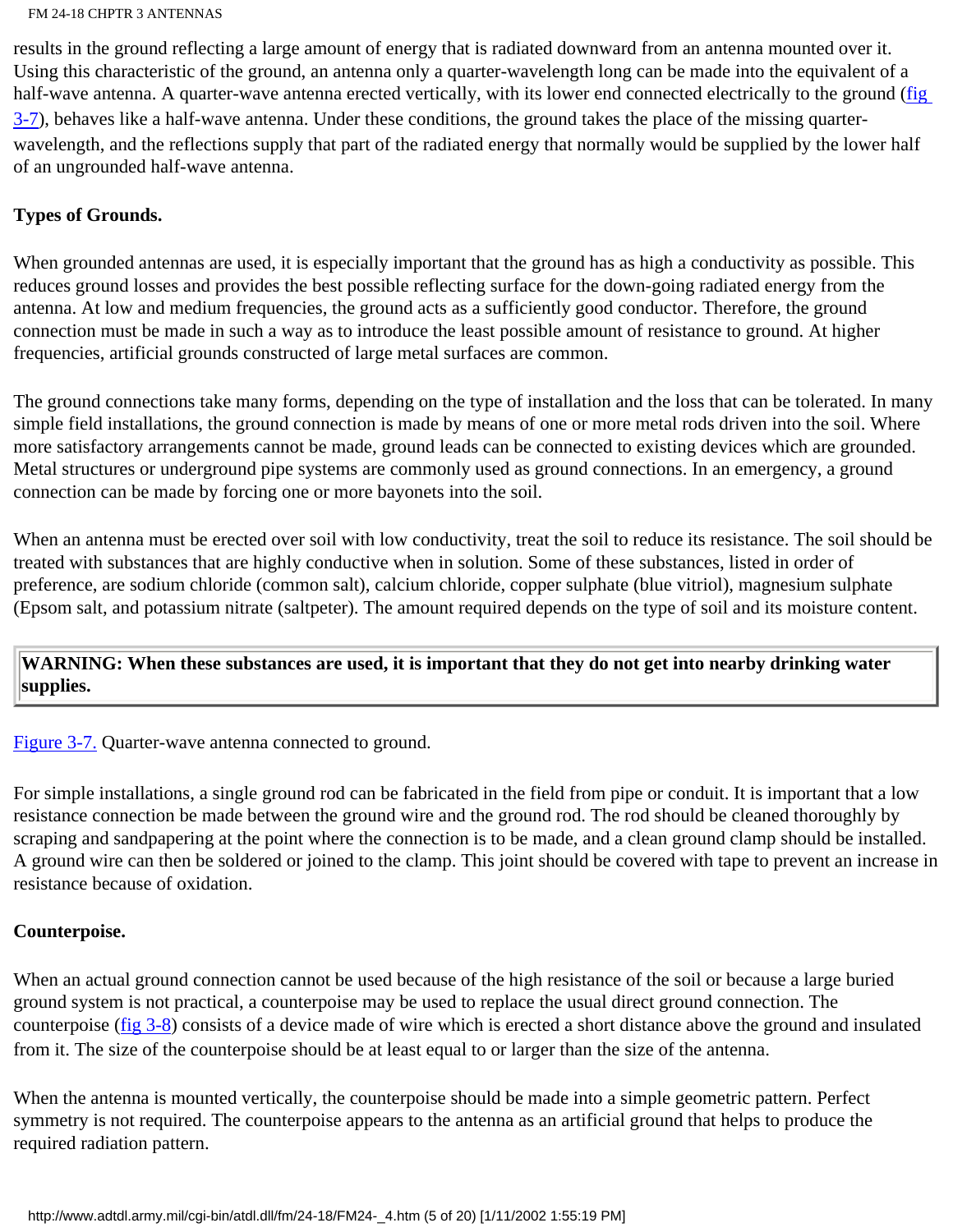FM 24-18 CHPTR 3 ANTENNAS

[Figure 3-8.](http://www.adtdl.army.mil/cgi-bin/atdl.dll/fm/24-18/24180031.gif) Wire counterpoise.

In some VHF antenna installations on vehicles, the metal roof of the vehicle (or shelter) is used as a counterpoise for the antenna.

Small counterpoises of metal mesh are sometimes used with special VHF antennas that must be located a considerable distance above the ground.

#### **Ground Screen.**

A ground screen consists of a fairly large area of metal mesh or screen that is laid on the surface of the ground under the antenna. There are two specific advantages in using ground screens. First, the ground screen reduces ground absorption losses that occur when an antenna is erected over ground with poor conductivity. Second, the height of the antenna can be set accurately. As a result of this, the radiation resistance of the antenna can be determined more accurately (See TM 11- 666, para 61).

#### **3-8. Antenna Length**

The length of an antenna must be considered in two ways. It has both a physical and an electrical length, and the two are never the same. The reduced velocity of the wave on the antenna and a capacitive effect (known as *end effect*) make the antenna seem longer electrically than it is physically. The contributing factors are the ratio of the diameter of the antenna to its length and the capacitive effect of terminal equipment (insulators, clamps, etc.) used to support the antenna.

To calculate the physical length of an antenna, use a correction of 0.95 for frequencies between 3.0 and 50.0 MHz. The figures given below are for a half-wave antenna.

Length (meters) = 150 X 0.95 / Frequency in MHz = 142.5 / Frequency in MHz Length (feet) =  $492 \times 0.95$  / Frequency in Mhz = 468 / Frequency in MHz The length of a long-wire antenna (one wavelength or longer) for harmonic operation is calculated by using the following formula. Length (meters) =  $150(N-0.05)$  / Freq MHz Length (feet) =  $492$  (N-0.05) / Freq MHz Where N = number of half-wave lengths in the total length of the antenna.

For example, if the number of half-wavelengths is 3 and the frequency in MHz is 7, then: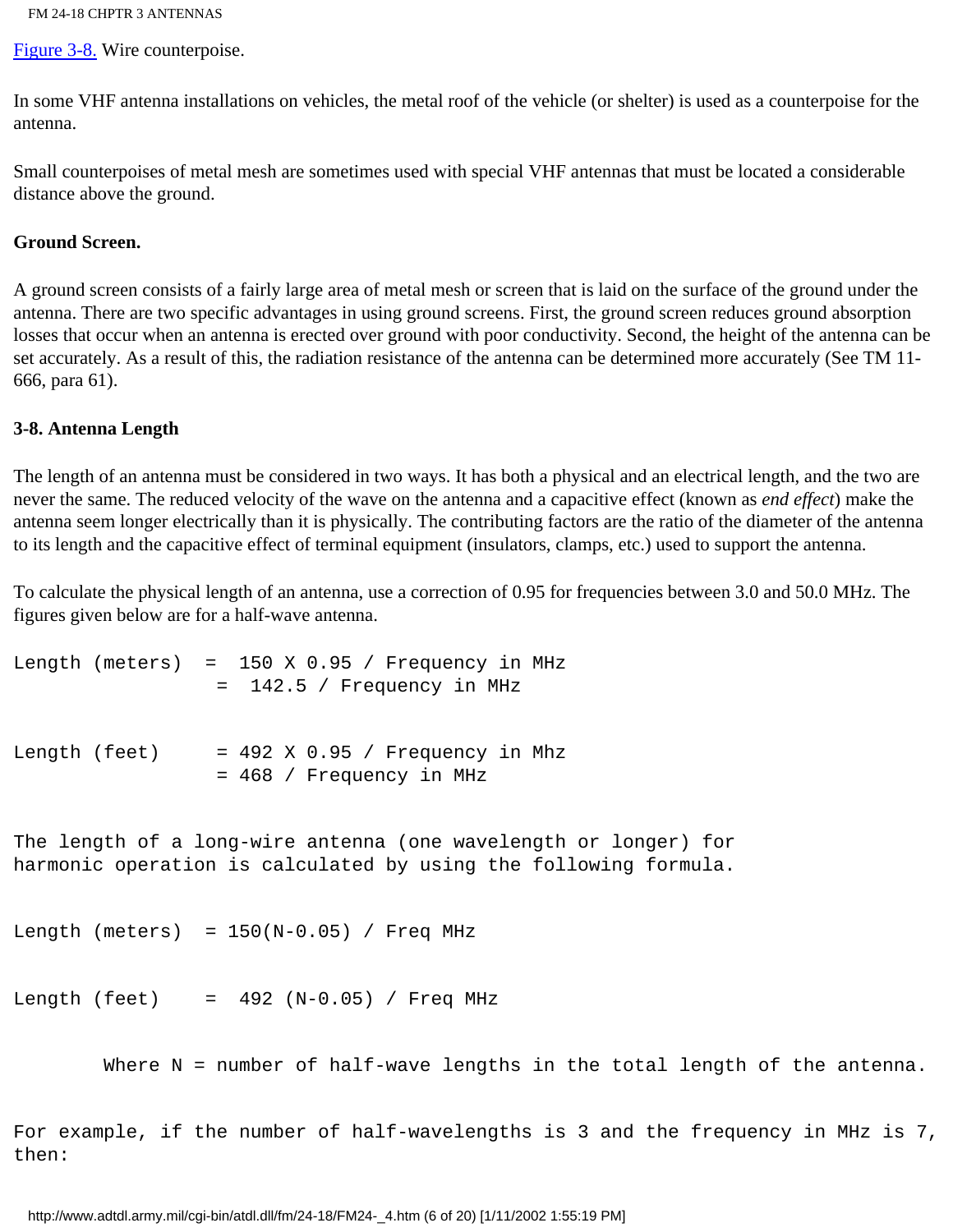```
Length (meters) =150(N-0.05) / Freq MHz
    = 150(3-.05) / 7= 150 \times 2.95 / 7= 442.50 / 7 = 63.2 meters
```
#### **3-9. Antenna Orientation**

#### **Azimuth.**

If the azimuth of the radio path is not provided, the azimuth should be determined by the best available means. The accuracy required in determining the azimuth of the path is dependent upon the radiation pattern of the directional antenna. If the antenna beam width is very wide (for example, 90° angle between half-power points, [fig 3-9](http://www.adtdl.army.mil/cgi-bin/atdl.dll/fm/24-18/24180032.gif)), an error of 10° in azimuth is of little consequence. In transportable operation, the rhombic and V antennas may have such a narrow beam as to require great accuracy in azimuth determination. The antenna should be erected for the correct azimuth. Great accuracy is not required in erecting broad-beam antennas. Unless a line of known azimuth is available at the site, the direction of the path is best determined by a magnetic compass. [Figure 3-10](http://www.adtdl.army.mil/cgi-bin/atdl.dll/fm/24-18/24180033.gif) is a map of magnetic declination, showing the variation of the compass needle from the true north. When the compass is held so that the needle points to the direction indicated for the location on the map, all directions indicated by the compass will be true.

[Figure 3-9.](http://www.adtdl.army.mil/cgi-bin/atdl.dll/fm/24-18/24180032.gif) Beam width measured on relative field strength and relative power patterns.

[Figure 3-10.](http://www.adtdl.army.mil/cgi-bin/atdl.dll/fm/24-18/24180033.gif) Magnetic declination over the world.

#### **Improvement of Marginal Communications.**

Under certain situations, it may not be feasible to orient directional antennas to the correct azimuth of the desired radio path. As a result, marginal communications may suffer. To improve marginal communications, follow the procedure presented below.

- Check, tighten, and tape cable couplings and connections.
- Retune all transmitters and receivers in the circuit.
- Check to see that antennas are adjusted for the proper operating frequency.
- Try changing the heights of antennas.
- Try moving the antenna a short distance away and in different locations from its original location.
- Separate transmitters from receiving equipment, if feasible.

#### **Transmission and Reception of Strong Signals.**

After an adequate site has been selected and the proper antenna orientation obtained, the signal level at the receiver will be proportional to the strength of the transmitted signal.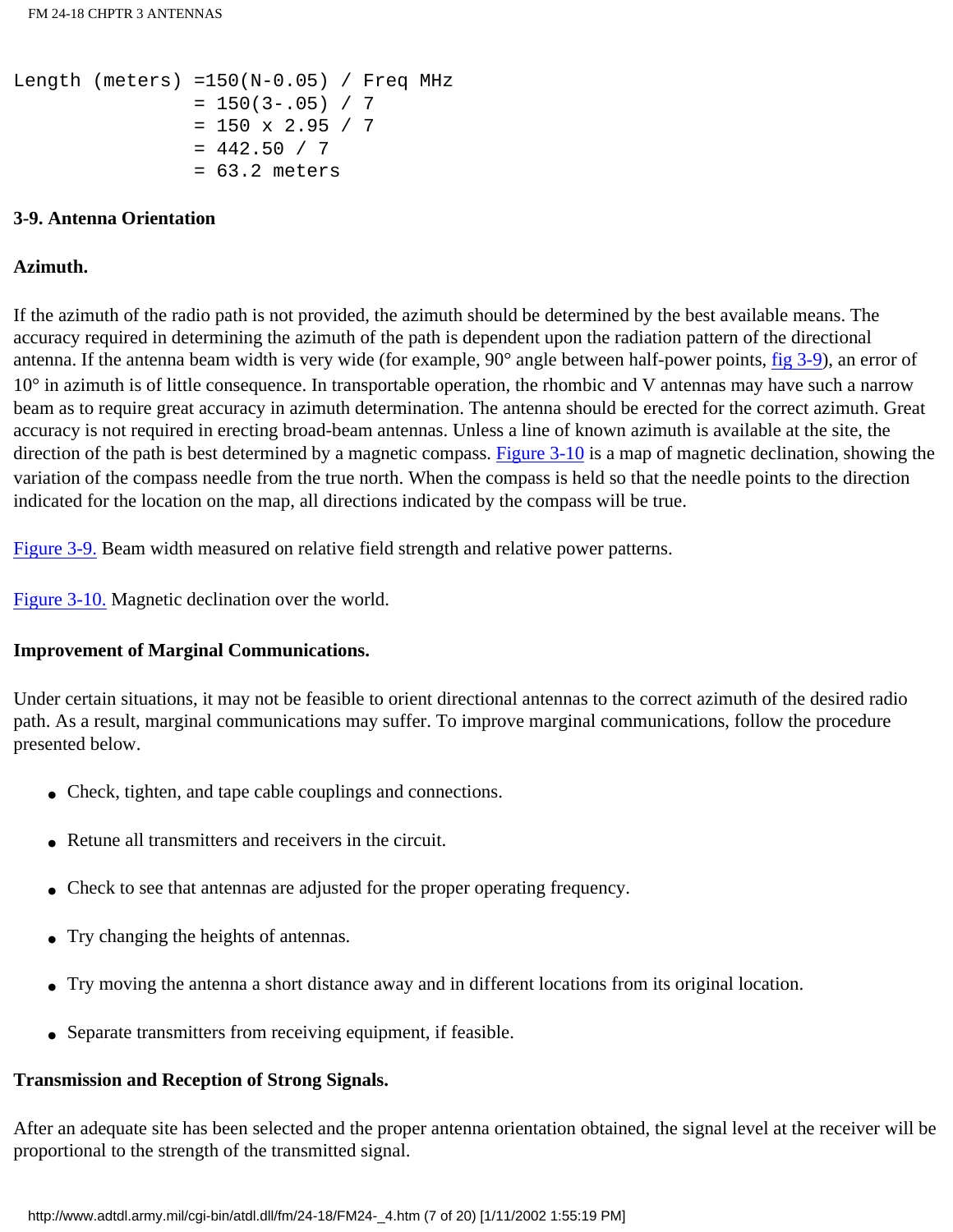If a high-gain antenna is used, a stronger signal can be obtained. Losses between the antenna and the equipment can be reduced by using a high quality transmission line, as short as possible, and properly matched at both ends.

*WARNING: Excessive signal strength may result in enemy intercept and interference or in your interfering with adjacent frequencies.*

## **Section III. Types of Antennas**

#### **3-10. Tactical Considerations**

Tactical antennas are specially designed to be rugged and permit mobility with the least possible sacrifice of efficiency. They are also designed to take abuse. Some are mounted on the sides of vehicles that have to move over rough terrain; others are mounted on tops of single masts or suspended between sets of masts. The smallest antennas are mounted on the helmets of personnel who use the radio sets. All tactical antennas must be easy to install. Large ones must be easy to take apart and pack and they must be easy to transport.

Several types of transmitting and receiving antennas are shown in [figure 3-11.](http://www.adtdl.army.mil/cgi-bin/atdl.dll/fm/24-18/FCHP3.HTM)

- A of the figure is a rhombic antenna.
- B is a half-wave Hertz antenna.
- C is an end-fed, vertical antenna, also called a whip antenna.
- D is a loop antenna that receives a strong signal in directions as shown and almost no signal in other directions.
- E is an antenna group OE-254/GRC which is an omnidirectional, biconical antenna designed for broadband operation.
- $\bullet$  F is a long-wire antenna.
- G is a vertical half-rhombic antenna.
- H is a directional half-rhombic antenna.

[Figure 3-11.](http://www.adtdl.army.mil/cgi-bin/atdl.dll/fm/24-18/24180034.gif) Types of antennas.

[Figure 3-11.](http://www.adtdl.army.mil/cgi-bin/atdl.dll/fm/24-18/24180035.gif) Types of antennas (cont).

[Figure 3-11.](http://www.adtdl.army.mil/cgi-bin/atdl.dll/fm/24-18/24180036.gif) Types of antennas (cont).

Most practical transmitting antennas come under one of two classifications, Hertz antennas or Marconi antennas. A Hertz antenna is operated some distance above the ground and may be either vertical or horizontal. A Marconi antenna operates with one end grounded (usually through the output of the transmitter or the coupling coil at the end of the feed line). Hertz antennas are generally used at higher frequencies (above about 2 MHz) while Marconi antennas are generally used at the lower frequencies. Marconi antennas, when used on vehicles or aircraft, operate at high frequencies. In these cases, the aircraft or vehicle chassis becomes the effective ground for the antenna.

#### **3-11. The Hertz Antenna**

The operation of the Hertz antenna is based on the fact that the wavelength to which any wire will electrically tune depends directly upon its physical length. The basic Hertz antenna is center fed and its total wire length is equal to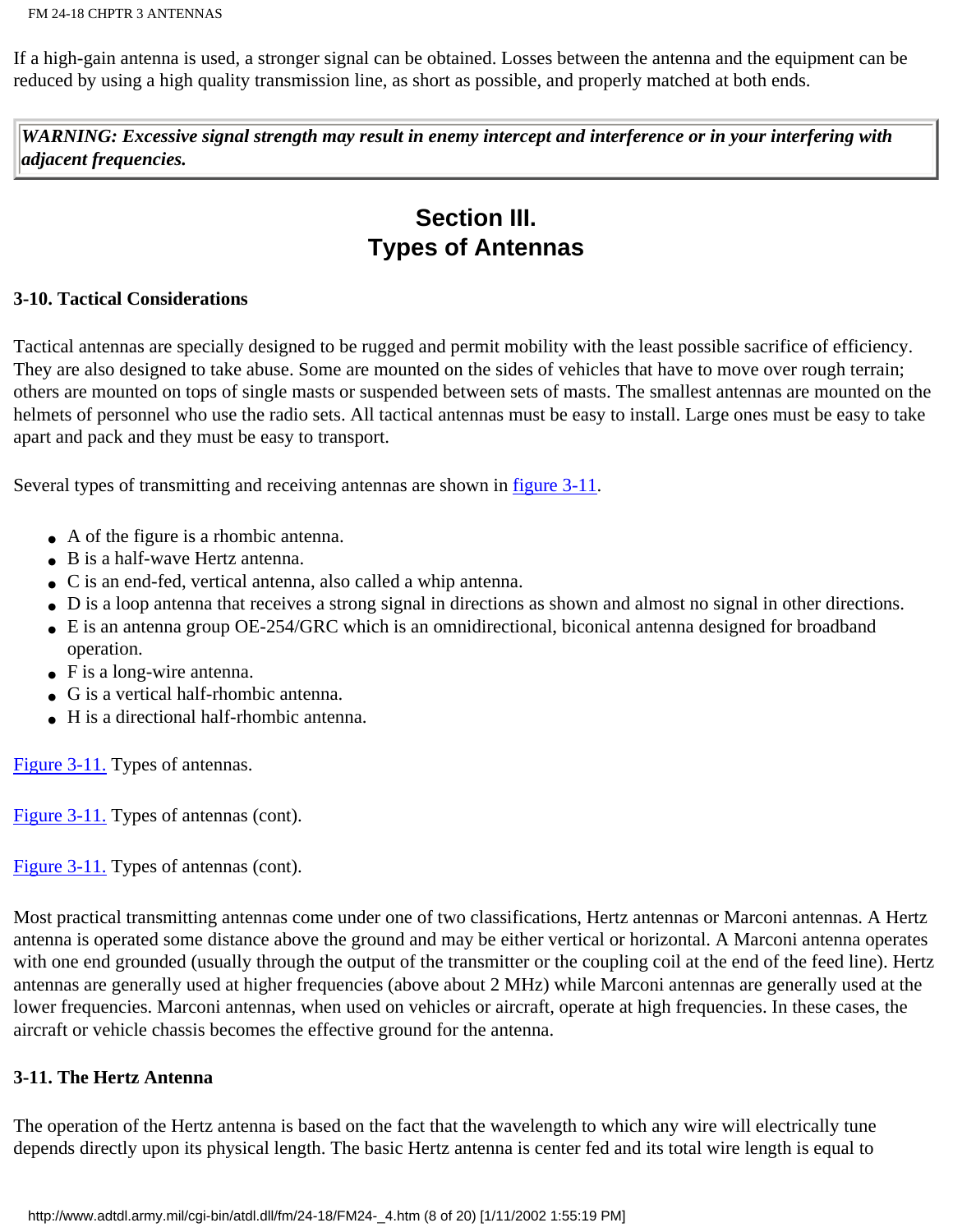approximately one half of the wavelength of the signal to be transmitted. This type of antenna, which is also known either as a doublet, a dipole, an ungrounded, or a half-wave antenna, can be mounted in either a vertical, horizontal, or slanting position. Two typical military half-wave, center-fed Hertz antennas are shown in figures  $3-12$  and  $3-13$ . These antennas are used for transmitting and receiving frequencies from 2 to 30 MHz.

[Figure 3-12.](http://www.adtdl.army.mil/cgi-bin/atdl.dll/fm/24-18/24180037.gif) Center-fed Hertz antenna with two upright supports.

[Figure 3-13.](http://www.adtdl.army.mil/cgi-bin/atdl.dll/fm/24-18/24180038.gif) Center-fed Hertz antenna with three upright supports.

The Mast Base AB-155 is employed for upright supports with the centerfed doublet antenna. Refer to TM 11-5820-256- 10. Antenna Group AN/GRA-50 can also be used to install a center-fed doublet antenna by using trees, buildings, or other existing means of support. Refer to TM 11-5820-467-15. For all practical purposes, the length (in feet) of a half-wave doublet antenna is determined by using the formula, 468 divided by the frequency in megahertz.

#### **Employment.**

The half-rhombic antenna is employed with the current VHF/FM family of radios. Because the half-rhombic antenna is very directional, its employment is restrictive in nature, usually providing only point-to-point communications.

#### **Training.**

The introduction of the half-rhombic antenna into the Army tactical inventory minimally impacts on the Army training program. The operators of VHF-FM radio nets are responsible for the installation, operation, and teardown of the halfrhombic antenna in all applications. The fielding of the half-rhombic antenna does not require any additional support personnel. Half-rhombic antenna installation/training may consist of a short period of on-the-job training (OJT) conducted by the using unit.

#### **3-12. The Marconi Antenna**

If the lower half of a vertical Hertz antenna is replaced by an extensive conducting plane, no disturbance is caused in the propagated waves from the upper half. In other words, the remaining quarter-wave continues to radiate much in the same way as a half-wave antenna, providing a large conducting plane is used. The Marconi antenna is a practical form of this kind of radiating system in which the antenna proper provides one-quarter wavelength and the soil supplies the additional quarter-wavelength. The total effective (or electrical) length is then one-half wavelength.

The main advantage of the Marconi antenna is that, for any given frequency, it is physically much shorter than the Hertz antenna. This is particularly important in all field and vehicular radio installations. Typical Marconi antennas are the inverted L, the whip, the ground plane, and the modified ground-plane antennas.

#### **3-13. The Whip Antenna**

At the lower frequencies where wavelengths are longer, it is impractical to use resonant-length tactical antennas with portable radio equipment, especially with vehicular-mounted radio sets. Tactical whip antennas are electrically short, vertical, baseloaded types, fed with a nonresonant coaxial cable of about 52 ohms impedance ([fig 3-14](http://www.adtdl.army.mil/cgi-bin/atdl.dll/fm/24-18/24180039.gif)).

If the tactical whip antenna is to attain an efficiency comparable to that of a half-wave antenna, the height of the vertical radiator should be a quarter wavelength. However, this is not always possible, so the loaded whip is used instead. The loading increases the electrical length of the vertical radiator to a quarter wavelength. The missing quarter-wavelength of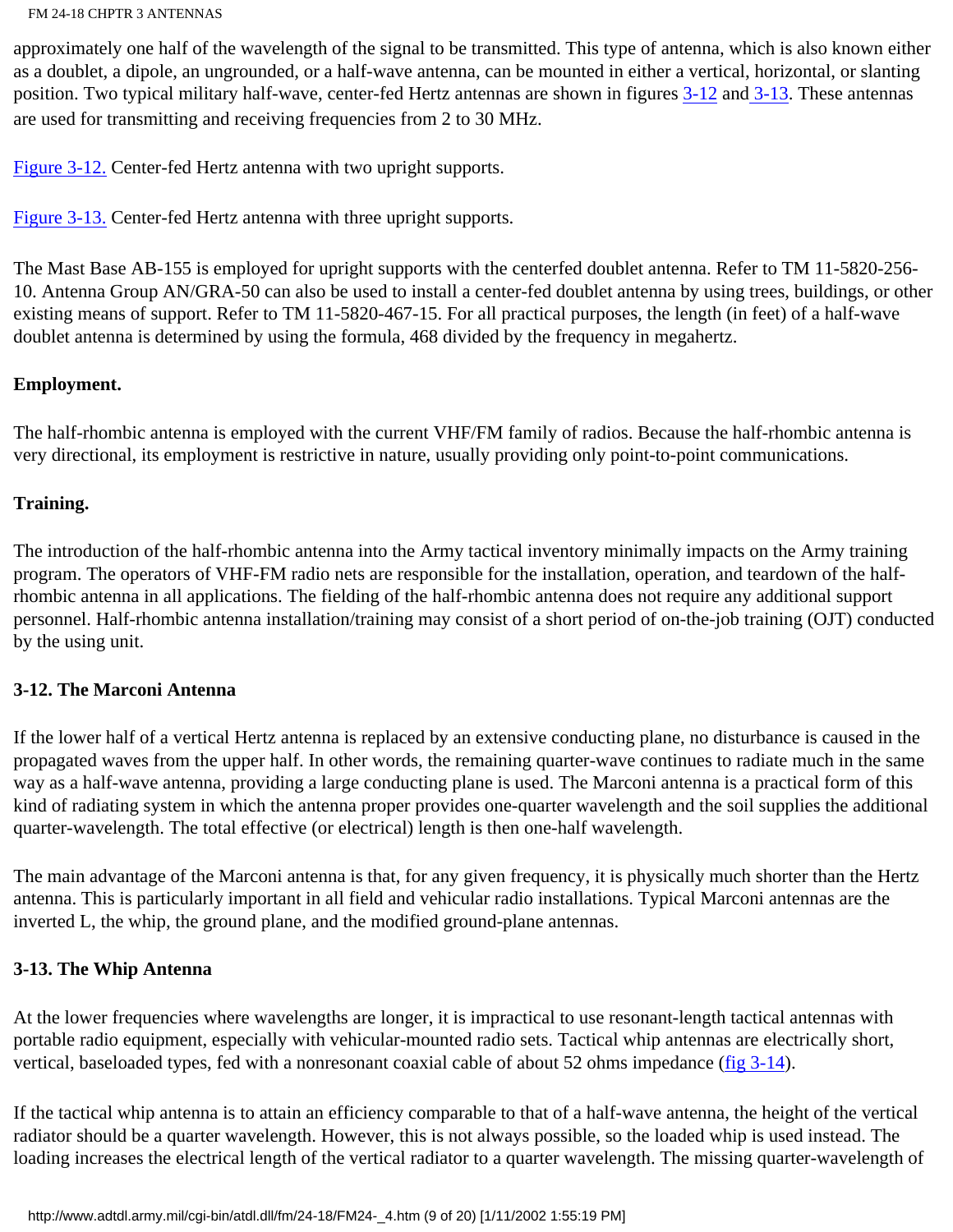#### FM 24-18 CHPTR 3 ANTENNAS

the antenna is supplied by the ground, a counterpoise, or any conducting surface that is big enough.

[Figure 3-14.](http://www.adtdl.army.mil/cgi-bin/atdl.dll/fm/24-18/24180039.gif) Common types of whip antennas.

The whip antenna supplied with military radio sets is usually 4.5 meters (15 ft) long for the high-frequency tactical radio sets. The whip antenna used with the lightweight portable FM radios is 0.9 meters (3 feet) long for the semirigid steel tape antenna and 3 meters (10 feet) long for the multisection whip antenna. It is made shorter than a quarter-wavelength to keep it a practical length. (A quarter-wavelength antenna for 5.0 MHz would be over 14 meters (46 ft) long.) An antenna tuning unit, either built into the radio set or supplied with it, compensates for the missing length of antenna. The tuning unit varies the electrical length of the antenna to accommodate a range of frequencies.

Whip antennas are used with tactical radio sets because they radiate equally in all directions in the horizontal plane ([fig 3-](http://www.adtdl.army.mil/cgi-bin/atdl.dll/fm/24-18/24180040.gif) [15\)](http://www.adtdl.army.mil/cgi-bin/atdl.dll/fm/24-18/24180040.gif). Since stations in a radio net lie in random directions and change their positions frequently, the radiation pattern is ideal for tactical communications.

When a whip antenna is mounted on a vehicle, the metal of the vehicle affects the operation of the antenna. As a result, the direction in which the vehicle is facing may also affect transmission and reception, particularly of distant or weak signals.

[Figure 3-15.](http://www.adtdl.army.mil/cgi-bin/atdl.dll/fm/24-18/24180040.gif) Radiation pattern of a whip antenna.

[Figure 3-16.](http://www.adtdl.army.mil/cgi-bin/atdl.dll/fm/24-18/24180041.gif) Best directivity of whip antenna mounted on vehicle.

A vehicle with a whip antenna mounted on the left rear side of the vehicle transmits its strongest signal in a line running from the antenna through the right front side of the vehicle. Similarly, an antenna mounted on the right rear side of the vehicle radiates its strongest signal in a direction toward the left front side ([fig 3-16](http://www.adtdl.army.mil/cgi-bin/atdl.dll/fm/24-18/24180041.gif)). The best reception is obtained from signals traveling in the direction shown by the dashed arrows on the figure.

In some cases, the best direction for transmission can be determined by driving the vehicle in a small circle until the best position is located. Normally, the best direction for receiving from a distant station is also the best direction for transmitting to that station.

There are times when a whip antenna mounted on a vehicle must be left fully extended so that it can be used instantly while the vehicle is in motion. The base mounted insulator of the whip is fitted with a coil spring attached to a mounting bracket on the vehicle. The spring base allows the vertical whip antenna to be tied down horizontally when the vehicle is in motion and when driving under low bridges or obstructions. Even in the vertical position, if the antenna hits an obstruction, the whip usually will not break because most of the shock is absorbed by the spring base.

*WARNING: When an antenna must be left fullyextended while in motion, contact with overhead powerlines must be avoided. Death or serious injury can result if a vehicular antenna strikes a high-voltage transmission line. If the antenna is tied down, be sure the tip protector is in place.*

#### [Figure 3-17.](http://www.adtdl.army.mil/cgi-bin/atdl.dll/fm/24-18/24180042.gif) Ground-plane antenna.

Some of the energy leaving a whip antenna travels downward and is reflected by the ground with practically no loss. To obtain greater distance in transmitting and receiving, it may be necessary to raise the whip antenna. However, when a whip antenna is raised, its efficiency decreases because it is further from the ground. Therefore, when we use a whip antenna at the top of a mast, we must supply an elevated substitute for the ground (ground plane).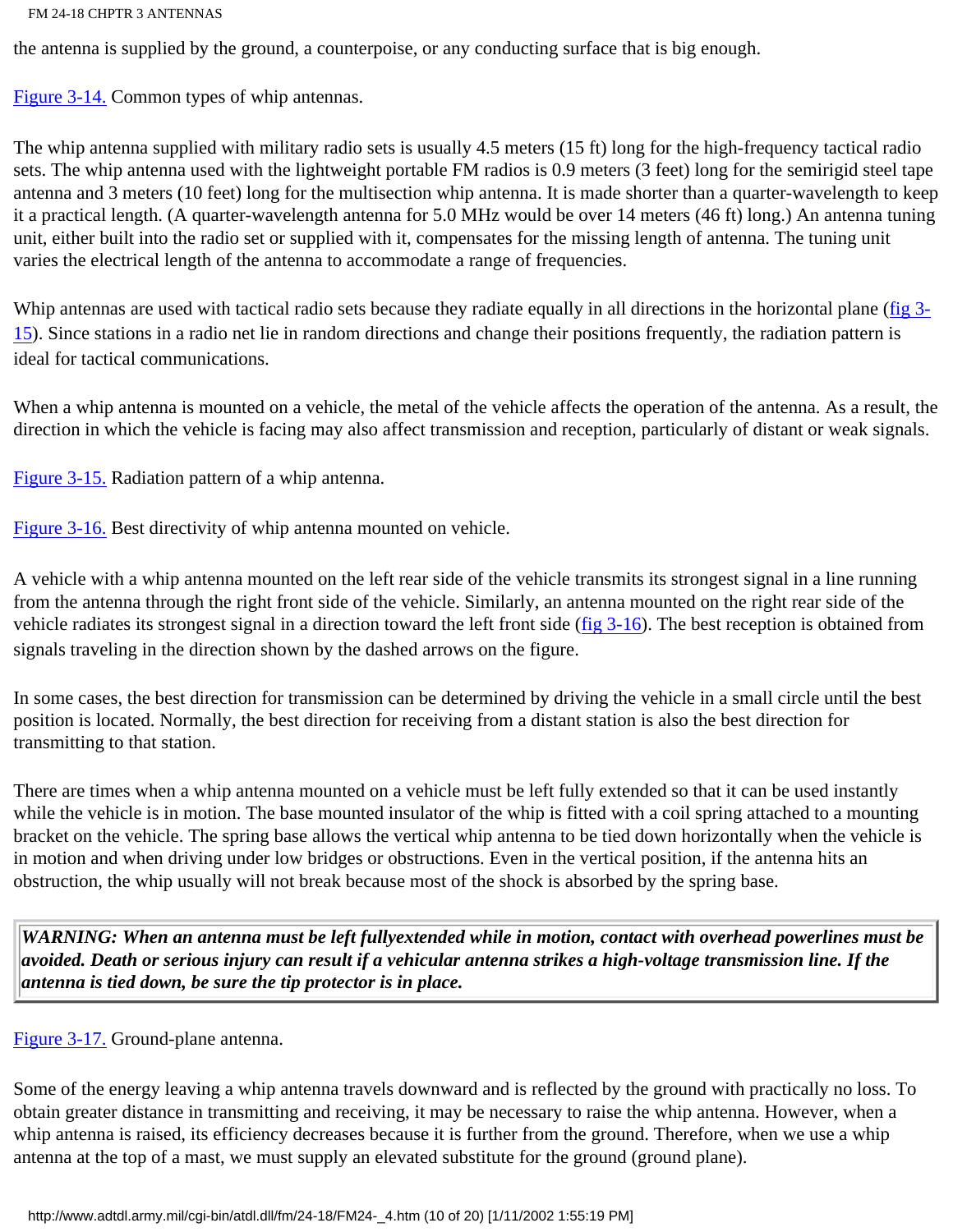#### **3-14. The Ground-Plane Antenna**

The ground-plane antenna is a whip antenna that includes radial elements which serve as the ground. The coaxial feeder is connected with the inner conductor feeding the vertical element (whip), and the braid of the coaxial cable is connected to the radials (the ground plane) to keep them at ground potential. The ground-plane antenna is a broad-tuned type that radiates efficiently over a wide range of frequencies.

[Figure 3-17](http://www.adtdl.army.mil/cgi-bin/atdl.dll/fm/24-18/24180042.gif) shows a ground-plane antenna presently used with tactical FM sets. It can be tuned by using the proper length of antenna sections in the vertical element and in the ground-plane elements. Refer to TM 11-5820-348-15.

[Figure 3-18.](http://www.adtdl.army.mil/cgi-bin/atdl.dll/fm/24-18/24180043.gif) Radiation pattern of V antenna.

#### **3-15. The V Antenna**

The V antenna consists of two wires arranged to form a V, with their ends at the apex (where the legs come together) attached to a transmission line [\(fig 3-18A](http://www.adtdl.army.mil/cgi-bin/atdl.dll/fm/24-18/24180043.gif)). Radiation lobes off each wire combine to increase gain in the direction of an imaginary line bisecting the apex angle (See [fig 3-18A](http://www.adtdl.army.mil/cgi-bin/atdl.dll/fm/24-18/24180043.gif)). The pattern is bidirectional. Adding terminating resistors to the far end of each leg will make the pattern unidirectional (See [fig 3-18B](http://www.adtdl.army.mil/cgi-bin/atdl.dll/fm/24-18/24180043.gif)). For details on the angle and resistor values see TM 11-666, paragraph 89.

#### **3-16. The Broadband Omnidirectional Antenna**

The broadband omnidirectional VHF antenna system OE-254 ([fig 3-19](http://www.adtdl.army.mil/cgi-bin/atdl.dll/fm/24-18/24180044.gif)) is an improved tactical antenna that will replace the present antenna, RC-292. The antenna permits operation in the 30 to 88 MHz frequency range without the need to manually drop and retrieve the antenna each time the operating frequency is changed. The antenna system is being fielded for use with current tactical VHF-FM net radios. The antenna system is being issued on a one-for-one replacement for the RC-292.

This omnidirectional vertically polarized VHF antenna system--

- Operates in the 30 to 88 MHz range without any physical adjustments.
- Has input impedance of 50 ohms unbalanced with an average voltage standing wave ratio (VSWR) of 3:1 or less at RF power levels up to 350 watts.
- Is capable of being assembled and erected by one individual.
- Operates at a distance equal to that of the present antenna equipment RC-292.
- Meets the broadband and power handling requirements of the 2-port and 5-port transceiver multiplexer (See [appendix D](http://www.adtdl.army.mil/cgi-bin/atdl.dll/fm/24-18/FM24-_13.HTM)).
- Is capable of being used with the Steerable Null Processing Group OL-275()/VRC (SNAP-1) (See [appendix E\)](http://www.adtdl.army.mil/cgi-bin/atdl.dll/fm/24-18/FM24-_14.HTM).

The antenna system ([Figure 3-19](http://www.adtdl.army.mil/cgi-bin/atdl.dll/fm/24-18/24180044.gif)) includes: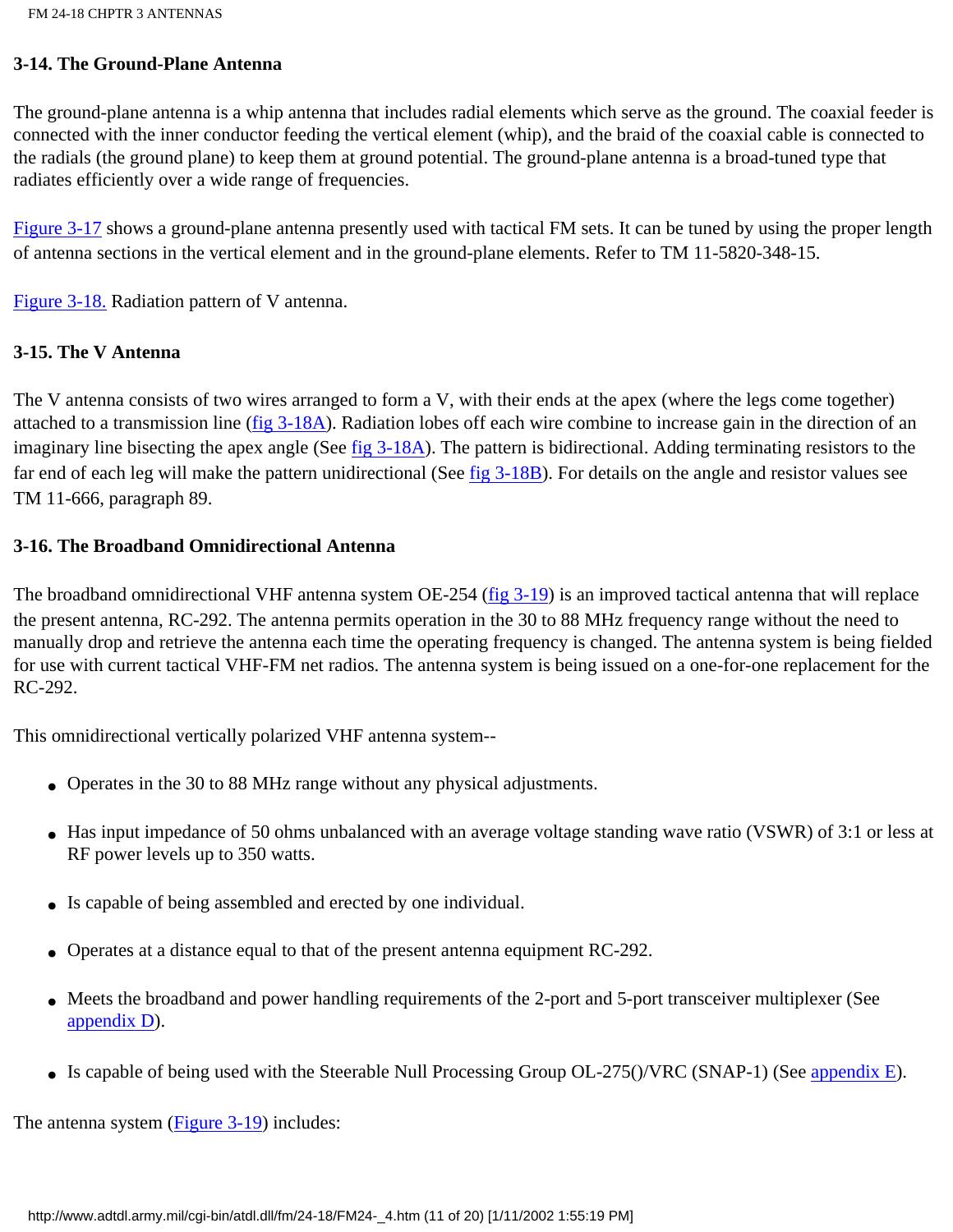- A standard lightweight mast having a maximum height of 41 feet and 9 inches.
- A canvas carrying bag similar to that issued with antenna equipment RC-292. Assembly and erection procedures are provided with the bag.
- All necessary guying assemblies, stakes, base plate, tools, and other ancillary equipment required to make a complete antenna system.
- All necessary coaxial cables and cable adapters for Radio Sets AN/PRC-25 and AN/PRC-77 (series) and the AN/VRC-12 (family).

[Figure 3-19.](http://www.adtdl.army.mil/cgi-bin/atdl.dll/fm/24-18/24180044.gif) Broadband omnidirectional antenna system OE-254

#### **3-17. The Directional VHF Log-Periodic Antenna**

As the mobility of the Army increases, the need for extended range and directivity for the tactical radios in the field also increases. The Army has long awaited the advent of an effective electronic counter-countermeasures (ECCM) device/procedure that allows continued radio communications in a hostile electronic warfare (EW) environment. This need will be partially met by use of the log-periodic antenna (see  $\underline{fig}$  3-20). Use of the log-periodic antenna with nominal transmitter power output satisfies the need for extended range. Additionally, the use of the log-periodic antenna allows the use of reduced transmitter power with the resultant reduction of signals in all directions other than the antenna main beam. This satisfies the need of providing a degree of ECCM protection. Finally, the log-periodic antenna operates with the present VHF-FM tactical net radios (AN/VRC-12/PRC-25 series).

[Figure 3-20.](http://www.adtdl.army.mil/cgi-bin/atdl.dll/fm/24-18/24180045.gif) Log periodic antenna.

#### **Operation.**

The log-periodic antenna operates in the 30 to 88 MHz frequency range without any mechanical or electrical adjustments. This makes it a broadband antenna. It operates with power levels up to 250 watts and has a maximum of 2:1 VSWR at the RF input connectors over the frequency range. It presents a nominal input impedance of 50 ohms over the frequency range of 30 to 88 MHz.

#### **Capabilities.**

The log-periodic antenna is--

- Capable of being erected in a geographical area no greater than 18.3 meters (60 ft) in diameter.
- Capable of being mounted on a quick-erect mast on either a vehicle or a shelter.
- Capable of a mechanical azimuthal directional change within a 1-minute time frame.
- Capable of being assembled by two individuals in 20 minutes.
- Capable of being transported by manpack or tactical vehicle when fitted into two packages (one for the antenna and one for the mast).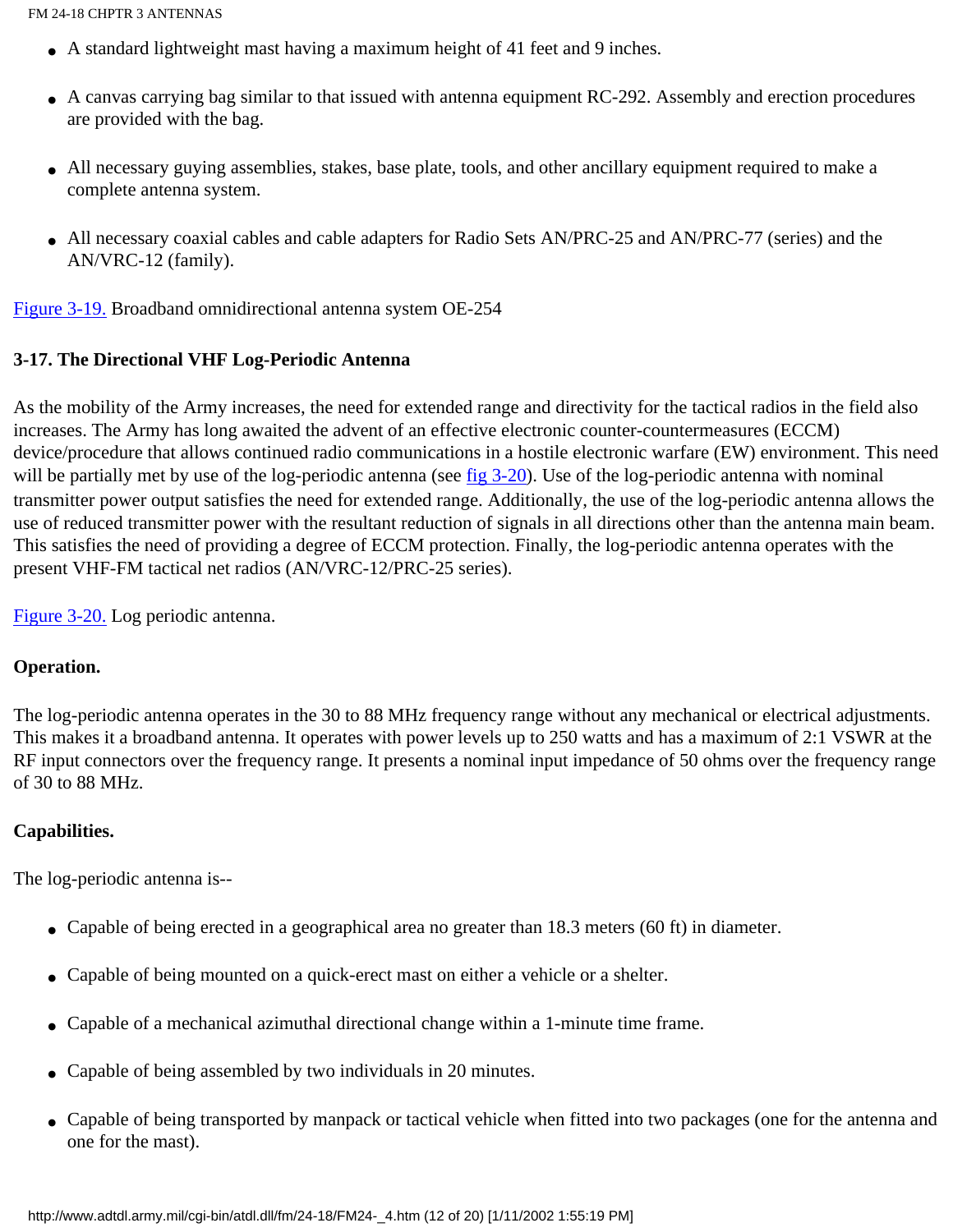#### FM 24-18 CHPTR 3 ANTENNAS

- Capable of operation with either the 2-port or 5-port transceiver multiplexer.
- The antenna system operates with either horizontal or vertical polarization with the capability of changing polarization in less than 1 minute of time.

#### **Antenna Assembly.**

The antenna assembly consists of a collapsible frame which supports a log-periodic antenna assembly. No tools are required to reassemble the antenna for operation. The antenna is capable of being mounted on top of the mast, polarized either vertically or horizontally. The antenna system includes all necessary guying assemblies, stakes, base plate, tools, and other ancillary equipment required to make a complete antenna system. It also includes all necessary coaxial cables and cable adapters for Radio Sets AN/PRC-25 and AN/PRC-77 (series), and the AN/VRC-12 (family).

#### **Mast Assembly.**

The mast assembly is capable of being mounted on either a vehicle or on a shelter.

**Use.**

The log-periodic antenna is organic to battalion and higher level units for special applications. It is task assigned, where needed, to subordinate units within the battalion. Its primary usage is by forward units in command and intelligence nets to a higher headquarters. Because the log-periodic antenna is directional, its employment is usually restricted to point-topoint communications.

#### **Organizational Maintenance.**

Organizational maintenance is performed by operators of radio equipment at the echelons where radio operator MOSs are authorized and by the user at all other echelons where authorized. It includes--

- Performance of scheduled preventive maintenance services as directed by the technical manuals for organizational level.
- Forwarding all unserviceable components, cables, elements, etc., to the designated direct support activity for repair.
- Repair by replacing those faulty components that have been specified in the maintenance allocation charts (MAC) as replaceable at this level (for example, insulators, and cables).

#### **3-18. The Half-Rhombic Antenna**

The VHF half-rhombic antenna is a vertically polarized antenna which, when used with the current VHF-FM tactical radios, extends the range of transmission considerably and provides some degree of ECCM protection not offered by the current VHF-FM omnidirectional antenna. The current omnidirectional antennas, when employed in forward combat areas, transmit and receive signals equally in all directions and provide as strong a signal to the enemy EW units as they do to friendly units. The half-rhombic antenna, when properly employed, decreases VHF-FM radio susceptibility to hostile EW operations and enhances the communications ranges of the deployed radio sets. This effect is realized by directing the maximum signal strength in the direction of the desired friendly unit. It is made rugged enough to withstand the current doctrinal requirements of moving (erection and teardown) every 4 to 6 hours and be able to operate in the climatic conditions as stated in AR 70-38.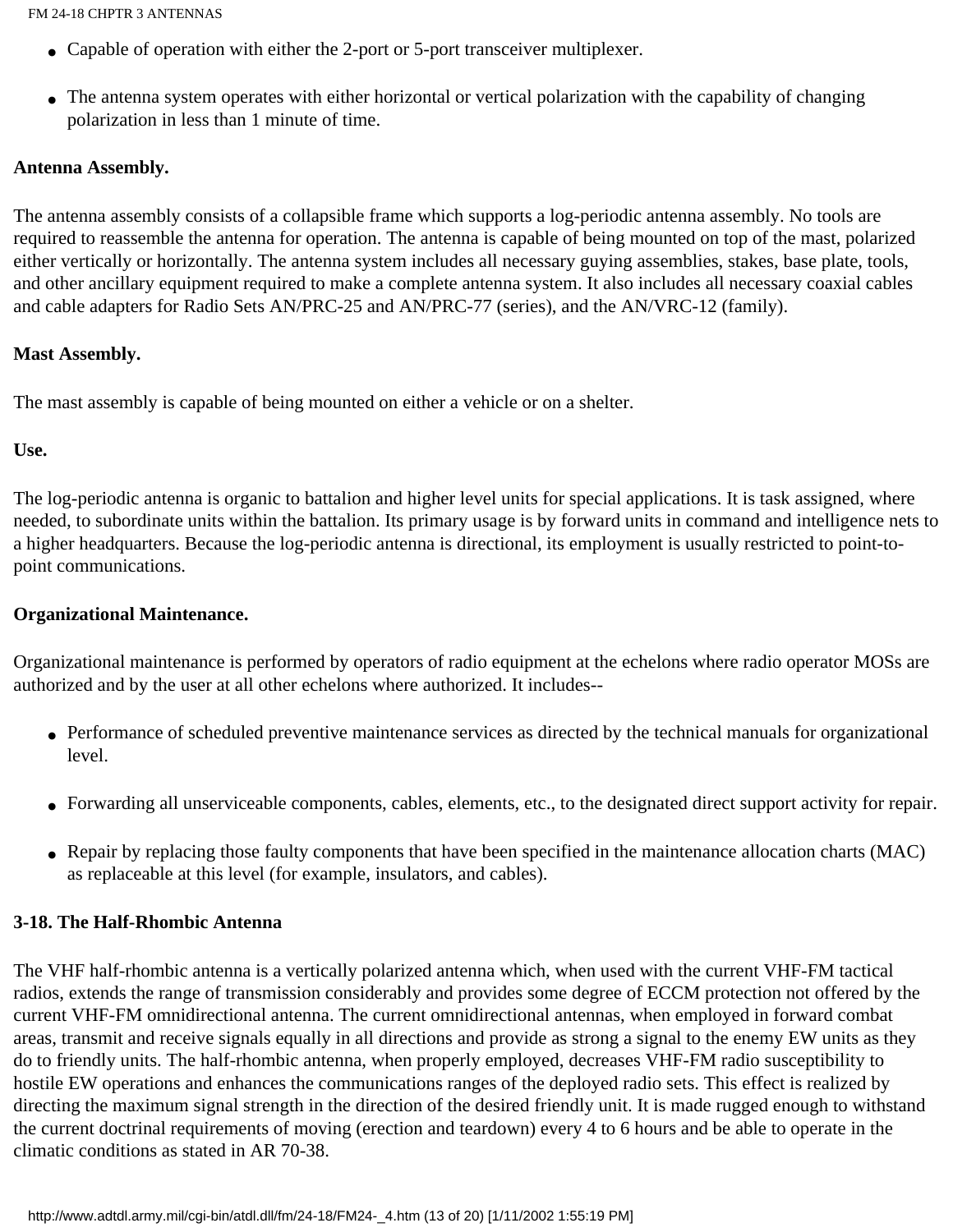#### **Operations.**

The half-rhombic antenna operates in the 30 to 88 MHz frequency range without mechanical or electrical adjustments. It operates with power levels up to 200 watts and has a maximum of 2:1 VSWR over the entire frequency range. The antenna presents a nominal load impedance of 50 ohms over the frequency range 30 to 88 MHz.

#### **Capabilities.**

The half-rhombic antenna can--

- Be erected in a geographical area of 53 meters (175 feet) in diameter or less depending upon the frequency.
- Be mounted on any structure about 15 meters (50 feet) in height.
- Be capable of azimuthal directional change within 1 minute of time.
- Be installed by 2 individuals in 20 minutes or less.
- Be transported by manpack or tactical vehicle when fitted into a package.
- Operate with either the 2- or 5-port transceiver multiplexer.

#### **Functional Description.**

The half-rhombic VHF antenna is a high gain, lightweight, directional antenna capable of operation over the frequency range of 30 to 88 MHz without the need for physical tuning by the operator. The antenna and all the ancillary equipment (guys, stakes, tools, mast sections) can be packaged in a carrying bag for manpack or vehicular transportation. The AB-1244 mast assembly is used with the OE-303 half-rhombic antenna. The mast assembly [\(fig 3-21\)](http://www.adtdl.army.mil/cgi-bin/atdl.dll/fm/24-18/24180046.gif) consists of 12 tubular mast sections (five lower-mast sections, one mast transition adapter, five upper-mast sections, and antenna adapter), a mast base assembly and assorted ancillary equipment. When erected, the mast assembly is stabilized by a two-level, fourway guying system [\(fig 3-22\)](http://www.adtdl.army.mil/cgi-bin/atdl.dll/fm/24-18/24180047.gif). The weight of the half-rhombic VHF antenna including mast is approximately 18 kilograms (45 lb). This antenna handles radio frequency power levels up to 200 watts, matches a nominal 50 ohm impedance with a VSWR of no more than 2: 1 over the entire frequency range of the antenna, and meets the operation, storage, and transit requirements as specified in AR 70-38. Nuclear survivability has not been considered during the building of this antenna; however, due to the density of antennas in the field, replacement of damaged antennas may be made in a timely manner if the situation warrants. The half-rhombic antenna may be used with the radio set alone or with the 2- or 5-port multiplexer. Connections to the antenna and radio sets are made with connectors and cables provided with the antenna. This antenna, due to its simplicity and light weight, may be installed by two individuals in a time of 20 minutes or less. The simplicity of this antenna also makes it much easier to maintain in a tactical environment.

[Figure 3-21.](http://www.adtdl.army.mil/cgi-bin/atdl.dll/fm/24-18/24180046.gif) OE-303 antenna mast assembly (AB-1244( )/GRC).

[Figure 3-22.](http://www.adtdl.army.mil/cgi-bin/atdl.dll/fm/24-18/24180047.gif) Erected mast assembly, less antenna.

#### **Unit Application.**

In most instances, the half-rhombic antenna is used for special applications. It is task assigned as required. Its primary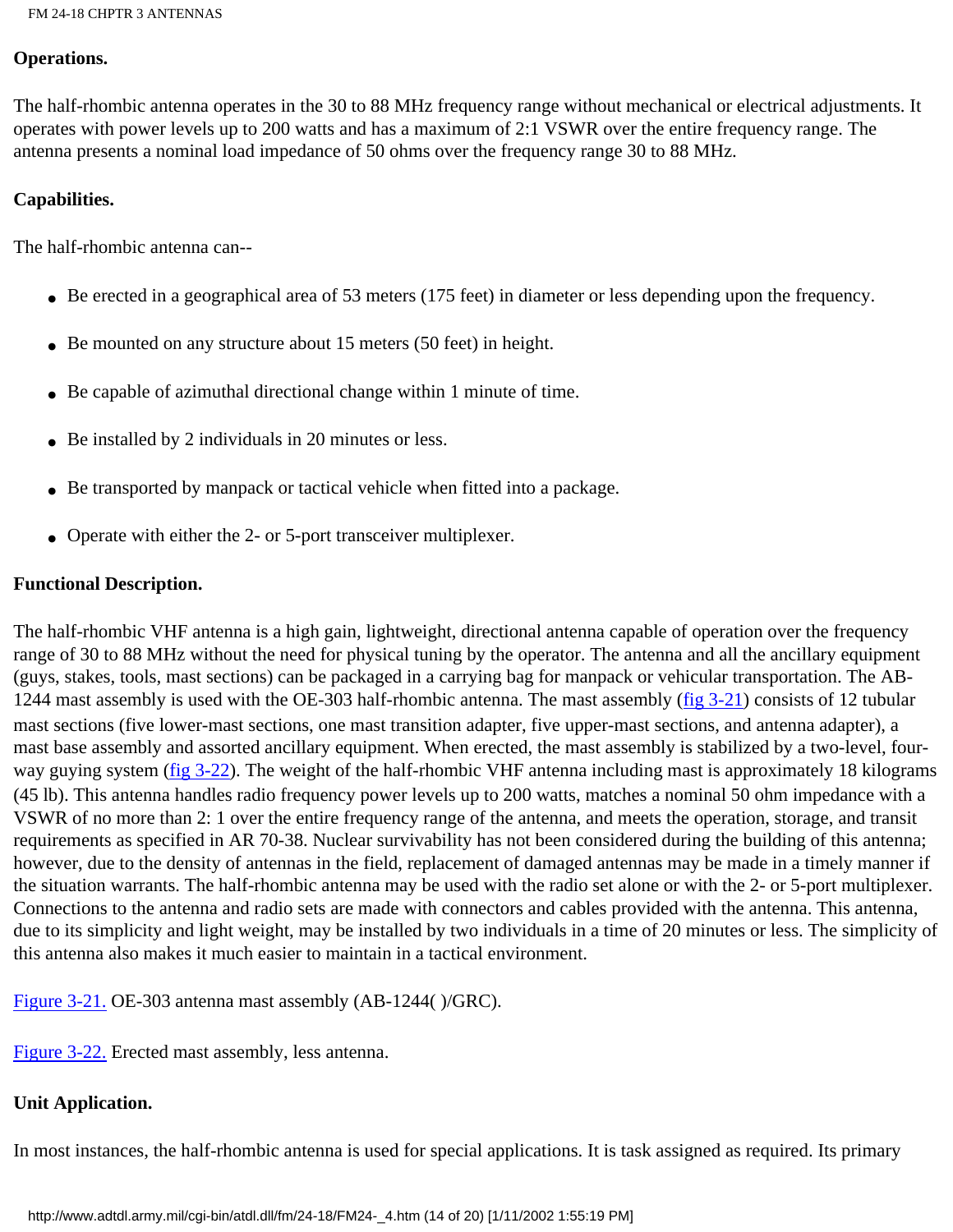usage is by forward units on command control and intelligence nets to a higher headquarters. It must be available for use by units that habitually operate over extended distances from parent units and it must be available to units for special tasks or across the forward line of own troops (FLOT).

#### **3-19. Near-Vertical Incidence Sky-Wave Antenna**

The near-vertical incidence sky-wave (NVIS) antenna, AS-2259/GR is a lightweight sloping dipole omnidirectional antenna designed to operate in the 2- to 30-MHz frequency band ([fig 3-23](http://www.adtdl.army.mil/cgi-bin/atdl.dll/fm/24-18/24180049.gif)). It is employed with radio teletypewriter communications in a 0- to 483-kilometer (0- to 300-mile) range. The NVIS antenna is capable of operating with current AM/HF radio sets and will be an item of issue with the improved high frequency radio (IHFR). The antenna/coupler may be manually tuned at the antenna/coupler or remotely up to 61 meters (200 feet). Tuning time does not exceed 1 minute. The NVIS antenna is interchangeable with the AN/GRA-50 and the whip antenna when used with the above radio sets. Weight of the antenna is 5.44 kilograms (12 pounds) and it is constructed of chemical, biological resistant materials. It is horizontally and vertically polarized simultaneously and provides an omnidirectional pattern. The power handling capability is 1000 watts (PEP) or 500 watts (average). (See [Table 3-1](http://www.adtdl.army.mil/cgi-bin/atdl.dll/fm/24-18/24180048.gif) and [Figure 3-24.](http://www.adtdl.army.mil/cgi-bin/atdl.dll/fm/24-18/24180050.gif))

Maintenance is performed as outlined in AR 750-1. Organizational maintenance is performed by the Single-Channel Radio Operator, MOS 31C, at the echelons where this MOS is authorized and by the user at all other echelons where authorized. It includes performing scheduled preventive maintenance checks and services (PMCS) prescribed by organizational technical manuals, evacuating unserviceable repairable components to the designated direct support (DS) activity, and repairing by replacement of faulty components according to the MAC. DS will be performed by the Field Radio Repairer, MOS 29E. DS maintenance includes evaluation of faulty items received from organizational levels and performing repairs authorized at the DS level. Repaired items are returned to the user or replaced by a DX item. DS contact teams will repair on-site when possible to preclude the evacuation of items from the operating areas and to reduce the downtime of the HF system due to the antenna. There is no general support (GS) or depot maintenance.

See  $\frac{appendix}{M}$  for a discussion of the near-vertical incidence sky-wave concept.

[Table 3-1.](http://www.adtdl.army.mil/cgi-bin/atdl.dll/fm/24-18/24180048.gif) Specifications of NVIS Antenna AS-2269/GR.

[Figure 3-23.](http://www.adtdl.army.mil/cgi-bin/atdl.dll/fm/24-18/24180049.gif) NVIS antennas, AS-2259/GR.

[Figure 3-24.](http://www.adtdl.army.mil/cgi-bin/atdl.dll/fm/24-18/24180050.gif) Physical configuration and coordinate location of elements of AS-2259/GR antenna.

#### **3-20. The Dummy Antenna**

Using a radiating antenna during tuning may reveal the location of a transmitter to enemy radio direction finders and may cause interference with other stations operating on the same frequency. To eliminate the possibility of unauthorized signals going on the air during tune-up, a dummy antenna should be used. This device acts as a load for the transmitter and absorbs the signal without radiating it into space. Dummy antennas normally consist of a noninductive resistor large enough to absorb the transmitter output and dissipate it as heat. Some dummy antennas also have an RF wattmeter to check RF power output of the transmitter.

## **Section IV. Field Repair and Expedients**

#### **3-21. Assessment of Damage**

http://www.adtdl.army.mil/cgi-bin/atdl.dll/fm/24-18/FM24-\_4.htm (15 of 20) [1/11/2002 1:55:19 PM]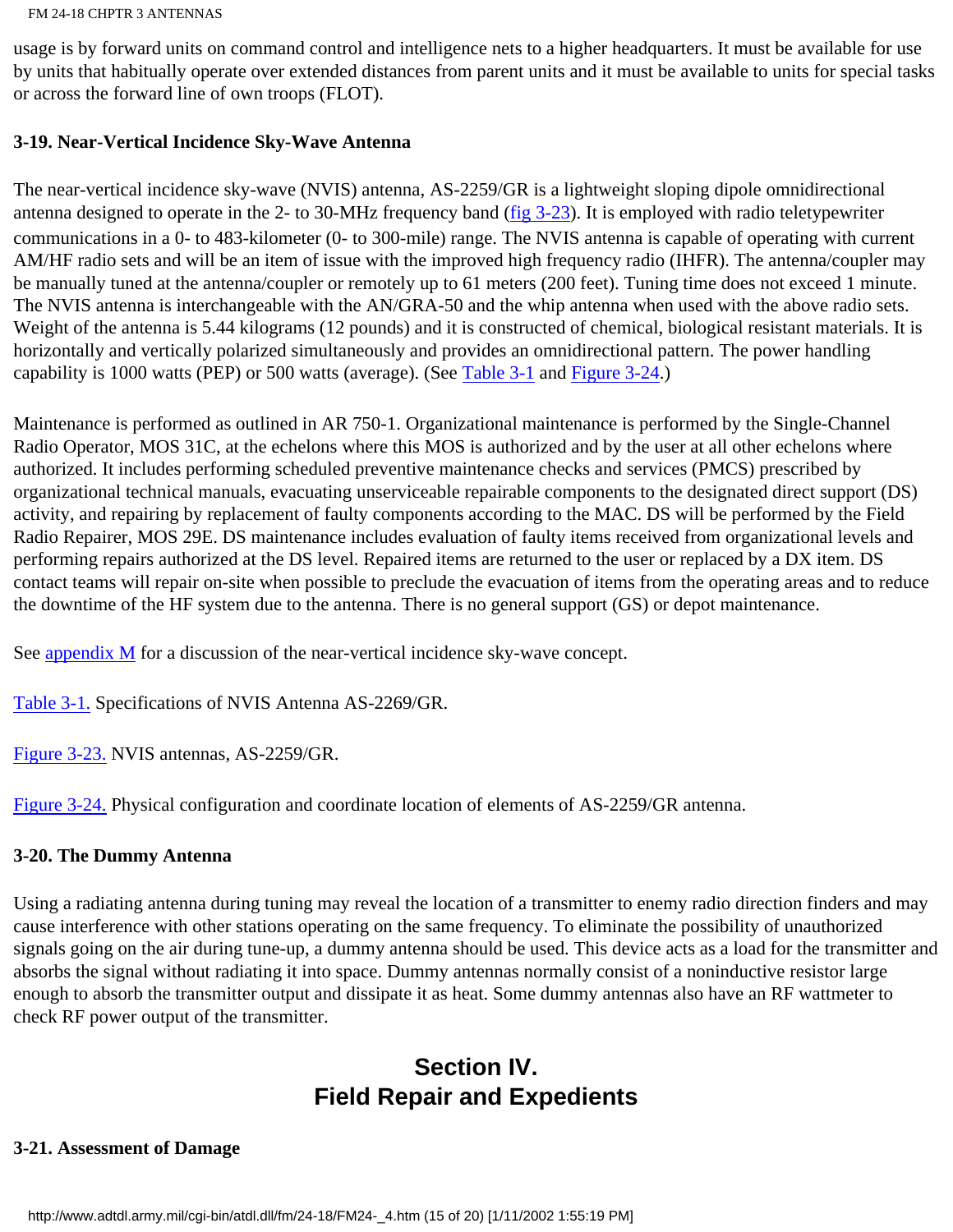Antennas are sometimes broken or damaged, causing either a communications failure or poor communications. If a spare is available, there is no problem--replace the damaged antenna. When there is no spare, you may have to construct an emergency antenna. The following paragraphs are suggestions on repairing antennas and antenna supports and on constructing and adjusting emergency antennas. See also [paragraph 7-7](http://www.adtdl.army.mil/cgi-bin/atdl.dll/fm/24-18/FM24-_8.HTM#P7-7).

#### **3-22. Repair Techniques**

#### **Whip Antennas.**

When a whip antenna is broken into two sections, the portion of the antenna that is broken off can be connected to the portion attached to the base by joining the sections as shown in [figure 3-25.](http://www.adtdl.army.mil/cgi-bin/atdl.dll/fm/24-18/24180051.gif) Use the method illustrated in A, [figure 3-25](http://www.adtdl.army.mil/cgi-bin/atdl.dll/fm/24-18/24180051.gif), when both parts of the broken whip are available and usable. Use the method shown in B when the portion of the whip that was broken off is lost or when the whip is 80 badly damaged that it is not fit for use. To restore the antenna to its original length, add a piece of wire that is nearly the same length as the missing part of the whip. Then, lash the pole support securely to both sections of the antenna. Clean the two antenna sections thoroughly to ensure good contact before connecting them to the pole support. If possible, solder the connections.

[Figure 3-25.](http://www.adtdl.army.mil/cgi-bin/atdl.dll/fm/24-18/24180051.gif) Emergency repair of broken whip antenna.

#### **Wire Antennas.**

Emergency repair of a wire antenna may involve the repair or replacement of the wire used as the antenna or transmission line; or, the repair or replacement of the assembly used to support the antenna.

When one or more wires of an antenna are broken, the antenna can be repaired by reconnecting the broken wires. To do this, lower the antenna to the ground, clean the ends of the wires, and twist the wires together. Whenever possible, solder the connection.

If the antenna is damaged beyond repair, construct a new one. Make sure that the length of the wires of the substitute antenna are the same length as those of the original.

Antenna supports may also require repair or replacement. A substitute item may be used in place of a damaged support and, if properly insulated, can be of any material of adequate strength. If the radiating element is not properly insulated, field antennas may be shorted to ground and be ineffective. Many commonly found items can be used as field expedient insulators. The best of these items are plastic or glass, to include plastic spoons, buttons, bottle necks, and plastic bags. Though less effective than plastic or glass but still better than no insulator at all are wood and rope, or both, in that order. The radiating element--the actual antenna wire-- should touch only the antenna terminal and should be physically separated from all other objects, other than the supporting insulator. [Figure 3-26](http://www.adtdl.army.mil/cgi-bin/atdl.dll/fm/24-18/24180052.gif) shows various methods of making emergency insulators.

[Figure 3-26.](http://www.adtdl.army.mil/cgi-bin/atdl.dll/fm/24-18/24180052.gif) Improvised insulators.

#### **Guys.**

Lines used to stabilize the supports for an antenna are called guys. These lines are usually made of wire, manila rope, or nylon rope. If a rope breaks, it may be repaired by tying the two broken ends together. If the rope is too short after the tie is made, it can be lengthened by adding another piece of or a piece of dry wood or cloth. If a guy wire breaks, it can be replaced with another piece of wire. [Figure 3-27](http://www.adtdl.army.mil/cgi-bin/atdl.dll/fm/24-18/24180053.gif) shows a method of repairing a guy line with wood.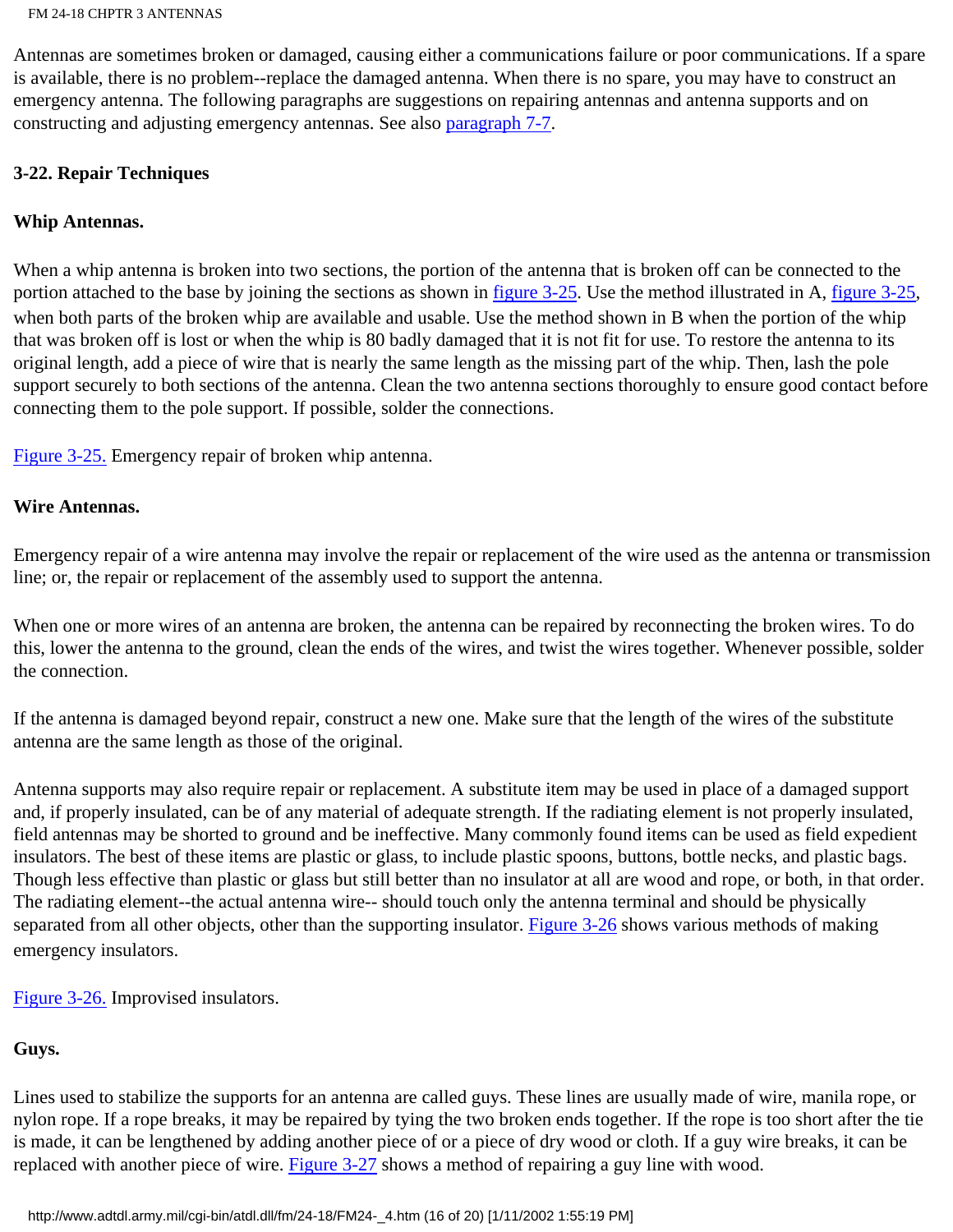[Figure 3-27.](http://www.adtdl.army.mil/cgi-bin/atdl.dll/fm/24-18/24180053.gif) Repaired guy lines and masts.

#### **Masts.**

Some antennas are supported by masts. If a mast breaks, it can be replaced with another of the same length. If long poles are not available as replacements, short poles may be overlapped and lashed together with rope or wire to provide a pole of the required length. [Figure 3-27](http://www.adtdl.army.mil/cgi-bin/atdl.dll/fm/24-18/24180053.gif) shows a method of making an emergency repair to masts.

#### **3-23. Tips on Construction and Adjustment**

#### **Constructing the Antenna.**

The best kinds of wire for antennas are copper and aluminum. In an emergency, however, use any type that is available.

The exact length of most antennas is critical. The emergency antenna should be the same length as the antenna it replaces.

Antennas supported by trees can usually survive heavy wind storms if the trunk of a tree or a strong branch is used as a support. To keep the antenna taut and to prevent it from breaking or stretching as the trees sway, attach a spring or old inner tube to one end of the antenna. Another technique is to pass a rope through a pulley or eyehook, attach the rope to the end of the antenna and load the rope with a heavy weight to keep the antenna tightly drawn.

Guys used to hold antenna supports are made of rope or wire. To ensure that the guys made of wire will not affect the operation of the antenna, cut the wire into several short lengths and connect the pieces with insulators.

#### **Adjusting the Antenna.**

An improvised antenna may change the performance of a radio set. Use the following methods to find out if the antenna is operating properly.

A distant station may be used to test the antenna. If the signal received from this station is strong, the antenna is operating satisfactorily. If the signal is weak, adjust the height and length of the antenna and the transmission line to receive the strongest signal at a given setting on the volume control of the receiver. This is the best method of tuning an antenna when transmission is dangerous or forbidden.

In some radio sets, the transmitter is used to adjust the antenna. First, set the controls of the transmitter in the proper position for normal operation; then, tune the system by adjusting the antenna height, the antenna length, and the transmission line length to obtain the best transmission output.

Impedance-matching a load to its source is an important consideration in transmissions systems. If the load and source are mismatched, part of the power is reflected back along the transmission line towards the source. This reflection not only prevents maximum power transfer, but also can be responsible for erroneous measurements of other parameters, or even cause circuit damage in high-power applications.

The power reflected from the load interferes with the incident (forward) power causing standing waves of voltages and current to exist along the line. The ratio of standing-wave maxima to minima is directly related to the impedance mismatch of the load; therefore the standing-wave ratio (SWR) provides the means of determining impedance and mismatch.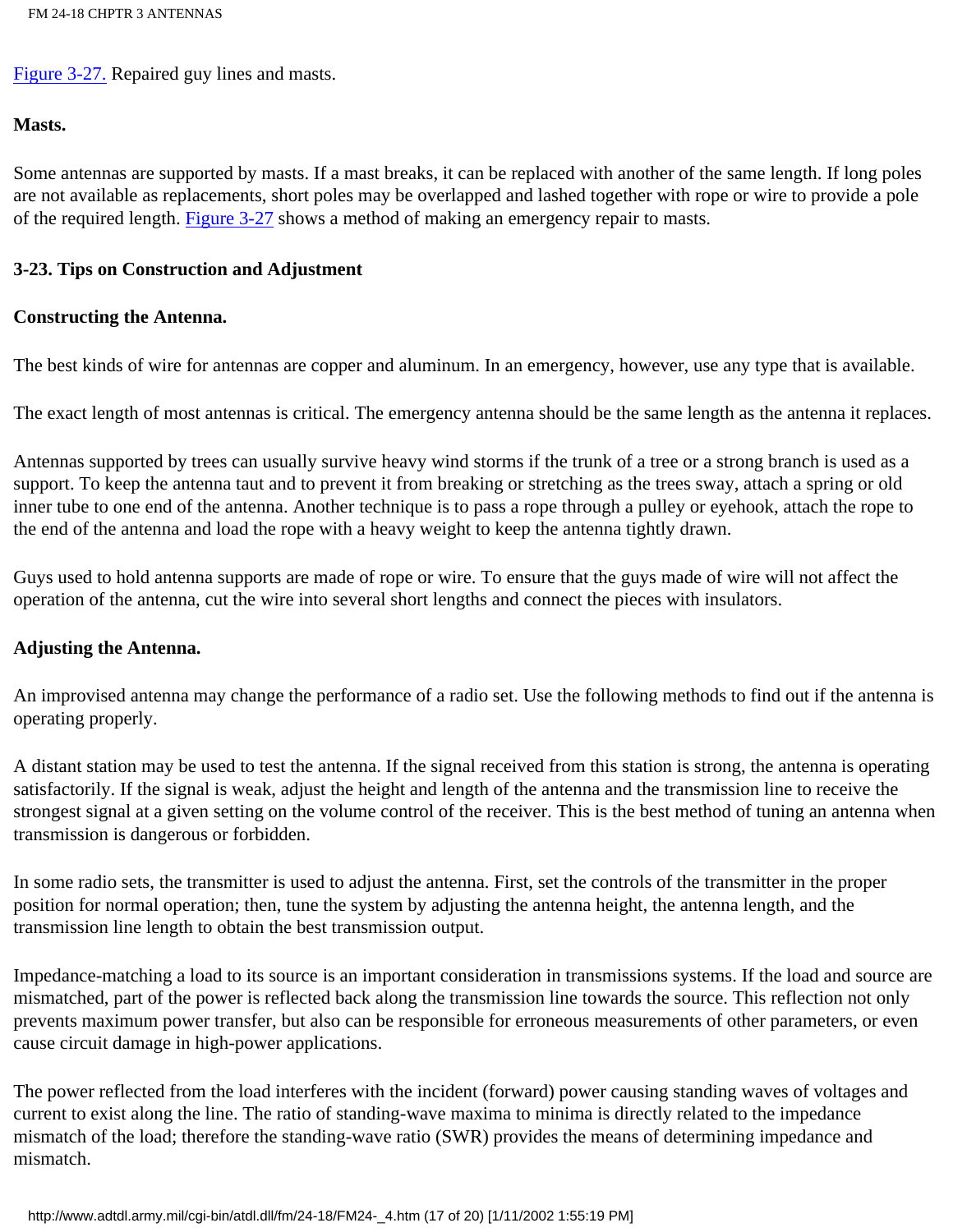*WARNING: Serious injury or death can result from contact with the radiating antenna of a medium- or high-power transmitter.Turn the transmitter off while making adjustments to the antenna.*

The matching unit of the standing-wave Ratio Power Meter ME-165/G (see [fig 3-28](http://www.adtdl.army.mil/cgi-bin/atdl.dll/fm/24-18/24180054.gif)), provides a noninductive dummy load of 52 ohms and, when connected between the transmitter and its load, permits direct readings of the transmitter power output and the SWR between the transmitter and its load.

#### **3-24. Field Expedient Omnidirectional Antennas**

Vertical antennas are omnidirectional; that is, they transmit and receive equally well in all directions. Most tactical antennas are vertical; for example, the manpack portable radio uses a vertical whip as do the [Figure 3-28.](http://www.adtdl.army.mil/cgi-bin/atdl.dll/fm/24-18/24180054.gif) Standing-wave Ratio Power Meter ME-165/G. vehicular radios in tactical vehicles. A vertical antenna can be improvised by using a metal pipe or rod of the correct length, held erect by means of guys. The lower end of the antenna should be insulated from the ground by placing it on a large block of wood or other insulating material. A vertical antenna may also be a wire supported by a tree or a wooden pole ([fig 3-29\)](http://www.adtdl.army.mil/cgi-bin/atdl.dll/fm/24-18/24180055.gif). For short vertical antennas, the pole may be used without guys (if properly supported at the base). If the length of the vertical mast is not long enough to support the wire upright, it may be necessary to modify the connection at the top of the antenna [\(fig 3-30](http://www.adtdl.army.mil/cgi-bin/atdl.dll/fm/24-18/24180056.gif)).

[Figure 3-29.](http://www.adtdl.army.mil/cgi-bin/atdl.dll/fm/24-18/24180055.gif) Field substitutes for support of vertical wire antennas.

[Figure 3-30.](http://www.adtdl.army.mil/cgi-bin/atdl.dll/fm/24-18/24180056.gif) Additional means of supporting vertical wire antennas.

#### **End-Fed Half-Wave Antenna**

An emergency, end-fed half-wave antenna can be constructed from available materials such as field wire, rope, and wooden insulators. The electrical length of this antenna is measured from the antenna terminal on the radio set to the far end of the antenna ([fig 3-31](http://www.adtdl.army.mil/cgi-bin/atdl.dll/fm/24-18/24180057.gif)). The best performance can be obtained by constructing the antenna longer than necessary, and then shortening it, as required, until best results are obtained. The ground terminal of the radio set should be connected to a good Earth ground for this antenna to function efficiently.

[Figure 3-31.](http://www.adtdl.army.mil/cgi-bin/atdl.dll/fm/24-18/24180057.gif) End-fed half-wave antenna.

#### **Center-Fed Doublet Antenna**

The center-fed doublet is a half-wave antenna consisting of two quarter wavelength sections on each side of the center. Construction of an improvised doublet antenna for use with FM radios is shown in [figure 3-32.](http://www.adtdl.army.mil/cgi-bin/atdl.dll/fm/24-18/24180058.gif)

Doublet antennas are directional broadside to their length, which makes the vertical doublet antenna essentially omnidirectional. This is because the radiation pattern is doughnut shaped (See [fig 3-3](http://www.adtdl.army.mil/cgi-bin/atdl.dll/fm/24-18/24180026.gif) for quarter-wave antenna which has a similar radiation pattern.). The horizontal doublet antenna is bidirectional (See [fig 3-3](http://www.adtdl.army.mil/cgi-bin/atdl.dll/fm/24-18/24180026.gif) for half-wave antenna).

[Figure 3-32.](http://www.adtdl.army.mil/cgi-bin/atdl.dll/fm/24-18/24180058.gif) Half-wave doublet antenna.

The length of a half-wave antenna may be computed by using the formula in paragraph 3-8. Cut the wires as closely as possible to the correct length because the length of the antenna wires is important.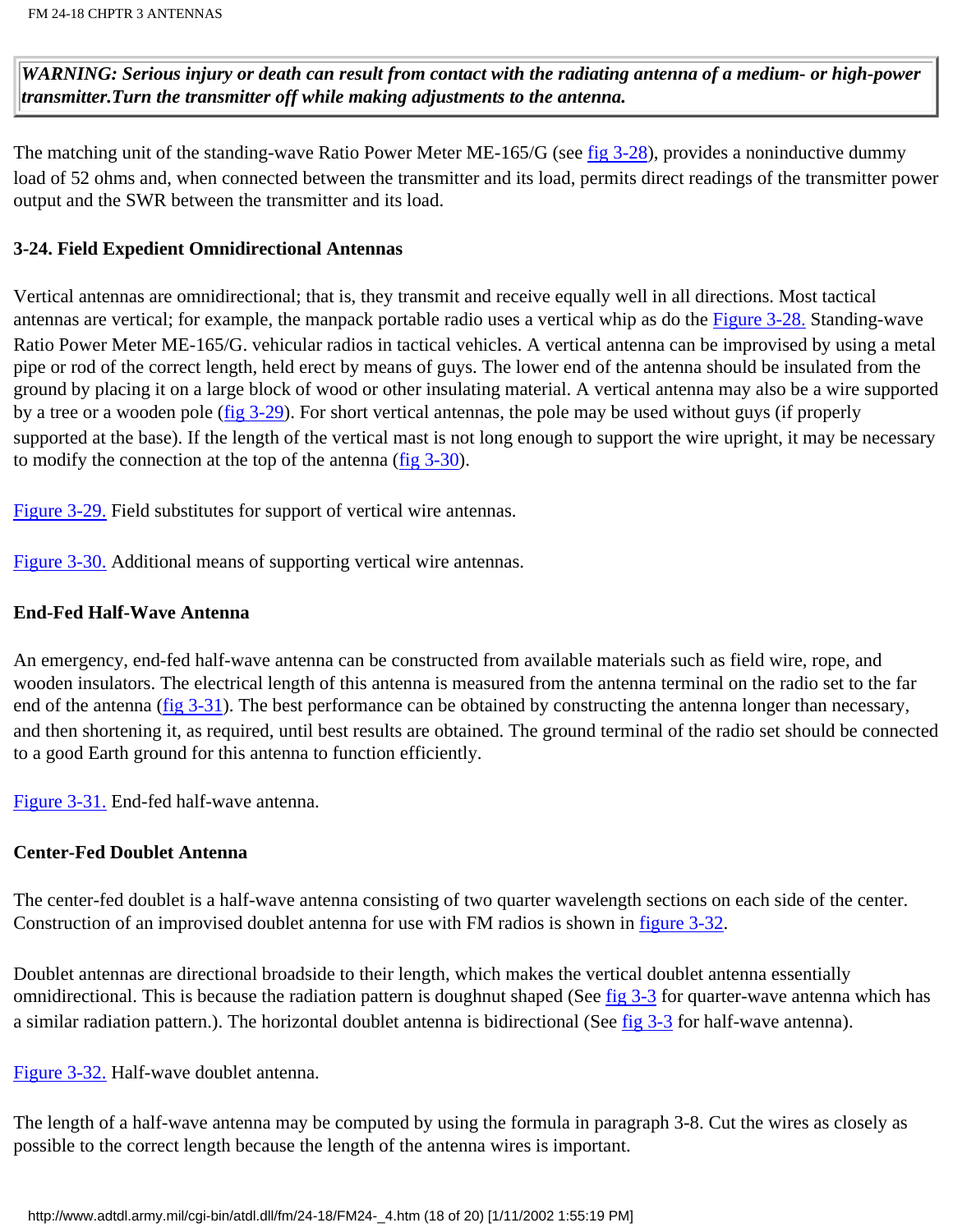#### FM 24-18 CHPTR 3 ANTENNAS

A transmission line is used for conducting electrical energy from one point to another and it is used to transfer the output of a transmitter to an antenna. Although it is possible to connect an antenna directly to a transmitter, the antenna generally is located some distance away. In a vehicular installation, for example, the antenna is mounted outside and the transmitter inside the vehicle. A transmission line, therefore, is necessary as a connecting link.

Center-fed half-wave FM antennas can be supported entirely by pieces of wood. A horizontal antenna of this type is shown in [figure 3-33A](http://www.adtdl.army.mil/cgi-bin/atdl.dll/fm/24-18/24180059.gif); a vertical antenna in [figure 3-33B.](http://www.adtdl.army.mil/cgi-bin/atdl.dll/fm/24-18/24180059.gif) These antennas can be rotated to any position to obtain the best performance. If the antenna is erected vertically, the transmission line should be brought out horizontally from the antenna for a distance equal to at least one-half of the antenna's length before it is dropped down to the radio set.

[Figure 3-33.](http://www.adtdl.army.mil/cgi-bin/atdl.dll/fm/24-18/24180059.gif) Center-fed half-wave antenna.

A similar arrangement for a short, center-fed half-wave antenna is shown in [figure 3-34](http://www.adtdl.army.mil/cgi-bin/atdl.dll/fm/24-18/24180060.gif). The ends of this antenna are connected to a piece of dry wood, such as a bamboo pole, and the bend in the pole holds the antenna wire straight. Another pole, or bundle of poles, serves as the mast.

[Figure 3-34.](http://www.adtdl.army.mil/cgi-bin/atdl.dll/fm/24-18/24180060.gif) Bent bamboo antenna.

[Figure 3-35](http://www.adtdl.army.mil/cgi-bin/atdl.dll/fm/24-18/24180061.gif) shows an improvised half-wave antenna. This technique is used primarily with FM radios. It is effective in heavily wooded areas to increase the range of portable radios. The top guy wire can be connected to a limb or passed over the limb and connected to the tree trunk or a stake.

[Figure 3-35.](http://www.adtdl.army.mil/cgi-bin/atdl.dll/fm/24-18/24180061.gif) Improvised vertical half-wave antenna.

#### **3-25. Field Expedient Directional Antennas**

The vertical half-rhombic antenna ([fig 3-36](http://www.adtdl.army.mil/cgi-bin/atdl.dll/fm/24-18/24180062.gif)) and the long-wire antenna [\(fig 3-37\)](http://www.adtdl.army.mil/cgi-bin/atdl.dll/fm/24-18/24180063.gif) are two field expedient directional antennas. These antennas consist of a single wire, preferably two or more wavelengths long, supported on poles at a height of 3 to 7 meters (10 to 20 feet) above the ground. The antennas will, however, operate satisfactorily as low as 1 meter (approximately 3 feet) above the ground. The far end of the wire is connected to ground through a noninductive resistor of 500 or 600 ohms. To ensure the resistor is not burned out by the output power of the transmitter, use a resistor rated at least one-half the wattage output of your transmitter. A reasonably good ground, such as a number of ground rods or a counterpoise, should be used at both ends of the antenna. The radiation pattern is directional. The antennas are used primarily for either transmitting or receiving high-frequency signals.

[Figure 3-36.](http://www.adtdl.army.mil/cgi-bin/atdl.dll/fm/24-18/24180062.gif) Vertical half-rhombic antenna.

[Figure 3-37.](http://www.adtdl.army.mil/cgi-bin/atdl.dll/fm/24-18/24180063.gif) Long-wire antenna.

The V antenna is another field expedient directional antenna. It consists of two wires forming a V with the open area of the V pointing toward the desired direction of transmission/reception (see  $fig\,3-38$ ). To make construction easier, the legs may slope downward from the apex of the V (this is called a sloping-V antenna) ([fig 3-39](http://www.adtdl.army.mil/cgi-bin/atdl.dll/fm/24-18/24180066.gif)).

The angle between the legs varies with the length of the legs in order to achieve maximum performance. Use [table 3-2](http://www.adtdl.army.mil/cgi-bin/atdl.dll/fm/24-18/24180064.gif) to determine the angle and the length of the legs.

When the antenna is used with more than one frequency or wavelength, use an apex angle that is midway between the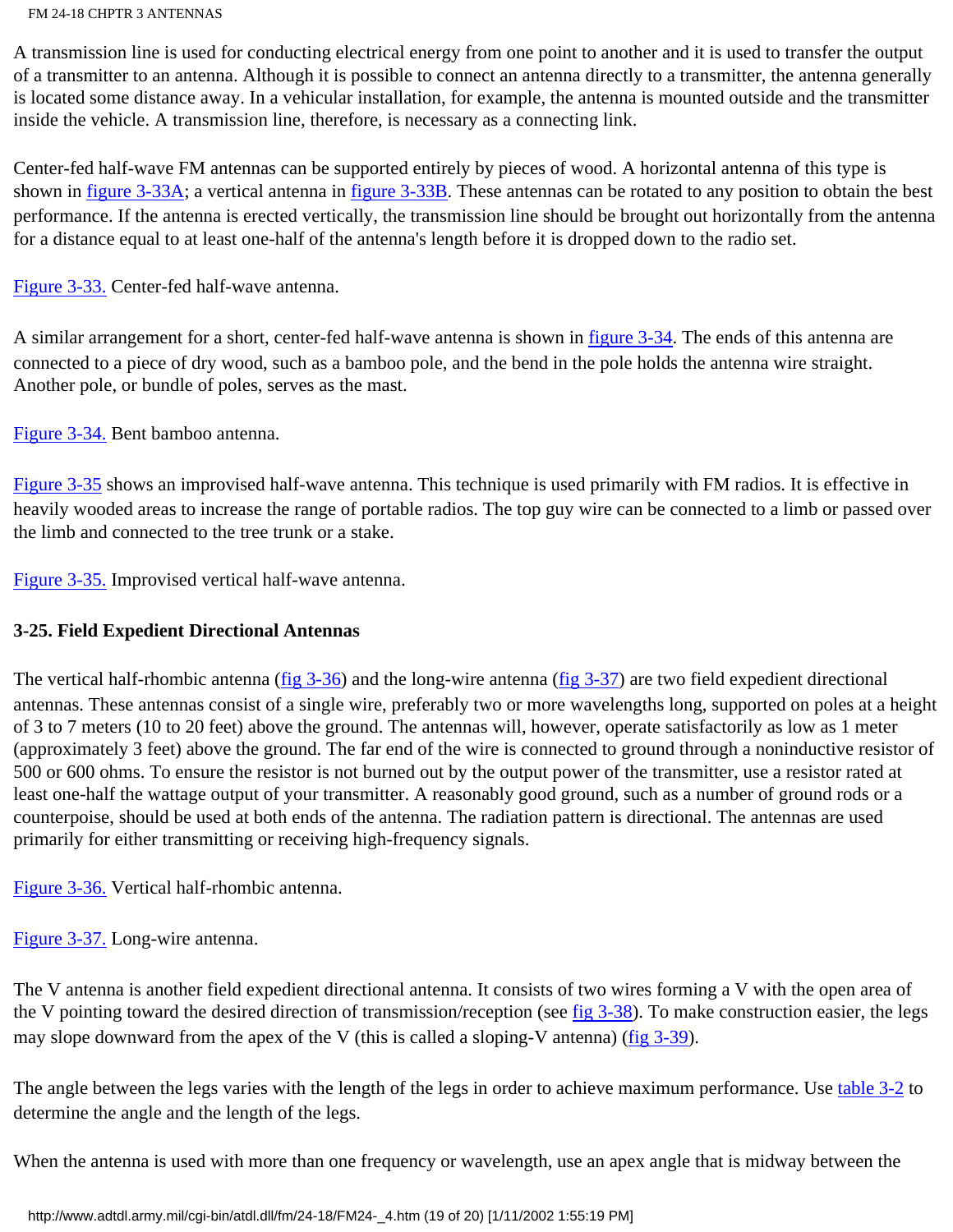#### FM 24-18 CHPTR 3 ANTENNAS

extreme angles determined by the chart.

To make the antenna radiate in only one direction, add noninductive terminating resistors from the end of each leg (not at the apex) to ground. The resistors should be approximately 500 ohms and have a power rating at least one half that of the output power of the transmitter being used. Without the resistors, the antenna radiates bidirectionally, both front and back.

The antenna must be fed by a balanced transmission line.

For further information, see TM 11-666 paragraph 89.

[Table 3-2.](http://www.adtdl.army.mil/cgi-bin/atdl.dll/fm/24-18/24180064.gif) Leg Angle for V Antennas.

[Figure 3-38.](http://www.adtdl.army.mil/cgi-bin/atdl.dll/fm/24-18/24180065.gif) V antennas.

[Figure 3-39.](http://www.adtdl.army.mil/cgi-bin/atdl.dll/fm/24-18/24180066.gif) Sloping-V antenna.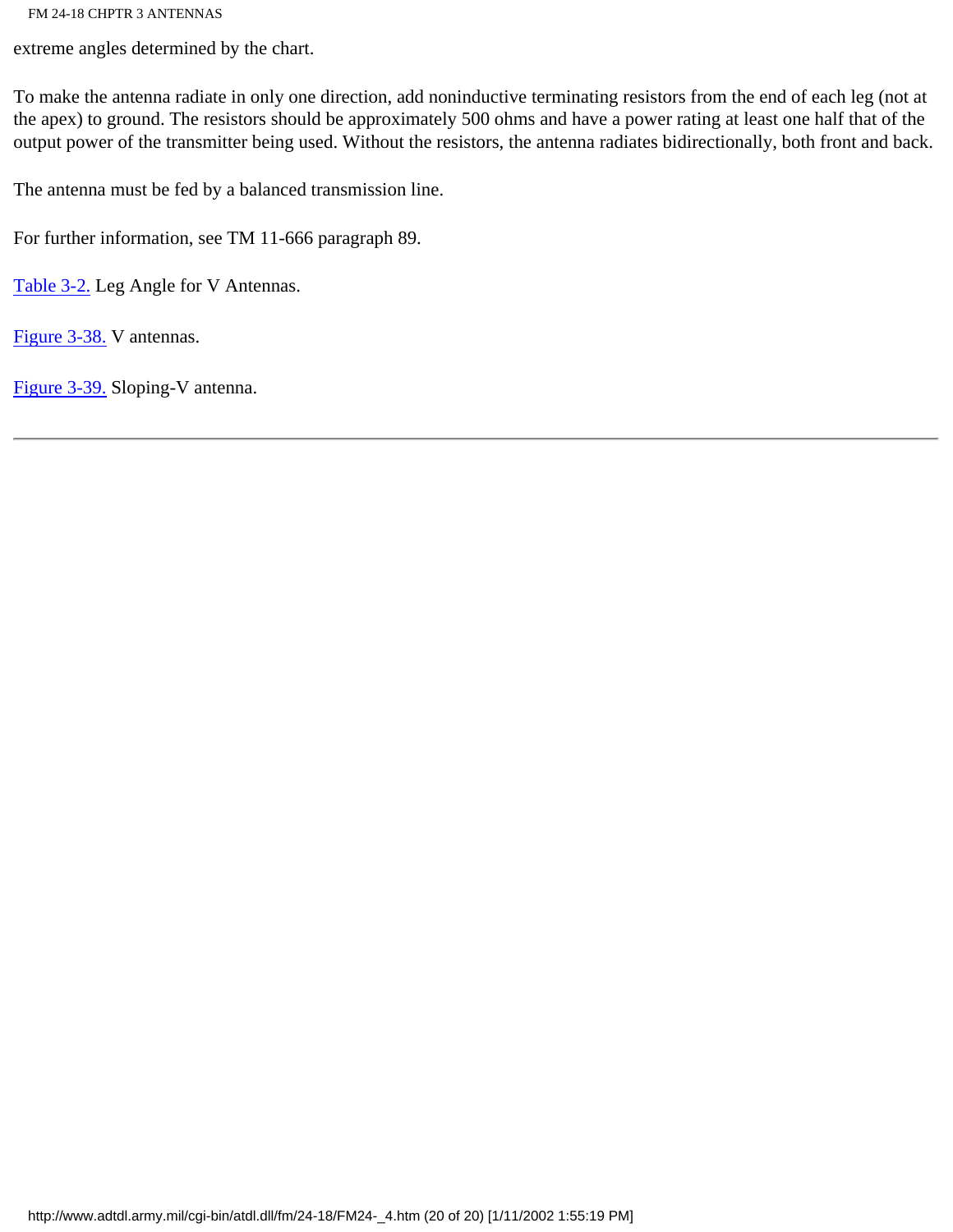

## **CHAPTER 4**

## **PRACTICAL CONSIDERATIONS IN OPERATING SINGLE-CHANNEL RADIOS**

### **Section I. Siting Considerations**

### **4-1. Site Selection**

The reliability of radio communications depends largely on the selection of a good radio site. Since it is very difficult to select a site for a radio that satisfies all the technical, tactical, and security requirements, we compromise and select the *best* site of all those available. It is also good planning to select both a primary site and an alternate site. If, for some reason, radio communications cannot be established and maintained at the primary location, the radio equipment can be moved a short distance to the alternate site.

### **Location.**

A radio station must be located in a position that will assure communications with all other stations with which it is to operate and yet maintain a degree of physical and communications security. To obtain efficiency of transmission and reception, the following factors should be considered.

Hills and mountains between stations normally limit the range of radio sets. In mountainous or hilly terrain, select positions relatively high on the slopes  $(fig 4-1)$ . Avoid a location at the base of a cliff or in a deep ravine or valley ([fig 4-2](http://www.adtdl.army.mil/cgi-bin/atdl.dll/fm/24-18/24180068.gif)). For operation at frequencies above 30 MHz, and whenever possible, select a location that will allow line-of-sight communications. Try to avoid locations which provide the enemy with a jamming capability, visual sighting, or easy interception.

[Figure 4-1.](http://www.adtdl.army.mil/cgi-bin/atdl.dll/fm/24-18/24180067.gif) Good sites for radio communications.

Dry ground has high resistance and limits the range of the radio set. If possible, locate the station near moist ground, which has much less resistance. Water, and in particular salt water, greatly increases the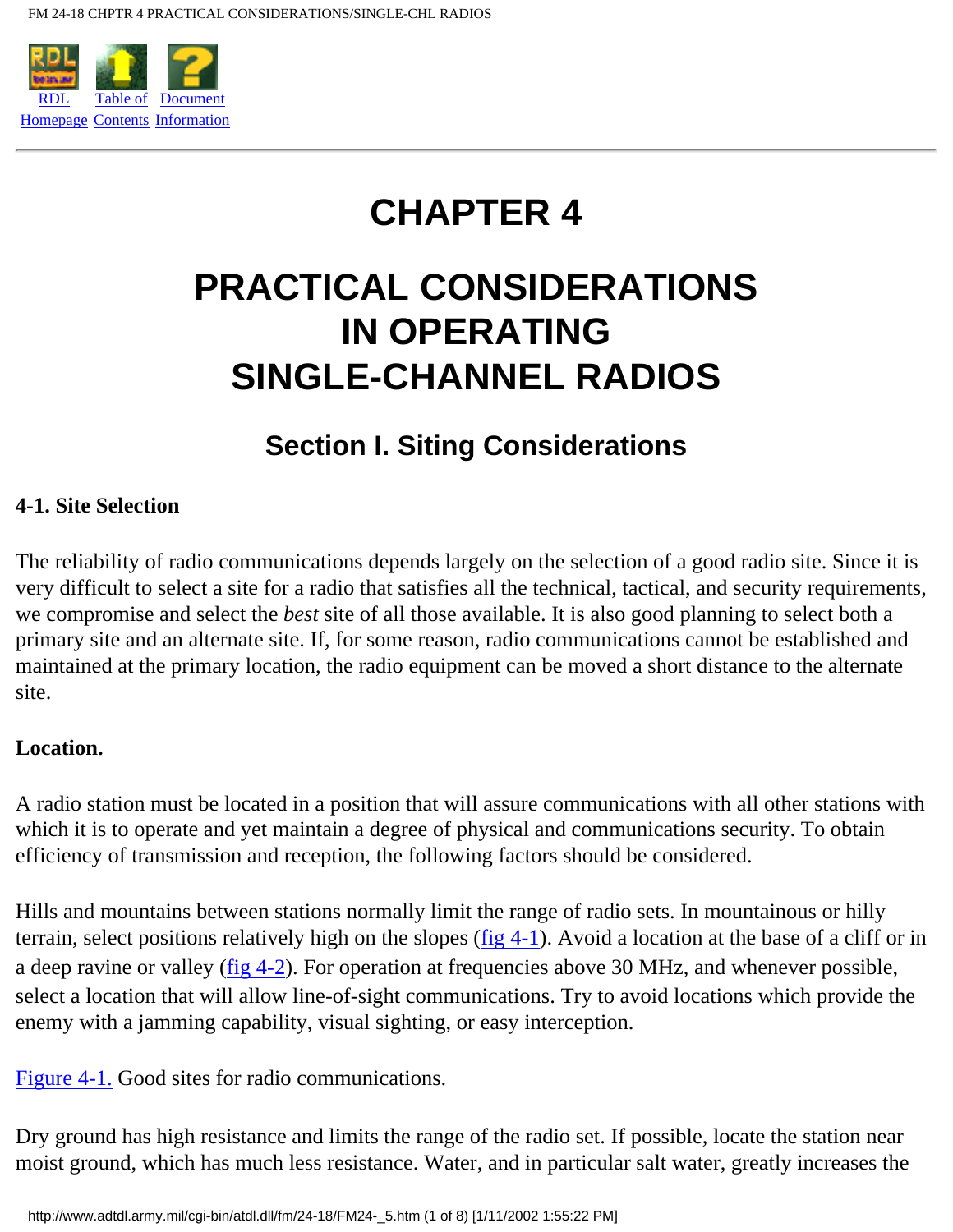distances that can be covered.

Trees with heavy foliage absorb radio waves, and leafy trees have more of an adverse effect than evergreens. Keep the antenna clear of all foliage and dense brush; but try to use available trees and shrubs for cover and concealment and for screening from enemy jamming.

### **Man-made Obstructions.**

Do not select an antenna position in a tunnel or beneath an underpass or steel bridge [\(fig 4-2\)](http://www.adtdl.army.mil/cgi-bin/atdl.dll/fm/24-18/24180068.gif). Transmission and reception under these conditions are almost impossible because of high absorption of RF energy.

[Figure 4-2.](http://www.adtdl.army.mil/cgi-bin/atdl.dll/fm/24-18/24180068.gif) Poor sites for radio communications.

Buildings located between radio stations, particularly steel and reinforced concrete structures, hinder transmission and reception. You should, however, try to use buildings to camouflage your antenna from the enemy.

Avoid all types of pole wire lines, such as telephone, telegraph, and high-tension powerlines, when selecting a site for a radio station. Wire lines absorb power from radiating antennas located in their vicinity. They also introduce hum and noise interference in receiving antennas.

Avoid positions adjacent to heavily traveled roads and highways. In addition to the noise and confusion caused by tanks and trucks, ignition systems in these vehicles may cause electrical interference.

Do not locate battery-charging units and generators close to the radio station.

Do not locate radio stations close to each other.

Locate radio stations in relatively quiet areas. The copying of weak signals requires great concentration by the operator, and his or her attention should not be diverted by outside noises.

### **4-2. Tactical Requirements**

### **Local Command Requirements.**

Radio stations should be located some distance from the unit headquarters or command post that they serve. Thus, long-range enemy artillery fire, missiles, or aerial bombardment directed at the stations as a result of enemy direction finding will not strike the command post area.

### **Cover and Concealment.**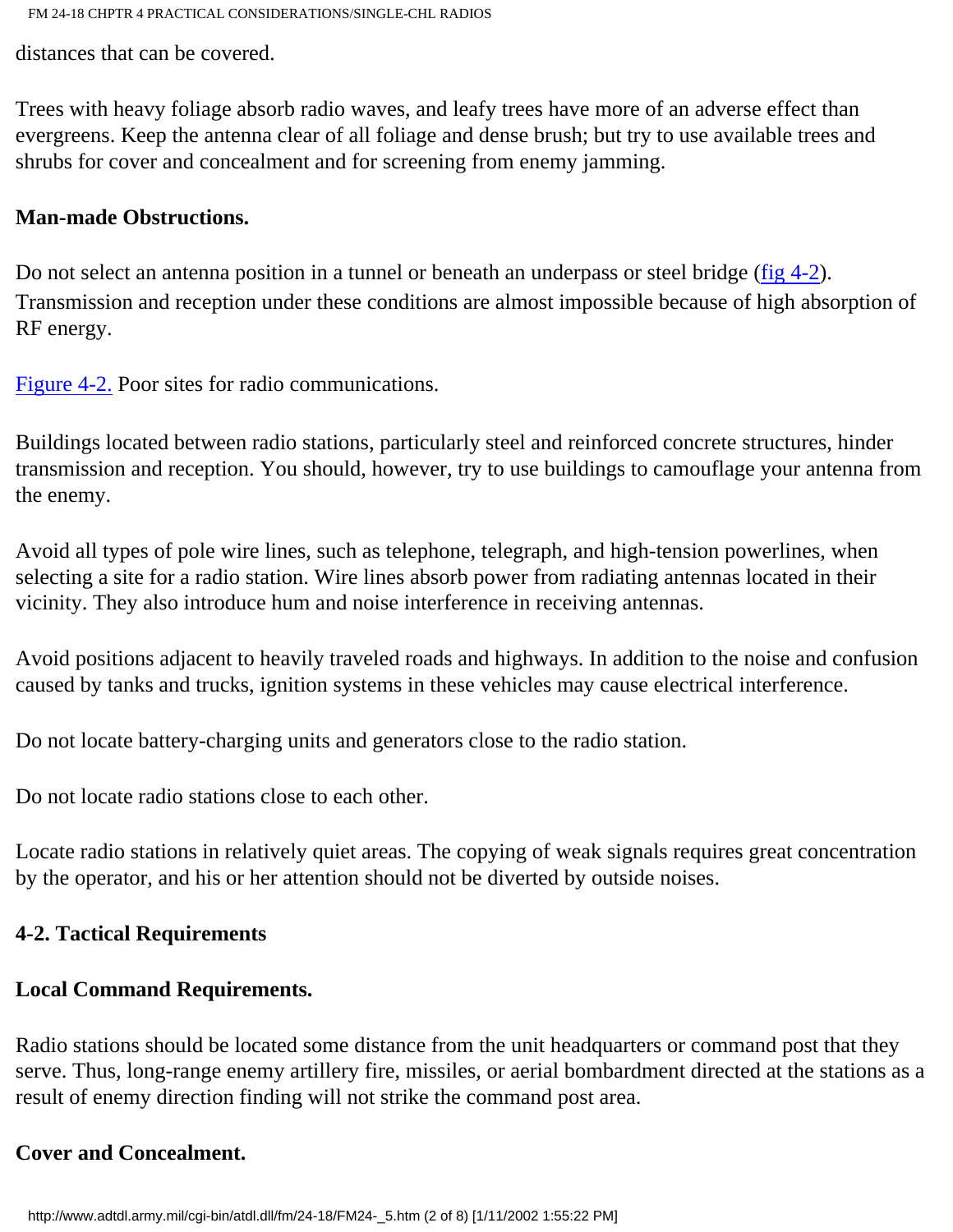The locations selected should provide the best cover and concealment possible, consistent with good transmission and reception. Perfect cover and concealment may impair communications. The permissible amount of impairment depends upon the range required, the power of the transmitter, the sensitivity of the receiver, the efficiency of the antenna system, and the nature of the terrain. When a radio is being used to communicate over a distance that is well under the maximum range, some sacrifice of communications efficiency can be made to permit better concealment of the radio from enemy observation.

### **Practical Considerations.**

Manpack sets have sufficiently long cordage to permit operation from a concealed position (set and operator) while the antenna is mounted in the best position for communications.

Some sets can be controlled remotely from distances of 30 meters (100 feet) or more. The remotely controlled set can be set up in a relatively exposed position, if necessary, while the operator remains concealed.

Antennas of all radio sets must be mounted higher than ground level to permit normal communications.

Small tactical sets usually have whip antennas. These antennas are difficult to see from a distance, especially if they are not silhouetted against the sky. However, they have a 360° radiation pattern and are extremely vulnerable to enemy listening.

Avoid open crests of hills and mountains. A position protected from enemy fire just behind the crest gives better concealment and sometimes provides better communications.

All permanent and semipermanent positions should be properly camouflaged for protection from both aerial and ground observation. However, the antenna should not touch trees, brush, or the camouflage material.

Use one well-sited, broadband antenna to serve several radios. [Appendix D](http://www.adtdl.army.mil/cgi-bin/atdl.dll/fm/24-18/FM24-_13.HTM) describes a transceiver multiplexer (TD-1288-( )/GRC and TD-1289( )/GRC) that will allow several radio sets to be connected to a single antenna with no degradation of performance. This will allow quicker set-up and tear-down times as well as reducing camouflaging time and materials.

### **Local Communications.**

At brigade level and higher, contact must be maintained between the radio station and the message center at all times, either by local messenger or field telephone. The station should also be readily accessible to the unit commander and to staff members.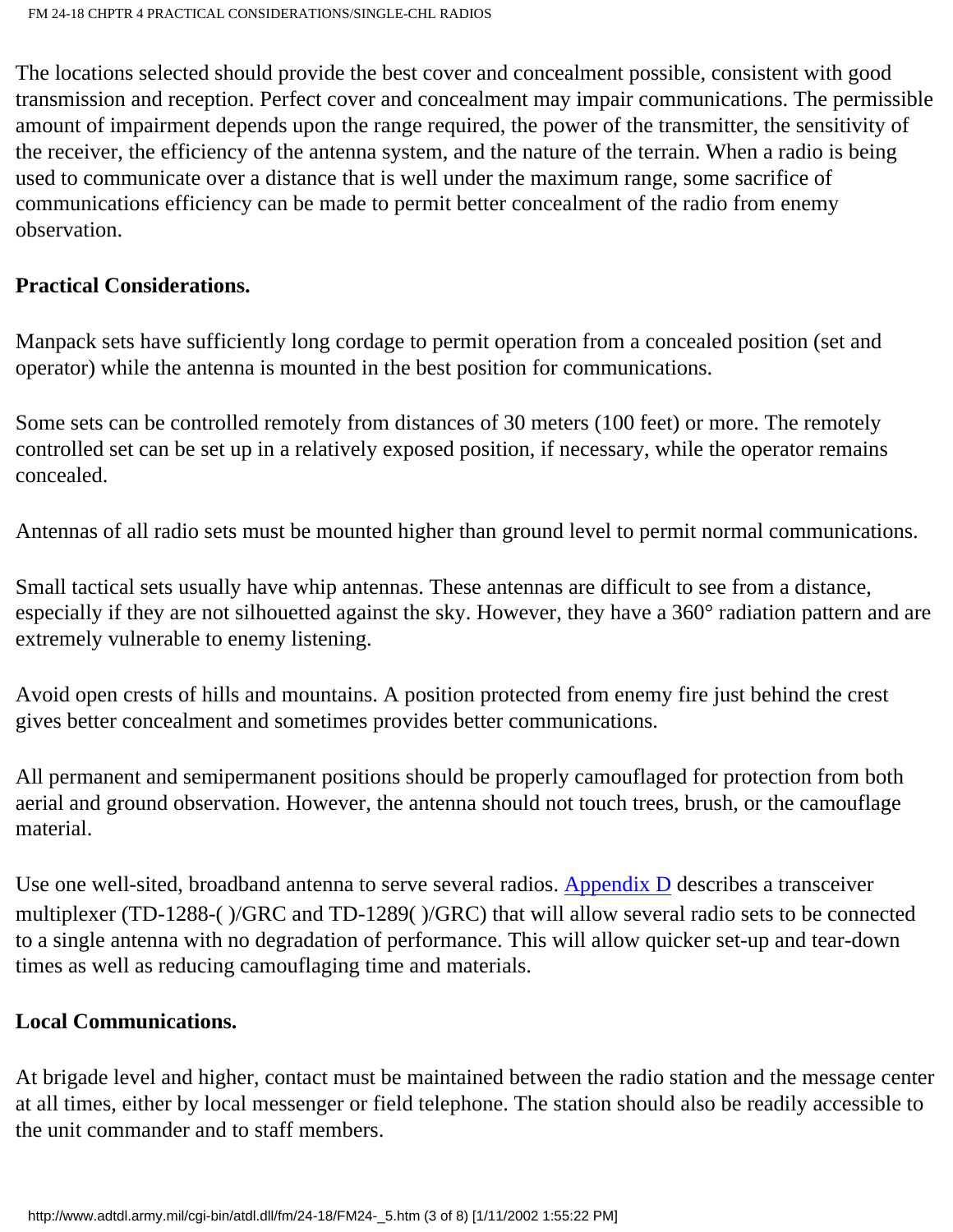### **Section II. Transmitter Characteristics and Operator's Skills**

### **4-3. Importance to Reliable Communications**

In addition to proper siting, the reliability of radio communications also depends upon the characteristics of the transmitted signal. The transmitter and its associated antenna form the initial step in the transfer of energy to a distant receiver.

### **4-4. Operating Frequency**

Ground-wave transmission is used for most field radio communications. The range of the ground-wave becomes correspondingly shorter as the operating frequency of the transmitter is increased through the applicable portions of the medium-frequency band (300-3000 kHz) to the high-frequency band (3-30 MHz). When the transmitter is operating at frequencies above 30 MHz, its range is limited generally to slightly more than line of sight. For circuits using sky-wave propagation, the frequency selected depends on the geographic area, season, and time of day.

### **4-5. The Transmitting Antenna and Power Output**

For maximum transfer of energy, the radiating antenna must be the proper length for the operating frequency. The local terrain determines, in part, the radiation pattern and, therefore, affects the directivity of the antenna and the possible range of the set in the desired direction. If possible, several variations in the physical position of the antenna should be tried to determine the best operating position to radiate the greatest amount of energy in the desired direction.

The range of a transmitter is proportional to the power radiated by its antenna. An increase in power output of the transmitter results in some increase in range, and a power decrease reduces the range. Under normal operating conditions, the transmitter should feed only enough power into the radiating antenna to establish reliable communications with the receiving station. Transmission of a signal more powerful than required is a breach of signal security, because the location of the transmitter may be more easily fixed by enemy direction-finding stations. Also, the signal may interfere with friendly stations operating on the same frequency.

*CAUTION: Do not detune a transmitter to reduce power output. Operation with a detuned power output stage can cause damage to the transmitter.*

### **4-6. Transmitting Operator's Skills**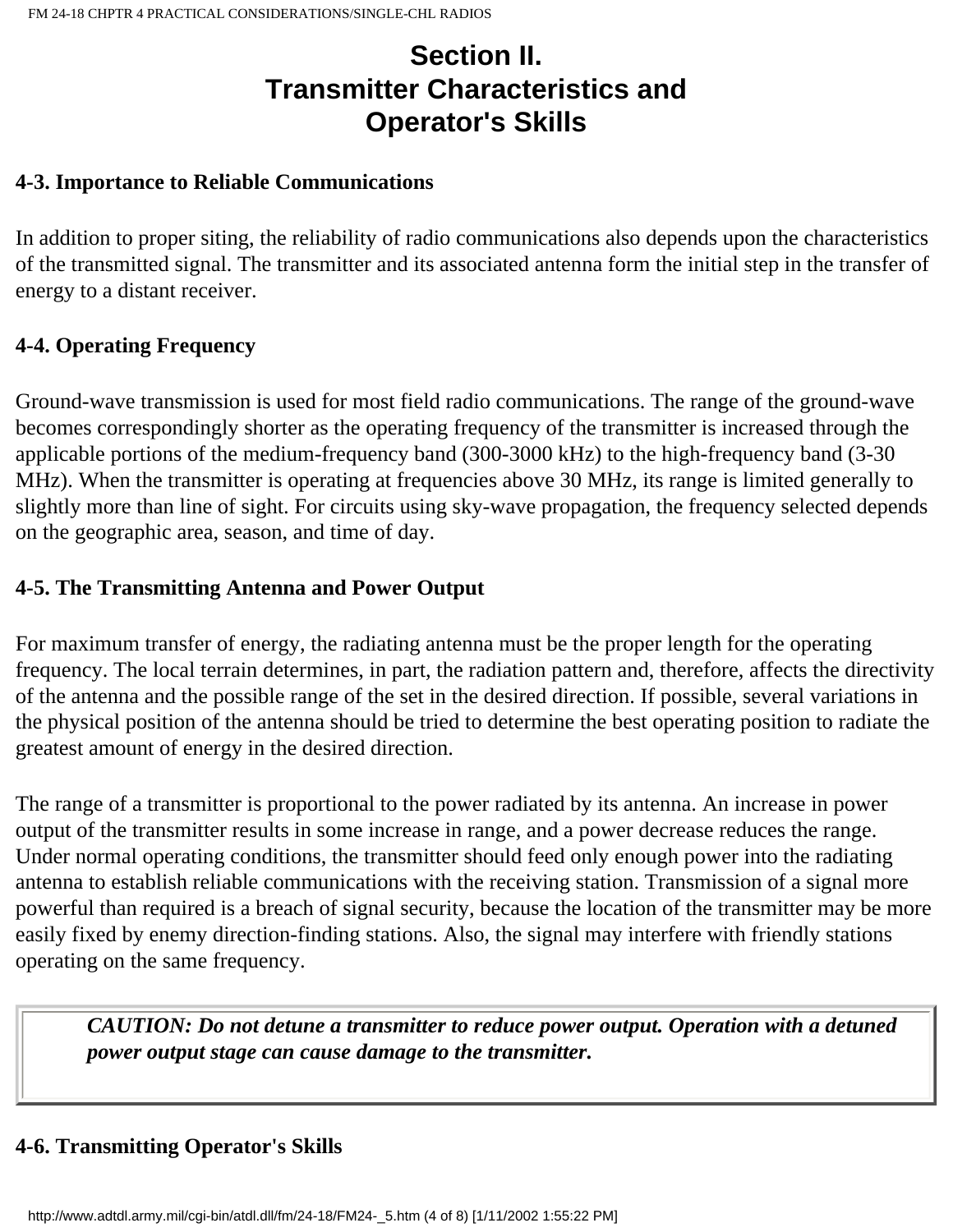The skill and technical abilities of the operators at the transmitter and receiver play important parts in obtaining the maximum range possible. The transmitter, output coupling, and antenna feeder circuits must be tuned correctly to obtain maximum power output. In addition, both the radiating antenna and the receiving antenna have to be constructed properly with regard to both electrical characteristics and conditions of the local terrain. The operator is the main defense against enemy interference. The skill of the operator can be the final determining factor in maintaining command and control communications in the face of enemy efforts to disrupt it.

### **Section III. Transmission Paths**

### **4-7. Characteristics of the Transmission Path**

After the radio signal leaves the transmitting antenna, you must be concerned with the amount of radiated energy that is lost along the transmission path. Selecting the transmission path with the least radiation loss ensures that more energy will be transferred to the receiving antenna.

### **4-8. Conductivity of the Terrain**

The type of terrain between two field radio sets determines ground conductivity and affects the groundwave. Flat prairie country has high conductivity and there is little absorption of the ground-wave by the earth.

Large bodies of water also have high conductivity. Mountainous, rugged, and broken country usually has low conductivity. In areas where there are large mineral deposits, and in deep ravines and valleys, the ground-wave may be absorbed completely by the soil.

### **4-9. Location of the Antenna**

Large terrain obstructions between the transmitting and receiving stations reduce the reliability of radio transmissions. When you are selecting a site location, select high ground on which to erect the antenna.

### **4-10. Distance Between Stations**

Low-power radio transmitters of limited range must work with receivers located within their range. Higher power transmitters with correspondingly stronger ground and sky waves may reach receiving stations with either or both of these waves, depending upon the distances between the transmitter and the receivers. When sky-wave propagation is used for communications, the skip distance must be considered. At times during the day or night on certain frequencies, the receiving station might lie within the skip zone and will not receive a signal from the transmitter.

### **Section IV. Receiver Characteristics**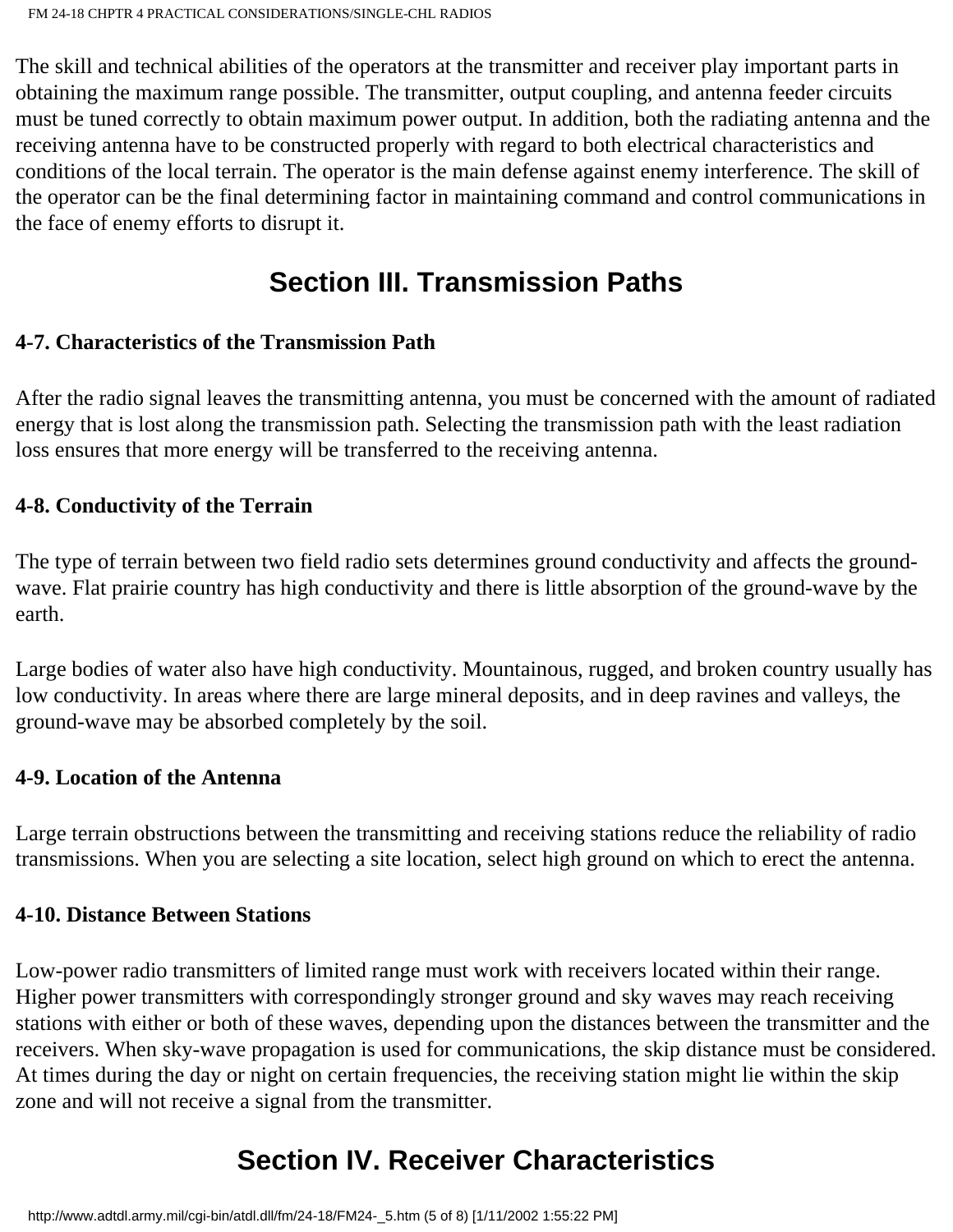### **and Operator's Skills**

### **4-11. Sensitivity and Selectivity of the Receiver**

When the transmitted signal reaches the receiver location, it arrives at a much lower power level than when it left the transmitter. The receiver must efficiently process this relatively weak signal to provide maximum reliability of communications.

Sensitivity is a term used to describe how well a receiver responds to a weak signal at a given frequency. A receiver with high sensitivity is able to accept a very weak signal and amplify and process it to provide a usable output (an output that can be fully understood or that can be used to operate a teletypewriter or other devices). The principal factor that limits or lowers the sensitivity of a receiver is the noise generated by its own internal circuits (for example, tube and resistor noise).

Selectivity is a term used to describe how well a receiver is able to differentiate between a desired frequency and nearby frequencies.

### **4-12. The Receiving Antenna**

In field radio communications, the type, location, and electrical characteristics of the receiving antenna are not as important as they are for the transmitting antenna. The receiving antenna must be of sufficient length; be properly coupled to the input of the receiver circuit; and, except in some cases for HF skywave propagation, it must have the same polarization as the transmitting antenna.

### **4-13. Interference**

### **Interference from Natural Sources.**

There are four kinds of radio interference you can expect from natural sources.

- Atmospheric interference from electrical storms.
- Solar and cosmic interference from eruptions on the Sun and other stars.
- Precipitation static from charged particles (rain, sleet, snow, sand, smoke, or dust) in the atmosphere. Dry particles produce greater charges and more static than wet ones.
- Fading from disturbances in the medium through which radio waves are propagated.

Interferences listed above, except the last, appear in electronic equipment as disturbing noise. This noise shows up as sound in headphones and loudspeakers and as errors in the output of other terminal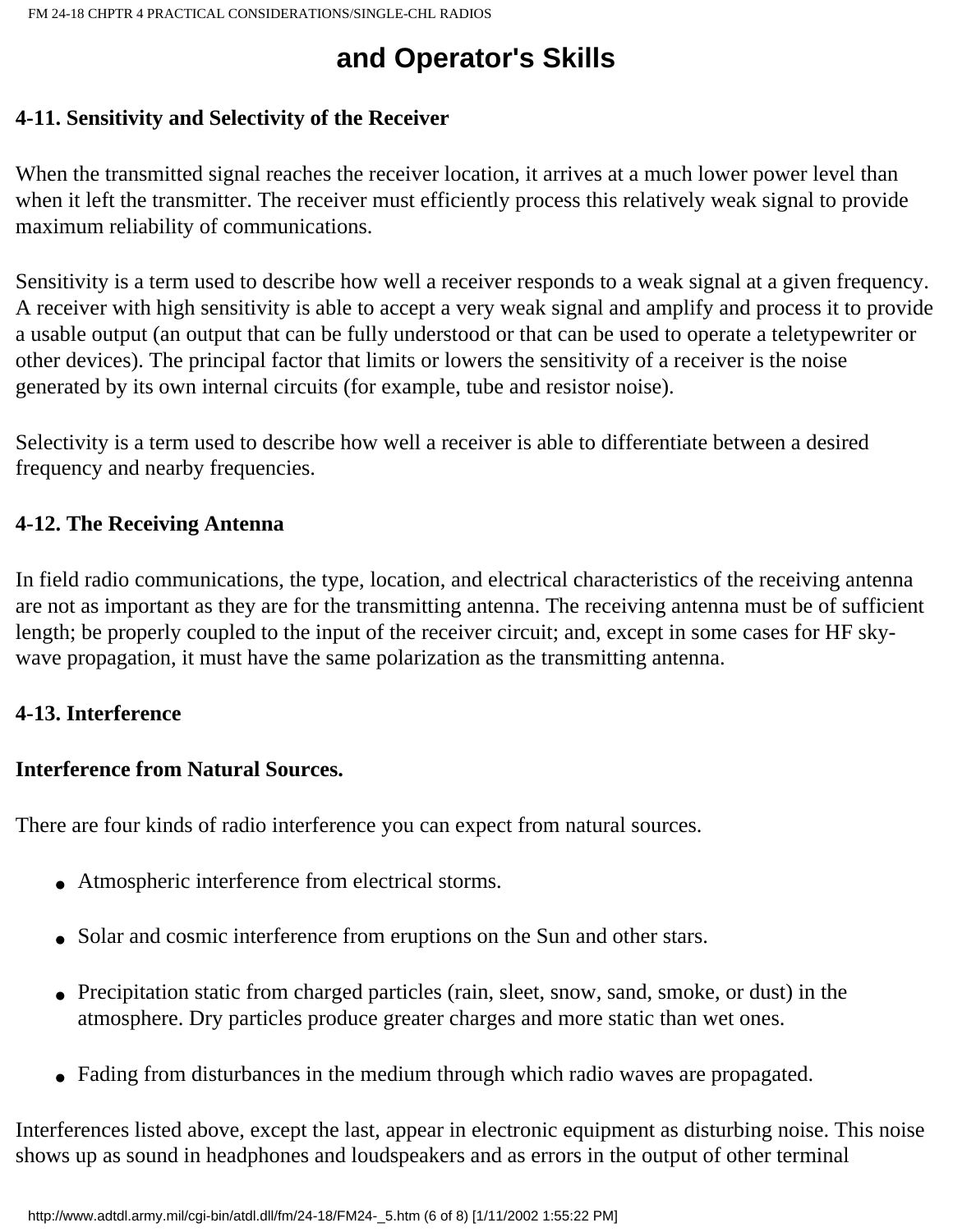equipment. There is interference from natural sources at most frequencies, but it diminishes considerably as the frequency is increased. At very high frequencies these disturbances have very little effect on reception.

### **Man-made Interference.**

Man-made interference is generated by electrical devices (such as arc welders), leakage on high-tension lines, television sets, vehicle ignition systems, and sparking brushes on motors and generators and other rotating machines. This interference may be intentional or unintentional. If the interference is intense enough, it will drown out or obscure communications.

Although man-made interference is best eliminated or minimized at its source, some improvements can be made at the receiver. The operator can often make tuning adjustments which will enable the signal to be read through the interference. The use of a directional receiving antenna will eliminate some of the interference if the source is not in the same direction as the transmitting station. In addition, specially designed antenna lead-in wire may eliminate or minimize man-made interference that would normally be picked up on the lead-in wire.

Radio noise waves coming from a man-made source tend to be vertically polarized. Therefore, a horizontally polarized receiving antenna will generally receive less noise than a vertically polarized antenna.

### **Mutual Interference.**

When one communications system interferes with another, or when one particular unit within a given system interferes with other units in the same system, there is a condition of *mutual interference.*

Mutual interference may appear in several forms: noise, cross talk, and/or harmonic interactions. Some of the common conditions that cause mutual interference are--

- Spurious, undesired signals.
- Spurious receiver responses.
- Rf arcing in transmitters.
- Impedance mismatch in the antenna system.
- High-voltage pulse interference.
- Improper frequency assignments.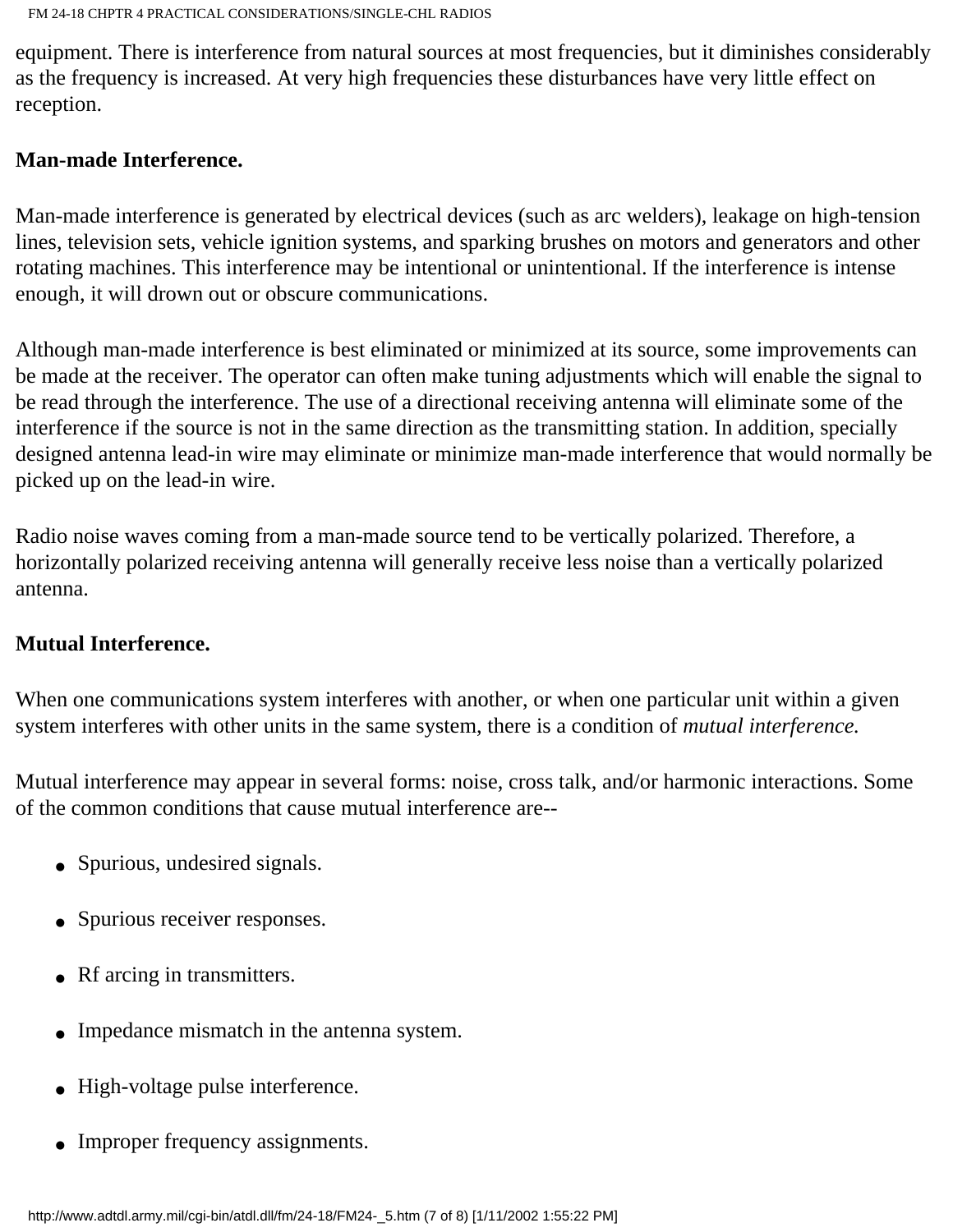Interference originates from many local and distant sources. Frequency relationships, geographical location, faulty adjustment of equipment, and improper operating techniques are important factors contributing to mutual interference. Equipment and systems that are potential generators of mutual interference are radar, radio, radio aids to navigation, and telephones.

### **4-14. Receiving operator's Skills**

Most communications receivers have adjustable controls that, when properly used, are designed to minimize the adverse effects of fading, noise, and interference. The proficient use of these controls, such as the noise limiter and one of the various types of filters, often will permit satisfactory reception of many messages that would otherwise be lost when noise and interference become excessive. On the other hand, maladjustment of these controls, through either ignorance or carelessness, can cause unsatisfactory operation. Therefore, the skill and technical proficiency of the receiver operator play a most important part in radio communications.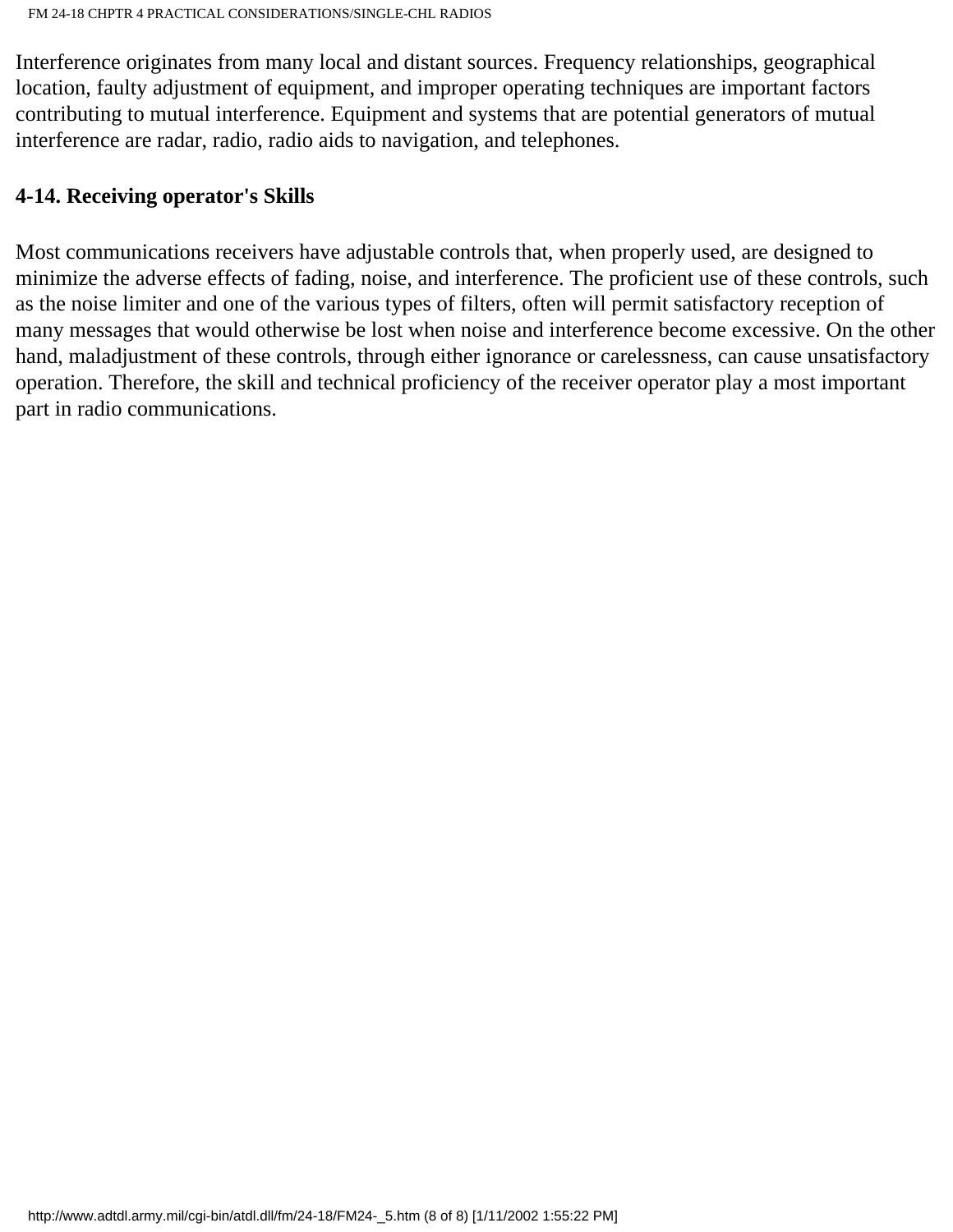

# **CHAPTER 5**

## **RADIO OPERATING TECHNIQUES**

### **Section I. General Operating Instructions and SOI**

### **5-1. Effective Operations**

The tactical effectiveness of any communications equipment is no greater than the skill of the operators. By the same token, the most efficient communications within a net or command is attained when the operators habitually use the proper procedures in transmitting and receiving messages. This chapter was prepared to assist operators in improving their skills as communicators. It covers the use of the signal operation instructions (SOI), and the techniques that apply to the operation of radiotelegraph (international Morse code), radiotelephone (voice), and radio teletypewriter communications equipment and systems. Single-channel radio can be connected to the tactical telephone system by using net radio interface (NRI) techniques and procedures. They are presented in detail in [appendix F.](http://www.adtdl.army.mil/cgi-bin/atdl.dll/fm/24-18/FM24-_15.HTM)

### **5-2. Operating Instructions**

Instructions pertaining to radio communications are contained in the SOI and in standing operating procedures (SOP).

The SOI provides the organization of stations into nets, assigns call signs, designates net control stations (NCS), and assigns frequencies. It also provides information on changes to alternate frequencies and on authentication. In addition, the security procedures that must be used by radio operators in the command are included in the SOI supplemental instructions.

The SOP governs routine signal operations of a unit. Refer to FM 24-16 for additional information on the SOP and FM 24-35 for SOI.

### **5-3. Initial Preparation**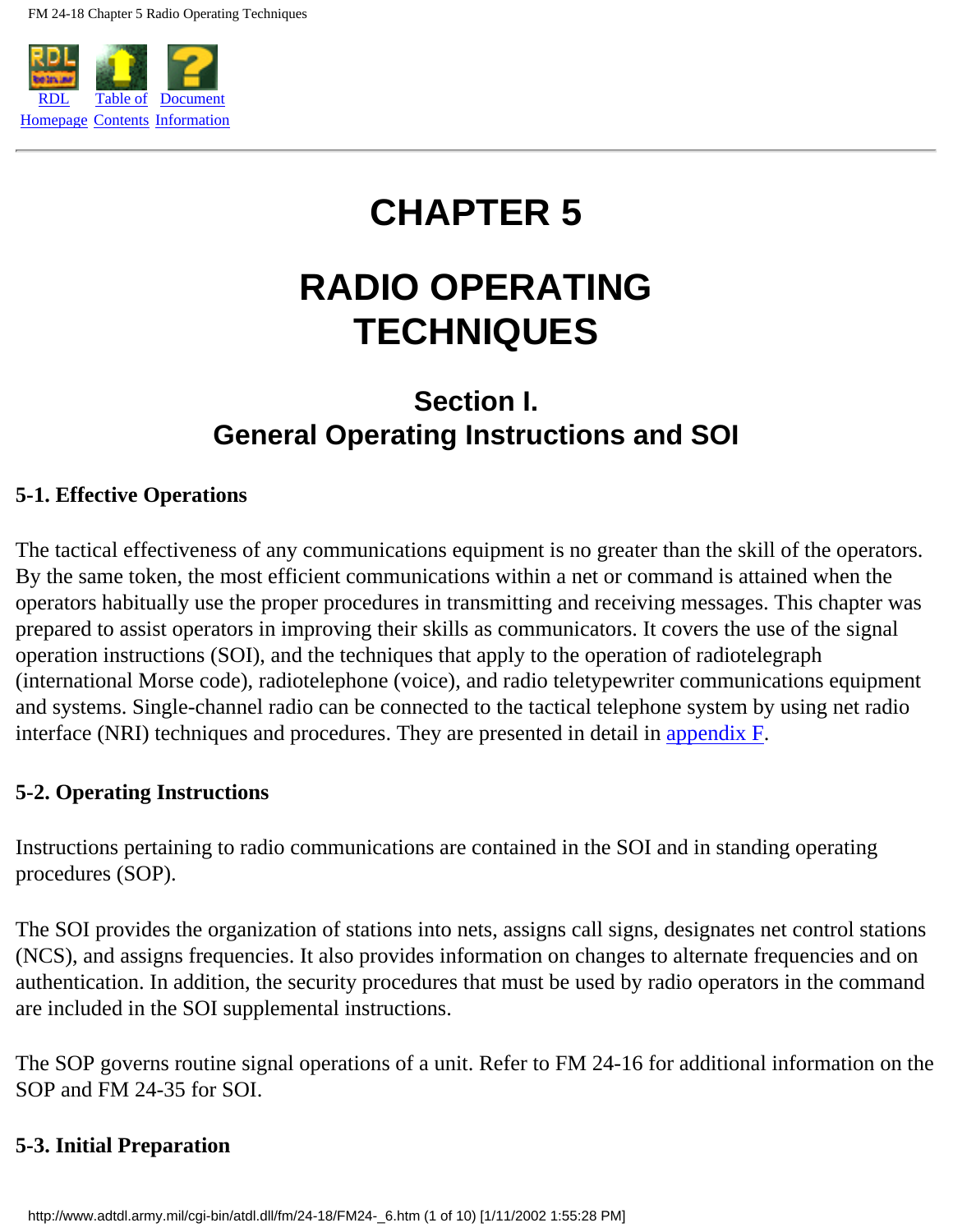Before you operate any radio set, get the equipment technical manual (TM) and carefully study the operating instruction. Refer to the panel diagrams, connections diagrams, and the paragraphs covering the description of components during the preliminary starting procedure. Make sure that the proper cables are connected to the proper panel connectors, and that the controls are correctly set. Even the most experienced operators should check their preliminary procedures against the TM references from time to time to insure accuracy and to avoid damage to equipment. Use the operational checklist and the equipment performance checklist to determine what to do to remedy any problems encountered during starting procedures and operation. A time zone chart [\(app G\)](http://www.adtdl.army.mil/cgi-bin/atdl.dll/fm/24-18/FM24-_16.HTM) and a time conversion table [\(app H](http://www.adtdl.army.mil/cgi-bin/atdl.dll/fm/24-18/FM24-_17.HTM)) are included in the back of this manual to assist you in understanding geographical, time zone, and conversion factors you may need during operation of radios and radio nets. Instructions for using DA Form 4158 (Operator's Number Sheet) is contained in **appendix I**.

### **5-4. Steps in Operating Radio Sets**

Radio sets issued to a unit vary in type according to the communications requirements of the unit. For example, some sets may be completely contained in one assembly, while others may consist of separate components that must be properly connected to assemble a complete radio set. The following steps are generally required in operating a radio set.

### **Check the Set for Completeness.**

Make sure that all the necessary components and accessories are on hand and ready for use. Refer to the equipment basic issue items list in the TM. Never operate the transmitter without the antenna attached.

### **Inspect the Condition of the Knobs, Dials, Switches, and Controls.**

Look for knobs, dials, switches, and controls that are loose on their shafts, bind when being operated, won't operate, or are damaged in any other way. Make corrections where possible or report the faulty condition. Make sure that all knobs and exterior parts are on the set. Immediately report any that are missing.

### **Check the Condition of Plugs, Receptacles, and Connectors.**

Do not attempt to connect the set for operation until you are sure that the plugs and connectors are clean and in good condition and that the receptacles to which they must be connected are also clean and in good condition.

### **Check the Connections Diagrams.**

The connections diagrams in the equipment TM show the type and number of cables required to interconnect the components of the radio set for each type of operation. The radio set may be damaged if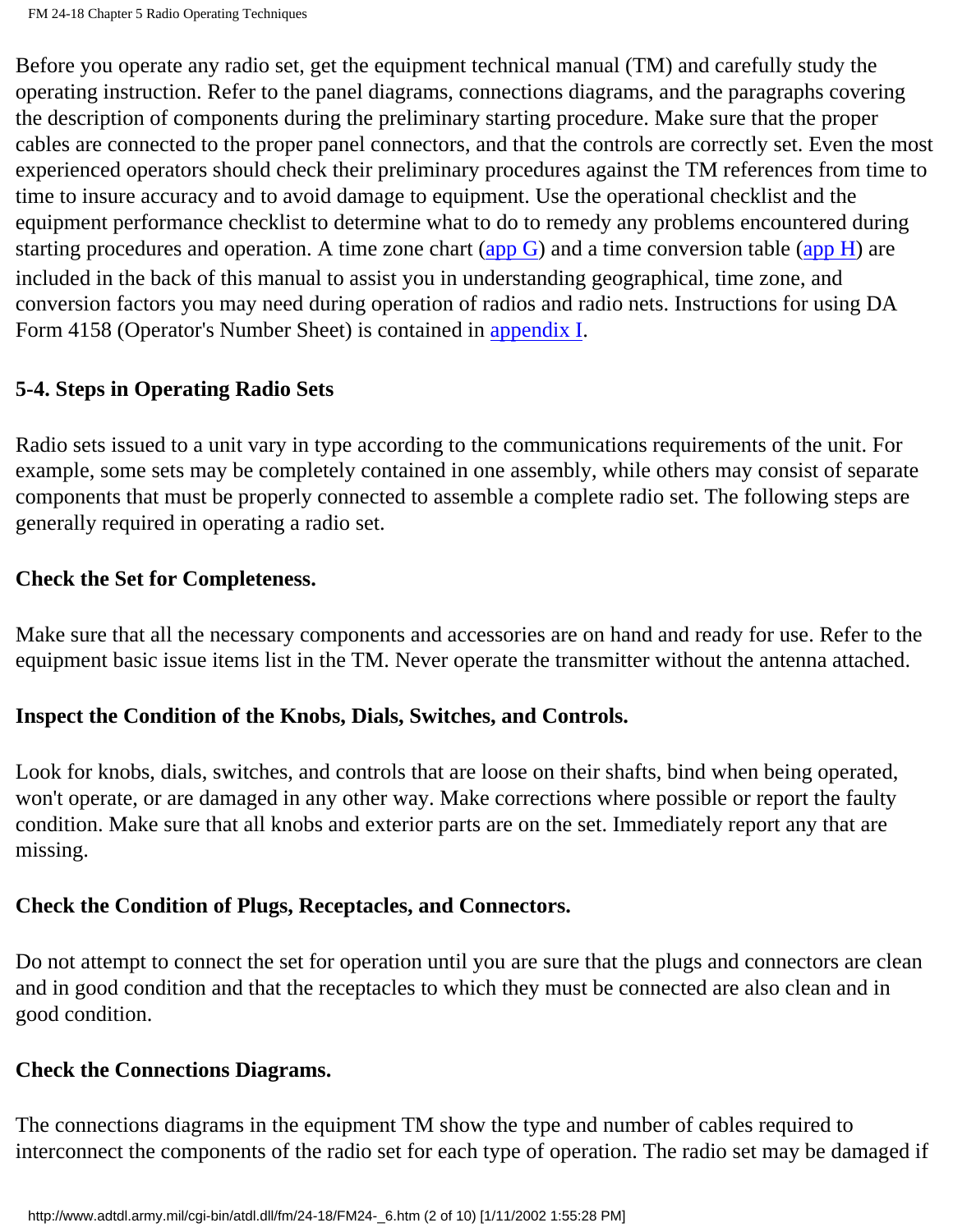cables are connected to the wrong receptacles.

If the connectors don't match, it is possible to physically damage the pins or sleeves of the connector.

If a cable is connected to a receptacle into which it fits but does not belong, it may cause serious electrical damage to the equipment and, in some cases, injury to the operator.

### **Make Sure of Dial, Switch, and Control Settings.**

Some radio sets can be seriously damaged if the switches, dials, and controls are not set to the required initial settings before applying power or making the initial timing adjustments. Before applying power, check the equipment TM to be sure you performed all preliminary starting procedures. Be sure radios installed in vehicles are turned off before starting vehicle engine 80 as to avoid damage to radio equipment.

### **Follow the Starting Procedure.**

The equipment TM covers, in detail, the proper procedure for starting the radio set. If there is a specific sequence for starting the set, it is described in the manual. Perform the operations in the proper sequence.

### **Apply Power.**

After the proper connections are made and all switches are properly set, power may be applied to the set.

### **Allow the Set to Warm Up.**

Radio sets usually require a warm-up period when first applying power in order to stabilize the equipment. In some cases, it is possible to damage a set by attempting to operate a set without allowing a warm-up period. Most sets are protected against such damage, but it is foolish to risk damage to a radio set by trying to put it on the air before it is ready.

### **Tune to the Desired Frequency (Channel).**

Tune the transmitter to the frequency of the desired channel according to the procedures in the equipment TM. Use the methods that are given in the TM to check for correct tuning.

### **Check the Set for Normal Operation.**

While the set is in operation, check the indicators frequently to be sure that the set is operating correctly. If anything unusual occurs during operation, investigate it immediately. When necessary, turn off the power to the set and refer to the operational checklist and the equipment performance checklist in the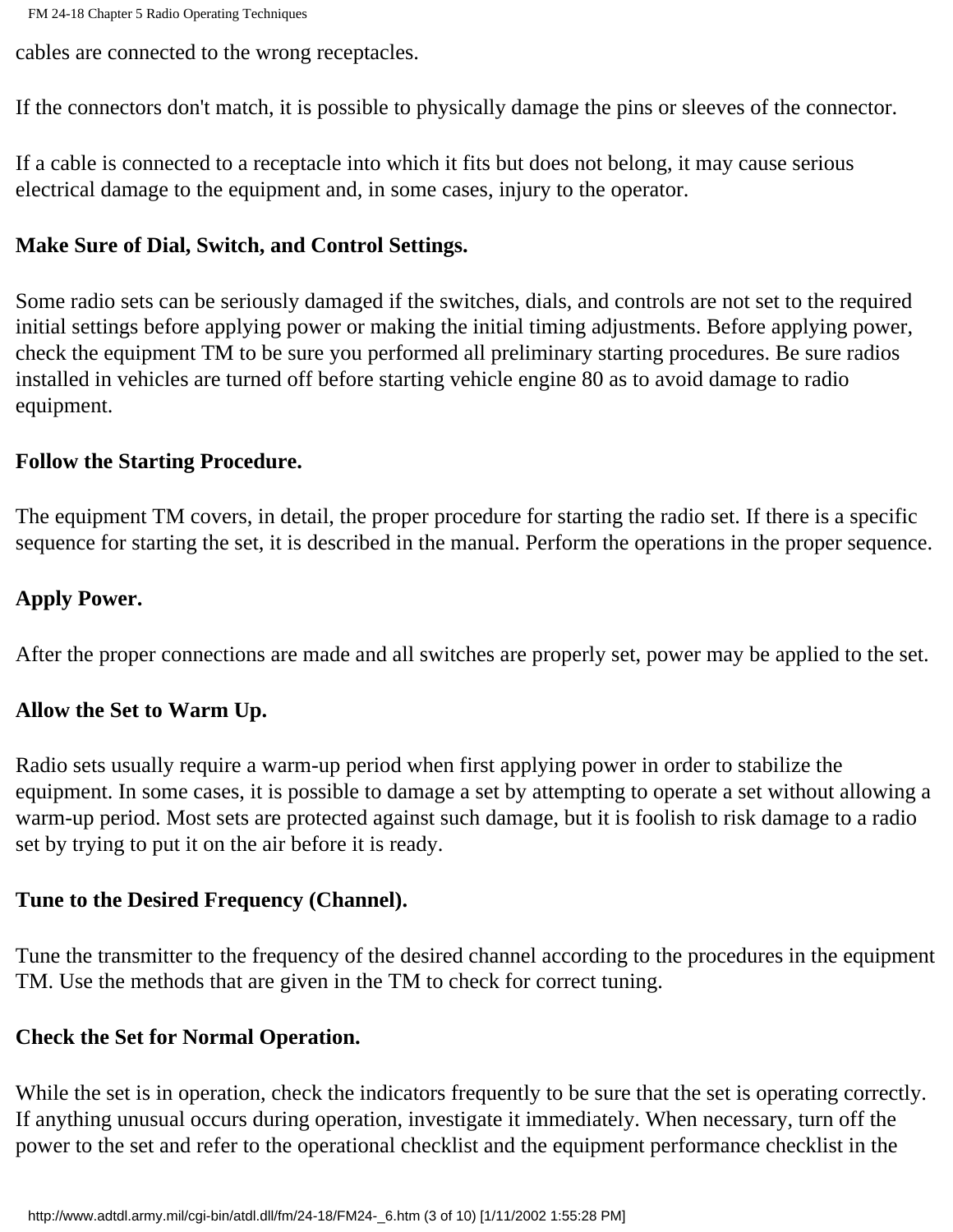equipment manual. If the corrections given in the operational checklist and the equipment performance checklist will not correct the trouble, report the condition to the unit electronics maintenance shop. Make sure that the condition of the set and the action taken are properly recorded on the maintenance records.

### **Use the Proper Procedure to Turn Off the Set.**

After operation (or if the set is being turned off because of improper operation) make sure that the controls, switches, and dials are properly set (this may not be required on some radios). Proceed to shut down the components of the set in the sequence specified in the equipment manual. Simple radios may require nothing more than turning the power switch to its off position, but more complex sets may require elaborate shutdown procedures.

### **5-5. Operating Hints**

Use a handset or headset, rather than a loudspeaker, if the incoming signal is weak.

Make sure that the microphone or handset is in good condition. Speak directly into the microphone; speak slowly and distinctly.

Make sure that the vehicle's battery voltage (if radio set is vehicular-mounted) is within the correct range. Keep the engine running to charge the battery.

Move the set or the vehicle, if necessary, to improve reception.

Lack of communications or poor communications may be caused by--

- Too great a distance between radio sets.
- Poor choice of location (siting) at one or both ends of the circuit.
- Terrain--hills or mountains.
- Noise and interference.
- Not enough transmitter power.
- Defective equipment.
- Improper adjustment of equipment.
- Ineffective antenna.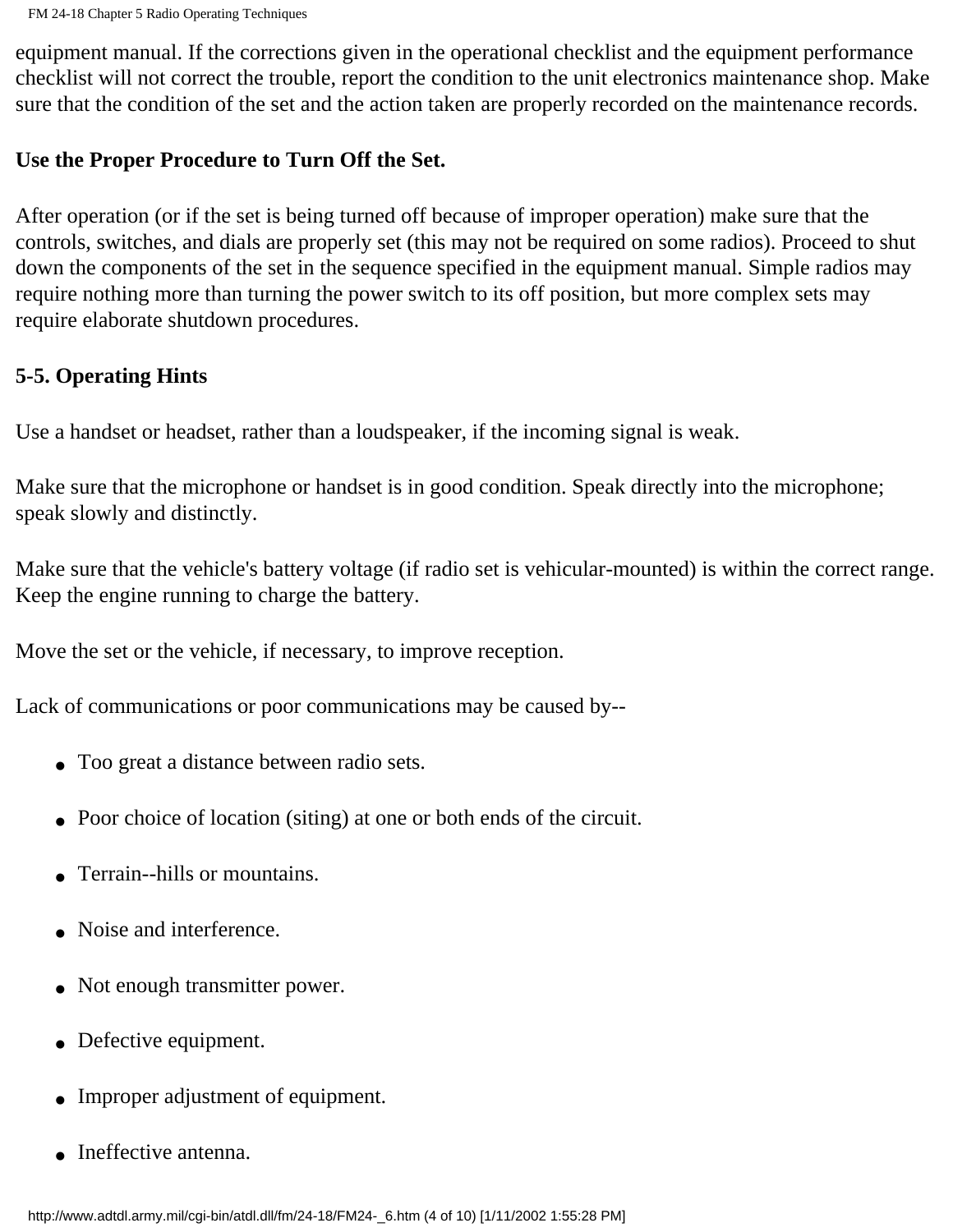• Improper frequency assignment.

Poorly maintained equipment and improper operation can be just as effective in preventing communications as excessive distance or mountainous terrain. To avoid problems, observe the following precautions at all times:

- Study the technical manuals for the equipment you are using. They provide complete operating instructions and maintenance procedures.
- Keep your radio set clean and dry.
- Handle your radio set carefully.

### **5-6. The SOI**

The SOI is a communications security (COMSEC) aid designed to provide transmission security by limiting and impairing enemy intelligence collection efforts. The SOI does not provide security to the content of messages. The SOI will provide maximum benefits when used with approved cryptographic systems.

The SOI is a series of orders issued for technical control and coordination of a command or activity. It provides guidance needed to ensure the speed, simplicity, and security of communications. The classroom-training SOI is the KTV 1600 ( ) Series for the fictitious 52d Infantry Division (Mech). It serves as a general format and prescribes communications doctrine and techniques which apply to all Army SOI.

The SOI remains the best means of security for nonsecured communications. The procedures and instructions in FM 24-35 implement Department of the Army policy set forth in AR 105-64. FM 24-35 provides the following:

- A detailed explanation of the centrally produced SOI program.
- Instructions for the preparation of data required for generation of centrally produced SOI.
- Instructions for the generation and production of a manually produced SOI.
- Examples of standardized supplemental instructions for Army SOI.

### **Section II. Radiotelegraph Procedures**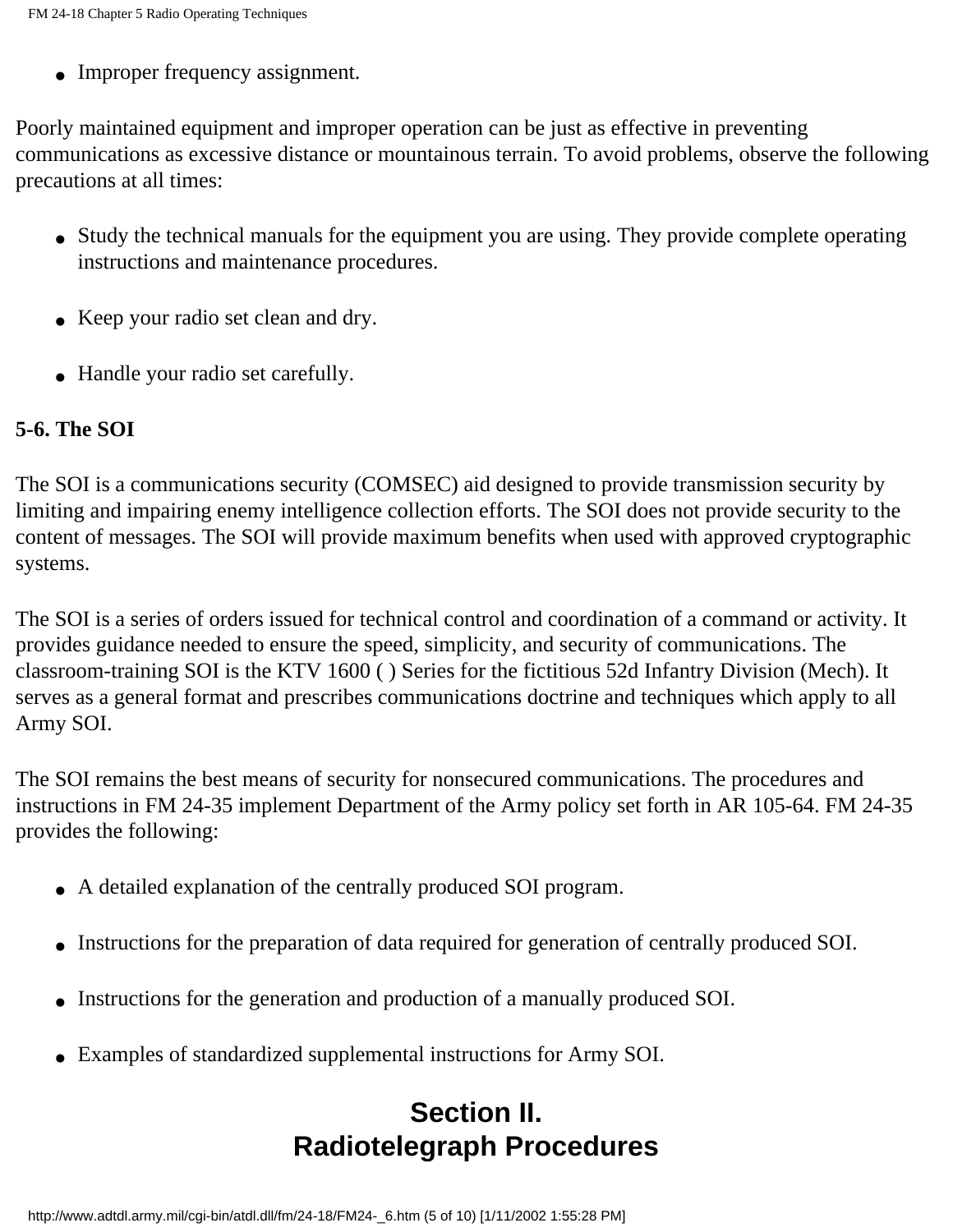### **5-7. Use of Radiotelegraphy**

Radiotelegraphy is a system of telecommunications for the transmission of intelligence (or information) by international Morse code. It provides the most reliable radio communications over long distances and under adverse conditions, but requires highly skilled operators. It is used between mobile units and as an emergency substitute for teletypewriter (TTY) communications. Details on radiotelegraph procedures are in ACP 124( ). In addition to normal communication procedures, radiotelegraphy uses PROSIGNs, operating signals, and special abbreviations. Operating signals are listed in ACP 131( ); authorized PROSIGNs and abbreviations are in ACP 124( ). Although CW communications is necessarily slower than voice or teletypewriter communications, it has the advantage of being more readable in the presence of interference and jamming. CW signals can often be read clearly when voice and teletypewriter signals of the same strength are unreadable.

### **5-8. International Morse Code**

Dots and dashes are used in various distinctive combinations to represent the letters of the alphabet, the numerals from O to 9, punctuation, and the procedure signs (prosigns). The dots and dashes of the Morse code are produced by keying a transmitter to transmit short and long signals. The dash is three times the length of the dot. The combination of dots and dashes that are used for a letter are spaced from each other by a period of time equal to the length of one dot. Letters are spaced from each other by a period of time equal to three dots and words are spaced by a period of time equal to seven dots.

### **5-9. Procedure Signs**

Procedure signs (prosigns) are used on radiotelegraph and radio teletypewriter circuits to convey information, requests, orders, and instructions in a condensed standardized form. Prosigns represent single words or phrases in order to minimize transmitting time. Certain letters are transmitted "run together"--that is, without a space between the letters--and represent a phrase other than the letters. They are overscored (written with a line drawn over the top of them). For example,  $\overline{AR}$  is transmitted as if it were a single letter, not as two letters, and means "end-of-transmission."

Authorized PROSIGNs and their meanings are listed in [table 5-1.](http://www.adtdl.army.mil/cgi-bin/atdl.dll/fm/24-18/24180069.gif)

[Table 5-1.](http://www.adtdl.army.mil/cgi-bin/atdl.dll/fm/24-18/24180069.gif) Procedure Signs

### **5-10. Operating Signals**

Operating signals are three-letter signals starting with the letter Q or the letter Z. They are used by CW operators and radio teletypewriter operators to expedite communications. Each Q-signal or Z-signal conveys the meaning of a number or words and, at times, a complete message. For example, ZFG means "This message is an exact duplicate of a message previously transmitted." Information on authorization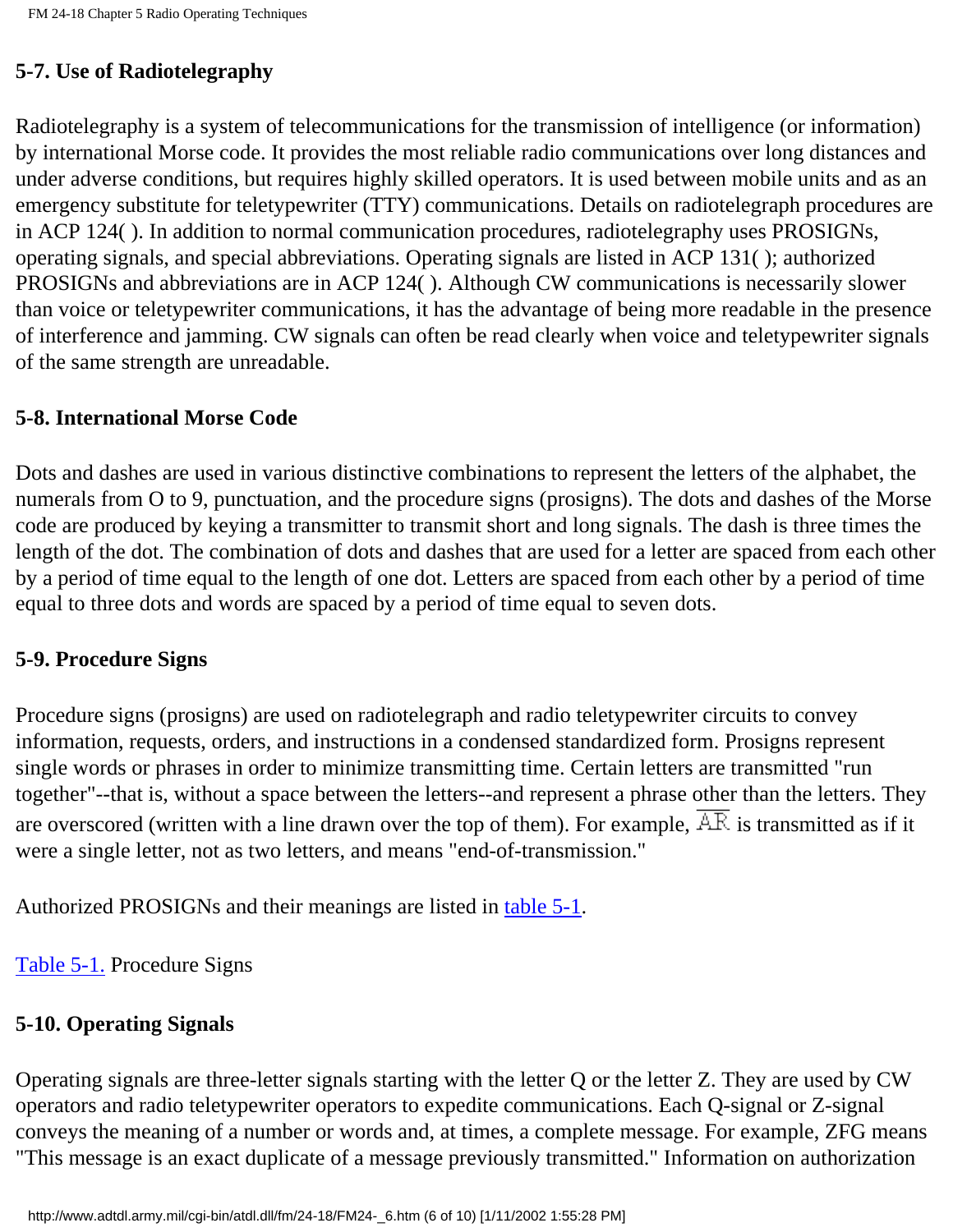of Q- and Z-signals is in ACP 131( ).

ACP 131( ) lists the meanings of Q- and Z-signals and provides instructions for their use. If it is not possible to provide each operator with a copy of ACP 131( ), lists of commonly used signals should be prepared and provided to each operator. In no case should the operator be required to memorize all of the operating signals.

Operating signals are considered to be plain language, and they must be encrypted when used as a part of an encrypted message. They are an aid to communications security, since they are brief; but their meanings are common knowledge to many nations.

### **5-11. Transmission Techniques and Transmission Speeds**

Each character shall be transmitted clearly and distinctly. The speed of transmission shall be governed by the prevailing conditions and the ability of the receiving operator.

Accuracy in transmission is far more important than speed. The difference in time required to send a message at 18 words per minute and the time required to transmit it at 25 words per minute is slight. Even this slight gain in time may be nullified by any added time required for repetitions.

The speed at which the receiving operator can copy without having to obtain repetitions is the speed at which the transmitting operator will transmit. When transmitting to more than one station in a net, the governing speed of the transmitting operator is that of the slowest receiving operator.

The speed of transmitting headings on manually operated circuits should be slower than the speed of transmission of texts.

Speed of transmission on automatic circuits is governed by traffic conditions and the reliable capacity of the equipment.

If necessary during specific periods, the net control station can prescribe the speed of transmission on a circuit or set certain qualifications which operators must meet.

When authorized by the net control station, speed keys may be employed on manually operated circuits if traffic conditions warrant and operator abilities permit.

### **Section III. Radiotelephone and Radio Teletypewriter Procedures**

### **5-12. Radiotelephony**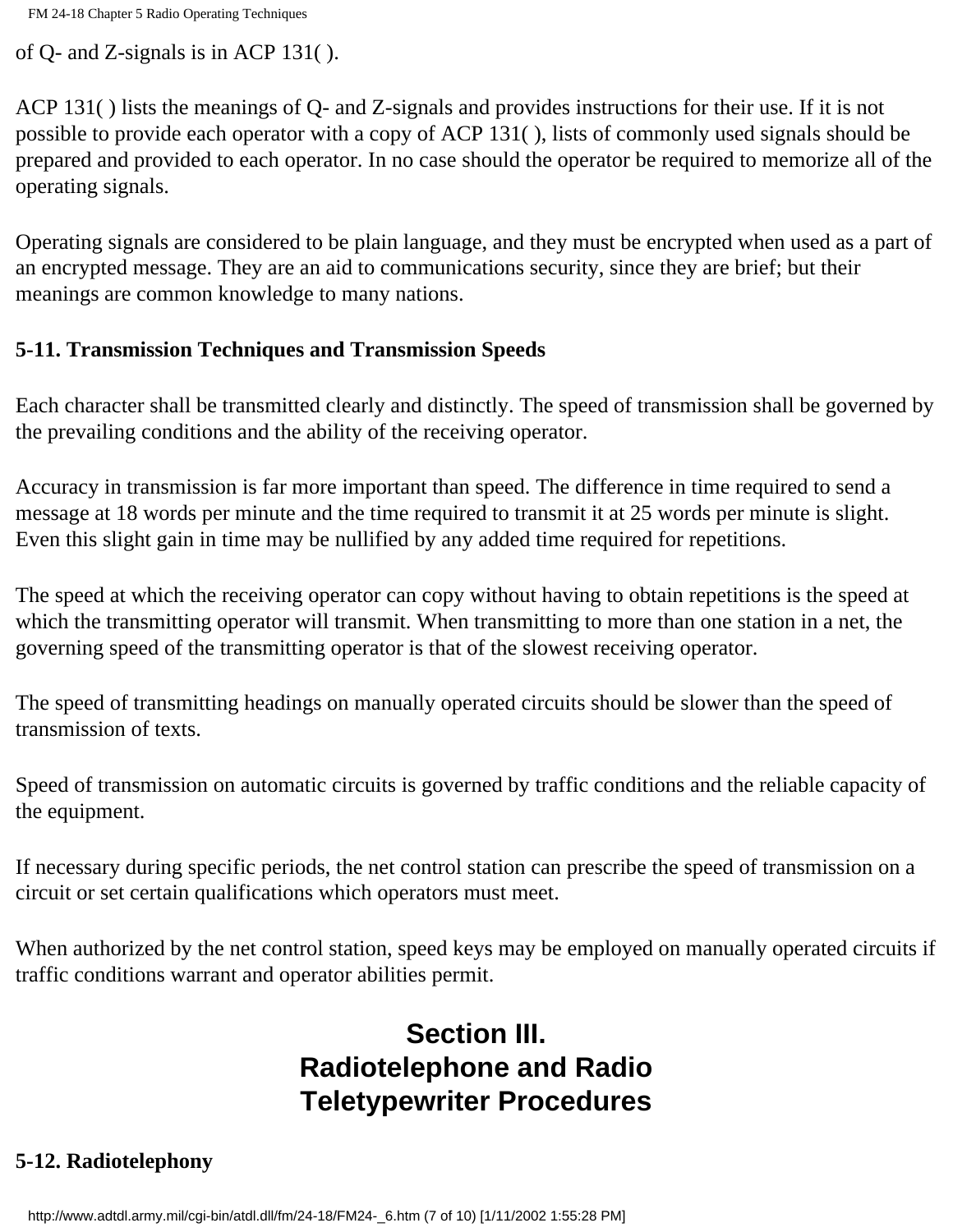Radiotelephony is a system of telecommunications that is normally used for short-range tactical communications and between mobile and air units. It provides rapid, person-to-person communications in highly mobile situations. However, radio transmissions are subject to enemy interference and afford little or no security to messages if a security device is not used with the radio set. Therefore, basic rules essential to transmission security are strictly enforced on all military radiotelephone circuits. Details on radiotelephone procedures are in ACP 125( ). Just as radiotelegraphy makes use of PROSIGNs and operating signals, radiotelephony uses procedure words (PROWORDs) and procedure phrases. Authorized PROWORDs are covered later in this section.

### **Transmission Security.**

The following basic rules are essential to transmission security and will be strictly enforced on all military radiotelephone circuits.

No transmission will be made if it is not authorized by the proper authority.

The following practices are specifically forbidden:

- Violation of radio silence.
- Unofficial conversation between operators.
- Transmission on a directed net without permission.
- Excessive tuning and testing.
- Transmission of the operator's personal sign or name.
- Unauthorized use of plain language.
- Use of other than authorized PROWORDs.
- Unauthorized use of plain language in place of applicable PROWORDs or operating signals.
- Association of classified call signs and address groups with unclassified call signs.
- Profane, indecent, or obscene language.

### **Call Signs.**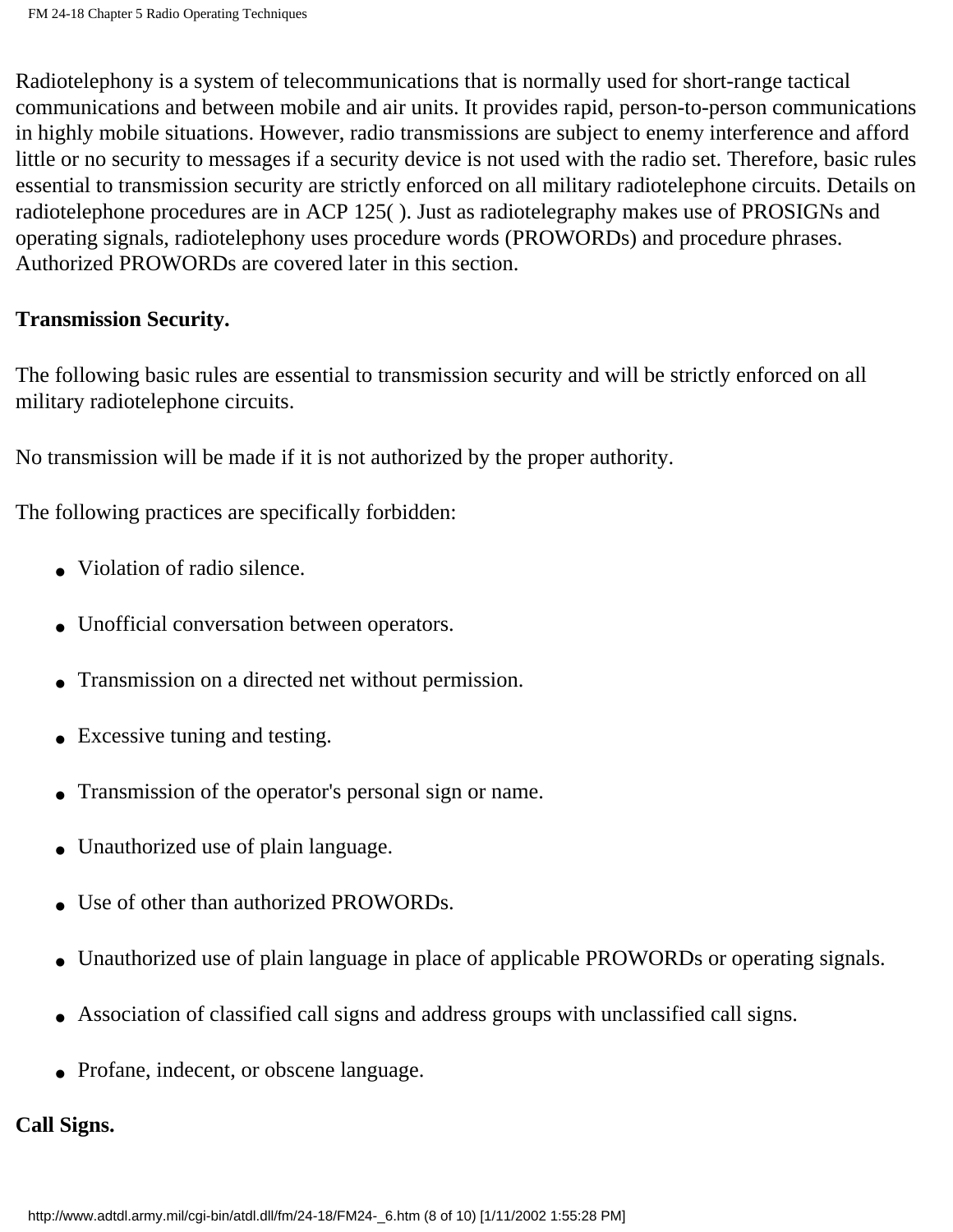Call signs are used in radio communications to identify a communications facility, a command, an authority, or a unit. There are two forms of call signs: complete call signs and abbreviated call signs.

Complete call signs consist of a letter - number - letter combination and a suffix and are used when--

- Entering a net in which you do not normally operate.
- When so requested by the NCS or another station in the net.

Abbreviated call signs are used at all other times.

### **EXAMPLES:**

| Complete Call Sign    | A2D28           |
|-----------------------|-----------------|
| Abbreviated Call Sign | D <sub>28</sub> |

If no confusion exists as to which operators are on the radio net, no call signs need be used.

### **5-13. Pronunciation of Letters and Numerals**

To avoid confusion and errors during voice transmission, special techniques have been developed for pronouncing letters and numerals. These special techniques resulted in the phonetic alphabet and phonetic numerals.

The phonetic alphabet is used by the operator to spell difficult words and thereby prevent misunderstanding on the part of the receiving operator. The words of the phonetic alphabet, which is a word alphabet and not a code, are pronounced as shown in [table 5-2.](http://www.adtdl.army.mil/cgi-bin/atdl.dll/fm/24-18/24180070.gif) The underscored portion indicates the syllable or syllables to be emphasized.

The phonetic alphabet is also used for the transmission of encrypted messages. For example, the cipher group CMVVX is spoken "CHARLIE MIKE VICTOR VICTOR XRAY."

Numbers are pronounced as shown in [table 5-3.](http://www.adtdl.army.mil/cgi-bin/atdl.dll/fm/24-18/24180071.gif)

[Table 5-2.](http://www.adtdl.army.mil/cgi-bin/atdl.dll/fm/24-18/24180070.gif) Phonetic Alphabet

[Table 5-3.](http://www.adtdl.army.mil/cgi-bin/atdl.dll/fm/24-18/24180071.gif) Number Pronunciation Guide

Numbers are spoken digit by digit, except that exact multiples of thousands may be spoken as such. For example, 84 is "AIT FOW ER," 2,500 is "TOO FIFE ZE RO ZE RO," and 16,000 is "WUN SIX TOUSAND."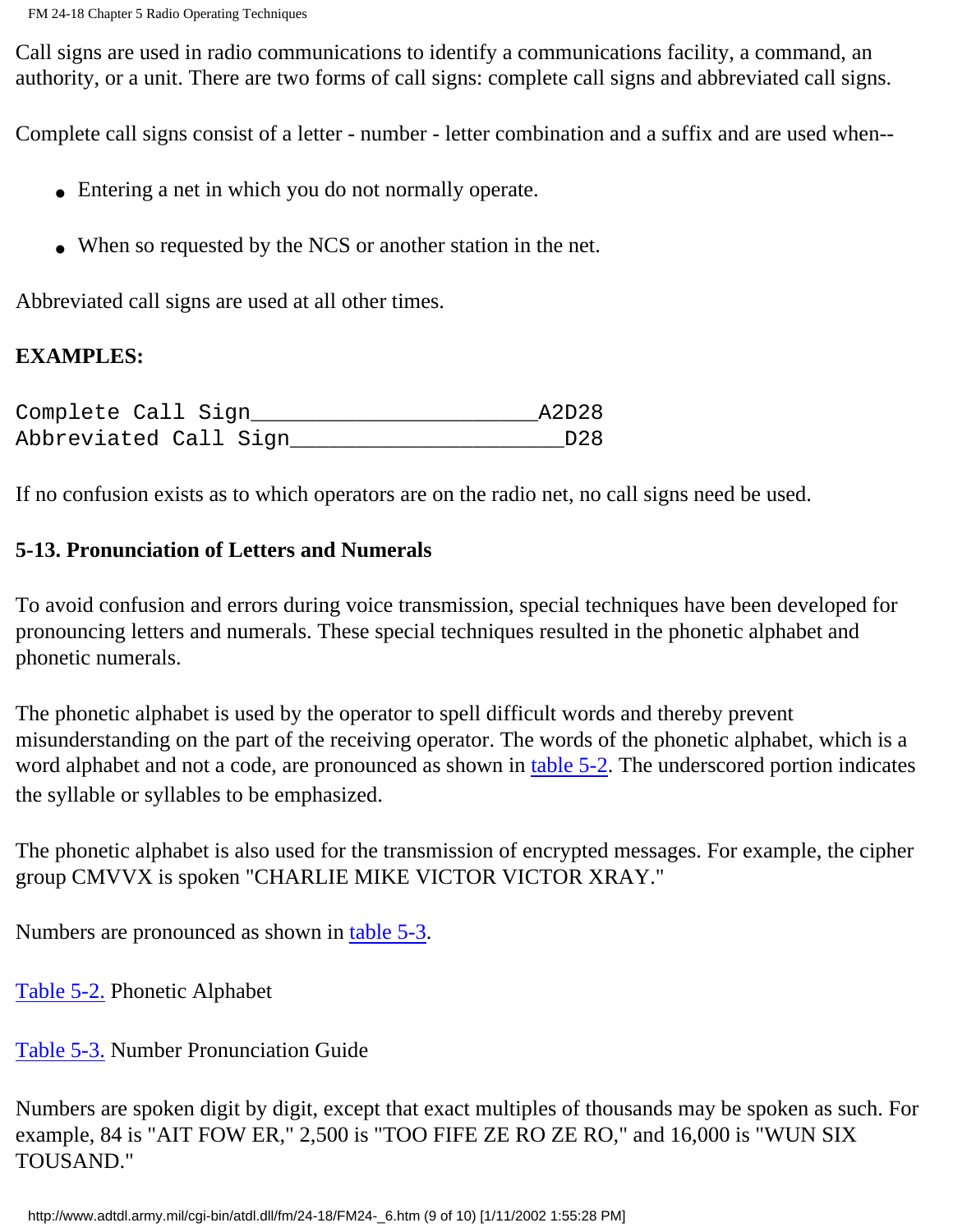The date-time group is always spoken digit by digit, followed by the time zone indication. For example, 291205Z is "TOO NIN-ER WUN TOO ZE-RO FIFE ZOO-LOO."

Map coordinates and call sign suffixes also are spoken digit by digit.

### **5-14. Procedure Words**

To keep voice transmission as short and clear as possible, radio operators use procedure words (PROWORDs) to take the place of long sentences. The PROWORDs and their meanings are listed in [table 5-4](http://www.adtdl.army.mil/cgi-bin/atdl.dll/fm/24-18/fchp5.htm).

### **5-15. Radio Teletypewriter**

Radio teletypewriter communications is a system of telecommunications for transmitting information over radio (FSK mode) using direct action of a teletypewriter keyboard, perforated tape, or from electronic memory storage. This same information is received in the form of page copy, perforated tape, or both.

A big advantage of field radio teletypewriter operations is that through the use of one mobile radio teletypewriter set you have available all three modes of radio telecommunications systems- radiotelegraph, radiotelephone, and radio teletypewriter. Transmission is possible over distances up to several thousand miles.

Radio teletypewriter operators must be highly trained. Those operators possessing the additional skill identifier (ASI) for international Morse code must maintain their proficiency in radio telegraph operations. Radio telegraph operators must use IMC when the quality of the circuit drops below that required for radio teletypewriter communications.

Message format and the procedure for handling messages by radio teletypewriter are the same as prescribed for manual teletypewriter operations listed in ACP 126( ).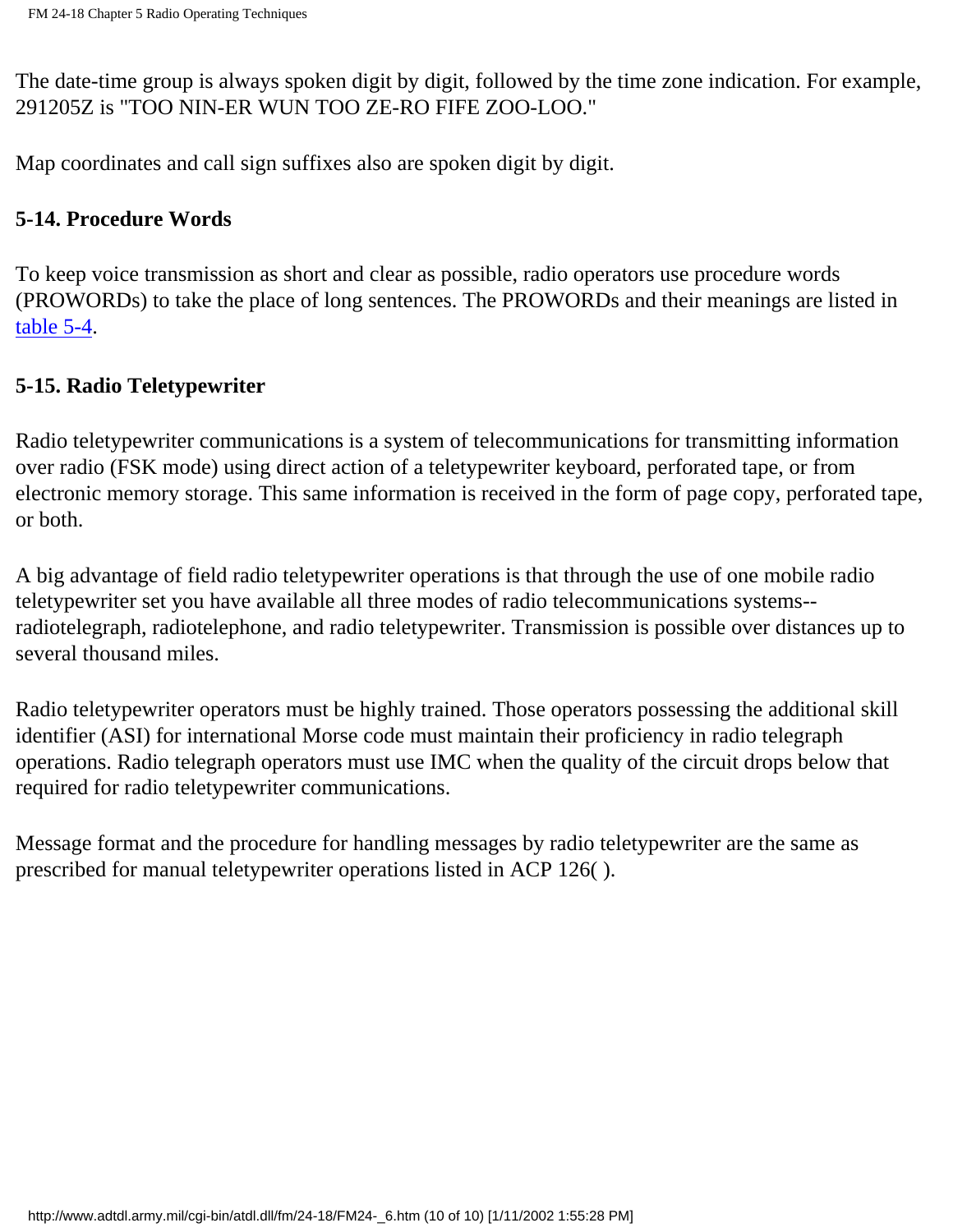

## **CHAPTER 6**

## **ELECTRONIC WARFARE**

### **6-1. Importance to the Radio Operator**

The radio operator has a vital position in every unit. Actions by the operator can either greatly aid or seriously hamper the accomplishment of the unit's missions. Any person, regardless of rank, who operates a radio must know what the consequences of his actions might be. If a radio is used properly, the unit will more easily accomplish its mission and its personnel will enjoy greater safety. If a radio is used improperly, the consequence may be the destruction of the unit.

Warfare today is not limited to just bombs and bullets. An important part of the commander's combat assets is the electronic warfare (EW) equipment that he can use to aid him and hinder the enemy.

### **6-2. Definition and Scope**

Simply stated, EW is the military action involving the use of electromagnetic energy (radio frequency waves) to determine, exploit, reduce prevent hostile use of the electromagnetic spectrum (frequency bands) and actions which retain friendly use of the spectrum. EW includes three kinds of activities. The first, electronic warfare support measures (ESM), involves actions taken to search for, intercept, locate, record, and analyze radiated electromagnetic energy for the purpose of exploiting such radiation in support of military operations. Thus, ESM provides a source of information required to conduct the second EW action, electronic countermeasures (ECM). ECM involves actions taken to prevent or reduce effective use of the electromagnetic spectrum by the opposing force. The third part of EW, electronic counter-countermeasures (ECCM), involves actions taken to ensure effective use of the electromagnetic spectrum despite EW activity by the enemy. [Figure 6-1](http://www.adtdl.army.mil/cgi-bin/atdl.dll/fm/24-18/24180079.gif) illustrates the relationships of ESM, ECM, and ECCM.

**On implementation of Joint Interoperability of Tactical Command and Control System (JINTACCS), the JINTACCS format will be the standard operational report used to report MIJI incidents. If JINTACCS has not been implemented, or in cases where JINTACCS is not available, use the current format in this manual.**

### **NOTE: The JINTACCS format is in DA Pam 25-7, Annex 81 to chapter 3, pages 3-81-1 thru 3-81-13.**

[Figure 6-1.](http://www.adtdl.army.mil/cgi-bin/atdl.dll/fm/24-18/24180079.gif) Electronic warfare functions.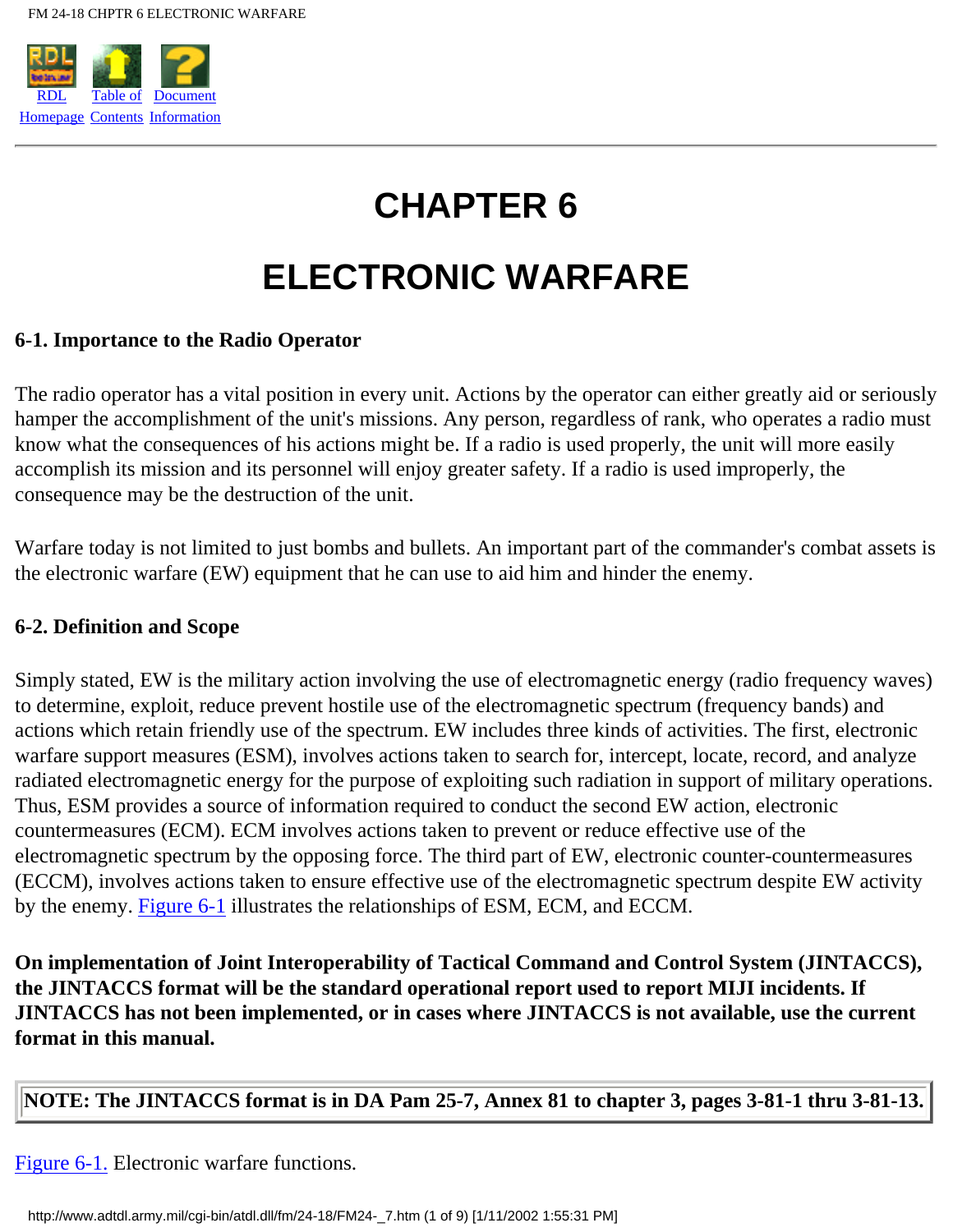**6-3. Enemy EW Techniques** Each radio operator must be aware of what the enemy will try to do. The enemy is well equipped to conduct EW and the different techniques he uses have specific purposes in his EW effort.

### **Interception.**

The first thing that the enemy must do is intercept our radio signal. All he needs to do this is a radio receiver that operates in the same mode and on the same frequency you are using to transmit. The mere fact that you are operating gives the enemy valuable information. It tells him that you are in the area. And, by the number of stations operating on the same frequency, he can estimate the size of the unit. If your net is operating in the clear, his language specialists can understand exactly what is said for even more information. When he analyzes the traffic pattern, he can figure out which station is the net control station (NCS) and identify the headquarters. Usually, in US forces, the NCS is the radio used by the operations officer/section of the highest headquarters operating in the net. By further traffic analysis, he can determine changes in the level of activity that could mean a movement or upcoming operation.

### **Radio Direction Finding.**

Interception is only one of the many dangers that the radio operator will face. After the enemy knows that you are in the area, he will try to locate your position by using radio direction finding (RDF). A radio direction finder consists of a radio receiver, a directional antenna, and some other specialized equipment. With RDF equipment, the approximate azimuth (bearing) to a transmitting radio can be determined. One azimuth gives a general indication of direction. The intersection of two azimuths by different RDF stations is called a *cut* and gives a general indication of distance. The intersection of three or more bearings is called a *fix* and gives a general location. The ideal fix is the exact intersection of three or more bearings. However, exact intersection is seldom achieved. Terrain and weather conditions, together with variations in radio wave propagation characteristics, plus the inherent RDF equipment and operator inaccuracies, all tend to prevent an ideal fix. The fix that is obtained is called an actual fix. Although the actual fix may not be usable for immediate targeting purposes, it is more than enough for intelligence analysts to develop targeting data. Airborne direction finding is more accurate than ground-based direction finding but normally requires further analysis for targeting. RDF ability to intercept electronics equipment emissions and determine a bearing depends on the power output of the targeting transmitter and its antenna radiation patterns. Experience indicates RDF accuracy of 500-meter (547-yd) circular error probable (CEP) is considered a very good RDF fix. Normally, 50 percent of the CEPs are approximately 1,500 meters (1,640-yd) when the direction finder is located within 20 to 25 kilometers (12.4 to 15.5 mi) of the forward line of own troops (FLOT). Many Threat forces will fire on a 1,500-meter (1,640-yd) CEP if they have sufficient massed artillery, and further analysis of terrain and radio intercept can reduce the target area or identify an important target.

### **Jamming.**

Threat forces employ a large number of RDF sets and communications intelligence (COMINT) analysts to exploit friendly use of the electromagnetic spectrum. The enemy's goal is to locate and destroy as many command, fire support, special weapons, and intelligence sites as possible during the first critical phase of the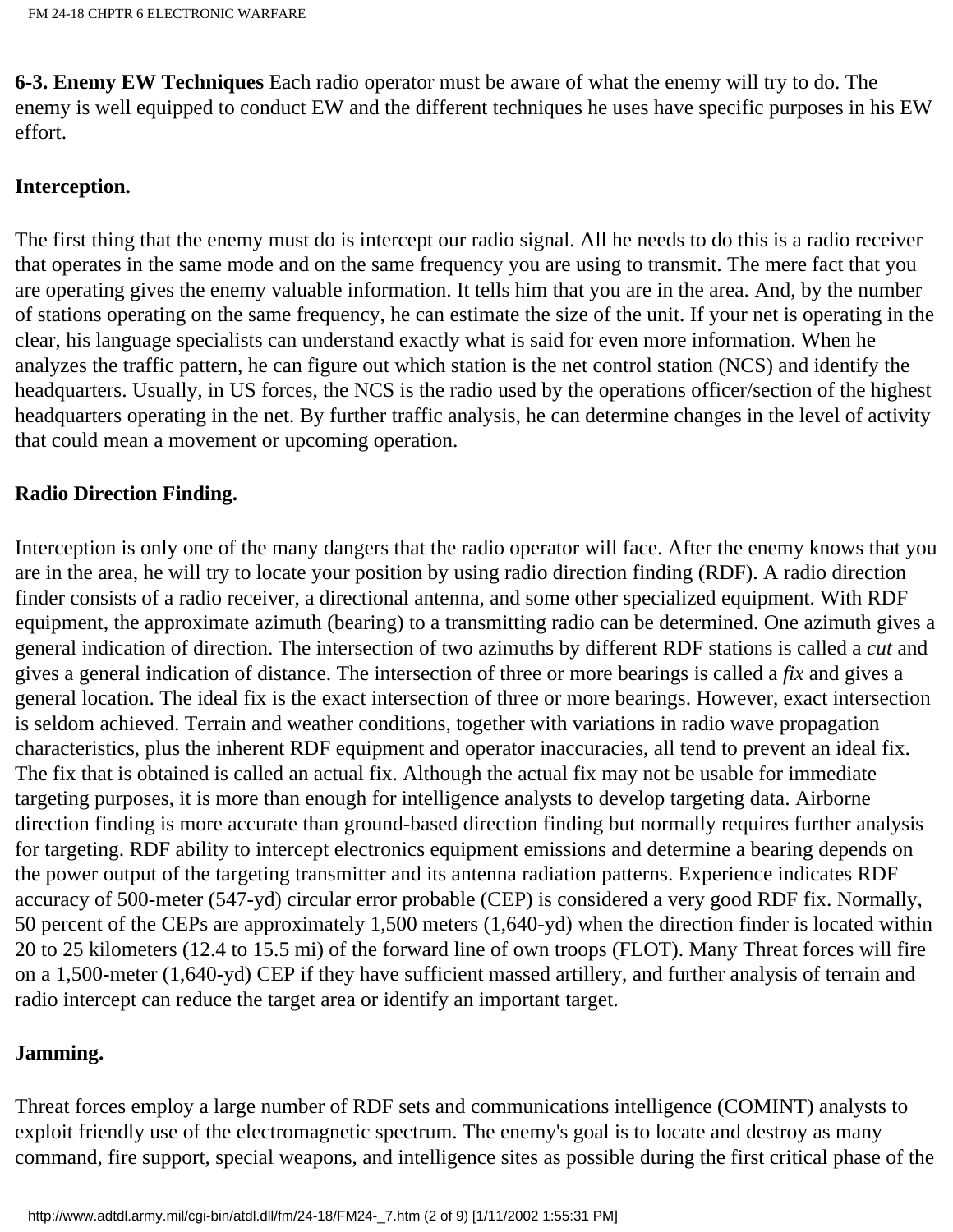battle. He will continue to locate and destroy whenever possible; and when he locates sites that he cannot or does not want to destroy, these become his prime jamming targets. Jamming is an effective way to disrupt control of the battle. All it takes is a transmitter, tuned to your frequency, with the same type of modulation and with enough power output to override the signal at your receiver.

Jammers operate against receivers--not transmitters. There is equipment available which, when used with the AN/VRC-12 series radio sets, can counter the jamming threat of the enemy. See [appendix E](http://www.adtdl.army.mil/cgi-bin/atdl.dll/fm/24-18/FM24-_14.HTM) for more details.

There are many types of jamming signals that may be used against you. Some will be very difficult to detect and in some cases impossible. For this reason, an operator must always be alert to the probability of jamming and react accordingly when the radio has been silent for an inordinate amount of time. Others are quite clearly jamming signals. The more commonly used types are--

| Random Noise              | Random Pulse    |
|---------------------------|-----------------|
| Stepped Tones             | Wobbler         |
| Random Keyed Modulated CW | Tone            |
| Rotary                    | Pulse           |
| Spark                     | Recorded Sounds |
| Gulls                     | Sweep-through   |
|                           |                 |

### **Imitative Electronic Deception.**

In addition to interception, RDF, and jamming, the enemy may use a compatible radio and a language expert to enter a friendly radio net. This is called imitative electronic deception (IED). The enemy IED experts are good and they are believable. If you permit them into your net, they will create confusion and destruction for your unit. They will have you shelling your own units, walking into ambushes, deploying to the wrong position, and making yourself a target.

### **6-4. Signal Security and ECCM**

Now that you know what the enemy is going to try to do to you and how he plans to do it, you must also realize the effectiveness of his EW depends a lot on how effective we let it be. There is a saying that "You are your own worst enemy." In EW that is true because the less you do to protect yourself, the more the enemy can hurt you. This emphasizes the fact that a close relationship exists between ECCM and signal security (SIGSEC). Both of these defensive arts are based on the same principle. When the enemy does not have access to our essential elements of friendly information (EEFI), the less effective he becomes. The major impact of SIGSEC is to ensure that all friendly use of the electromagnetic spectrum is not exploitable by the enemy. ECCM are those actions taken to protect and ensure continued effective use of communications, surveillance, and acquisition devices from enemy ECM. SIGSEC techniques are designed to increase the security of our transmissions. ECCM techniques ensure you some degree of protection from enemy ECM and ESM measures. Both SIGSEC and ECCM should be preplanned and based on the enemy's ESM, ECM, and destructive capabilities.

### **SIGSEC Techniques.**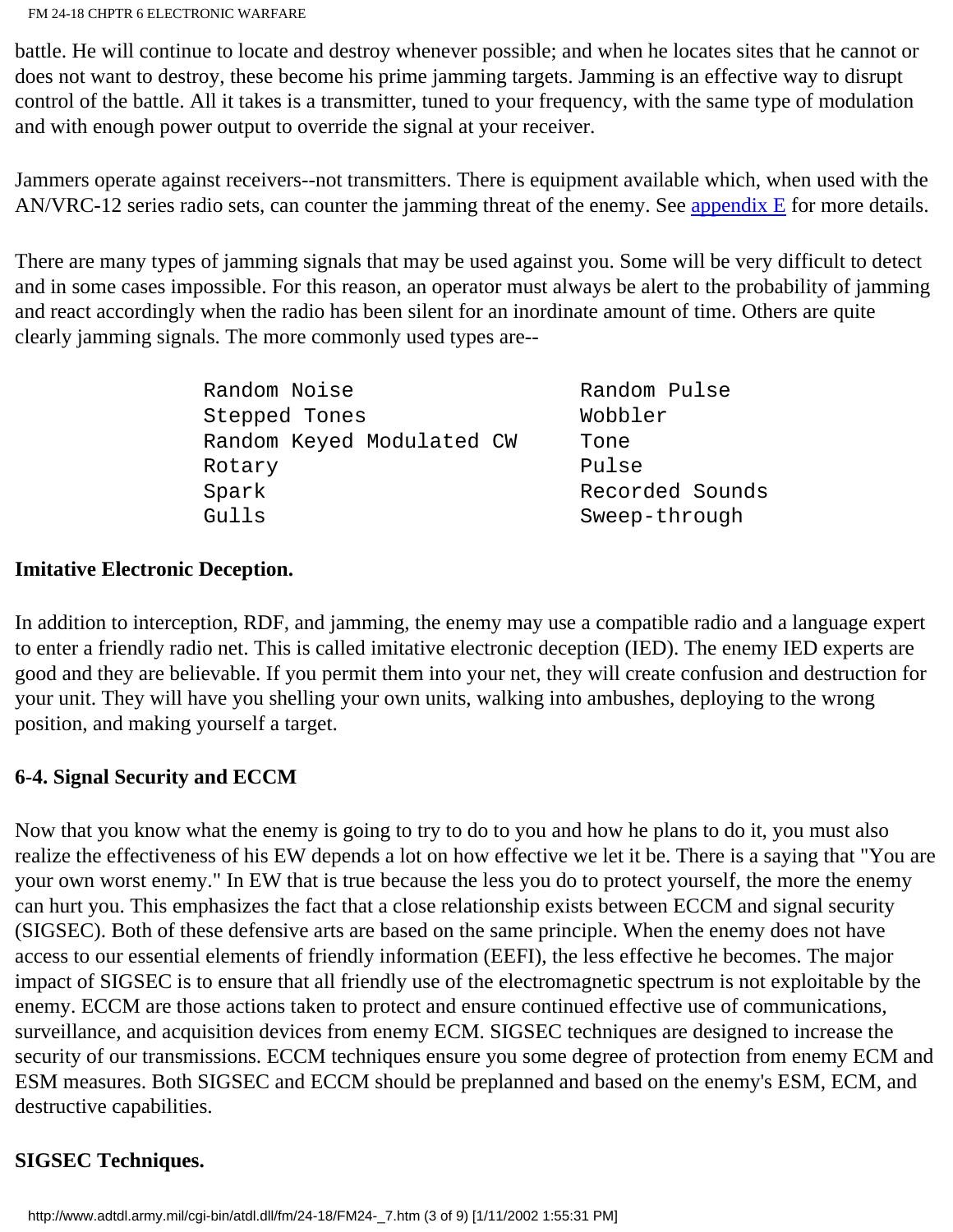SIGSEC techniques cover the areas of emission security (also called emission control or EMCON), transmission security, crypto security, and physical security. Each of these areas will protect you from one or more of the enemy's threats of interception, radio direction finding, jamming, imitative electronic deception, and destruction.

### **Emission security/control.**

The first line of defense against enemy EW action, and the key to successful defense is control of electromagnetic emission. Radios and other emitters should be turned on only when required for the successful accomplishment of the mission. Enemy intercept analysts look for patterns which can be turned into usable information for the enemy commander. Making short transmissions, masking antenna locations, using directional antennas, and using the lowest possible power output are some of the actions that will protect you and your unit from enemy EW. Emission control can be total. All radios remain silent while the unit makes its tactical maneuver. It can be selective with some nets as directed nets and some nets as free nets. It can aid in deceiving the enemy, with some units on radio silence while others operate normally. EMCON should always be used and planned for. It is the first line of defense for a radio operator against interception and RDF. If the enemy does not know you are out there (because he can't pick up your radio transmissions), he cannot target you for destruction or for jamming.

### **Transmission security.**

The second line of defense is transmission security (TRANSEC). TRANSEC has to do with what and how information is transmitted. A message transmitted in the clear is the enemy's greatest source of information. After the enemy has intercepted your radio transmission, his language specialists will extract all possible intelligence from it. He hopes to learn EEFI. These critical items of information that must be protected can be remembered by the key words SELDOM UP. Each letter indicates a class of information as listed below.

| <b>Strength</b>  | Number of personnel, size of unit             |  |
|------------------|-----------------------------------------------|--|
| Equipment        | Type, quantity, condition                     |  |
| Logistics ______ | Procedure for resupply, depots                |  |
| Disposition      | Where, what positions, map coordinates        |  |
| Organization     | How, what, chain of command, forces structure |  |
| Movement/Morale  | __Where, how, when/good-bad                   |  |
| <b>U</b> nits    | Type, designation                             |  |
| Personalities    | Who, where                                    |  |

-1

Using TRANSEC is absolutely essential for the radio operator. When the radio must be used, keep transmission time to an absolute minimum (20 seconds absolute maximum: 15 seconds maximum preferred); preplan your messages to avoid compromising any essential element of information; and, if you must send EEFI items, use brevity lists, if possible, and also encrypt the message. These measures decrease your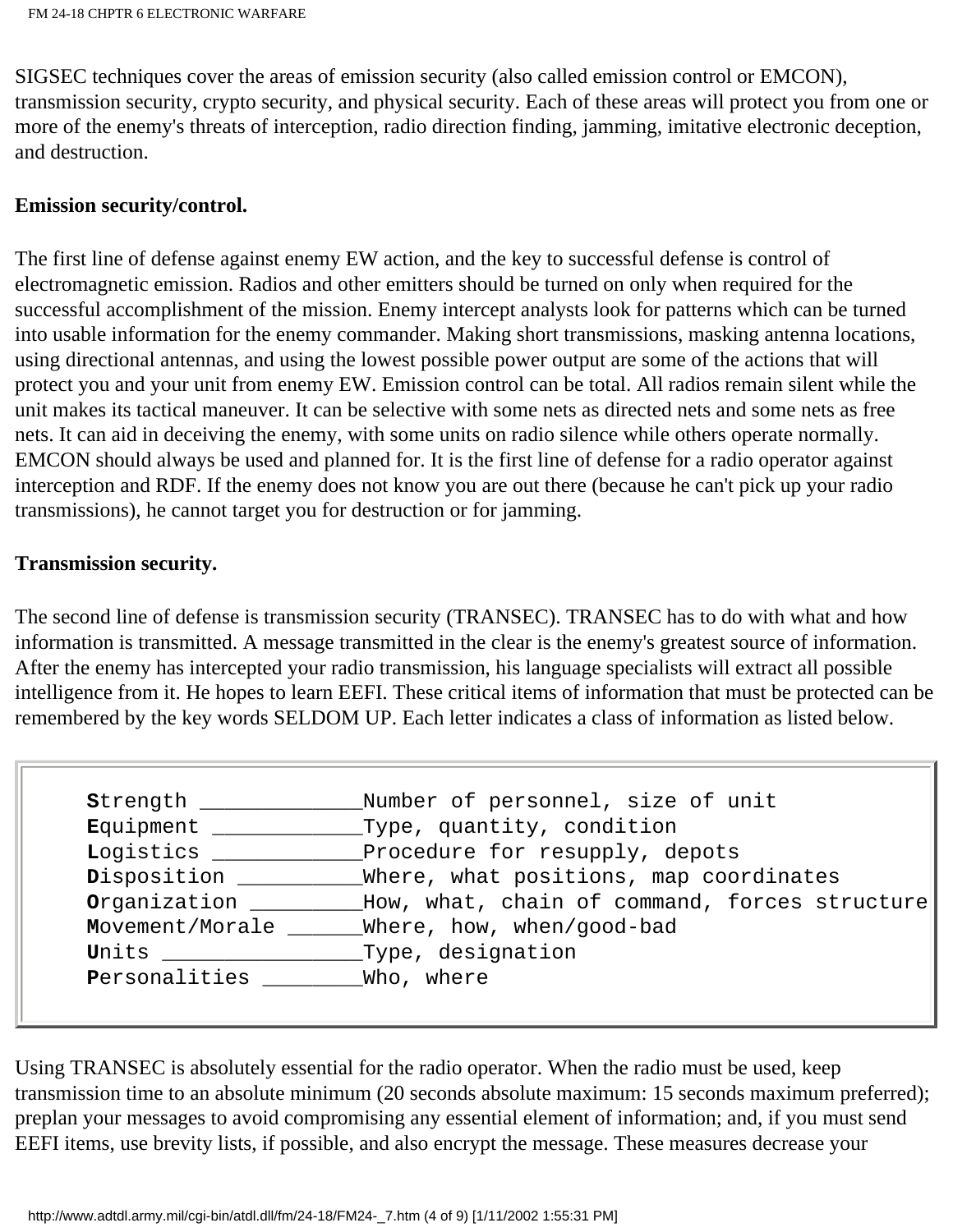transmission, help protect you from RDF, and deny the enemy valuable information. Included under transmission security are the authentication procedures that must be followed to protect you from the enemy's imitative electronic deception. (See FM 24-35 for instructions on authentication procedures.) Every radio operator must be aware of the dangers of and guard against IED.

### **Crypto security.**

Crypto security deals with codes, key lists, and communications security devices. This is the third line of defense for the radio operator. If you use a security device on your radio, the enemy will not get anything for his language specialists to work on. However, do not get a false sense of security. The need for emission control and transmission security still exists--probably more so; because, if the enemy can't get information, he might attempt to destroy or jam your station. Also, it is very important for all radio operators to use only authorized codes and to realize that using homemade codes is dangerous. Homemade codes offer no protection at all. Their use is not authorized and is a serious violation of security. This also includes trying to "talk around" a classified or sensitive piece of information. The enemy intelligence personnel are not fools, and trying something like "talking around" critical information does more harm than good. If critical information must be transmitted, it should be encrypted or sent by secure means. In a special situation where it is not possible to send by a secure means or to encrypt a message that must be sent, the possibility of what we will lose against what the enemy could gain must be weighed. Other factors, such as how fast the enemy could react to the information and what delaying the message for encryption could mean must also be considered.

### **Physical security.**

Physical security is the fourth line of defense for the radio operator. Physical security means using common sense measures to protect your radio and related material, such as CEOIs and key lists, from unauthorized use and abuse. A radio is an important item of equipment; only well-trained and fully briefed personnel should use it.

### **Electronic Counter-Countermeasures.**

ECCM techniques may be divided into two categories: preventive and remedial. Preventive ECCM are those procedures that can be used to avoid enemy ECM attempts. Remedial ECCM apply to jamming only; there are no remedial measures once you have been intercepted, detected, or deceived. ECCM procedures are covered in FM 24-33.

### **6-5. Capture Effect and Jamming Techniques**

### **Capture Effect.**

An inherent characteristic in FM communications is that a given station transmitting a signal will *capture* those receivers on the same frequency and in range for the receiver to detect the signal. This is the basis for *netted* communications for VHF FM radios. This FM capture effect is undesirable when receivers in a net are "captured" by a transmitter not in that net. This could be friendly interference or enemy interference. Friendly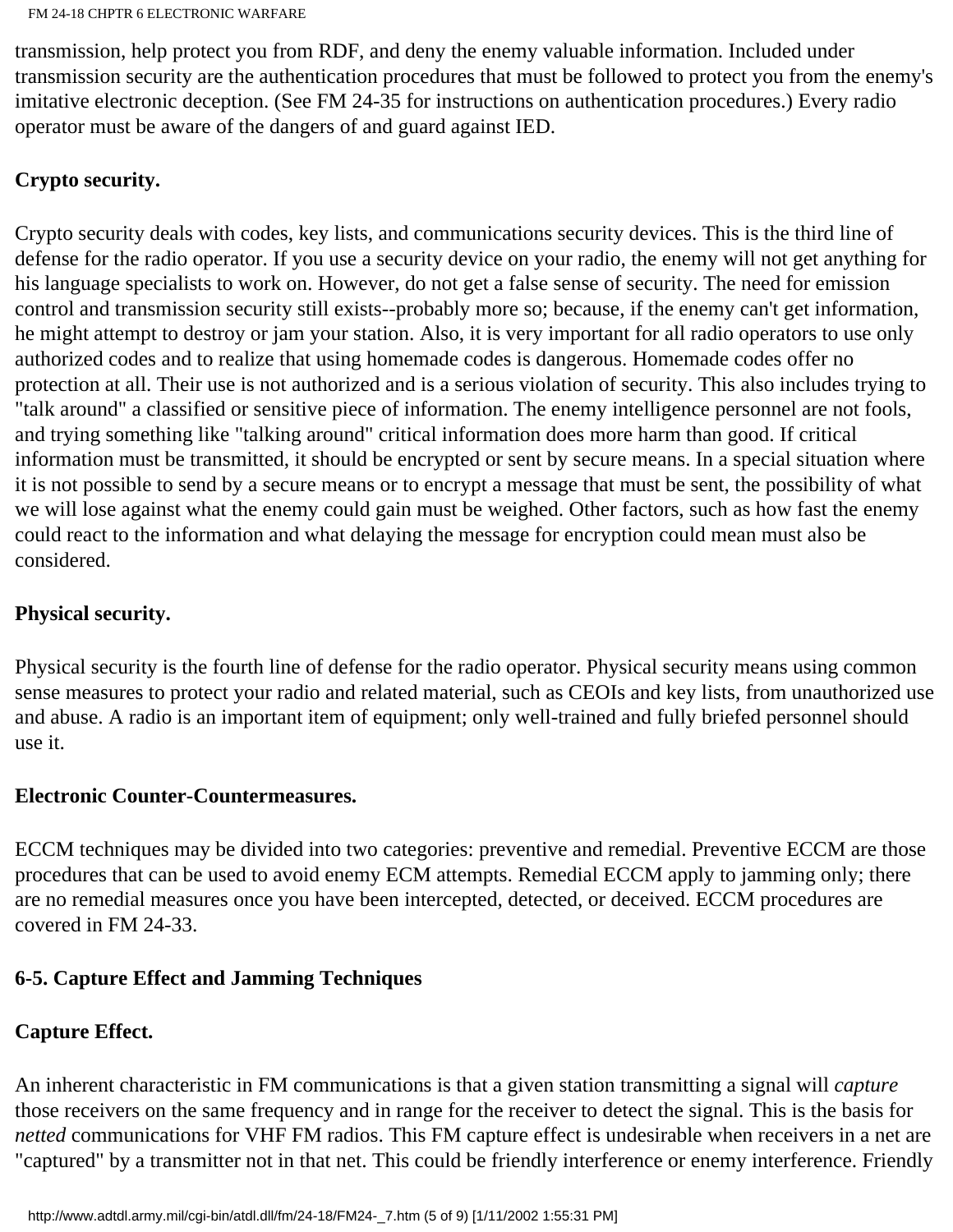```
FM 24-18 CHPTR 6 ELECTRONIC WARFARE
```
interference is usually unintentional whereas enemy interference is usually intentional.

### **Obvious Jamming.**

We are mostly aware of obvious interference (jamming) by an enemy, such as stepped tones (bagpipes), random-keyed Morse Code, pulses, and recorded sounds. The purpose of this type of jamming is to block out reception of friendly transmitted signals and to cause a nuisance to the receiving operator. An operator usually can detect when the enemy is using this type of jamming against him.

### **Subtle Jamming.**

This type of jamming is not obvious at all. With subtle jamming, no sound is heard from the receiver. The radio does not receive incoming friendly signals, yet everything seems normal to the operator. Subtle jamming takes advantage of design features of the AN/PRC-77 and AN/VRC-12 series radios. In order for an AN/PRC-77 to receive a signal in the "SQUELCH ON" mode (function switch in SQUELCH position) or an AN/VRC-12 series radio to receive a signal in the "NEW SQUELCH ON" mode, a 150-Hz tone must be on the received carrier signal. This 150-Hz tone is used to deactivate the squelch circuitry and allow the operator to hear the incoming message. In addition to this squelch feature, the AN/PRC-77 and AN/VRC-12 series radio receivers will lock onto the strongest carrier signal received and eliminate the reception of all other signals. For example, suppose you are operating an AN/PRC-77 in the "SQUELCH" mode or an AN/VRC-12 series radio in the "NEW SQUELCH ON" mode, and a strong, unmodulated (no 150-Hz tone) jamming signal appears on your frequency. If the jamming signal is stronger than any other signal on your frequency, the receiver will lock onto the jamming signal and will block out all others. Since there is no 150-hertz tone to deactivate the squelch, the receiver appears not to be receiving a signal. Neither is the call-light activated. In effect, the Threat jammers can block out the ability of these radios to receive a friendly transmission without the operator being aware that this is happening. This is called "SQUELCH CAPTURE" and is a subtle-jamming technique. Again, let us emphasize that with subtle jamming, everything appears normal to the operator. It should be noted that the operator should readily be able to detect the fact that he is being jammed in all other squelch positions.

### **6-6. Operator Actions**

Radio operators must be able to determine whether or not their radios are being jammed. As was mentioned in the previous paragraph, this is not always an easy task. Threat jammers may employ obvious or subtle jamming techniques. These techniques may consist of powerful unmodulated or noise-modulated carrier signals transmitted to the operator's receiver. Unmodulated jamming signals are characterized by a lack of noise. Noise-modulated jamming signals are characterized by obvious interference noises. If radio operators suspect that their radios are the targets of Threat jamming, the following procedures will help them to make this determination.

### **AN/PRC-77**

The operator turns the function control from the SQUELCH to the ON position.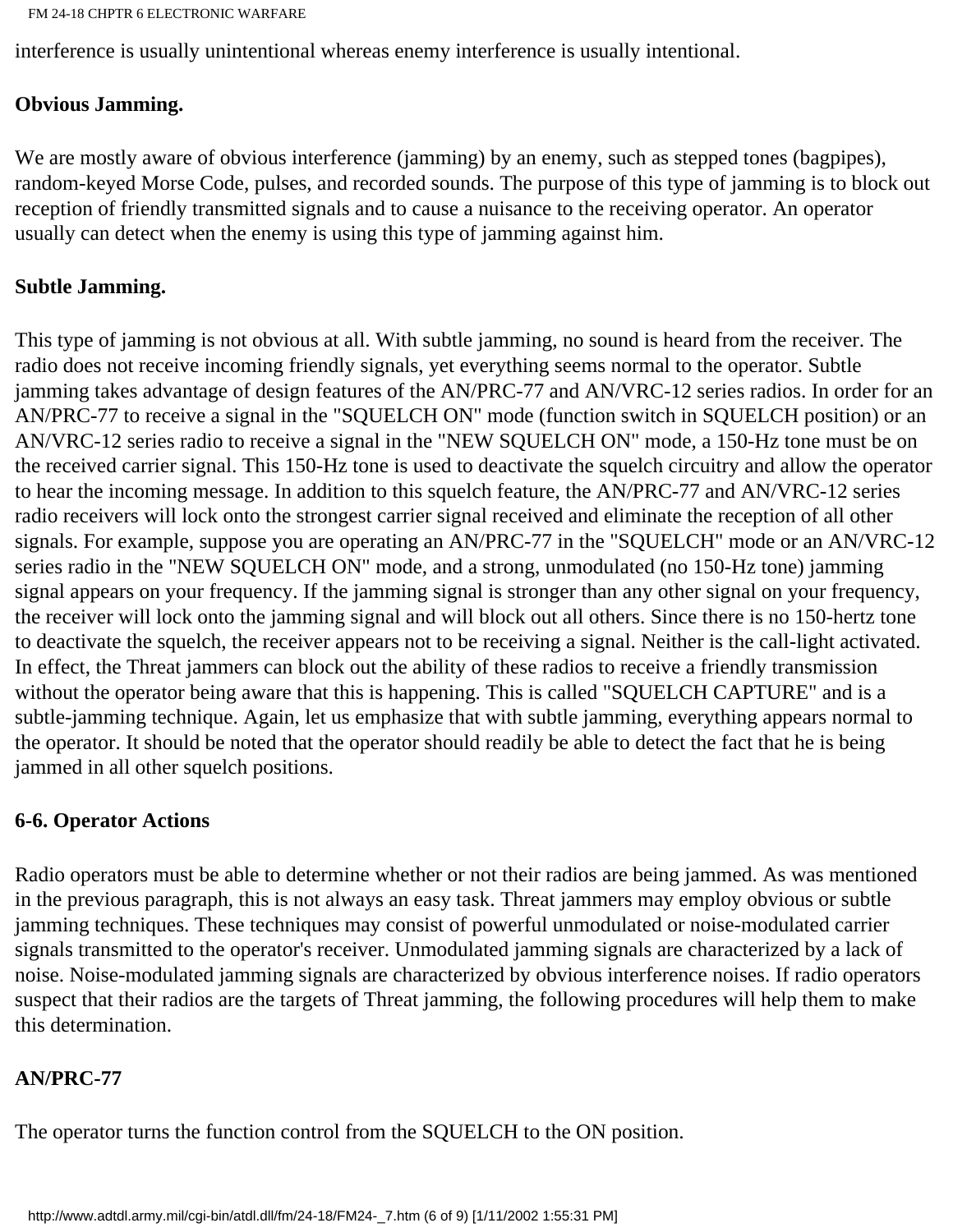FM 24-18 CHPTR 6 ELECTRONIC WARFARE

If no noise is present, this may indicate that the radio is being jammed by an unmodulated jamming signal. The operator should temporarily disconnect the antenna. If normal static noise returns with the antenna disconnected, there is a high probability that the radio is being jammed.

If a greater than normal level of noise or an obviously modulated signal is present, this may indicate that the radio is being jammed by a modulated jamming signal. The operator should temporarily disconnect the antenna. If normal static noise returns with the antenna disconnected, there is a high probability that the radio is being jammed.

If tests indicate the probability of jamming being present, the operator should follow local SOP to reestablish communications and also to initiate a MIJI report (see [para 6-7](http://www.adtdl.army.mil/cgi-bin/atdl.dll/fm/24-18/FM24-_7.HTM#P6-7)) informing higher headquarters of the jamming.

### **AN/VRC-12 Series Radio**

The operator turns the squelch control from the NEW SQUELCH ON to the NEW SQUELCH OFF position.

If no noise is present, this may indicate that the radio is being jammed by an unmodulated jamming signal. The operator should temporarily disconnect the antenna. If normal static noise returns there is a high probability that the radio is being jammed.

If a greater than normal level of noise or an obviously modulated signal is present, this may indicate that the radio is being jammed by a modulated jamming signal. The operator should temporarily disconnect the antenna. If normal static noise then returns there is a high probability that the radio is being jammed.

If tests indicate the probability of jamming being present, the operator should follow local SOP to reestablish communications and also to initiate a MIJI report (see [para 6-7](http://www.adtdl.army.mil/cgi-bin/atdl.dll/fm/24-18/FM24-_7.HTM#P6-7)) informing higher headquarters of the jamming.

### **6-7. Meaconing, Intrusion, Jamming, and Interference (MIJI) Report**

It must be reemphasized that, any time you suspect or know you are being jammed, or you know or suspect that the enemy is intruding on the net, you must report the incident immediately by secure means to higher headquarters. Such information is vital for the protection and defense of our radio communications.

### **Purpose of Field MIJI Reports.**

Field MIJI reports serve two distinct purposes. First, initial MIJI reports facilitate battlefield evaluations of the enemy's actions or intentions and provide data for tactical countermeasures as appropriate. Second, complete and accurate follow-up reports ensure MIJI incidents are documented and evaluated on a national level, thus providing data for a continuing study of foreign electronic warfare capabilities and activities. To meet these diverse needs, field MIJI reports will be of two types.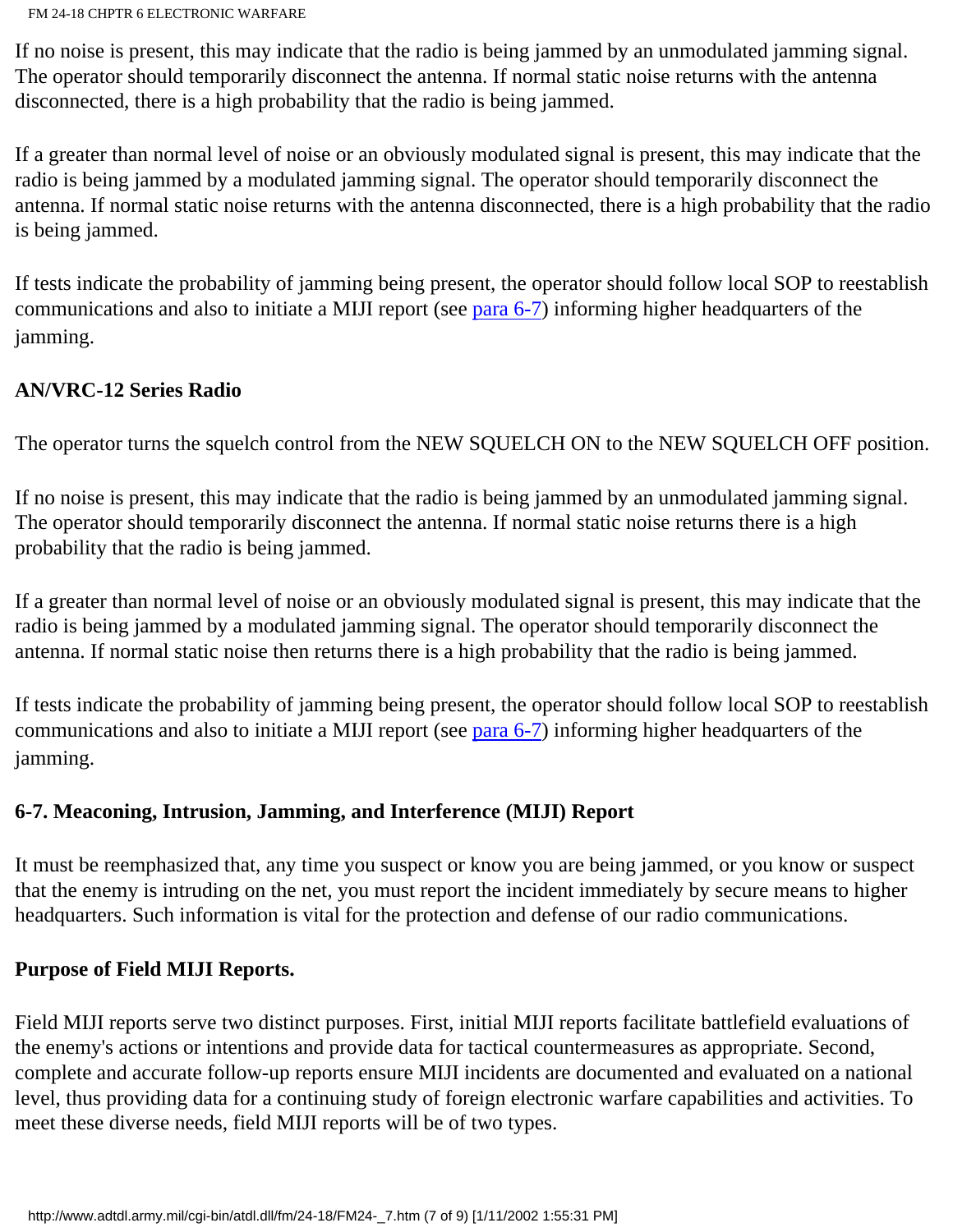FM 24-18 CHPTR 6 ELECTRONIC WARFARE

- MIJI 1--An abbreviated initial report containing only those items of information necessary to inform headquarters of the incident and enable them to initiate evaluatory/retaliatory actions as appropriate.
- MIJI 2--A complete follow-up report containing all details of the incident which will be forwarded to the Joint Electronic Warfare Center (JEWC), San Antonio, Texas 78243 (message address is JEWC SAN ANTONIO TX//OPM//).

### **Transmission of MIJI Reports.**

MIJI reports may be transmitted over nonsecure electronic means when secure communications are not available, however, the textual content of the MIJI report will be secured by an off-line (manual) system. Reports will be prepared in the format outlined below. Brevity numbers pertinent to specific line item information are provided for some items. These brevity numbers must be encoded in the numeral cipher/authentication system prior to transmission.

### **The MIJI 1 Report.**

This report is forwarded through the chain of command to the unit operations center by the operator who is experiencing the MIJI incident. A separate report is submitted for each MIJI incident.

**Item 1 - Type report.** When being transmitted over nonsecure communications means, the numerals 022 are encrypted as Item 1 of the MIJI 1 report. When being transmitted over secure communications means, the term MIJI 1 is used as Item 1 of the MIJI 1 report.

**Item 2 - Type MIJI incident.** When being transmitted over nonsecure communications means, the appropriate numeral preceding one of the items below is encrypted as Item 2 of the MIJI 1 report. When being transmitted over secure communications means, the appropriate term below is used as Item 2 of the MIJI 1 report.

- 1 Meaconing
- 2 Intrusion
- 3 Jamming
- 4 Interference

**Item 3 - Type of equipment affected.** When being transmitted over nonsecure communications means, the appropriate numeral preceding one of the terms below is encrypted as Item 3 of the MIJI 1 report. When being transmitted over secure communications means, the appropriate term below is used as Item 3 of the MIJI 1 report.

> 1 Radio 2 Radar 3 Navigational aid 4 Satellite 5 Electro-optics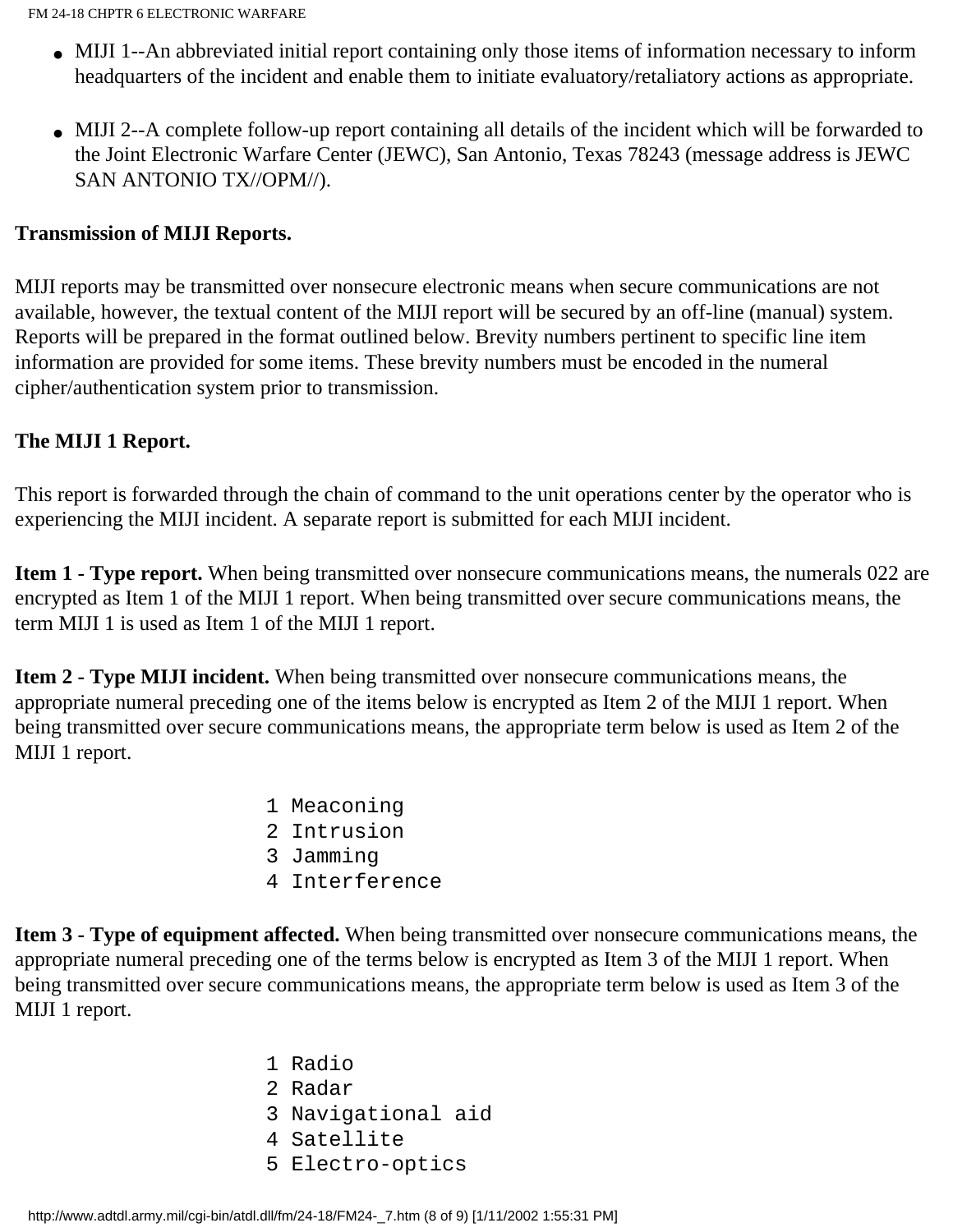**Item 4 - Frequency or channel affected.** When being transmitted over nonsecure communications means, the frequency or channel affected by the MIJI incident is encrypted as Item 4 of the MIJI 1 report. When being transmitted over secure communications means, the frequency or channel affected by the MIJI incident is Item 4 of the MIJI 1 report.

**Item 5 - Victim designation and call sign of affected station operator.** The complete call sign of the affected station operator is Item 5 of the MIJI 1 report over both secure and nonsecure communications means.

**Item 6 - Coordinates of the affected station.** When being transmitted over nonsecure communications means, the complete grid coordinates of the affected station are encrypted as Item 6 of the MIJI 1 report. When being transmitted over secure communications means, the complete grid coordinates of the affected station are Item 6 of the MIJI 1 report.

### **The MIJI 2 Report.**

This is a complete report containing all details of the MIJI incident. Due to the number of items which require encryption when the report is transmitted over a nonsecure circuit, it is recommended that the report be delivered by messenger whenever possible. Either the operations officer, intelligence officer, or the electronic warfare officer is responsible for ensuring that a complete message report of the incident is submitted to the Joint Electronic Warfare Center (JEWC) within 24 hours of the incident.

### **Reference Material.**

Refer to FM 24-33 for a more detailed treatment of MIJI 1 reports and to AR 105-3 for details on MIJI 2 reports.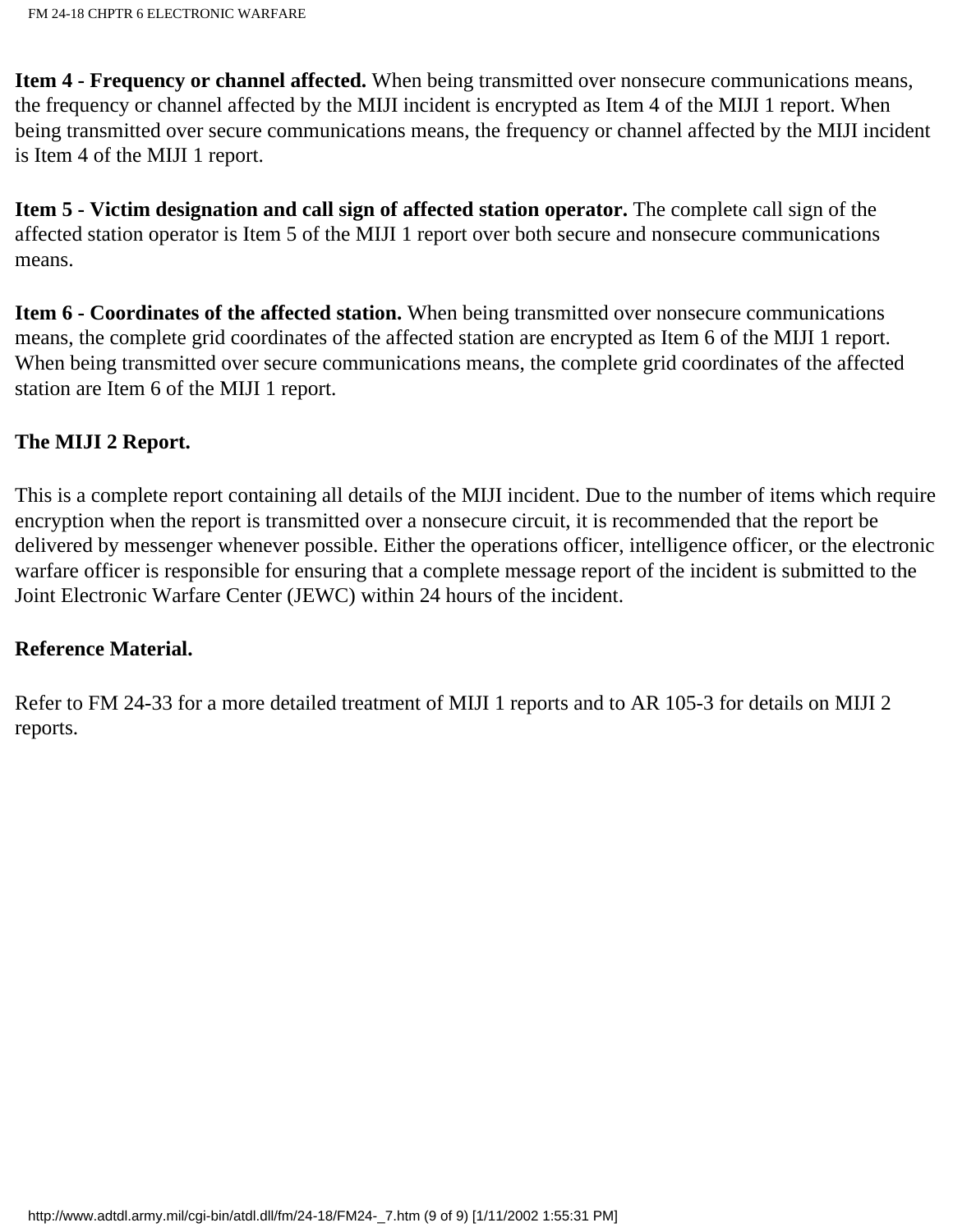

## **CHAPTER 7**

## **RADIO OPERATIONS UNDER UNUSUAL CONDITIONS**

### **Section I. Operations in Arcticlike Areas**

### **7-1. Capabilities and Limitations**

Single-channel radio equipment has certain capabilities and limitations that must be carefully considered when operating in extremely cold areas. However, in spite of significant limitations, radio is the normal means of communications in such areas.

One of the most important capabilities of radio in arcticlike areas is its versatility. Vehicular-mounted radios can be moved relatively easy to almost any point where it is possible to install a command headquarters. Smaller, manpacked radios can be carried to any point accessible by foot or aircraft.

A limitation on radio communications that radio operators must expect in extremely cold areas is interference by ionospheric disturbances. These disturbances, known as ionospheric storms, have a definite degrading effect on sky wave propagation. Moreover, either the storms or the auroral (for example, Northern Lights) activity can cause complete failure of radio communications. Some frequencies may be blocked out completely by static for extended periods of time during storm activity. Fading, caused by changes in the density and height of the ionosphere, can also occur and may last from minutes to weeks. The occurrence of these disturbances is difficult to predict. When they occur, the use of alternate frequencies and a greater reliance on FM or other means of communications are required.

### **7-2. Techniques for Better Operations in Arctic-like Areas**

Whenever possible, radio sets for tactical operations in arcticlike areas should be installed in vehicles to reduce the problem of transportation and shelter for operators. This will also help solve some of the grounding and antenna installation problems due to the climate.

Because of permafrost and deep snow, it is difficult to establish good electrical grounds in extremely cold areas. The conductivity of frozen ground is often too low to provide good ground wave propagation.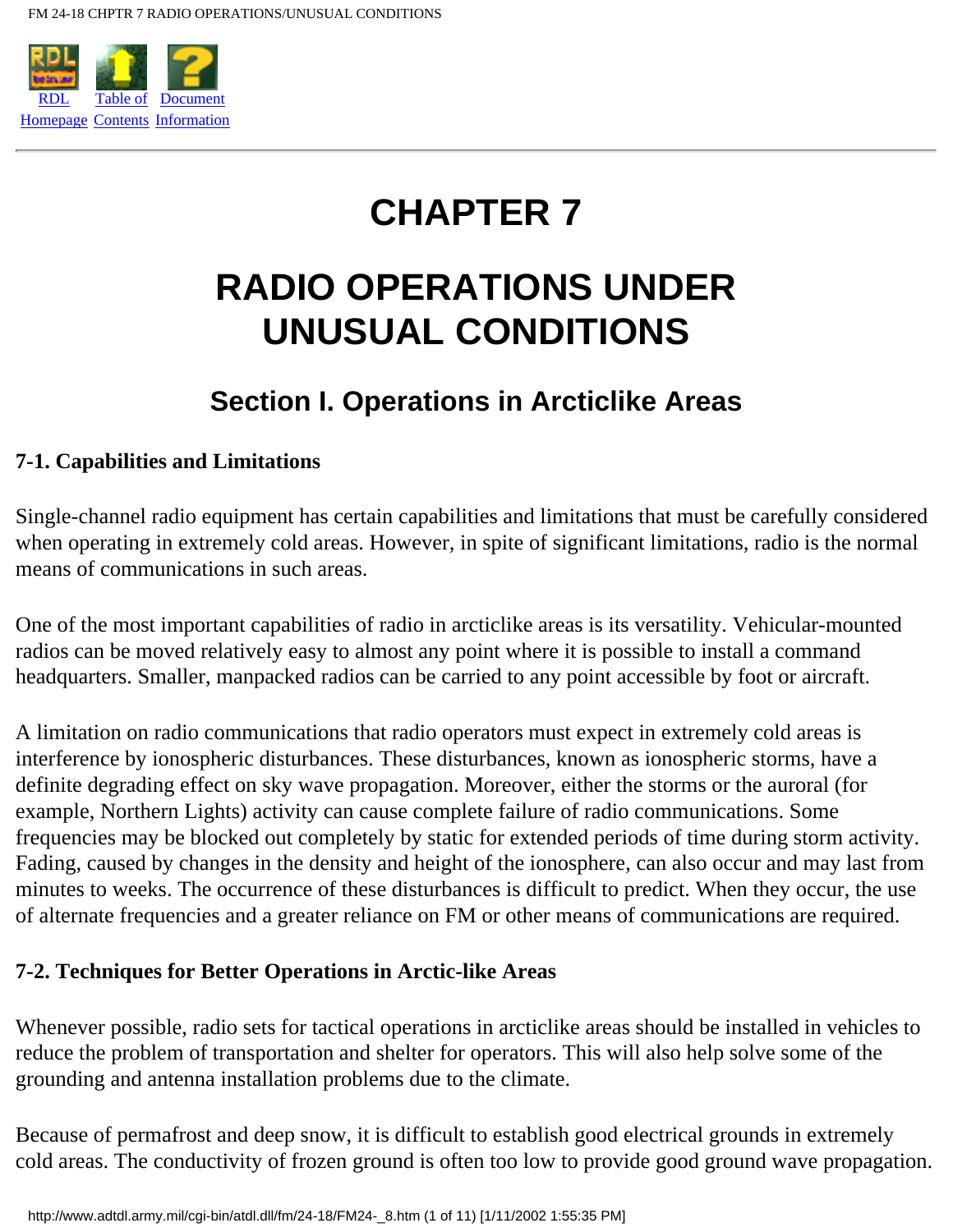To improve ground wave operation, use a counterpoise to offset the degrading effects of poor electrical ground conductivity. When installing a counterpoise, remember to install it high enough above the ground so that it will not be covered by snow.

In general, antenna installation in arcticlike areas presents no serious difficulties. However, installing some antennas may take longer because of adverse working conditions. A few tips for installing antennas in extremely cold areas are listed below.

- The mast sections and antenna cables must be handled carefully since they become brittle in very low temperatures.
- Whenever possible, antenna cables should be constructed overhead to prevent damage from heavy snow and frost. Nylon rope guys, if available, should be used in preference to cotton or hemp because nylon ropes do not readily absorb moisture and are less likely to freeze and break.
- An antenna should have extra guy wires, supports, and anchor stakes to strengthen it to withstand heavy ice and wind loading.

Some radios (generally older generation radios) adjusted to a particular frequency in a relatively warm place may drift off frequency when exposed to extreme cold. Low battery voltage can also cause frequency drift. When possible, allow a radio to warm up several minutes before placing it into operation. Since extreme cold tends to lower output voltage of a dry battery, try warming the battery with body heat before operating the radio set. This minimizes frequency drift.

Flakes or pellets of highly electrically charged snow is sometimes experienced in northern regions. When these particles strike the antenna, the resulting electrical discharge causes a high-pitched static roar that can blanket all frequencies. To overcome this static, antenna elements can be covered with polystyrene tape and shellac.

### **7-3. Maintenance Improvement in Arcticlike Areas**

The maintenance of radio equipment in extreme cold presents many difficulties. Radio sets must be protected from blowing snow, since snow will freeze to dials and knobs, and blow into the wiring to cause shorts and grounds. Cords and cables must be handled carefully since they may lose their flexibility in extreme cold. All radio equipment and power units must be properly winterized. Check the appropriate TM for winterization procedures. A few tips for maintenance in arctic areas are listed below.

### **Power Units.**

As the temperature goes down, it becomes increasingly difficult to operate and maintain generators. They should be protected as much as possible from the weather.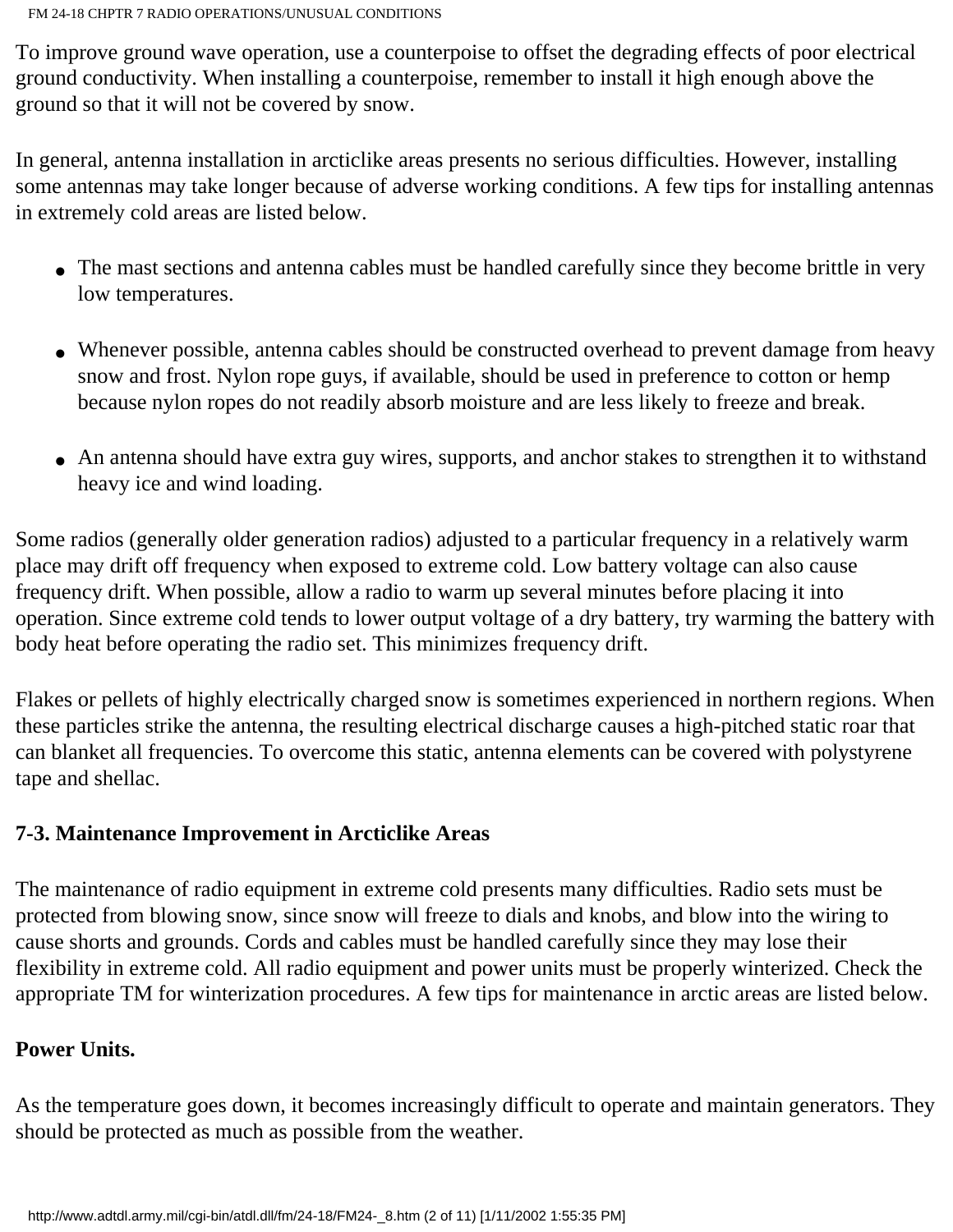### **Batteries.**

The effect of cold weather conditions on wet and dry cell batteries depends upon the following factors: the type and kind of battery, the load on the battery, the particular use of the battery, and the degree of exposure to cold temperatures. Check SB 11-6 and SB 11-30 for specific information.

### **Shock Damage.**

Damage may occur to vehicular radio sets by the jolting of the vehicle. Most synthetic rubber shock mounts become stiff and brittle in extreme cold and fail to cushion equipment. Check the shock mounts frequently and change them, as required.

### **Winterization.**

Check the TMs for your radio set and power source to see if there are special precautions for operation in extremely cold climates. For example, normal lubricants may solidify and permit damage or malfunctions. They must be replaced with the recommended arctic lubricants.

### **Microphones.**

Moisture from your breath may freeze on the perforated cover plate of your microphone. Use standard microphone covers to prevent this. If standard covers are not available, improvise a suitable cover from rubber or cellophane membranes or from rayon or nylon cloth.

### **Breathing and Sweating.**

A radio set generates heat when it is operated. When you turn it off, the air inside cools and contracts and draws cold air into the set from the outside. This is called *breathing.* When a radio breathes and the stillhot parts come in contact with subzero air, the glass, plastic, and ceramic parts of the set may cool too rapidly and break.

When cold equipment is brought suddenly into contact with warm air, moisture will condense on the equipment parts. This is called *sweating.* Before cold equipment is brought into a heated area, it should be wrapped in a blanket or parka to ensure that it will warm gradually to reduce sweating. Equipment must be thoroughly dry before it is taken back out into the cold air or the moisture will freeze.

### **Vehicular-Mounted Radios.**

These radios present special problems during winter operations because of their continuous exposure to the elements. Proper starting procedures must be observed. The radio's power switch must be off prior to starting the vehicle; a particularly critical requirement when vehicles are slave started. If the radio is cold soaked from prolonged shutdown, frost may have collected inside the radio and could cause circuit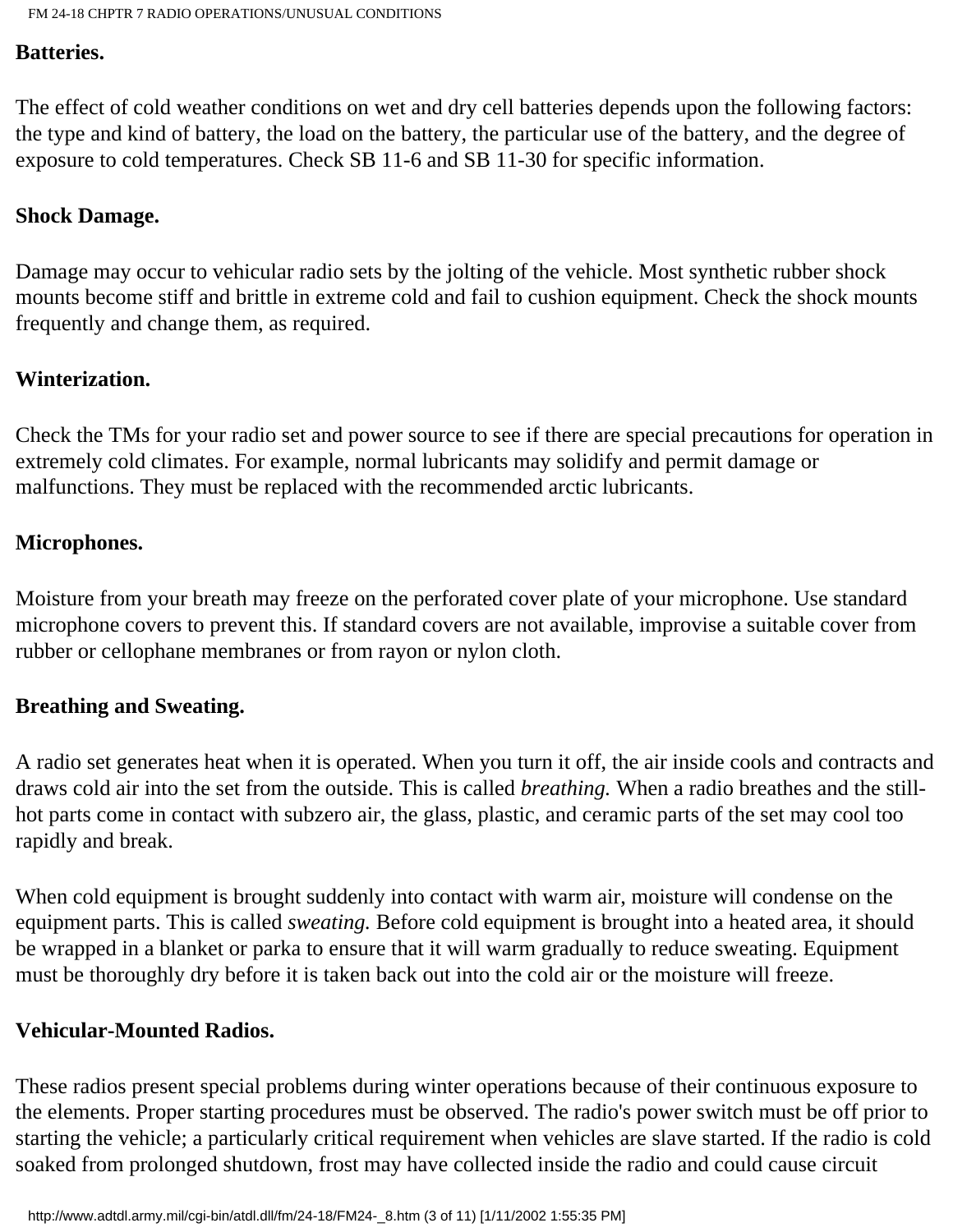arcing. Hence, time should be allowed for the vehicle heater to warm the radio sufficiently 80 that any frost collected within the radio has a chance to thaw. This may take up to an hour. Once the radio has been turned on, it should warm up for approximately 15 minutes before transmitting or changing frequencies. This allows components to stabilize. If a vehicle is operated at a low idle with radios, heater, and lights on, the batteries may run down. Before increasing engine revolutions per minute to charge the batteries, radios should be turned off to avoid an excessive power surge. A light coat of silicon compound on antenna mast connections helps to keep them from freezing together and becoming hard to dismantle.

### **Section II. Operations in Jungle Areas**

### **7-4. Capabilities and Limitations**

Radio communications in jungle areas must be carefully planned, because the dense jungle growth significantly reduces the range of radio transmission. However, since single-channel radio can be deployed in many configurations, especially manpacked, it is a valuable communications asset. The capabilities and limitations of single-channel radio must be carefully considered when used by forces in a jungle environment.

The mobility and various configurations in which single-channel radio can be deployed are its primary advantages in jungle areas.

Limitations on radio communications in jungle areas stem from the climate and the density of jungle growth. The hot and humid climate increases the maintenance problems of keeping equipment operable. Thick jungle growth acts as a vertically polarized absorbing screen for RF energy that, in effect, reduces transmission range. Therefore, increased emphasis on maintenance and antenna siting is a must when operating in jungle areas.

### **7-5. Techniques for Better Operations in the Jungle**

The main problem you may have in establishing radio communications in jungle areas is the siting of your antenna. Apply the following techniques to improve your communications in the jungle:

- Antennas should be located in clearings on the edge farthest from the distant station and as high as possible.
- Antenna cables and connectors should be kept off the ground to lessen the effects of moisture, fungus, and insects. This also applies to all power and telephone cables.
- Complete antenna systems, such as ground planes and dipoles, are more effective than fractional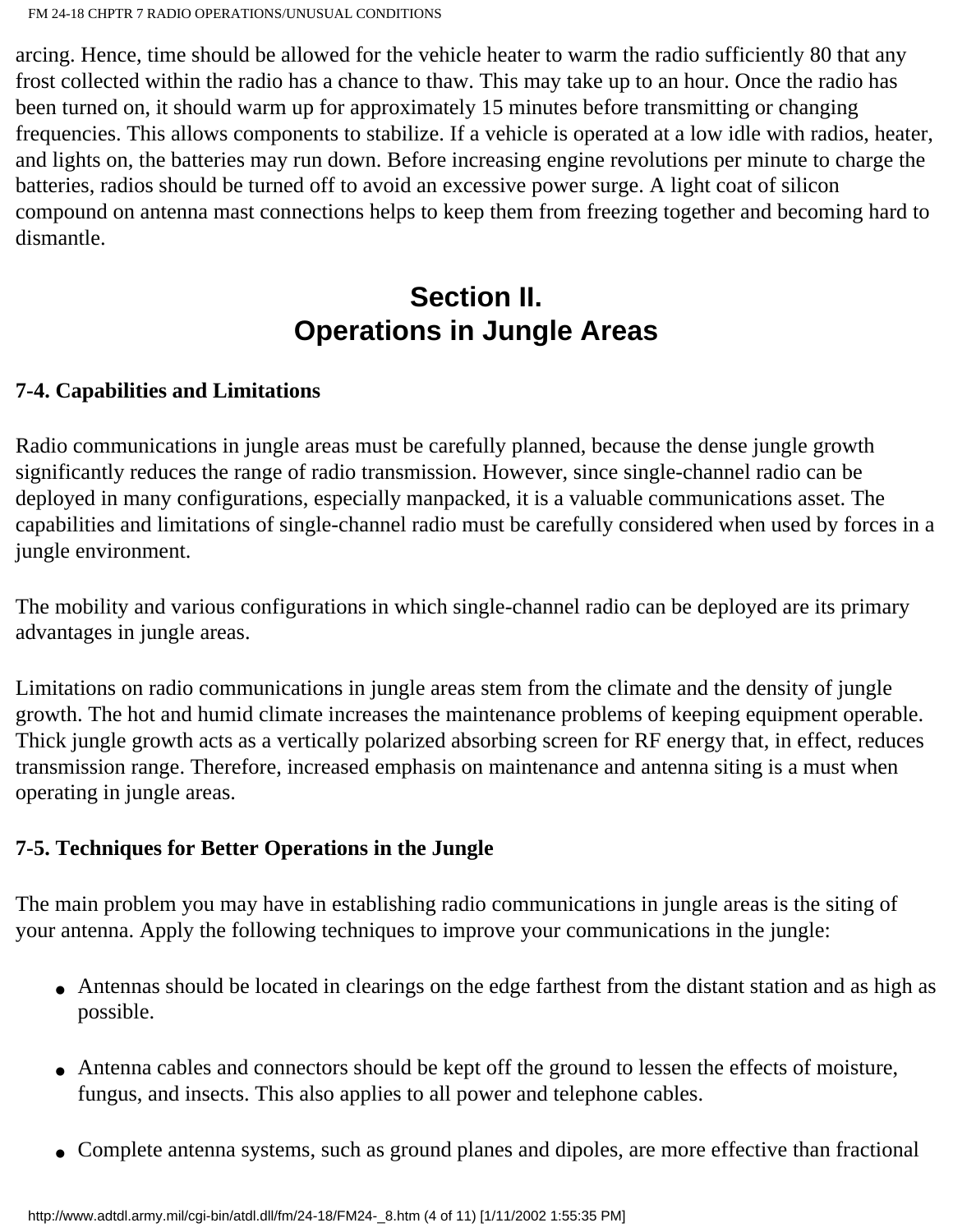wavelength whip antennas.

- Vegetation must be cleared from antenna sites. If an antenna touches any foliage, especially wet foliage, the signal will be grounded.
- Vegetation, particularly when wet, will act like a vertically polarized screen and absorb much of a vertically polarized signal. Use horizontally polarized antennas in preference to vertically polarized antennas.

### **7-6. Maintenance Improvement in the Jungle**

Because of moisture and fungus, the maintenance of radio sets in tropical climates is more difficult than in temperate climates. The high relative humidity causes condensation to form on the equipment and encourages the growth of fungus. Operators and maintenance personnel should check the appropriate TMs for any special maintenance requirements. Some techniques for improving maintenance in jungle areas are listed below:

- Keep the equipment as dry as possible and in lighted areas to retard fungus growth.
- Keep all air vents clear of obstructions so air can circulate to cool and dry the equipment.
- Keep connectors, cables, and bare metal parts as free of fungus growth as possible.
- Use moisture and fungusproofing paint (MFP) to protect equipment after repairs are made or when equipment is damaged or scratched.

### **7-7. Expedient Antennas for Use in the Jungle**

Dismounted patrols and units of company size and below can greatly improve their ability to communicate in the jungle by using expedient antennas. While moving, you are generally restricted to using the short and long antennas which come with your radios. However, when you are not moving, these expedient antennas will allow you to broadcast farther and to receive more clearly. Keep this fact in mind; however, *an antenna that is not "tuned " or "cut" to the operating frequency is not as effective as the whips that are supplied with your radio.* Circuits inside the radio "load" the whips properly so that they are "tuned" to give maximum output. Whips are not as effective as a tuned doublet or tuned groundplane (namely, RC-292 type), but the doublet or ground-plane *must be tuned* to the operating frequency. This is especially critical with low-power radios such as the AN/PRC-77.

### **Expedient 292-Type Antenna.**

The expedient 292-type antenna was developed for use in the jungle and, if used properly, will increase your ability to communicate. In its entirety, it is bulky and heavy and is not generally acceptable for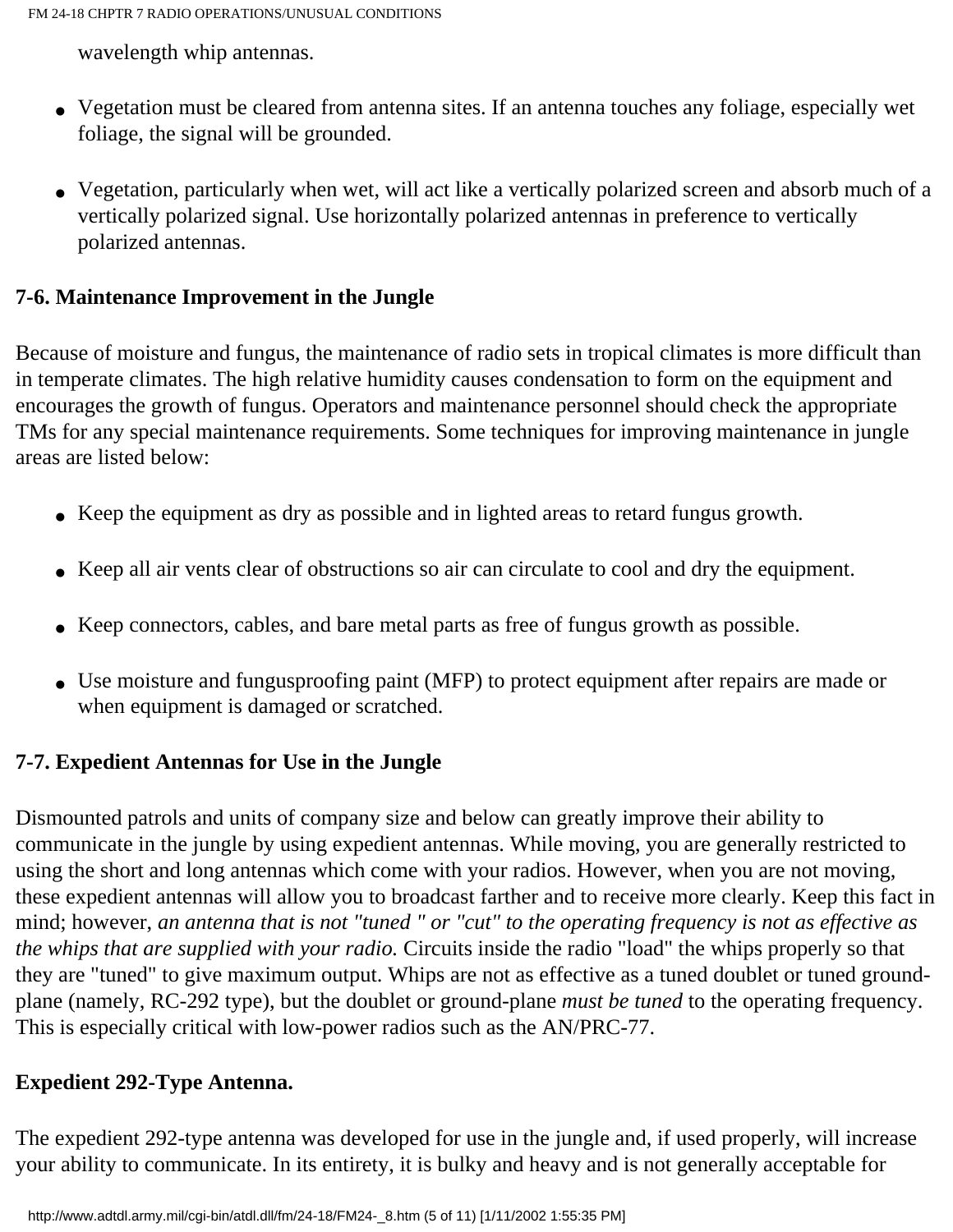dismounted patrols and small unit operations. You can, however, carry only the mast head and antenna sections, mounting these on wood poles or hanging them from trees. Or, you can fabricate a complete expedient 292-type antenna ([fig 7-1\)](http://www.adtdl.army.mil/cgi-bin/atdl.dll/fm/24-18/24180081.gif) using WD-1, wire, and other readily available material. You can use almost any plastic, glass, or rubber objects for insulators. Dry wood is acceptable when nothing else is available. See [figure 3-26](http://www.adtdl.army.mil/cgi-bin/atdl.dll/fm/24-18/24180052.gif) for types of insulators which may be used. Below are some points on making this antenna.

Use the quick-reference chart [\(table 7-1\)](http://www.adtdl.army.mil/cgi-bin/atdl.dll/fm/24-18/24180080.gif) to determine the length of the elements (1 radiating and 3 ground planes) for the frequency you will be using. Cut these elements ([fig 7-1A\)](http://www.adtdl.army.mil/cgi-bin/atdl.dll/fm/24-18/24180081.gif) from WD-1 field wire (or similar wire). Cut spacing sticks ([fig 7-1B\)](http://www.adtdl.army.mil/cgi-bin/atdl.dll/fm/24-18/24180081.gif) the same length. Place the ends of the sticks together to form a triangle and tie the ends with wire, tape, or rope. Attach an insulator to each corner. Attach a ground-plane wire to each insulator. Bring the other ends of the ground-plane wires together, attach them to an insulator [\(fig 7-1C](http://www.adtdl.army.mil/cgi-bin/atdl.dll/fm/24-18/24180081.gif)), and tie securely. Strip about 3 inches of insulation from each wire and twist them together.

Tie one end of the radiating element wire to the other side of insulator C and the other end to another insulator [\(fig 7-1D\)](http://www.adtdl.army.mil/cgi-bin/atdl.dll/fm/24-18/24180081.gif). Strip about 3 inches of insulation from the radiating element at insulator C.

Cut enough WD-1 field wire to reach from the proposed location of the antenna to the radio set. *Keep this line as short as possible: excess length reduces efficiency of system.* Tie a knot at each end of this cable pair to keep it from unraveling. Identify *one* wire in the pair and tie a knot at each end to identify it as the "hot" lead. Remove insulation from the "hot" wire and tie it to the radiating element wire at insulator C. Remove insulation from the other wire and attach it to the bare ground-plane element wires at insulator C. Tape all connections and do not allow the radiating element wire to touch the groundplane wires.

Attach a rope to the insulator on the free end of the radiating element and toss the rope over the branches of a tree. Pull the antenna as high as you can, keeping the lead-in routed down through the triangle. Secure the rope to hold the antenna in place.

At the radio set, remove about 1 inch of insulation from the "hot" lead and about 3 inches of insulation from the other wire. Attach the "hot" line to the antenna terminal (doublet connector, if so labeled). Attach the other wire to the metal case--the handle, for example. Be sure both connections are tight or secure.

Set up correct frequency, turn on set, and proceed with communications.

[Table 7-1.](http://www.adtdl.army.mil/cgi-bin/atdl.dll/fm/24-18/24180080.gif) Quick Reference Chart

[Figure 7-1.](http://www.adtdl.army.mil/cgi-bin/atdl.dll/fm/24-18/24180081.gif) Expedient 292-type antenna.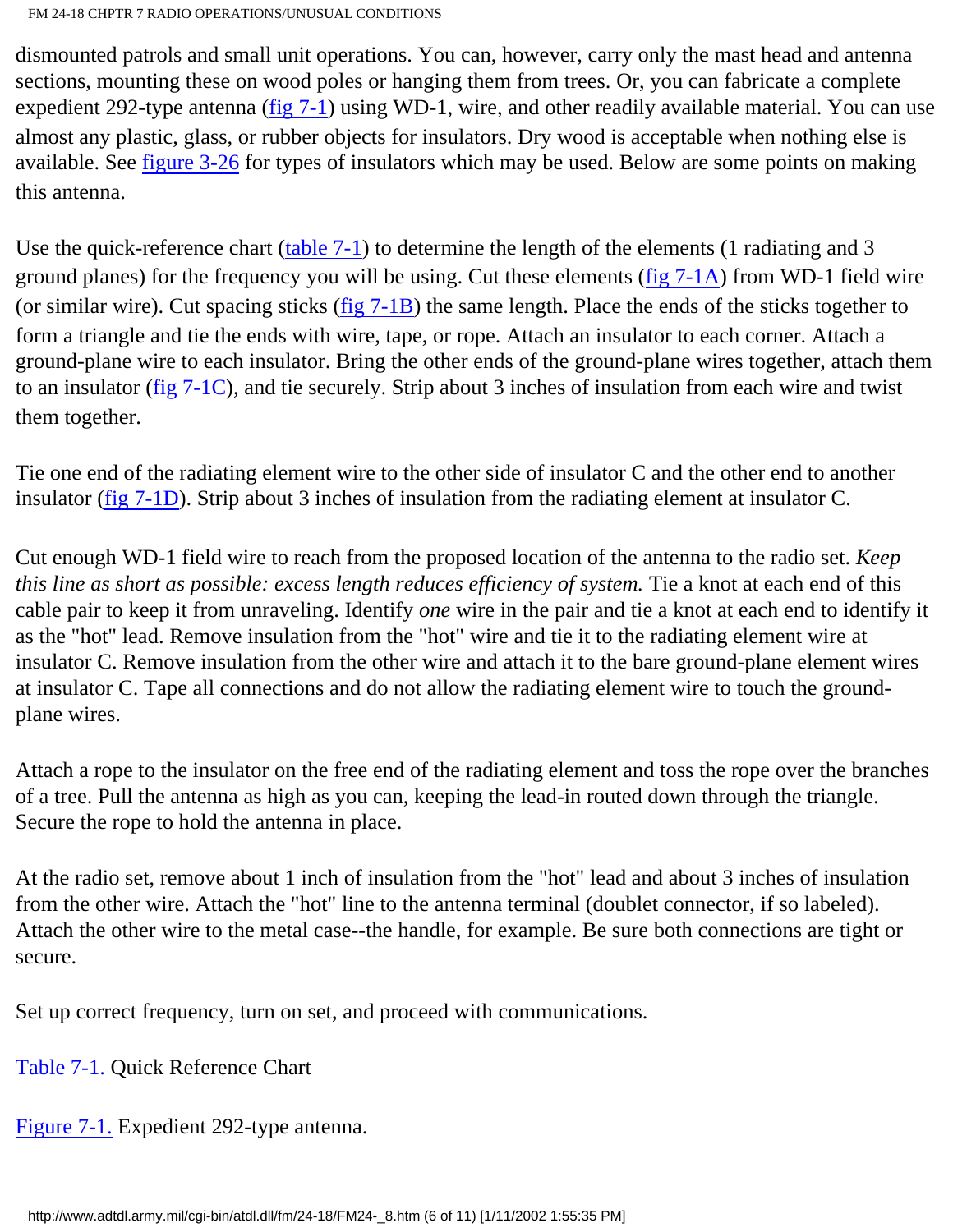#### **Patrol Antenna.**

This is another antenna that is easy to carry and quick to set up [\(fig 7-2\)](http://www.adtdl.army.mil/cgi-bin/atdl.dll/fm/24-18/24180082.gif). The two radiating wires are cut to the length shown in [table 7-1](http://www.adtdl.army.mil/cgi-bin/atdl.dll/fm/24-18/24180080.gif) for the operating frequency. For the best results, the lead-in should extend at least 1.8 meters (6 ft) at right angles (give or take 30ø) to the antenna section before dropping to the radio set.

The easiest way to set up this antenna is to measure the length of the radiating elements from one end of the lead-in (WD-1) and tie a knot at that point. The two wires are separated: one is lifted vertically by a rope and insulator, the other is held down by a rock (or other weight) and a rope and insulator. The antenna should be as high as possible.

Attach the other end of the lead-in to the radio set as described in the paragraph on the expedient 292 type antenna.

[Figure 7-2.](http://www.adtdl.army.mil/cgi-bin/atdl.dll/fm/24-18/24180082.gif) Expedient patrol antenna.

# **Section III. Operations in Desert Areas**

#### **7-8. Capabilities and Limitations**

Radio is usually the primary means of communications in the desert. It can be employed effectively in desert climate and terrain to provide the highly mobile means of communications demanded by widely dispersed forces. However, desert terrain provides poor electrical ground and counterpoises are needed to improve operation. (Refer to [chapter 3](http://www.adtdl.army.mil/cgi-bin/atdl.dll/fm/24-18/FM24-_4.HTM) for information on counterpoises.)

#### **7-9. Techniques for Better Operations in the Desert**

For the best operation in the desert, radio antennas should be located on the highest terrain available. Transmitters using whip antennas in the desert will lose one-fifth to one-third of their normal range due to the poor electrical grounding characteristic of desert terrain. For this reason, it is important to use complete antenna systems such as horizontal dipoles and vertical antennas with adequate counterpoises.

#### **7-10. Equipment Considerations**

Some radios automatically switch on their second blower fan if their internal temperature rises too high. Normally, this happens only in temperate climates when the radios are transmitting. This may disturb soldiers unaccustomed to radio operation in the desert environment. Operation of the second fan, however, is quite normal. RF power amplifiers used in AM and SSB sets are liable to overheat severely and burn out. Such equipment should be turned on only when necessary (signal reception is not affected).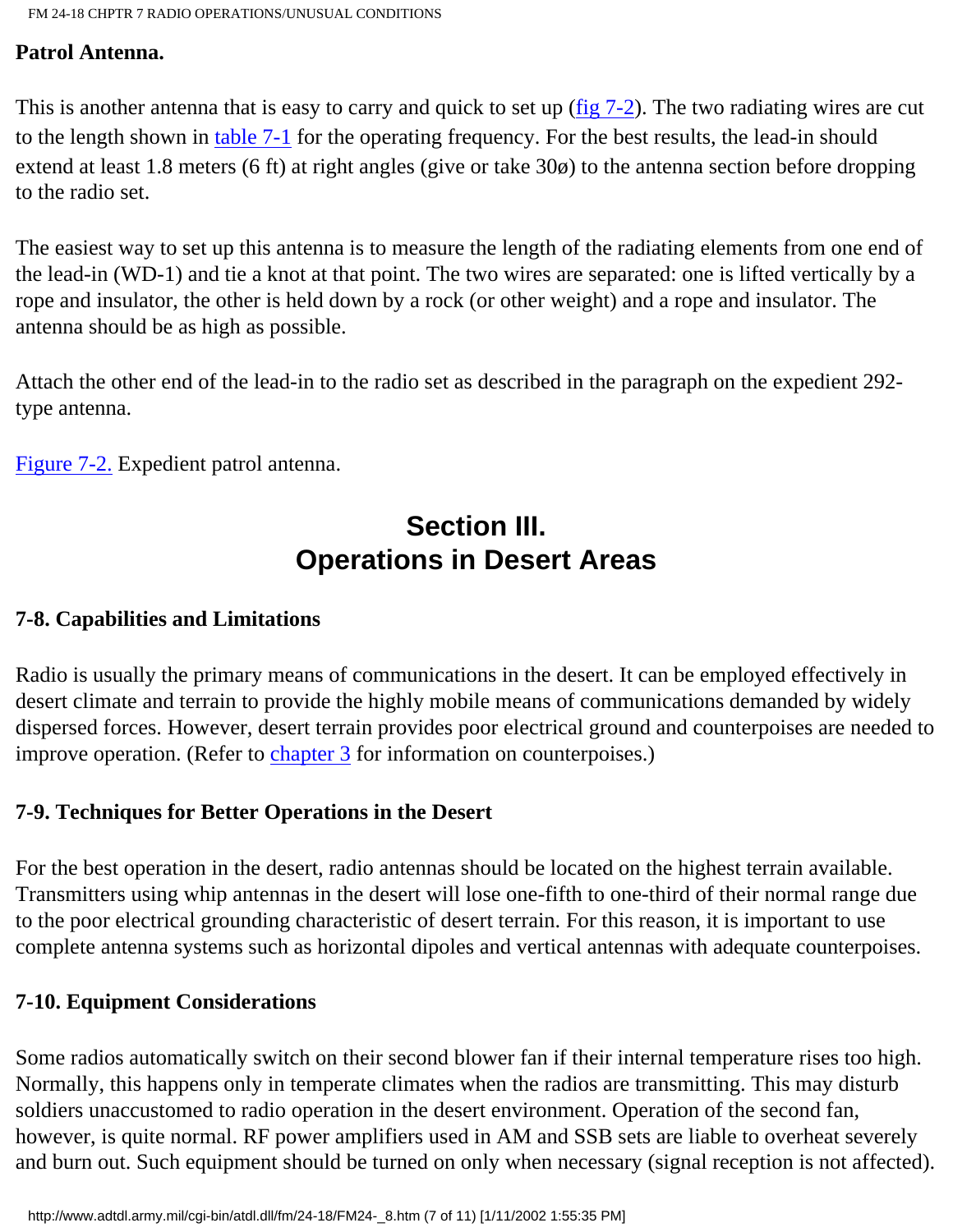Since the RF power amplifiers take approximately 90 seconds to reach the operating mode, the SOP of units using the equipment should allow for delays in replying. Dust affects communications equipment such as SSB/AM RF power amplifiers and radio teletypewriter sets. The latter especially are prone to damage due to the vulnerability of the oil lubrication system (which attracts and holds dust particles). Dust covers, therefore, should be used whenever possible. Some receiver-transmitter units have ventilating ports and channels that can get clogged with dust. These must be checked regularly and kept clean to prevent overheating.

#### **7-11. Batteries**

Wet cell batteries do not hold their charge efficiently in intense heat. Electrolyte evaporates rapidly and should be checked weekly (more often, if warranted). Add distilled water as needed. Extra containers of distilled water should be carried in the vehicle. Maintenance of vehicle batteries beyond adding water must be done only by authorized motor pool personnel according to applicable regulations (see FM 90- 3). Dry battery supplies must be increased, since hot weather causes batteries to fail more rapidly.

#### **7-12. Electrical Insulation**

Wind-blown sand and grit will damage electrical wire insulation over a period of time. All cables that are likely to be damaged should be protected with tape before insulation becomes worn. Sand will also find its way into parts of items such as "spaghetti cord" plugs, either preventing electrical contact or making it impossible to join the plugs together. A brush, such as an old toothbrush, should be carried and used to clean such items before they are joined.

#### **7-13. Condensation**

In deserts with relatively high dew levels and high humidity, overnight condensation can occur wherever surfaces such as metals exposed to air are cooler than the air temperature. This condensation can affect such items as electrical plugs, jacks, and connectors. All connectors likely to be affected by condensation should be taped to prevent moisture from contaminating the contacts. Plugs should be dried before inserting them into equipment jacks. Excessive moisture or dew should be dried from antenna connectors to prevent arcing.

## **7-14. Static Electricity**

Static electricity is prevalent in the desert. It is caused by many factors, one of which is wind-blown dust particles. Extremely low humidity contributes highly to static discharges between charged particles. Poor grounding conditions aggravate the problem. Be sure to tape all sharp edges (tips) of antennas to cut down on wind-caused static discharges and the accompanying noise. If you are operating from a fixed position, ensure that equipment is properly grounded. Since static-caused noise diminishes with an increase in frequency, use the highest frequencies that are available and authorized.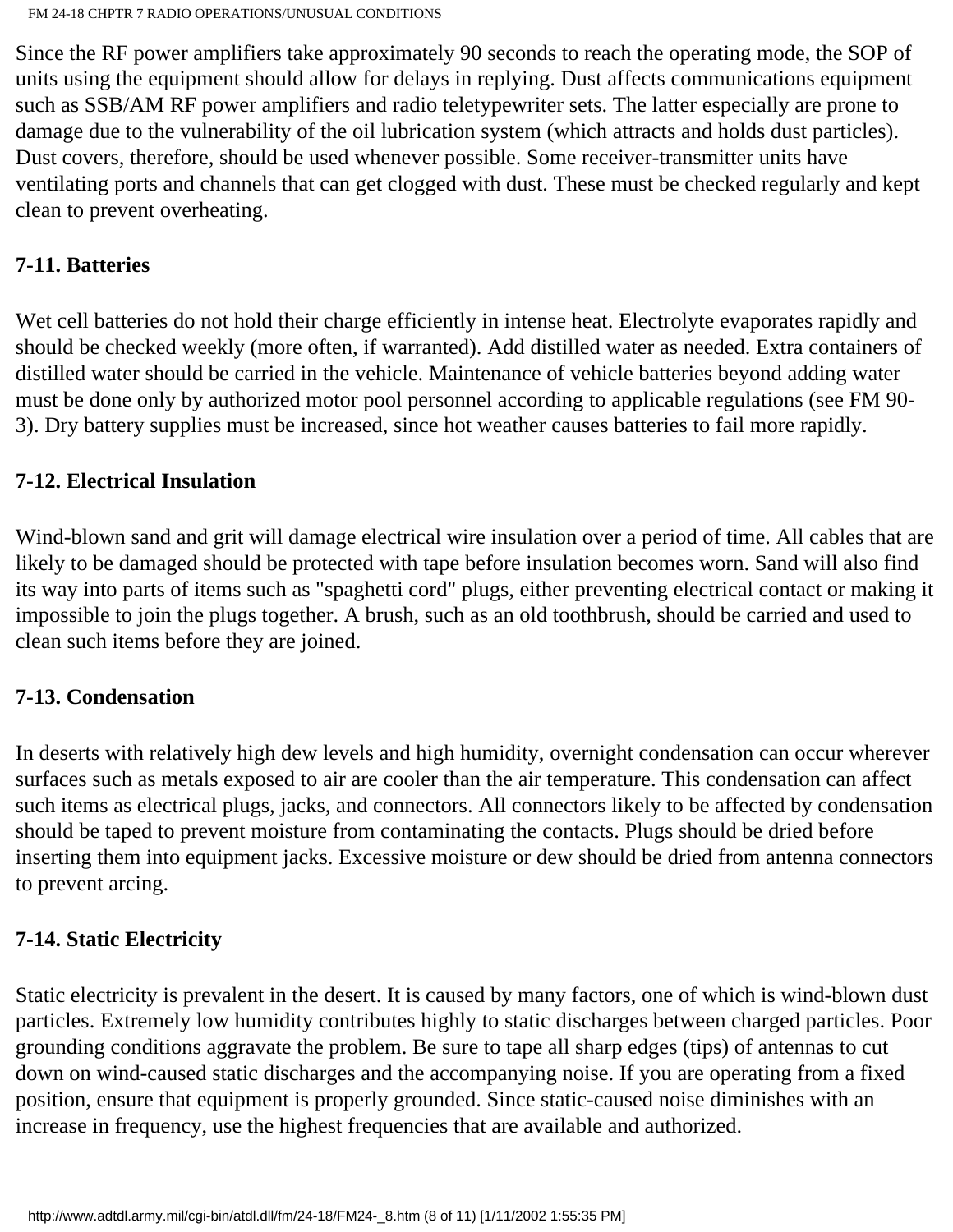#### **7-15. Maintenance Improvement in the Desert**

In desert areas, the maintenance of radio sets becomes more difficult because of the large amounts of sand, dust, or dirt that enter the equipment. Sets equipped with servomechanisms are particularly affected. To reduce maintenance downtime, keep the sets in dustproof containers as much as possible. It is also important to keep air vent filters clean to allow cool air to circulate to prevent overheating.

Preventive maintenance checks should be made frequently. Also, you should keep a close check on lubricated parts of the equipment. If dust and dirt mix with the lubricants, moving parts may be damaged.

# **Section IV. Operations in Mountainous Areas**

#### **7-16. Capabilities and Limitations**

Operation of radios in mountainous areas have many of the same problems as in northern or cold weather areas. Also, the mountainous terrain makes the selection of transmission sites a critical task. In addition, the terrain restrictions encountered frequently make radio relay stations necessary for good communications.

#### **7-17. Maintenance Improvement in Mountainous Areas**

Because of terrain obstacles, radio transmissions will frequently have to be by line of sight. Also, the ground in mountainous areas is often a poor electrical conductor. Thus, a complete antenna system, such as a dipole or ground-plane antenna with a counterpoise, should be used.

The maintenance procedures required in mountainous areas are very often the same as for maintenance in northern or cold weather areas. The varied or seasonal temperature and climatic conditions in mountainous areas make flexible maintenance planning a necessity.

# **Section V. Operations in Special Environments**

# **7-18. Radio Communications in Urbanized Terrain**

Radio communications in urbanized terrain pose special problems. Some problems are similar to those encountered in mountainous areas. There are problems of obstacles blocking transmission paths. There is the problem of poor electrical conductivity due to pavement surfaces. There is also the problem of commercial power lines interference.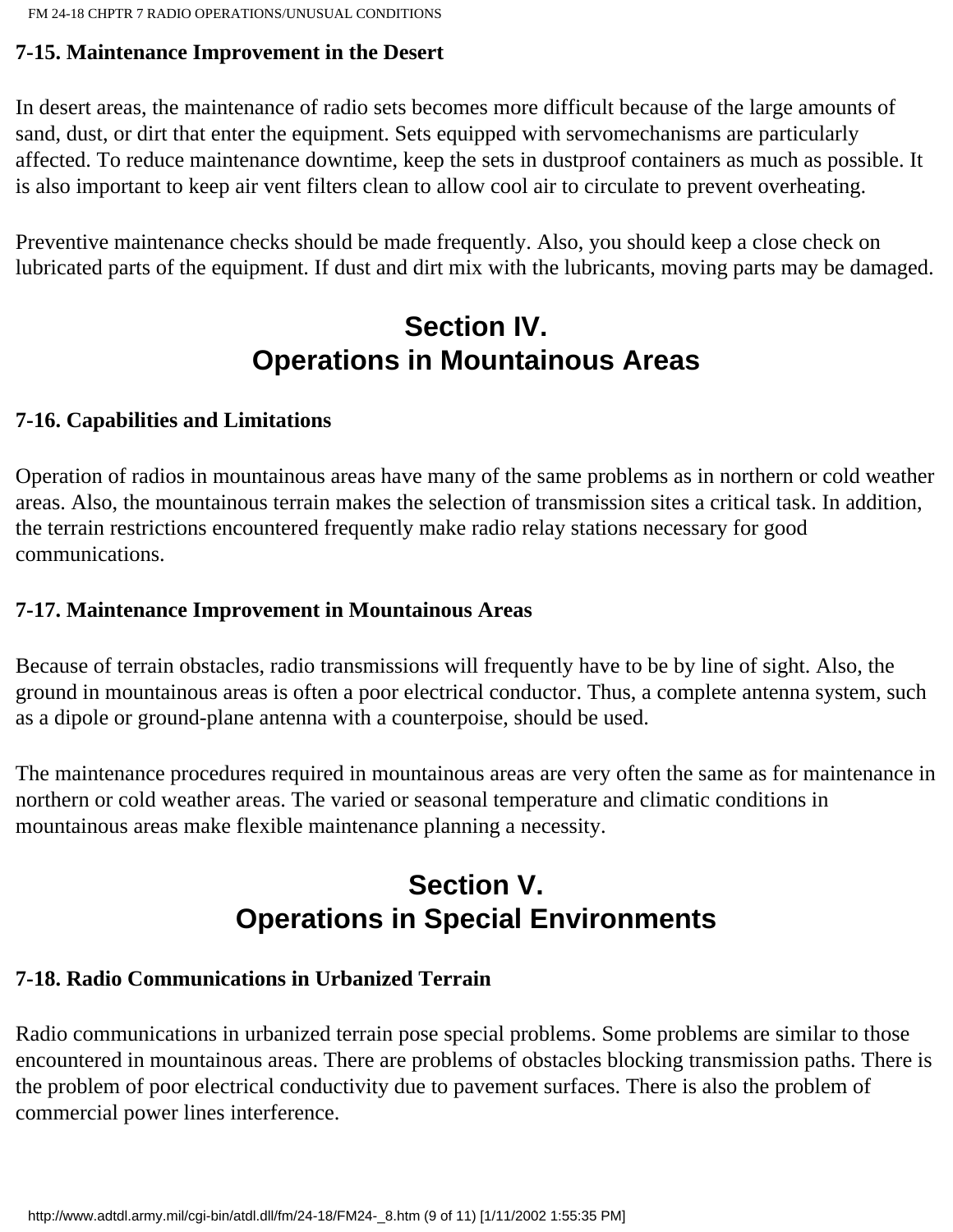VHF radios are not as effective in urbanized terrain as they are in some other areas. The power output and operating frequencies of these sets require a line of sight between antennas. Line of sight at street level is not always possible in built-up areas.

HF radios do not require or rely on line of sight as much as VHF radios. This is true because operating frequencies are lower and power output is greater. The problem now is that HF radio sets are not organic to small units. To overcome this, the VHF signals must be retransmitted.

Retransmission stations in aerial platforms can provide the most effective means if they are available. Organic retransmission is more likely to be used. The antenna should be hidden or blended in with surroundings.

This will help prevent the enemy from using it as a landmark to "home in" his artillery bombardment. Antennas can be concealed by water towers, existing civilian antennas, or steeples.

Here are some other steps that should be taken within urbanized terrain:

- Park radio-equipped vehicles inside buildings for cover and concealment.
- Dismount radio equipment and install it inside buildings (in basement, if available).
- Place generators against buildings or under sheds to decrease noise and provide concealment (adequate ventilation must be provided to prevent heat buildup and subsequent failure of generator).

# **7-19. Radio Operations in a Nuclear, Biological, and Chemical Environment**

One of the realities of fighting on the modern battlefield is the presence of nuclear weapons. Nearly everyone is aware of the effects of nuclear blast, heat, and radiation. The ionization of the atmosphere by a nuclear explosion will have degrading effects on communications because of static and the disruption of the ionosphere.

There is also another effect of a nuclear explosion that is even a greater danger to our radio communications. This effect is called electromagnetic pulse (EMP). EMP is a strong pulse of electromagnetic radiation, many times stronger than the static pulse generated by lightning. This pulse can enter the radio through the antenna system, power connections, and signal input connections. In the equipment, the pulse can break down circuit components such as transistors, diodes, and integrated circuits. It can melt capacitors, inductors, and transformers. EMP can destroy a radio.

Defensive measures against EMP call for proper maintenance, particularly the shielding of equipment. When the equipment is not in use, all antennas and cables should be removed to decrease the effect of EMP on the equipment. Effective grounding is a *must* to reduce effect of EMP. See [Appendix J](http://www.adtdl.army.mil/cgi-bin/atdl.dll/fm/24-18/FM24-_19.HTM),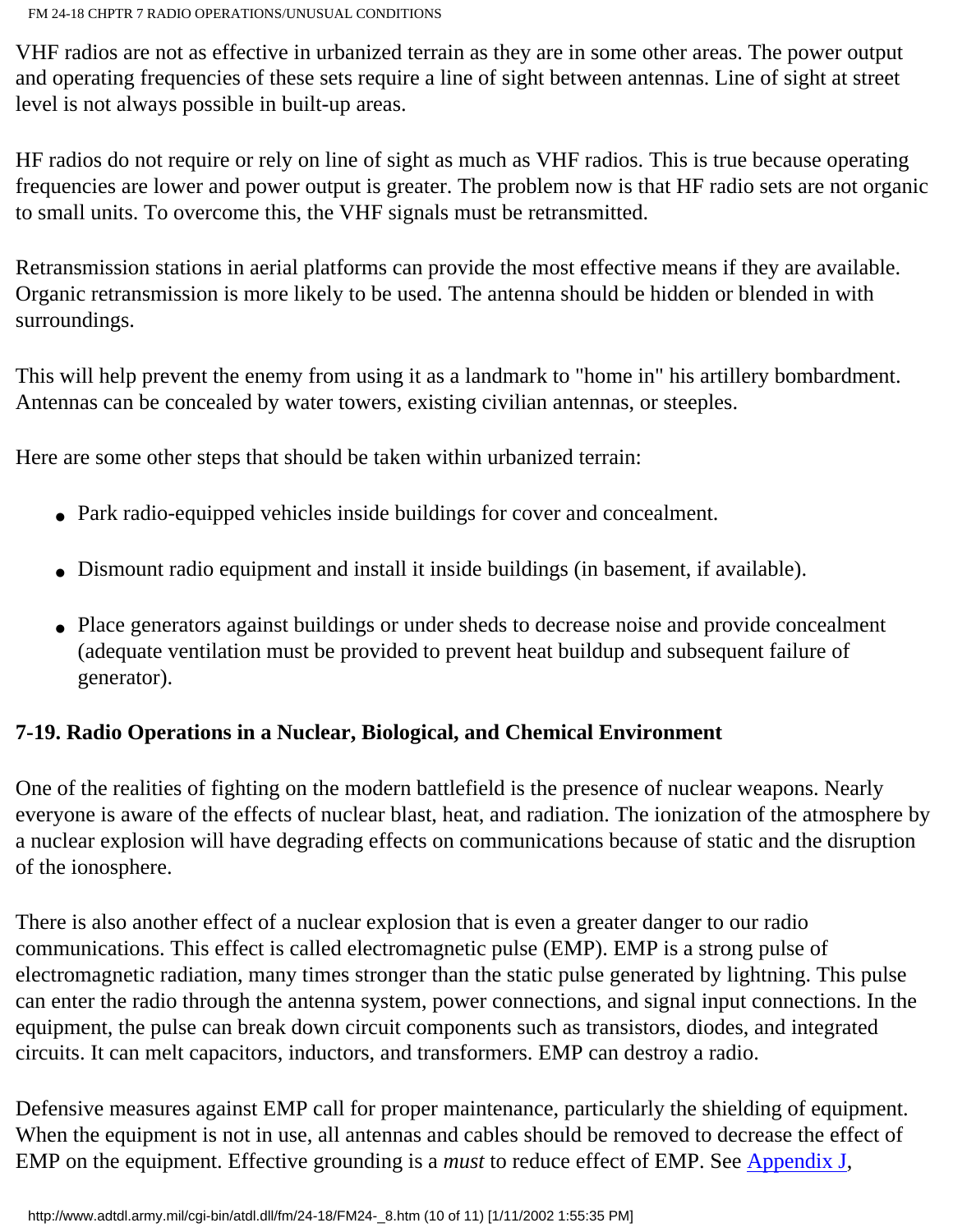Electromagnetic Pulse (EMP).

EMP is a danger to our equipment: contamination is a danger to our personnel. In fact, contamination from any faction of the nuclear, biological, and chemical (NBC) environment has adverse effects on both equipment and personnel. Appendix  $K$  deals with this situation in more detail.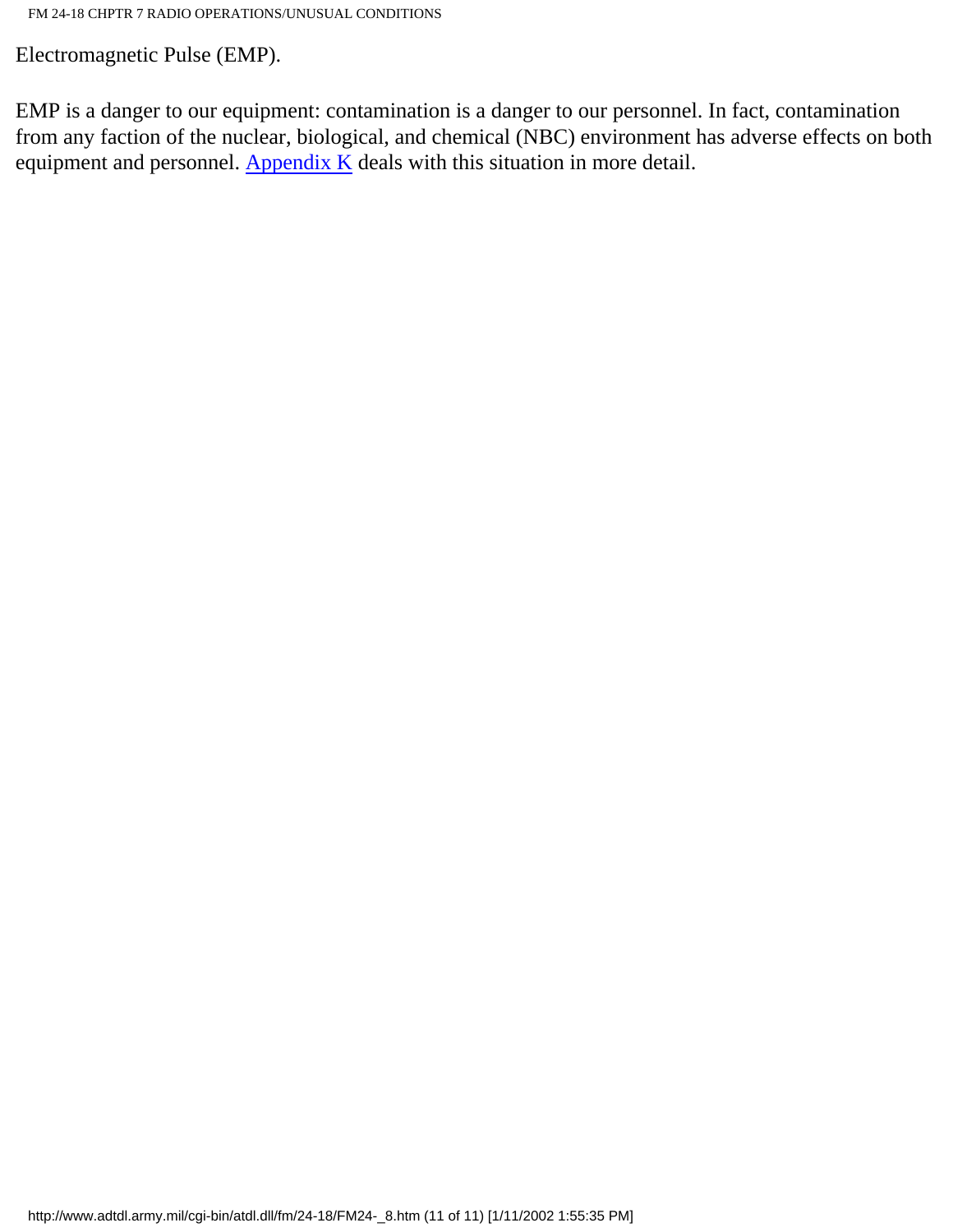

# **CHAPTER 8**

# **SPECIAL OPERATIONS AND INTEROPERABILITY TECHNIQUES**

# **Section I. Retransmission and Remote Control Operations**

## **8-1. Retransmission Operation for Radio Sets AN/VRC-45 and AN/VRC-49**

Radio retransmission is an arrangement of two radios connected together to provide automatic retransmission of signals between two other radios that are too far apart to communicate directly with each other.

#### **Special considerations.**

Radio Sets AN/VRC-45 and AN/VRC-49 are radio configurations provided with Radio Set Control C-2299/VRC or RETRANS-Control C-10374/VRC for secure/nonsecure retransmission.

#### **Frequency selection for retransmission.**

To identify the radios involved in the retransmission operation, the retransmission site radios are identified as retransmission radios 2 and 3, and the distant radios as terminal radios 1 and 4. Radios 1 and 2 operate on one frequency; radios 3 and 4 on another frequency.

Frequencies selected for the receiver-transmitter units at the retransmission site must be such that the transmitting power of one radio will not interfere with the signals being received on the frequency of the other receiver-transmitter unit.

The frequencies selected will be at least 10 MHz apart.

Refer to your SOI and to TM 11-5820-401-10-1 to aid in selecting operating frequencies that will not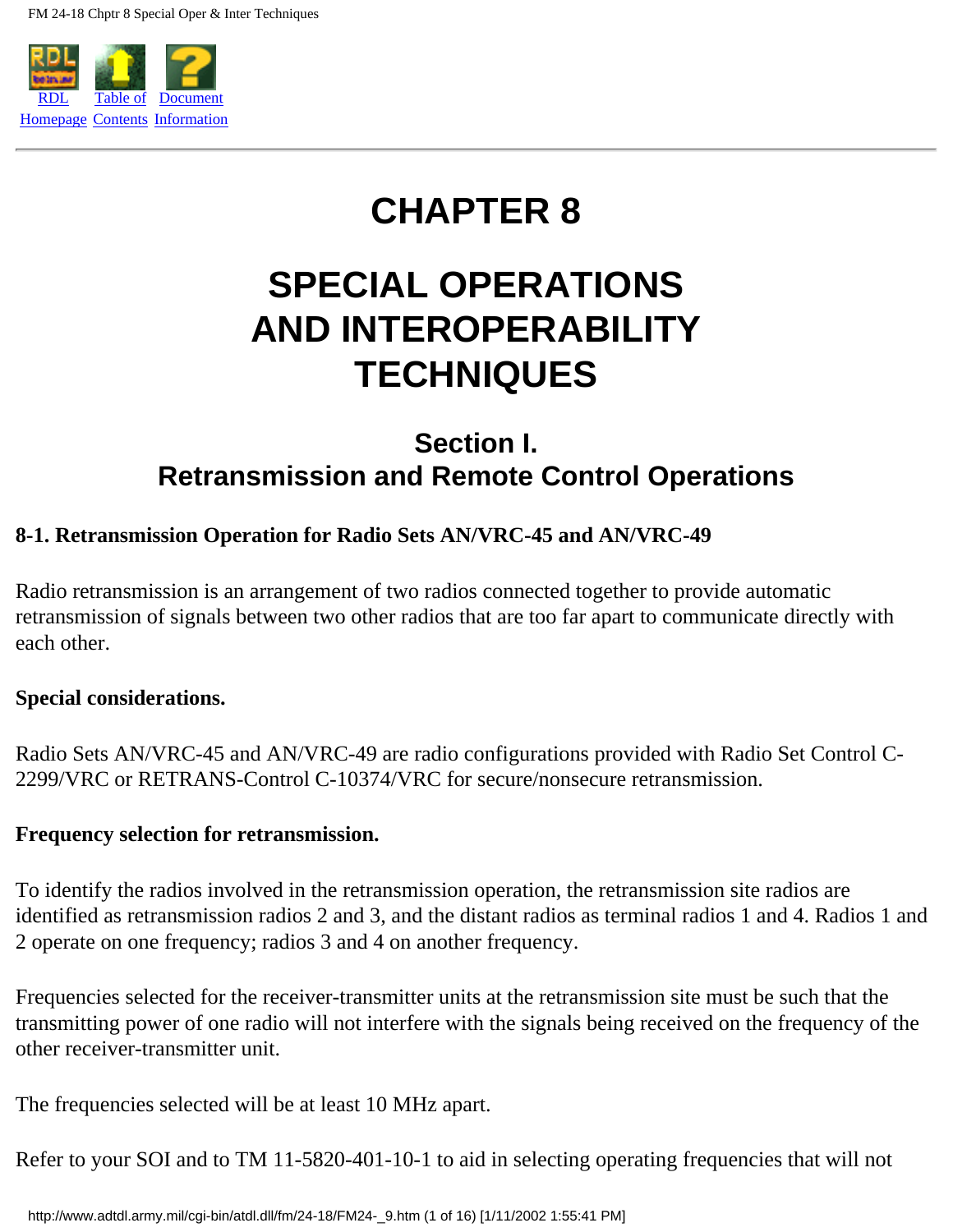FM 24-18 Chptr 8 Special Oper & Inter Techniques

cause interference problems.

#### **Retransmission operation (nonsecure).**

After the retransmission site radios are set up for retransmission, communications proceed automatically on a push-to-talk basis between the terminal radios.

Set the C-2299/VRC RETRANS switch to OFF.

When audio accessories are connected to the C-2299/VRC, set the C-2299/VRC RAD TRANS switch to position 1 to communicate through the receiver-transmitter connected to J701, and to position 2 to communicate through the other receiver-transmitter.

When the C-2299/VRC is connected to the radio-intercom system, the audio accessories connected to the control boxes must be used for radio communications. Set the MONITOR switch (on the AM-1780) to position A to communicate through "A" radio with terminal radio number 1, and to position 2 to communicate through "C" radio with terminal radio number 4.

Turn on and tune each receiver-transmitter to its assigned frequency. Establish a satisfactory squelch mode operation with each terminal radio before proceeding to use the radios for retransmission. Squelch is discussed in [paragraph 8-8](http://www.adtdl.army.mil/cgi-bin/atdl.dll/fm/24-18/FM24-_9.HTM#P8-8).

Notify each terminal radio station to communicate directly with the other station; then set the C-2299/VRC RETRANS switch to ON. When the C-2299/VRC is used in the radio-intercom system, also set the AM-1780/VRC INSTALLATION SWITCH to RETRANS.

Communications between the terminal radios progress automatically. While communications are in progress, the CALL indicator of the receiving radio lights and the blower motor of the other radio should be heard operating.

When the audio accessory is connected to the C-2299/VRC, the retransmission can be monitored by setting it to position 1 during the time retransmission is in progress from terminal radio number 1 to terminal radio number 4, and to position 2 when retransmission is in progress in the opposite direction.

When the C-2299/VRC is in the radio-intercom system, monitor the retransmission using the ALL position of the control box MONITOR switches.

The setting of the VOLUME controls of the receiver-transmitter units has no effect on the signal between the retransmission site radios.

While the C-2299/VRC RETRANS switch is set to RETRANS and the AM-1780/VRC INSTALLATION switch to RETRANS, the retransmission site radios cannot be keyed for transmission.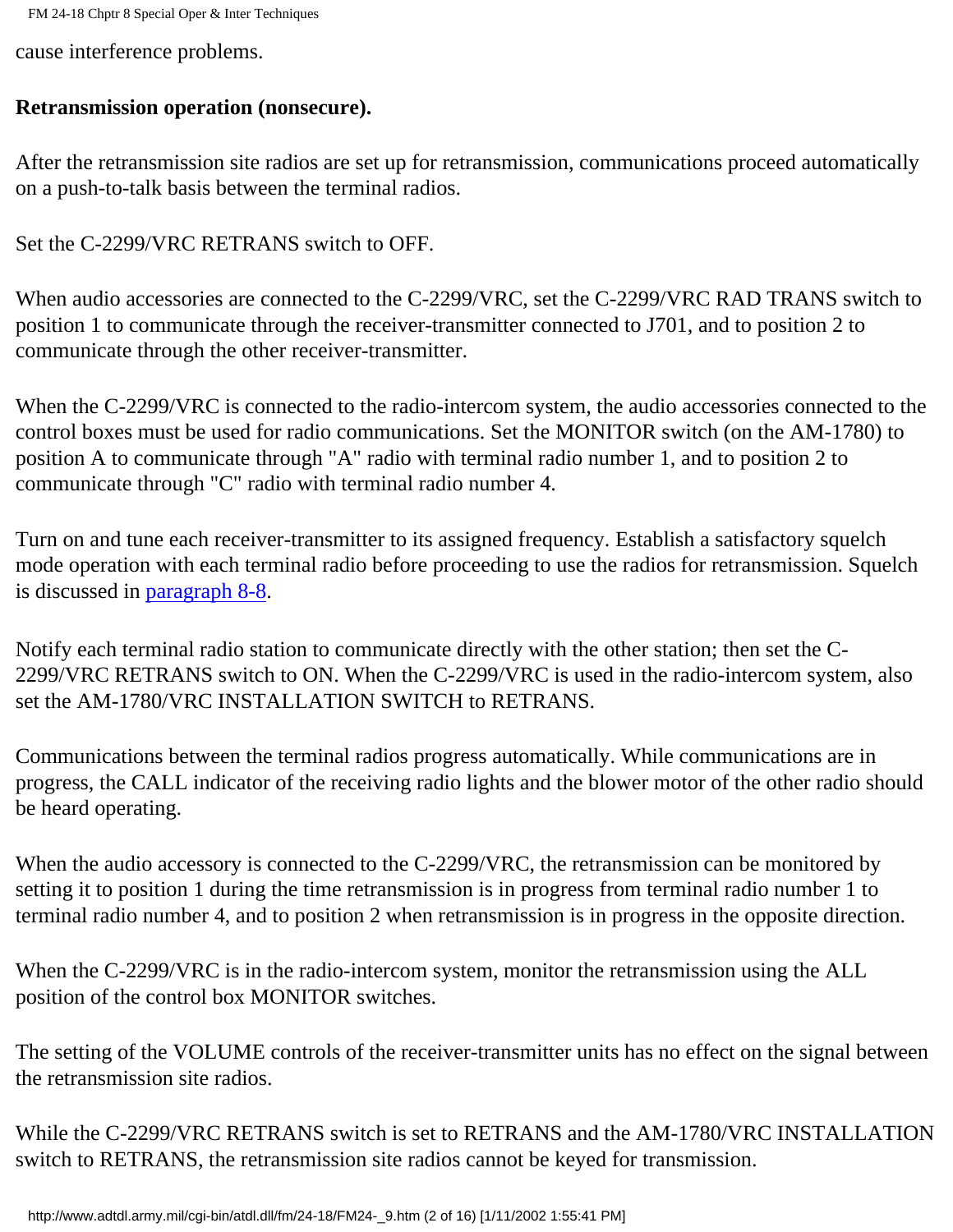When retransmission is completed, or to establish contact with the terminal radios, set the C-2299/VRC RETRANS switch to OFF. In the radio-intercom system, also set the AM-1780/VRC INSTALLATION switch to OTHER.

#### **Retransmission operation (secure).**

After the retransmission site radios are set up for retransmission, communications proceed automatically on a push-to-talk basis between the terminal radios.

Turn on and tune each receiver-transmitter to its assigned frequency. Set squelch to NEW ON.

Turn on and load (key) each TSEC/KY-57 with appropriate variables if secure communications are desired at the RETRANS site.

NOTE: In tracked vehicles, ensure AM-1780/VRC installation switch is set to OTHER.

Establish secure communications with distant terminals (Radio 1 to Radio 2 and Radio 3 to Radio 4).

Notify one terminal to communicate directly with the other; immediately set C-10374/VRC RETRANS switch to RETRANS.

Communications between the terminal radios progress automatically. While communications are in progress, the call indicator of the receiving radio lights and the blower motor of the other radio should be heard operating.

To establish contact with either terminal radio, set C-10374/VRC RETRANS switch to OFF and call using the appropriate radio set (2 to 1 or 3 to 4).

#### **8-2. Remote Operation of the AN/VRC-12 Series Radios**

Remote control of the AN/VRC-12 series radios can be provided by Radio Set Control Group AN/GRA-39. The AN/GRA-39 may be used to provide remote control of radio transmission and reception by the receiver transmitter units up to approximately 3.2 kilometers (2 miles). This equipment may also be used to provide net radio interface between the SB-22/PT switchboard and the receiver-transmitter units. Installation and operating instructions for the AN/GRA-39 are provided in TM 11-5820-477-12.

#### **Connections.**

Connect the AN/GRA-39 to the receiver-transmitter using Control Cable C-2329/GRA-39. Connect the field wires between the AN/GRA-39 control boxes.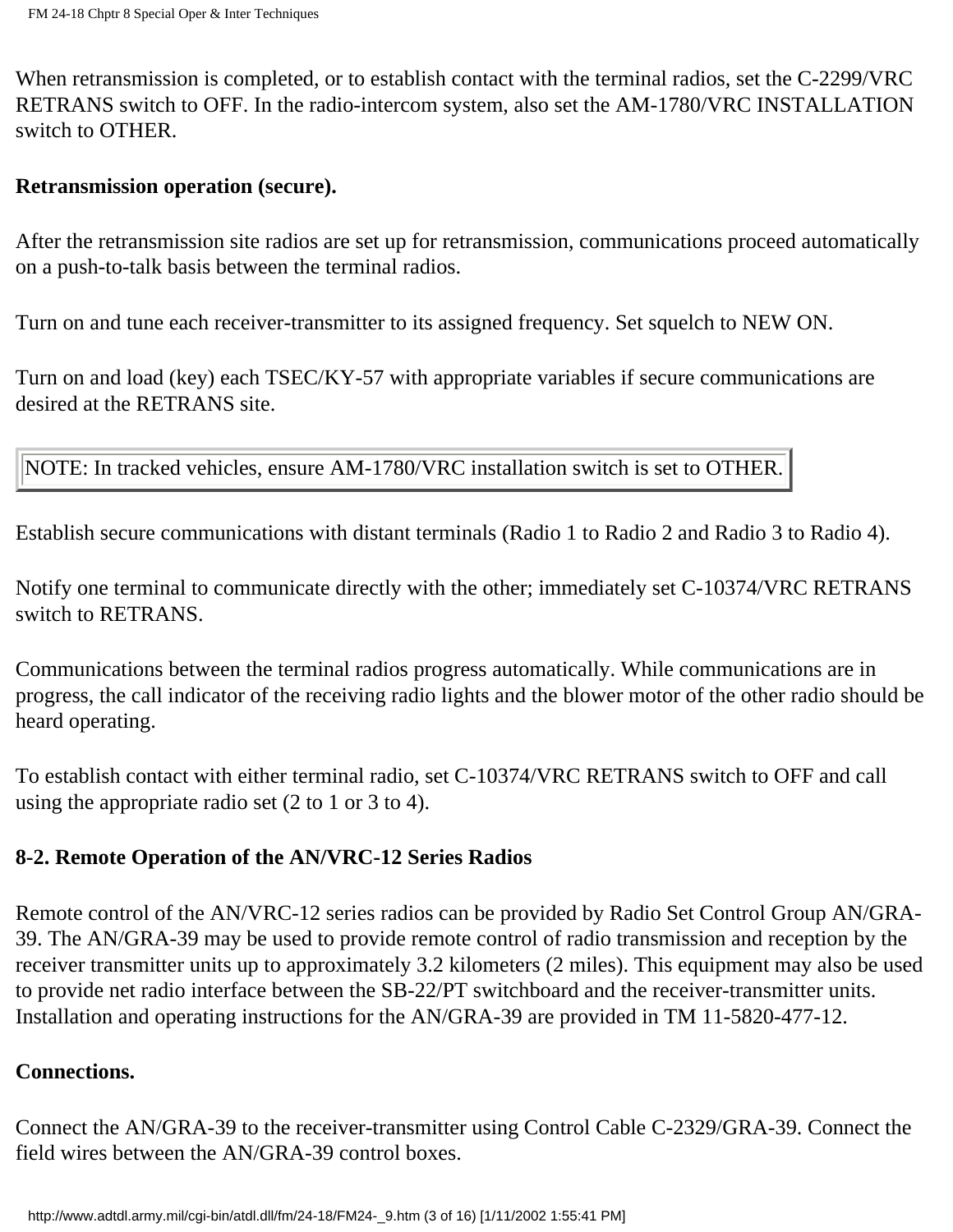#### **Operation.**

Tune the receiver-transmitter to the assigned frequency. Use the squelch or nonsquelch mode, as desired. Use push-to-talk operation to control the receiver-transmitter from the AN/GRA-39.

Refer to TM 11-5820-477-12 for procedures to use the AN/GRA-39 for remote control of the receivertransmitter.

#### **8-3. Remote Operation of Radio Teletypewriter Sets Equipped with Radio Set AN/GRC-106**

The Control Group AN/GRA-6 provides a means for controlling and operating the AN/GRC-106 from a remote site. In addition, the AN/GRA-6 permits control of the AN/GRC-106 through a continuous circuit, and for two-way telephone communications and ringing between the remote and local control operators. The local control portion consists of Local Control Unit C-434/GRC and the remote portion consists of Remote Control Unit C-433/GRC. In addition to these basic components, the AN/GRA-6 includes Handset H-33/PT with a connector plug and a push-to-talk switch and a CW-189/GR carrying or storage container. Connections between the local and remote control positions are made by a pair of field wires connected to the DC entrance box. Both units are battery operated and are in individual weatherproof cases. All operating controls and indicators are on the front panels. The C-434/GRC is shelf-mounted at the cab end of the shelter and is semi-permanently wired into the shelter. The C-433/GRC and associated accessory items are stored in the shelter. Refer to TM 11-5820-489-10 for a more detailed description of the AN/GRA-6.

#### **8-4. Remote Operation of Radio Set AN/GRC-26D**

The Remote Switching Control C-1474/GRC controls the operation of the radio set from a remote site up to 16 kilometers (10 miles). The C-1474/GRC consists of binding posts and jacks in a metal housing. On the right panel are four sets of binding posts: ONE WAY, REMOTE TEL, REC DX, and LOCAL TEL. The XMTR ON switch is on the front panel, and six telephone jacks are on the left panel. The TTY SWITCH coaxial connector is below the telephone jacks. A bracket at the top of the unit is for mounting the unit.

The modified C-1474/GRC has three jacks and two connectors on the right panel. The jacks are labeled LOC TEL, REC DX, and ONE WAY OR SEND DX. The connectors are labeled REMOTE and TTY SWITCH. The XMTR ON switch is on the front panel. A bracket at the top of the unit is for mounting the unit.

## **8-5. Remote Operation of Radio Teletypewriter Set AN/GRC-46**

The AN/GRC-46 set may be operated from a remote site by using Radio Set Control Group OA-1754/GRC and Radio Set Control AN/GRA-6. Maximum distance for remote control of the set is 3.2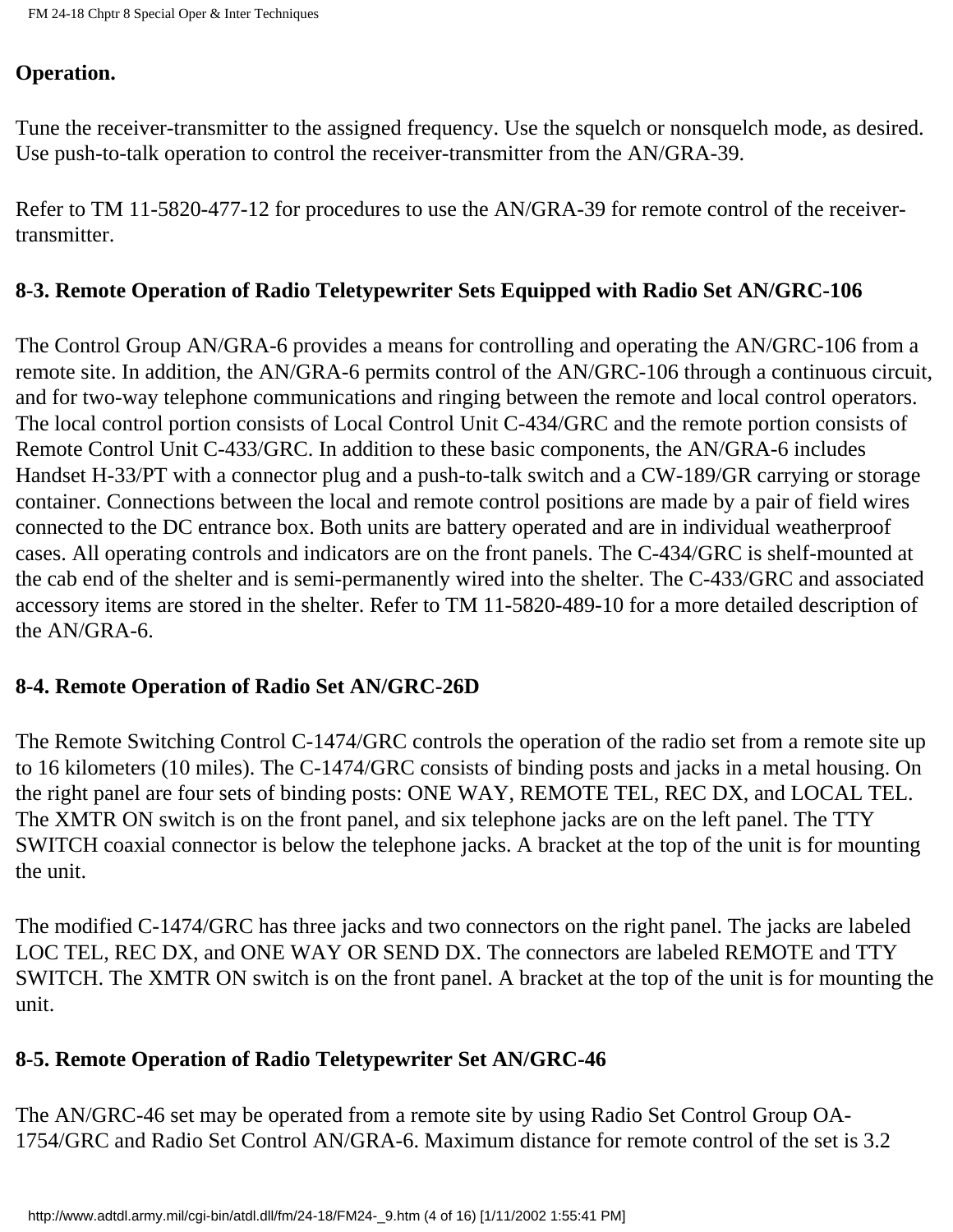```
FM 24-18 Chptr 8 Special Oper & Inter Techniques
```
kilometers (2 miles), and remote CW or FSK operation is possible.

#### **CW mode.**

Plug the RE-479/GRC (connector J101) into the T-195/GRC-19 AUDIO receptacle.

Remove FUSE 15 amp 24 volt fuse cap from the T-195/GRC-19. Substitute the modified fuse cap provided with the RE-479/GRC.

Insert connector P101 of the WS-16/U into the jack of the modified fuse cap.

Mount the SA-708/GRC at the remote site as convenient. Use the angle bracket as required.

Connect Telegraph Key KY-116/U to receptacle J1 on the SA-708/GRC with a cable assembly such as CX-1852/U.

Connect an appropriate two-conductor line (not exceeding 3.2 kilometers (2 miles)) between the LINE binding posts of the SA-708/GRC and the T-195/GRC-19.

At the local site, place the SERVICE SELECTOR switch of the T-195/GRC-19 at CW. At the remote site, set the FSK ON switch on the SA-708/GRC in the down (off) position. The set is now ready for operation.

## **FSK mode.**

Remove the jumper wire connecting terminals E2 and E5 (TTY LINE) on the J-668/GR interconnecting box. Reconnect the jumper wire between terminals E3 and E4.

Insert one end of a suitable two-conductor line such as WD-1/TT (not to exceed 3.2 kilometers (2 miles)) into J-668/GR terminals E2 and E5. At the remote site, connect the other end of the line to a teletypewriter set. Use the binding posts prescribed for two-wire operation.

Connect one end of another two-conductor line (not to exceed 3.2 kilometers (2 miles)) to the J-668/GR terminals E4 and E5. At the remote site, connect the other end of the line to the LINE binding posts of the SA-708/GRC.

Install Radio Set Control AN/GRA-6 between the local and remote sites, as required. This provides a voice and FSK monitoring capability.

The RE-479/GRC is not used for remote FSK operation.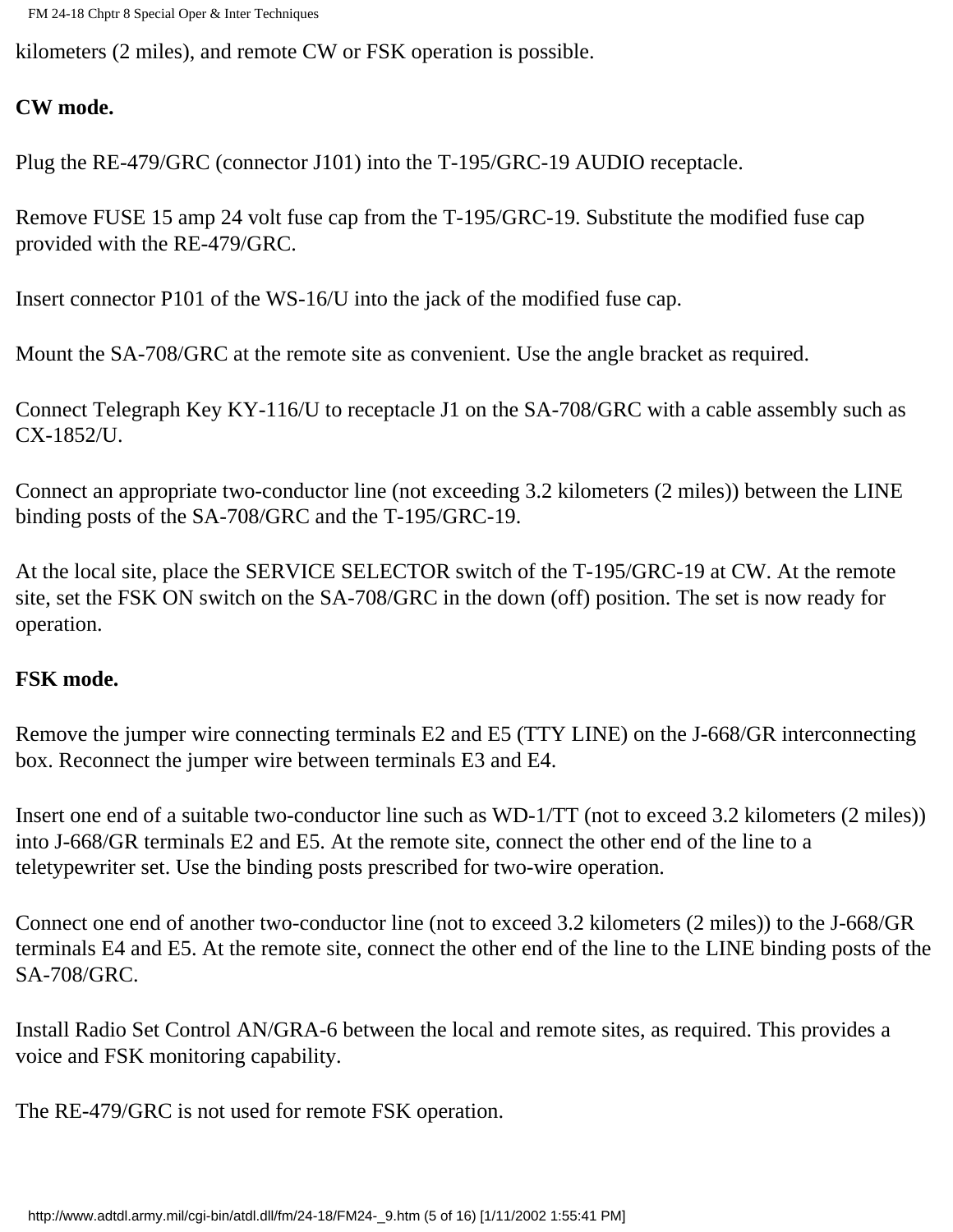The SERVICE SELECTOR switch on the T-195/GRC-19 must be at VOICE/FSK. The SEND-RECEIVE-MARK HOLD switch on the teletypewriter shelf must be at RECEIVE. At the remote site, the FSK ON switch on the SA-708/GRC must be in the up (on) position during teletypewriter transmission and in the down (off) position for reception.

# **Section II. Secure Operations**

#### **8-6. Securing the AN/GRC-142 and -122 Series with the KW-7.**

For information on secure operations with equipment, see TM 5815-334-10.

## **8-7. Securing the AN/GRC-26D and the AN/GRC-46 With the KW-7 ([Figs 8-1,](http://www.adtdl.army.mil/cgi-bin/atdl.dll/fm/24-18/24180083.gif) [8-2](http://www.adtdl.army.mil/cgi-bin/atdl.dll/fm/24-18/24180084.gif), [8-3,](http://www.adtdl.army.mil/cgi-bin/atdl.dll/fm/24-18/24180085.gif) [8-4](http://www.adtdl.army.mil/cgi-bin/atdl.dll/fm/24-18/24180086.gif))**

#### **Identifying dummy boxes.**

Two dummy boxes are provided in the AN/GRC-26D. The upper dummy box (J-2597/GRC) is for the OWR DX-SEND TTY Loop and the lower one (J-2598/GRC) is for the DX-RECEIVE PONY Loop.

NOTE: Only one dummy box (J-2498/GRC) is provided in the AN/GRC-46. It is used for OW DX-SEND TTY operations.

#### **Removing dummy boxes (J-2597/GRC) or (J-2498/GRC).**

Disconnect W7, CX-9998/U cable from E1, E3 and E5 terminals.

Remove jumper wire from E2 and E4 terminals.

Remove cables from J4, J7, J3 and J8.

Loosen the captive screws on both sides of the dummy box and remove the dummy box.

#### **Installing the TSEC/KW-7 (for OWR DX-SEND OPERATION).**

Position the TSEC/KW-7 in mount provided and perform the following actions on the equipment rear panel.

Connect jumper wire between E2 and E4 terminals.

Connect W7, CX-9998/U cable to terminals E1 (black wire), E3 (green wire), and E5 (white wire);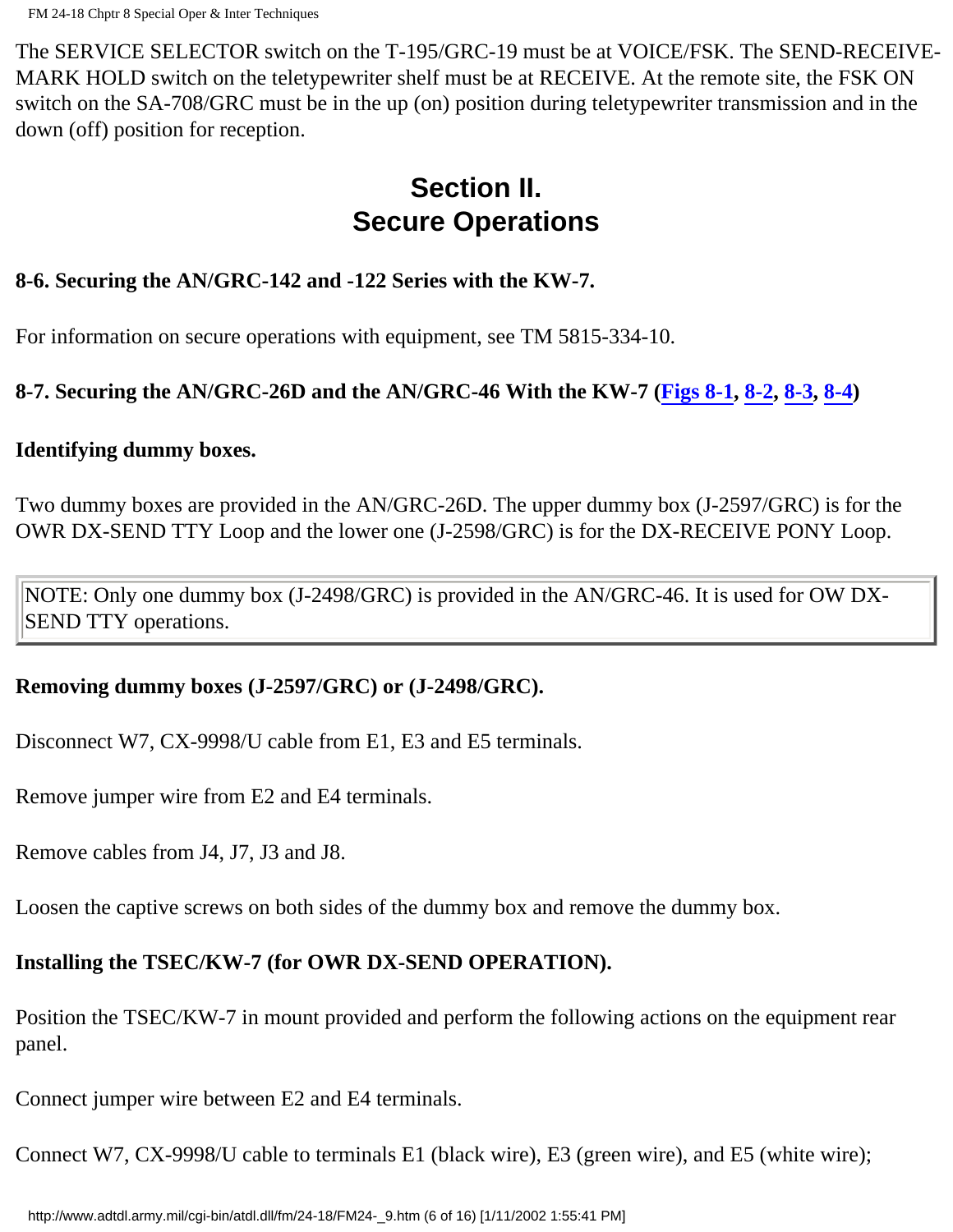connect the other end of the W7 wire to the J11 terminal on the Control Radio Set C-1123/GRC (AN/GRC-26D only).

Connect W7, CX-9998/U cable to terminals E1 (black wire), E3 (green wire), and E5 (white wire); connect the other end of the W7 wire to the SYNC input terminal on the Interconnecting Box J-2491/GR  $(AN/GRC-46 \text{ only}).$ 

Connect W5 wire to the J4 connector (LOOP IN-2).

Connect W4 wire to the J7 connector (LOOP OUT-1).

Connect W6 wire to the J3 connector (LOOP IN-1).

Connect W3 wire to the J8 connector (LOOP OUT-2).

Connect W2 AC POWER Cable (part of KW-7) to the J1 AC power connector, and the opposite end to the AC wall socket.

Adjust the BIAS ADJUST knob on the Control Radio Set C-1123/GRC for a reading of 60 MA prior to typing on the teletypewriter set (AN/GRC-26D only).

Adjust the BIAS and LINE ADJUST knobs on the Interconnecting Box J-668/GR for a reading of 60 MA prior to typing on the teletypewriter set (AN/GRC-46 only).

#### **Removing dummy box (J-2598/GRC, AN/GRC-26D only).**

Disconnect W7a, CX-9998/U cable from E1, E2 and E3 terminals.

Remove W4 wire from the J8 connector.

Loosen the captive screws on both sides of the dummy box and remove dummy box.

# **Installing the TSEC/KW-7 (for DX-RECEIVE OPERATION ONLY).**

Position the TSEC/KW-7 in the mount provided and perform the following actions on the equipment rear panel.

Connect W7a, CX-9998/U cable to terminals E1 (black wire), E2 (white wire), and E3 (green wire); connect the other end of the W7a wire to the J16 terminal on the Control, Radio Set C-1123/GRC.

Connect W4 wire from the DX Receive TT98 to the J8 connector (LOOP OUT-2).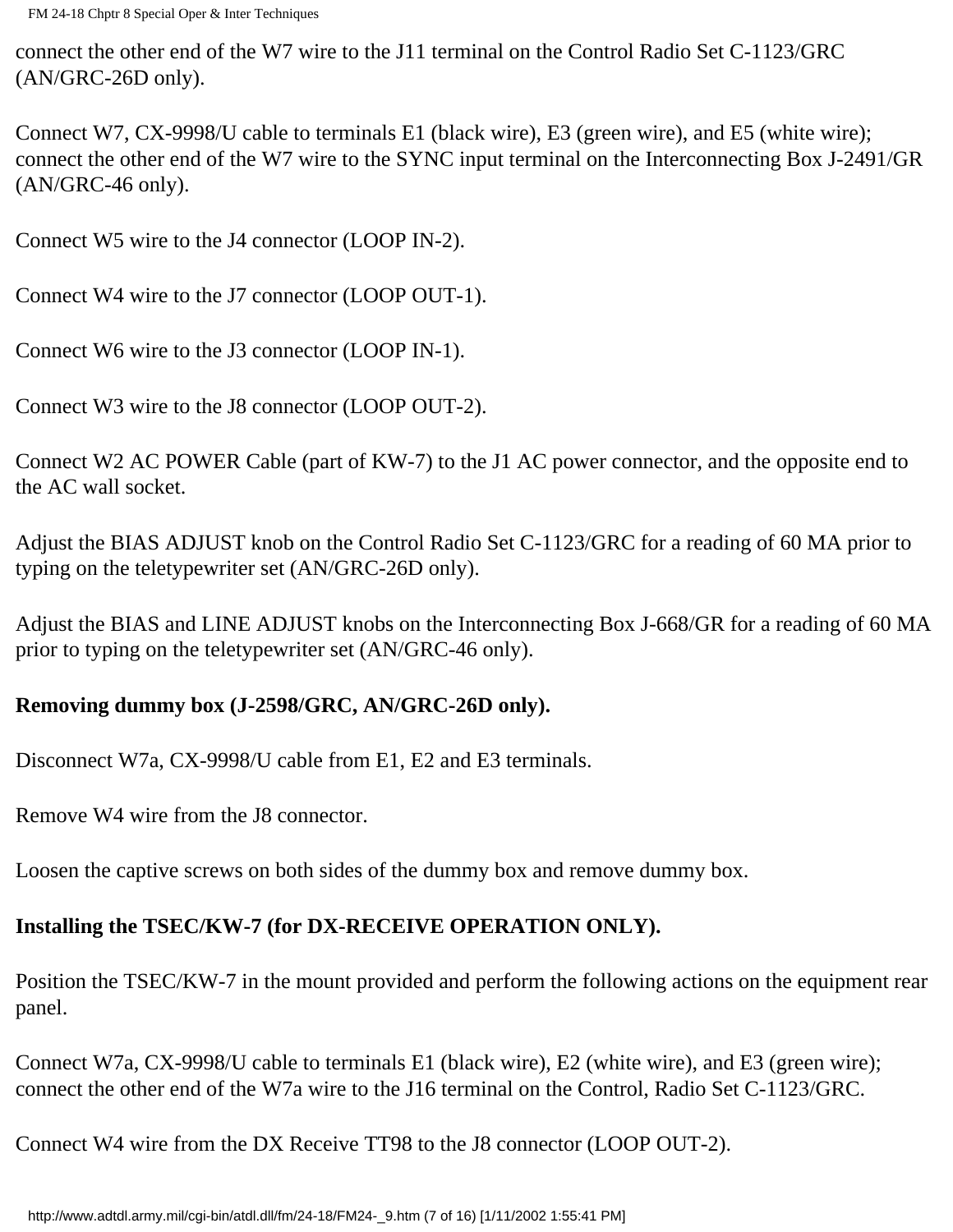Connect shorting plugs (dummy plugs) to the J7, J3 and J4 connectors.

Connect W2 AC power cable (part of KW-7) to the J1 AC power connector, and the opposite end to the AC wall socket.

[Figure 8-1.](http://www.adtdl.army.mil/cgi-bin/atdl.dll/fm/24-18/24180083.gif) Wiring diagram for nonsecure operations, AN/GRC-26D.

[Figure 8-2.](http://www.adtdl.army.mil/cgi-bin/atdl.dll/fm/24-18/24180084.gif) Wiring diagram for secure operations, AN/GRC-26D.

[Figure 8-3.](http://www.adtdl.army.mil/cgi-bin/atdl.dll/fm/24-18/24180085.gif) Wiring diagram for nonsecure operations, AN/GRC-46.

[Figure 8-4.](http://www.adtdl.army.mil/cgi-bin/atdl.dll/fm/24-18/24180086.gif) Wiring diagram for secure operations, AN/GRC-46.

# **Section III. Equipment Compatibility and Netting Procedures**

#### **8-8. FM Equipment Compatibility**

Single-channel FM voice radio is the primary communications means used in practically all Army units. FM radio gives the tactical commander the quick, reliable, flexible communications support necessary to control the battle. The main family of FM radios used by the Army today includes the AN/VRC-12 series and the AN/PRC-77. With the fielding of the single-channel ground and airborne radio subsystem (SINCGARS), the Army will be using two families of FM radios. Also making its debut into the inventory is the extended frequency range, Multimode Field Radio Set AN/PRC-70. It is capable of operating FM, AM, or SSB over a frequency range of 2 to 76 MHz. It is further described in [Appendix C.](http://www.adtdl.army.mil/cgi-bin/atdl.dll/fm/24-18/FM24-_12.HTM) The communications personnel of both Active Army and Reserve Components must be prepared to plan for and operate tactical FM radio nets containing all three families of radios. Today's Army finds Active and Reserve Components training together and operating together. The old and new generations of FM radios do interoperate, and all it takes is proper planning and training to make the nets work. The following paragraphs give some planning considerations for operating nets with both families of radios.

#### **Frequency planning.**

[Figure 8-5](http://www.adtdl.army.mil/cgi-bin/atdl.dll/fm/24-18/24180087.gif) shows a comparison between AN/VRC-12 series and SINCGARS-V radio sets. In addition to the extended range of SINCGARS-V, channel spacing problems must be anticipated when interfacing AN/VRC-12 and SINCGARS-V. The channel spacing for AN/VRC-12 is 50 kilohertz. The channel spacing for SINCGARS-V is 25 kilohertz. When interfacing is necessary, frequencies must end in 00 or 50.

#### **Squelch.**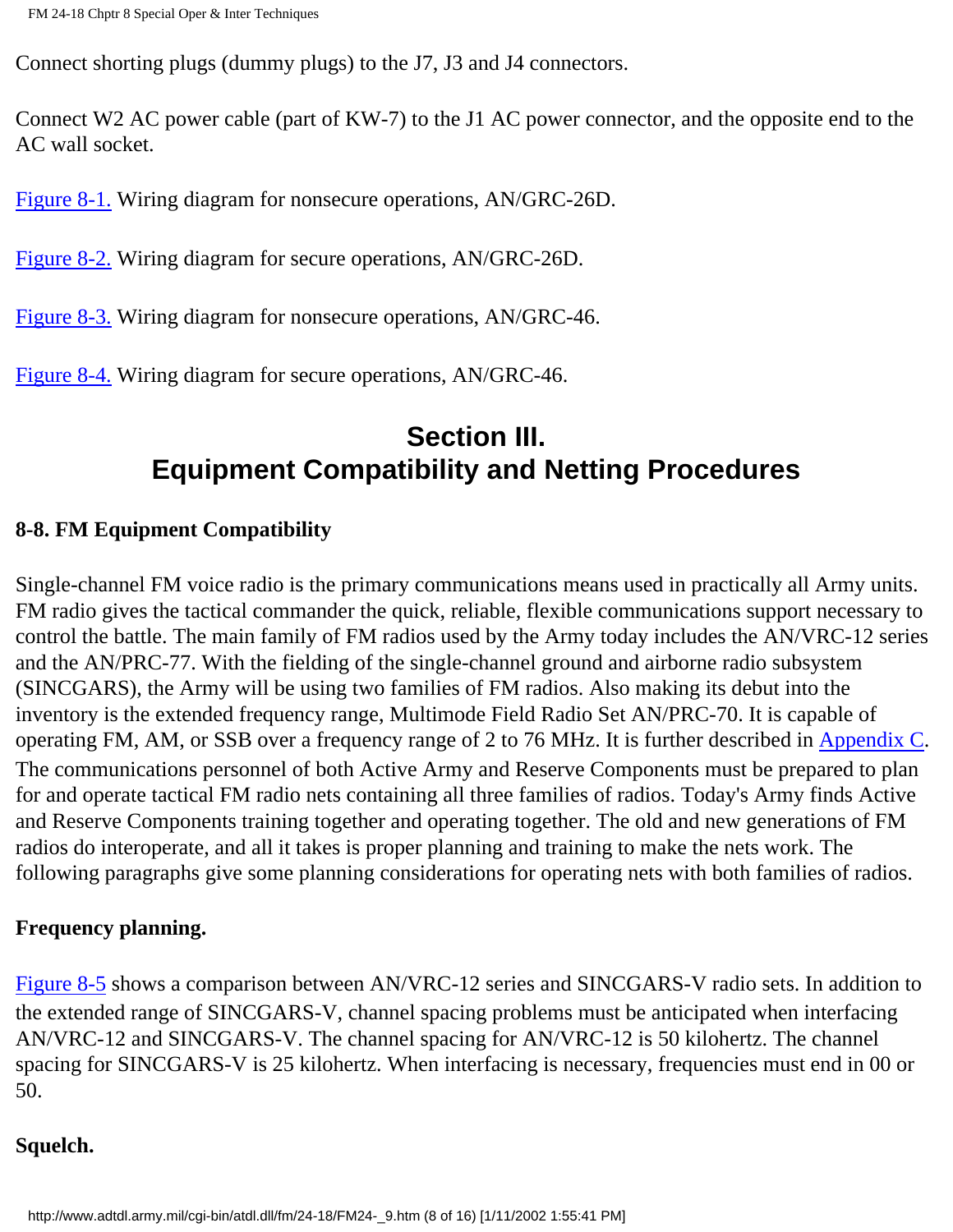The AN/VRC-12 series radios have the squelch capability of old squelch, new squelch or no squelch. The old squelch was for use with the AN/GRC-3 thru 8 series radios. The AN/PRC-77, AN/PRC-25 and SINCGARS-V radios have the capability of new squelch or no squelch. The AN/VRC-12 series radios should be used in new squelch or no squelch only.

#### **Security.**

The AN/PRC-25 has no capability for operations using secure equipment. The AN/PRC-77 and AN/VRC-12 series radios can be secured with Vinson or Nestor devices. SINCGARS-V can be secured with Vinson. Vinson and Nestor devices are not compatible, therefore, no interface is possible. Planners should attempt to exchange equipment if certain nets must be on-line secured, and leave other nets to use lowlevel encryption and authentication procedures. Regardless of which type of security system is used, all nets MUST USE proper radio procedures.

[Figure 8-5.](http://www.adtdl.army.mil/cgi-bin/atdl.dll/fm/24-18/24180087.gif) Frequency comparison chart.

#### **Compatibility chart.**

The following chart [\(table 8-1](http://www.adtdl.army.mil/cgi-bin/atdl.dll/fm/24-18/24180088.gif)) compares the important characteristics of the receiver-transmitter units which are the chief components of both old and new series of FM radios. Of particular importance are frequency, channel spacing, squelch, and secure equipment capability.

[Table 8-1.](http://www.adtdl.army.mil/cgi-bin/atdl.dll/fm/24-18/24180088.gif) FM compatibility chart

#### **8-9. AM Radio Operations**

Equipment shortages or differences may cause serious problems for you. These problems can cause you to have to use one or two radio sets to pass all the traffic normally passed by a half dozen or more sets. It will help for you to remember that AM radios can pass traffic in either of three modes: voice, RATT, or CW. The following subparagraphs will help you to solve the problems just mentioned.

#### **Design considerations for reduced assets**

Alternate the radio between nets. Select the most important net to monitor and operate in. Enter the other nets only when necessary to pass traffic. Enter the other nets at preplanned times or notify the other stations by telephone or FM radio at unscheduled times.

Operate one AM radio in several nets using an established time schedule. The schedule should change every day and be randomly generated to preclude the enemy from analyzing your traffic pattern.

Preplan all messages by using brevity lists and codes as much as possible to shorten the amount of time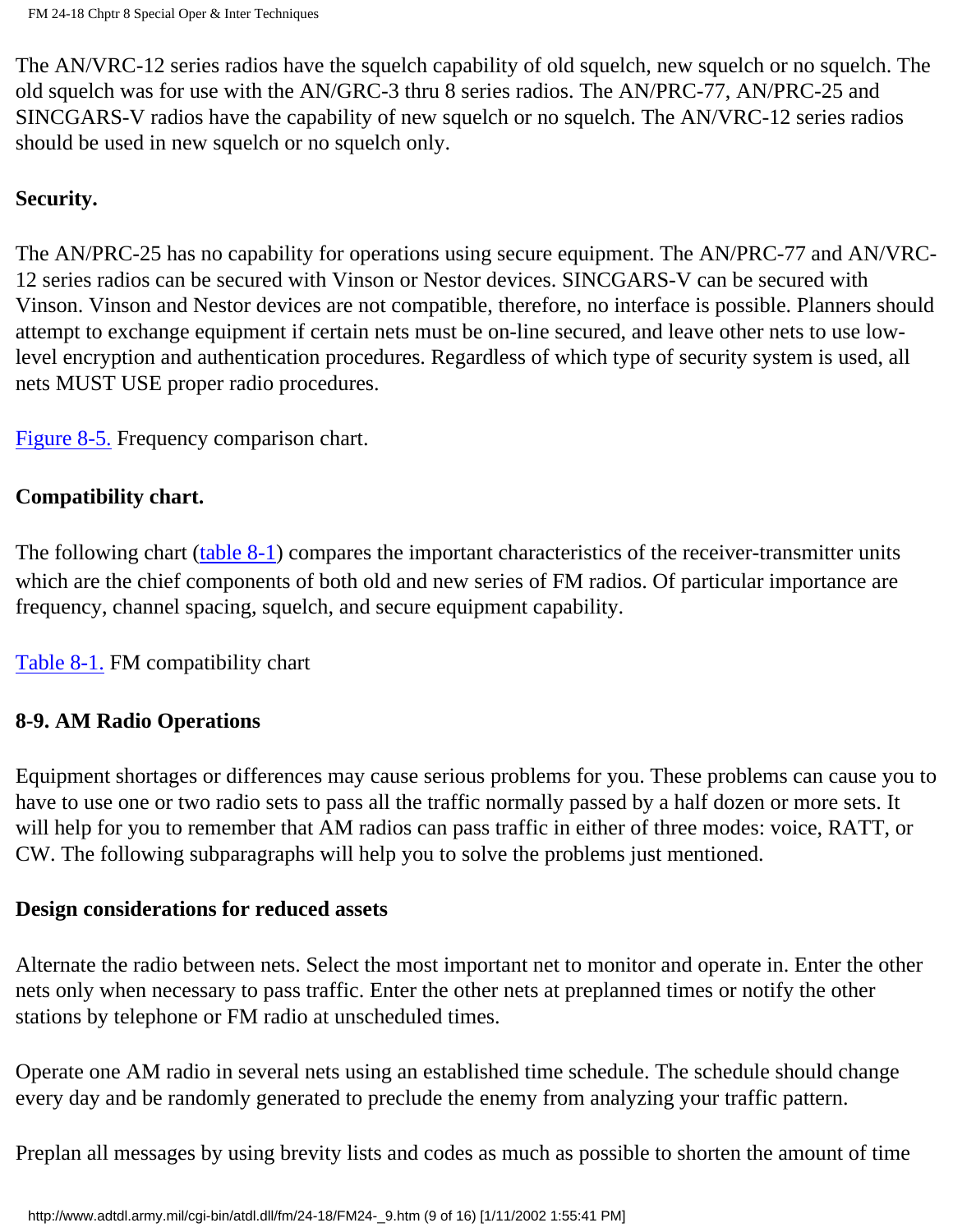actually spent on the air.

Use off-line teletypewriters of the telecommunications center to prepare teletypewriter tapes prior to submitting traffic to the RATT operator for transmission. This reduces the burden on the RATT operator and saves transmission time.

Use full-duplex (FDX) operation on equipment which has FDX capability. Much more traffic can be passed over FDX circuits than over half-duplex circuits, thereby reducing time required for passing traffic.

Transmit low priority traffic over alternate means, such as messenger or multichannel radio, if they are available.

Use one radio, if possible, for several individuals, staff sections, or units.

Establish a wire link with a distant station using the existing teletype-writer and secure device along with a Telegraph Terminal TH-5/TG or TH-22/TG when the radio or modem of a RATT system is defective. Speech-plus can also be provided using this technique by using Telegraph-Telephone Terminal AN/TCC-14 or AN/TCC-29.

#### **Equipment considerations.**

When different types of AM radios must work together in the same net, here are some suggestions which should help ensure communications.

SOI must include proper frequency assignments compatible to each type of radio equipment. All nets using two or more different AM radios are restricted to certain frequency ranges or modes of operation. (The various technical characteristics of all the AM radios currently in the Army inventory will be covered later in this chapter.) Frequency and mode assignments must be coordinated prior to joint operations when units with different AM radios may be involved together.

Radio planning ranges must be considered when planning nets. Certain AM radios have much more power than others, so planning ranges must be based on the least powerful radio's capabilities. Related to the distance factor is the type and polarization of antennas. Antennas must be properly polarized and correctly oriented. For extended ranges, a half-wave doublet antenna, such as the AN/GRA-50, should be used whenever time and terrain permit.

**NOTE 1: When planning RATT operations with units with whom you do not normally operate, it is important that compatible speeds be selected. This is especially critical for units equipped with older generation teletypewriter sets, such as the TT-4, TT-98 and TT-76 teletypewriterreperforator. These sets operate at speeds of 60, 66, 75, or 100 words per minute (WPM) depending on the worm gear installed in the set. The worm gear must be changed to be compatible with units**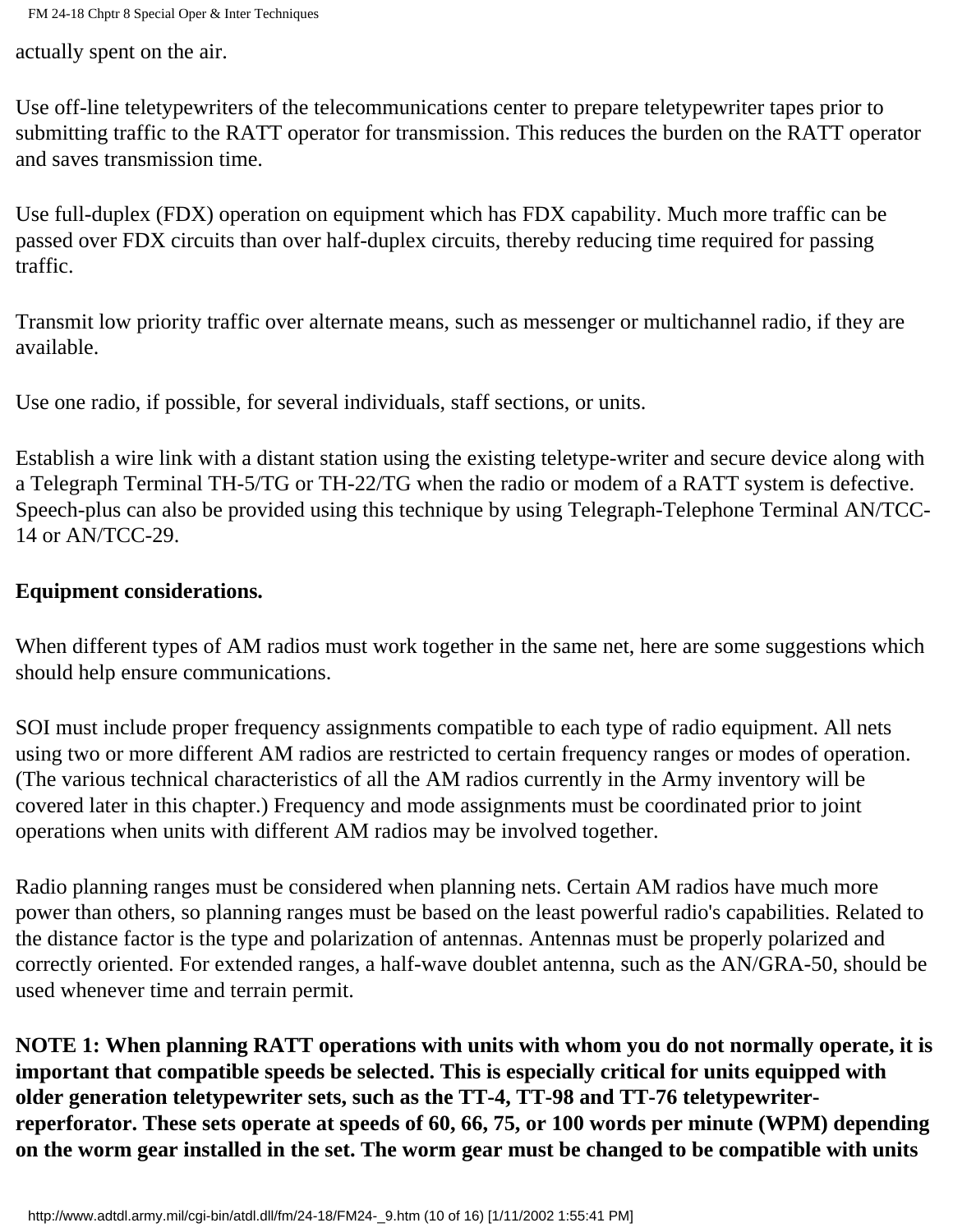**operating at unlike speeds. Units who have mission support to North Atlantic Treaty Organization (NATO) and United States Army, Europe (USAREUR) units must ensure that 66 WPM gears are on hand and installed prior to deployment into these theaters since 66 WPM is the NATO/USAREUR standard.**

FM 24-18 **NOTE 2: When operating the AN/GRC-106, AN/GRC-122/142, and AN/VSC-2/3 with a whip antenna, the RF power output can be degraded on frequencies below 12 MHz. Additionally, prolonged keying of the radio set could cause damage to the amplifier. This is caused by a high SWR existing on low frequencies when the whip antenna is used. When operationally feasible, a doublet or other matched antenna should be used on low frequencies.**

Various civilian radios with AM, CW, and SSB capabilities can be used provided prior approval is obtained. Under no circumstances will citizen's band procedures be used. When using civilian radio equipment, proper military procedures will be used.

#### **Security considerations.**

Some of the Army AM radios may be secured in the voice mode by using the KY-65. Most AM radios can be secured for RATT operation by using the TSEC/KW-7 or TSEC/KG-84 security devices. Some of the older radios have not been modified to accept the KW-7 at this time but can be altered to accept it as required. If time and situation permit, ensure that all your radios have been modified to accept security devices. When operating a nonsecured radio in voice or CW modes, it is essential to use codes or off-line encryption methods.

## **8-10. Technical Considerations**

#### **Old and new equipment.**

Most active components use the newer families of SSB radios, whereas the Reserve Components have a combination of the older AM and the newer SSB equipment. The new equipment can work with the older equipment, but it takes just a little extra care to make it work correctly. The planner needs to know the technical characteristics of all the radio sets involved in order to plan the communications network properly. Table 8-2 is a comparison of technical characteristics of the AM radios in the Army inventory. (See the following Tables 8-3, 8-4, and 8-5.)

FM 24-18 [Table 8-2.](http://www.adtdl.army.mil/cgi-bin/atdl.dll/fm/24-18/24180089.gif) AM radio technical characteristics.

FM 24-18 [Table 8-3.](http://www.adtdl.army.mil/cgi-bin/atdl.dll/fm/24-18/24180090.gif) Technical capabilities of the AN/PRC-104

FM 24-18 [Table 8-4.](http://www.adtdl.army.mil/cgi-bin/atdl.dll/fm/24-18/24180091.gif) Technical capabilities of the AN/GRC-193.

FM 24-18 [Table 8-5.](http://www.adtdl.army.mil/cgi-bin/atdl.dll/fm/24-18/24180092.gif) Technical capabilities of the AN/GRC-213. **Netting old and new equipment.**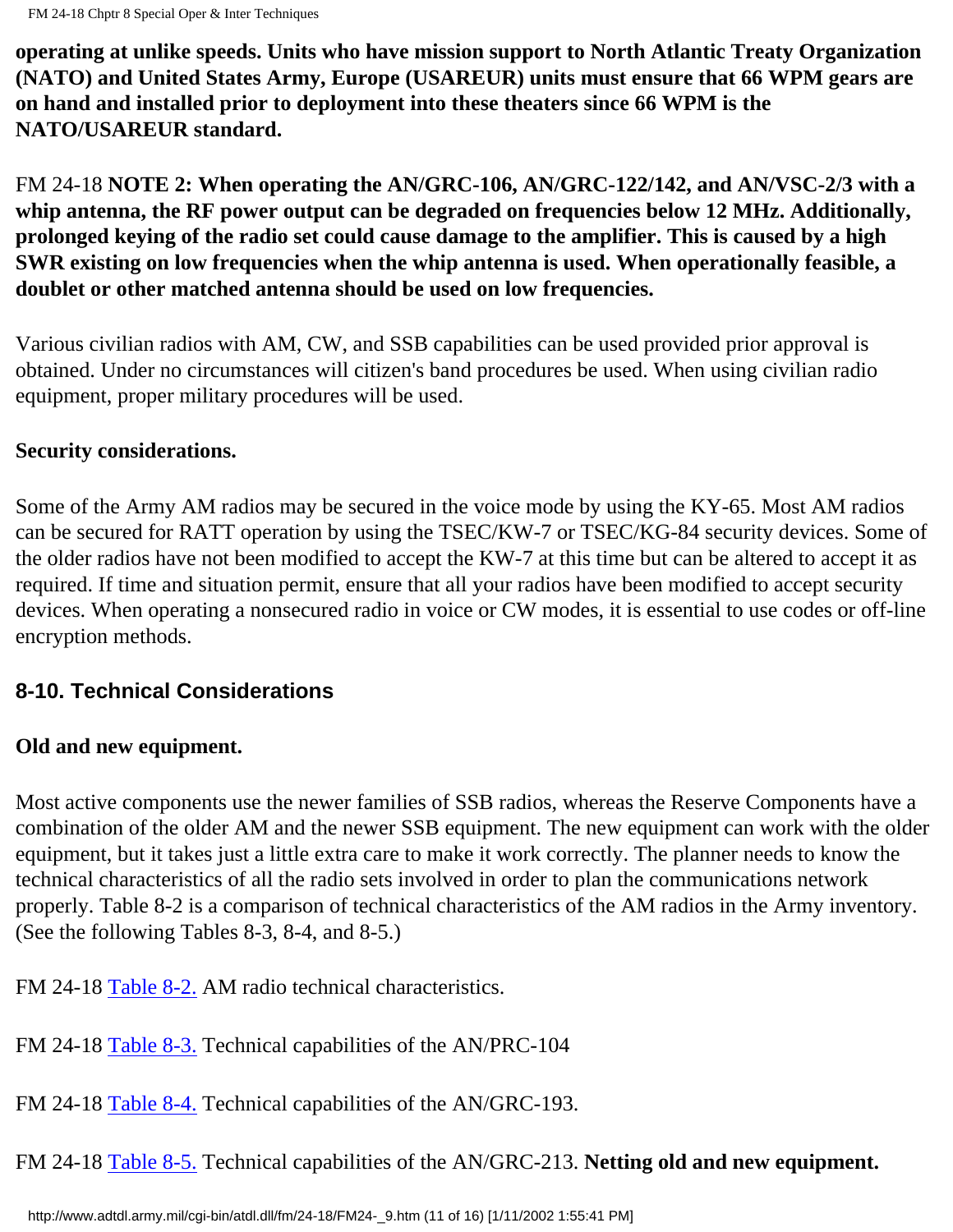The most important technical characteristics to consider when netting two different radios are the type of tuning and type of emission.

As noted in [Table 8-2.,](http://www.adtdl.army.mil/cgi-bin/atdl.dll/fm/24-18/24180089.gif) the older radios have continuous tuning whereas the newer radios have detent tuning. The difference between these two is that detent-tuned radios can tune only to certain frequencies and cannot tune to the in-between frequencies to which the continuous-tuned radios can tune. The NCS should have a new series radio set to which all radios can tune. If the NCS does not have a new series radio set, the operator should direct a station with a new series radio to provide the signal to which all others tune. Check [Table 8-6](http://www.adtdl.army.mil/cgi-bin/atdl.dll/fm/24-18/24180093.gif) for compatible frequency ranges.

FM 24-18 [Table 8-6.](http://www.adtdl.army.mil/cgi-bin/atdl.dll/fm/24-18/24180093.gif) AM radio frequency ranges.

Types of emission must match. In the CW mode, the type of emission for both old and new series radio sets is the same. In the FSK mode, the type of emission is the same. Only the way the carrier shifts is different, and this problem can be overcome. (See paragraph 12.) The type of emission for voice, however, is different. The old series equipment uses double sideband (DSB) while the new series equipment uses SSB and compatible AM. Only the compatible AM mode of the new series radio can be used with the older equipment. SSB cannot be used to communicate with the older series equipment.

Another item of importance that must be taken into consideration when operating old and new series radio sets together is the difference in frequency ranges. The old series radio sets have a transmitting frequency range between 1.5 to 20 MHz, and a receiving frequency range between 0.5 to 32 MHz. The new series radio sets have a frequency range for transmitting and receiving from 2.0 to 29.999 MHz. So when operating between the old and the new series radios, the operating frequency must be within 2.0 to 20 MHz.

The most commonly used old series RATT sets are the AN/GRC-46 and the AN/GRC-26D. They are used by Reserve Components. The most commonly used new series RATT sets are the AN/GRC-142 and the AN/GRC-122 used by both Reserve Components and the active Army.

Characteristics of both old and new series equipment are listed in Table 8-7. (See Tables 8-3, 8-4, and 8- 5.)

[Table 8-7.](http://www.adtdl.army.mil/cgi-bin/atdl.dll/fm/24-18/24180094.gif) Characteristics of both old and new generation AM radio sets.

# **8-11. Modes of Operations**

The AN/GRC-46 and the AN/GRC-26D operate in the AM (DSB), CW, and FSK (850 Hz shift) modes.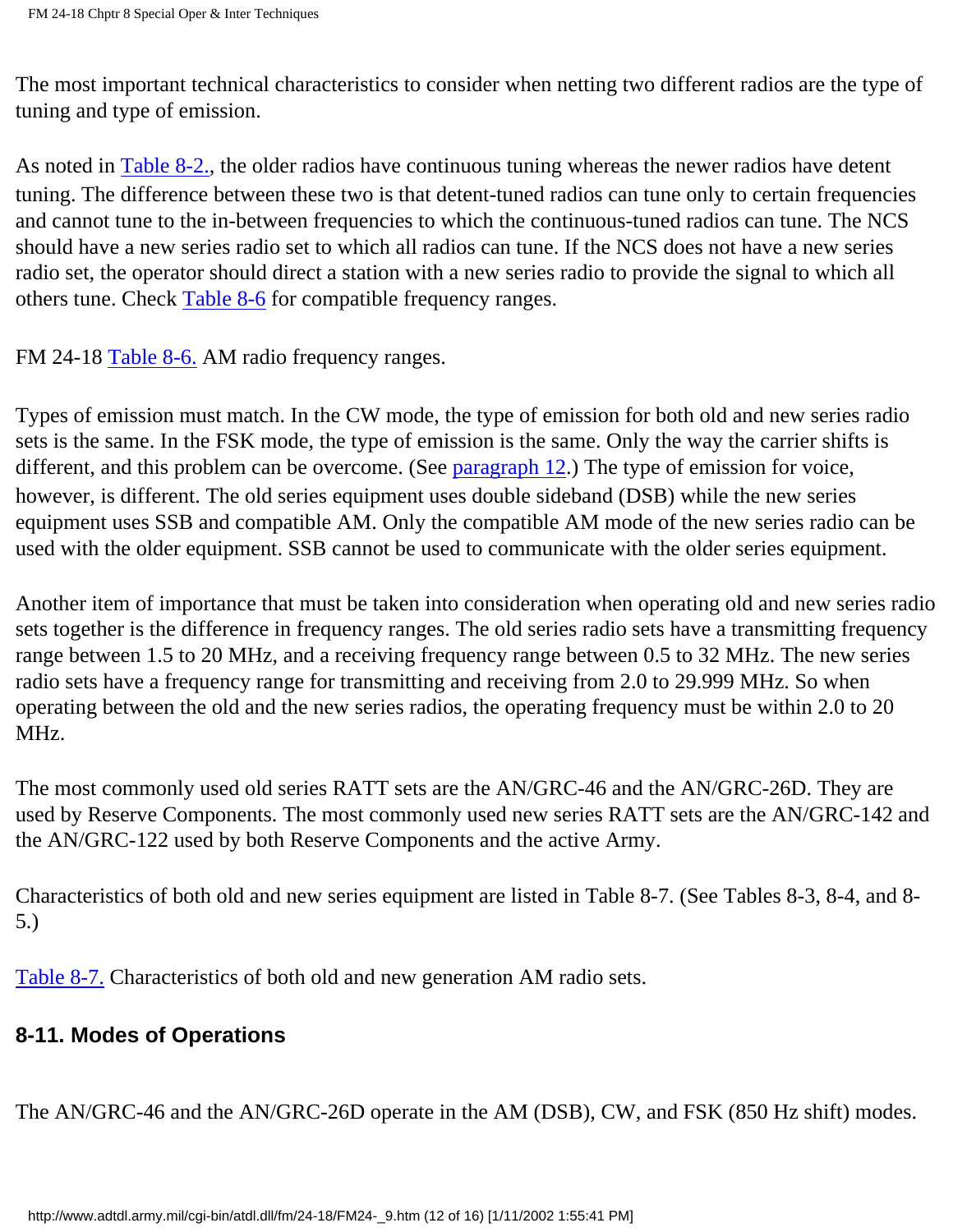The AN/GRC-142/122 operates in the SSB (using upper sideband), AM voice, narrow frequency shift keying (NSK) (85 Hz shift), FSK (850 Hz shift), and CW modes of operation.

## **8-12. Procedures for Interoperability**

After establishing a compatible SOI net frequency, the following rules apply for netting old and new series radio sets for different modes of operations.

#### **Voice operations (Table 8-8).**

New series radio sets AN/GRC-142/122.

- Tune for normal voice operation.
- Change the SERVICE SELECTOR switch on the RT-662 or RT-834 from SSB/NSK to the AM position.
- Conduct normal voice operation.

Old series radio sets AN/GRC-46 and AN/GRC-26D.

FM 24-18

- Tune equipment as usual for voice operation.
- While receiving voice signal from a station in the net using a new series radio set, rotate the CONTINUOUS TUNING dial for clearest voice reception.
- Realign transmitter to receiver.
- Conduct normal voice operation.

[Table 8-8.](http://www.adtdl.army.mil/cgi-bin/atdl.dll/fm/24-18/24180095.gif) Voice tuning procedures. **CW operation (Table 8-9).**

New series radio sets AN/GRC-142/122.

- Tune radio set for normal operation.
- Change the SERVICE SELECTOR switch on the RT-662 or RT-834 to the CW position.

# **NOTE: In the CW mode, the transmitted RF signal is 2 kHz higher than the frequency indicated on**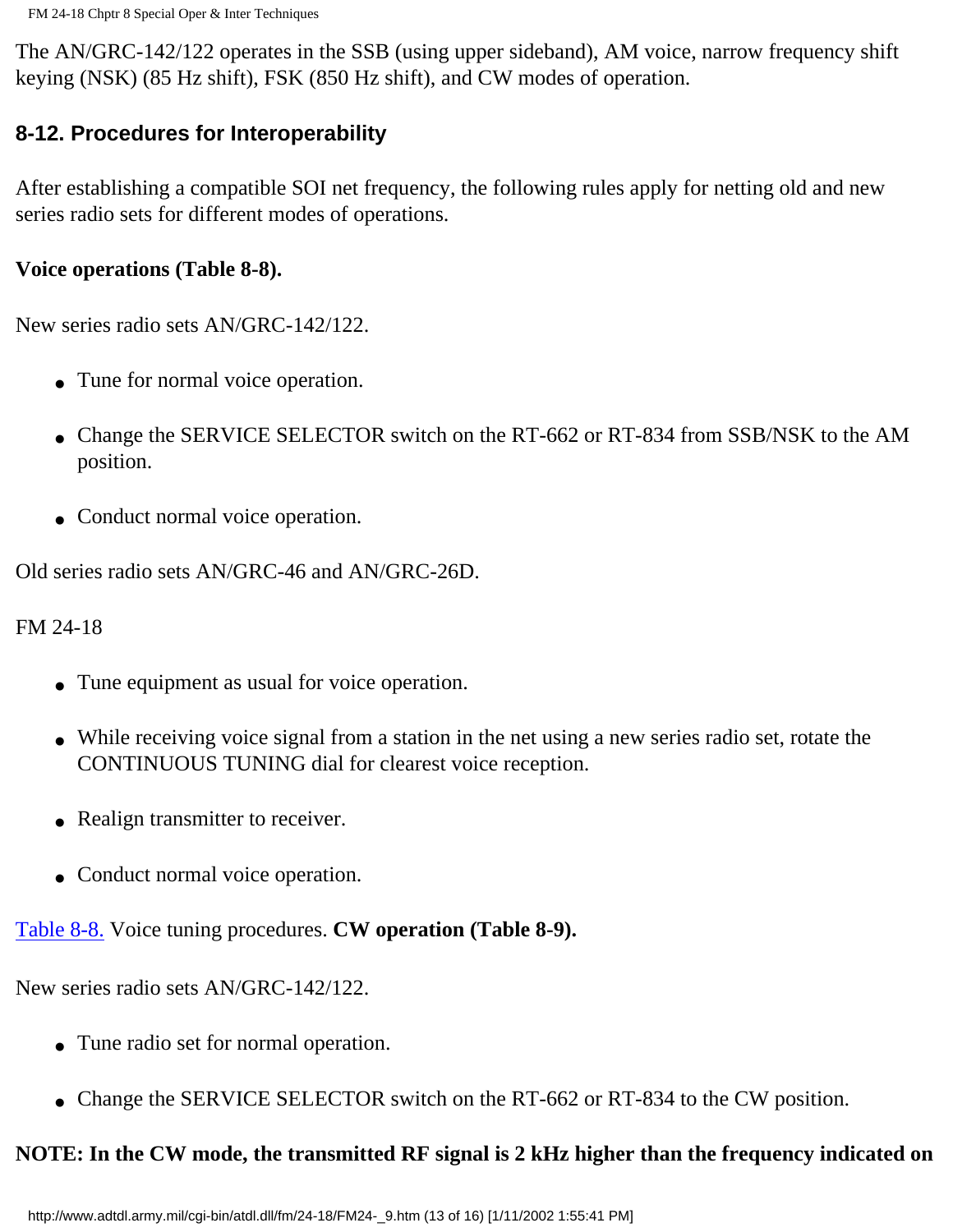#### **the RT's (Receiver/Transmitter) MC and KC controls.**

- Lower the operating frequency by 2 kHz on the RT-834/662. Key radio set with CW keying device and adjust beat frequency oscillator (BFO) control left or right for comfortable listening tone.
- Conduct normal CW operation.

Old series radio sets AN/GRC-46, AN/GRC-26D.

- Tune radio sets for normal CW operations.
- While receiving a CW signal from a station in the net using a new series radio set, rotate the CONTINUOUS TUNING dial on the receiver until a clear CW signal is heard.
- Realign transmitter to receiver.
- Conduct normal CW operations.

FM 24-18 [Table 8-9.](http://www.adtdl.army.mil/cgi-bin/atdl.dll/fm/24-18/24180096.gif) CW tuning procedures. **Radio teletypewriter operation.**

**NOTE: Other than netting with the continuous tuning dial for voice and CW operations, the operator of the new series radio set was the only one that had to make changes in the normal tuning procedures of his radio set. For RATT operations, both the operator of the old series and the new series radio sets must make changes from the normal tuning procedures. The primary reason is the position of the mark and space signals in relation to the carriers of the two types of equipment. Old series radio sets transmit the mark signal above the carrier and the space signal below the carrier. The new series radio sets transmit the mark signal below the carrier and the space signal above the carrier.**

New series RATT sets AN/GRC-142/122.

- Tune RATT equipment as usual for normal RATT mode of operation.
- Change the service selector switch on the RT-662 or RT-834 to the FSK position.
- Change the REC switch on the modem (MD-522) from normal to reverse.
- Change the mode selector switch on the MD-522 to 850 Hz.
- When receiving a TTY signal, adjust the BFO on the MD-522 for reverse scope alignment. If necessary, adjust the Frequency Vernier to assist BFO scope alignment when tuning the receiver to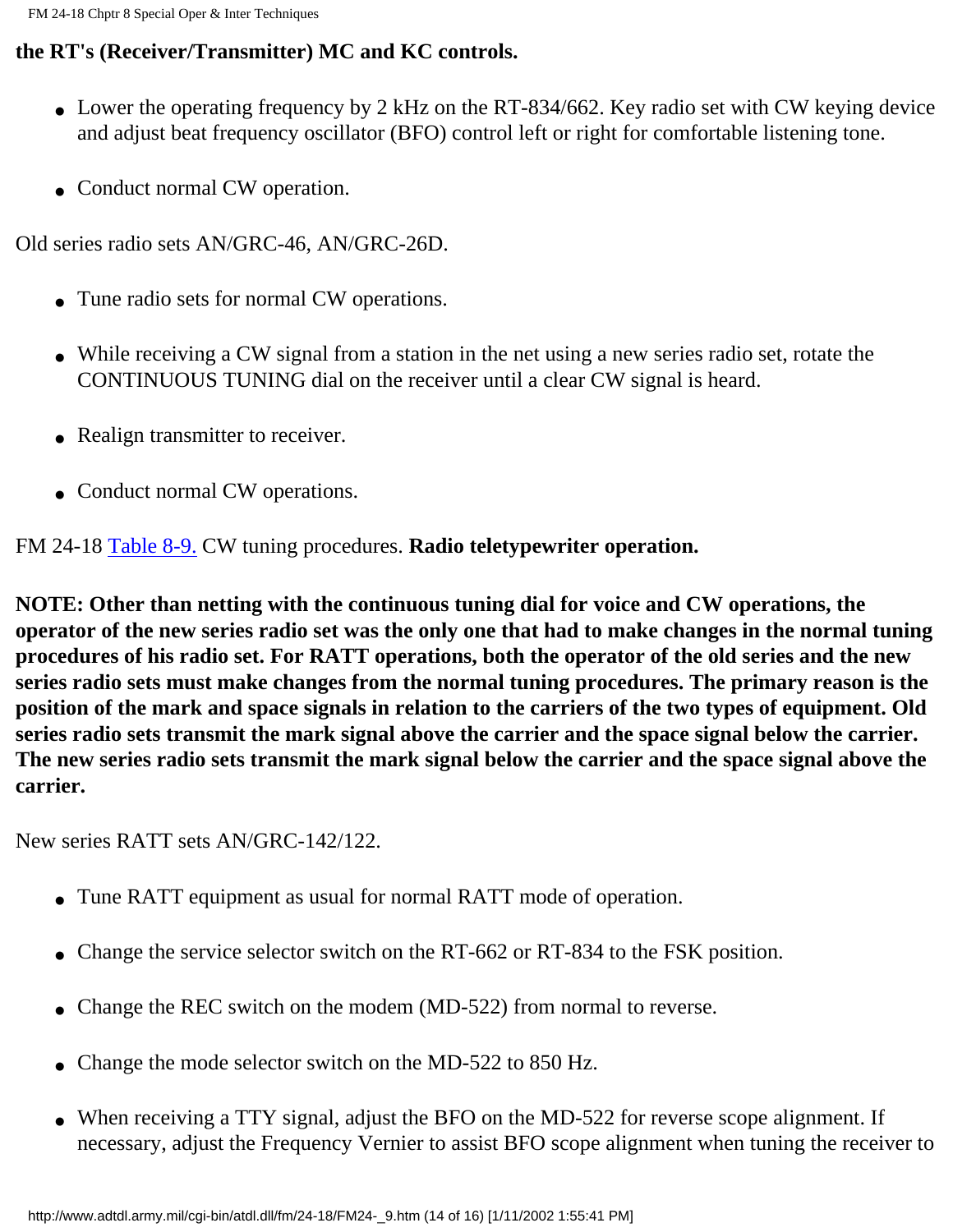the receive signal.

• Conduct normal RATT operation.

#### **NOTE: When receiving a TTY signal from like equipment (new series radio to new series radio), the REC switch must go back to NORMAL in order to receive.**

Old series radio teletypewriter set AN/GRC-46.

- Tune RATT equipment as usual for normal RATT mode of operation (Table 8-10).
- Change the service switch on the Converter CV-278 from normal to reverse.

FM 24-18

- Adjust the Receiver R-392 to the tuning signal of the AN/GRC-142/122, VSC-2, or VSC-3. Adjust until a mark 40 signal to the right of 0 is received on the (CV-278) converter.
- Realign transmitter to receiver.
- Conduct normal RATT operation.

[Table 8-10.](http://www.adtdl.army.mil/cgi-bin/atdl.dll/fm/24-18/24180097.gif) RATT tuning procedures.

**NOTE: When operating secure RATT and you are not receiving, the teletypewriters may run open. To stop them from running open, return the SERVICE switch on the Converter CV-278 to the MARK HOLD position. On the CV-116 set the MARK HOLD switch back to the MARK HOLD position.**

Old series radio teletypewriter set AN/GRC-26D.

- Tune RATT equipment as usual for normal RATT mode of operation (Table 8-11).
- Change the MARK HOLD switch on the converter (CV-116) from XTAL (left) (NORM) position to the XTAL (right) (REV) position.
- Adjust the Receiver R-390 to the tuning signal of the AN/GRC-142/122, VSC-2, or VSC-3. Adjust until a mark 50 signal to the right of 0 is received.
- Realign transmitter to receiver.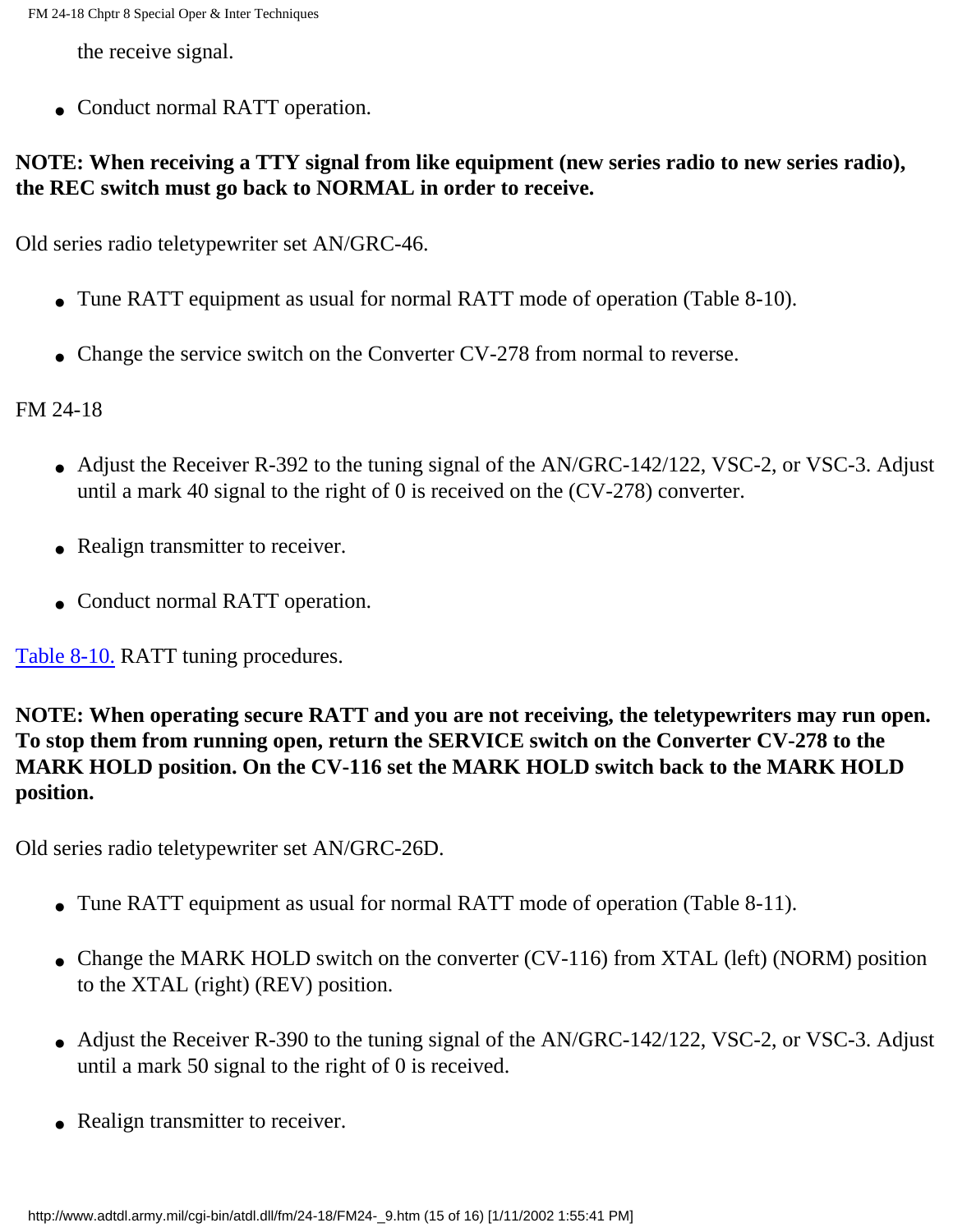• Conduct normal RATT operation.

FM 24-18 [Table 8-11.](http://www.adtdl.army.mil/cgi-bin/atdl.dll/fm/24-18/24180098.gif) RATT tuning procedures.

**NOTE 1: When receiving a TTY signal from like equipment (old series radio to old series radio), the service switch on CV-278 or the MARK HOLD switch on CV-116 must go back to the normal operating position in order to receive.**

**NOTE 2: When operating secure RATT and you are not receiving, the teletypewriters may run open. To stop them from running open, return the SERVICE switch on the Converter CV-278 to the MARK HOLD position. On the CV-116 set the MARK HOLD switch back to the MARK HOLD position.** 8-26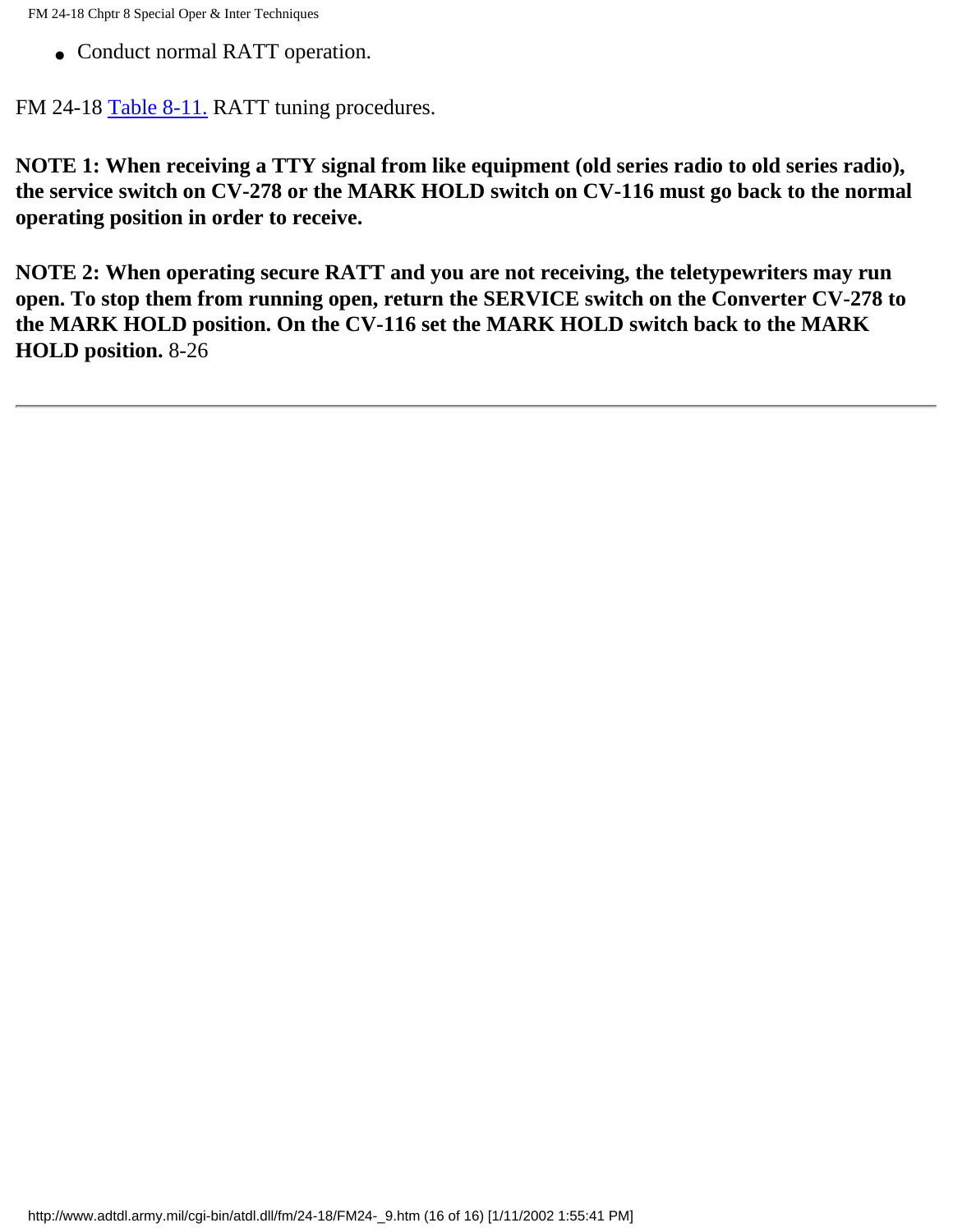

# **APPENDIX A**

# **POWER SOURCES**

# **A-1. Types**

The power required to operate radio equipment may come from a variety of sources, such as commercial power, dry batteries, storage batteries, engine-driven generators, and rectifiers. Each type has certain advantages and certain limitations. Depending upon the application involved, these sources of power may be used individually or in combinations.

#### **A-2. Commercial Power**

Various values of AC and DC voltages can be obtained from commercial powerlines and used as primary power sources. The AC voltage sources range from the standard 115-volt, single-phase power source to the 2,300 volt, three-phase power used for industrial purposes. The primary DC voltage sources range from 28 to 440 volts. Power supplies designed for AC operation must not be connected to a DC source, since this will damage the power transformer. Also, equipment designed exclusively for a DC source will not operate on AC power.

## **A-3. Power Converters**

Because of the wide variation in commercial power in various parts of the world, and because of the special power requirements of certain types of communications equipment, it is frequently necessary to make changes in the available power. It may be desired to convert AC to DC, or DC to AC. It may be necessary to provide 60-hertz current from a 25-hertz power source, step the voltage up or down, or convert single-phase power to multiphase power. Electronic converters, motor generators, or transformers may be used singly or in combination to effect these changes. The choice of equipment depends on the desired result and the available power sources.

#### **Electronic converter.**

Electronic converters are devices that change AC to DC, DC to DC, or DC to AC. There are no moving parts used in the conversion process. Instead, electronic devices such as transistors and electron tubes are used. Electronic converters that change AC or DC to DC are commonly called DC power supplies, while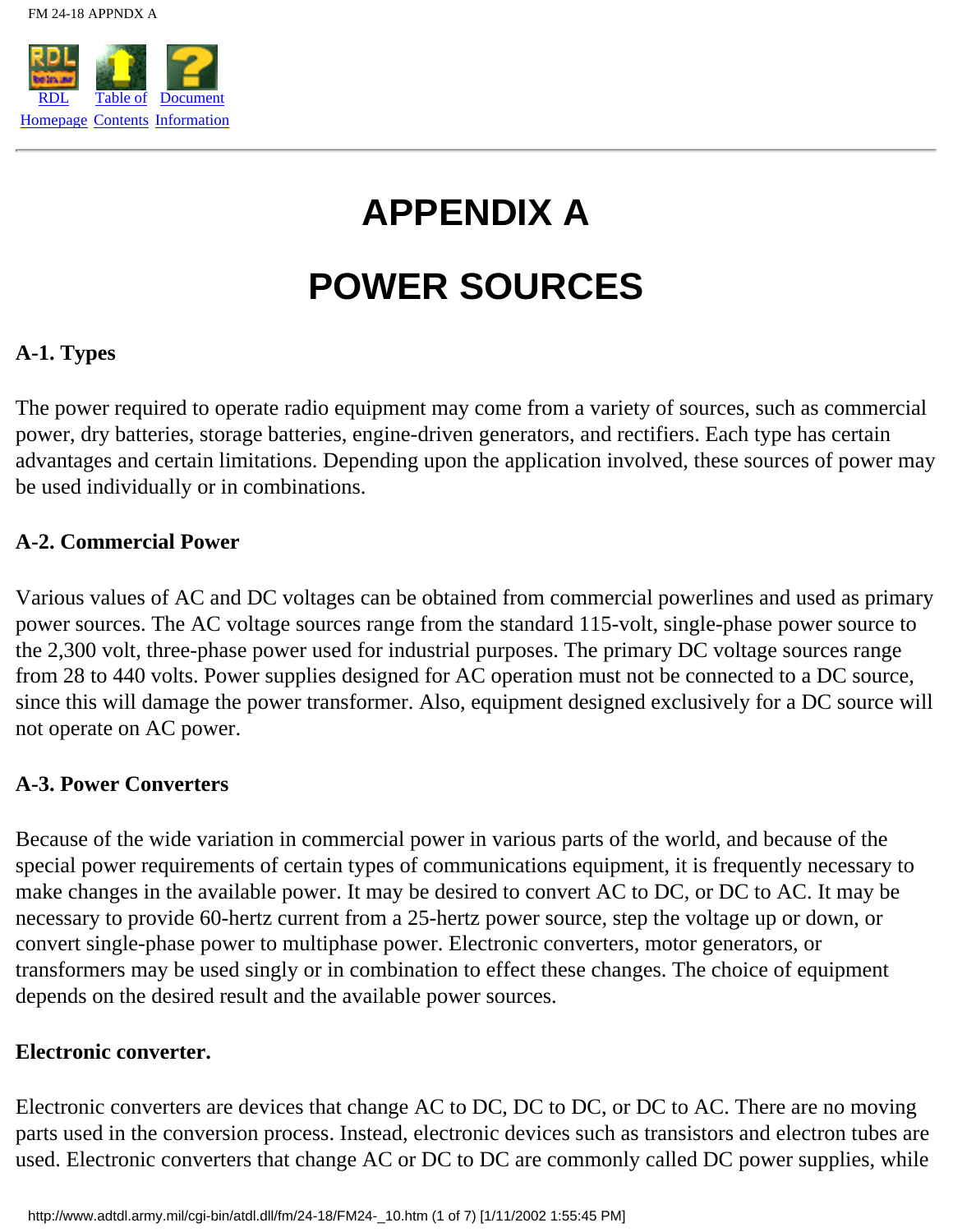```
FM 24-18 APPNDX A
```
those that change DC to AC are called inverters.

#### **Transformers.**

Most AC devices for communications systems are designed to operate at 50 to 60 hertz from a 115- or 230-volt power source. In many areas, however, the available voltage is unsuitable for the operation of such equipment. Therefore, power transformers are used to increase or decrease the AC output voltage to the values required.

#### **Solid state power inverters.**

Solid state power inverters are used in power units that supply power requirements to both vehicular and conventional radio systems because they may be designed to operate from both AC or DC voltage inputs. They are highly versatile, and are capable of providing wide ranges of AC and DC voltage outputs. These inverters may be designed to produce AC outputs at the standard 60-hertz line frequency or at higher frequencies which facilitate the design of lighter and smaller power units, filtering systems, and associated equipment. These inverters may be designed to convert either AC or DC input voltages into a square wave pulse train, transforming this train to the desired voltage level. Where DC outputs are required, the inverter rectifies and filters this voltage to a smooth and ripple-free DC power source. Normally, these power units incorporate solid state voltage regulator circuits and protective circuitry designed to shut down the affected power sources during hazardous malfunctions of associated equipment.

## **A-4. Batteries**

*WARNING: Observe all warning labels on batteries. Severe injury or death may result if they are mishandled or disposed of incorrectly.*

There are distinct advantages to be realized through the use of batteries as a source of electrical power for both radio communications equipment and test, measurement, and diagnostic equipment (TMDE). They allow complete mobility of the equipment involved and provide complete isolation from noisy power generating systems. Such systems produce electrical power which is often laden with transient spikes and pulses that tend to interfere with communications and prohibit accurate measurements. The recent breakthrough in battery design, development, and manufacture has produced a greater dependability and versatility of batteries as a source of power. Consequently, the military inventory of battery-powered equipment is steadily on the increase. Some of the items currently in use which use a variety of sizes and types of batteries are listed i[n table A-1](http://www.adtdl.army.mil/cgi-bin/atdl.dll/fm/24-18/24180099.gif).

## [Table A-1.](http://www.adtdl.army.mil/cgi-bin/atdl.dll/fm/24-18/24180099.gif) Partial List of Items of Equipment That Use Batteries

The complete inventory of radio communications equipment is too extensive to list in this manual. The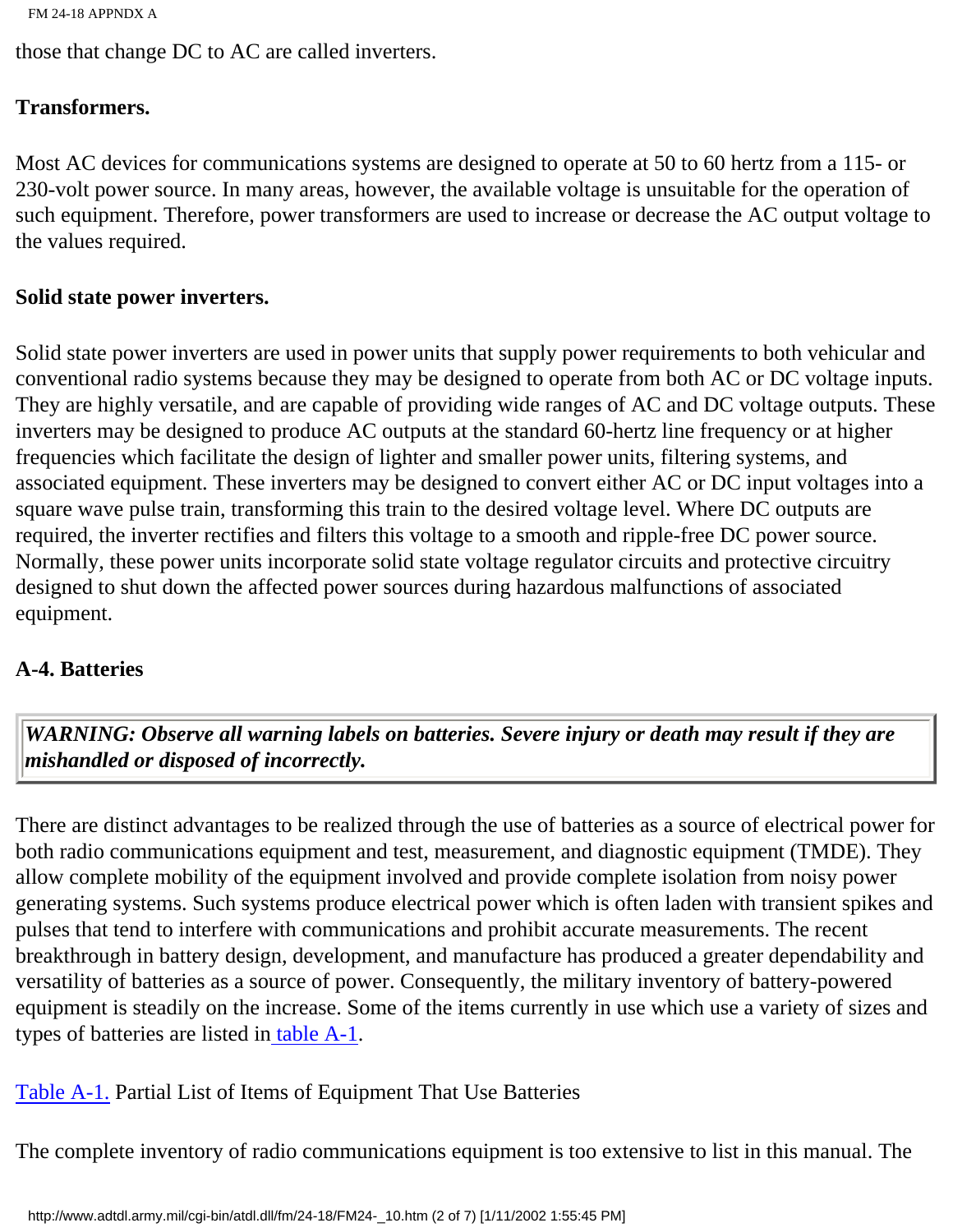```
FM 24-18 APPNDX A
```
items cited above are mere illustrations of the general uses of batteries in radio equipment. The inventory of TMDE equipment using batteries as a source of power is comparably extensive. The installation and preventive maintenance procedures for batteries are given in the specific operator's manual for the equipment which uses them as a source of power. Therefore, no procedures are given in this manual.

A battery consists of a number of cells assembled in a common container and connected together to function as a source of electrical power. Batteries are widely used as power sources in portable radio communications equipment because of their inherent stability. Batteries are also widely used in TMDE. Modern technology has produced a wide range of batteries, each unique in itself in meeting some particular power requirement. Development of new and different types of batteries in the past decade has been so rapid that it is impossible to present a complete knowledge or description of them in this manual; however, some of the common types currently used in radio and TMDE are described below.

#### **Mercury cells.**

With the advent of small transceivers and miniaturized equipment, a very small battery was needed that was capable of delivering maximum electrical capacity per unit volume while operating in varying temperatures and at a constant discharge rate. The mercury battery, which is one of the smallest batteries, meets these requirements.

#### **Lead-acid batteries.**

The lead-acid battery is used extensively throughout the world. It is an electrochemical device for storing chemical energy until it is released as electrical energy. Active materials within the battery react chemically to produce a flow of direct current whenever current consuming devices are connected to the battery terminals. This current is produced by chemical reaction between the active material of the plates (electrodes) and the electrolyte (sulphuric acid). It is primarily used as a vehicle battery, but it can be, and is being used in larger communications equipment and shelters.

#### **Nickel-cadmium batteries.**

The nickel-cadmium batteries are far superior to the lead-acid type. Some are physically and electrically interchangeable with lead-acid types. Smaller units are designed to be used inside radio, TMDE, and electronic equipment. The nickel-cadmium and lead-acid batteries have capacities that are comparable at normal discharge rates, but at high discharge rates the characteristics of the nickel-cadmium batteries are far superior. They can deliver a large amount of power and can maintain an almost constant voltage level until discharged. They can stay idle in any state of charge for an indefinite time and keep a full charge when stored for long periods of time. They may be charged and discharged any number of times without any appreciable deterioration. Due to their superior capabilities, nickel-cadmium batteries are being used extensively in many military applications that require a battery with a high discharge rate. In many instances they are replacing lead-acid batteries in vehicles.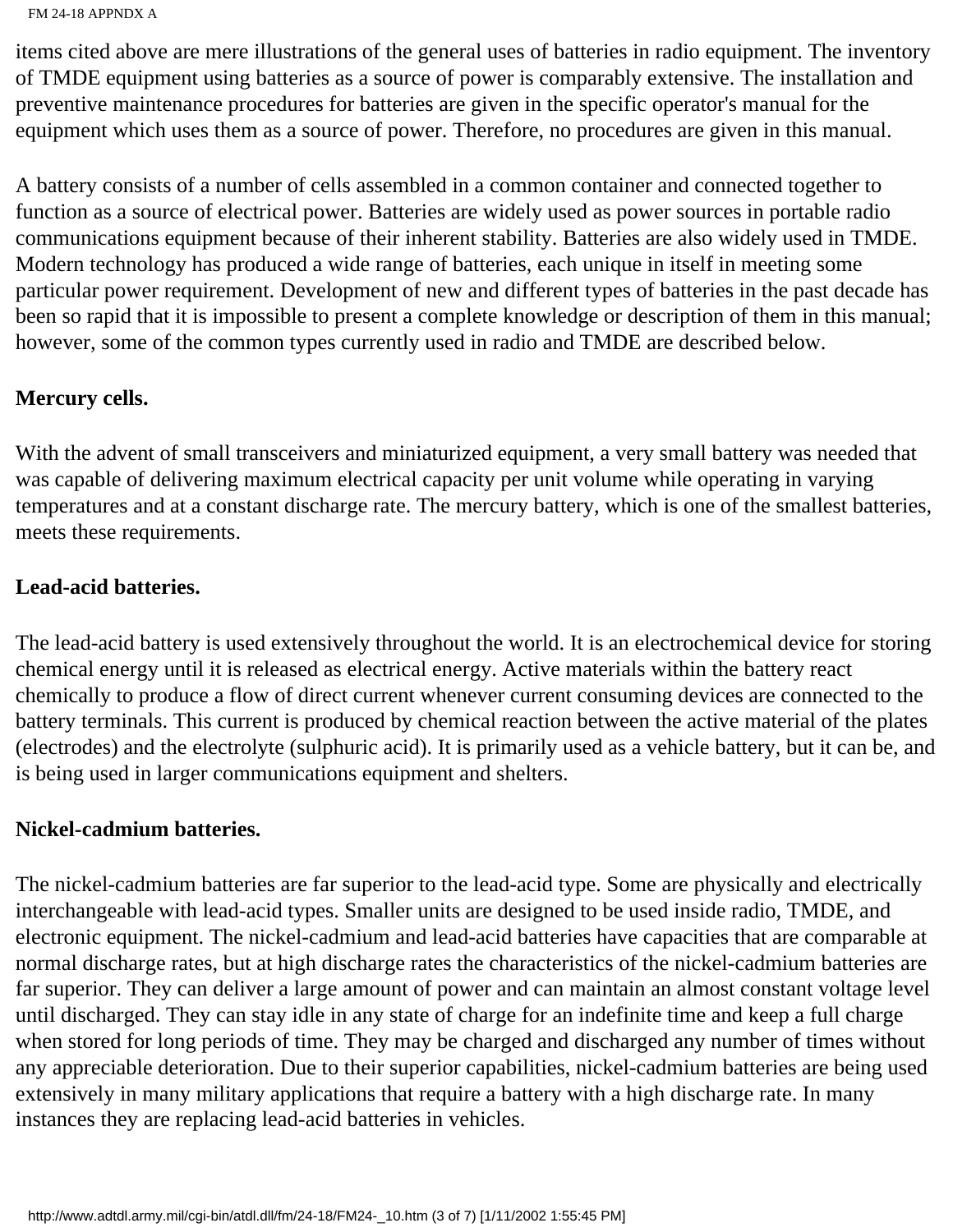FM 24-18 APPNDX A

#### **Zinc-carbon batteries.**

Zinc-carbon is the most widely used type of battery. They are commonly called dry cells or dry batteries because the electrolyte used is in paste form and sealed, making it virtually impossible to spill. The ampere hour of these batteries is not a fixed value but varies with current drain, operating schedule, cutoff voltage, temperature, and battery storage techniques and duration. These batteries have four general areas of application: (1) radio, (2) general purpose, (3) flashlight and photo-flash, and (4) heavy duty industrial. The dry cells vary in chemical composition, depending on the application for which they are intended. Thus, a dry cell battery intended for radio applications contains a higher percentage of active electrochemical materials than a battery intended for photo-flash operation. This higher percentage of electrochemical materials increases the overall capacity of the battery, enabling it to remain in service longer than a similar size battery designed for photo-flash operation. Conversely, a battery intended for photo-flash applications contains a higher percentage of carbon which lowers the internal resistance and impedance of the battery enabling it to deliver the required higher current for a short duration. Although either of these classes of batteries will operate in another application, the most satisfactory results are obtained when each type of dry cell or battery is used in the application for which it was specifically designed.

#### **Alkaline batteries.**

The electrochemical system of both nonrechargeable (primary) and rechargeable alkaline cells comprises a zinc anode of large surface area, a manganese dioxide cathode of high density, and a potassium hydroxide electrolyte. These batteries have low internal resistance, low impedance, and high service capacity. They are hermetically sealed. The nominal voltage of a single alkaline cell is 1.5 volts; however, the closed circuit voltage of an alkaline primary battery falls gradually as the battery is discharged. Consequently, the service hours delivered by alkaline/ manganese primary batteries are far greater than that of zinc-carbon batteries as the end point voltage is lower. Service capacity remains relatively constant as the discharge rate is varied and the capacity does not vary as much with current drain as it does in zinc-carbon batteries. The alkaline system operates with high efficiency under continuous or heavy duty and high drain conditions where as the zinc-carbon battery is unsatisfactory. Under certain conditions, alkaline batteries will provide as much as ten times the service of standard zinccarbon batteries.

#### **Lithium batteries.**

The lithium-nickel halide battery represents a potential for a dense, high energy source of electric power. Extensive research is in process to develop this extraordinary, high current producing battery. Lithium is the Earth's lightest solid element, weighing only one-thirtieth as much as an equal volume of lead. It can, however, generate up to eight times as much electricity when coupled to a suitable cathode in the presence of a suitable electrolyte. Because of their high current producing capabilities, lithium batteries are being developed for use as power sources in electric cars and forklifts. Some lithium-type batteries have already been fielded for some types of Army radio equipment. For example, The BA-5590/U is used in the KY-57 (Vinson) and the BA-5598/U is available for use in the AN/PRC-25, -77, and -74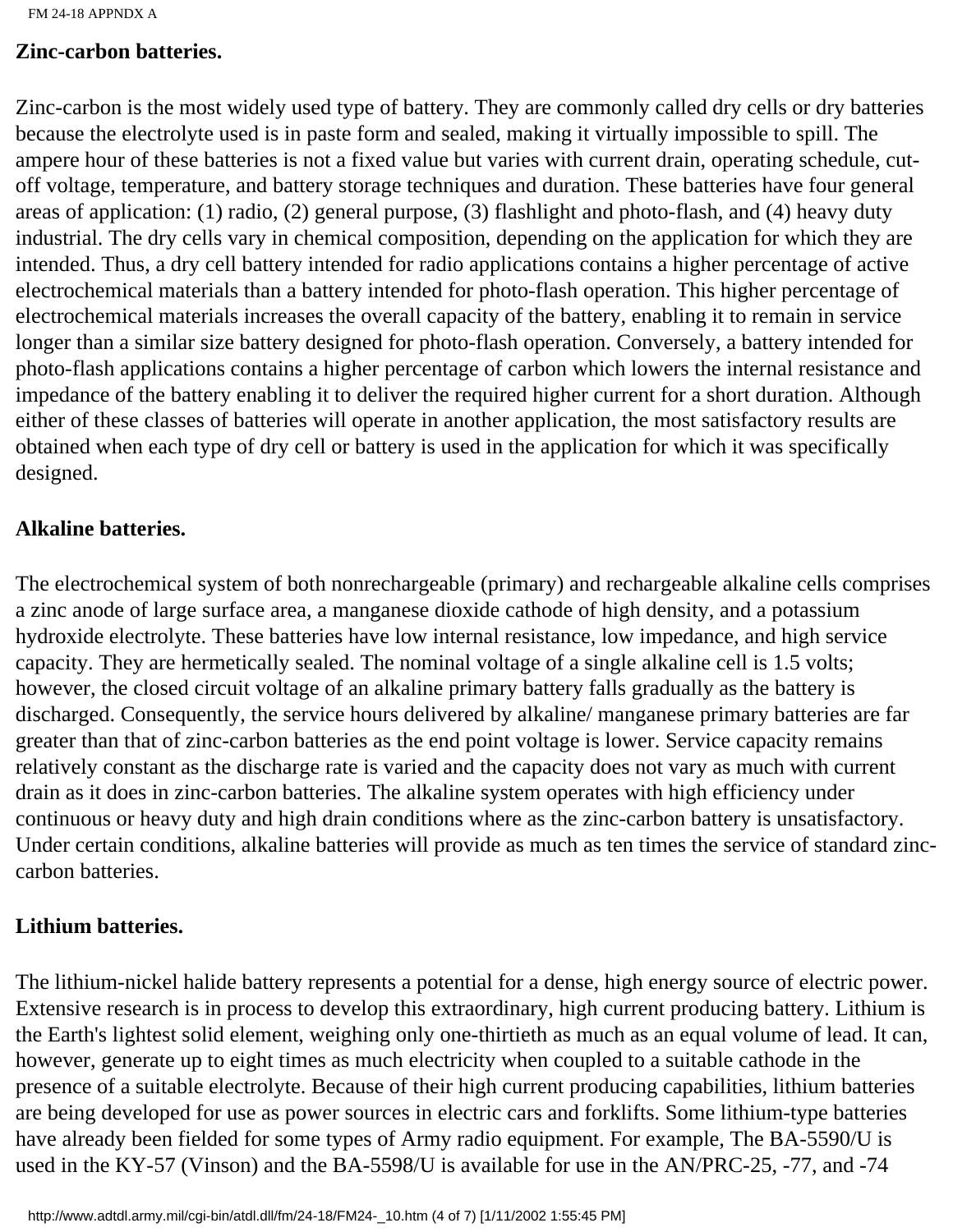```
FM 24-18 APPNDX A
```
radio sets. Others are in the process of distribution.

**Safety features.** The battery is protected by a 3.5 ampere blow replaceable fuse in each 12-volt section to protect against excessive currents of external short circuits which could lead to overheating, cell venting, or rupture. This fuse should not be bypassed or replaced with a higher rated fuse. Each cell (ten per BA-5590/U) is designed with a venting device which releases internal cell pressure to ambient pressure if the internal pressure exceeds 350-450 psia. Venting will occur when pressures become excessive due to cells which have overheated (200-220øF) and serves to prevent the cell from rupturing. If a cell vents, sulfur dioxide gas will be released, which is a noxious eye and respiratory irritant. Irritation will occur long before toxic concentrations are reached and serves as an indication of its (SO2) presence. This battery contains no radioactive material.

#### **Precautions.**

*Storage.* Bulk storage of BA-5590/U batteries should be in a well ventilated cool temperature facility (about 70øF). Refrigeration is not required. Battery life decreases with storage time and with increasing temperature. For this reason, temperatures above 130øF should be avoided if possible.

*Handling.* The BA-5590/U battery contains pressurized cells similar to aerosol cans. Therefore, under no circumstances should the battery be deliberately opened, crushed, punctured, disassembled or otherwise mutilated. Rupture of the cell could occur. The BA-5590/U battery should not be heated or incinerated, as overheating may produce internal pressure at a rate in excess of the venting capacity and could result in a cell or battery rupturing. Under no condition should the batteries be recharged. Such action could lead to venting, rupturing, or rupturing with fire.

*Transportation.* Shipment of the BA-5590/U battery is regulated by the Department of Transportation in 49 CFR 173.1015 in conjunction with 49 CFR 172.101 Hazardous Materials Table and DOT-E-7052 exemption for shipping of charged lithium batteries. 49 CFR 173.1015 addresses the shipping and general transportation of depleted lithium batteries.

*Disposal.* Batteries must be turned in to the local property disposal officer for disposal.

*Overheating.* In the unlikely event that an equipment operator detects the battery compartment becoming unduly hot, hears cell venting (hissing sound), or smells the irritating sulfur dioxide, he should immediately do the following:

- Turn off equipment.
- Do not remove the battery.
- Place equipment away from area of operation and, if possible, in a well ventilated fire protected area; allow 4 hours for battery to cool (battery should be cool to the touch).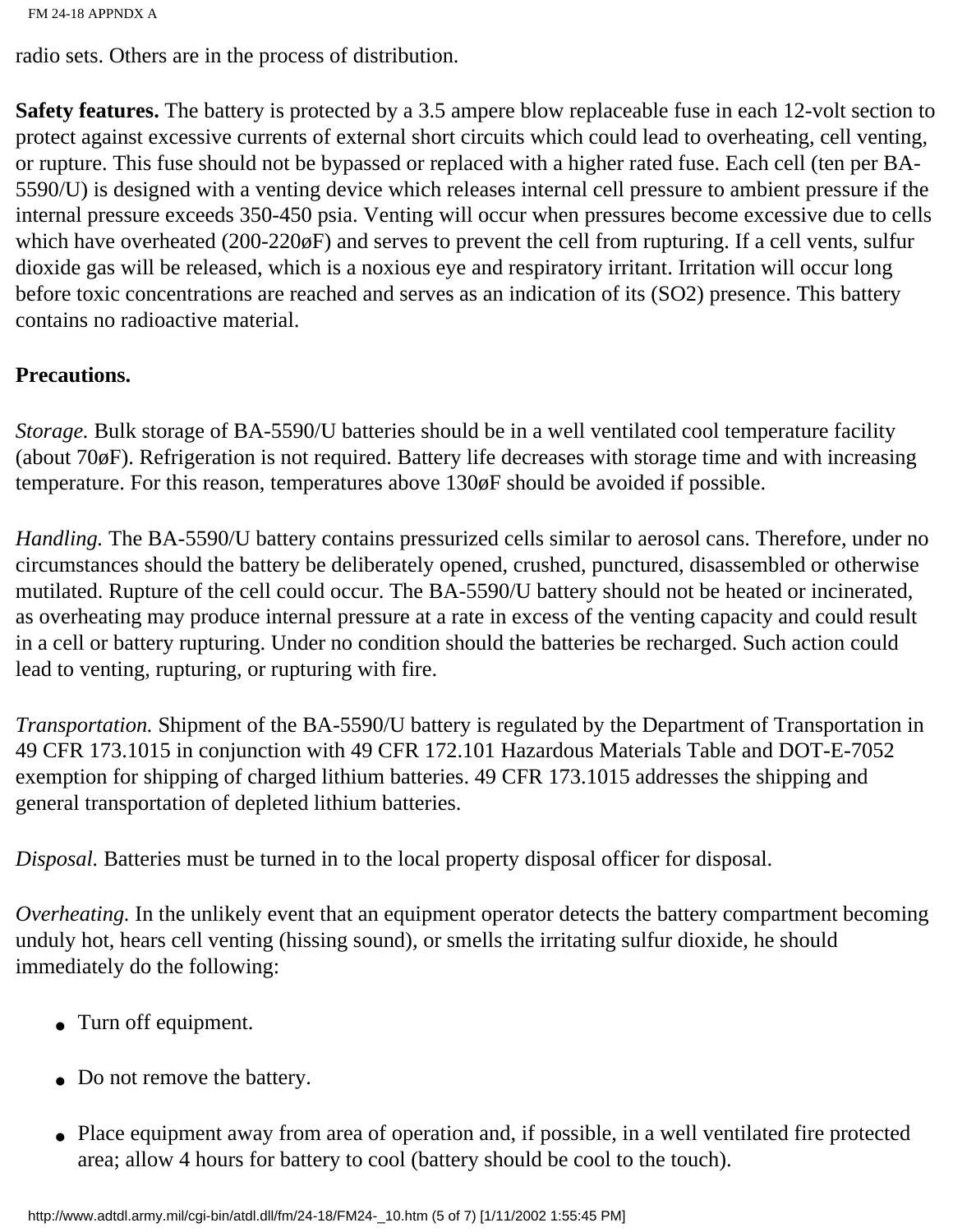- Carefully remove the battery from the equipment using available face and hand protection, such as safety shields, safety goggles, and protective clothing. Materials should not be picked up by hand. Use tongs or a scoop shovel.
- If the battery cannot be removed, leave the immediate vicinity of the equipment.
- Dispose of the battery properly if it can be removed.

*Fire.* In the event there are fires in which lithium batteries are involved, use a graphite powder, such as LITH-X or any other class D flammable metal fire extinguisher. If not available, these fires are generally extinguishable with water in sufficient amounts so as to flood the burning materials. This will not only tend to cut off air access to the fire, but will cool down the batteries and surrounding combustibles so that cell venting and burning are minimized. If many cells have ruptured, lithium metal may be exposed. Burning lithium metal may respond satisfactorily to treatment with water. However, if not, efforts should be aimed at preventing the spread of the fire to other combustibles while letting the lithium metal burn itself out. Carbon dioxide extinguishers will not extinguish burning lithium metal but will extinguish other combustible materials within or near the battery.

*Voltage delay.* If there is a delay in the operation of the equipment that exceeds 2 minutes, the battery should be replaced.

*Battery removal.* When equipment will not be used within 30 days, the battery should be removed from the equipment.

#### **A-5. Engine-Driven Generator Units**

DC engine-driven generators have output capacities of from 0.4 to 15.9 kW. AC engine-driven generators have output capacities of from 0.3 to 1,000 kW. In addition, there are certain special purpose generators that provide both AC and DC output.

#### **Power unit noise reduction at forward area sites.**

The procedure outlined below is designed to reduce power unit noise by approximately 90 percent and to increase survivability to direct fire.

Construct a dugout with adequate clearance along the sides and top to provide sufficient space for maintenance and ventilation of the engine-driven generator.

Locate the dugout preferably on a slight rise or hill so that accumulations of water and rain will be drained off. Dig drainage ditches leading away from the low side of the dugout.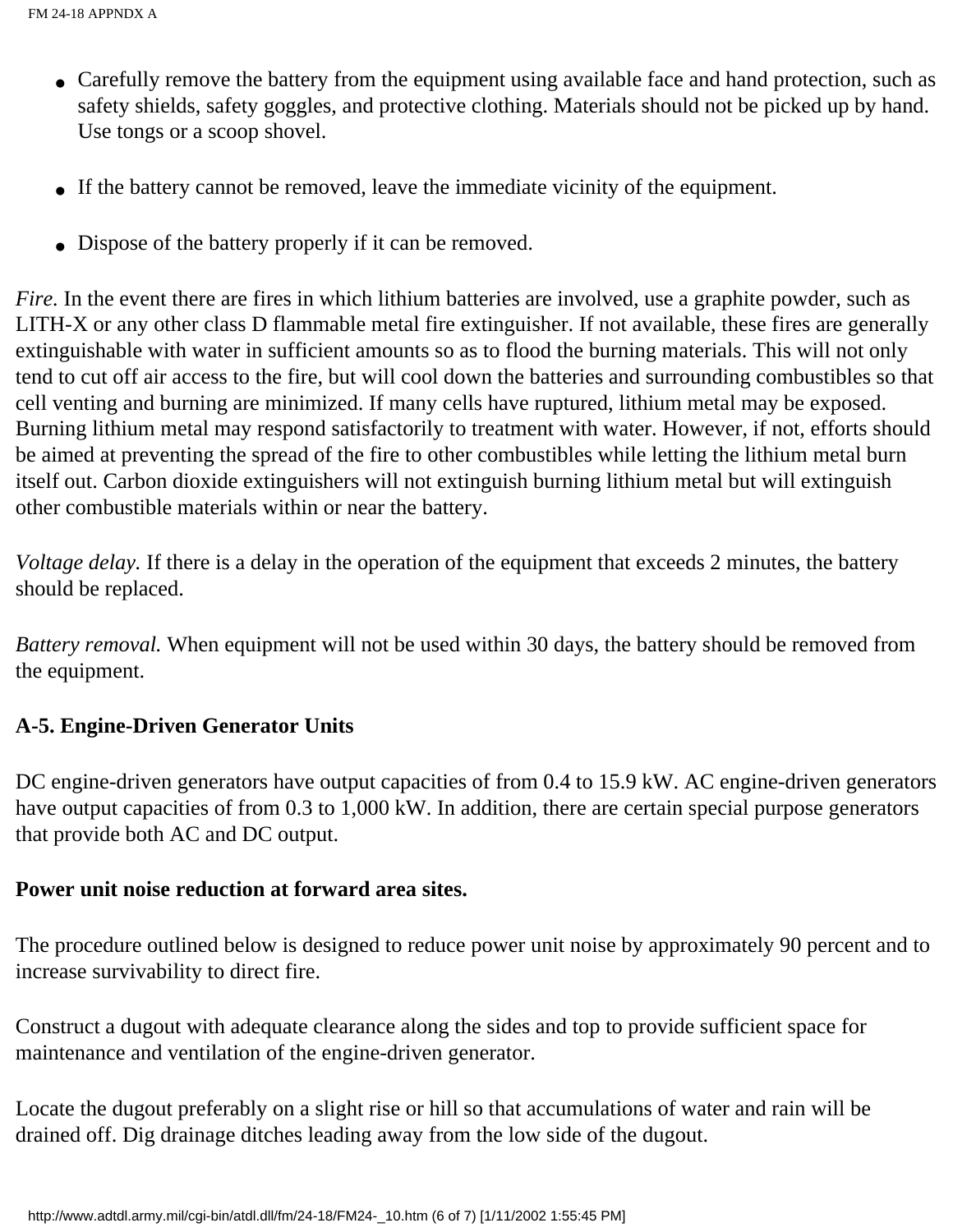```
FM 24-18 APPNDX A
```
Reinforce the sides of the shelter with sandbags, or a wooden or steel framework, to provide support and to prevent cave-ins.

Erect a roof of available material to provide protection from the weather. Allow space for a ventilator shaft to carry exhaust fumes away. (An exhaust system may be improvised by using flexible metal pipes or fiber carrying cases for artillery ammunition.) Ensure adequate space around the exhaust system for ventilation and cooling.

Drape empty sacks or canvas along the roof overhang to muffle generator noise.

Camouflage the dugout with available material that matches the surrounding terrain.

#### **Power source substitution.**

Power units that are recommended for specific equipment usually give the best results. In emergency situations, however, use any power unit of appropriate output voltage, current, wattage, and frequency. Sometimes spare equipment is available to provide additional output power. In such cases, it is recommended that only as many units be used as are required to carry the load.

In case of emergency, turn off all equipment and lights except those actually required to keep the circuits in operation.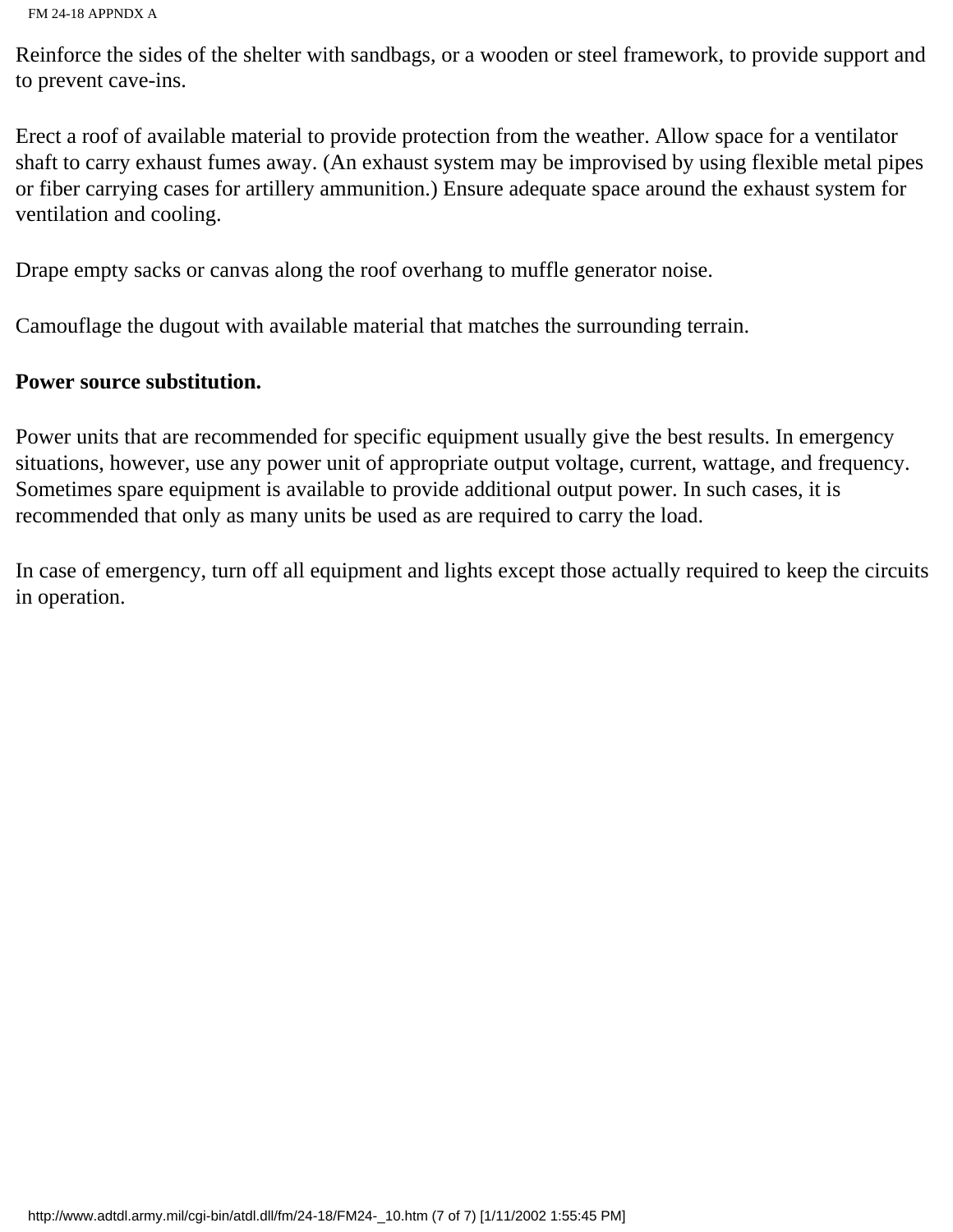

# **APPENDIX B**

# **IONOSPHERIC SOUNDER AN/TRQ-35(V)**

#### **B-1. Recognition of Propagation Path Outages**

High frequency radio continues to play a critical role in the communications architecture for the nearand far-term needs of the Army. The reliability of the HF nets has been plagued by outages directly related to changes of the characteristics and conditions of the ionosphere which are unpredictable. The number of outages can also be increased by action of enemy radio electronic combat (REC) units. When outages occur, it is first necessary to recognize that one has occurred and then change frequencies to one which is capable of supporting the propagation over the path desired. The AN/TRQ-35(V) meets this need by displaying those frequencies which presently are propagating and also by displaying a summary of the amount of time each channel has been used in either the last 5 or the last 30 minutes, whichever is desired.

#### **B-2. Capabilities**

The AN/TRQ-35(V) has the capability of improving the connectivity and reliability of HF communications. The employment of the sounder system enables the frequency manager to determine those frequencies which actually are propagating and the mode or modes by which the propagation is accomplished. The spectrum analyzer portion of the sounder system allows the operator to determine which frequencies are being used and how busy they are. With this information, the operator can ascertain whether or not the transmissions should be received and whether or not multipath interference should occur. If it is determined that communications are possible but are not being achieved, an operator or equipment problem is probably occurring. If the operator finds that propagation paths will not support communications with the frequency assigned, the operator can select frequencies that avoid multipath interference, are presently propagating over the desired link, and are unused or have minimal use. A phenomenon, known as *sporadic-E ionization,* occurs occasionally and sometimes provides for the propagation of frequencies which would not be possible under ordinary circumstances. It also has the effect of preventing propagation of some of the frequencies which were or should be propagating at that time. The duration of the sporadic-E ionization can be very short or for fairly long periods of time. The AN/TRQ-35(V) has the distinct advantage of being able to display the effects of the sporadic-E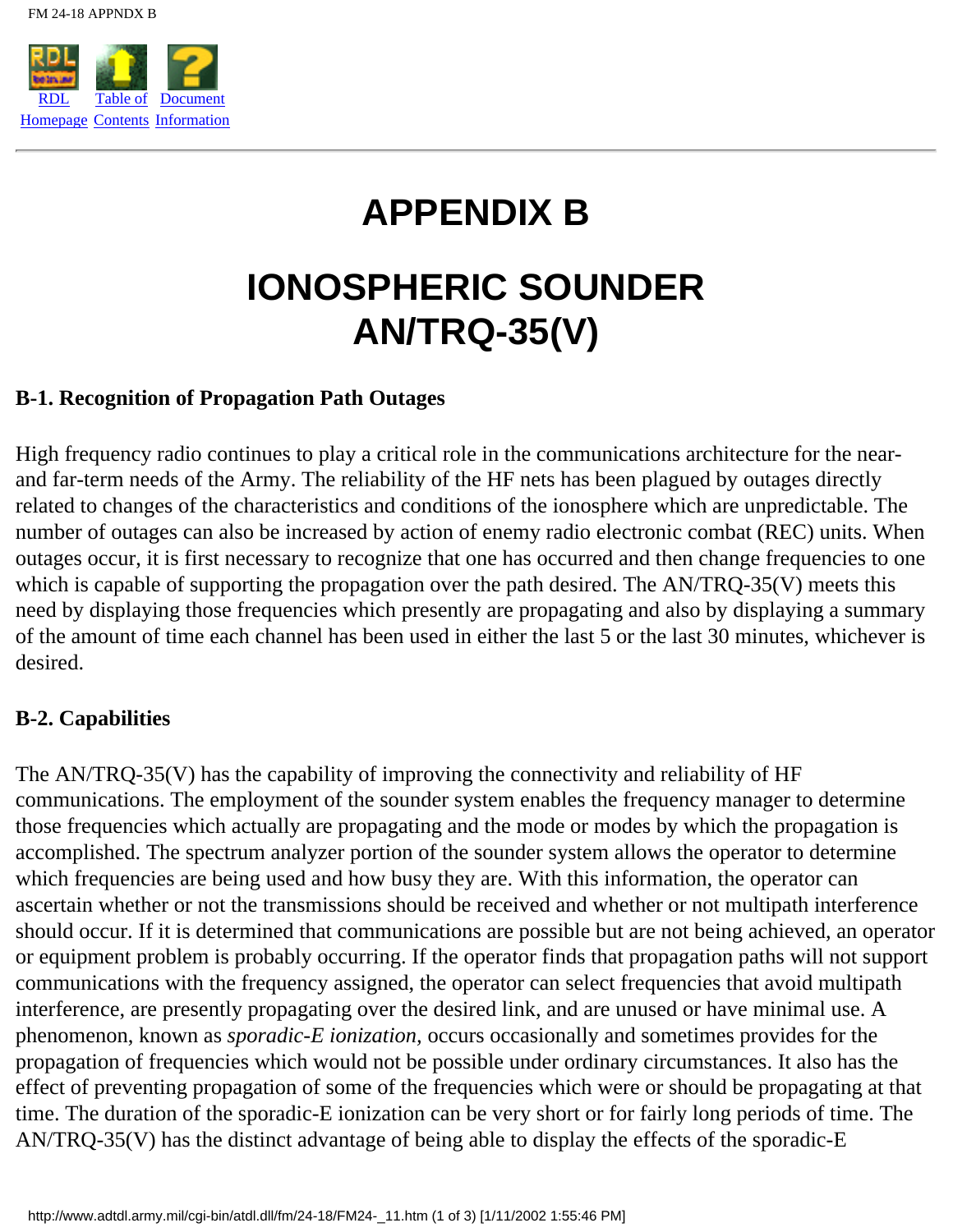```
FM 24-18 APPNDX B
```
ionization as it is occurring and to allow the operator to use its advantages and recognize its detrimental effects to other propagation paths. Frequency managers using this device will be able to select frequencies that will assure consistent and effective communications.

## **B-3. Propagation**

There are two principal paths by which radio waves can travel from a transmitter to a receiver. One is by ground waves, which travel near the ground from the transmitter to the receiver, and the other is by sky waves which travel up to the ionosphere and are refracted (bent downward) back to the Earth. In the HF radio band, 2 to 30 MHz, both modes of propagation are used. The distance over which the signal is able to propagate via ground wave is primarily dependent upon the conductivity and the dielectric constant of the Earth for a given radio system. The ability to propagate by ground waves is best over sea water and poorest over deserts and through jungles. The ability of the ionosphere to refract radio waves is dependable upon the height of the ionized layers in the Earth's upper atmosphere, the density of the electrons in the layers, and the frequency and incidence angle of the radio waves. The electron density and height of the layers vary with the time of day, seasons of the year, and sunspot activity. Present methods for determining usable frequencies use predictions based on historical interpretation which shows cyclic trends in ionospheric conditions. There are sudden ionospheric disturbances in addition to the large excursions in the undisturbed ionosphere. All of these phenomena lead to very conservative frequency selections in order to achieve high predicted reliability probabilities. The result is that many usable frequencies are neither specified nor used and many outages occur which could be predicted.

## **B-4. Characteristics**

## **Transmitter.**

The T-1373/TRQ-35(V) transmitter transmits a CW signal which is swept linearly between 2 to 16 MHz or 2 to 30 MHz in 4 minutes and 40 seconds. The maximum power output is 100 watts (a selectable attenuation can reduce the power output to 10 W). If the diplexer is employed to allow the use of a common antenna with the communications transmitter, only 2 percent of the sounder transmitter power is coupled to the antenna and the remaining power is dissipated in an internal dummy load. The communications transmitter power output cannot exceed 2.5 kilowatts if the diplexer is to be used. Switches are provided in the transmitter to select a sweep ON or OFF at each 5-minute interval in the hour. Switches are also provided to enable blanking out of up to 16 frequencies in order to prevent interference to any critical links in either co-sited or adjacent receivers and to prevent interference to authorized frequencies such as distress and international time frequencies. A transmitter may be colocated with other communications equipment or may be completely detached as long as it has the required power source. Since its emission has a distinct electronic signature and the radiated output has a long time duration, it is an easily isolated and identifiable target. From the viewpoint of both physical and intelligence security, the transmitter should be detached from any major node as far as possible. The transmitter operates unattended after it has been initially programmed and time synchronized. The antenna used should be broadband and have a high take-off angle since most tactical HF communications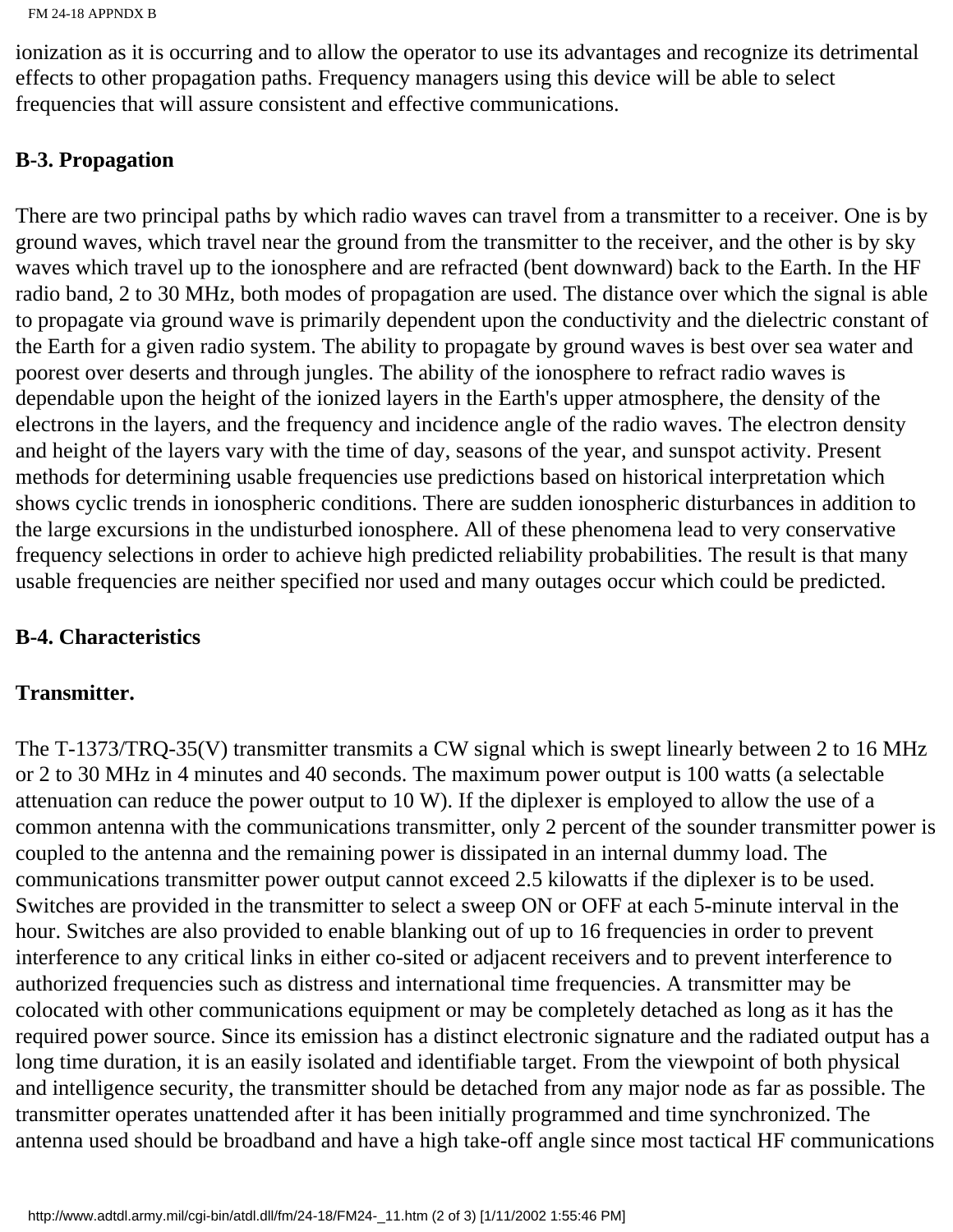```
FM 24-18 APPNDX B
```
use near-vertical incidence. The colocated transmitter may share the transmitter antenna of an HF communications transmitter but the sounder transmitter emitted power is then reduced to 2 percent of the available power. The sounder also is restricted by the characteristics of the communications transmitter antenna which may be narrowband and directional. This would identify the actual operating characteristics of the link involved but could affect the usefulness of the sounder system elsewhere in the operating area.

#### **Receiver.**

The R-2081/TRQ-35(V) receiver sweeps the HF spectrum in synchronism with the sounder transmitter. This allows the receiver to have an extremely narrow bandwidth which offers tremendous immunity to interference from other users. A cathode-ray tube (CRT) display is used to provide a visual representation of the strength of the received signal and the time delay due to the propagation path. The display of time delay can be interpreted to determine the mode by which propagation is achievable. Propagation by more than one mode (known as multipath) normally results in interference which is exhibited as fading. The display of only one mode of propagation is desirable for selection of the optimum usable frequencies. The receiver can store and display data from up to three separate transmitters. A sounder receiver may be colocated with the HF communications receiver or operated completely detached. It may share an antenna with the colocated receiver or use a separate antenna. The antenna should be wideband and nondirectional if more than one transmitter is being used. After time synchronization and initial programming have been completed, no operational requirements exist except for interpretation of the displayed data.

#### **Spectrum Monitor.**

The R-2093/TRQ-35(V) spectrum monitor is an HF receiver, processor, and display system which presents a visual representation of the occupancy statistics of 6 kHz wide channels through the HF band. The entire HF spectrum is scanned every 11 seconds and results are compiled and updated in 5-minute and 30-minute time blocks. A width of either 100 kHz or 500 kHz is displayed around a selected center frequency and the resulting "histogram" depicts occupancy of each 6 kHz channel. Selection is provided for any of four different received power thresholds spaced by 10 dB and the resulting analysis shows the frequency of occurrence of the crossing of the selected threshold. The operator can select by pushbutton control, and view, received signal amplitude expressed in dBm and percentage of use for each 9,333 channels scanned. The operator can monitor any selected center frequency using internal speaker or headphones--selecting USB, LSB, AM, or FM. The spectrum monitor may be located wherever a power source and an antenna are available. No synchronization is required, so that the operator only is required to turn the monitor on and interpret the display. Colocation of the sounder receiver and spectrum monitor provides the operator with the necessary information to enable selection of the optimum frequencies from the viewpoint of received signal strength, lack of multipath occurrence, and unused or minimally used frequencies.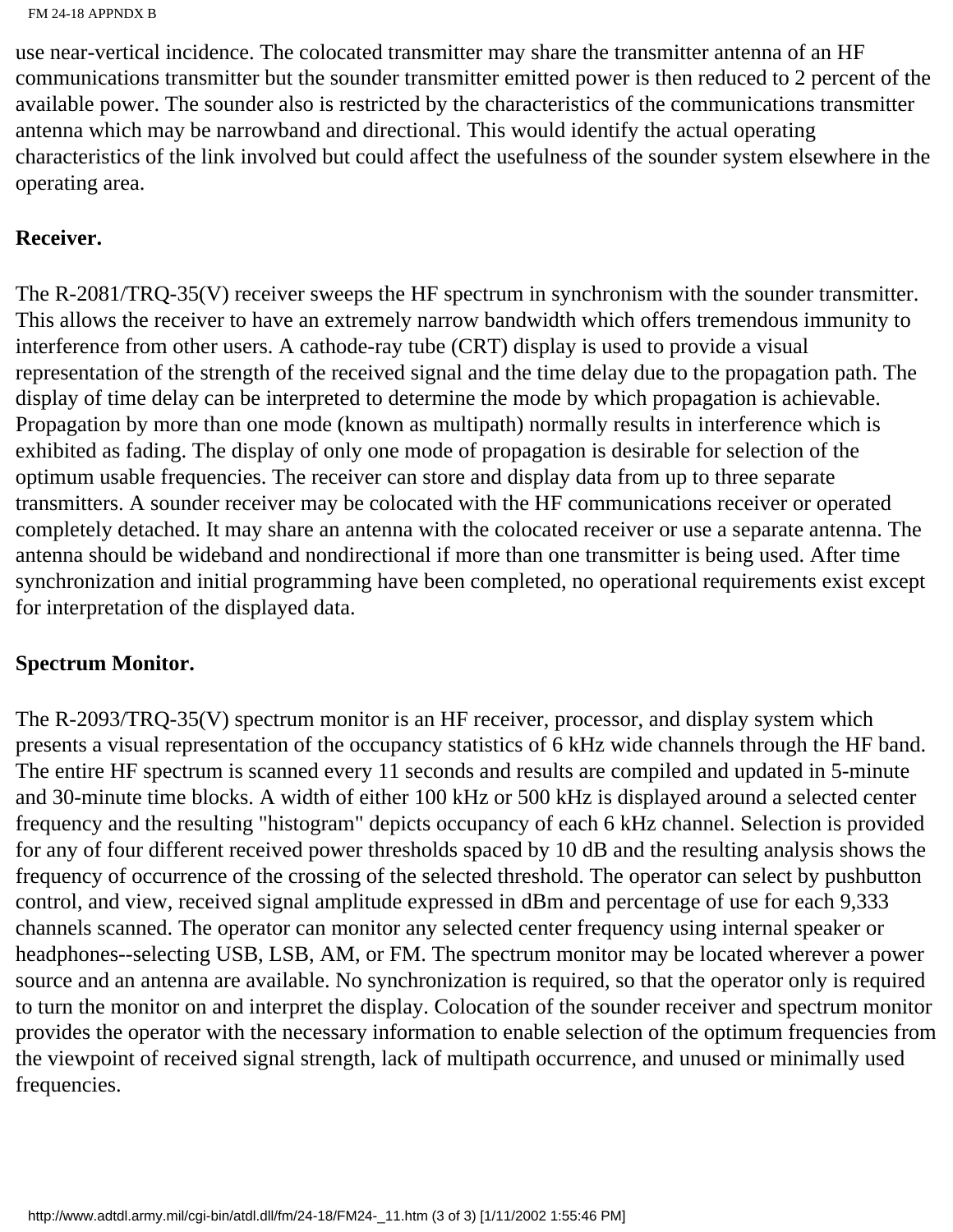

# **APPENDIX C**

# **EXTENDED FREQUENCY RANGE, MULTIMODE FIELD RADIO SET AN/PRC-70**

#### **C-1. Use**

Radio set AN/PRC-70 ( $fig C-1$ ) is designed to provide special forces, ranger, and selected engineer units, reliable long- and short-range command and control communications, under all climatic conditions. This radio gives units operating behind enemy lines the capability of providing near real-time, secure tactical and/or strategic intelligence information to corps and theater.

[Figure C-1.](http://www.adtdl.army.mil/cgi-bin/atdl.dll/fm/24-18/24180100.gif) AN/PRC-70 Manpack.

#### **C-2. Basic Components and Accessories**

The AN/PRC-70 system consists of the basic receiver/transmitter, battery, and accessory kit. Additional ancillary/accessory items for use with this system are a mast assembly, retransmission cable, maintenance cable assembly, AC/DC power supply, and G-76 hand-cranked DC generator. A burst-data device, the Digital Message Device Group OA-8990 can also be used with the AN/PRC-70 system.

#### **C-3. System Description**

The AN/PRC-70 is an extended frequency range, multimode, manpack receiver/transmitter. It is designed to provide medium-to-long-range communications in CW, FSK, AM, FM, and SSB modes in the frequency range of 2 to 76 MHz. It has power output levels ranging from 1.8 to 5.6 watts in the lowpower setting, and 21 to 42 watts in the high-power setting. The radio set is designed to be compatible with all standard Army HF and FM sets when utilizing appropriate modes and frequencies. Compatibility with standard voice security equipment provides the capability of secure communications in the FM mode. Additionally, burst communications can be accomplished in the CW and FSK modes by utilizing appropriate ancillary equipment. (For example, see [figure C-2](http://www.adtdl.army.mil/cgi-bin/atdl.dll/fm/24-18/24180101.gif), Coder-Burst Transmission Group AN/GRA-71.) Retransmission capability is provided by using two AN/PRC-70 radio sets in conjunction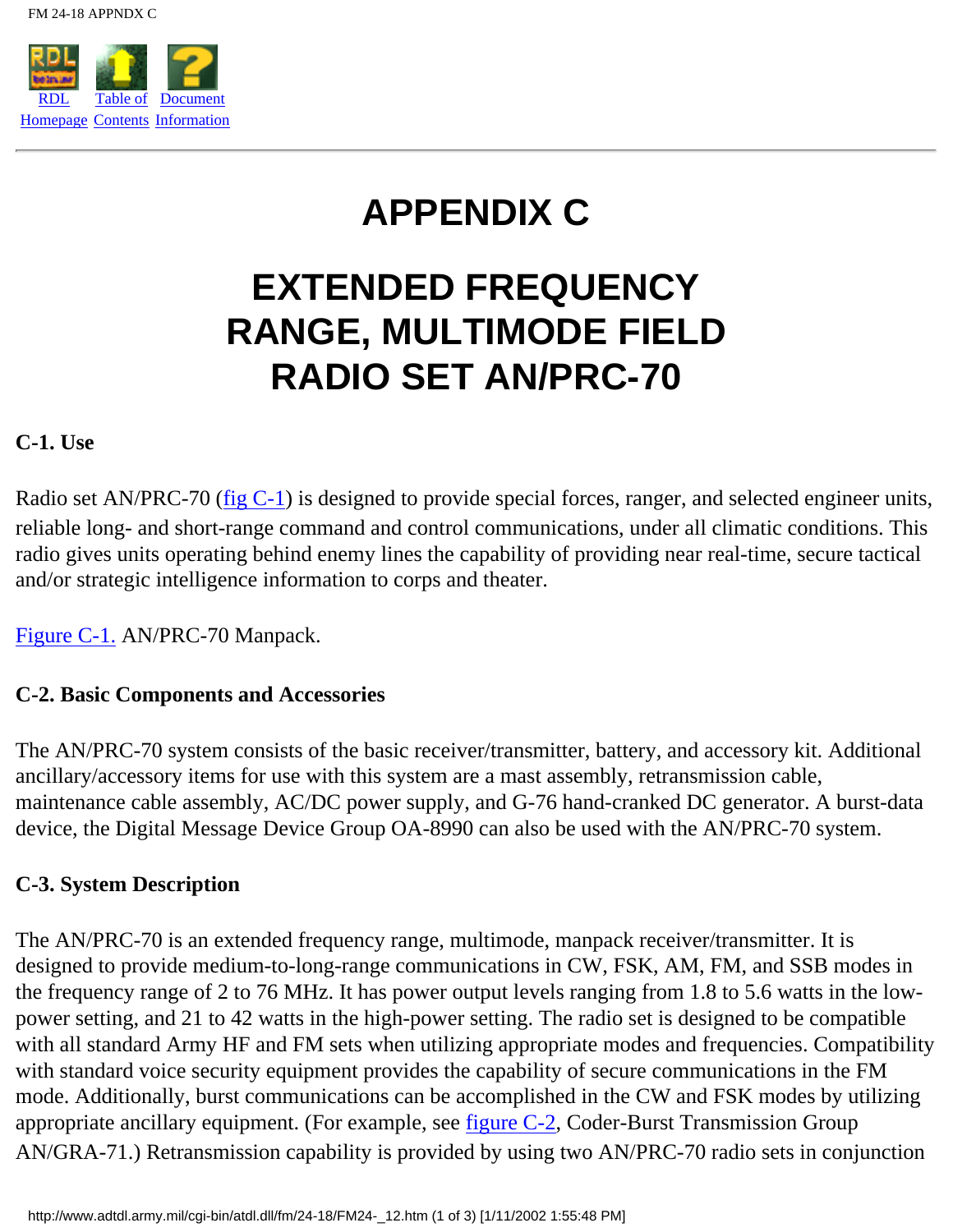```
FM 24-18 APPNDX C
```
with an interconnecting cable (Retransmission Cable MK-456) designed for this purpose [\(fig C-3](http://www.adtdl.army.mil/cgi-bin/atdl.dll/fm/24-18/24180102.gif)).

#### **Battery.**

The BB-542/U, a 2 ampere-hour (AH) sealed, fast-rechargeable NICAD battery, is for use with the AN/PRC-70 system. A special battery box is required to contain appropriate lithium batteries.

#### **Power Supply PP-6148.**

The PP-6148 is a portable, AC battery charger/power supply providing 0 to 10 amperes at 14 or 28 VDC from 115/230 volts, single phase, 50, 60, or 400 Hz AC power sources. This item is used to power the Radio Set AN/PRC-70 and to recharge NICAD batteries.

#### **Direct Current Generator G-76.**

This generator is a lightweight, hand-cranked generator providing 30 to 32 VDC output at a maximum of 200 watts developed at a cranking speed of approximately 80 RPM. This item will power the radio set directly for short-duration burst transmissions and will charge rechargeable NICAD batteries.

[Figure C-2.](http://www.adtdl.army.mil/cgi-bin/atdl.dll/fm/24-18/24180101.gif) Coder-Burst Transmission Group AN/GRA-71.

[Figure C-3.](http://www.adtdl.army.mil/cgi-bin/atdl.dll/fm/24-18/24180102.gif) Retransmission configuration.

#### **Digital Message Device Group OA-8990( )/P.**

This device, which weighs two to three pounds including self-contained rechargeable batteries, is a handheld, microprocessor-controlled message terminal designed to originate alphanumeric information in either free or 5-letter format. The device provides storage of 1,000 characters in transmit-partitioned memory, and 2,000 characters in the receive-partitioned memory. Messages may be edited, stored, and transmitted at 300 or 1200 BPS utilizing the American Standard Code for Information Interchange (ASCII) 7 bit code, audio FSK over HF, VHF, or UHF satellite radios. The unit features a 32-key standard typewriter style keyboard and a 16-character liquid crystal display. The device is powered by a rechargeable NICAD battery.

## **COMSEC.**

Secure communications may be obtained by use of COMSEC devices when operating in both the VHF and UHF frequency ranges.

#### **C-4. Operations**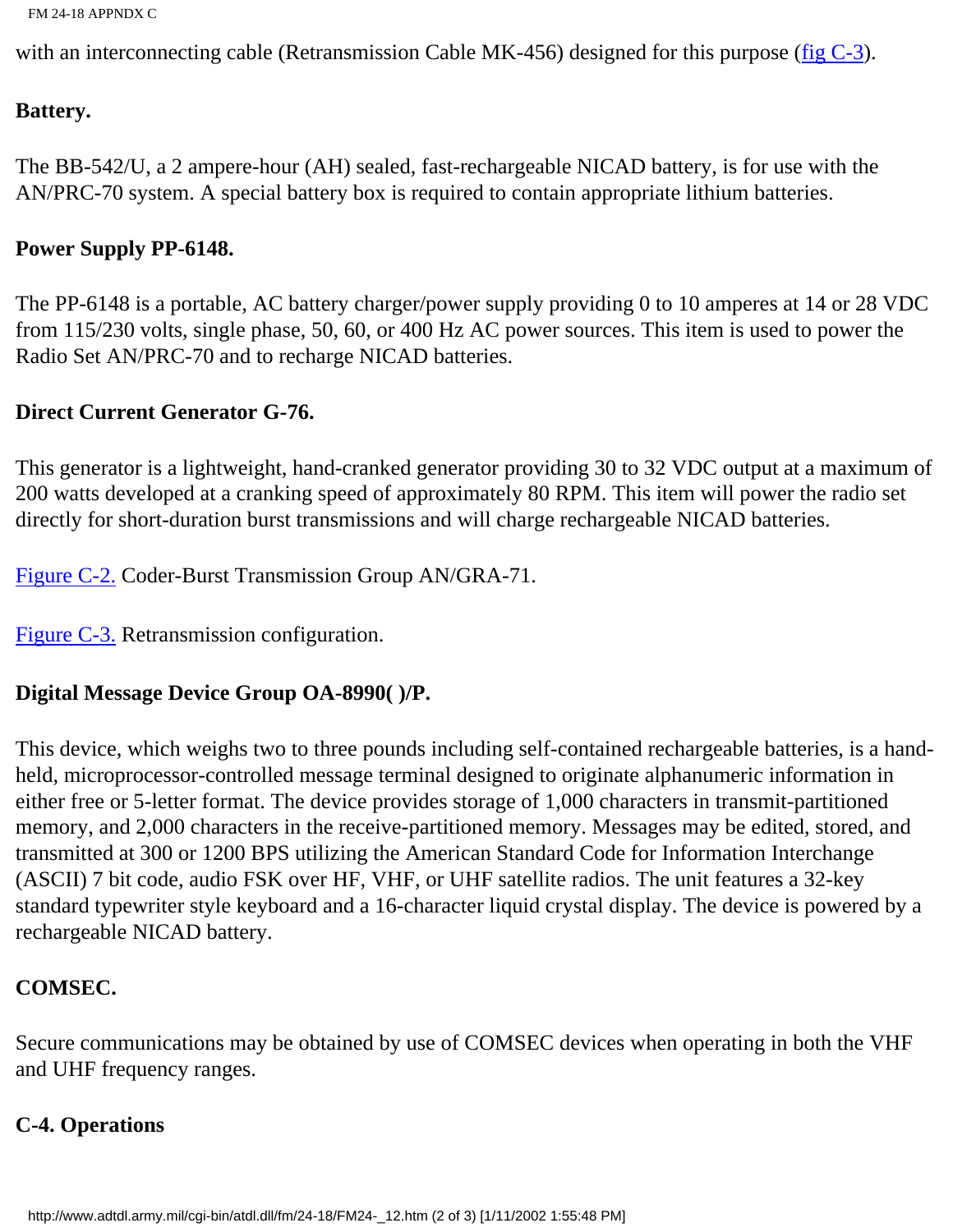```
FM 24-18 APPNDX C
```
The Radio Set AN/PRC-70 is installed and operated by field radio operators in field environments within tactical and strategic communication nets as required by the mission assigned. Special signal operation instructions (SOI) are developed and specifically tailored to support these widely varying missions by type organizations and required net structures Specific installation configurations are dependent upon the specific net requirements of these organizations. Power Supply PP-6148 instead of batteries may be selected to directly power a radio set installed in a semi-fixed installation. In support of special operations (SO) of short duration, lithium batteries may be chosen instead of rechargeable batteries.

## **Special Forces.**

The Radio Set AN/PRC-70 is organic to the special forces (SF). Operational detachments employ the radio set to provide command and control communications to the special forces operational base (SFOB)/forward operational base (FOB). These operational bases are normally established in theater rear areas. Operational detachments/elements deploy deep behind enemy lines to conduct unconventional warfare (UW) and special operations missions. Additionally, special forces perform foreign internal defense (FID) missions. Special forces units normally install field wire antenna systems designed around required directional characteristics, and specifically selected to provide maximum gain to support both medium (VHF-FM) and long-range (HF) communications requirements. SF message traffic is normally transmitted in the burst mode between stations operating within SFOB/FOB signal centers to a maximum of 36 deployed operational detachment elements at distances of up to 4000 kilometers. The blind transmission broadcast method of contact is normally employed.

## **Ranger Battalion and Long Range Reconnaissance Patrol Company.**

The Radio Set AN/PRC-70 is organic to each ranger battalion and long range reconnaissance patrol company (LRRP) which are corps assets. These radios are employed to provide both short-range and long-range command and control communications between established headquarters base stations and deployed operational company/platoon/patrol in support of Army corps operations. Ranger and LRRP units normally install antenna systems designed to be erected rapidly and support short- to long-range communications.

# **Engineer (ADM) Company.**

The Radio Set AN/PRC-70 is organic to atomic demolition munitions (ADM) engineer companies to provide near real-time secure command and control communications as required in support of the unique mission requirements of these units. Engineer units normally install antenna systems designed to be rapidly erected and to support their radio network communications.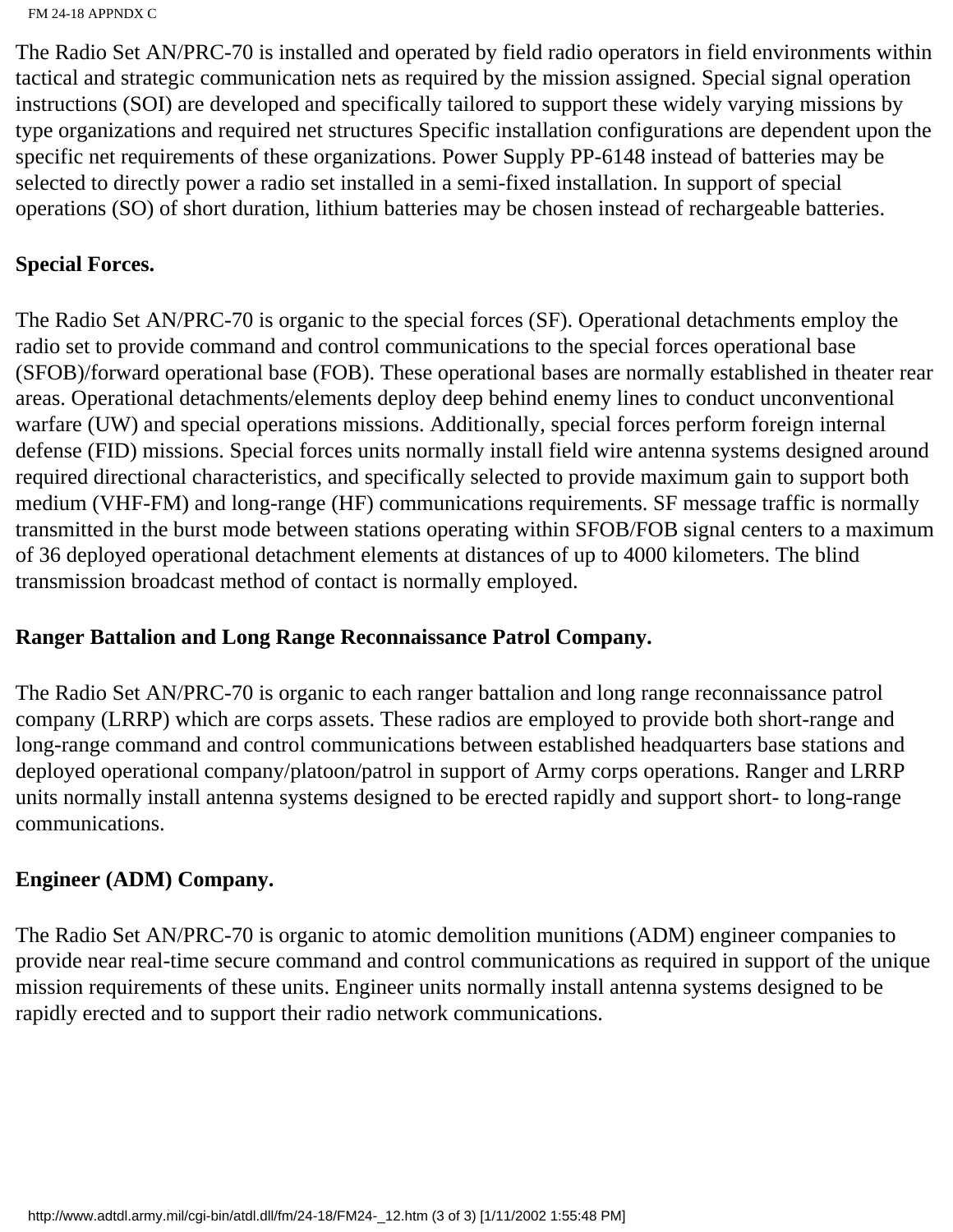

# **APPENDIX D**

# **TRANSCEIVER MULTIPLEXER (TD-1288( )/GRC AND TD-1289( )(V)/GRC)**

## **D-1. Use and Application**

Command and control of the combat, combat support, and combat service support unit is dependent on responsive communications. The communications system must be responsive, highly reliable, and be available to meet the requirements of the force. The transceiver multiplexer enables as many as five tactical combat VHF-FM radios to operate simultaneously at the same location with a single broadband antenna. The transceiver multiplexer equipment assists in the rapid employment of the tactical command post FM communications due to the decrease in the number of antennas required to be erected.

The transceiver multiplexer in no way impedes the normal function of the individual transceiver of the net configuration. The multiplexer is capable of passing any type traffic within the 30 to 88 MHz frequency range with no degradation of radio planning range.

The multiplexer is not affected by communications security and requires no physical security other than that required for the entire radio system.

Technically, the multiplexer reduces or eliminates interference between receivers and transmitters in the VHF systems. It also reduces or eliminates interference to and from other sensitive electronic equipment.

Tactically, the multiplexer decreases the installation/displacement time of the tactical command post due to the decreased command post area. There is no direct effect on the transceiver multiplexer by EW operations. The multiplexer is electromagnetic pulse protected by design.

#### **D-2. Characteristics**

The transceiver multiplexer--

• Contains filter modules which are interchangeable within the mounting base.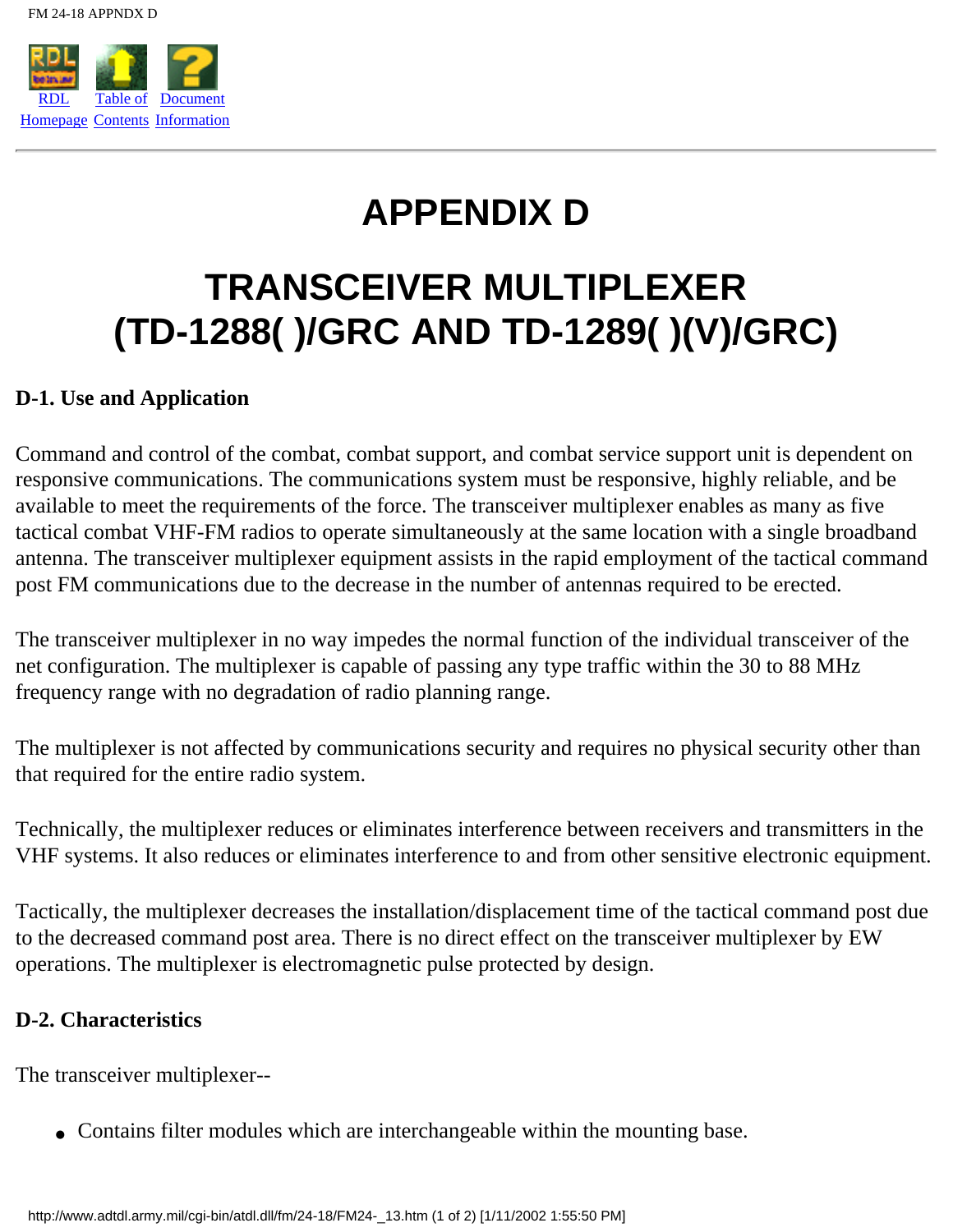- Contains termination units for terminating unused channels that are interchangeable with filter modules. The termination units prevent impedance mismatch losses and/or spurious emissions from degrading the performance of operating channels.
- Contains visual tuning indicators for each individual filter module to provide tuning and monitoring each channel.
- Introduces no more than a 2-dB insertion loss into the communications circuit.
- Contains input and output characteristics compatible with the AN/VRC-12 series radio to include OE-254/GRC biconical antenna and any other broadband antenna (50 ohm impedance).
- Permits independent operation of transceivers separated in frequency by at least 5 percent (1.5) MHz at 30 MHz, 4.4 MHz at 88 MHz).
- Provides circuitry to allow for monitoring the forward and reflected power of each transceiver and for monitoring both high (0-60 watts) or low (0-6 watts) transmitter power in order to facilitate tuning when operating with low power radios.

#### **D-3. Equipment**

The transceiver multiplexer consists of either a two- or five-port unit. (See [fig D-1](http://www.adtdl.army.mil/cgi-bin/atdl.dll/fm/24-18/24180103.gif)).

[Figure D-1.](http://www.adtdl.army.mil/cgi-bin/atdl.dll/fm/24-18/24180103.gif) Transceiver multiplexer.

#### **D-4. Associated Equipment**

Tactical net radio (AN/VRC-12, AN/PRC-77, and AN/PRC-70).

Antenna system OE-254/GRC (or any other broadband antenna under development in the 30-88 MHz range).

All necessary coaxial cables and cable adapters.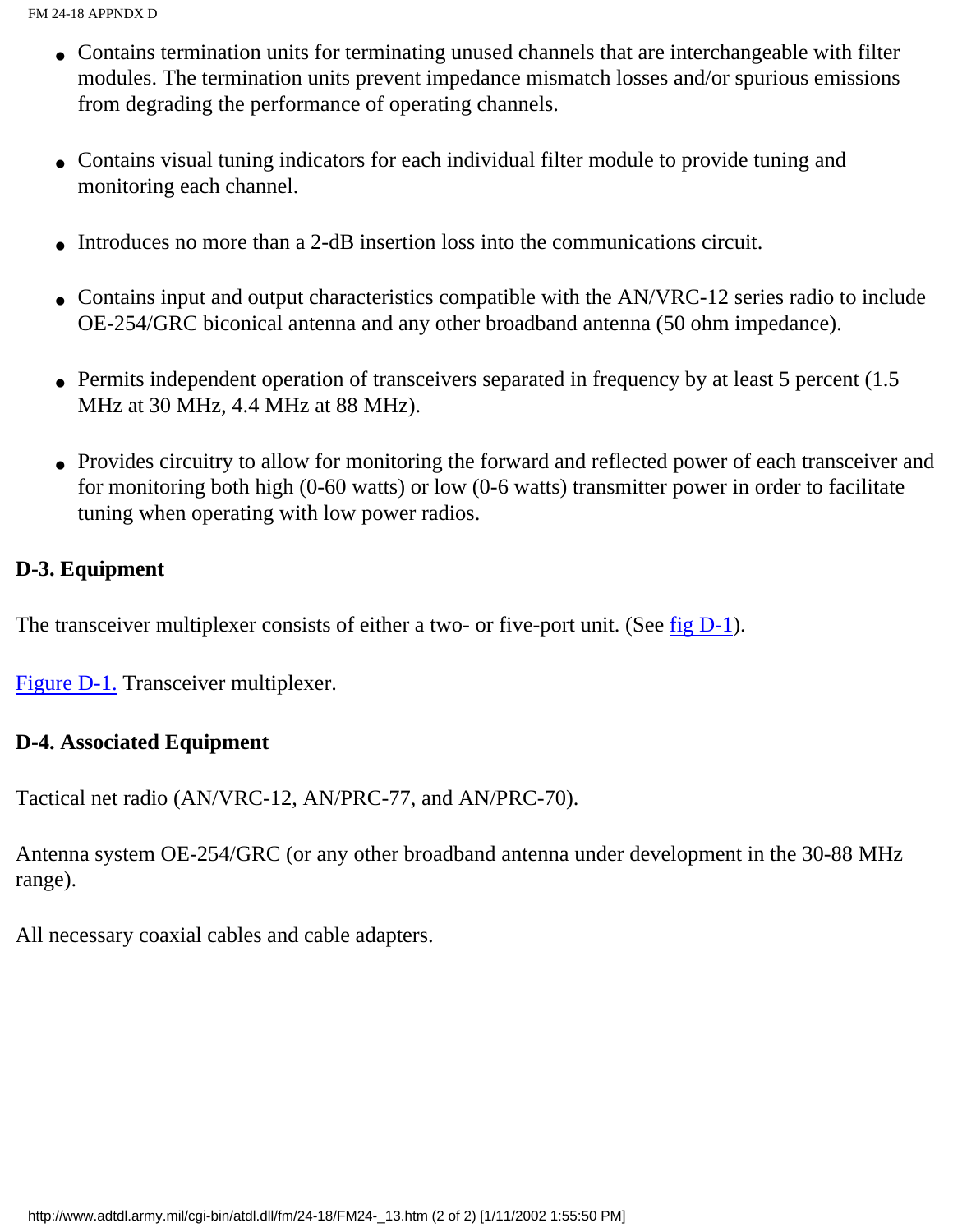

# **APPENDIX E**

# **STEERABLE NULL PROCESSING GROUP OL-275( )/VRC**

#### **E-1. Use and Application**

The present capability to counter the jamming threat is limited to operator techniques including manual frequency switching, use of terrain features to shield from jammer signals, and the employment of a limited number of directional antennas. These capabilities to counter the EW threat are inadequate to assure essential communications when intense jamming is encountered. Hence, the Steerable Null Processing Group OL-275()/VRC-- commonly called the SNAP-1--is needed to provide an ECCM capability for the AN/VRC-12 family of radios. The SNAP-1 is employed on essential command and control and fire support single-channel radio nets from platoon to division echelon in forward areas. Basic application includes the division command/operations net, brigade/group command/operations net, as well as those FM radios used by separate brigades in the command/operations nets. The SNAP-1 may be used with the SINCGARS equipment in the single-channel mode. A similar device, the SNAP-2, is being developed to be used with the SINCGARS equipment in the frequency-hopping mode.

The OL-275()/VRC consists of a Steerable Null Antenna Processor CP-1380/VRC (hence the name SNAP), Interconnecting Box J-3792/VRC, and Special Purpose Electrical Cable Assembly CX-13179/U ([fig E-1\)](http://www.adtdl.army.mil/cgi-bin/atdl.dll/fm/24-18/24180104.gif). The SNAP-1 combines signals received by two standard VHF-FM antennas to create a radio reception pattern containing a null. The SNAP-1 installation kit includes the additional antenna. When employed as a part of a radio system (for example, with vehicular mount, radio, antennas, processing unit), the SNAP-1 becomes the antenna control system for the radio and must, therefore, interface and operate with the radio. Additionally, the SNAP-1 --

• Effectively eliminates an unwanted signal from the radio receiver automatically without interfering with the desired signal arriving from a different direction. A 35-dB reduction in the unwanted signal power is accomplished under most operating conditions. The SNAP-1 is capable of operating efficiently when the operator has no prior knowledge of the direction of either the unwanted or the desired signal.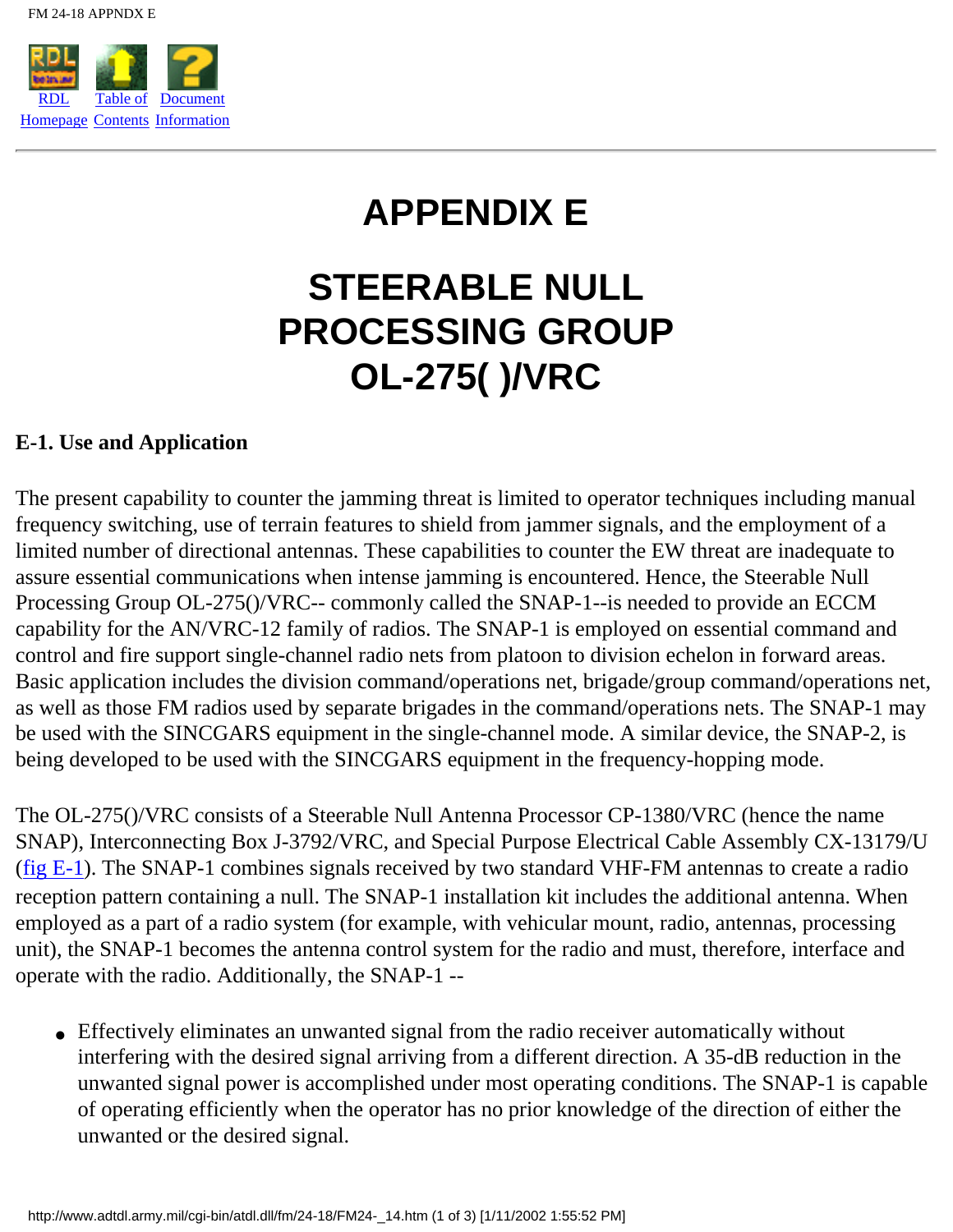- Is capable of operation on the move and while stationary. It is capable of effectively eliminating signals automatically from a stationary or moving jammer.
- Operates with current vehicular mounted VHF-FM radios and COMSEC equipment without requiring modification to the radios or the COMSEC equipment. The SNAP-1 permits normal cipher and plain text voice and data communications over the associated radio and COMSEC equipment.
- Is capable of passing the desired signal to the receiver from other VHF-FM transmitters whether or not the sending transmitter is equipped with SNAP-1.
- Has a bypass or override feature for use in a jam-free environment or when a failure occurs in the SNAP-1.
- Uses standard Army VHF-FM antennas (for example, the AS-1729 or the AS-2731).

[Figure E-1.](http://www.adtdl.army.mil/cgi-bin/atdl.dll/fm/24-18/24180104.gif) Components of OL-275()/VRC.

### **E-2. Features**

#### **Modes of Operation.**

**Automatic.** Continuous closed-loop tracking of jammer. This enables it to be useful against a moving jammer, or with a moving receiver.

**Manual.** Permits cancellation of a jammer only slightly stronger than the desired signal. Coarse and fine adjustments are provided to eliminate co-channel interference and unintentional interference by a strong friendly signal.

**Bypass.** Permits bypassing SNAP applique while retaining channel light function.

#### **Frequency Selector.**

Permits direct setting of channel frequency.

### **Sum-Normal-Null Switch.**

Permits manual selection of pattern nulling (jammed condition) or peaking (unjammed condition). The NORM position provides automatic selection based on the 150-Hz squelch tone on desired signals.

## **Channel Light.**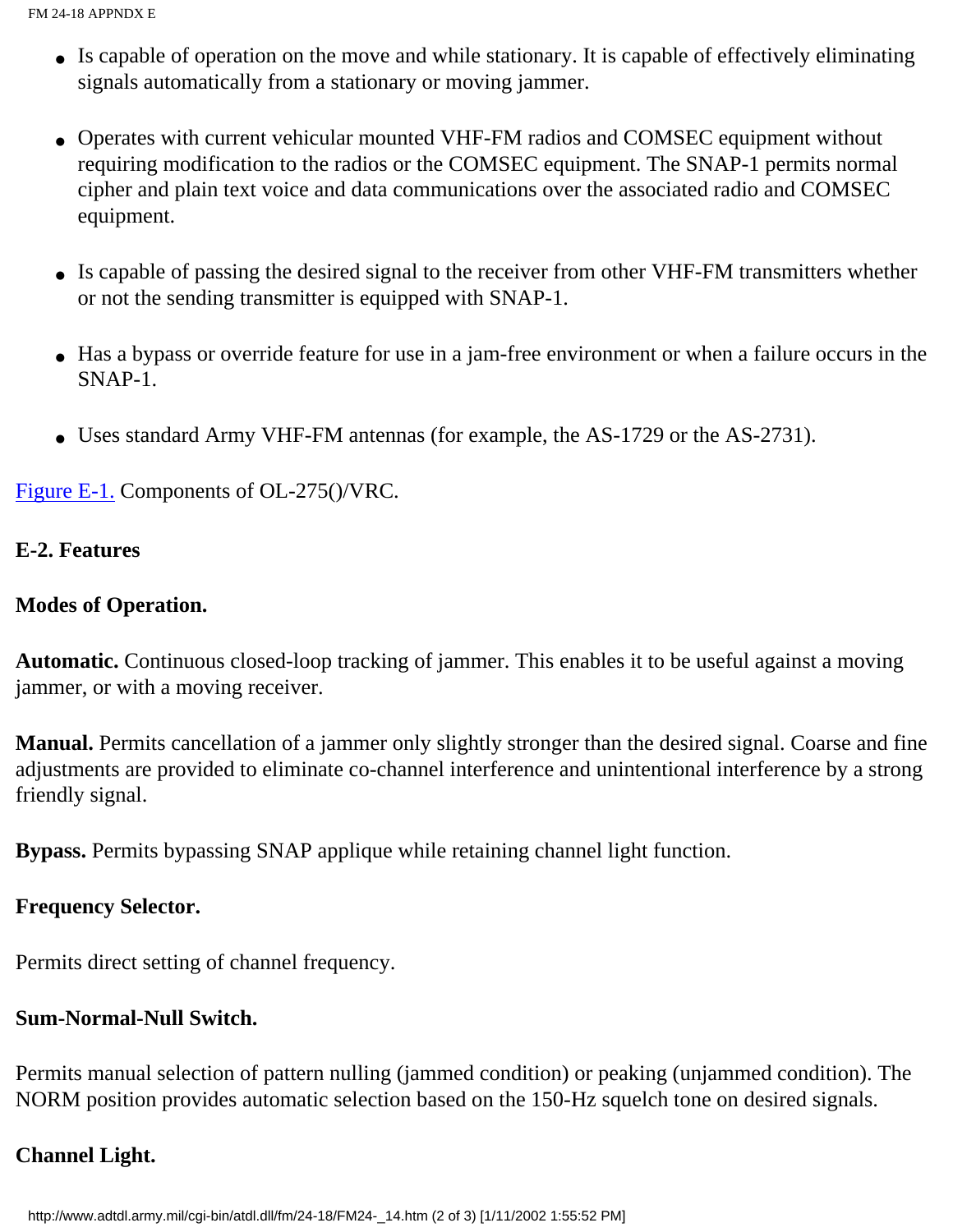Indicates presence of signal power in the channel, thus providing an indication of a jamming or interfering signal.

#### **Meter.**

Provides an indication of the null depth by monitoring energy of the in-phase component of the canceled signal.

#### **Mounting Case.**

The SNAP-1 is contained in a case similar to an R-442 case so as to make use of the existing vehicular mount (MT-1898).

#### **E-3. Associated Equipment**

The SNAP-1 operates with the following equipment:

- Two AS-1729 or two AS-2731 antennas.
- Interconnecting Box J-3792/VRC. (Included in Group.)
- Two antenna cables CG-1773.
- Two control cables CX-4722.
- $\bullet$  Mount MT-1898.
- Special Purpose Electrical Cable Assembly CX-13179/U. (Included in Group.)
- COMSEC equipment, TSEC/KY-8, TSEC/KY-38, or TSEC/KY-57.
- AN/VRC-12 family of radios and AN/GRC-160 and AN/VRC-164.

[Figure E-2.](http://www.adtdl.army.mil/cgi-bin/atdl.dll/fm/24-18/24180105.gif) Installation of the OL-275()/VRC.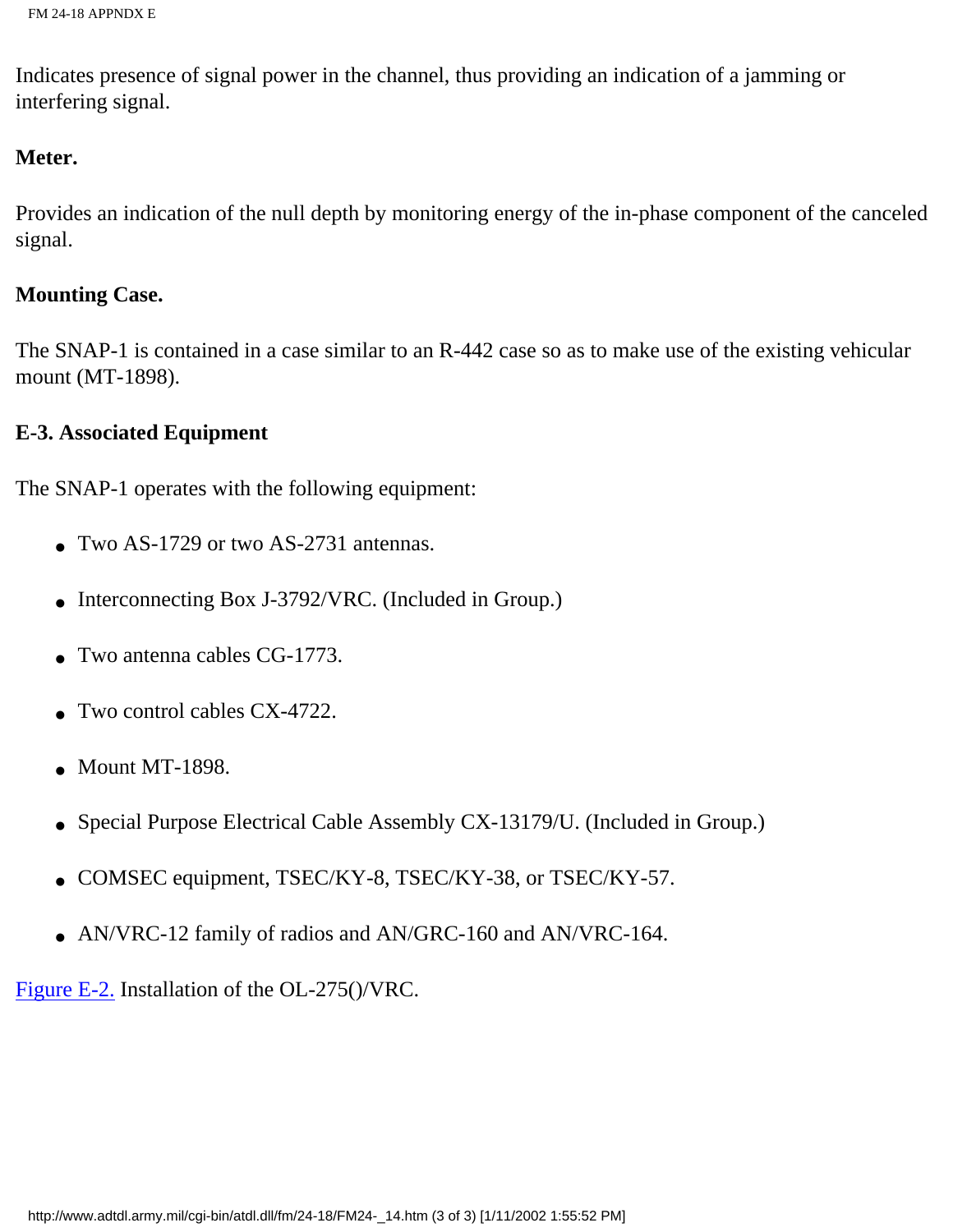

# **APPENDIX F**

# **NET RADIO INTERFACE**

# **Section I. Purpose and Scope**

### **F-1. Purpose**

**NOTE: The term radio-wire integration (RWI) is being replaced by net radio interface (NRI). The functions and operations remain the same, but the name change more closely reflects the service provided.**

This appendix provides information on the doctrine and operation of TOE net radio interface facilities installed in tactical areas. Procedures for operation of nontactical, garrison type administrative NRI facilities may be developed by local commanders. It provides commanders, operators, and users of NRI facilities the information needed to use this capability effectively in a tactical setting. It may also be used to help personnel prepare for command post exercises and field training exercises. It will be a valuable aid when used with a unit's Army training and evaluation program (ARTEP).

### **F-2. Scope**

Section II of this appendix provides information on the doctrine and deployment of NRI. Section III provides information to both the switchboard operator and the NRI operator on installation and operation of an NRI facility. **Section IV** provides information regarding Radio Set Control C-6709 which is designed to provide NRI with the automatic switches.

# **Section II. Doctrine and Deployment**

### **F-3. Location of NRI**

To carry out command and control responsibilities, a tactical unit commander must have all authorized means of communications readily available. The principal means of command and control are the tactical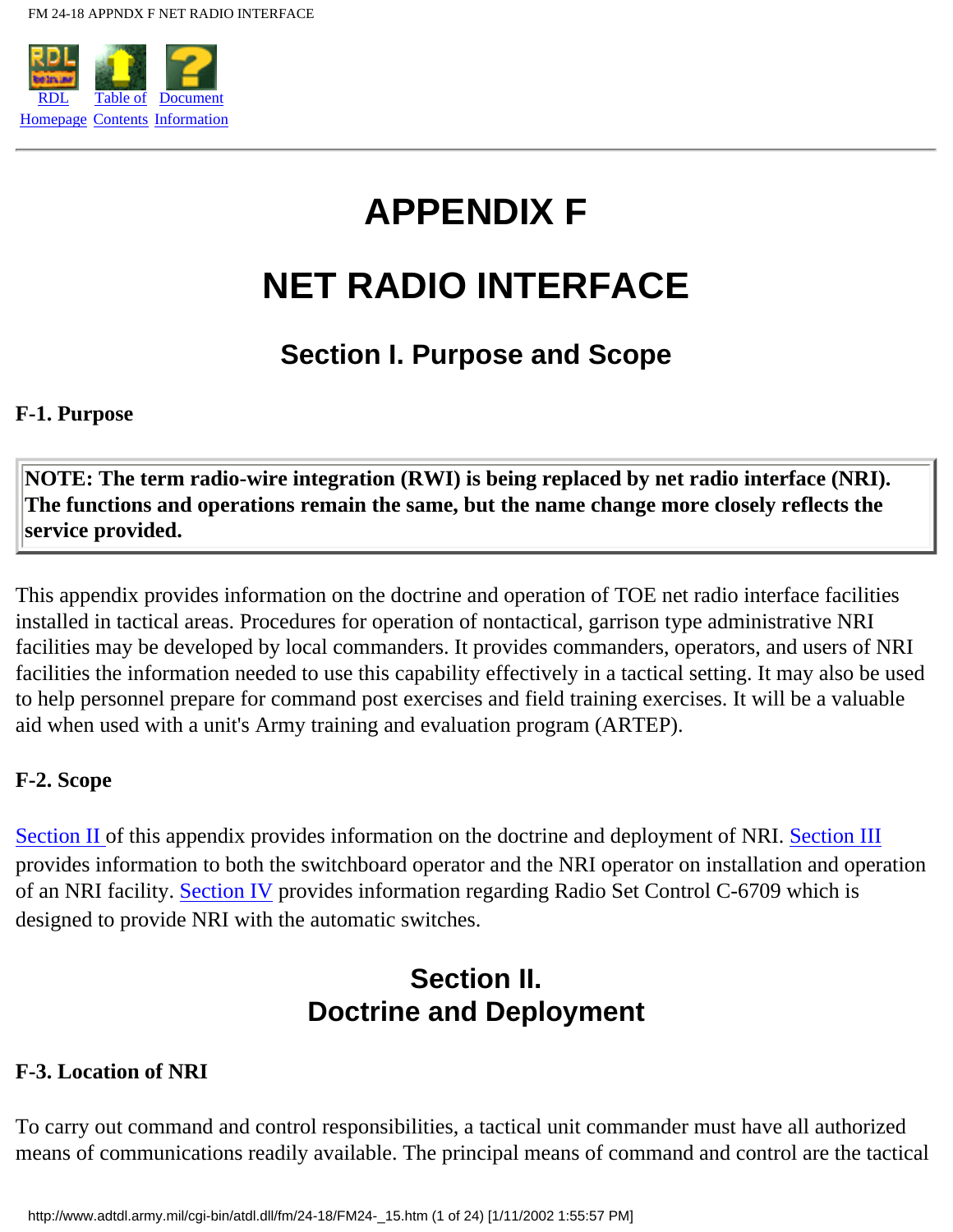radio and telephone networks. Although each of these networks is a distinct, specialized means of communications, it is possible--and often required--to interconnect or interface them. This interface capability is provided by net radio interface equipment.

At corps level, a net radio interface station is located at--

- Main.
- Tactical command post.
- Corps support command.
- Area signal centers (ASC).

At corps level, NRI is installed and operated by the corps area signal battalion at each signal center. Commanders of all units serviced by the ASC are authorized to use the NRI facility.

At division level, a net radio interface station is located at--

- Main.
- Division support command.
- ASCs.
- Division artillery.

At division level, NRI is installed and operated by the division signal battalion. The NRI facility is available to the commanders of all units of the division.

## **F-4. Use of NRI**

At corps level, NRI stations are used--

- By the commanding officer, corps staff, and other designated key personnel in the corps.
- For initial establishment of telephone service from the corps area communications system to using units.
- To keep commanders and staffs in contact with subordinate and higher headquarters, as required, during the displacement of command posts (CP).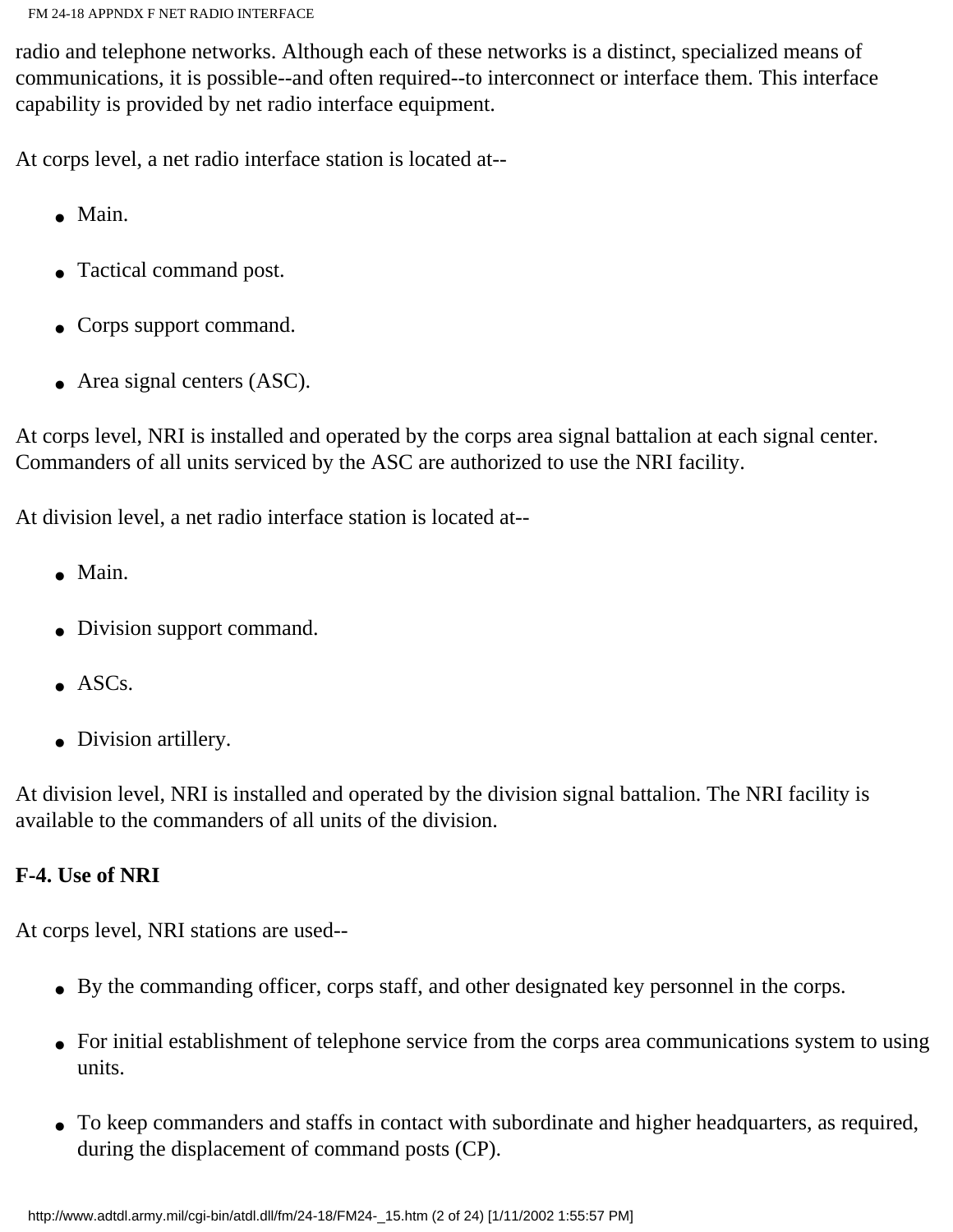- For emergency FM communication between elements in the corps area where there is a loss of telephone communications. At division level, NRI stations are normally used--
- To establish emergency communications between mobile FM radio stations and elements connected to the division area telephone system by telephone.
- To establish communications between FM radio stations separated by distances that are beyond the direct operating range of their FM radio sets.
- By the commanding general, division staff, and other designated key personnel in the division when operating from a mobile CP to contact division elements connected to the division area communications system.
- For initial establishment of telephone service from the division area communications system to using units.
- For voice communications between mobile combat elements in the division forward area and supporting division logistic elements in the rear area.
- For communications between low-flying Army aircraft operating in distant parts of the division area and airstrips of flight control elements connected to the division area communications system, when direct FM radio cannot be maintained.
- For communications between forward air controllers and the air liaison officer's communications facilities when these facilities are connected with the division area communications system.
- To keep commanders and staffs in contact with subordinate and higher headquarters, as required, during the displacement of CPs.
- To connect two switchboards and to span a break in a wire line between units.
- For communications during river crossings.

### **F-5. NRI Equipment**

The equipment authorized for NRI stations is based on the unit's mission. However, equipment authorized is normally designated as NRI equipment either by paragraph number or by section. Most NRI facilities use AN/VRC-12 series radio sets. The following paragraphs discuss equipment used for NRI:

#### **Radio Control Set AN/GSA-7.**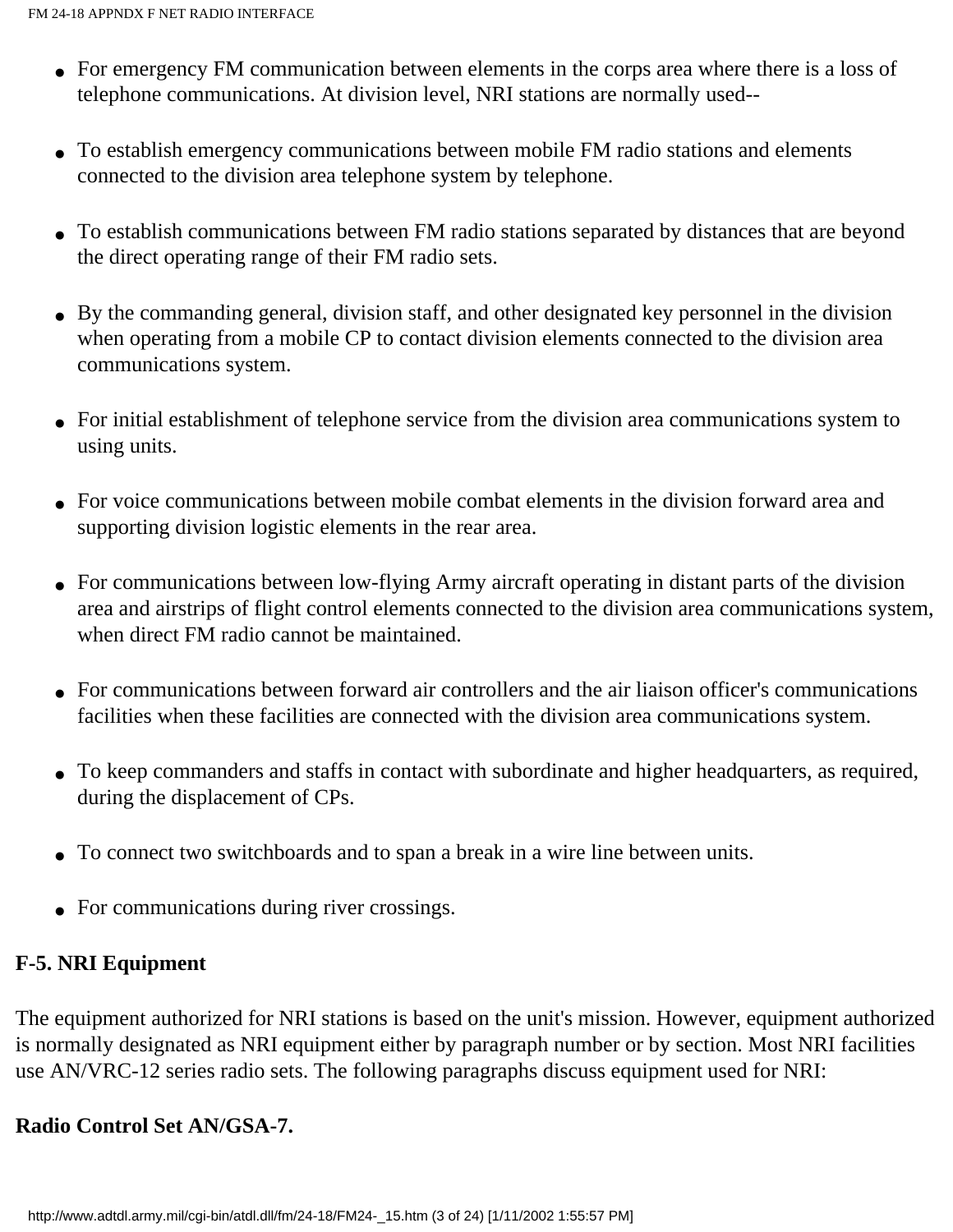Radio Control Set AN/GSA-7 is a small, lightweight electronic switching device used to interconnect single-channel FM radio equipment with the local, push-to-talk telephone system. The radio control set can be used in wire-to-wire (via radio), wire-to-radio, or radio-to-wire communications up to a distance of 16 kilometers (10 miles).

#### **Radio Control Set AN/GRA-39.**

Radio Control Set AN/GRA-39 is a substitute item for the AN/GSA-7. The AN/GRA-39 may be used to provide remote control of a radio receiver-transmitter up to approximately 3.2 kilometers (2 miles). This equipment may be used to provide NRI between a Telephone Switchboard SB-22/PT and the receivertransmitters.

#### **Additional telephone systems and radio equipment.**

Manual switchboards [\(Figure F-1\)](http://www.adtdl.army.mil/cgi-bin/atdl.dll/fm/24-18/24180106.gif).

- $\bullet$  SB-22/PT.
- $\bullet$  SB-86/P.
- SB-3082/GT.

[Figure F-1.](http://www.adtdl.army.mil/cgi-bin/atdl.dll/fm/24-18/24180106.gif) Manual switchboards.

Manual switchboard configurations ([Figure F-2](http://www.adtdl.army.mil/cgi-bin/atdl.dll/fm/24-18/24180107.gif)).

- $\bullet$  AN/MTC-1.
- $\bullet$  AN/MTC-3.
- $\bullet$  AN/MGC-9.
- $\bullet$  AN/TTC-35.
- $\bullet$  AN/TTC-23.
- $\bullet$  AN/TTC-29.
- $\bullet$  AN/MTC-7.

Automatic switch AN/TTC-38 (300- and 600-line). [Figure F-2.](http://www.adtdl.army.mil/cgi-bin/atdl.dll/fm/24-18/24180107.gif) Switchboard configurations.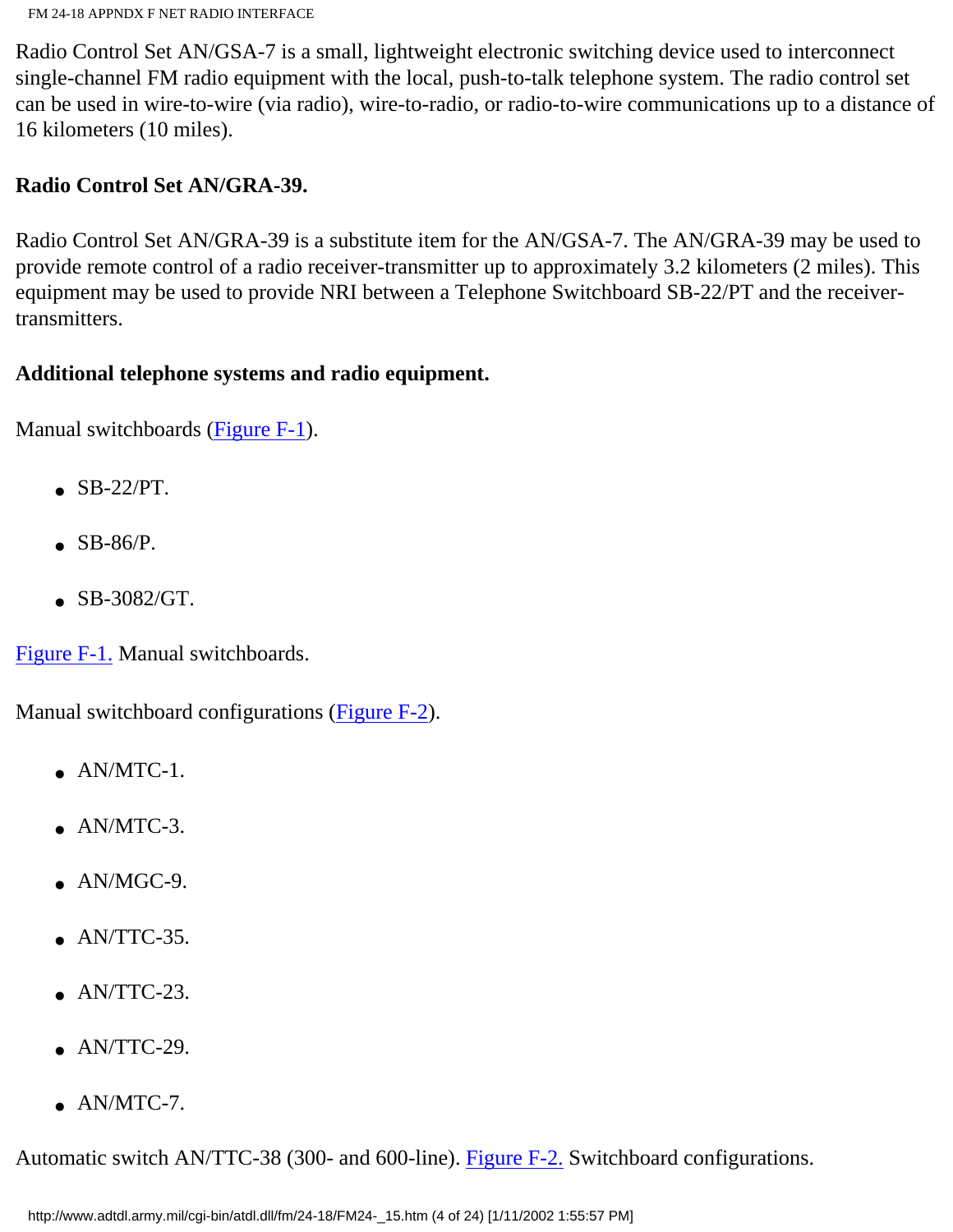Radio equipment ([Figure F-3\)](http://www.adtdl.army.mil/cgi-bin/atdl.dll/fm/24-18/24180108.gif).

- Radio Set AN/VRC-49 (2 ea RT-524/VRC receiver-transmitters).
- Receiver-Transmitter RT-524/VRC.
- Receiver-Transmitter RT-841/PRC-77.
- Receiver-Transmitter RT-505/PRC-25.
- Telephone Set TA-312/PT.
- Installation kits.
- Cable Assembly CX-7474 (for use with the AN/VRC-12 family).

[Figure F-3.](http://www.adtdl.army.mil/cgi-bin/atdl.dll/fm/24-18/24180108.gif) Radio equipment.

[Figure F-3.](http://www.adtdl.army.mil/cgi-bin/atdl.dll/fm/24-18/24180109.gif) Radio equipment (continued).

#### **F-6. Security of an NRI System**

NRI systems can be secured through the use of the Vinson secure equipment. (Secure wire line with KY-57s and HYX-57s.) Wire-line Adapter HYX-57 provides the interface for the KY-57 to a standard 2- or 4 wire transmission line, but it does not encrypt or decrypt. This is done by the KY-57. Distance between HYX-57s should be no greater than 16 kilometers (10 miles). If a secure wire line is required over a distance greater than 16 kilometers (10 miles), two HYX-57s can be placed back-to-back to double the range.

Security of an NRI system using the Nestor secure equipment (KY-38 and KY-8) ([Figure F-4\)](http://www.adtdl.army.mil/cgi-bin/atdl.dll/fm/24-18/24180110.gif) is limited to secure radio. The wire line portion is not secure. Users of this type of NRI system must be aware of the security risk that the wire line adds. The enemy will associate call signs with unit or telephone numbers on the wire line. Long calls or trunk lines where possibility of hostile wire tapping exists must be used with caution.

The NRI station can call a radio station that has a KY-38 installed, whether the KY-38 is in the plain or cipher mode. The NRI stations cannot call a radio station with a KY-8 installed if the KY-8 is in the cipher mode. A station with either type of security equipment (KY-8 or KY-38) can call the NRI station by switching to the plain mode.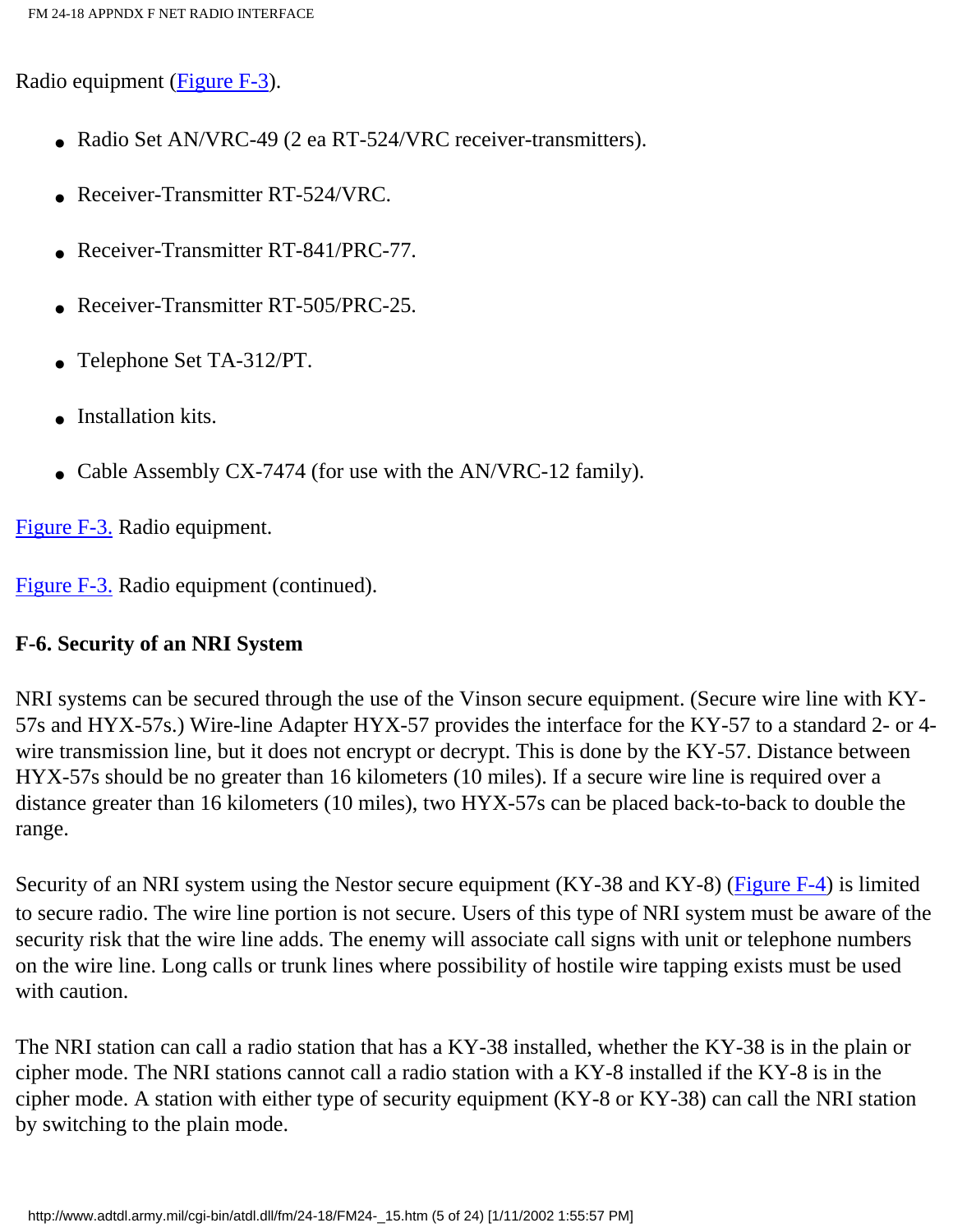FM 24-18 APPNDX F NET RADIO INTERFACE

[Figure F-4.](http://www.adtdl.army.mil/cgi-bin/atdl.dll/fm/24-18/24180110.gif) KY-38.

# **Section III. Operation**

#### **F-7. Responsibility for NRI Systems**

The operator of the NRI system is responsible for installing, operating, and maintaining an NRI facility that will connect the radio system and the telephone system. There are times when the commander and certain key personnel of the command elements must have access to both the telephone and the tactical radio systems through the NRI facility. This provides the commander with a more flexible means of command and control. The responsibility of the NRI operator does not stop at the NRI facility. When a problem occurs, the operator should be able to locate its source. That means the NRI operator must know what happens at the switchboards, automatic switches, NRI equipment, and the radio site.

#### **F-8. Switchboards and Switches Used With the NRI System**

#### **SB-22/PT.**

The SB-22 ([Figure F-5\)](http://www.adtdl.army.mil/cgi-bin/atdl.dll/fm/24-18/24180111.gif) is the simplest switchboard used with NRI. Connect a field wire pair to the binding posts on the back of the switchboard that match the line pack selected for NRI use. The other end of the pair goes to the NRI rig. The switchboard is not located in the NRI rig; it is usually the unit or area switchboard.

[Figure F-5.](http://www.adtdl.army.mil/cgi-bin/atdl.dll/fm/24-18/24180111.gif) SB-22/PT.

#### **SB-86/P, AN/MTC-3, AN/TTC-23, and other similar units.**

Use an extra switchboard cord such as the one on the SB-22, SB-86, or AN/MTC-1 type switchboard. If a switchboard cord is not available, use a PJ-051 [\(Figure F-6\)](http://www.adtdl.army.mil/cgi-bin/atdl.dll/fm/24-18/24180112.gif) three-conductor telephone plug and connect a piece of two-wire cable to the ring and tip of the plug. Connect the wires coming from the tip and ring of the plug to the binding posts of a TA-312 telephone. Position the telephone where the switchboard operator can reach it, and hang the plug where the operator can insert it into any jack on the board.

[Figure F-6.](http://www.adtdl.army.mil/cgi-bin/atdl.dll/fm/24-18/24180112.gif) Hookup.

#### **SB-86/P configurations.**

In a vehicle mounted configuration with more than one SB-86/P, such as the AN/MTC-3, set the TA-312 on top of one of the SB-86s. Allow the cable to hang so that the plug end can be inserted into any jack on either switchboard. Terminate the line from the NRI site on the binding posts of the TA-312. In an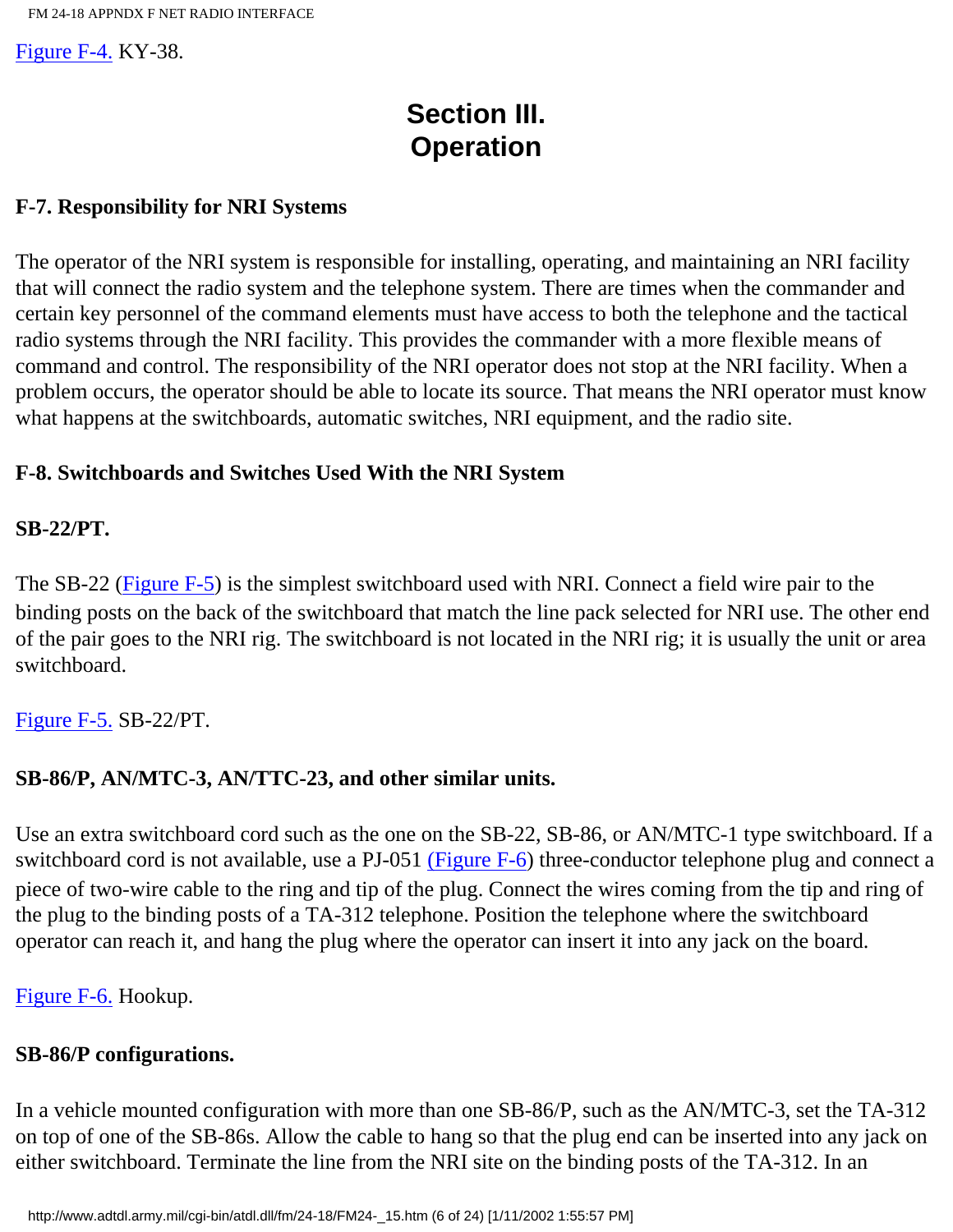AN/MTC-3, for example, connect the line from the NRI site to spare binding posts A in the signal entrance box. Inside the shelter, at the binding post and jack panel, connect binding posts A to the TA-312 located on top of the switchboard.

### **AN/MTC-1 and AN/TCC-7 configurations.**

In the AN/MTC-1, place the TA-312 on the table behind operator number 1. Run the cable overhead from the TA-312 binding posts and hang it where it can be plugged into any jack on position number 1. Terminate the line from the NRI site at the binding posts of the TA-312. In the AN/MTC-1, this can be done by connecting the line from the NRI site to the PHONE 1 MTA-4 binding posts in the power and signal entrance box of the AN/MTA-3. Inside the AN/MTA-3, connect a phone cable with a twoconductor plug to the TA-312 binding posts and insert the plug end into the PHONE 1 MTA-4 jack on the signal duct. Do not plug a phone into the PHONE 1 MTA-3 jack in the AN/MTA-4.

#### **SB-3082/GT.**

Net radio interface is possible through the SB-3082 [\(Figure F-7\)](http://www.adtdl.army.mil/cgi-bin/atdl.dll/fm/24-18/24180113.gif); however, it won't work on a push-to-talk basis. This means that the NRI operator must assist the call by using the push-to-talk switch on the NRI equipment handset to key the transmitter for the telephone subscriber. For NRI with the SB-3082, hook up the pair of wires from the NRI rig to one of the lines on the switchboard. Set the toggle switch on the NRI line to MAG. No special actions are required of the switchboard operator. [Figure F-7.](http://www.adtdl.army.mil/cgi-bin/atdl.dll/fm/24-18/24180113.gif) SB-3082/GT.

#### **AN/TTC-38.**

Have the AN/TTC-38 switch attendant program the NRI line as to 20-Hz, 2-wire ringdown circuit using terminal code 34. This gives the dual-tone, multi-frequency (DTMF) telephone (TA-341) subscriber direct access to the NRI 20-Hz phone without assistance from the AN/TTC-38 operator. The AN/TTC-38 operator will have to assist on all calls originating from a radio station.

#### **F-9. Switchboard Operator Sequence of Events**

#### **SB-86/P switchboard operator sequence of events (subscriber origination).**

The subscriber signals the switchboard. A drop appears on the board. The switchboard operator plugs in an answer cord and answers. The subscriber asks for the NRI operator. The switchboard operator unplugs the answer cord from the subscriber's jack. If the subscriber's telephone is set for CBS, the signal will drop again and the buzzer will sound. The switchboard operator inserts the plug of the cord connected to the NRI telephone into the subscriber's jack. This will restore the signal, if it dropped, and connect the subscriber to the NRI rig. The switchboard operator cranks the TA-312 handcrank, picks up the handset, and waits for the NRI operator to answer. When the NRI operator answers, the switchboard operator hangs up the handset and processes other calls. When the call is completed, the NRI operator rings the switchboard to tell the switchboard operator to disconnect.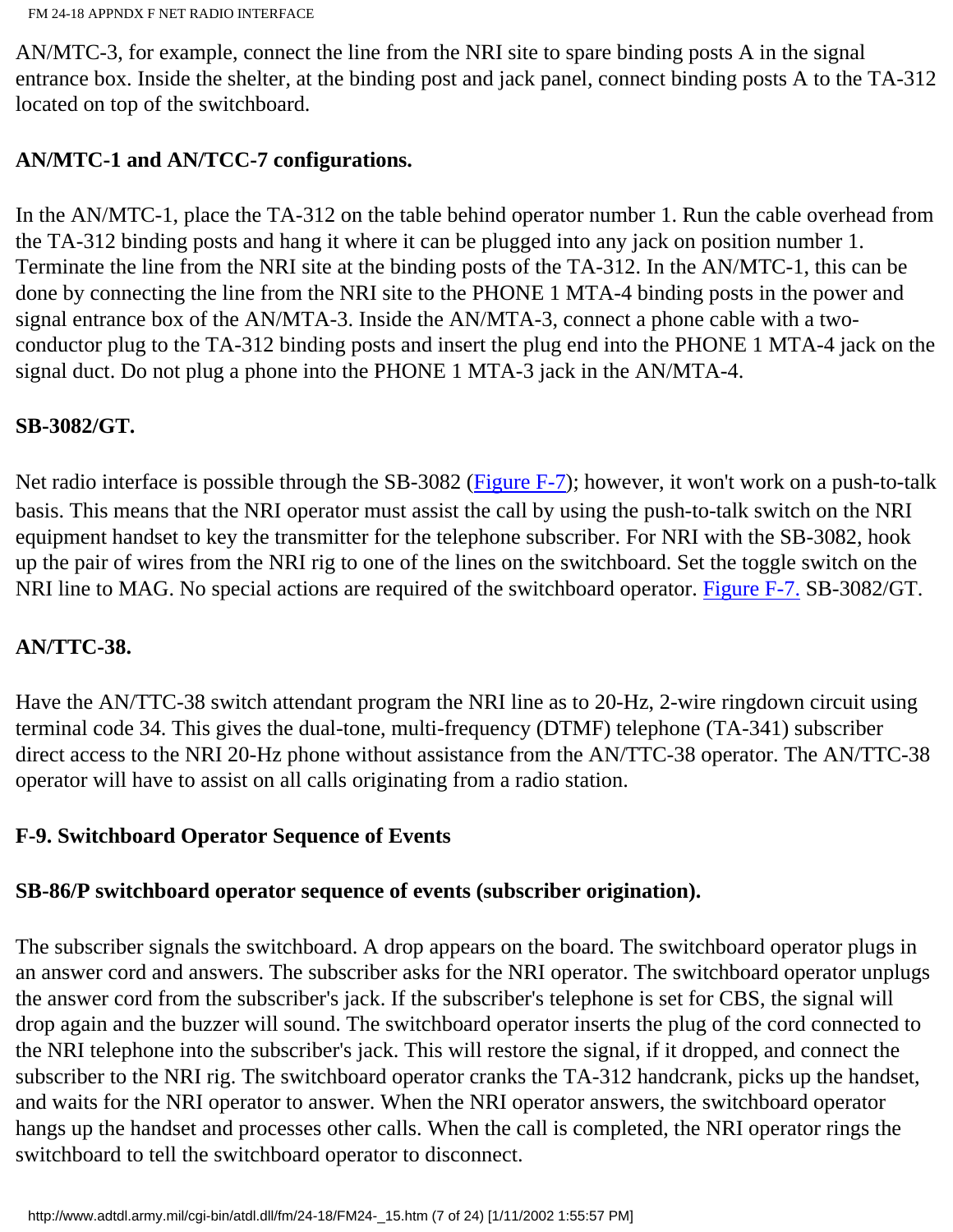#### **AN/MTC-1 and AN/TTC-7 switchboard operator sequence of events (subscriber origination).**

The subscriber signals the switchboard. A light appears on all three positions. A switchboard operator plugs in an answer cord and answers. The subscriber asks for NRI. If operator number 2 or 3 answered the call, the operator will tell operator number 1 to pick up the NRI call on the number 1 board. Operator number 2 or 3 will unplug when operator number 1 plugs in. Switchboard operator number 1 plugs the telephone cord into the subscriber's jack, picks up the TA-312 handset, cranks the TA-312, and listens for the NRI operator to answer. Operator number 1 must tell the other operators not to plug into the circuit which is being used for NRI. A busy test of the subscriber's jack on position number 2 or 3 will not indicate busy; but, if an operator plugs into the circuit, the NRI call will be interrupted. The line can be checked using the handset of the TA-312. At the end of the call, the NRI operator signals the switchboard: the TA-312 buzzer sounds. Operator number 1 picks up the handset and is told by the NRI operator to disconnect.

#### **SB-86, AN/MTC-1, and AN/TTC-7 sequence of events (radio origination).**

The NRI operator signals the switchboard. The TA-312 at the switchboard buzzes. The switchboard operator picks up the TA-312 handset and answers. The NRI operator gives the switchboard operator the desired telephone number. The switchboard operator plugs the cord connected to the TA-312 into the desired subscriber's jack, cranks the TA-312, and listens to the TA-312 handset for the subscriber to answer. The switchboard operator replaces the handset on the phone and continues to handle other calls. Operator number 1 must tell the other operators not to plug into the telephone circuit which is receiving the NRI call. The NRI operator processes the call and rings the switchboard operator when the call is completed. The TA-312 in the switchboard rings, the switchboard operator picks up the handset, and is told to unplug the TA-312 cord from the switchboard.

#### **F-10. NRI Equipment, Configurations, Hookups, and Procedures**

The following information explains the connections for, and the operation of, NRI using the AN/GSA-7 ([Figure F-8\)](http://www.adtdl.army.mil/cgi-bin/atdl.dll/fm/24-18/24180114.gif) and the AN/GRA-39 (Figure  $F-14$ ). Use the AN/GRA-39 only if the AN/GSA-7 is not available. These instructions apply to an NRI system using the AN/VRC-49 radio. If you have only one RT-524, the following change to these instructions will apply. For a call originating from a telephone, the NRI operator will tune the NRI radio to the frequency of the desired station and instruct the radio station to tune to the NRI frequency. The NRI operator then returns the radio to the NRI frequency to complete the call.

[Figure F-8.](http://www.adtdl.army.mil/cgi-bin/atdl.dll/fm/24-18/24180114.gif) Radio Set Control AN/GSA-7.

[Figure F-9.](http://www.adtdl.army.mil/cgi-bin/atdl.dll/fm/24-18/24180115.gif) NRI hookup using the AN/GSA-7.

#### **Using the AN/GSA-7.**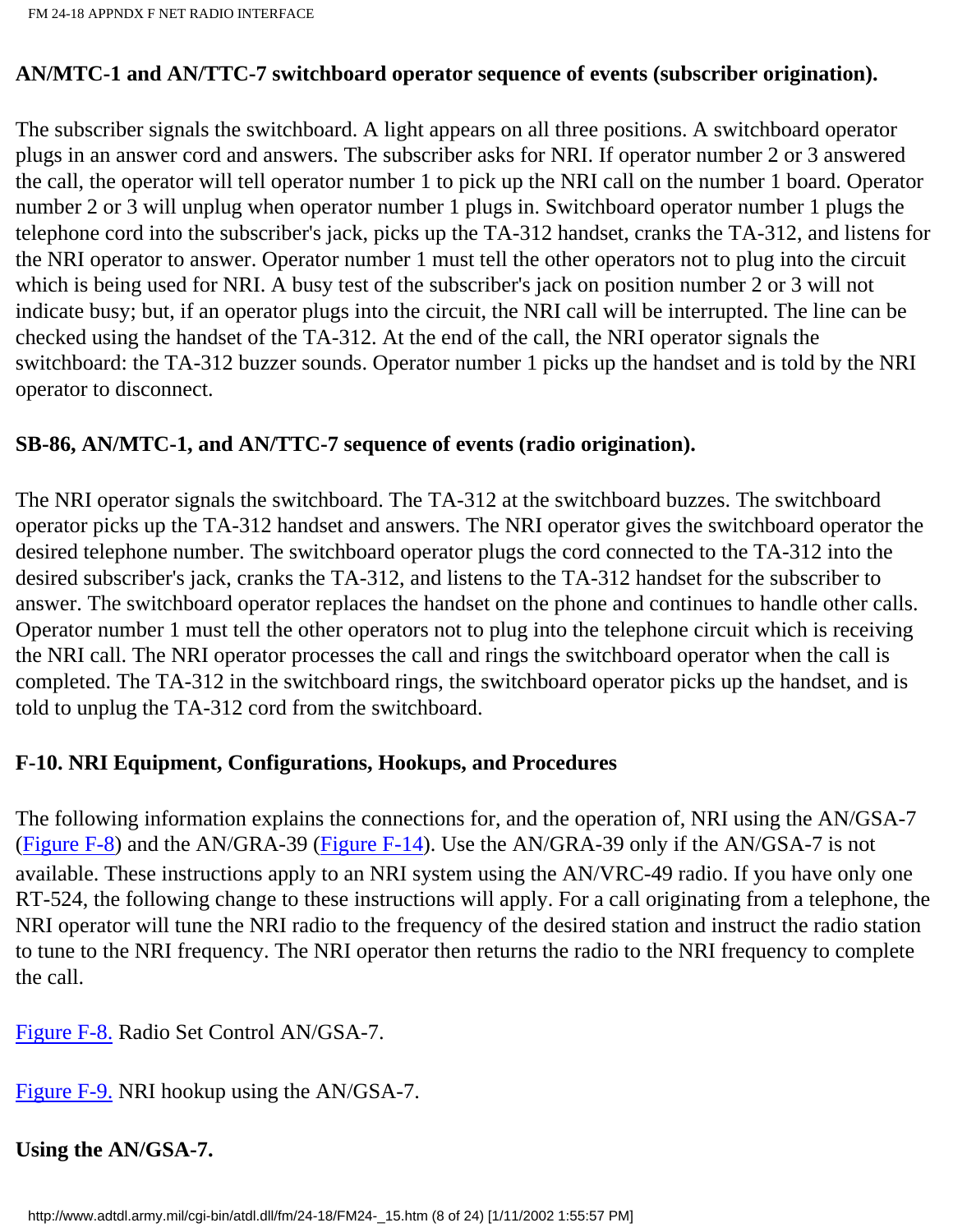**NRI hookup.** The following equipment will be needed: Radio Set Control AN/GSA-7, Telephone Set TA-312, Radio Set AN/VRC-49 or Receiver-Transmitter RT-524, and Handset H-33 or equivalent. The circled numbers are keyed to [Figure F-9](http://www.adtdl.army.mil/cgi-bin/atdl.dll/fm/24-18/24180115.gif).

Connect the two wires from the unit switchboard to the line binding posts of the AN/GSA-7. (1)

Connect the TA-312 to the same binding posts with a short pair of wires. (2) Set the switch on the TA-312 to LB.

Connect the CX-7474/W from the radio jack on the AN/GSA-7 to the RETRANSMIT R/W jack on the RT-524. (3)

Connect handset H-33 or equivalent to the PHONE jack. (4)

Set the C.O. POWER switch on the AN/GSA-7 to EXT. (5)

If using AC power, set the POWER SELECT switch to match the input voltage. (6)

Connect the AC or DC power cable (depending on the power source). Also see [Figure F-10](http://www.adtdl.army.mil/cgi-bin/atdl.dll/fm/24-18/24180116.gif). (7)

Connect the RC-292 (or the OE-254) or the whip antenna to the ANT jacks on both transmitters with coaxial cable. (8)

When using the whip, either on the vehicle or raised up on the AB-9()3, connect the antenna control cables between the ANT CONT jacks (9) on both RT-524s and the connectors on the base of the antennas ([Figure F-11\)](http://www.adtdl.army.mil/cgi-bin/atdl.dll/fm/24-18/24180117.gif). When you use an RC-292 or OE-254, you don't use the control cable.

Do not remove the X-MODE covers. (10) The set won't work with the covers removed. [Figure F-10.](http://www.adtdl.army.mil/cgi-bin/atdl.dll/fm/24-18/24180116.gif) Check polarity.

[Figure F-11.](http://www.adtdl.army.mil/cgi-bin/atdl.dll/fm/24-18/24180117.gif) Base of antenna AS-1729/VRC (whip). Connect a microphone to the C-2299. (16)

Set the POWER switches (13) on both RT-524s to LOW.

Set the SQUELCH switches (11) according to local directives.

Set the BAND switch, MC TUNE, and KC TUNE controls on RT-524 number 1 (12) to the assigned NRI frequency. Read it in the window. Don't set RT-524 number 2 on the NRI frequency.

Turn the speaker switches to ON. (14)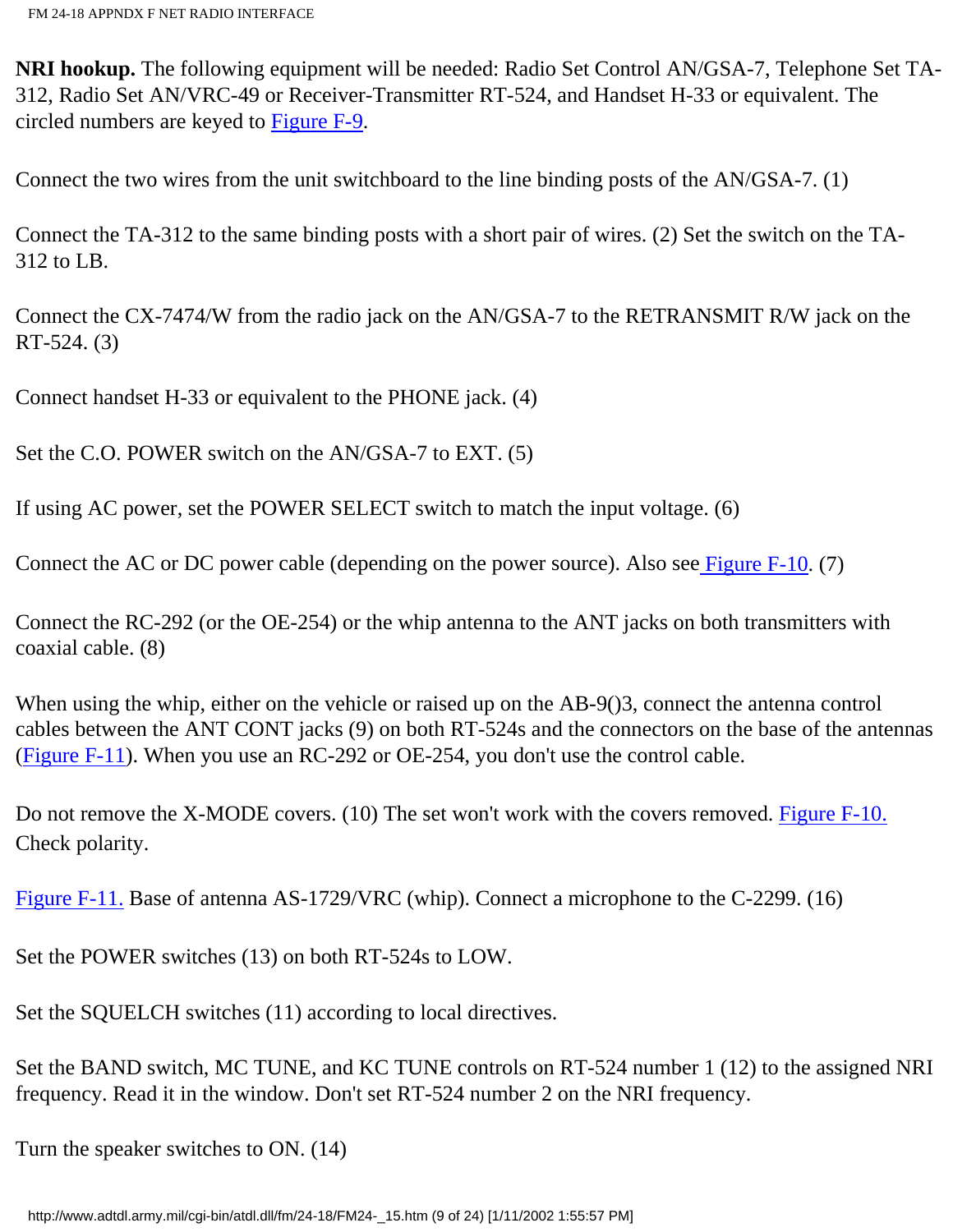Set the VOLUME controls to mid range. (15)

**System testing.** Set the OFF-AC-DC switch on the AN/GSA-7 to AC or DC depending on the power source. Allow warm-up time. ([Figure F-12.](http://www.adtdl.army.mil/cgi-bin/atdl.dll/fm/24-18/24180118.gif))

**NOTE: If the radio keys and stays keyed, reverse the leads from the switchboard at the binding post on the AN/GSA-7.**

[Figure F-12.](http://www.adtdl.army.mil/cgi-bin/atdl.dll/fm/24-18/24180118.gif) Line connections.

Turn the RADIO & MON/TEL switch to TEL-R to ring the switchboard. Release the switch. It will return to TEL-T. Use the handset of the TA-312 or the handset connected to the PHONE jack to talk to the operator. Request a ringback. The buzzer in your TA-312 should ring.

Turn the RADIO & and; MON/TEL switch to RADIO & and; MON-T. Check your CEOI for the frequency and call sign of a known operating station. Set the RT-524 number 1 on this frequency. Using the handset on the TA-312 or the handset connected to the PHONE jack on the AN/GSA-7, call the station for a communications check. If the station doesn't answer, set the power switch to HIGH and call again [\(Figure F-13](http://www.adtdl.army.mil/cgi-bin/atdl.dll/fm/24-18/24180119.gif)). During transmission, a beep should be heard about every 5 seconds to remind the users that it is an unsecured NRI circuit.

When you finish the communications check, turn the POWER switch on the radio back to LOW, tune back to the NRI frequency, and set the switch on the AN/GSA-7 back to TEL-T.

Set the C-2299 to TRANS 2. Use the mike on the C-2299 and test RT-524 number 2.

[Figure F-13.](http://www.adtdl.army.mil/cgi-bin/atdl.dll/fm/24-18/24180119.gif) RT-524.

[Figure F-14.](http://www.adtdl.army.mil/cgi-bin/atdl.dll/fm/24-18/24180120.gif) Radio Set Control Group AN/GRA-39.

#### **NRI call originating from a telephone subscriber.**

**NOTE: In the following discussion, you are presumed to be the 1-77 Infantry Battalion NRI operator. The commander of the 1-77 Infantry Battalion desires an NRI call to the commander A/1-77 Infantry Battalion. (Telephone subscriber does not have the radio call signs). Unclassified unit designators will not be linked with call signs.**

When a call comes from a telephone network user, your TA-312 buzzer will buzz.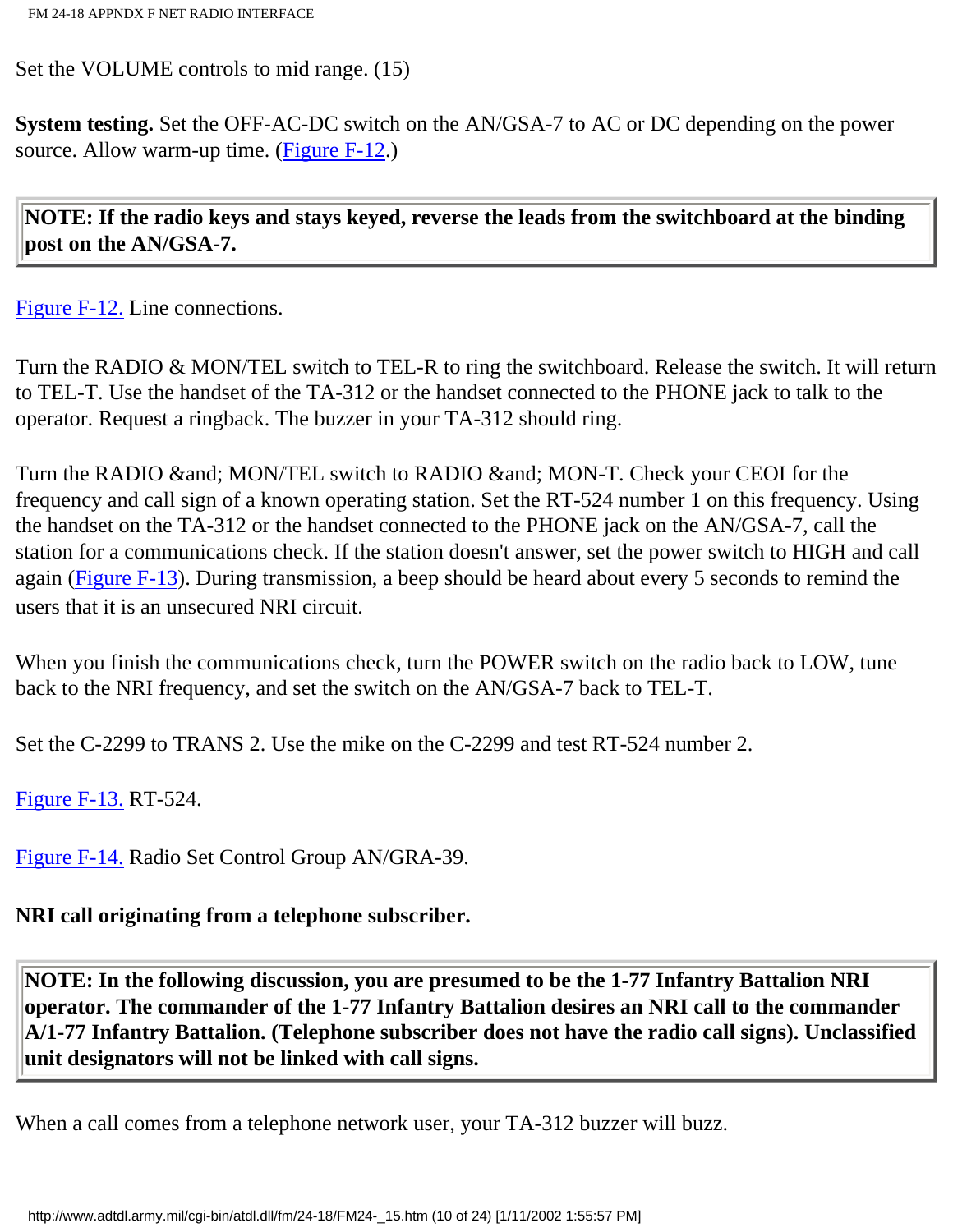FM 24-18 APPNDX F NET RADIO INTERFACE

You can answer with either the TA-312 handset or the handset connected to the PHONE jack. Obtain the required information and tell the caller to stand by.

NRI OP: "SERVANT 134".

TEL SUB: "This is SERVANT 106, SERVANT 140 please."

NRI OP: "Roger--Wait--OUT."

**NOTE: NRI operator determines necessary call signs and contacts requested party. In the event the requested party is not operating on your frequency, you must enter his net and request he meet you on your frequency.**

NRI OP: "C46, this is A81--OVER."

RADIO SUB: "A81, this is C46--OVER."

NRI OP "This is A81, stand by for A46--OUT."

**NOTE: NRI operator provides telephone subscriber with the necessary call signs and reminds him to use proper radiotelephone procedures.**

NRI OP: "Sir, you are A46, your party is C46. You must use proper radiotelephone procedures. This circuit is not secure. Go ahead with your call--OUT."

Set the switch on the AN/GSA-7 to RADIO & MON-T.

Any one of three conditions will occur.

The telephone subscriber will be able to control the transmitter from his or her telephone set. This happens if the subscriber's telephone is set for local battery (LB) and is connected to the same switchboard as the NRI rig. In this condition, just monitor the call.

The second possible condition is that the transmitter will key as soon as the switch is moved to RADIO ∧ MON-T for the telephone subscriber to talk and unkeyed by setting the switch to TEL-T for him to listen.

The third possible condition is that the subscriber will be unable to key the transmitter from his or her telephone set and it does not key when the AN/GSA-7 is set to RADIO & and; MON-T. This occurs if the AN/TTC-38, or SB-3082 switch is used, or if the call comes over a multichannel system. In this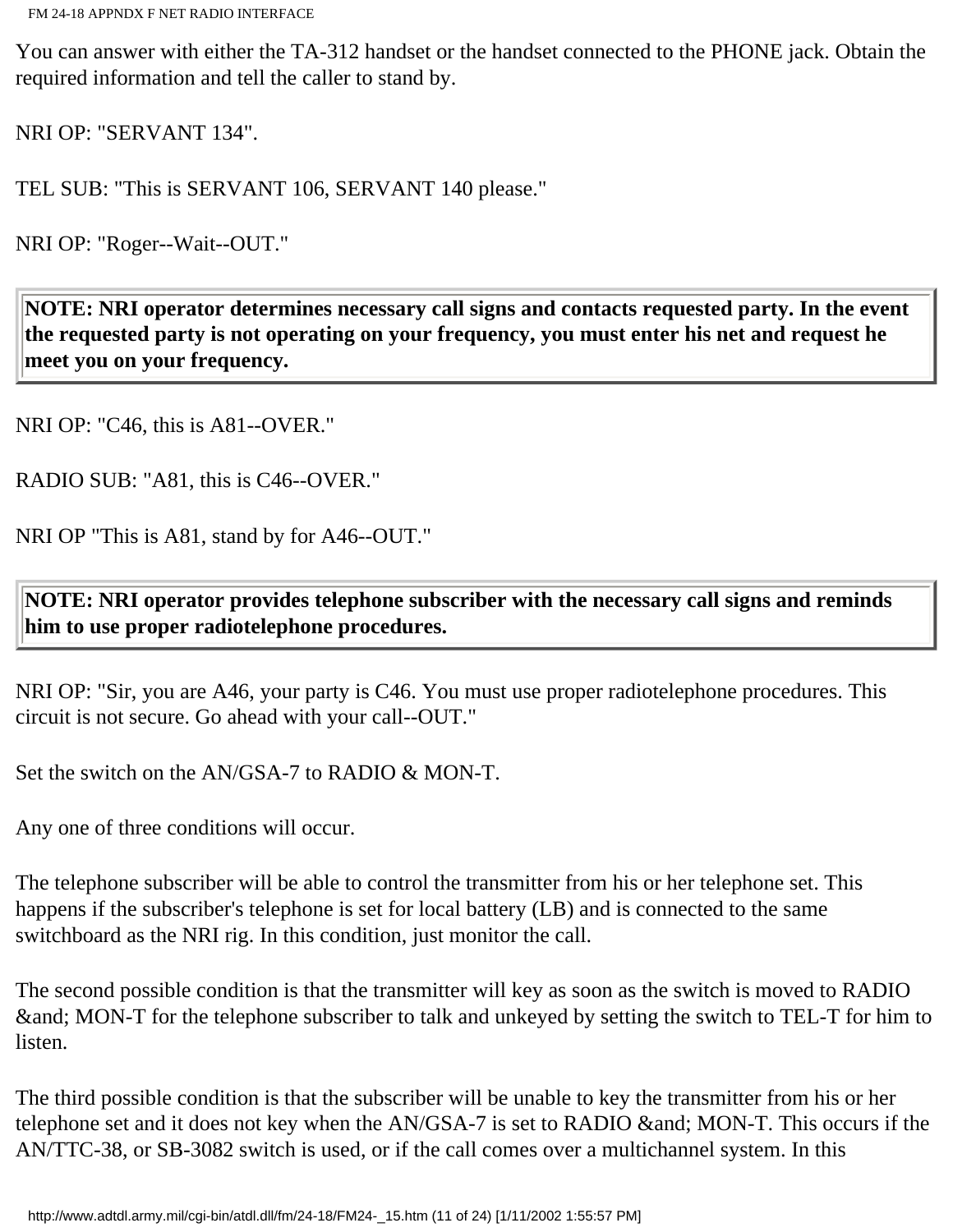FM 24-18 APPNDX F NET RADIO INTERFACE

condition, leave the AN/GSA-7 switch in TEL-T. Key the transmitter with the switch on the TA-312 handset, or the handset connected to the PHONE jack, for the telephone subscriber to talk. Unkey it for the subscriber to listen.

**NOTE: If you can find out beforehand what type telephone system is in your area (CB, LB, automatic switch), you should be able to tell how the transmitter is to be keyed.**

Monitor the call. If feedback from the speaker causes erratic keying or squealing, turn off the speaker and monitor with the handset.

When the call is over, ring the switchboard operator and tell him or her to disconnect. Return the switch on the AN/GSA-7 to TEL-T.

**NRI call originating from a radio station.**

**NOTE: In the following discussion, you are the brigade NRI operator. The B/1 -77 Infantry Communications Chief (radio subscriber) desires an NRI call to the 1st Brigade COMSEC Officer Unclassified unit designator will not be linked with call signs.**

If necessary, the radio subscriber requests permission to leave his net.

Radio subscriber contacts the BDE NRI station on the BDE NRI frequency.

RADIO SUB: "W6T81, this is H8Q48--Request permission to enter net--OVER."

NRI OP: "H8Q48, this is W6T81--Identify your station--OVER."

RADIO SUB: "W6T81, this is H8Q48--Refer to Bravo Juliet--OVER."

**NOTE: The NRI operator may elect to use abbreviated call signs once the station has been identified.**

NRI OP: "Q48. this is T81--authenticate. Juliet Lima--OVER."

RADIO SUB: "T81, this is Q48--I authenticate, Whiskey--OVER."

NRI OP: "This is T81--Roger--OVER."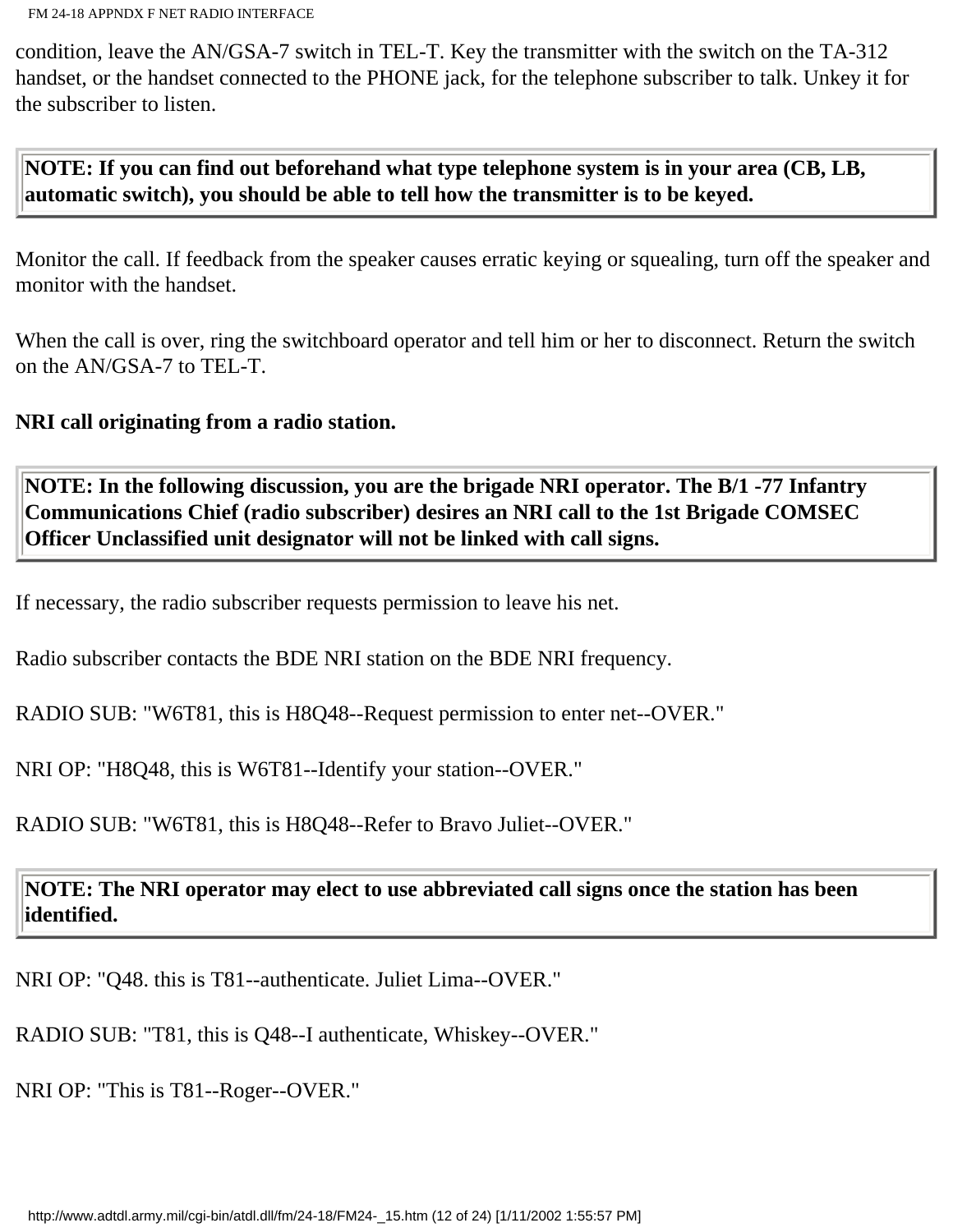**NOTE: In the event the requested party is not served by the NRI operator's switchboard, the full call sign and item number identifier will be given.**

RADIO SUB: "This is Q84--Request contact with T36--OVER."

NRI OP: "This is T81 Roger--Wait--OUT."

**NOTE: NRI operator determines switchboard designator and number and establishes contact with requested party.**

SWBD OP: "SHAMROCK."

NRI OP: "SHAMROCK 167 please."

TEL SUB: "SHAMROCK 167."

NRI OP: "This is SHAMROCK 134. You have a radio call from H8Q48. Refer to Bravo Juliet. You are T36. You must use proper radiotelephone procedures. This circuit is not secure. Do you have any questions? Stand by--OUT."

NRI OP: "Q48, this is T81. Go ahead with your Call--OUT."

Switch the AN/GSA-7 to RADIO & and; MON-T. Refer to the previous sequence for difference in transmitter keying with CB, LB, or automatic switches.

When the call is completed, return the AN/GSA-7 switch to TEL-T. Ring the switchboard to tell him to disconnect the call.

#### **Using the AN/GRA-39.**

**NRI hookup.** The following equipment will be needed: Radio Set Control Group AN/GRA-39, Switchboard SB-22/PT, Radio Set AN/VRC-49 or Receiver-Transmitter RT-524,18 Batteries BA-30/U, Connector U-182/U or Connector U-229/U, and 1 meter (about 3 feet) of 2-wire cable. Have your repairman build a cable as follows: Connect one wire of the 1-meter (3-foot) cable to pin A and the other wire to pin C of the U-182 or U-229 connector. Strip the insulation from about 2 centimeters (3/4-inch) of the wires on the other end. The circled numbers are keyed to [Figure F-15.](http://www.adtdl.army.mil/cgi-bin/atdl.dll/fm/24-18/24180121.gif)

**NOTE: The connector is the same as the one on your RT-524 handset or mike.**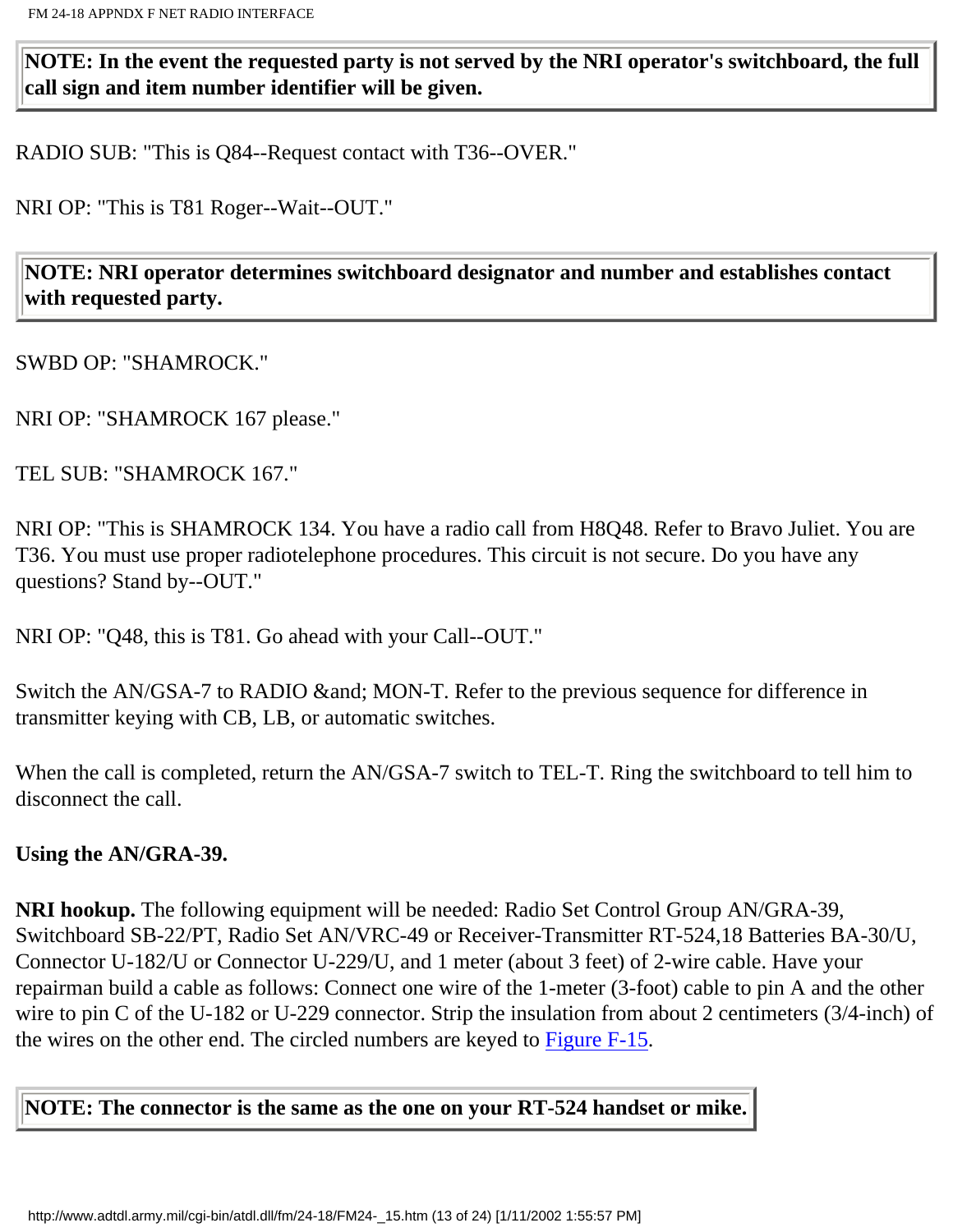Install four BA-30s in the SB-22 and six BA-30s in both the C-2328 and the C-2329.

Connect the WD-1 from the unit or area switchboard to a pair of line binding posts on your NRI SB-22. (1)

Insert the connector of the 2-wire cable to the audio jack on the C-2328. (2)

Connect one of the stripped wires of your homemade cable to the bottom binding post of the C-2328. (3)

Decide which line pack on the SB-22 is to be used for NRI. Connect the other stripped wire to one of the binding posts (4) that matches the selected line pack.

Run a wire (5) from the other binding post of the SB-22 to the top binding post of the C-2328.

Connect the C-2328 binding posts to the C-2329 binding posts. (19)

Connect the RADIO cable (6) on the C-2329 to the RETRANSMIT R/W jack on RT-524 #1.

Connect the mike to one of the audio connectors (7) on the C-2299.

Connect the coax cables from both RT-524s to both antennas. (8)

Connect both antenna control cables if you are using the vehicle whip. (9)

Set the SQUELCH on both RT-524s according to local directives. (10)

Set the RT-524 #1 BAND switch, MC TUNE, and KC TUNE controls to the NRI frequency. (11)

Turn both RT-524 speakers on. (12)

Adjust the RT-524 VOLUME controls during operation. (13)

Connect the SB-22 headset microphone to the SB-22 HEADSET connector. (14)

Set the SB-22 visual and audible alarm switch to AUD.

Turn on the C-2329. (16)

Set the C-2328 VOLUME control to mid range. (17) Make the final volume adjustment during operation.

Set both RT-524 power switches to LOW. (18)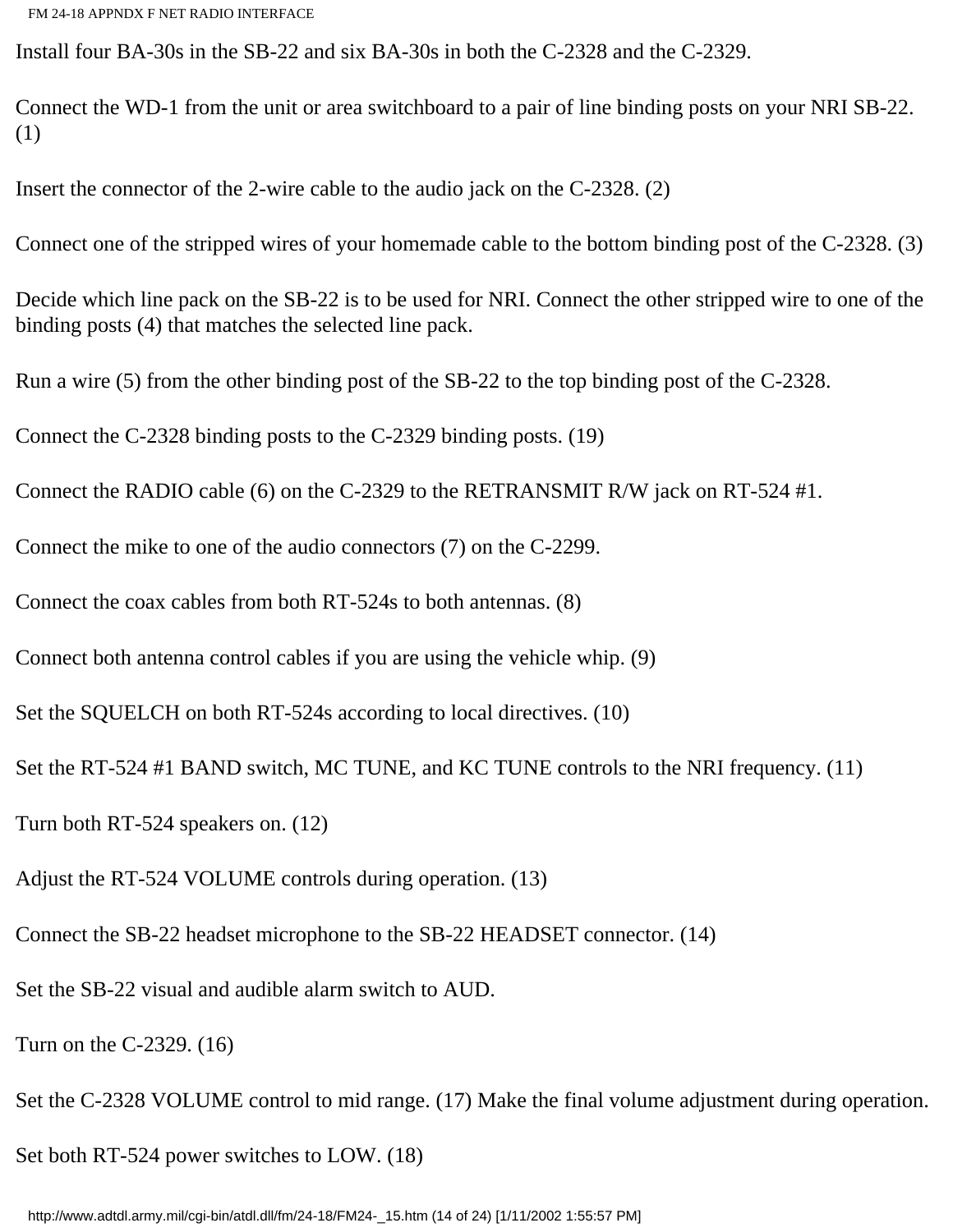**NOTE: If the transmitter keys and stays keyed, reverse the two wires (4) and (5) connected to the NRI line pack on the back of the SB-22.**

[Figure F-15.](http://www.adtdl.army.mil/cgi-bin/atdl.dll/fm/24-18/24180121.gif) NRI hookup using the AN/GRA-39.

**System testing.** Check your SOI for the frequency and call sign of an operating station. Set the RT-524 #1 on the frequency.

Set the C-2328 switch to RAD.

Plug the switchboard operator's cord into the line pack used for NRI.

Put the headset on, squeeze the switch in the headset cord [\(Figure F-16](http://www.adtdl.army.mil/cgi-bin/atdl.dll/fm/24-18/24180122.gif)), and using radio procedure call the radio station.

Release the switch to listen. Adjust the headset audio using the VOLUME control on the RT-524.

If the station does not answer, set the RT-524 on HIGH power and try again.

After completing the radio check, put RT-524 back on LOW power, unplug the operator's cord from the NRI line pack ( $Figure F-17$ ), and plug into the line pack connected to the area switchboard. Set the switch on the C-2328 to TEL. Turn the handcrank on the SB-22 to signal the area switchboard. Ask the operator to give you a ringback.

[Figure F-16.](http://www.adtdl.army.mil/cgi-bin/atdl.dll/fm/24-18/24180122.gif) Headset switch.

[Figure F-17.](http://www.adtdl.army.mil/cgi-bin/atdl.dll/fm/24-18/24180123.gif) Switchboard connections for subscriber radio link, NRI. After the switchboard communications check, plug the SB-22 operator's cord into the operator's jack on the operator's pack.

Set the RT-524 #1 back on the NRI frequency.

Set the C-2299 RAD TRANS switch to 2. Using the mike on the C-2299, make a radio check with the same station. When you finish testing, set the C-2299 back on RT 524 #1.

**NRI call originating from a telephone subscriber.** (Call originates from a telephone. Refer to the AN/GSA-7 sequence for typical conversation.)

The drop on the line pack connected to the area switchboard will turn to white and the buzzer will sound.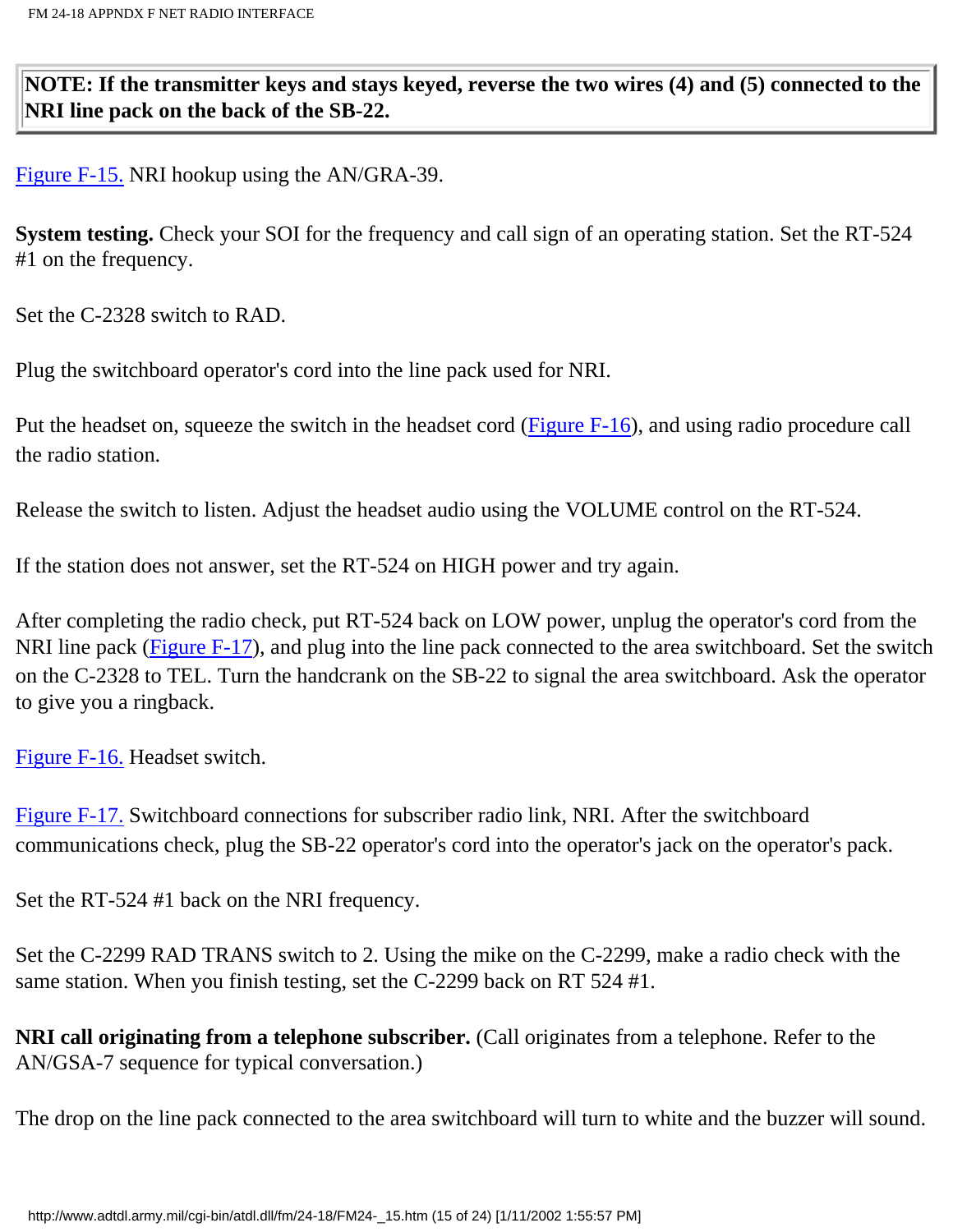Plug the operator's cord into the area switchboard line pack jack and, using the SB-22 handset, answer the call. Lock the cord switch in the middle position.

Obtain the required information from the caller. Tell the caller to stand by.

Check the SOI for the call sign and frequency.

Give the telephone caller his or her call sign and the call sign of the person being called, if necessary.

Set the RT-524 #2 to the frequency of the station being called.

Set the C-2299 to TRANS 2. Use the mike on the C-2299 and call the radio station.

When the radio station answers, tell the radio operator to tune to the NRI frequency and to call back. Set the C-2299 to TRANS 1.

When the radio operator calls back, answer the call by using the mike on the C-2299. Tell the operator to stand by for an NRI call.

Plug the cord of the line pack connected to the area switchboard into the jack on the NRI line pack and, talking into the SB-22 headset mike, tell the telephone subscriber to go ahead. Tell the subscriber to use radio procedure and that the circuit is not secure.

Set the switch on the C-2328 to RAD. Monitor the call.

**NOTE 1: If the telephone subscriber can't key the transmitter with the push-to-talk switch, key the transmitter for the subscriber by squeezing the switch on your headset cord.**

**NOTE 2: If the transmitter keys and stays keyed when the switch is set to RAD, the telephone subscriber probably has a common battery phone. If this happens, you can key the transmitter by setting the switch on the C-2328 to RAD when the telephone user talks and setting it to TEL when the user listens.**

**NOTE 3: If the sound from the speaker causes squealing or erratic keying, turn off the speaker and monitor the call through the headset.**

When the call is finished, unplug the NRI line pack cord, set the C-2328 switch to TEL, ring the switchboard, and tell the operator to disconnect the line cords. Plug the SB-22 operator's cord into the jack on the operator's pack and wait for another call.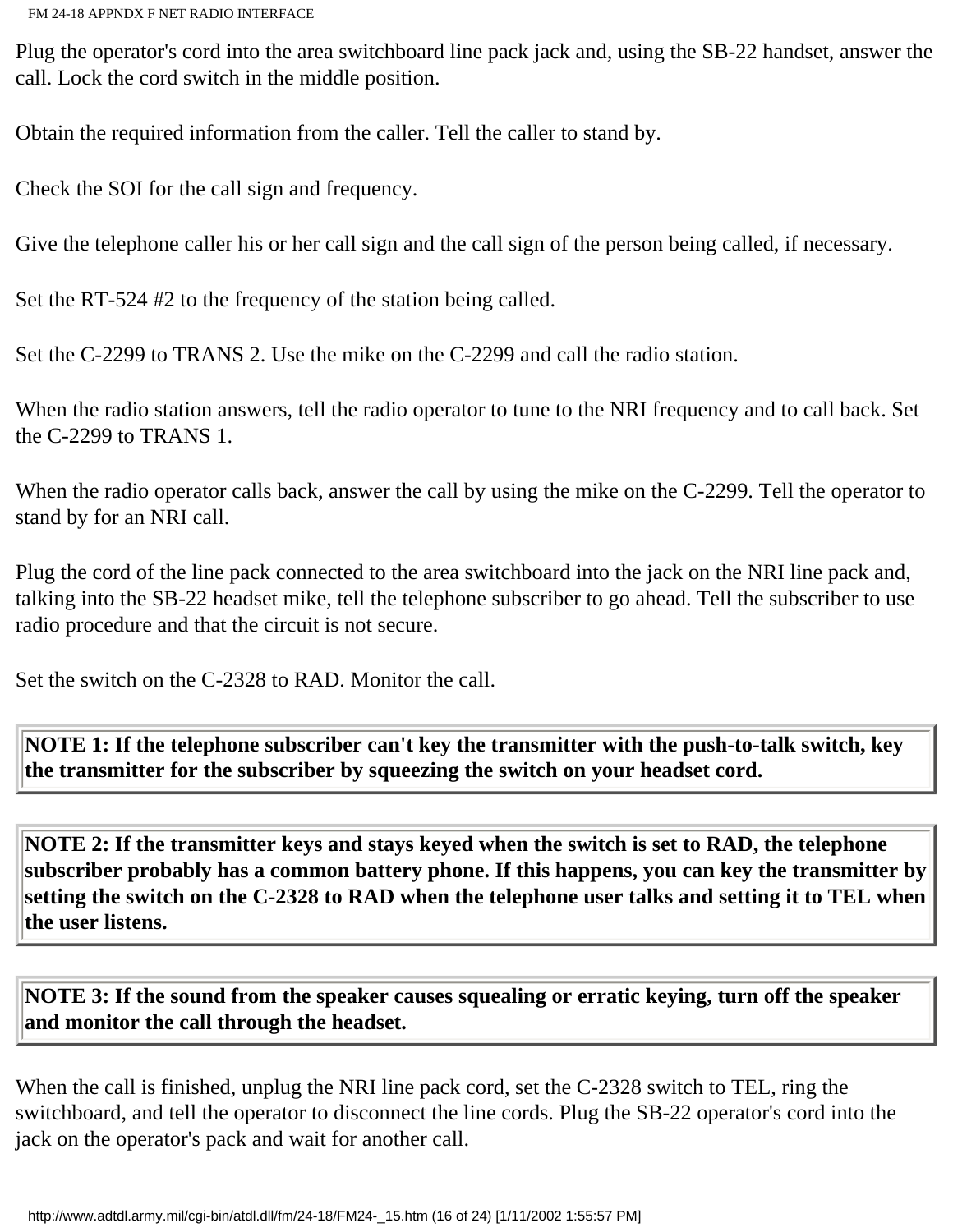**NRI call originating from a radio station.** (Refer to the AN/GSA-7 sequence for typical conversation.)

The call will be heard on the RT-524 #1 speaker.

With the switch on the C-2299 at position TRANS 1, answer the call using the mike connected to the C-2299. Get the required information from the radio operator. Tell the operator to stand by.

Plug the SB-22 operator's cord into the jack on the line pack connected to the area switchboard. Turn the crank on the SB-22.

When the area switchboard operator answers, use the SB-22 headset mike. Tell the operator that you have an NRI call and give the desired number.

When the desired party answers, say that the line is not secure. Advise the party of the assigned call sign, to use radio procedures, and to stand by.

Plug the cord from the area switchboard line pack into the NRI line pack jack.

Use the mike connected to the C-2299 and tell the radio operator to go ahead with the call. Set the switch on the C-2328 to RAD. Monitor the call.

**NOTE 1: If the telephone subscriber can't key the transmitter with the push-to-talk switch, key the transmitter for the subscriber by squeezing the switch on your headset cord.**

**NOTE 2: If the sound from the speaker causes squealing or erratic keying, turn off the speaker and monitor with the headset.**

**NOTE 3: If the transmitter keys and stays keyed when the switch is set to RAD, the telephone subscriber probably has a common battery phone. If this happens, you can key the transmitter by setting the switch on the C-2328 to RAD when the telephone user talks and setting it to TEL when he or she listens.**

When the call is completed, unplug the NRI cord, ring the switchboard, and tell the operator to disconnect.

Plug the operator's cord into the jack on the operator's pack and wait for the next call.

# **Section IV. Radio Set Control C-6709/G**

http://www.adtdl.army.mil/cgi-bin/atdl.dll/fm/24-18/FM24-\_15.htm (17 of 24) [1/11/2002 1:55:57 PM]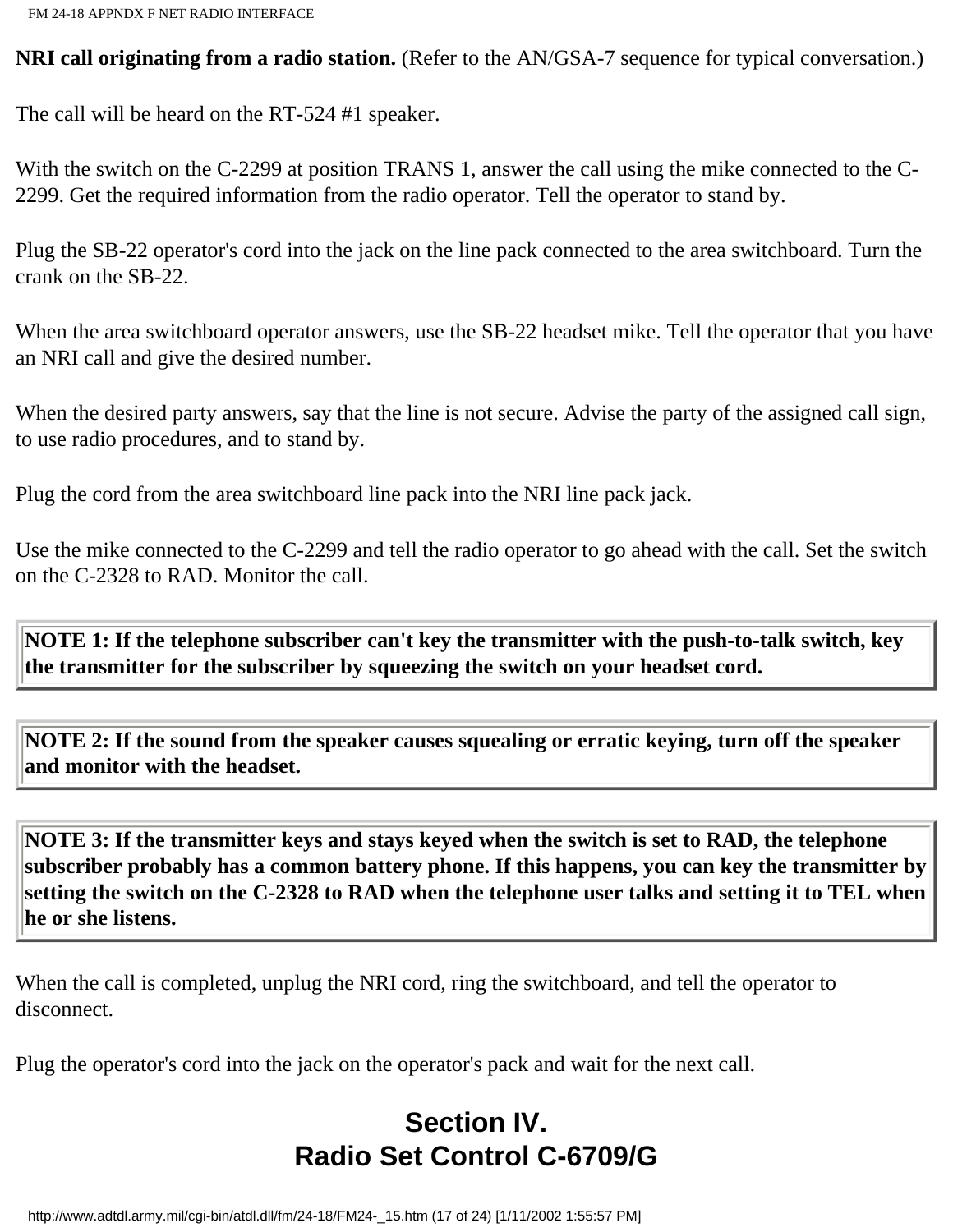## **F-11. Typical Usage**

The C-6709/G will extend push-to-talk control of a wire-connected radio set at the NRI station to 2 wire/4-wire telephone users. This will allow the telephone user to talk and listen to a remote radio user. Control tones generated by using the keyset of the 2-wire or 4-wire telephone will control the transmitter/receiver in the transmit or receive mode. The station operator at the manned NRI station will answer and extend calls by dialing into the 4-wire automatic system and will respond to and place calls to the radio user's system. At the conclusion of a call, the normal release signal will reset the equipment for another call. The control unit will be capable of being mounted in the vehicle that houses the radio equipment. Connection between the control and Radio Set AN/VRC-12 or any other radio set will be accomplished by means of standard cables shipped with the C-6709/G. The equipment will be powered by the vehicular battery through Radio Set AN/VRC-12 or an equivalent power source. [Figure F-18](http://www.adtdl.army.mil/cgi-bin/atdl.dll/fm/24-18/24180124.gif) shows the control unit, and [Figure F-19](http://www.adtdl.army.mil/cgi-bin/atdl.dll/fm/24-18/24180125.gif) illustrates a typical system.

[Figure F-18.](http://www.adtdl.army.mil/cgi-bin/atdl.dll/fm/24-18/24180124.gif) Radio Set Control C-6709.

[Figure F-19.](http://www.adtdl.army.mil/cgi-bin/atdl.dll/fm/24-18/24180125.gif) Typical C-6709 system.

#### **F-12. Equipment Characteristics**

The C-6709/G is in a waterproof enclosure with a cover held by four latches. The cover has an air relief valve for equalizing air pressure before opening. All controls and interconnections are on the front panel which is accessible when the cover is removed. The cover contains a small canvas bag used to store a spare lamp and fuse. A separate canvas bag is used to store cables, headset, and two mounting brackets used to mount the C-6709/G in a vehicle. [Table F-1](http://www.adtdl.army.mil/cgi-bin/atdl.dll/fm/24-18/24180126.gif) lists some electrical characteristics.

[Table F-1.](http://www.adtdl.army.mil/cgi-bin/atdl.dll/fm/24-18/24180126.gif) Electrical characteristics.

#### **F-13. Mission of the System**

#### **Mode of Employment.**

Radio Set Control C-6709/G will be used to provide integration facilities between 2- or 4-wire telephones and a push-to-talk radio system. A subscriber is connected to 4-wire central offices, and push-to-talk AN/VRC-12 type radio sets. Other type push-to-talk radios can be used with this device if connecting cables are compatible.

#### **Purpose.**

Radio Set Control C-6709/G is part of a reliable, high quality, automatic, electronic, 4-wire switching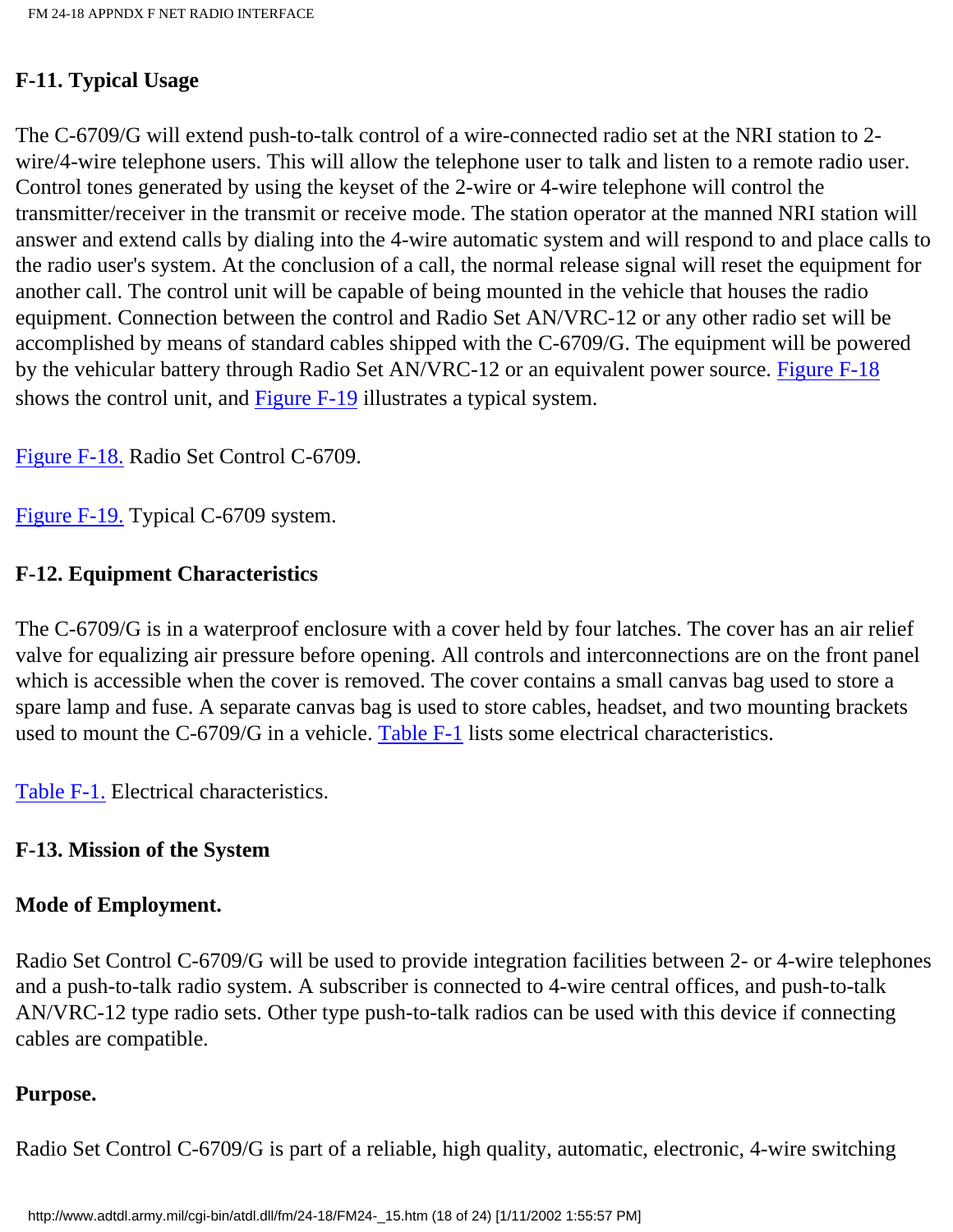system. It is a lightweight, completely solid state, single-channel, attended radio set control device. The control provides a means for the telephone subscriber with a push-button telephone to control transmission and reception of a remote radio used in an NRI system.

## **System Applications.**

The C-6709/G may be used with several radio sets, COMSEC devices, and telephone switching equipment ([Table F-2](http://www.adtdl.army.mil/cgi-bin/atdl.dll/fm/24-18/24180127.gif)).

[Table F-2.](http://www.adtdl.army.mil/cgi-bin/atdl.dll/fm/24-18/24180127.gif) Equipment compatible with the C-6709.

### **F-14. Location**

This equipment is designed to be mounted in a vehicle along with the radio set with which it is being used. Space requirements are illustrated in [Figure F-20](http://www.adtdl.army.mil/cgi-bin/atdl.dll/fm/24-18/24180128.gif). When the C-6709/G is used with some radio sets (such as the AN/VRC-12), it uses the radio set power supply. In some cases, an external 24 volts DC power supply is needed. The C-6709/G is normally mounted so the operator has easy access to the radio set. The use of an external 24 volts DC power supply will be required when using any radio/crypto sets other than the AN/VRC-12. The connection for these radio/crypto sets will be made to a pair of binding posts on the front panel of the C-6709/G. The wire/cable and the connectors (for example, alligator clips for 24 volts DC vehicle battery) are not supplied as a component with the equipment when used with the list of radio/crypto sets other than the AN/VRC-12.

[Figure F-20.](http://www.adtdl.army.mil/cgi-bin/atdl.dll/fm/24-18/24180128.gif) Vehicle space requirements for C-6709.

### **F-15. Operation**

### **Call originating from a radio station.**

**NOTE: In the following discussion you are the 1-77 Infantry Battalion NRI operator. The Commander, 1-77 Infantry Battalion desires an NRI call to the Commander A/1-77 Infantry Battalion. (Telephone subscriber does not have the Radio call signs.) Unclassified unit designators will not be linked with call signs.**

You receive a call from a radio station. You will hear the call in your H-250 handset or H-325 headset microphone. You may hear the call over the radio speaker, if the radio set is so equipped.

### RADIO SUB: "A81, this is A46--OVER."

If the C-6709/G has been placed in the proper standby condition, you need only to key the transmitter to answer the call. If you are using the H-250 handset, key the radio by depressing the push-to-talk (PTT)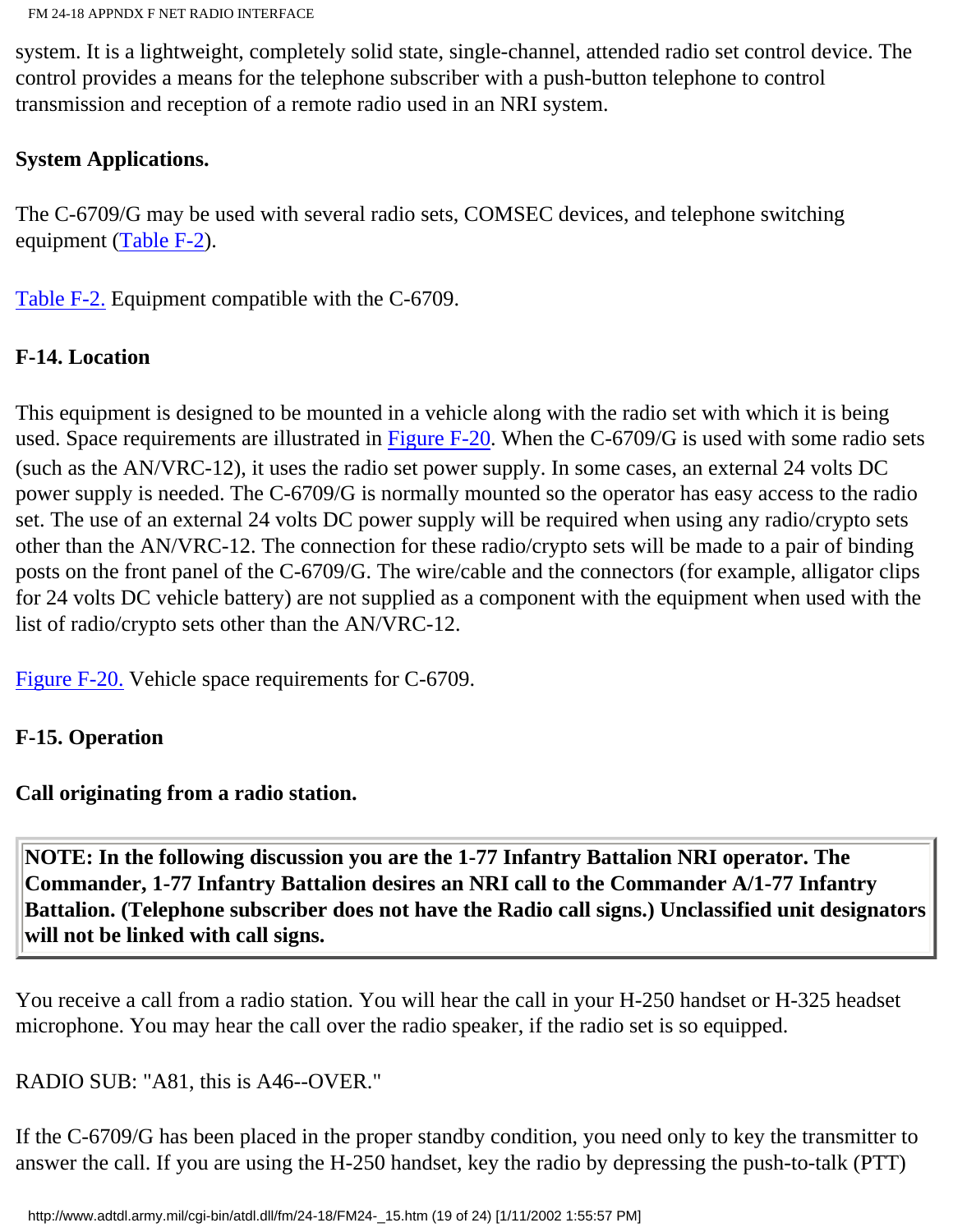switch and unkey it by releasing the PTT switch. If you are using the H-325/TTC headset microphone, you key the radio by depressing key number 1 on the C-6709/G keysender and unkey by depressing key number 3. If the C-6709/G is not in the proper standby condition, you must place the C-6709/G MODE switch to the OPER position; this permits you to key your radio on and off. You next depress the C-6709/G OPER CONNECT RADIO pushbutton; this connects the C-6709/G to the NRI transmitterreceiver. You may now key your radio on and off as outlined above.

NRI OP "This is A81--OVER."

**NOTE: In the event the requested party is not served by the NRI operator s switchboard, the full call sign and item number identifier will be given.**

RADIO SUB: "This is A46. Request contact with C46--OVER."

NRI OP: "This is A81--Roger--Wait--OUT."

You consult the SOI and telephone directory to determine the telephone number for the desired party.

You depress the C-6709/G OPER CONNECT SWBD pushbutton; this connects the C-6709/G to the automatic switchboard. The C-6709/G SVC REQ/BUSY lamp will come on and remain lit and you will receive a dial tone from the switchboard. You then key the number of the desired party on the keysender of the C-6709/G.

**NOTE: If you misdial the number, depress the C-6709/G RLSE pushbutton; this disconnects the C-6709/G from the switchboard and places it in a standby condition. The C6709/G SVC REQ/BUSY lamp will go out. Again depress the C-6709/G OPER CONNECT SWBD pushbutton and proceed as above.**

When the telephone is answered, get the desired party on the line and tell him or her there is an incoming NRI call. Because a telephone user doesn't usually have an SOI, you will have to give the subscriber the call sign to use. You and the subscriber now must determine the type of radio transmitter keying control the subscriber will use. If the subscriber is using a telephone handset that has a push-to-talk (PTT) switch, the SF (PTT) position of the C-6709/G MODE switch may be used. In this position the transmitter is keyed when the PTT switch is depressed and held, and is unkeyed when the PTT switch is released. If the subscriber has a telephone with a keysender, the DTMF 1/3 position of the C-6709/G MODE switch may be used. In this position, the transmitter is keyed when the subscriber presses key number 1 on the keysender and is unkeyed when key number 3 is pressed. The subscriber may choose, as an alternative, to use the AVOX position of the C-6709/G MODE switch. In this position, the transmitter is keyed when the subscriber is speaking and is unkeyed when he or she is silent. You must remember the type of transmitter control used. The switchboard subscriber is then told to stand by for the NRI call.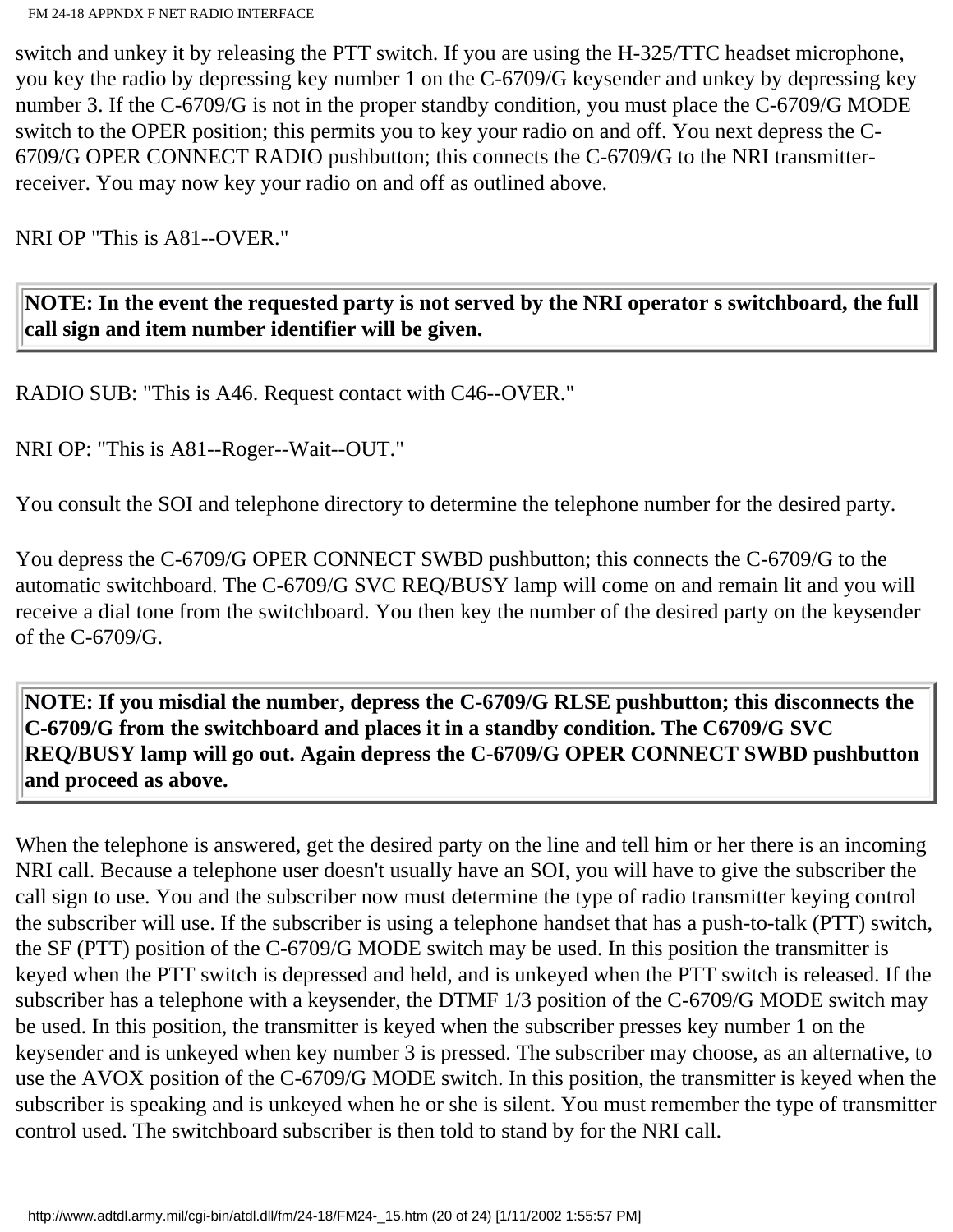TEL SUB: "SERVANT 140."

NRI OP: "This is SERVANT 134. You have a call from A46. What type of telephone equipment are you using?"

TEL SUB: "TA-312."

NRI OP: "Your call is from A46. You are C46. You must use proper radiotelephone procedure. This circuit is not secure. Stand by--OUT."

You depress the C-6709/G OPER CONNECT RADIO pushbutton; this transfers the connection of the NRI operator from the switchboard subscriber to the radio transmitter.

**NOTE: The C-6709/G SVC REQ/BUSY lamp will remain lit, indicating that the C-6709/G is still connected to the switchboard subscriber. Using the H-250 handset or H-325/TTC headset microphone, establish contact with the radio station. Tell the radio subscriber to then go ahead with the call.**

NRI OP: "A46, this is A81. Go ahead with your call--OUT."

You set the C-6709/G MODE switch to the AVOX position.

**NOTE: At this time the C-6709/G MODE switch will be set to one of the three positions, as determined by you and the switchboard subscriber.**

You then depress the C-6709/G CALL CONNECT OPER IN pushbutton. This disconnects you from the switchboard subscriber, and connects the switchboard subscriber and the radio station to a common talk path within the C-6709/G. When the C-6709/G CALL CONNECT OPER IN pushbutton is depressed, you can monitor both sides of the NRI talk path. You cannot transmit to either party.

Monitor the NRI talk path to ensure that the switchboard subscriber can key the transmitter on and off and that good communications between the two parties has been established. If for some reason the switchboard subscriber cannot key the transmitter, you must set the C-6709/G MODE switch to the OPER position and key the transmitter on and off at the appropriate times for the switchboard subscriber. After a good NRI connection has been made, you must monitor to ensure proper radio procedure is being used.

**NOTE: As long as the NRI call is in progress, the C-6709/G SVC REQ/BUSY lamp will remain lit.**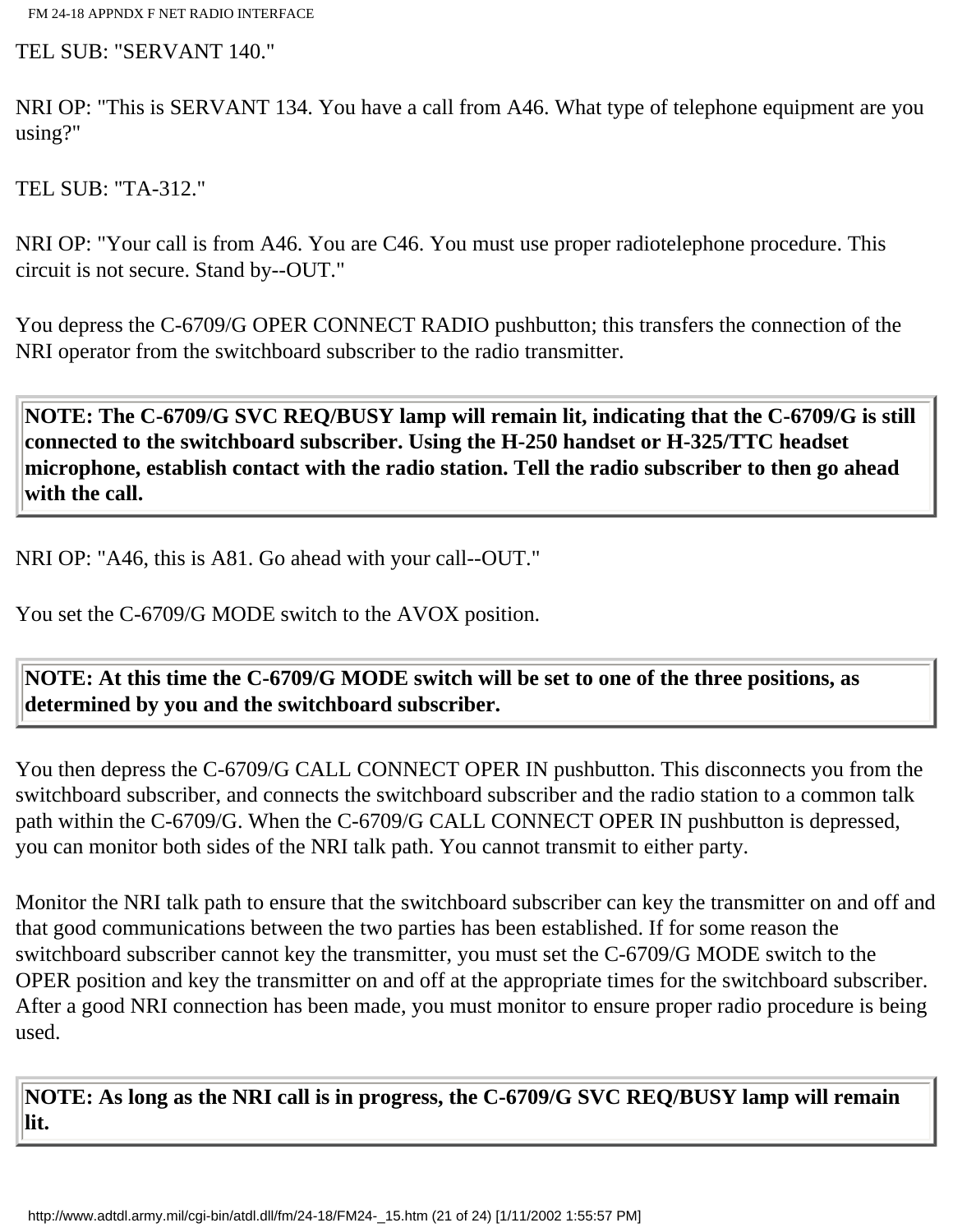When the NRI call has been completed and the switchboard subscriber hangs up the handset, the C-6709/G SVC REQ/BUSY lamp will go out, and the C-6709/G is automatically placed in a standby condition. When this occurs, you should place the C-6709/G MODE switch to the OPER position and depress the OPER CONNECT RADIO pushbutton. You are now ready to answer the next service request. If it is by radio, you need only key the transmitter to answer. If the request is by telephone, you need only to depress the C-6709/G OPER CONNECT SWBD pushbutton to answer. If the C-6709/G SVC REQ/BUSY lamp does not go out within a reasonable time, you should depress the C-6709/G CALL CONNECT OPER IN pushbutton. This will enable you to monitor the NRI talk path. If the call has been completed, you should then depress the C-6709/G RLSE pushbutton. This will disconnect the C-6709/G from the switchboard and place the C-6709/G into a standby position. You should then place the C-6709/G MODE switch to the OPER position and depress the OPER CONNECT RADIO pushbutton. You are then ready for the next service request, as outlined above.

### **Call originating from switchboard subscriber.**

You receive a call from a switchboard subscriber. This is indicated on the C-6709/G by the audible alarm and flashing SVC REQ/BUSY lamp.

Depress the C-6709/G OPER CONNECT SWBD pushbutton. This connects you to the switchboard subscriber. The audible alarm will go off and the SVC REQ/BUSY lamp stops flashing and remains lit.

Answer the call by using the H-325/TTC headset microphone or H-250 handset. Obtain from the subscriber the individual or station the caller desires. Because a telephone user does not usually have a CEOI, you will have to look up the call signs and frequency and give the call sign to the subscriber. You and the subscriber will have to determine the type of radio transmitter keying control the subscriber will use. If the subscriber is using a telephone that has a push-to-talk switch, the SF (PTT) position of the C-6709/G MODE switch may be used. In this position the transmitter is keyed when the PTT switch is depressed and held, and is unkeyed when the PTT switch is released. If the subscriber has a telephone with a keysender, the DTMF 1/3 position of the C-6709/G MODE switch may be used. In this position, the transmitter is keyed when the subscriber depresses key number 1 on the keysender and is unkeyed when the subscriber depresses key number 3. Alternately, the subscriber may choose to use the AVOX position of the C-6709/G MODE switch. In this position the transmitter is keyed when the subscriber speaks and is unkeyed when he or she is silent. Remember the type of transmitter control used. Tell the switchboard subscriber to standby while the desired party is contacted by radio.

NRI OP: "SERVANT 134."

TEL SUB: "This is SERVANT 106, connect me with SERVANT 140."

NRI OP: "What type of telephone equipment are you using?"

TEL SUB: "TA-838."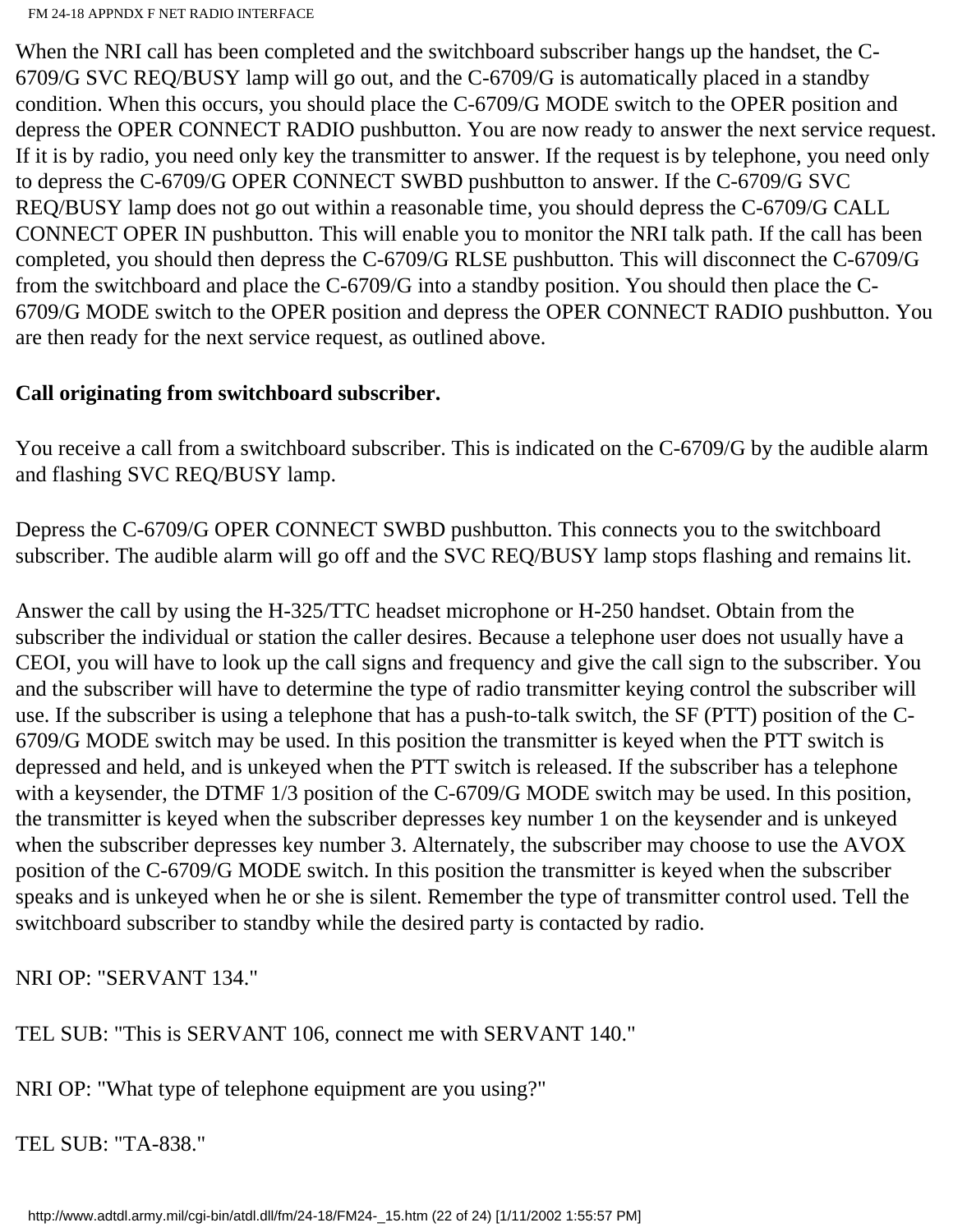NRI OP: "Roger--Wait--OUT."

Depress the C-6709/G OPER CONNECT RADIO pushbutton. This transfers you from the switchboard subscriber to the NRI radio receiver-transmitter. Note that the C-6709/G SVC REQ/BUSY lamp will remain lit, indicating that the C-6709/G is still connected to the switchboard subscriber. Set the radio to the frequency of the desired party. Place the C-6709/G MODE switch in the OPER position. You may now key the radio on and off. If you are using handset H-250, key the radio by pressing the PTT switch and unkey the radio by releasing the PTT switch. If you are using headset microphone H-325/TTC, the transmitter is keyed when you depress key number 1 on the C-6709/G keysender and is unkeyed when you depress key number 3.

NRI operator determines necessary call signs and contacts requested party. In the event the requested party is not operating on your frequency, you must enter his net and request he meet you on your frequency.

NRI OP: "C46, this is A81--OVER."

RADIO SUB: "This is C46--OVER."

NRI OP: "This is A81--Stand by for a call from A46--OUT."

Depress the C-6709/G OPER CONNECT SWBD pushbutton. This disconnects you from the receivertransmitter and makes connection to the switchboard subscriber. Provide the telephone subscriber with the necessary call signs and remind him to use proper radiotelephone procedure.

NRI OP: "Sir, you are A46. Your party is C46. You must use proper radiotelephone procedure. This circuit is not secure. Go ahead with your call--OUT."

Set the C-6709/G MODE switch to the AVOX position.

**NOTE: At this time the C-6709/G MODE switch will be set to one of the three positions, as determined by you and the switchboard subscriber earlier.**

Depress the C-6709/G CALL CONNECT OPER IN pushbutton. This disconnects you from the switchboard subscriber, and connects the switchboard subscriber and radio station to a common talk path within the C-6709/G. When the C-6709/G CALL CONNECT OPER IN pushbutton is depressed, you can monitor both sides of the NRI talk path. You cannot transmit to either party.

Monitor the NRI talk path to ensure that the switchboard subscriber can key the transmitter on and off and that good communications between the two parties has been established. If for some reason the switchboard subscriber cannot key the transmitter, you must set the C-6709/G MODE switch to the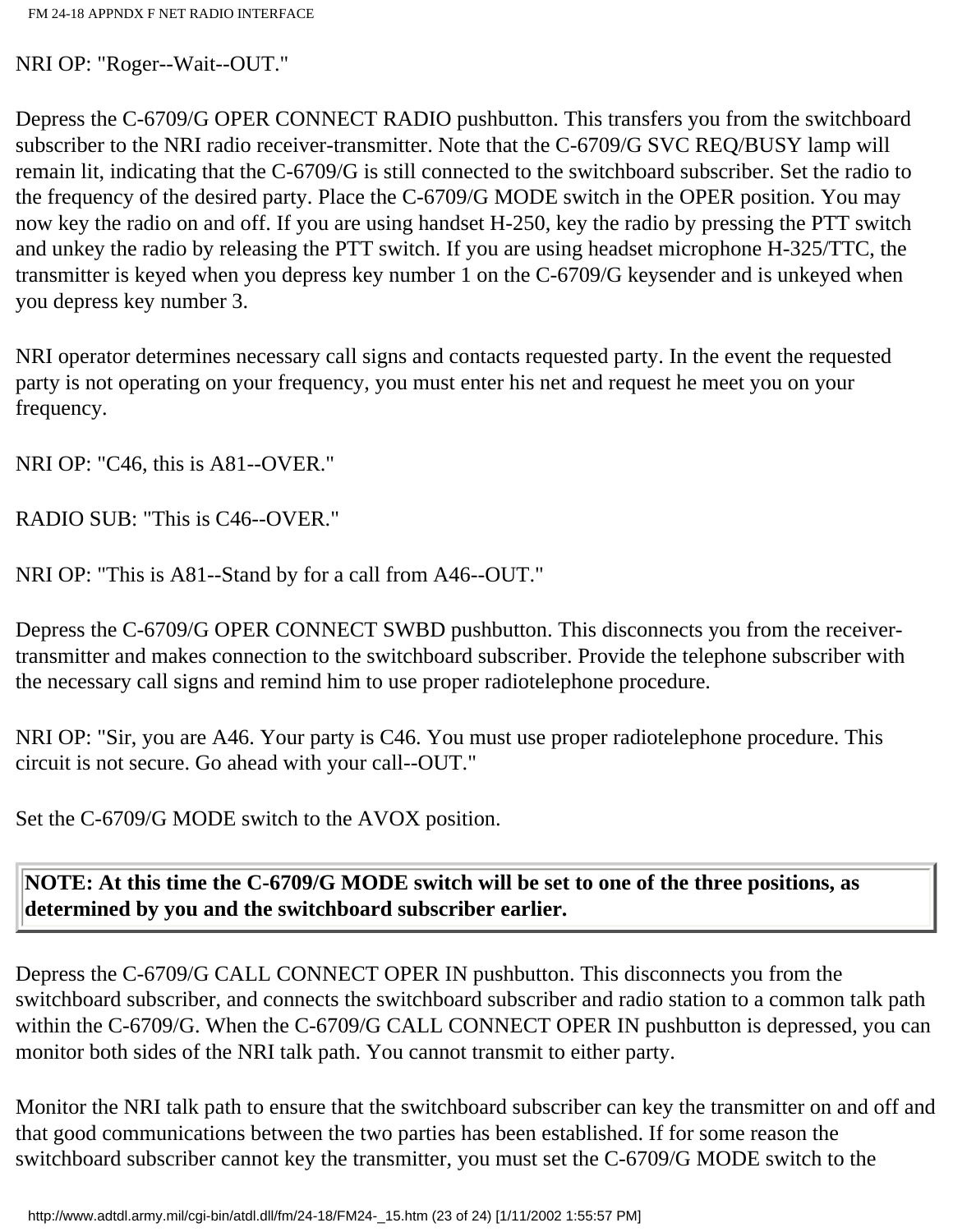OPER position and key the transmitter on and off at the appropriate times for the switchboard subscriber. After a good NRI connection has been made, you must monitor to ensure proper radio procedure is being used.

**NOTE: As long as the NRI call is in progress, the C-6709/G SVC REQ/BUSY lamp will remain lit.**

When the NRI call has been completed and the switchboard subscriber hangs up the handset, the C-6709/G SVC REQ/BUSY lamp will go out. The C-6709/G is automatically placed in a standby condition. When this occurs, place the C-6709/G MODE switch to the OPER position and depress the OPER CONNECT RADIO pushbutton. You are now ready to answer the next service request. If it is by radio, you need only to key the transmitter to answer. If the request is by telephone, you need only to depress the C-6709/G OPER CONNECT SWBD pushbutton to answer.

If the C-6709/G SVC REQ/BUSY lamp does not go out within a reasonable time, depress the C-6709/G CALL CONNECT OPER IN pushbutton. This will enable you to monitor the NRI talk path. If the call has been completed, depress the C-6709/G RLSE pushbutton. This will disconnect the C-6709/G from the switchboard and place the C-6709/G into a standby condition. Place the C-6709/G MODE switch to the OPER position and depress the OPER CONNECT RADIO pushbutton. You are now ready for the next service request as outlined above.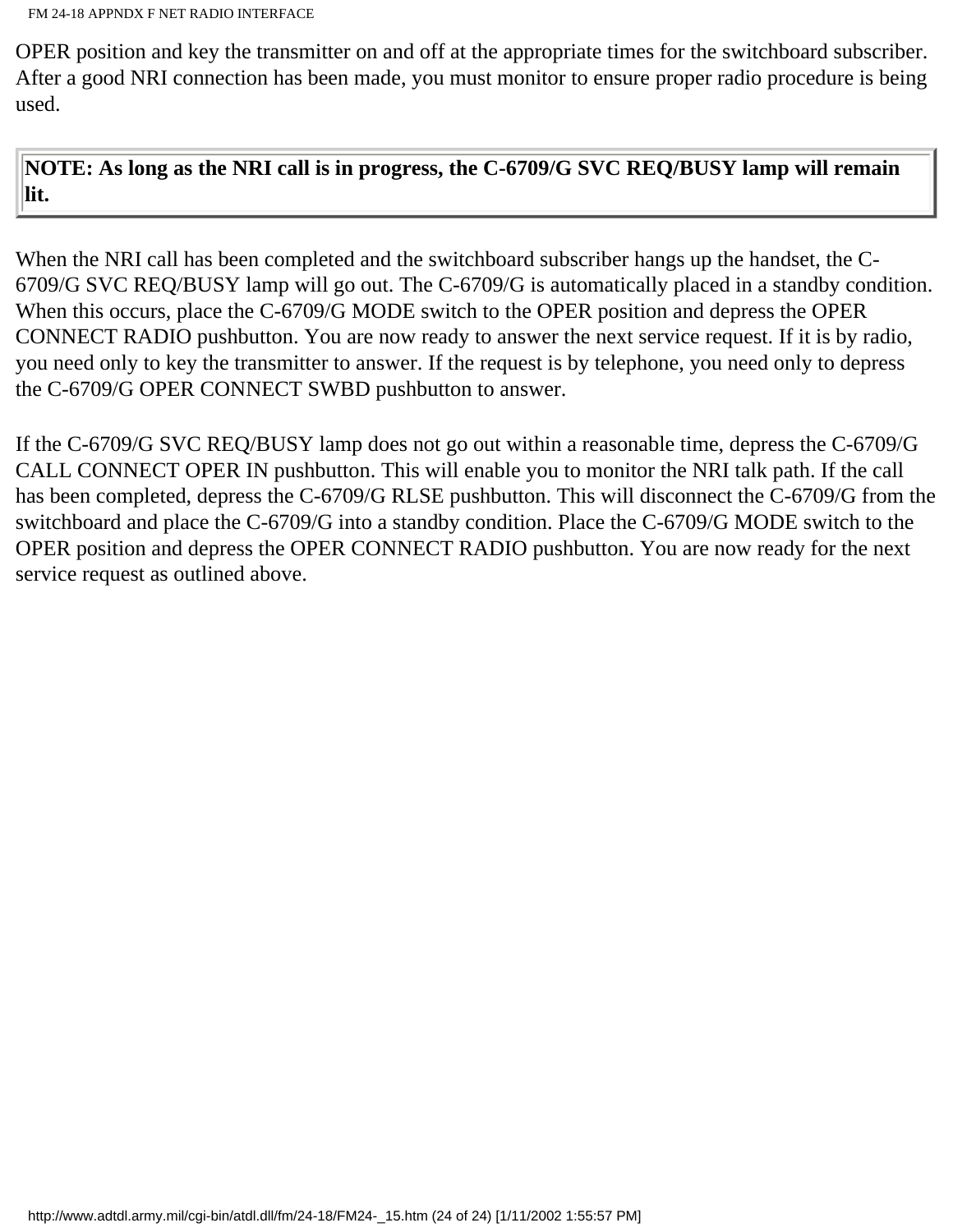

# **APPENDIX G**

# **TIME ZONE CHART**

[Figure G-1.](http://www.adtdl.army.mil/cgi-bin/atdl.dll/fm/24-18/24180129.gif) Time Zone Chart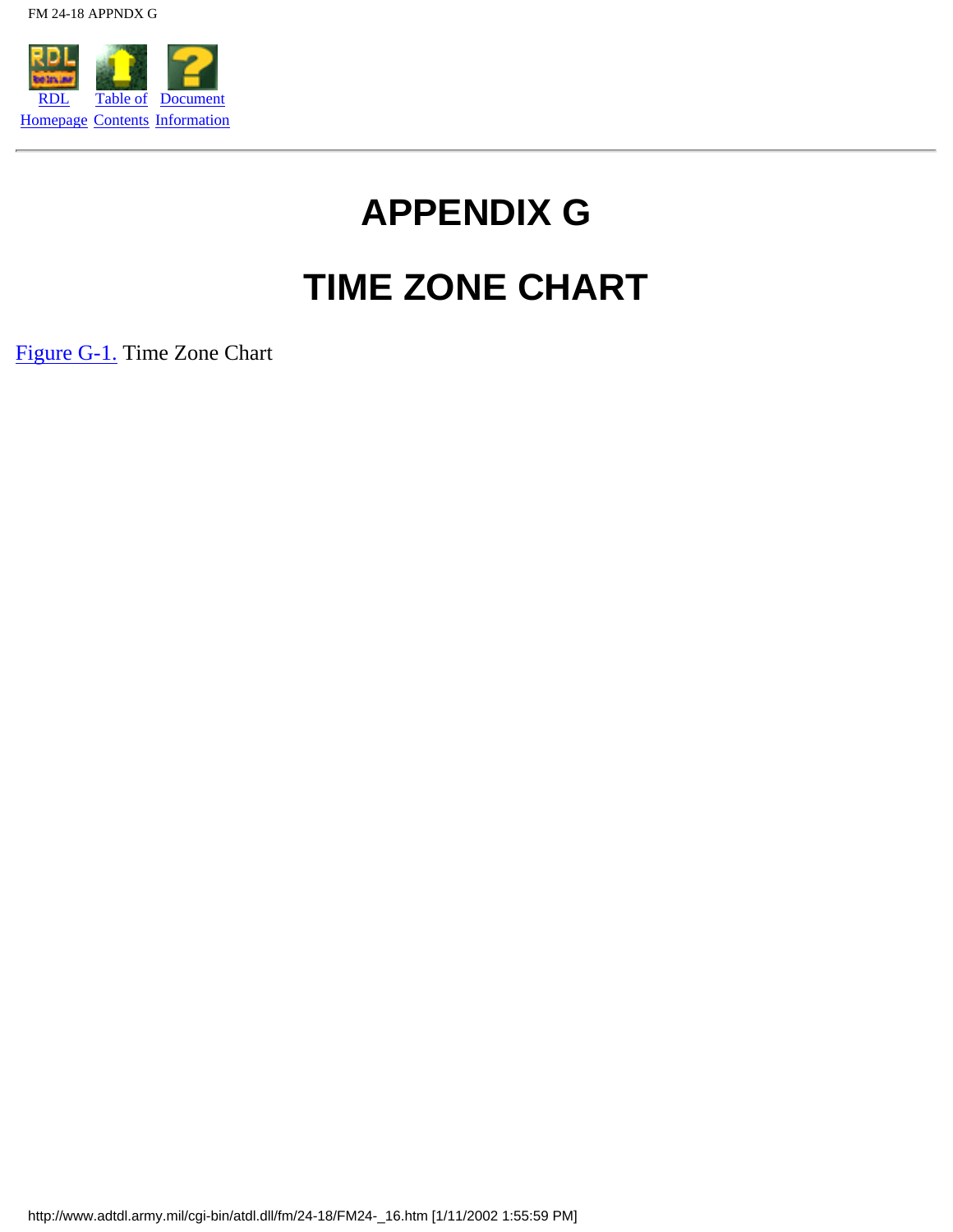

# **APPENDIX H**

# **TIME CONVERSION TABLE**

[Figure H-1.](http://www.adtdl.army.mil/cgi-bin/atdl.dll/fm/24-18/24180130.gif) Time Conversion Table

A time conversion chart is used to convert local time in one zone to local time in any other zone. To construct your own time conversion chart, print the letter Z (Zulu), in the center of the next page in the space provided. However, any blank sheet of paper may be used for constructing your time conversion chart. To the right of the letter Z (Zulu), print the letters A (Alpha) through M (Mike), leaving out the letter J (Juliet). To the left of the letter Z (Zulu), print the letters N (November) through Y (Yankee). You now have the 25 time zone suffix letters in the order in which they represent the 25 world time zones. An easy rule to follow in constructing your own time conversion chart is: "NZA (the three letters that appear in the center of your paper) leave out the J (the letter of the alphabet that is not used)." Just remember this simple rule: NZA AND LEAVE OUT THE J.

When using your time conversion chart, there are two easy rules to follow: First, you NEVER count the time zone in which you are located; second, you add 1 hour for each time zone crossed when moving to your right and you subtract 1 hour for each time zone crossed when moving to your left. In more simple terms, ADD when going to the RIGHT and SUBTRACT when going to the LEFT. For example, if you were stationed in C (Charlie) time zone and needed to convert to Z (Zulu) time, you would start with the letter C. Do not count the C for this is the zone in which you are stationed. Then count the B, A and Z zones to your left (three) and subtract 3 hours from your local time, and the result will be GCT or Z (Zulu) time.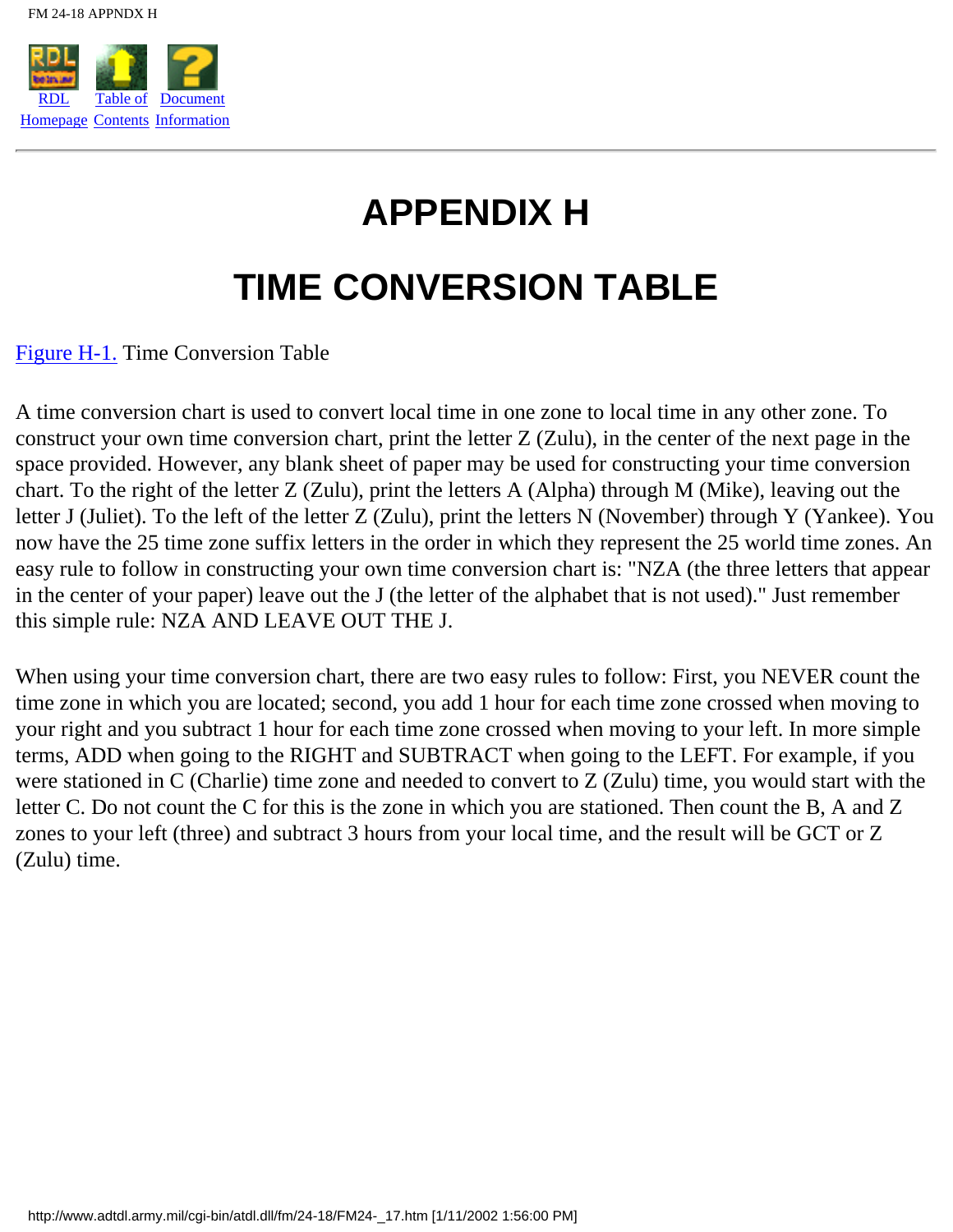

# **APPENDIX I**

# **CIRCUIT LOG AND OPERATOR'S NUMBER SHEET**

#### **I-1. Purpose**

The primary job of an operator is to send and receive messages as rapidly and accurately as possible. To perform that job effectively, the operator must also keep a record of messages sent and received and of other important events that happen during his tour of duty. DA Form 4158 (Operator's Number Sheet) is provided for this purpose and includes the circuit log and the operator's number sheet. The operator's number sheet is not normally used for FM radiotelephone nets.

The circuit log portion of DA Form 4158 is used to record opening and closing times, frequencies, frequency checks and frequency changes, traffic delays, and any incidents or conditions affecting circuit efficiency.

The operator's number sheet portion of DA Form 4158 is a record of messages transmitted and received. It tells the operator which number must be assigned to the next message and how many messages have been received.

#### **I-2. Procedures for Filling Out the Circuit Log**

In the *station-channel-net* block, line through the word *channel* when operating a radio net ([fig I-1\)](http://www.adtdl.army.mil/cgi-bin/atdl.dll/fm/24-18/24180131.gif).

Under *station* your call sign is printed. The net call sign is printed following your call sign.

The *date* block is completed by filling in the day, month, and year.

[Figure I-1.](http://www.adtdl.army.mil/cgi-bin/atdl.dll/fm/24-18/24180131.gif) Station-channel-net block.

The log sheet has three columns. The first is the *time* column. The hour of the day with zone letter suffix is entered in this column. The following ([fig I-2](http://www.adtdl.army.mil/cgi-bin/atdl.dll/fm/24-18/24180132.gif)) is an example.

[Figure I-2.](http://www.adtdl.army.mil/cgi-bin/atdl.dll/fm/24-18/24180132.gif) Time column.

The *operator's* sign is completed by printing your personal sign. Your personal sign is normally your initials. [Figure I-3](http://www.adtdl.army.mil/cgi-bin/atdl.dll/fm/24-18/24180133.gif) shows an example with Kilo Watt as the operator.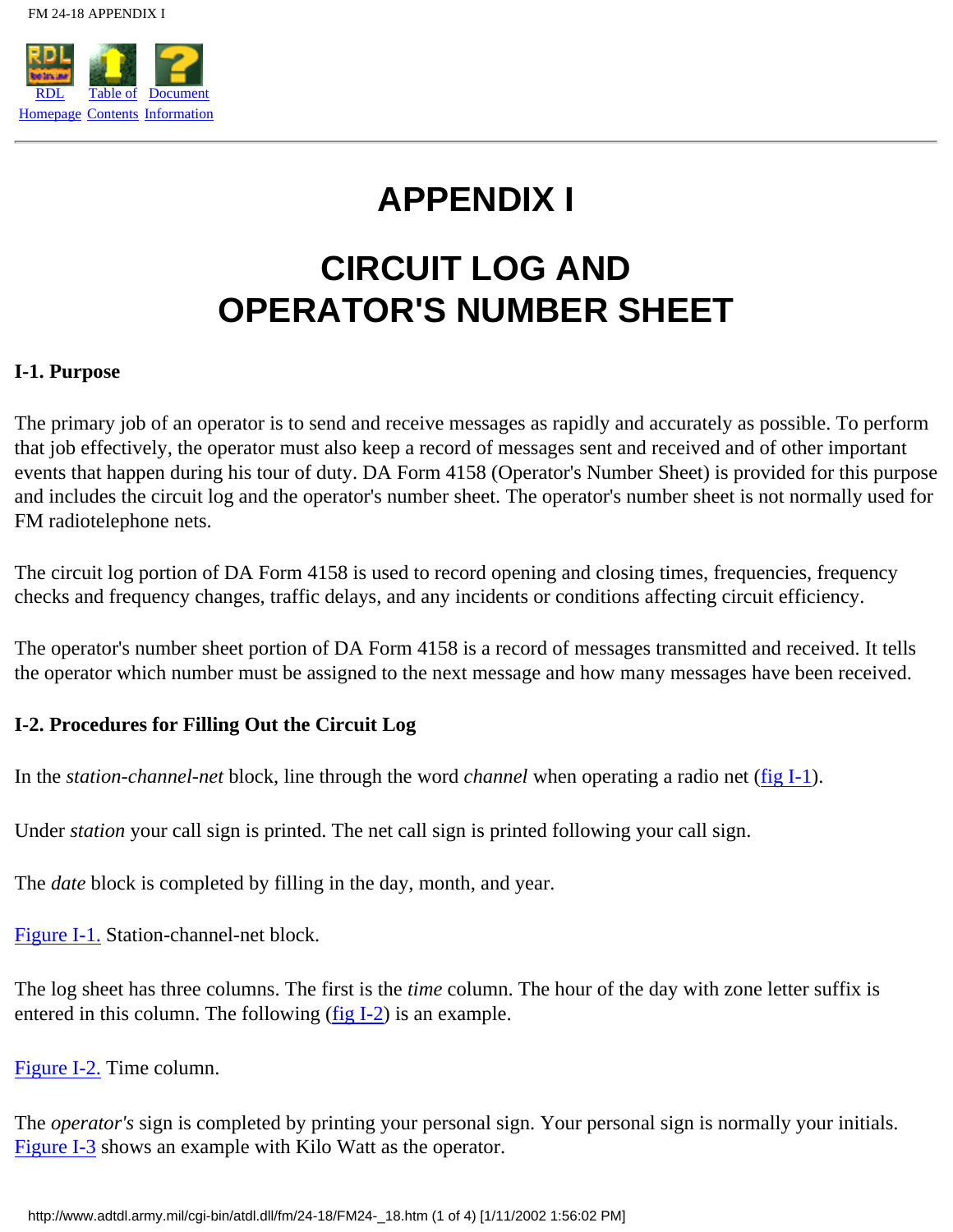[Figure I-3.](http://www.adtdl.army.mil/cgi-bin/atdl.dll/fm/24-18/24180133.gif) Operator's sign.

The first entry in the *remarks* column is the operator on duty. To complete this entry, print your *rank, name,* and the words *on duty.* An example is shown in [figure I-4](http://www.adtdl.army.mil/cgi-bin/atdl.dll/fm/24-18/24180134.gif).

[Figure I-4.](http://www.adtdl.army.mil/cgi-bin/atdl.dll/fm/24-18/24180134.gif) Remarks column.

In the *remarks* column, there are *mandatory entries* that you must make. Here is a list of *mandatory entries:*

- All opening and closing transmissions.
- Identifying portions of all messages sent or received by your station.
- Causes of delay.
- Frequency adjustments.
- Unusual occurrences:

--Procedure violations.

--Security violations.

--Interference with reception.

Mandatory entries are made as they occur.

The time column is filled in at the beginning of an action and at the end of that action. Refer to the log sheet in [figure I-5.](http://www.adtdl.army.mil/cgi-bin/atdl.dll/fm/24-18/24180135.gif) A time was entered when the NCS starts to open the net (0702R) and again when the net is open (0708R).

[Figure I-5.](http://www.adtdl.army.mil/cgi-bin/atdl.dll/fm/24-18/24180135.gif) Complete log sheet.

When recording messages, only identifying portions (message number, precedence, and date-time group, month and year) are normally used. This is controlled by the standing operating procedure of the unit. Example:

#### [Example I-1.](http://www.adtdl.army.mil/cgi-bin/atdl.dll/fm/24-18/24180136.gif)

The entries on the log [\(fig I-5](http://www.adtdl.army.mil/cgi-bin/atdl.dll/fm/24-18/24180135.gif)) at *0720R* and *0725R* indicate a cause of delay.

When an error is made, *do not erase.* To correct an error, line through the wrong portion and initial after it.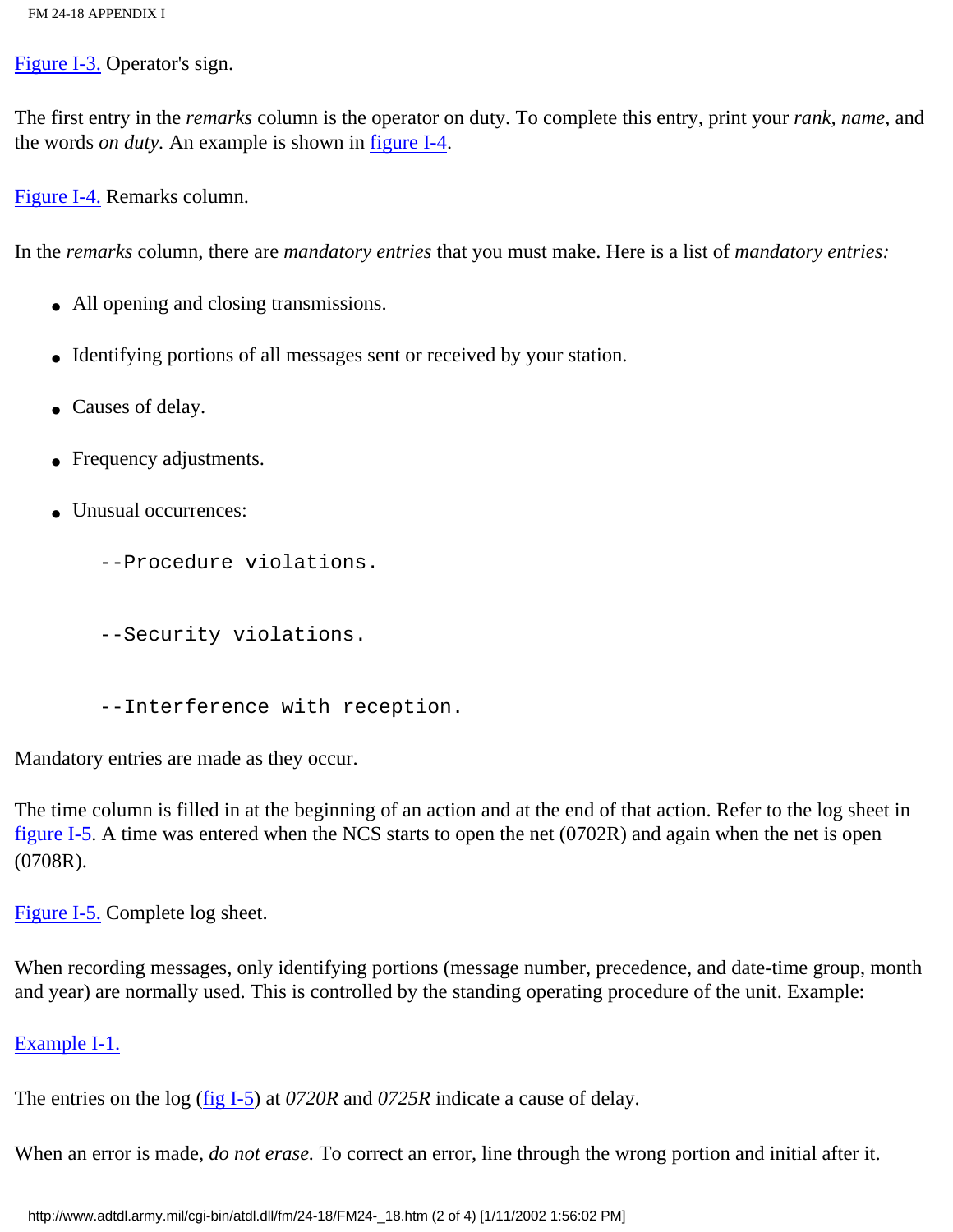```
FM 24-18 APPENDIX I
```
Continue with the correct information. The log, [figure I-5](http://www.adtdl.army.mil/cgi-bin/atdl.dll/fm/24-18/24180135.gif), shows an error in the entry at 0730R.

The operator must make a closing entry at the end of the day (2400 hours) or when going off duty. The closing entry will be the operator's *signature* followed by the words OFF DUTY printed. The log, [figure I-5,](http://www.adtdl.army.mil/cgi-bin/atdl.dll/fm/24-18/24180135.gif) shows a closing entry at 0738R.

A *new log* will be *started* at 0001 each day.

#### **I-3. Procedures for Filling Out the Operator's Number Sheet**

The operator's number sheet is a record of sent and received messages. It is used to assist in handling, recording, and checking traffic. The number sheet is helpful in assigning station serial numbers. (Station serial numbers are not normally used on FM radiotelephone nets.)

A new number sheet will be started each day at 0001 hours. A list of messages sent and received for each station is recorded. Messages that are recorded on the number sheet are noted by the date-time group of the message, time zone suffix followed by the operator's initials.

Enter call signs and date in blocks. *STATION CALL* is your call sign.

[Figure I-6.](http://www.adtdl.army.mil/cgi-bin/atdl.dll/fm/24-18/24180137.gif) Call sign blocks.

*NET CALL* is the net call sign. *OTHER STATIONS CALL* will be call signs of other stations in the net. Example is shown in [figure I-6](http://www.adtdl.army.mil/cgi-bin/atdl.dll/fm/24-18/24180137.gif).

The columns under other stations call are used to record messages sent or received. [Figure I-7](http://www.adtdl.army.mil/cgi-bin/atdl.dll/fm/24-18/24180138.gif) shows an example of sent and received columns.

[Figure I-7.](http://www.adtdl.army.mil/cgi-bin/atdl.dll/fm/24-18/24180138.gif) Sent/received blocks.

[Figure I-8.](http://www.adtdl.army.mil/cgi-bin/atdl.dll/fm/24-18/24180139.gif) Completed operator's number sheet.

Procedures for recording traffic are given below.

● Procedures for recording *sent* messages:

--Assign numbers in order of handling.

--Each station will have its own sequence.

 --Strike slant sign through number on operator's number sheet in sent column.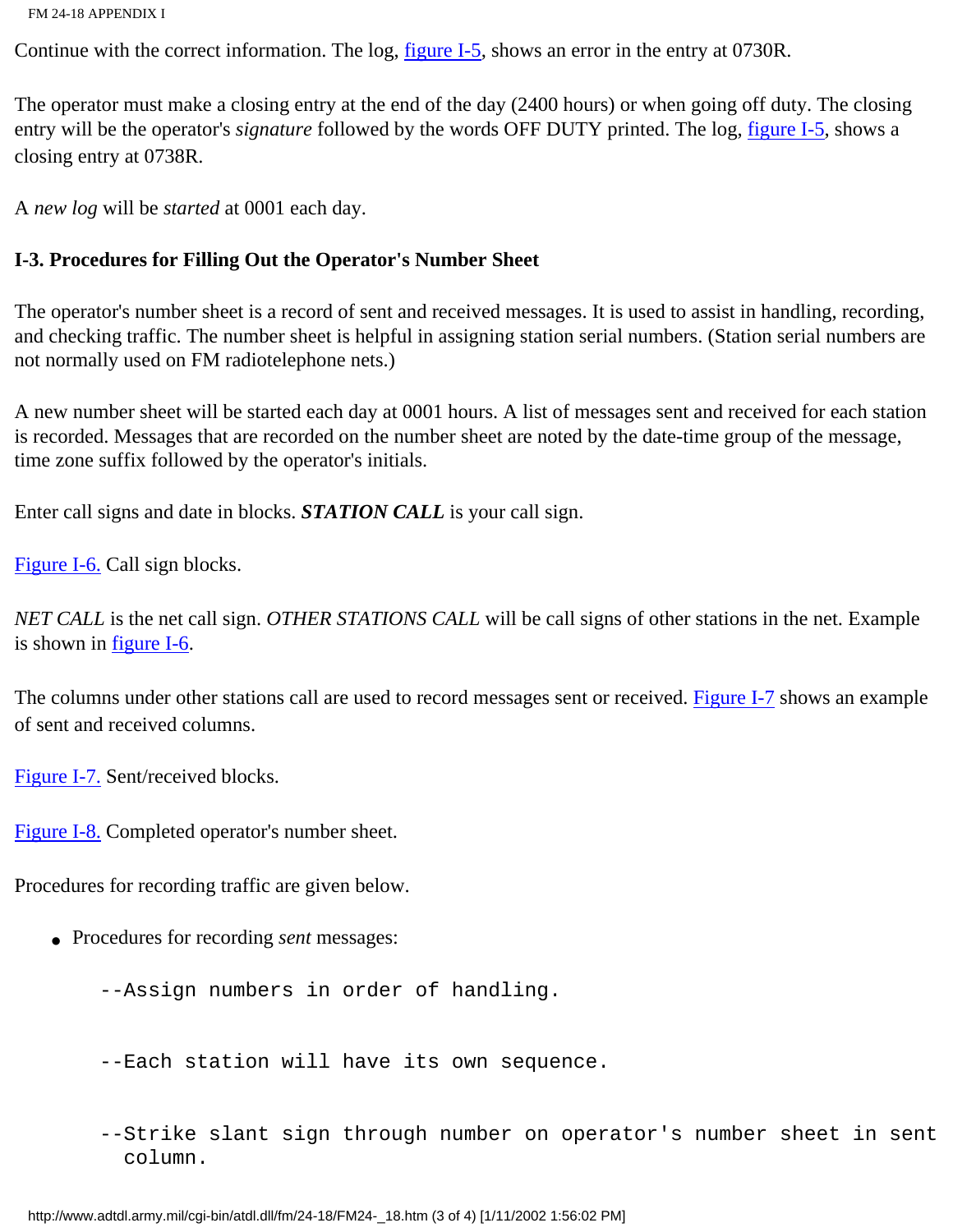--Enter date-time group on operator's personal sign.

- Procedures for recording *received* messages.
	- --Strike slant sign through number sheet, after receipting for message, in the receive column.

--Enter date-time group and operator's personal sign.

• [Figure I-8](http://www.adtdl.army.mil/cgi-bin/atdl.dll/fm/24-18/24180139.gif) shows example of recording traffic.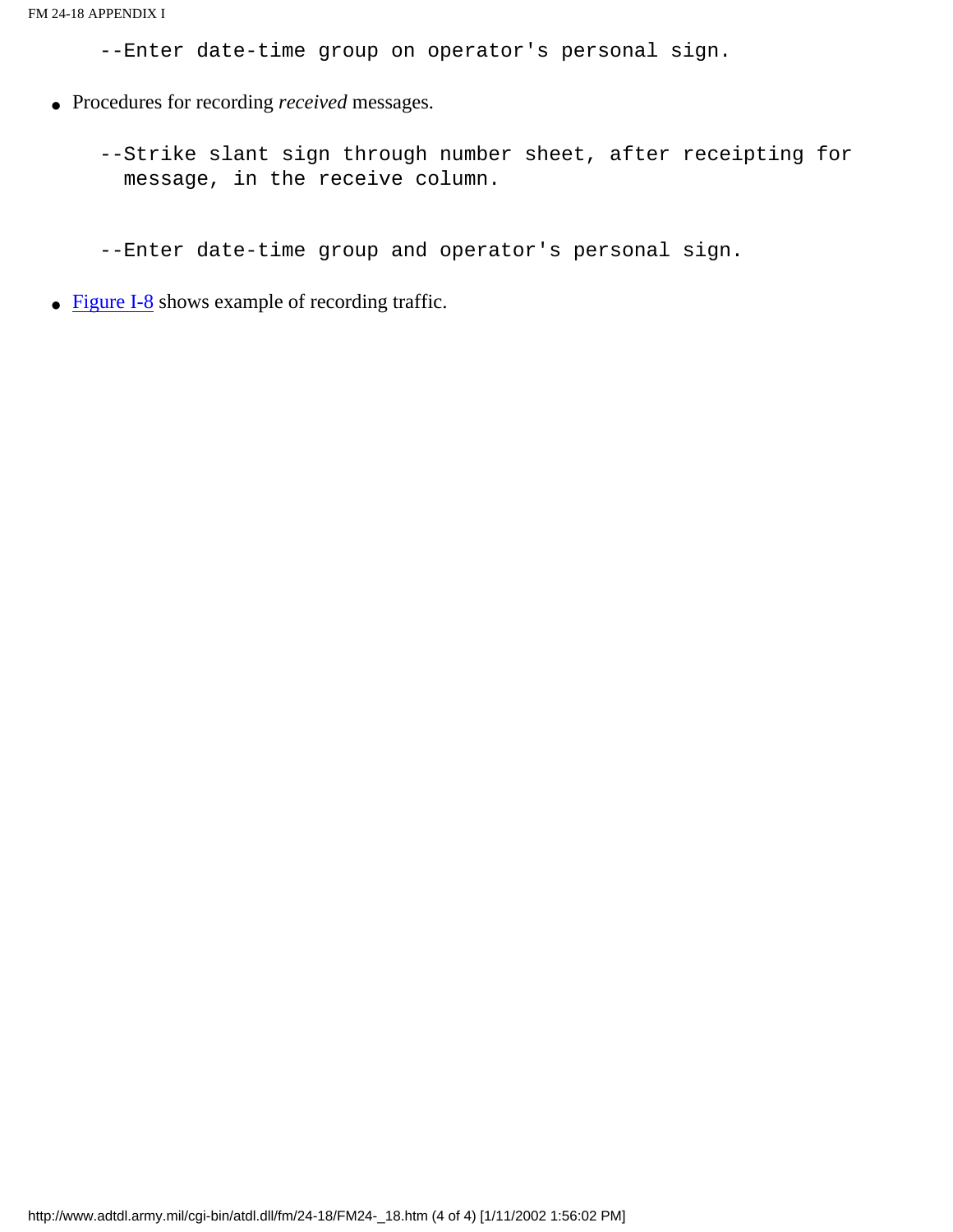

# **APPENDIX J**

# **ELECTROMAGNETIC PULSE**

#### **J-1. Detrimental Effects**

During nuclear warfare, communications will be more critical to military operations than at any other time. Thus, every commander must understand the effects that nuclear detonations have on electronic equipment. Analysis of communications problems yields two distinct categories of detrimental effects:

- Degradation of the signal resulting from changes in the medium characteristics (a transient effect).
- System damage caused by radiation or from intense fields generated by gamma rays.

The first should be approached with an eye toward various or alternative post-effect countermeasures. The second must be minimized through prior planning and precautionary procedures. This appendix discusses the electromagnetic pulse (EMP), its effect on communications and electronics equipment, and protective measures to enhance the survivability of communications systems. Although an explanation of EMP can be quite technical, it is discussed in this appendix in nontechnical terms. The focus is on what commanders and communications personnel need to know about EMP and how they can best use measures to reduce the consequences that may result from it.

#### **J-2. Characteristics of EMP**

EMP is produced by the radiation from a nuclear burst. Of the gamma rays, X-rays, and neutrons which comprise nuclear radiations, gamma rays are the dominant cause of EMP. Gamma rays radiate outward from the burst and strip electrons from the atoms in the air. Because of the high energy of the original gamma rays, the electrons are projected away from the burst point at approximately the speed of light. Thus, a virtual wall of fast-moving electrons is generated as the radiation sweeps outward in an expanding spherical wave. This process creates a region of high charge and strong currents (called the *source* or *deposition* region) which may extend for several thousand meters from the point of burst for a small-yield, low-altitude detonation, to several thousand kilometers for a high-yield, high-altitude burst. Within this region, the charge separation and currents produce strong electric and magnetic fields; and, if the current density is unproportional, a broad bandwidth, high amplitude radio frequency electromagnetic pulse is radiated. The outer atmospheric burst (height of burst (HOB) more than 50 km) and the near-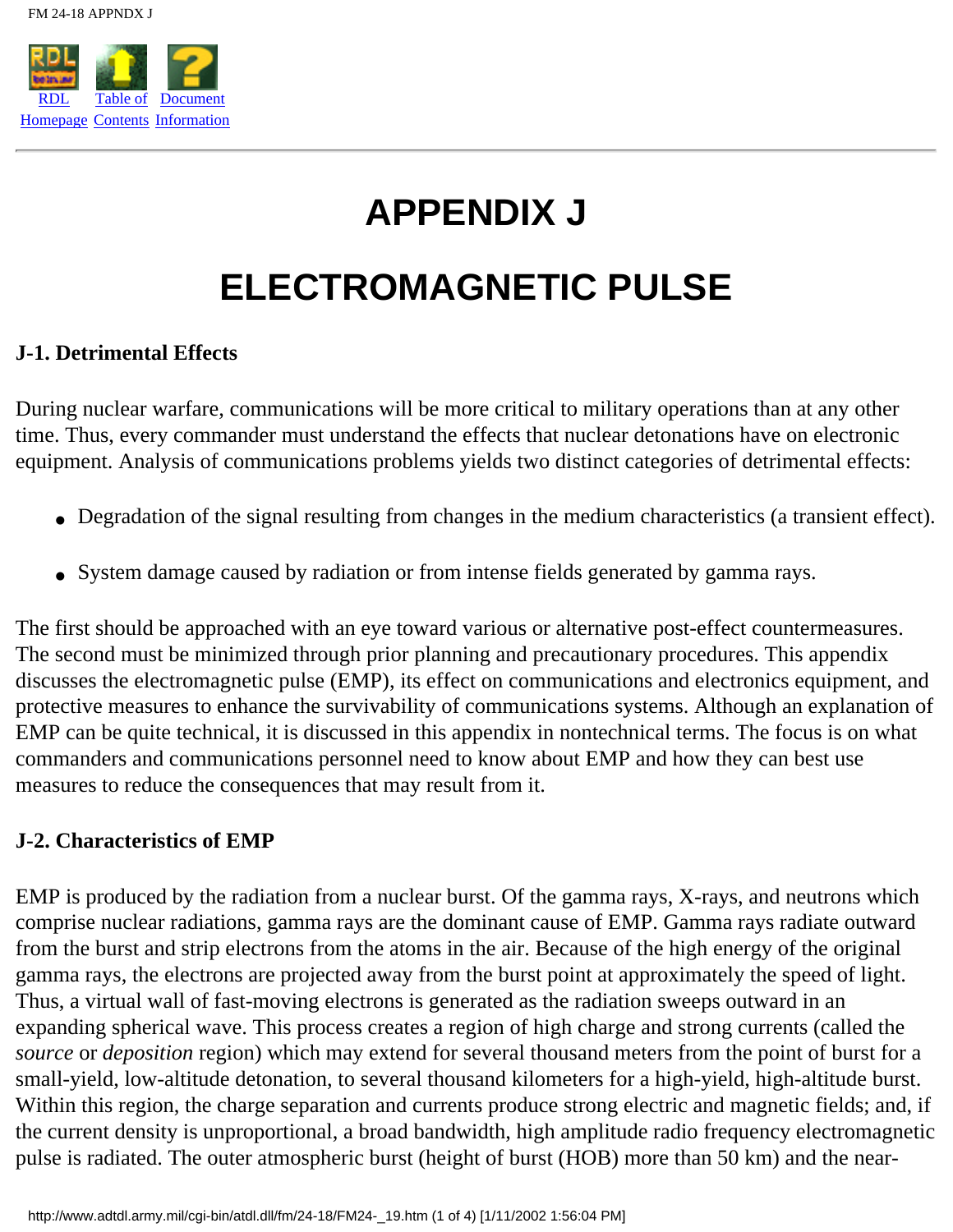```
FM 24-18 APPNDX J
```
surface burst (HOB less than 2 km) are the only ones of concern to ground-based systems as far as EMP is concerned.

## **J-3. Strength of the EMP**

The strength of EMP is best appreciated by comparing it to various electromagnetic energy generators. Several electromagnetic energy sources and associated power densities are listed below along with the power density needed to drive a typical radio receiver. Clearly, EMP can deliver to a radio receiver a billion times the power necessary for reception. It is not difficult to understand the detrimental effect this can have. See [table J-1](http://www.adtdl.army.mil/cgi-bin/atdl.dll/fm/24-18/24180140.gif) for an energy-comparison chart.

[Table J-1.](http://www.adtdl.army.mil/cgi-bin/atdl.dll/fm/24-18/24180140.gif) Electromagnetic energy comparison.

## **J-4. Frequency Analysis**

A frequency analysis of EMP reveals frequency radiation from the extremely low frequency (ELF) band to the super high frequency (SHF) band. Most of the energy is concentrated in the high frequency (HF) and very high frequency (VHF) ranges.

## **J-5. Area Coverage**

The relative source strength and area coverage of radiated fields for different heights of burst are summarized in [table J-2](http://www.adtdl.army.mil/cgi-bin/atdl.dll/fm/24-18/24180141.gif). These strengths are what a land-based communications system would experience. Where the source region is not touching the ground in some cases, the strength is low or has no effect.

[Table J-2.](http://www.adtdl.army.mil/cgi-bin/atdl.dll/fm/24-18/24180141.gif) EMP strength and ground coverage.

## **J-6. Susceptibility**

Modern communications and electronics equipment are increasingly susceptible to EMP due to the extensive use and application of microcircuits, semiconductors, and transistor technology. These devices normally cannot handle the voltage and current surges that result from EMP coupling. System, component, or subcomponent susceptibility can also be related to size and level of power handling capability. Normally, the smaller the individual component, the lower its power handling capability and, consequently, the greater its susceptibility.

## **J-7. EMP Protective Measures**

Communications and electronics equipment in the inventory today has generally not been designed to withstand the effects of EMP and remain operational. To enhance its survivability and permit mission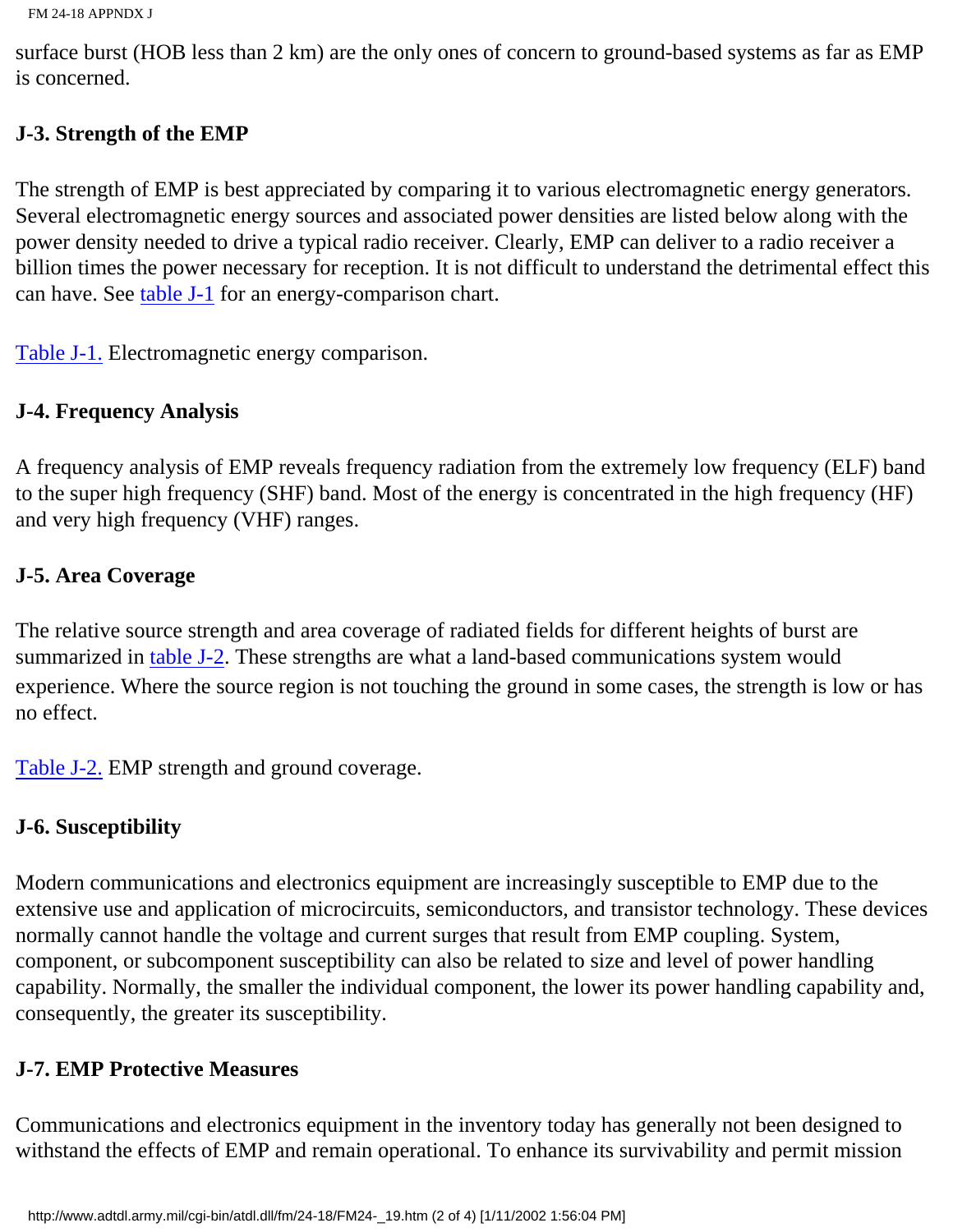```
FM 24-18 APPNDX J
```
accomplishment, measures must be taken to reduce the vulnerability of communications equipment to EMP. While progress is being made in some cases to ensure EMP hardening in the procurement stage of future equipment, most communications equipment presently in the inventory will have to be used unhardened. Thus, measures to reduce vulnerability to EMP must be implemented by the users in the field. This responsibility requires commanders at all levels to incorporate SOPs and directives concerning methods of installation and operation of communications equipment to enhance survivability and mission accomplishment. During field exercises and tests, maximum emphasis should be placed on compliance with EMP related directives. These measures can only be effective if employed as routine actions.

Current demand for reliable communications is extremely high. Degradation of communications systems must be avoided and it is the responsibility of all personnel associated with communications to reduce EMP susceptibility as much as possible. Initially, all planning should provide for alternate means for passing priority traffic in an EMP environment. Since only a portion of a total communications system is likely to be affected by EMP, routing must consider the hardiest systems for the highest priority traffic.

The capability to quickly repair and reintegrate damaged portions of the system with minimum confusion and maximum efficiency is of primary concern. All equipment not absolutely required in primary systems should remain disconnected and stored within a sealed shelter or other shielded enclosure for protection from the EMP. This measure will reduce the likelihood of all equipment being simultaneously damaged by EMP and will provide for backup components to reinstall affected systems. Rigid operator/ user training should be stressed for implementing reroute plans and equipment restoration.

To prevent or reduce "coupling" with the energy from EMP, wires and cables (to include output coaxial types) should be shielded and properly grounded. In addition, the lengths of cables should be kept as short as possible. Excess lengths of cables in use should never be left wound on a cable reel but should be taken off the reel and pulled out in a straight line to avoid having loops in the cables. When cables are not needed, or are installed for possible operation, they should not be connected to the equipment. Burying the cables a foot or more will reduce their exposure to EMP fields and subsequently reduce the collected energy. Power cables should be treated in a similar manner and the same protective measures taken. Shields on all cables should be physically connected to the grounding systems where provided on communications equipment.

Antennas and their connecting cables should be disconnected from radio sets when not in use. Selection of the proper antenna, to include operation required, size, installation, and polarization, should be paramount in planning procedures. Narrow bandwidth antennas requiring high power for operation reduces the EMP coupling effect.

Communications equipment should never use commercial power. All commercial power facilities are extremely susceptible to EMP and their use would provide a direct path to vulnerable communications components. Communications shelter doors, access panels, vents (if possible), and all other apertures should be kept closed or shielded to reduce the direct entry of EMP fields into the shelter. Honeycomb screens are available for vents which allow the vents to open during operation while simultaneously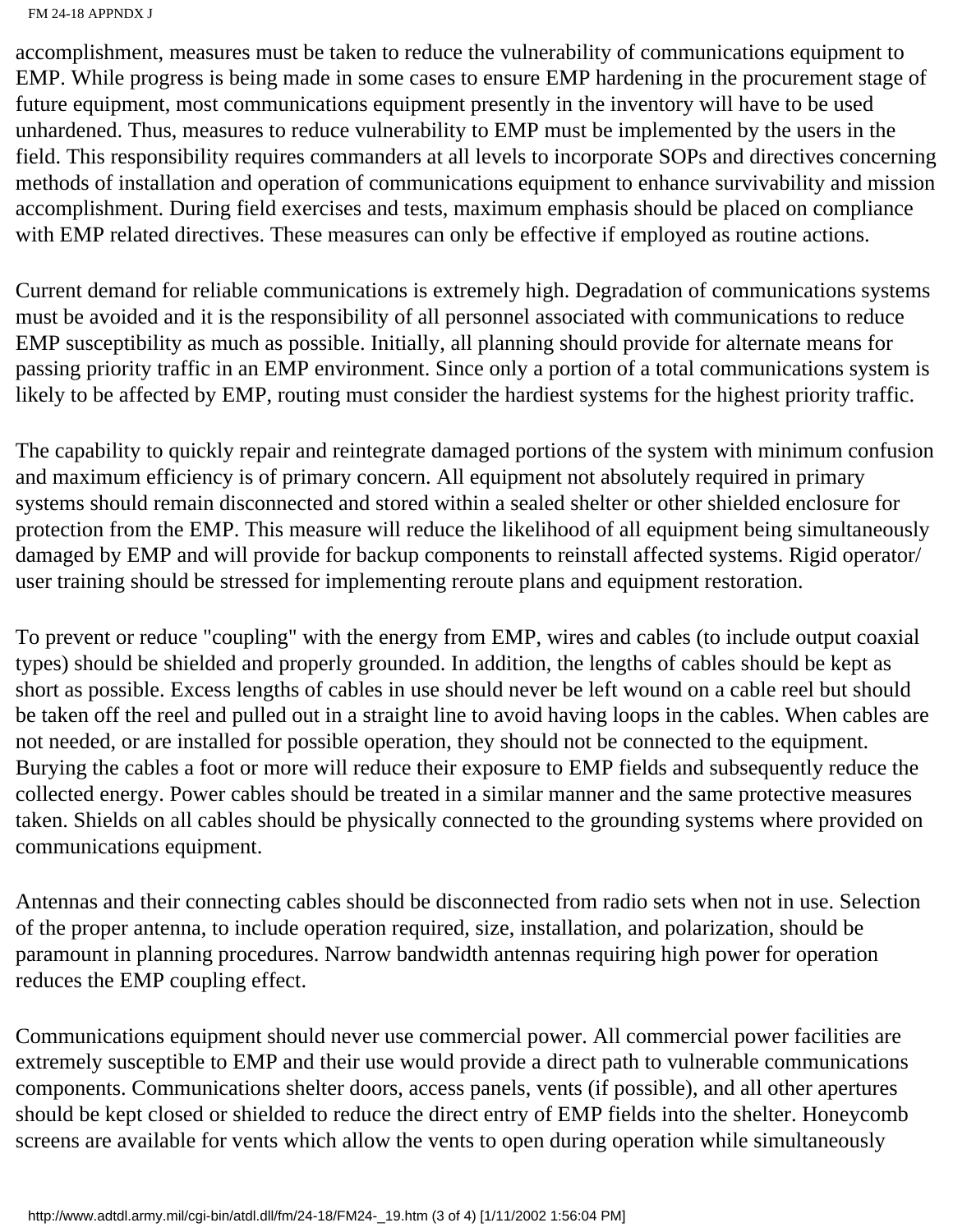FM 24-18 APPNDX J

shielding against EMP.

Maintenance of communications equipment should be continuous. Although cables and wires with damaged shielding or connectors may be operational, they should be replaced to ensure that proper shielding is maintained. Power system filters should be checked periodically and repaired/replaced if necessary. Particular attention should be paid to a rapid repair capability, with necessary parts and facilities. Equipment spare parts should be checked periodically to ensure their level of fill conforms to established directives. Alternate or backup equipment should be tested periodically to ensure proper operation. Additional measures should not preclude the use of visual, sound, and extensive messenger services (air, motor, and foot) to replace systems rendered nonoperational by EMP damage.

All users of communications equipment and systems must remember that the EMP threat is real and the use of nuclear weapons on the battlefield of the future will require viable measures to enhance communications survivability and mission accomplishment.

#### **J-8. Guidance**

The following reference material provides guidance for EMP protective measures:

- $\bullet$  FC 50-16.
- FC 50-17.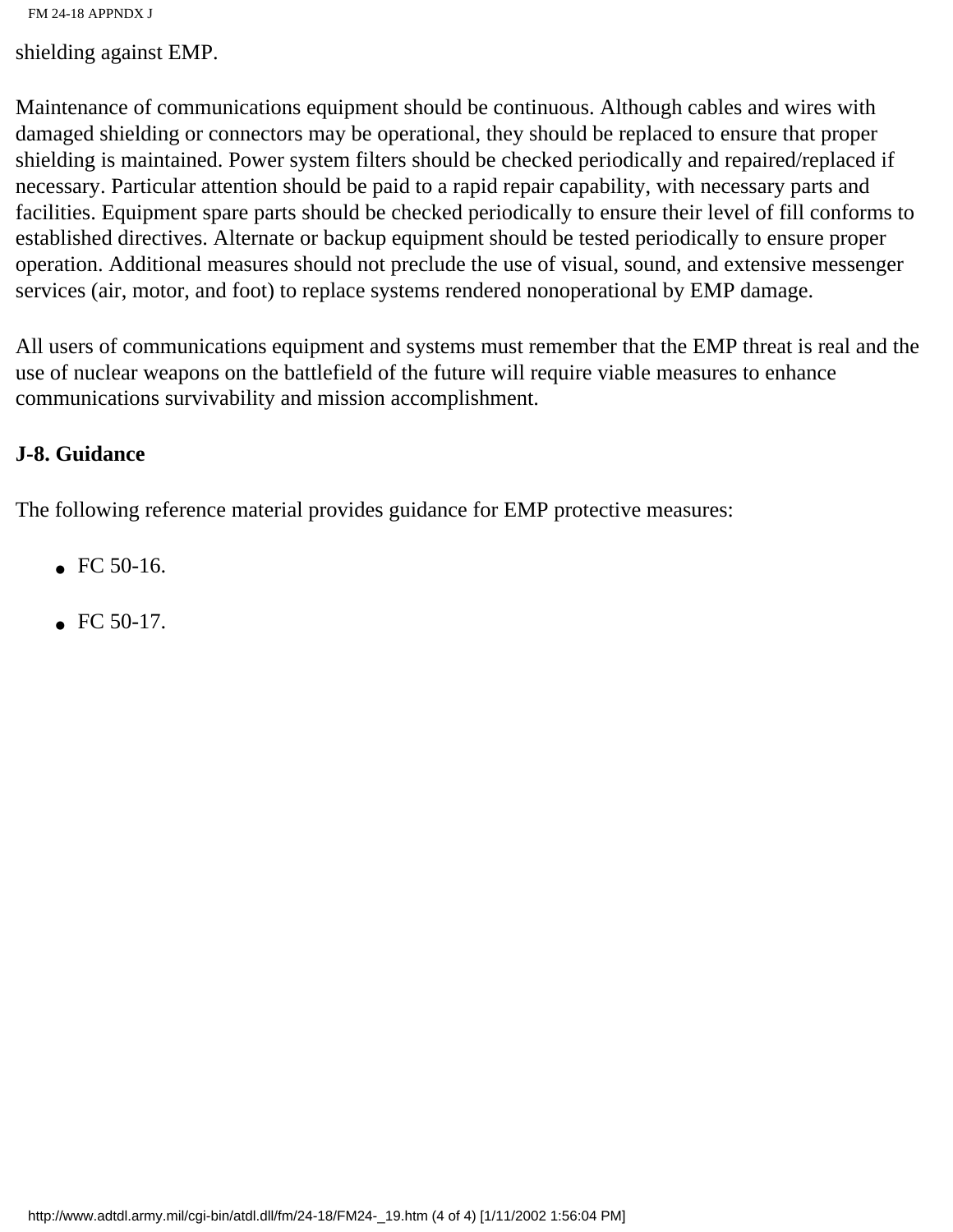

# **APPENDIX K**

# **NBC PROTECTION**

### **K-1. Contamination**

The first step in dealing with contamination is to understand it as the deposit and/or absorption of harmful material on/or by personnel, material, or structures. Nuclear, biological, and chemical (NBC) contamination causes casualties and reduces the effectiveness of individuals and units and reduces their operational efficiency.

The adverse effects of contamination are minimized by any action taken to avoid and control exposure. There are three primary requirements for contamination avoidance.

#### **Determining the Location of NBC Contamination.**

By knowing the location of contamination the commander can incorporate that knowledge into his decision-making process. This is normally done by using remote and local NBC sensing detectors and monitors.

### **Collecting, Analyzing, and Disseminating NBC Information.**

This will further enhance the decision-making process to assist in avoiding contamination.

### **Limiting the Spread of Contamination if it Becomes Necessary to Operate Around Contamination.**

This will simplify operation. Protecting material and equipment with chemical agent resistant covers, paints, and/or devices will assist greatly in survivability on the air-land battlefield. Contaminated supplies and equipment must be segregated to limit the spread of contamination. Users are responsible for ensuring that damaged equipment is decontaminated before it is recovered and/or repaired. This also will limit the spread of contamination.

The next step in dealing with contamination is individual protection. Mission oriented protective posture (MOPP) levels exist for protection of individuals. Equipment and procedures must be developed with NBC contamination in mind to achieve maximum efficiency without sacrificing protection. When a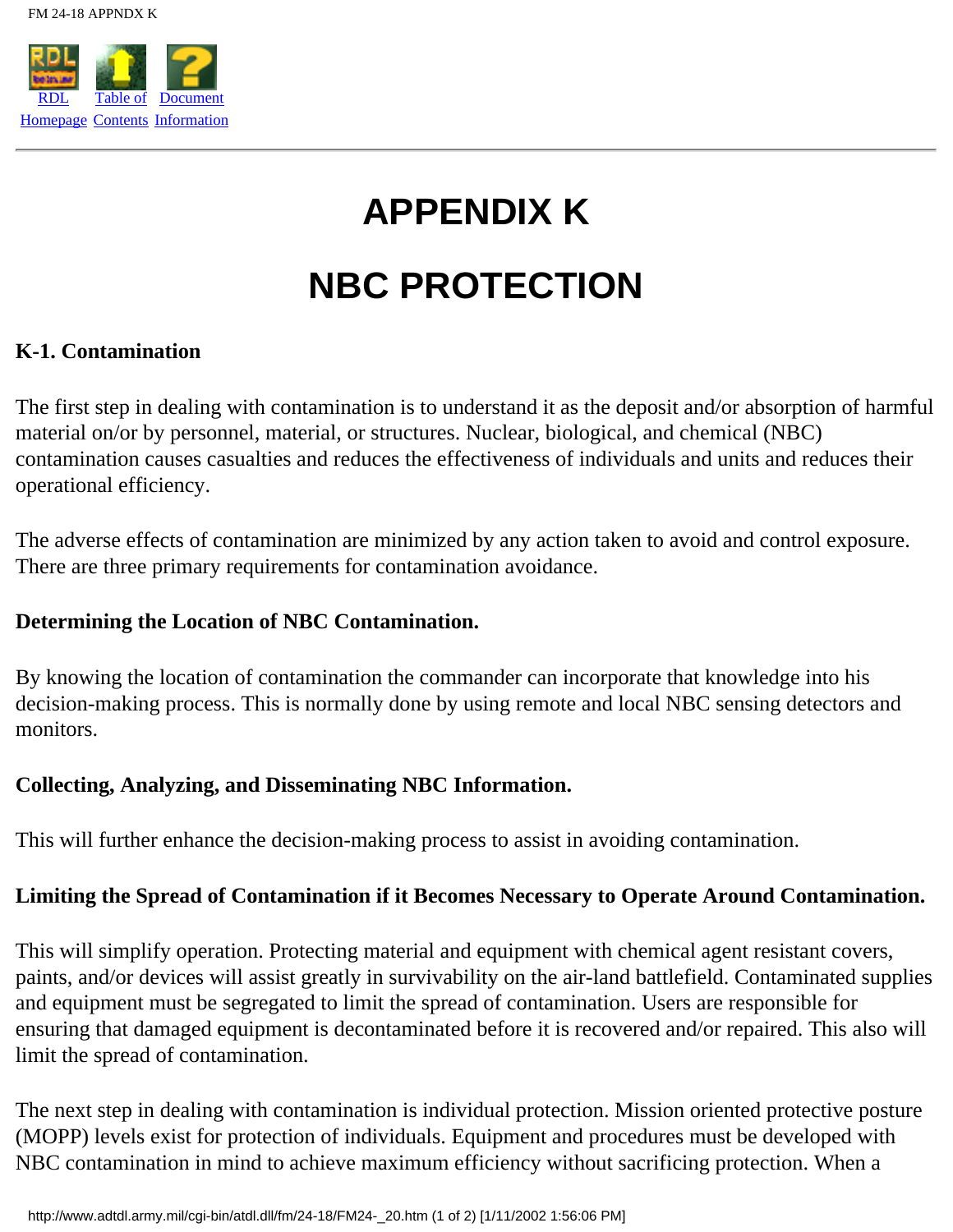```
FM 24-18 APPNDX K
```
chemical threat exists, the protective ensemble becomes the standard combat uniform as determined by the theater commander. A prolonged operational capability must be considered when developing equipment and procedures.

Collective protective devices/equipment must be used to provide for operations in a contamination-free environment.

## **K-2. Decontamination**

The last step in the process is a decontamination operation. Contaminated soldiers must perform their own emergency decontamination using the M258A1 personal decontamination kit. Partial equipment decontamination may be performed using the M258A1 or the portable decontaminating apparatus, M11 spraying decontaminating solution number 2 (DS2). Note that DS2 is highly corrosive and would damage electronics. The M258A1 could be used to wipe flat surface areas but is not practical for keyboards and other electronic equipment faces where the decontaminant could come in contact with and damage the circuitry.

When decontaminating communications and radar equipment, the power supply must be disconnected to prevent injury to personnel and damage to the equipment. The best way to decontaminate such equipment is to use hot air. The metal parts of field telephones and radios exposed to blister agents and V-agents may be decontaminated with DS2. General procedures for metals, plastics, wood, and leather apply for comparable parts of communications and radar equipment. Extreme care must be exercised when using DS2 or soapy water on equipment with transistors. Indiscriminate use of decontaminants may corrode terminals or relays and render the equipment inoperable.

## **K-3. Guidance**

The following reference material provides guidance for NBC protective measures:

FM 3-3.

FM 3-9.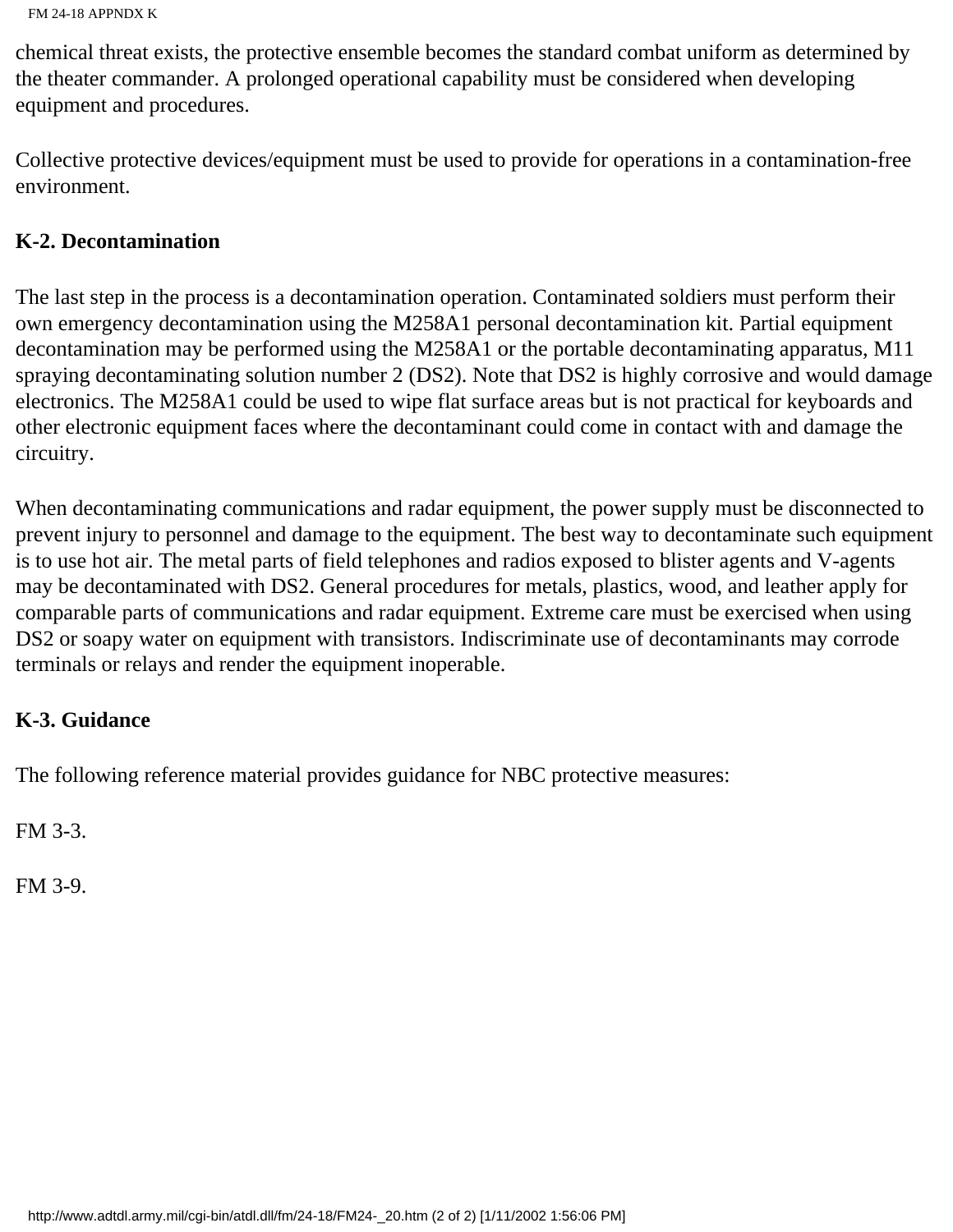

## **APPENDIX L**

## **TACTICAL SINGLE-CHANNEL SATELLITE COMMUNICATIONS**

### **L-1. Need and Employment**

Most of the satellite communications in today's military environment are multichannel. It is, in fact, more economical to process many voice channels over a single wideband satellite channel than to restrict the satellite to single-channel usage. However, there still exists a strategical need for single-channel operation in which satellite communications offer the best means of mission accomplishment.

Whereas ordinary means of communications are subject to varying degrees of radio direction finding (RDF), the satellite system can be used in such a manner as to deter enemy RDF success. The short transmission times of burst communications present less attractive jamming targets than do longer, continuous communications of regular nets.

Special forces and other users find that satellite communications fill their special needs more effectively than other means of communications. Therefore, the Army has developed a single-channel, ultra high frequency (UHF) manpack system to fill these needs. [Figure L-1](http://www.adtdl.army.mil/cgi-bin/atdl.dll/fm/24-18/24180142.gif) illustrates a basic manpack system concept of operations.

[Figure L-1.](http://www.adtdl.army.mil/cgi-bin/atdl.dll/fm/24-18/24180142.gif) Manpack system concept of operation.

The special forces and engineers concept is to deploy the manpacks with selected teams with net control at the forward operation bases of both the engineers and special forces groups. The rangers concept of operation is for the deployment of manpacks at the company headquarters/combat patrol bases with net control at the ranger battalion headquarters. (See  $\underline{fig L-2}$  and  $\underline{L-3}$  for concepts of employment.) The system can be used with the AN/PRC-70, AN/PRC-77, SINCGARS, and the AN/VRC-12 series radio sets for retransmission capabilities.

[Figure L-2.](http://www.adtdl.army.mil/cgi-bin/atdl.dll/fm/24-18/24180143.gif) Manpack system typical employments.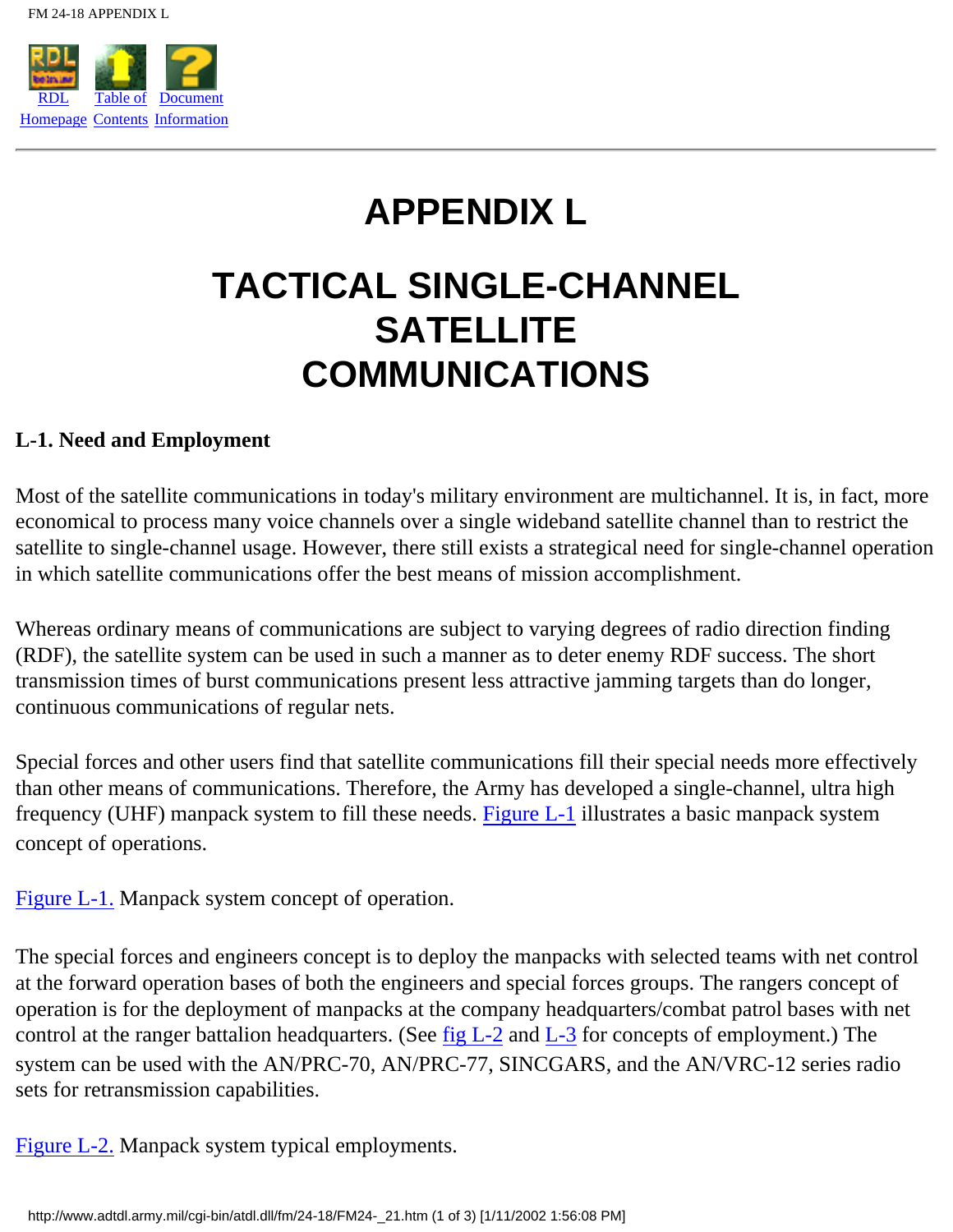FM 24-18 APPENDIX L

[Figure L-3.](http://www.adtdl.army.mil/cgi-bin/atdl.dll/fm/24-18/24180144.gif) Special Forces BCS concept of operation.

## **L-2. System Description**

The manpack system is designed for low-echelon, highly mobile unit communications where units operate in either friendly or enemy territory at great distances from the home unit. The equipment can operate in the on-the-move/line-of-sight (LOS) mode using 2 watts output power or in the at-halt/satellite (SAT) mode using 35 watts output power. It can transmit and receive in either voice or data format in either mode. The system complements the older tactical radios which operate in the high frequency (HF) spectrum and which are highly susceptible to enemy RDF and jamming as well as requiring relayswitching in order to operate over long distances. Furthermore, the manpack system requires less personnel training than does the older HF equipment and it requires no additional personnel at unit or support levels.

## **L-3. Equipment Description**

Radio Set, AN/PSC-3() ([fig L-4\(a\)](http://www.adtdl.army.mil/cgi-bin/atdl.dll/fm/24-18/24180145.gif) and [\(b\)](http://www.adtdl.army.mil/cgi-bin/atdl.dll/fm/24-18/24180146.gif)) is a battery-operated, portable communications terminal employing an RT-1402( )/G receiver/transmitter (RT) unit ([fig L-5\)](http://www.adtdl.army.mil/cgi-bin/atdl.dll/fm/24-18/24180147.gif) which provides two-way communications in the frequency range of 225 MHz to 400 MHz in both SAT and LOS modes of operation.

[Figure L-4a.](http://www.adtdl.army.mil/cgi-bin/atdl.dll/fm/24-18/24180145.gif) AN/PSC-3() with OA-8990()/P DMDG.

[Figure L-4b.](http://www.adtdl.army.mil/cgi-bin/atdl.dll/fm/24-18/24180146.gif) Radio Set AN/PSC-3( ) components.

[Figure L-5.](http://www.adtdl.army.mil/cgi-bin/atdl.dll/fm/24-18/24180147.gif) Receiver/Transmitter RT-1402( )/G.

The terminal uses a low-gain omnidirectional whip antenna for LOS operation while in motion. This antenna also enables reception of a satellite alert ringing signal while in LOS mode ([fig L-4b\)](http://www.adtdl.army.mil/cgi-bin/atdl.dll/fm/24-18/FL4.HTM). The set uses an AS-3567()/PSC-3 medium-gain antenna ([fig L-7\)](http://www.adtdl.army.mil/cgi-bin/atdl.dll/fm/24-18/24180149.gif) for at-halt satellite communications. The terminal provides half duplex communications at 300 BPS and 1200 BPS biphase shift keying (BPSK), 2400 BPS synchronous BPSK, 16 KBPS frequency modulation (FM) and frequency shift.

[Figure L-6.](http://www.adtdl.army.mil/cgi-bin/atdl.dll/fm/24-18/24180148.gif) Hi- and low-gain (whip) antennas.

[Figure L-7.](http://www.adtdl.army.mil/cgi-bin/atdl.dll/fm/24-18/24180149.gif) Medium-gain antenna AS-3567( )/PSC-3.

The vehicular net control station (NCS) AN/VSC-7 uses the basic AN/PSC-3RT unit installed in a C-11119( )/VSC-7 control converter which is shock-mounted into a communications shelter or a military ground vehicle. Power to the NCS is derived from the vehicle's electrical system. It may also be used with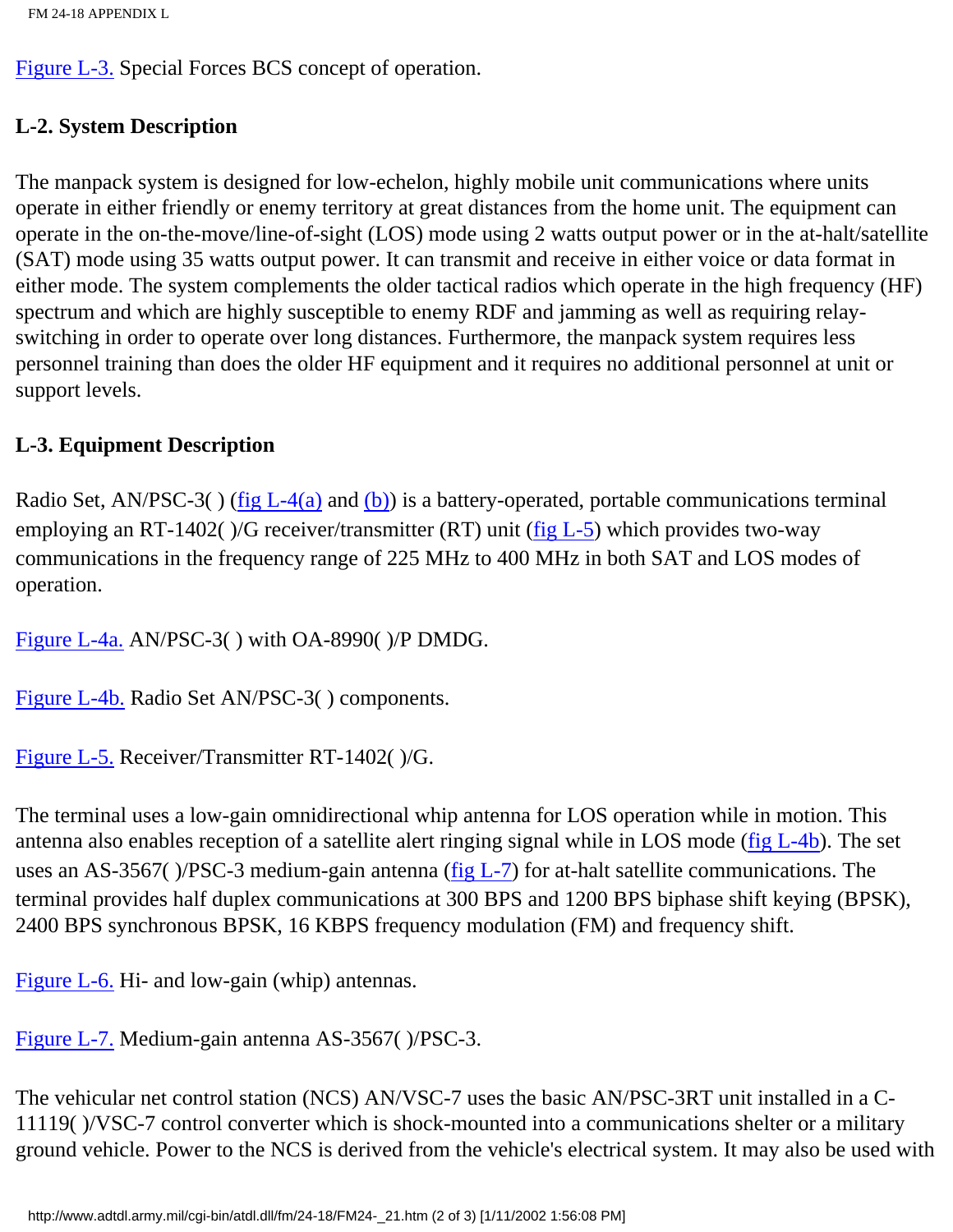FM 24-18 APPENDIX L

a S-280 communications shelter mounted on an M-832 mobilizer. The power amplifier module in the control converter is blower-cooled to allow continuous key-down operation at temperatures up to 86ø C (155ø F). The NCS can serve up to 15 AN/PSC-3( ) terminals in a communications net with the selection of conference or individual call-codes available at the control converter front-panel. The NCS uses a highgain (9 dB) AS-3568( )/VSC-7 antenna and a low-gain whip antenna [\(fig L-6\)](http://www.adtdl.army.mil/cgi-bin/atdl.dll/fm/24-18/24180148.gif). The low-gain AS-3566( )/G whip antenna is used for LOS operation and for CALL reception. The AS-3567( )/PSC-3 mediumgain antenna, used for satellite relay operation, provides 6 dB gain in the frequency range of 240-318 MHz and 5.5 dB gain in the frequency range 318-400 MHz. Terminal characteristics include all features of the AN/PSC-3( ) and additionally provide--

- Operation from vehicle electrical system
- Transmission of selective or conference call signals
- Input-power conditioning
- Automatic transmission/reception mode changeover
- Electromagnetic interference protection against colocated transmitter(s)
- Continuous key-down operation
- $\bullet$  High-gain (9 dB) antenna

The Digital Message Device Group (DMDG) OA-8990( )/P is the major "used with" component of the AN/PSC-3 and AN/VSC-7 in the burst communications system (BCS). This hand-held device provides digital input to the radio for burst transmissions at data rates of 300 and 1200 BPS. It provides the operator with the ability to transmit in a few seconds what would normally take minutes in a standard CW mode. The DMDG microprocessor unit features a 32-key keyboard, a 16-character light emitting diode (LED) display, an HF modem, and a 1,020-character memory. Power is supplied by rechargeable Nicad batteries. Data rates are 300 or 1200 BPS using ASCII 6-bit code. Selection of bit rate for compatibility with the satellite is accomplished by an internal switch. The maximum DMDG weight will be 3.9 kilograms (8.0 lbs); maximum volume will be 3.7 cubic centimeters (225 cu in). Interface equipment used with but not part of the manpack system, such as TSEC/KY-57 and KY-65 secure voice applique devices, are current Army inventory assets and may be issued as dictated by mission requirement.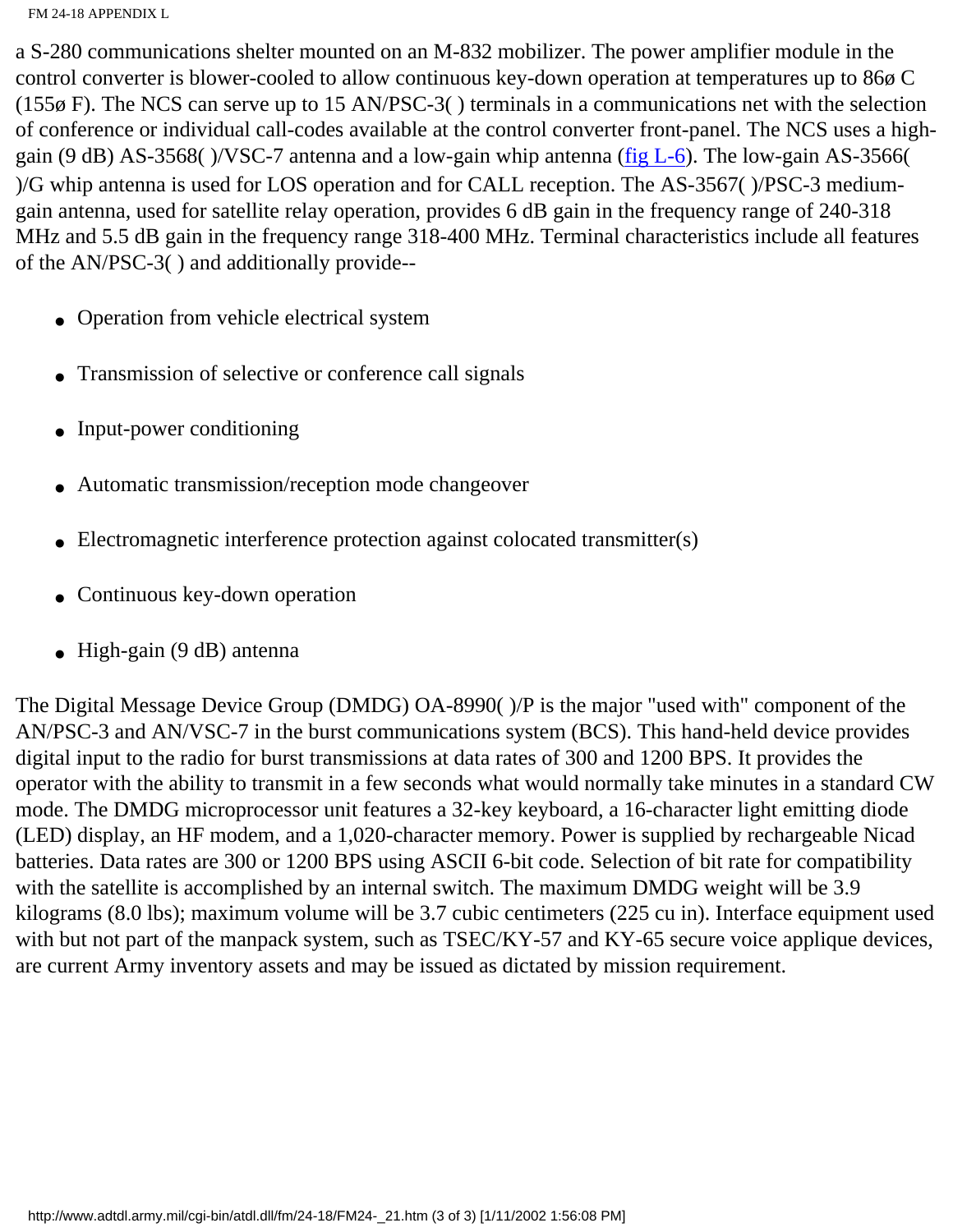

# **APPENDIX M**

## **NEAR-VERTICAL INCIDENCE SKY-WAVE PROPAGATION CONCEPT**

### **M-1. Evaluation of Communications Techniques**

The standard communications techniques used in the past will not support the widely deployed and the fast-moving formations we intend to use to counter the modern threat. Coupling this with the problems that can be expected in deploying multichannel LOS systems with relays to keep up with present and future operation, high frequency (HF) radio and the near-vertical incidence sky-wave (NVIS) mode take on new importance. High frequency radio is quickly deployable, securable, and capable of data transmission. It will be the first, and frequently the only, means of communicating with fast-moving or widely separated units. It may also provide the first long-range system to recover from a nuclear attack. With this reliance on HF radio, communications planners, commanders, and operators must be familiar with NVIS techniques and their applications and shortcomings in order to provide more reliable communications.

### **M-2. Problems Encountered in Propagation of Radio Waves**

Under ideal conditions, ground wave component of a radio wave becomes unusable at about 80 kilometers (50 mi) [\(fig 2-12](http://www.adtdl.army.mil/cgi-bin/atdl.dll/fm/24-18/24180014.gif)). Under actual field conditions, this range can be much less, sometimes as little as 3 kilometers (2 mi). Sky waves, generated by standard antennas (for example, doublets) which efficiently launch the sky wave, will not return to earth at a range of less than 161 kilometers (100 mi). This can leave a skip zone of at least 80 to 113 kilometers (50 to 70 mi) where HF communications will not function. This means that units such as long-range patrols, armored cavalry deployed as advance or covering forces, air defense early warning teams, and many division-corps, division-brigade, division-DISCOM and division-DIVARTY stations are in the skip zone and thus unreachable by HF radio even though HF is a primary means of communication to these units.

### **M-3. Concept of Near-Vertical Incidence Sky-Wave Radiation**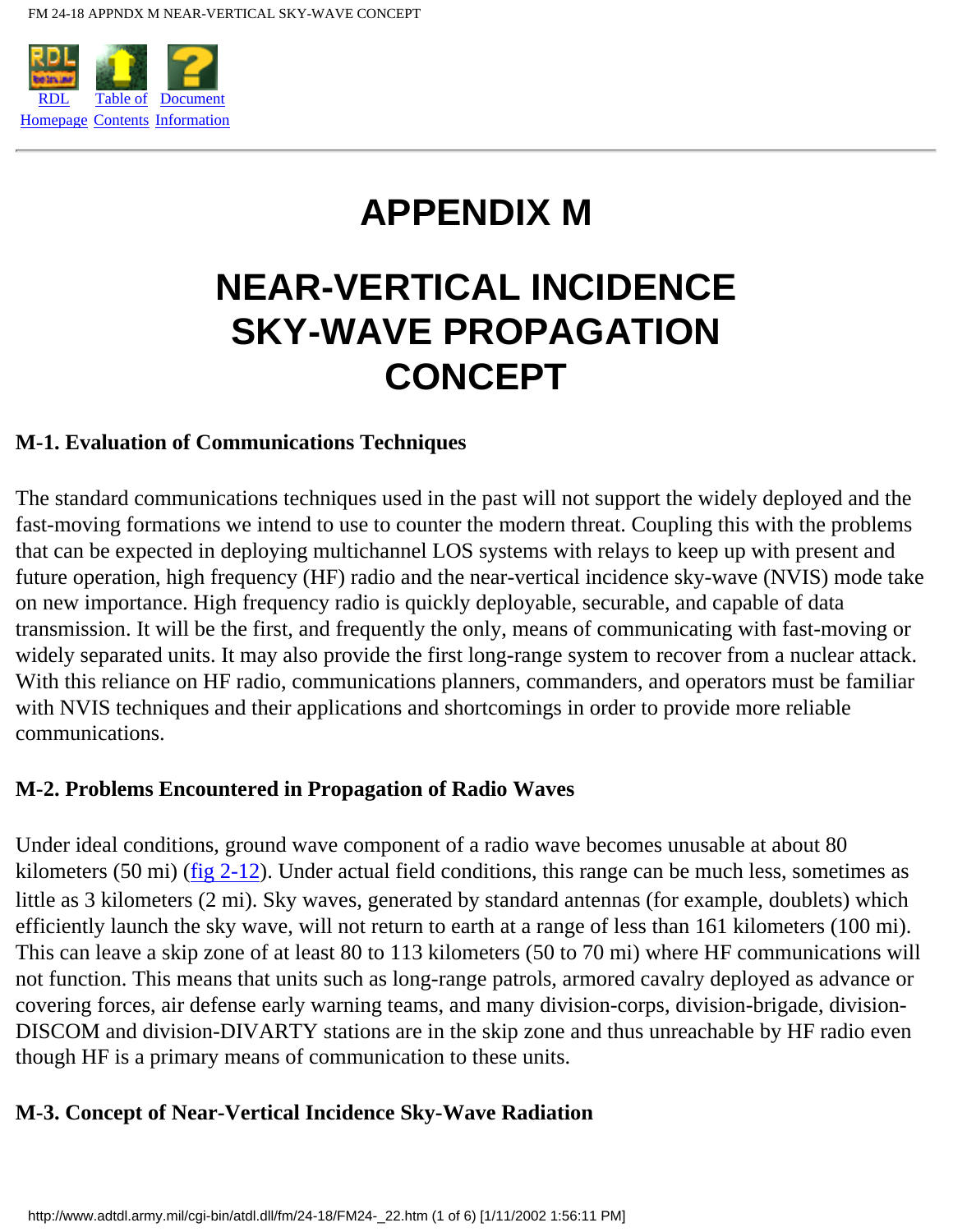Energy radiated in a near-vertical incidence direction is not reflected down to a pinpoint on the Earth's surface. If it is radiated on too high a frequency, the energy penetrates the ionosphere and continues on out into space. Energy radiated on a low enough frequency is reflected back to earth at all angles (including the zenith), resulting in the energy striking the earth in an omnidirectional pattern without dead spots (that is, without a skip zone). Such a mode is called a near-vertical incidence sky wave (NVIS). The concept is illustrated in [figure M-1](http://www.adtdl.army.mil/cgi-bin/atdl.dll/fm/24-18/24180150.gif).

This effect is similar to taking a hose with a fog nozzle and pointing it straight up. The water falling back to earth covers a circular pattern continuously out to a given distance. A typical receive signal pattern for antenna AS-2259/GR is shown in [figure M-2,](http://www.adtdl.army.mil/cgi-bin/atdl.dll/fm/24-18/24180151.gif) and the path length and incident angle are shown in [figure](http://www.adtdl.army.mil/cgi-bin/atdl.dll/fm/24-18/24180152.gif)  [M-3](http://www.adtdl.army.mil/cgi-bin/atdl.dll/fm/24-18/24180152.gif). A typical elevation plane pattern is shown in [figure M-4.](http://www.adtdl.army.mil/cgi-bin/atdl.dll/fm/24-18/24180153.gif) The main difference between this shortrange NVIS mode and the standard long-range sky-wave HF mode is the lower frequency required to avoid penetrating the ionosphere and the angle of incident signal upon the ionosphere. In order to attain a NVIS effect, the energy must be radiated strong enough at angles greater than about 75 or 80 degrees from the horizontal on a frequency that the ionosphere will reflect at that location and time. The ionospheric layers will reflect this energy in an umbrella-type pattern with no skip zone. Any ground wave present with the NVIS signal will result in undesirable wave interference effects (such as, fading) if the amplitudes are comparable. However, proper antenna selection will reduce ground-wave radiated energy to a minimum, and this will reduce the fading problems. Ranges for the NVIS mode are shown in [figure M-3](http://www.adtdl.army.mil/cgi-bin/atdl.dll/fm/24-18/24180152.gif) for typical ionosphere height and take-off angles. Since NVIS paths are purely sky wave, the path losses are nearly constant at about 110 dB +10 dB. Relative gain performance of the AS-2259/GR NVIS antenna is shown in [figure M-5.](http://www.adtdl.army.mil/cgi-bin/atdl.dll/fm/24-18/24180154.gif) This is significant for the tactical communicator because all the energy arriving at the receiving antenna is coming from above at about the same strength over all of the communications ranges of interest. This means the effect of terrain and vegetation (when operating from defiladed positions such as valleys) are greatly reduced, and the receive signal strength will not vary greatly.

[Figure M-1.](http://www.adtdl.army.mil/cgi-bin/atdl.dll/fm/24-18/24180150.gif) Near-vertical incidence sky-wave propagation concept.

[Figure M-2.](http://www.adtdl.army.mil/cgi-bin/atdl.dll/fm/24-18/24180151.gif) Near-vertical incidence sky-wave antenna typical azimuth plane pattern.

[Figure M-3.](http://www.adtdl.army.mil/cgi-bin/atdl.dll/fm/24-18/24180152.gif) Path length and incident angle (near-vertical incidence sky-wave mode).

[Figure M-4.](http://www.adtdl.army.mil/cgi-bin/atdl.dll/fm/24-18/24180153.gif) Typical elevation plane pattern.

[Figure M-5.](http://www.adtdl.army.mil/cgi-bin/atdl.dll/fm/24-18/24180154.gif) Relative gain performance of AS-2259 antenna.

## **M-4. Assessment of Characteristics of Common Antennas**

It is obvious that the Army needs short-range HF communications in the 2-30 MHz frequency band in the 1985-1990 time frame and beyond. The problem, however, is to obtain the required radiation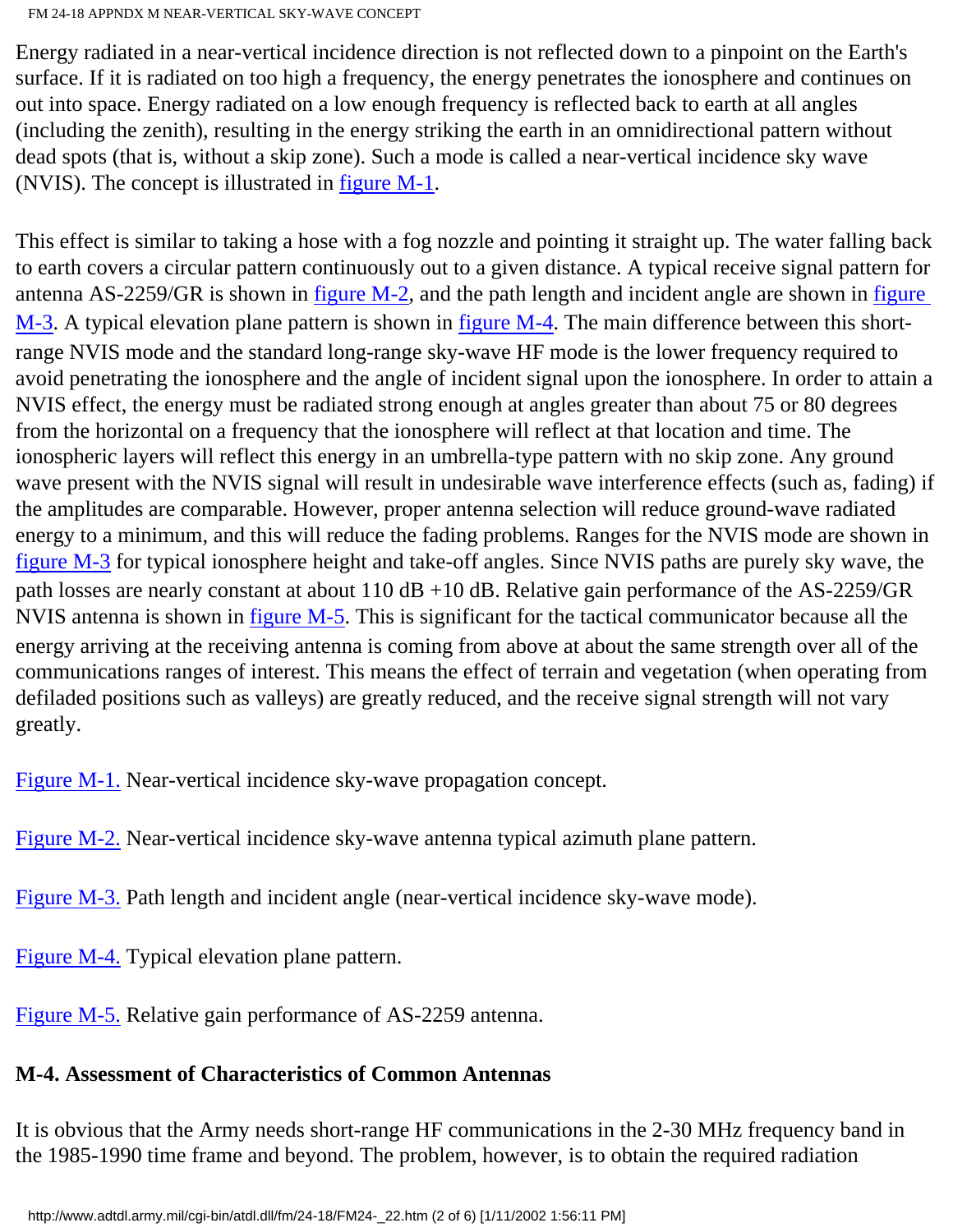characteristics. This is not difficult, because half-wave dipole antennas located from one-quarter to onetenth wavelength above the ground will cause the radiated energy to be directed vertically ([fig M-6\)](http://www.adtdl.army.mil/cgi-bin/atdl.dll/fm/24-18/24180156.gif). [Table M-1](http://www.adtdl.army.mil/cgi-bin/atdl.dll/fm/24-18/24180155.gif) shows the relative gain toward the zenith of the most common types of HF antennas. This table shows that the half-wave Shirley folded dipole (fig  $M-7$ ) has the most gain towards the zenith (with the other dipoles being almost as good). The Shirley dipole is a good NVIS base station antenna, but it is limited to a band of frequencies within about 10 percent of the design frequency. The fan dipole ( $f$ ig  $M-8$ and [table M-1\)](http://www.adtdl.army.mil/cgi-bin/atdl.dll/fm/24-18/24180155.gif) performs almost as well, and it provides more frequency flexibility (for example, day, night, and transition period frequencies). For tactical communications, these dipoles can be easily deployed in a field expedient manner because they can be located close to the ground. For mobile or shoot-and-scoot type operations, vehicular-mounted antennas are required. This is the standard 5-meter (161/2-foot) whip bent down to a horizontal position  $(fig M-9)$  $(fig M-9)$ . In this configuration, the whip is essentially an asymmetrical dipole (with the vehicle body forming one side) located close to the Earth. A significant amount of energy is directed upward ( $fig M-6$  for typical pattern) to be reflected back by the ionosphere in an umbrella pattern. For use, while operating on the move, the whip antenna must be tied across or parallel to the vehicle or shelter. This configuration is like an asymmetrical open-wire line, and it also directs some energy upwards although with less efficiency. There are still no skip zones, but received signal levels are weaker than with the whip tied back as shown in [figure M-9.](http://www.adtdl.army.mil/cgi-bin/atdl.dll/fm/24-18/24180159.gif)

[Table M-1.](http://www.adtdl.army.mil/cgi-bin/atdl.dll/fm/24-18/24180155.gif) Summary of relative gain toward the zenith for field-expedient high frequency antennas (in dB)

[Figure M-6.](http://www.adtdl.army.mil/cgi-bin/atdl.dll/fm/24-18/24180156.gif) Typical elevation plane patterns for half-wavelength antennas one-eighth wavelength or less above ground.

[Figure M-7.](http://www.adtdl.army.mil/cgi-bin/atdl.dll/fm/24-18/24180157.gif) Half-wave Shirley folded dipole.

[Figure M-8.](http://www.adtdl.army.mil/cgi-bin/atdl.dll/fm/24-18/24180158.gif) Fan dipole NVIS base station antenna.

[Figure M-9.](http://www.adtdl.army.mil/cgi-bin/atdl.dll/fm/24-18/24180159.gif) Tying the whip antenna down.

### **M-5. Orientation of Antenna**

Wire dipole antennas have always been sited so that the broadside of the antenna was pointed toward the receiving station(s). This is still the correct approach for long-haul paths. This antenna orientation is not necessary when using the NVIS mode. For NVIS operation, antenna orientation does not matter since all the energy is directed upward and returns to earth in an omnidirectional pattern. This means that the dipole should be erected at any orientation that is convenient at the particular radio site without regard to the location of other stations. This holds true except when operating in the region of the magnetic dip equator (fig  $M-10$ ). When operating near the dip equator (such as, within 500 kilometers (311 mi)), the dipole antennas should be oriented in a magnetically north-south direction for greater receive signal levels for all NVIS path bearings. Antenna orientation broadside to the path direction must be retained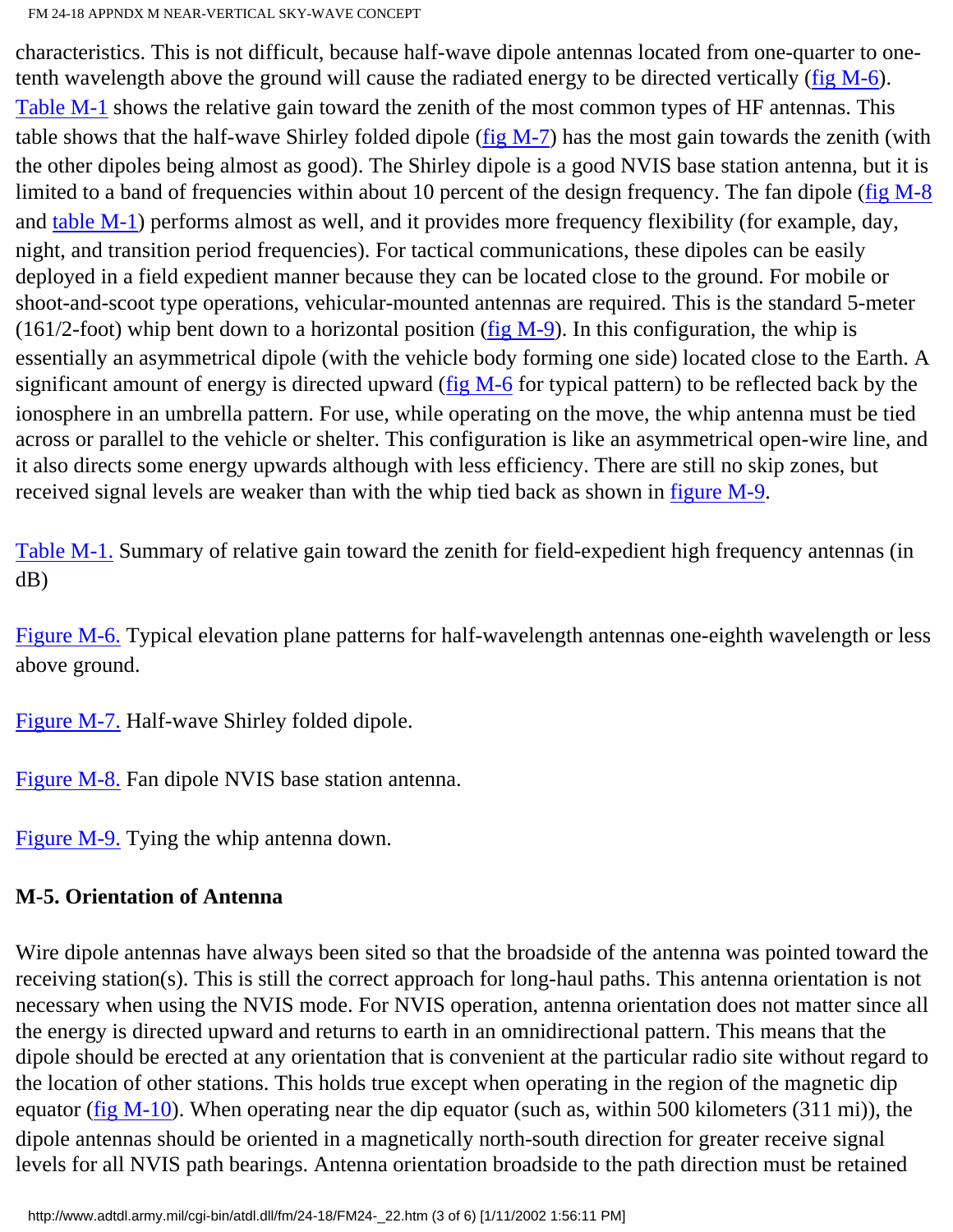FM 24-18 APPNDX M NEAR-VERTICAL SKY-WAVE CONCEPT

near the dip equator and elsewhere for longer sky-wave paths.

### **M-6. Problems in Using the NVIS Concept**

While use of the NVIS technique does provide beyond line-of-sight, skip-zone-free communications, there are some drawbacks in its use that must be understood in order to minimize them.

[Figure M-10.](http://www.adtdl.army.mil/cgi-bin/atdl.dll/fm/24-18/24180160.gif) Magnetic dip equator.

### **Interference Between Ground Wave and Sky Wave.**

Where both a NVIS and ground-wave signal are present, the ground wave can cause destructive interference. Proper antenna selection will suppress ground-wave radiation and minimize this effect while maximizing the amount of energy going into the NVIS mode.

### **High Take-Off Angles.**

In order to produce radiation which is nearly vertical, antennas must be selected and located carefully in order to minimize the ground-wave radiation and maximize the energy radiated towards the zenith. This can be accomplished by using specially designed antennas such as AS-2259/GR or by locating standard dipole (doublet) antennas one-quarter to one-tenth wavelength from the ground in order to direct the energy toward the zenith  $(fig M-11)$  $(fig M-11)$  $(fig M-11)$ . A typical measured dipole pattern (power gain) is shown in [figure](http://www.adtdl.army.mil/cgi-bin/atdl.dll/fm/24-18/24180162.gif) [M-12](http://www.adtdl.army.mil/cgi-bin/atdl.dll/fm/24-18/24180162.gif).

### **Critical Frequency Selection.**

As in all sky-wave propagation, there is a critical frequency (fo) above which radiated energy will not be reflected by the ionosphere but will pass through it (TM 11-666). This frequency is related approximately to the angle of incidence.

[Figure M-11.](http://www.adtdl.army.mil/cgi-bin/atdl.dll/fm/24-18/24180161.gif) Recommended dipole height for NVIS applications.

[Figure M-12.](http://www.adtdl.army.mil/cgi-bin/atdl.dll/fm/24-18/24180162.gif) Measured radiation pattern of the 8-MHz 23-foot high unbalanced dipole.

This means that the useful frequency range varies in accordance with the path length. The shorter the path, the lower the MUF and the smaller the frequency range. In practice, this limits the NVIS mode of operation to the 2-to 4-MHz range at night and to the 4- to 8-MHz range during the day ([fig M-13\)](http://www.adtdl.army.mil/cgi-bin/atdl.dll/fm/24-18/24180163.gif). These nominal limits will vary with the 11-year sunspot cycle and they will be smaller during sunspot minimums (for example, 1985-86). This restriction of the frequency range is due to the physics of the situation and cannot be overcome. Some problems can be expected when operating on the NVIS mode in this portion of the HF spectrum.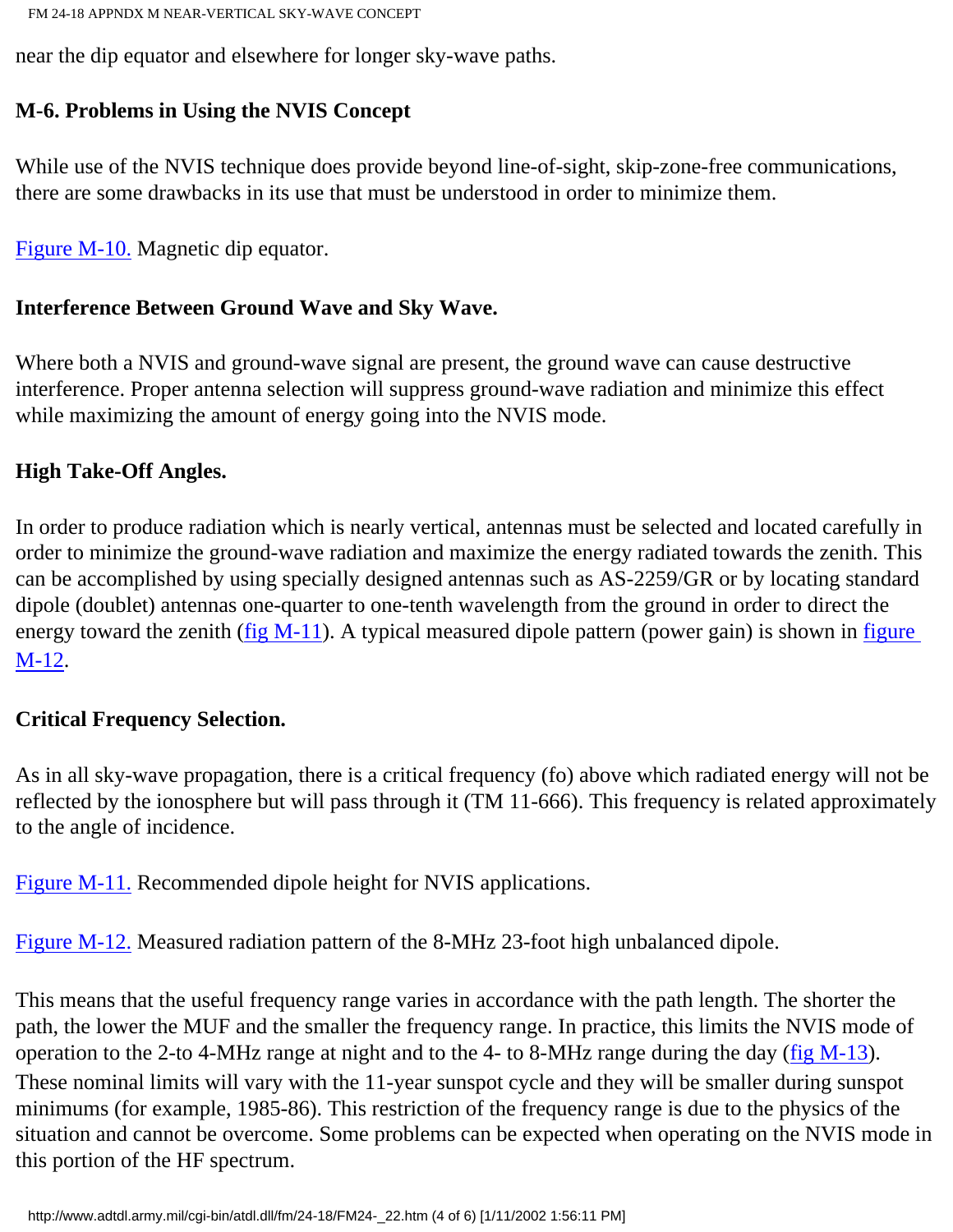The range of frequencies between the MUF and the LUF is limited, and frequency assignment may be a problem.

The lower portion of the band which supports NVIS is somewhat congested with aviation, marine, broadcast, and amateur radio which limits frequencies available.

Atmospheric noise is higher in this portion of the HF spectrum in the afternoon and night.

Man-made noise tends to be higher in this portion of the HF spectrum.

### **M-7. Advantages in Using the NVIS Concept**

After the foregoing problems are overcome, there are many advantages in using the NVIS concept.

#### **The tactical environment.**

- There are skip-zone-free omnidirectional communications.
- Terrain does not effect loss of signal. This gives a more constant received signal level over the operational range instead of one which varies widely with distance.
- Operators are able to operate from protected, dug-in positions. Thus tactical commanders do not have to control the high ground for HF communications purposes.
- Orientation of doublets and inverted antennas become noncritical.

### **The EW environment**

**ù There is a lower probability of geolocation.** NVIS energy is received from above at very steep angles, which makes direction finding (DF) from nearby (but beyond ground-wave range) locations more difficult.

**ù Communications are harder to jam.** Ground-wave jammers are subject to path loss. Terrain features can be used to attenuate a ground wave jammer without degrading the desired communication path. The jamming signal will be attenuated by terrain, while the sky-wave NVIS path loss will be constant. This will force the jammer to move very close to the target or put out more power. Either tactic makes jamming more difficult.

**ù Operators can use low-power successfully.** The NVIS mode can be used successfully with very lowpower HF sets. This will result in much lower probabilities of intercept/detection (LPI/LPD). [Figures M-](http://www.adtdl.army.mil/cgi-bin/atdl.dll/fm/24-18/24180164.gif)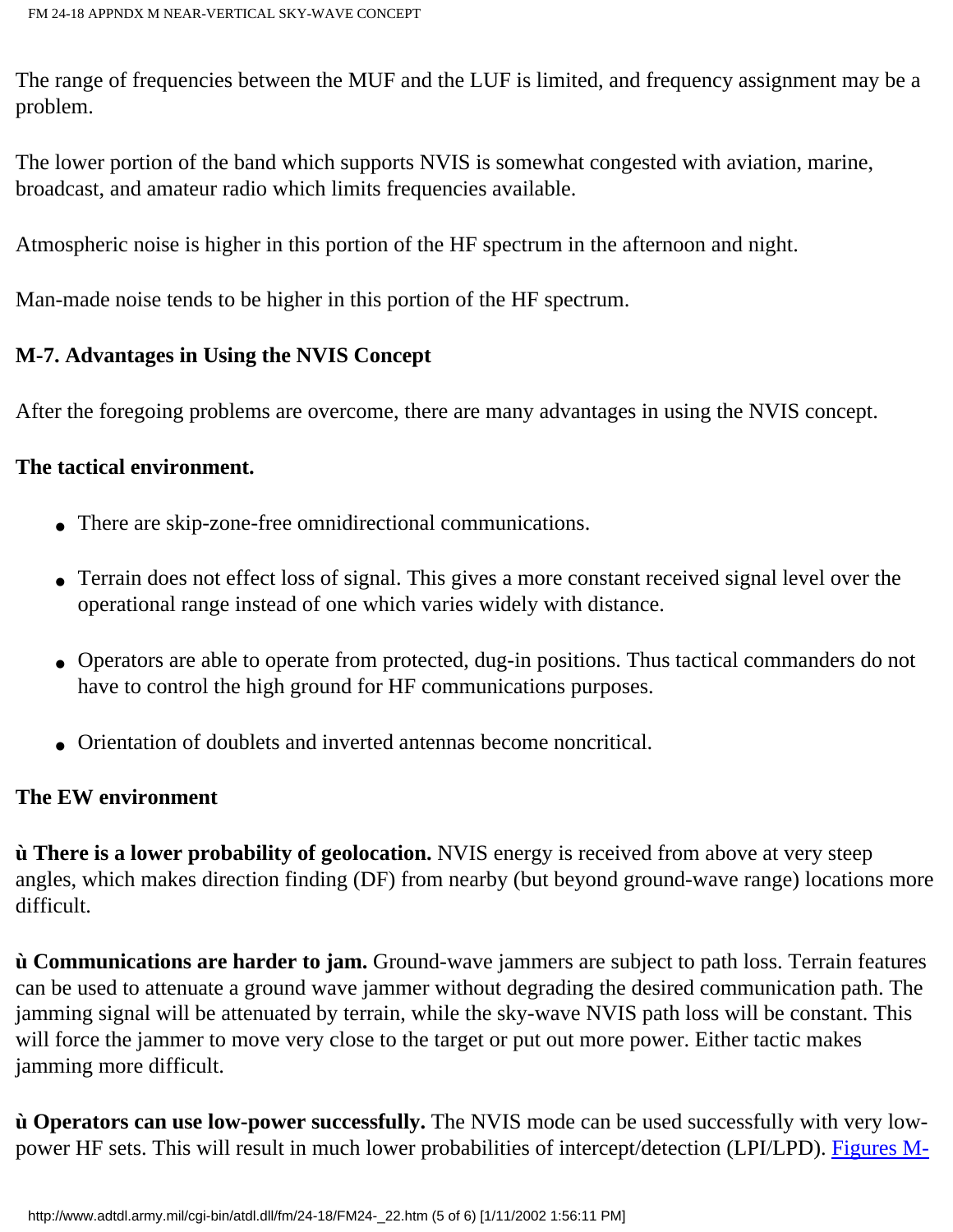[14](http://www.adtdl.army.mil/cgi-bin/atdl.dll/fm/24-18/24180164.gif) and [M-15](http://www.adtdl.army.mil/cgi-bin/atdl.dll/fm/24-18/24180165.gif) show results obtained in Thailand jungles and mountains with the 15-watt AN/PRC-74 operating on one SSB voice frequency (3.6 MHz) over a 24-hour period.

15-watt AN/PRC-74 operating on one SSB voice frequency (3.6 MHz) over a 24-hour period.

### **M-8. Conditions Under Which to Use the NVIS Concept**

Near-vertical incidence sky-wave techniques must be considered under the following conditions:

- The area of operations is not conducive to ground-wave HF communications (for example, mountains).
- Tactical deployment places stations in anticipated skip zones when using traditional frequency selection methods and operating procedures.
- When operating in heavy wet jungle (or other areas of high signal attenuation).
- When prominent terrain features are not under friendly control.
- When operating against enemy ground-wave jammers and direction finders.

[Figure M-13.](http://www.adtdl.army.mil/cgi-bin/atdl.dll/fm/24-18/24180163.gif) Maximum usable frequencies in Vietnam.

[Figure M-14.](http://www.adtdl.army.mil/cgi-bin/atdl.dll/fm/24-18/24180164.gif) Communications success with the AN/PRC-74 as a function of time of day and antenna type over a 12-mile path in low mountains, spring and summer 1963.

[Figure M-15.](http://www.adtdl.army.mil/cgi-bin/atdl.dll/fm/24-18/24180165.gif) Communications success as a function of range for the AN/PRC-74 in mountainous and varied terrain--including jungle in Thailand.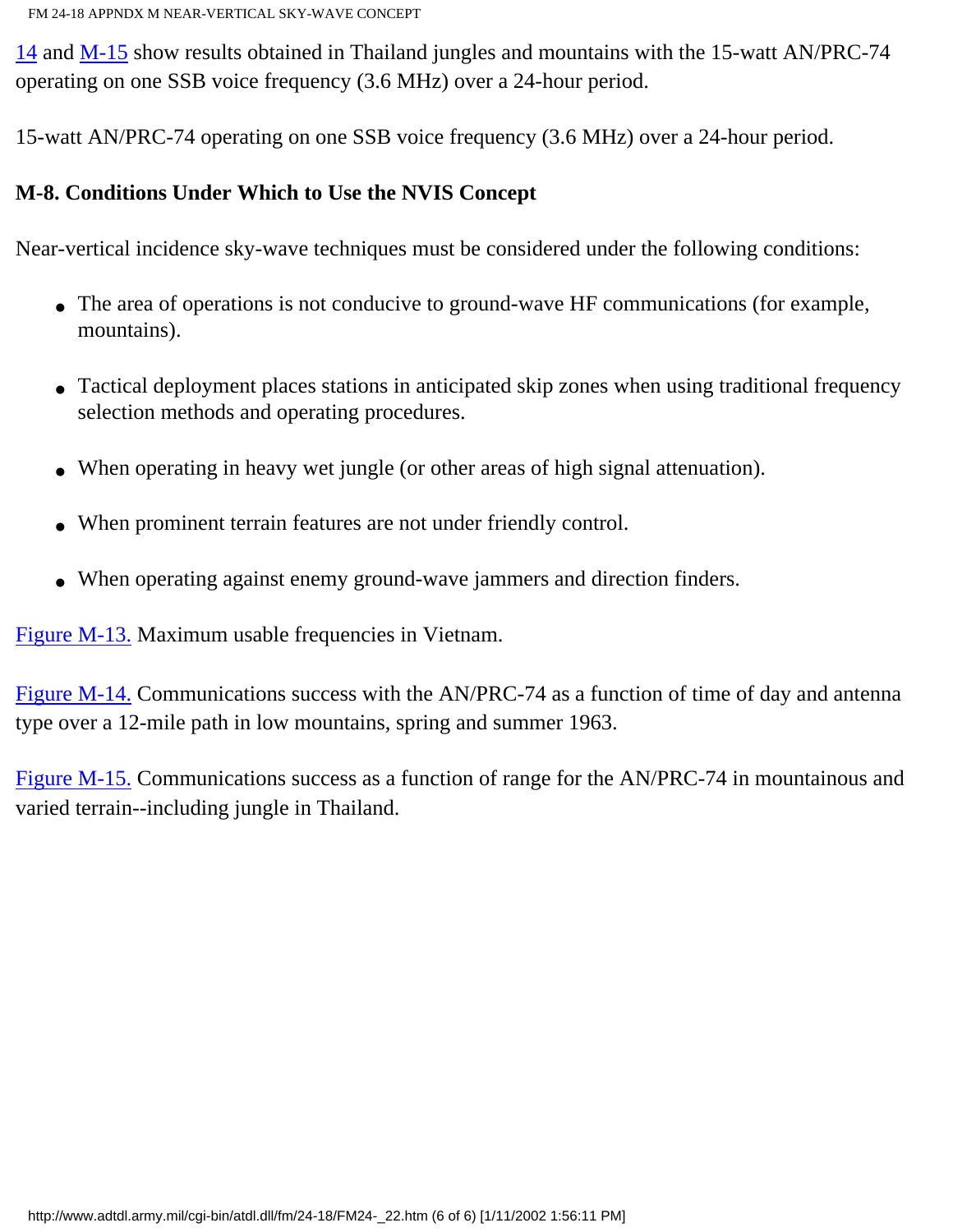

# **GLOSSARY**

**ABBREVIATIONS AND ACRONYMS**

- **AC** alternating current
- **ADM** atomic demolition munitions
- **AF** Audio frequency(ies)
- **AH** ampere-hour
- **ALTHQ** alternate headquarters
- **AM** amplitude modulation(ed)
- **ARTEP** Army Training and Evaluation Program
- **ASC** area signal center
- **ASCII** American Standard Code for Information Interchange
- **ASI** additional skill identifier
- **aux** auxiliary
- **BCS** burst communications system
- **BFO** beat frequency oscillator
- **bn** battalion
- **BPS** bits per second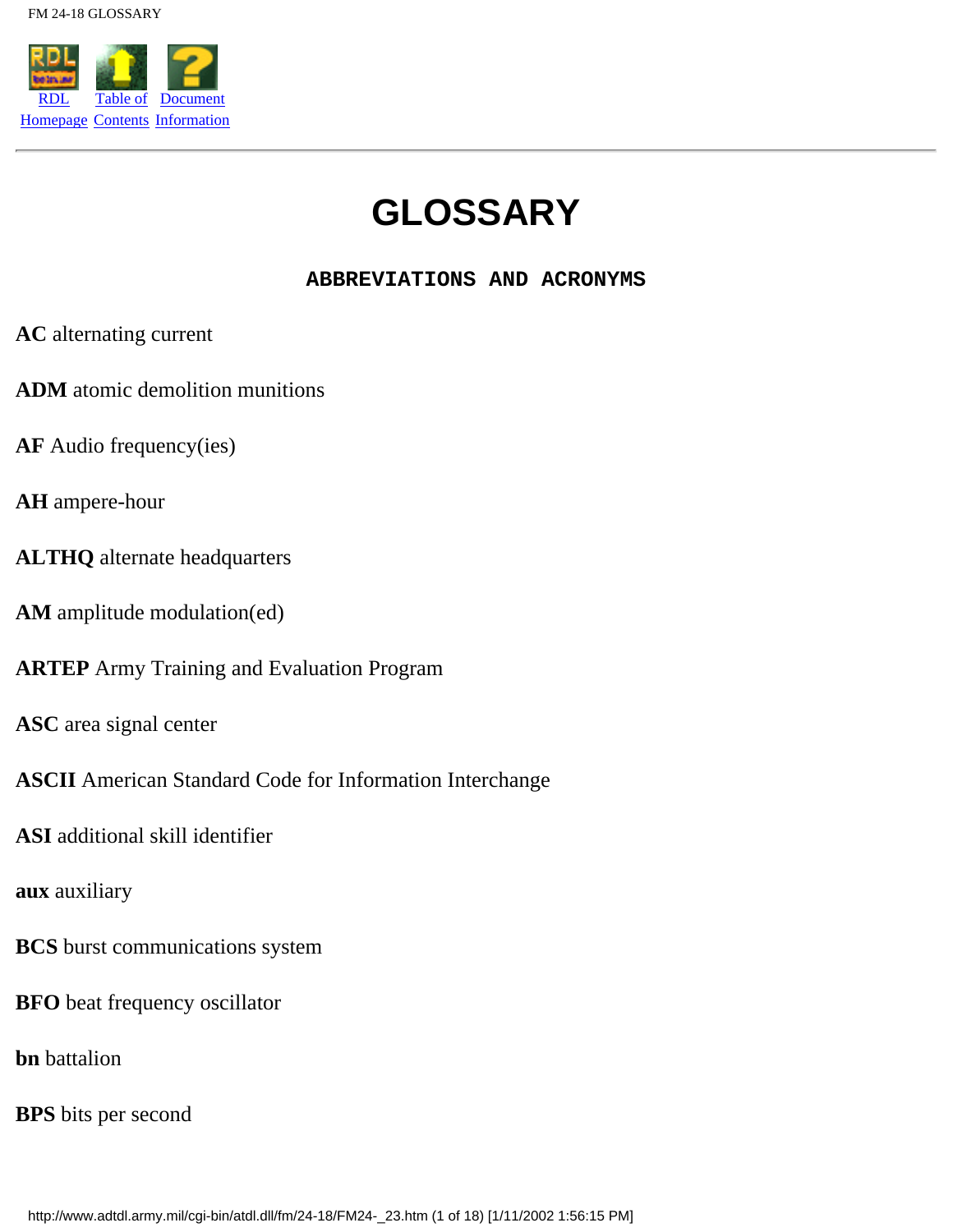FM 24-18 GLOSSARY

**BPSK** biphase shift keying

**CB** common battery

**CEP** circular error probable

**co** company

**COMINT** communications intelligence

**COMSEC** communications security

**CP** command post

**CRT** cathode ray tube

**CW** continuous wave

**dB** decibel

**dBm** decibels above or below 1 milliwatt

**DC** direct current

**DF** direction finding

**DISCOM** division support command

**DIVARTY** division artillery

**DMDG** digital message device group

**DOD** Department of Defense

**DS** direct support

**DSB** double sideband

**DTMF** dual-tone, multifrequency

**DX** duplex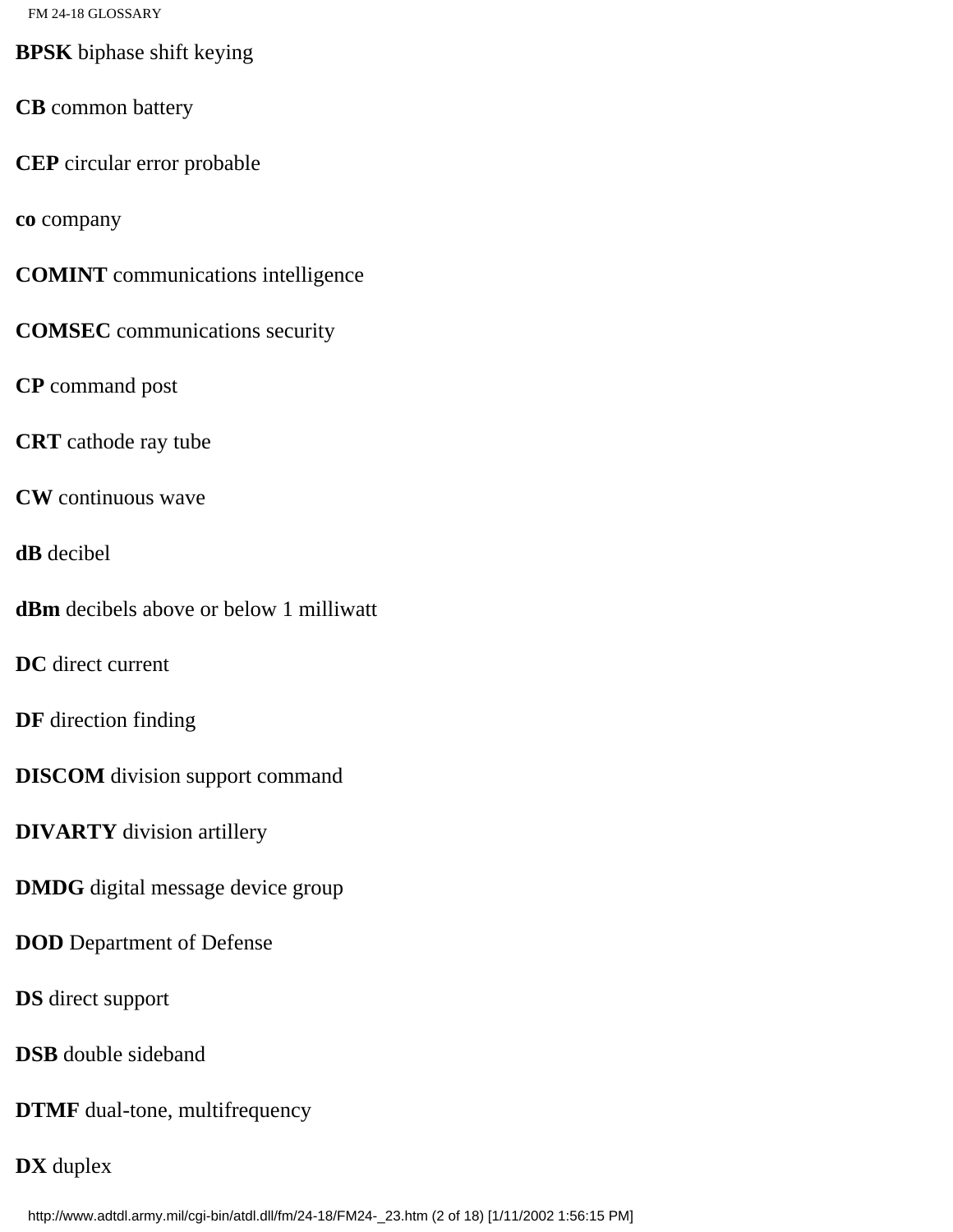- **ECCM** electronic counter-countermeasures
- **ECM** electronic countermeasures
- **EEFI** essential elements of friendly information
- **EHF** extremely high frequency
- **ELF** extremely low frequency
- **EMCON** emission control
- **EMP** electromagnetic pulse
- **ESM** electronic warfare support measures
- **EW** electronic warfare
- **F** Fahrenheit
- **FDX** full duplex
- **FID** foreign internal defense
- **FLOT** forward line of own troops
- **FM** frequency modulation(ed)
- **FOB** forward operational base
- **FSK** frequency-shift keying
- **ft** feet
- **GHz** gigahertz
- **gnd** ground

**GS** general support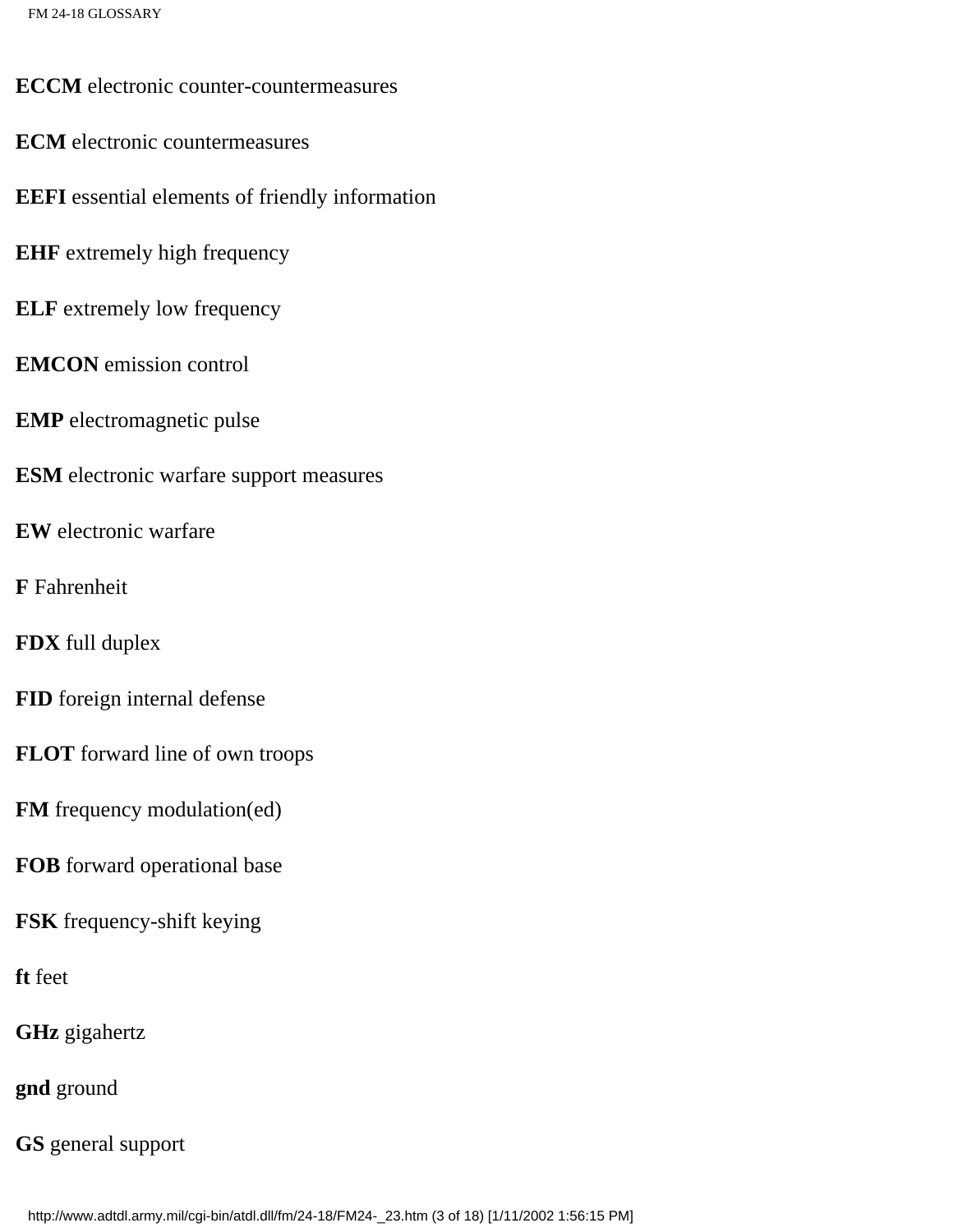FM 24-18 GLOSSARY

**HF** high frequency

**HOB** height (depth) of burst

**Hz** hertz

**IC** integrated circuit

**IED** imitative electronic deception

**IHFR** improved high frequency radio

**IMC** international Morse code

**JEWC** Joint Electronic Warfare Center

**kHz** kilohertz

**km** kilometer

**kW** kilowatt

**LB** local battery

**LED** light emitting diode

**LF** low frequency

**LOS** line of sight

**LPI/LPD** lower probability of intercept/lower probability of detection

**LRRP** long-range reconnaissance patrol

**LSB** lower sideband

**LUF** lowest usable frequency

**m** meter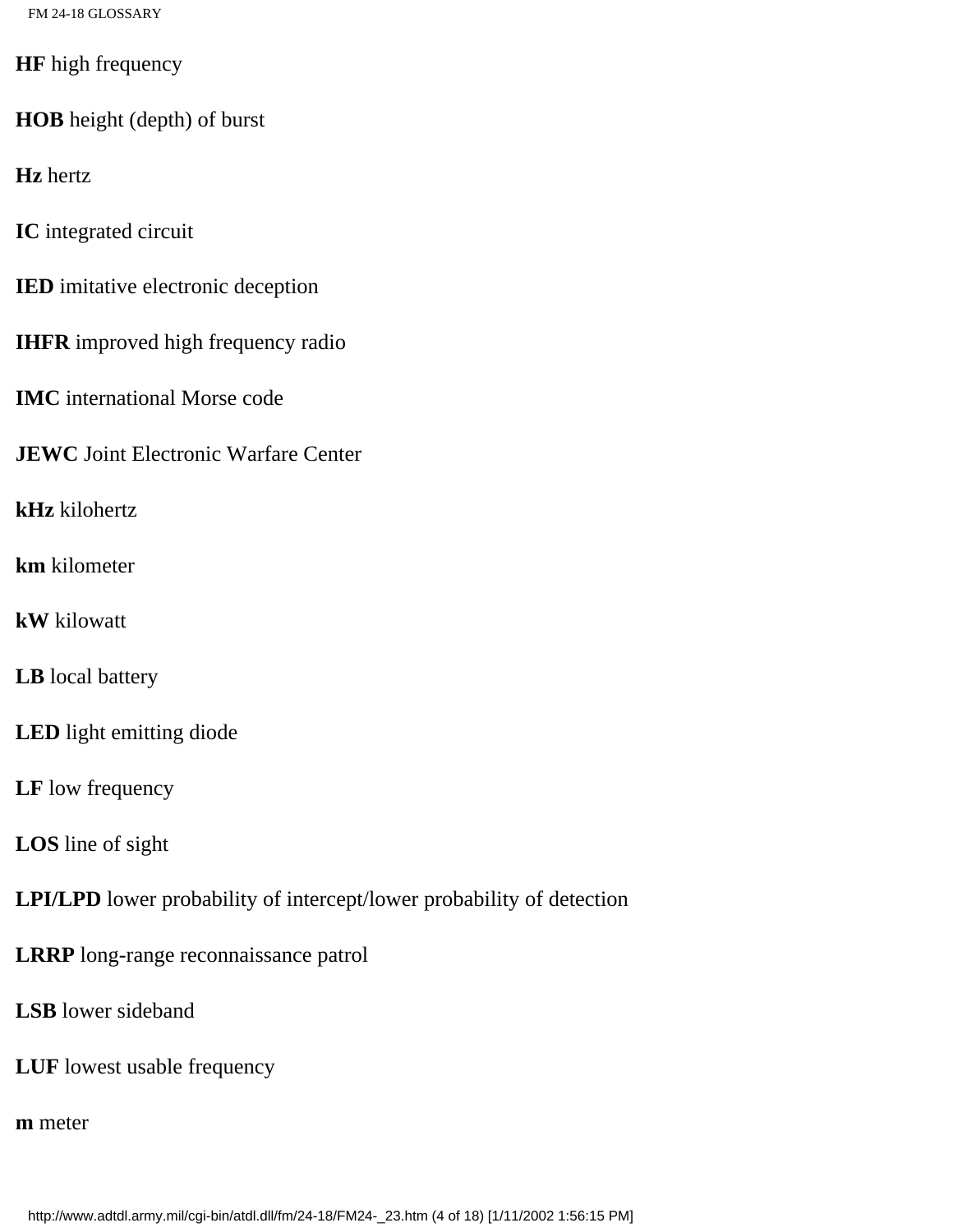| FM 24-18 GLOSSARY                                          |
|------------------------------------------------------------|
| <b>MAC</b> maintenance allocation chart                    |
| <b>MCW</b> modulated continuous wave                       |
| <b>MED</b> manipulative electronic deception               |
| <b>MF</b> medium frequency                                 |
| <b>MFP</b> moisture and fungusproofing paint               |
| <b>MHz</b> megahertz                                       |
| <b>MIJI</b> meaconing, intrusion, jamming and interference |
| mi mile                                                    |
| <b>MOPP</b> mission oriented protection posture            |
| <b>MUF</b> maximum usable frequency                        |
| <b>MWO</b> modification work order                         |
| <b>NATO</b> North Atlantic Treaty Organization             |
| <b>NBC</b> nuclear, biological, chemical                   |
| <b>NCS</b> net control station                             |
| <b>NESTOR</b> a communications security device             |
| <b>NRI</b> net radio interface (replaces RWI)              |
| <b>NSK</b> narrow shift keying                             |
| <b>NVIS</b> near vertical incidence sky wave               |
| <b>OJT</b> on-the-job training                             |
| <b>OPORD</b> operation order                               |
| <b>OP</b> Operator                                         |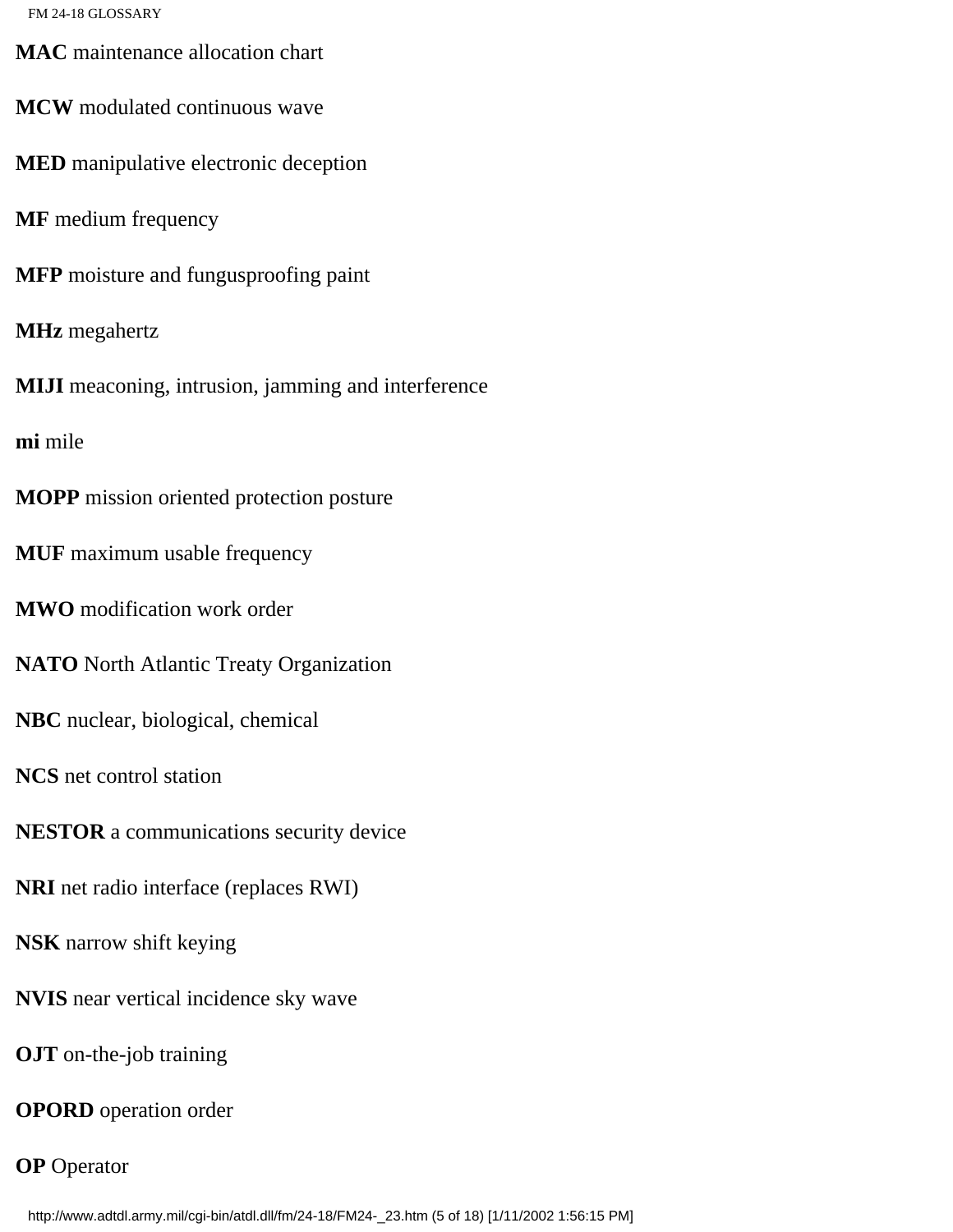FM 24-18 GLOSSARY

**OWR** one-way reversible

**PEP** peak envelope power

**PMCS** preventive maintenance checks and services

**PROSIGN** procedure sign

**PROWORD** procedure word

**PTT** push-to-talk

**RATT** radio teletypewriter

**rcvr** receiver

**RDF** radio direction finding

**REC** radio electronic combat

**RF** radio frequency

**RT** Receiver/transmitter

**RWI** radio-wire integration (replaced by NRI)

**SAT** satellite

**SED** simulative-electronic deception

**SF** special forces

**SFOB** special forces operational base

**SHF** super high frequency

**SID** sudden ionospheric disturbance

**SIGSEC** signal security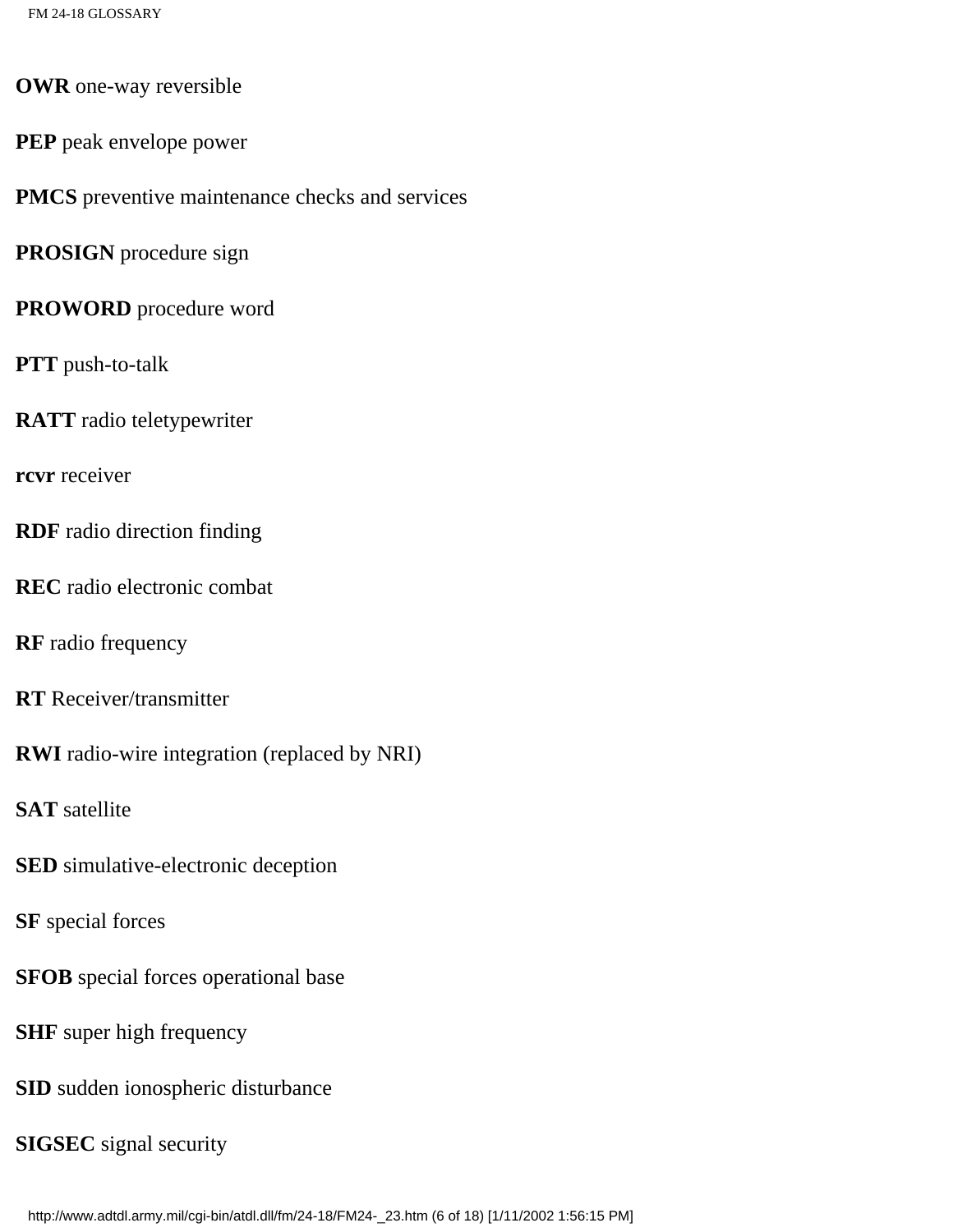```
FM 24-18 GLOSSARY
```
**SINCGARS** single-channel ground and airborne radio subsystem

- **SO** special operations
- **SOI** signal operation instructions
- **SOP** standing operating procedures
- **spt** support
- **SSB** single sideband
- **STANAG** Standardization Agreement
- **sub** subscriber
- **swbd** switchboard
- **SWR** standing wave ratio
- **tel** telephone
- **TM** technical manual
- **TMDE** test, measurement, and diagnostic equipment
- **TRANSEC** transmission security
- **TTY** teletypewriter
- **USAREUR** United States Army, Europe
- **UHF** ultra high frequency
- **USB** upper sideband
- **UW** unconventional warfare
- **VHF** very high frequency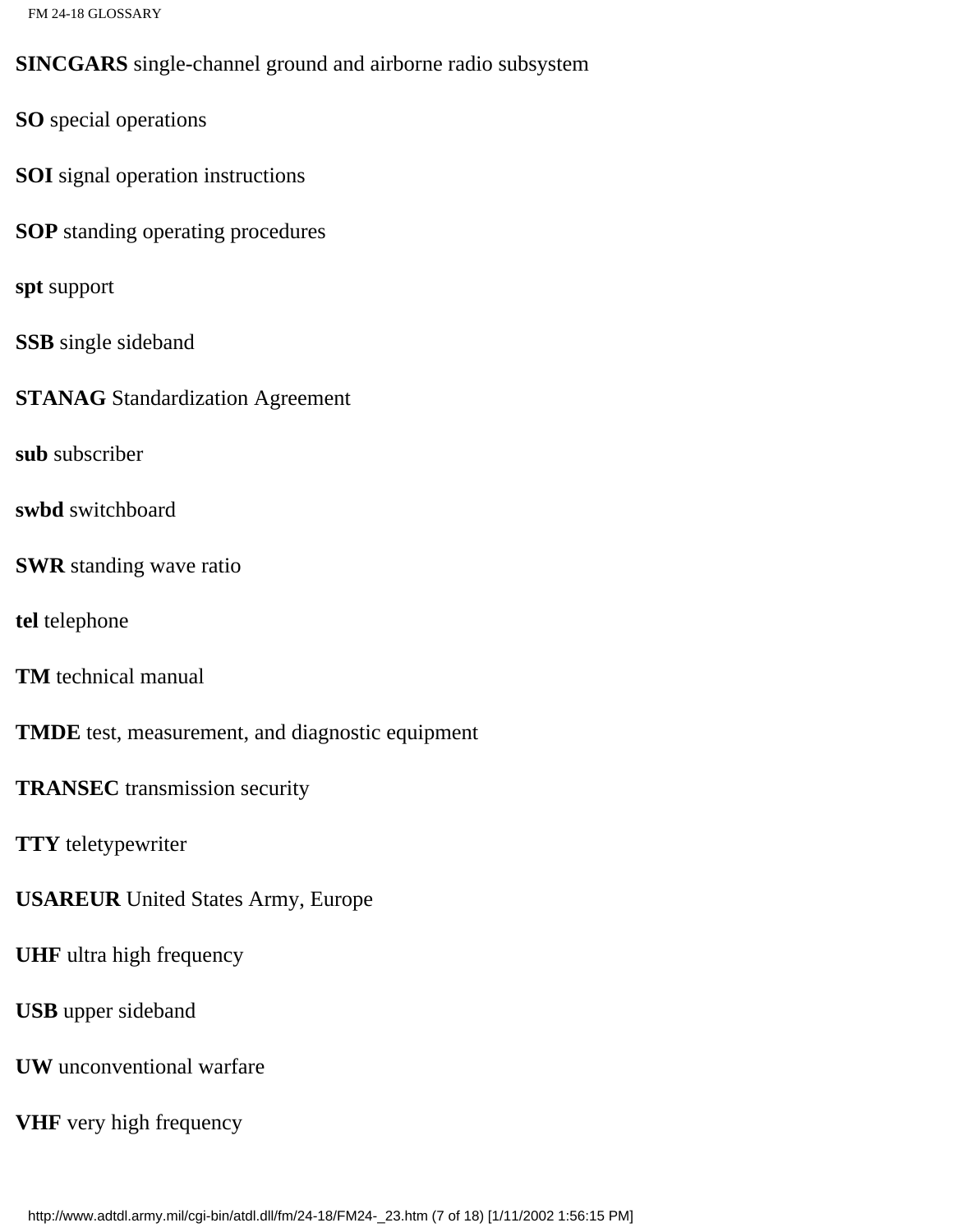FM 24-18 GLOSSARY

**VLF** very low frequency

**VSWR** voltage standing-wave ratio

**WPM** words per minute

**xmtr** transmitter

#### **DEFINITIONS**

**Absorption.** Removal of energy from a radiated field by objects which retain the energy or conduct it to ground. Loss by absorption reduces the strength of a radiated signal.

**Addressee.** The activity or individual to whom a message is to be delivered.

**Agency of Signal Communication.** A facility which has necessary personnel and equipment to provide signal communication.

**Alternating Current (AC).** Current that is continually changing in magnitude and periodically in direction from a zero reference level.

**Amplification.** The process of increasing the strength (current, voltage, or power) of a signal.

**Amplifier.** A device using an electron tube, transistor, magnetic unit, or other amplifying component that increases the strength of the input signal.

**Amplitude.** The level of an audio or other signal in voltage or current. The magnitude of variation in a changing quantity from its zero value.

**Amplitude Modulation (AM).** Modulation in which the amplitude of the carrier wave is varied above and below its normal value in accordance with the intelligence of the signal being transmitted.

**Angle of Incidence.** The acute angle (smaller angle) at which a wave of energy strikes an object or penetrates a layer of the atmosphere or ionosphere.

**Antenna.** A device used to radiate or receive electromagnetic energy (generally RF).

ANTIJAMMING. A device, method, or system used to reduce or eliminate the effects of jamming.

**Audible.** Capable of being heard.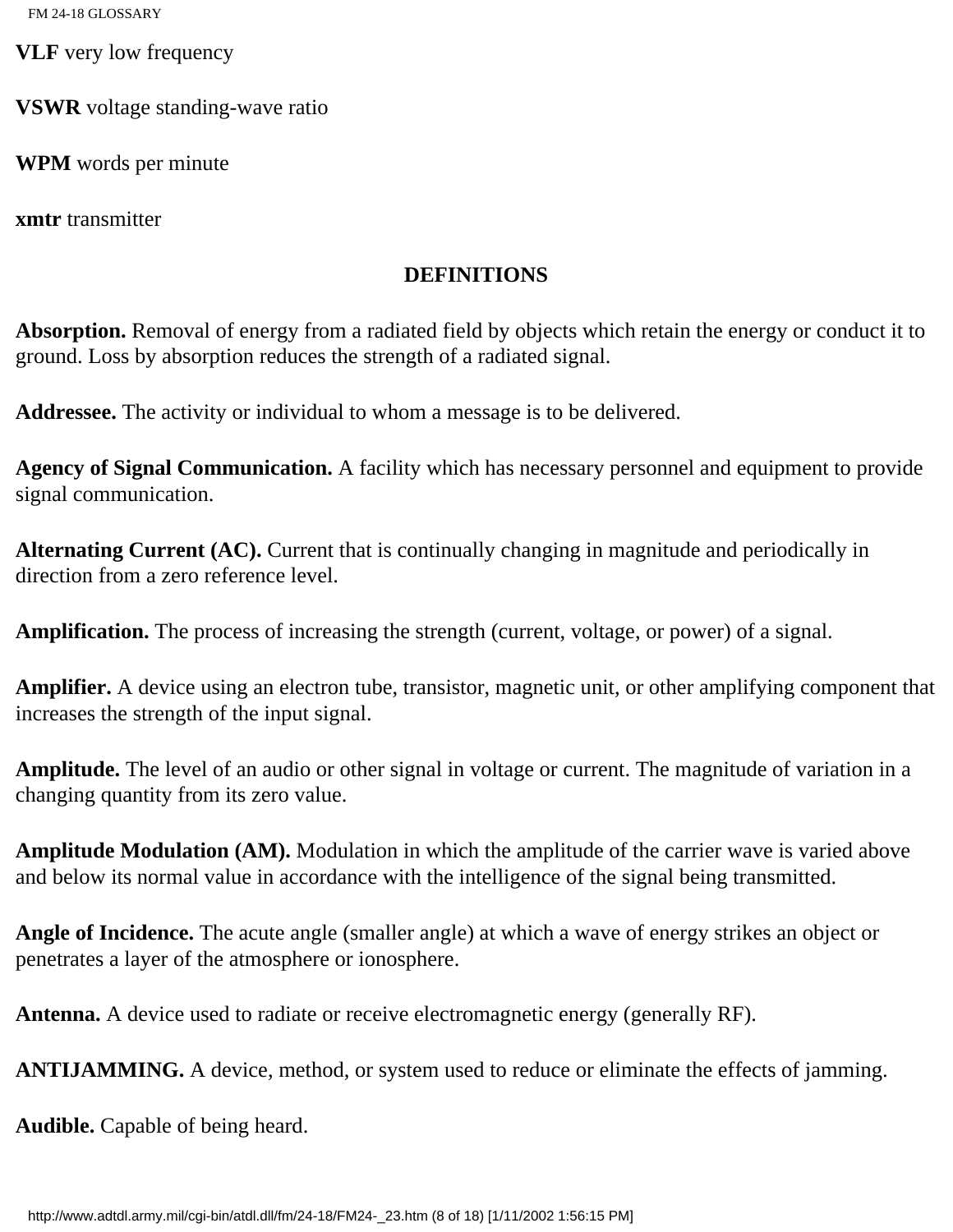**Array (antenna).** An arrangement of antenna elements, usually dipoles, used to control the direction in which most of the antenna's power is radiated.

**Audio Frequency (AF).** A frequency that can be heard as a sound by the human ear. The range is roughly from 15 to 20,000 Hz.

**Authentication.** A security measure designed to protect a communication system against fraudulent messages.

**Automatic Frequency Control (AFC).** A circuit used to maintain the frequency of an oscillator within specified limits.

**Automatic Gain Control (AGC).** A control circuit that automatically maintains a constant output of some amplitude despite variations in strength of the input signal.

**Axis of Communication.** The line or route on which lie the starting position and probable future locations of the command post of a unit during a troop movement. The main route along which messages are relayed or sent to combat units in the field.

**Auzimuth.** An angle measured in a horizontal plane from a known reference point.

**Band.** A range of frequencies between two definite limits.

**Bandwidth.** The width of a band of frequencies used for a particular purpose.

**Beat Frequency.** The resultant frequency obtained when signals of two different frequencies are combined in a circuit.

**Beat Frequency Oscillator (BFO).** An oscillator which produces a signal which mixes with another signal to provide sum and difference frequencies. Generally used to provide an audible signal for reception of CW transmissions.

**Calibrate.** A process in which an instrument or device is compared with and adjusted to an accurate standard.

**Carrier Frequency.** The frequency used by a communication channel to transmit intelligence between two or more distant locations.

**Carrier Wave.** The RF component of a transmitted wave upon which an audio signal, code signal, or other form of intelligence can be impressed.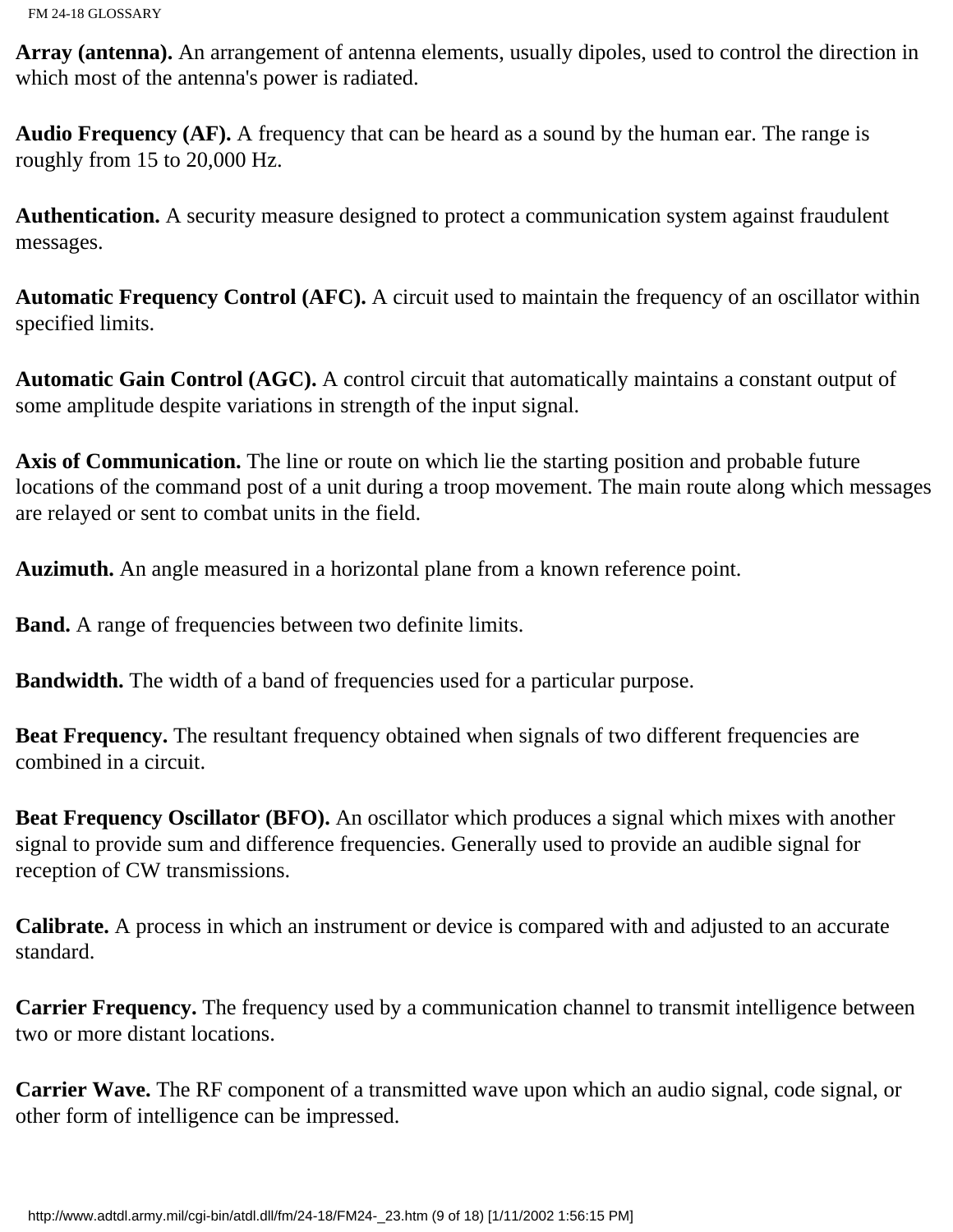**Channel.** An assigned band of frequencies for a radio or television over which transmissions can be made from one station to another.

**Circuit.** An arrangement of one or more complete paths for current flow.

**Coaxial Cable.** A transmission line consisting of two conductors, one inside the other, and separated by insulating material. The inner conductor may be a small copper tube or wire; the outer conductor may be metallic tubing or braid. Radiation loss from this type of line is very little.

**Command Post (CP).** The headquarters of a unit or subunit where the commander and staff perform their functions.

**Communications Center.** A communications agency charged with the responsibility for receipt, transmission, and delivery of messages. It normally includes a message center, a cryptocenter, transmitting facilities, and receiving facilities.

**Communication Security.** The protection resulting from all measures designed to deny to unauthorized persons information of value which might be derived from a study of communications.

**Conductor (electrical).** A wire, cable, or other object capable of carrying electric current. Good conductors are made of metals such as silver, copper, and aluminum.

**Continuous Waves (CW).** Radio waves having a constant amplitude and a constant frequency. An unmodulated RF signal from a radio transmitter. When properly keyed on and off, CW is used to transmit messages by international Morse code (IMC).

**Counterpoise.** A conductor or system of conductors used as a substitute for ground in an antenna system.

**Coupling.** The association of two or more circuits that permit energy transfer from one to the other.

**Critical Frequency.** The highest frequency at which a given wave at any given time will, if transmitted vertically, be refracted to earth by a layer of the ionosphere.

**Cross Modulation.** A type of crosstalk in which the carrier frequency being received is interfered with by an adjacent carrier, so that the modulated signals of both are heard at the same time.

**Cryptocenter.** An establishment maintained for the encrypting and decrypting of messages.

**Crystal.** A natural substance, such as quartz or tourmaline, that is used to control the frequency of radio transmitters.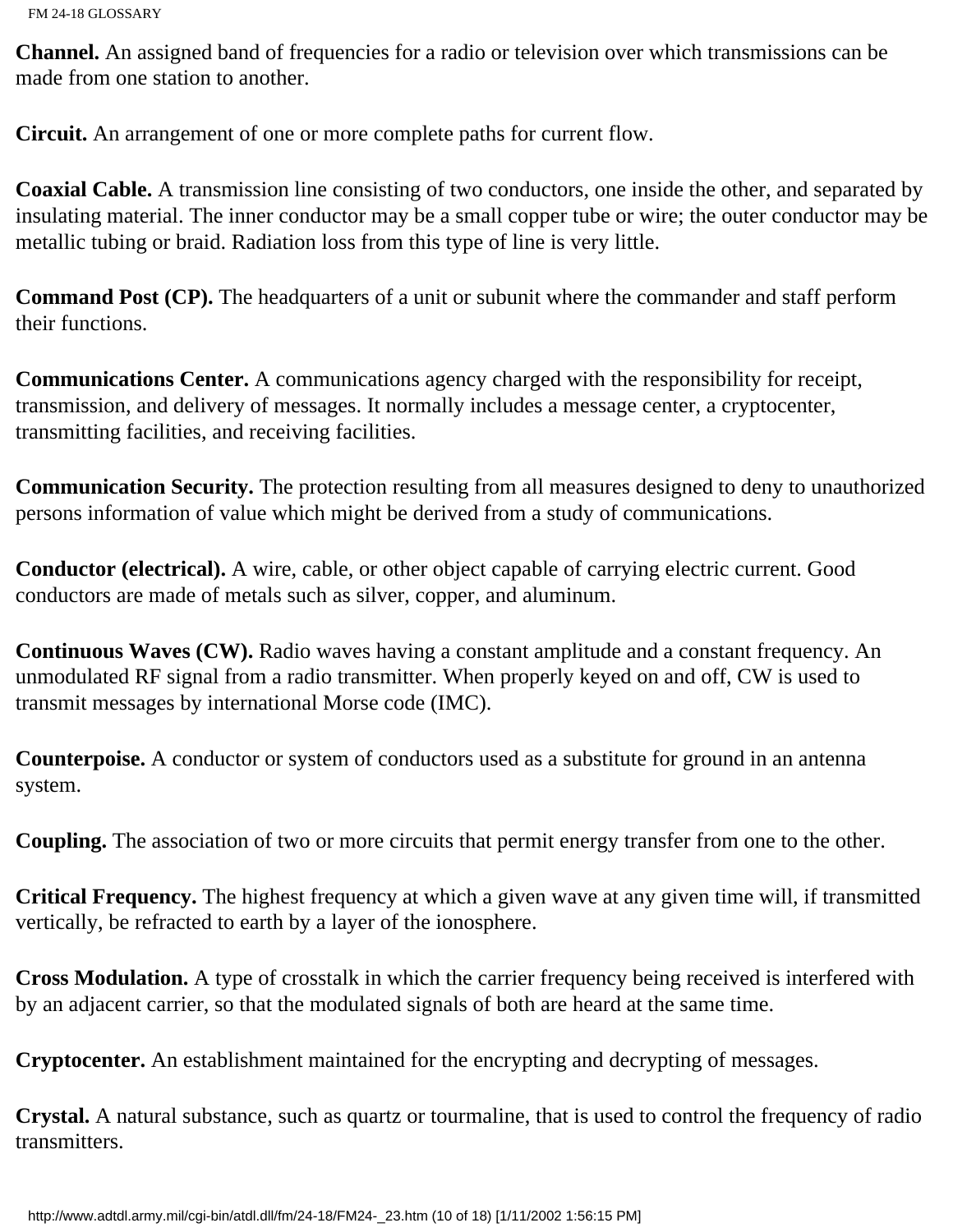**Date-Time Group (DTG).** The date and time, expressed in digits and zone suffix, when a message is prepared for transmission. The DTG is expressed as six digits followed by a zone suffix--the first pair of digits denotes the date, the second pair the hours, and the third pair the minutes.

**Decibel (dB).** The standard unit used to express transmission gain or loss and relative power levels. Also a unit used to measure and compare signal levels on a logarithmic scale.

**Decibels Above or Below 1 Milliwatt (dBm).** The unit used to describe the ratio of the power at any point in a transmission system to a reference level of l milliwatt.

**Deflection.** The displacement of an electron beam from its straight-line path.

**Detection.** The process of recovering the audio component (audible signal) from a modulated RF carrier wave.

**Dielectric.** An insulator. A term applied to the insulating material between the plates of a capacitor.

**Dipole Antenna.** An antenna having an electrical length equal to a half wavelength at the frequency for which it is designated. It may be a single conductor (rarely); but it generally consists of two elements, whose total length is one-half wavelength, separated by an insulator or an air space at the point of connection to the transmission line from the transmitter.

**Direct Current (DC).** An electrical current that flows in one direction.

**Directional Antenna.** An antenna designed to transmit and receive RF energy in a specific direction(s).

**Discriminator.** A circuit that has an output voltage which varies in amplitude and polarity in accordance with the frequency of the applied signal. It is used primarily as a detector in an FM receiver.

**Distortion.** The amount by which the output waveform differs from the input waveform. Distortion may exist in amplitude, frequency, or phase.

**Diversity System.** A system of radio communications in which a single received signal is derived from a combination of, or selected from, a plurality of transmission channels or paths. The system employed may include space diversity, polarization diversity, or frequency diversity. The diversity principle takes advantage of the fact that fading characteristics of a given signal generally vary widely, at any given instant, at different receiving antenna locations and with different frequencies.

**Doppler Effect.** The change in frequency due to a relative motion difference between source and observer.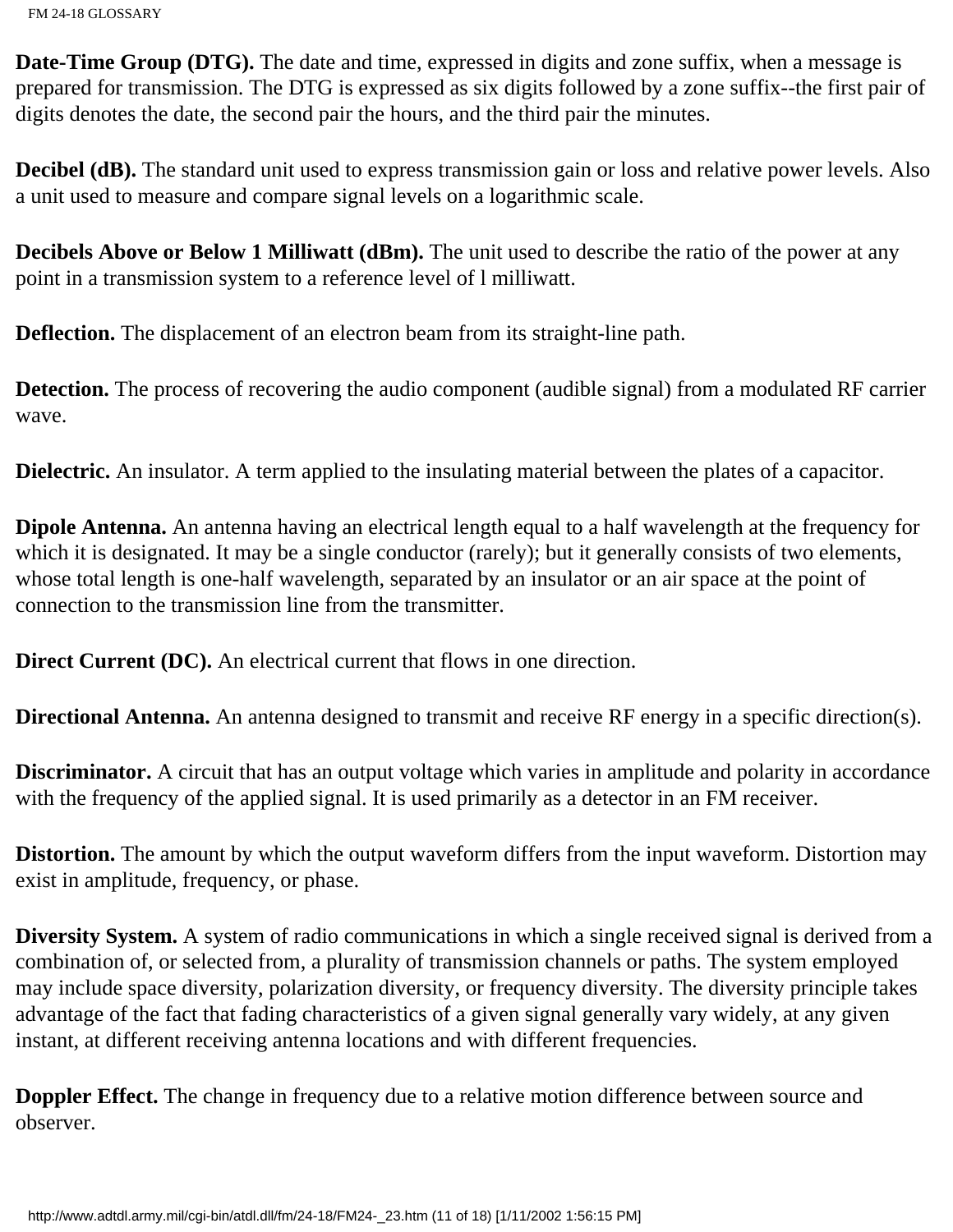**Double Sideband Transmission.** That method of communications in which the frequencies produced by the process of modulation are symmetrically spaced, both above and below the carrier frequency, and are all transmitted.

**Dummy Antenna.** An impedance device used in place of a regular antenna to prevent unwanted radiation or reception during testing or adjustment.

**Dummy Load.** A dissipative nonradiating device.

**Duplex Operation.** Duplex (or full duplex) operation refers to communications between two points, in both directions simultaneously.

**Electromagnetic Field.** The field of force that an electrical current produces around the conductor through which it flows.

**Electromagnetic Wave.** A wave propagating as a periodic disturbance of the electromagnetic field and having a frequency in the electromagnetic spectrum.

**Facsimile.** A system of radio or wire communications by which still pictures, illustrations, maps, or printed pages are transmitted and received. Type-A facsimile is a system in which images are built up of lines or dots of constant intensity. Type-B facsimile is a system in which images are built up of lines or dots of varying intensity.

Feedback. Returning a portion of the output of a circuit to its input. Negative (out-of-phase) feedback reduces gain and distortion. Positive (in-phase) feedback increases gain and can produce oscillation, both acoustical and electrical.

**Fading.** Variations in the strength of a radio signal at the point of reception.

**Frequency.** The number of complete cycles repeated in a given period, usually per second.

**Frequency Band.** A continuous range of frequencies extending between two limiting frequencies.

**Frequency Distortion.** Distortion caused by the unequal attenuation or gain of the frequencies present in a waveform.

**Frequency Drift.** The gradual change in frequency of an oscillator or transmitter.

**Frequency, Lowest Useful High (LUF).** The lowest high frequency effective at a specified time for ionospheric propagation of radio waves between two specified points.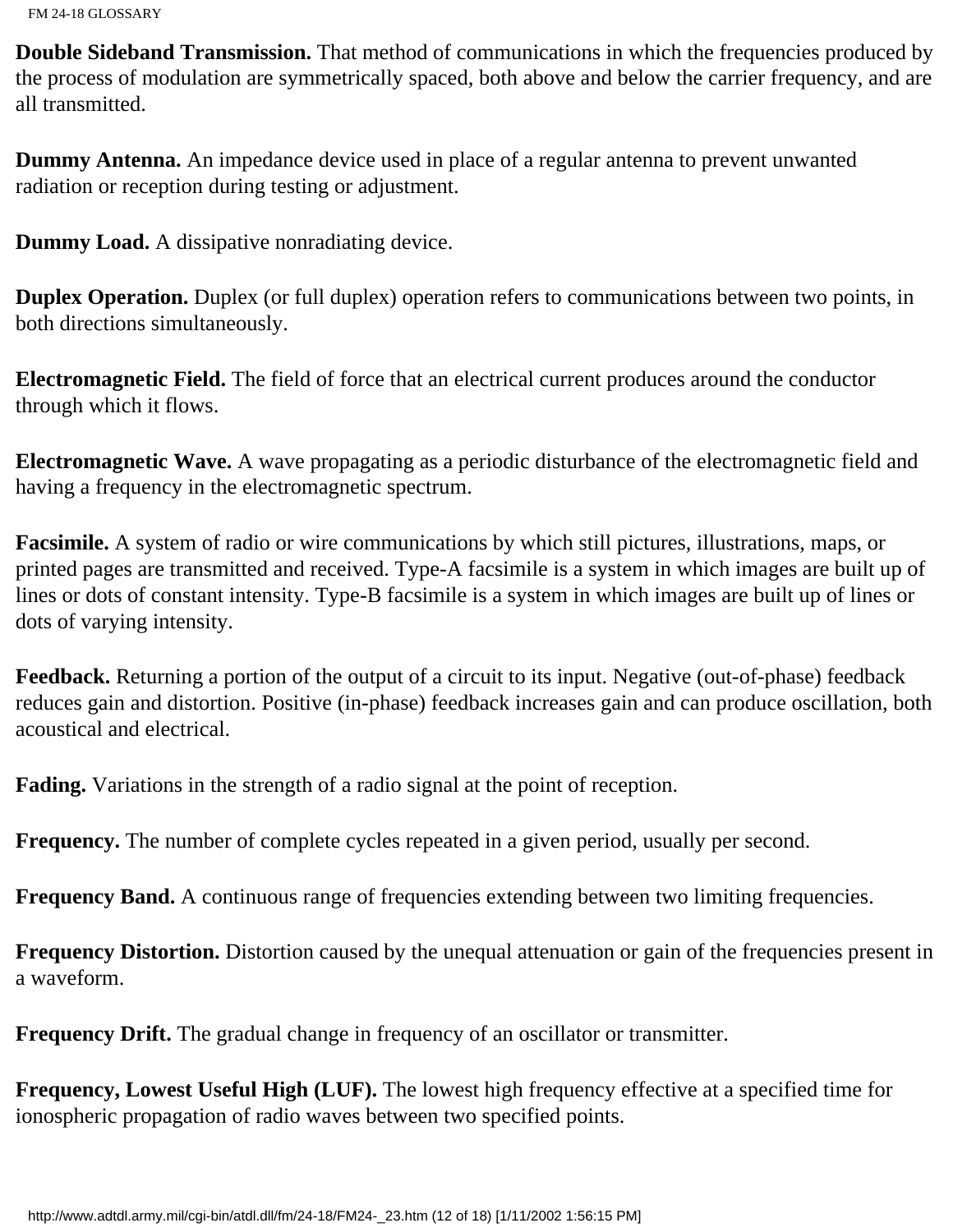**Frequency, Maximum Usable (MUF).** The upper limit of the frequencies that can be used at a specified time for radio transmission between two points and involving propagation by reflection from the regular ionized layers of the ionosphere.

**Frequency Meter.** A device that is calibrated to indicate the frequency of the radio wave to which it is tuned.

**Frequency Modulation (FM).** The process of varying the frequency of a carrier wave, usually with an audio frequency, in order to convey intelligence.

**Frequency Spectrum Designation.** VLF (very low frequency): below 30 kHz (0.03 MHz). LF (low frequency): 30 - 300 kHz (0.03 -0.3 MHz). MF (medium frequency): 300 - 3000 kHz (0.3 - 3 MHz). HF (high frequency): 3 - 30 MHz. VHF (very high frequency): 30 - 300 MHz. UHF (ultra high frequency): 300 - 3000 MHz. SHF (super high frequency): 3000 - 30,000 MHz (3 - 30 GHz). EHF (extremely high frequency): 30 - 300 GHz.

**Full-Duplex Operation.** Telegraph or signaling circuits arranged for transmission in both directions at the same time.

**Fundamental Frequency.** The lowest frequency of a complex wave.

**Gain.** The increase in signal strength that is produced by an amplifier.

**Ground.** A metallic connection with the earth to establish ground (or earth) potential.

**Ground Wave.** A radio wave that travels along the Earth's surface rather than through the upper atmosphere.

**Half-Wave Antenna.** An antenna whose electrical length is half the wavelength of the transmitted or received frequency.

**Harmonic.** A whole-number multiple of a fundamental frequency.

Hertz (Hz). The standard term used to state frequency. One hertz is the same as one cycle per second.

**Hertz Antenna.** A half-wave antenna which does not depend upon earth ground or ground plane to operate properly.

Heterodyne. To beat or mix two signals of different frequencies to produce two additional frequencies which are the sum and the difference of the two original signals.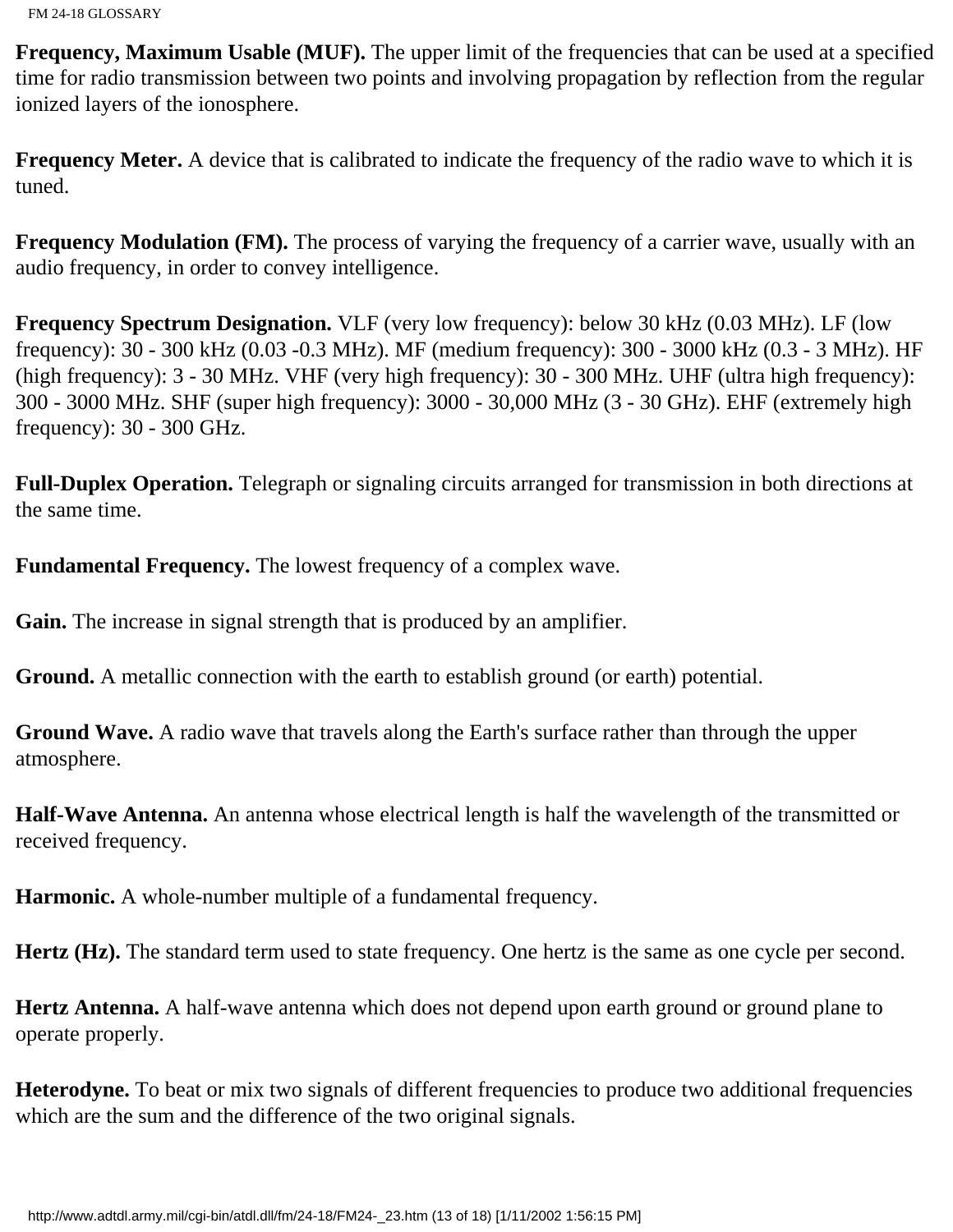#### FM 24-18 GLOSSARY

**Histogram.** A graphical representation of a frequency distribution by a series of rectangles having for one dimension a distance proportional to a definite range of frequencies, and for the other dimension a distance proportional to the number of frequencies appearing within the range.

**Horizontal Polarization.** Transmission of radio waves in such a way that the electric lines of force are horizontal, parallel to the Earth's surface.

**Image Frequency.** An unwanted signal combining or beating with the local oscillator signal to form the intermediate frequency (IF). It is twice the frequency of the IF away from the desired signal on the opposite side of the local oscillator signal.

**Impedance.** The total opposition offered by a circuit or component to the flow of alternating current.

**Impulse.** Any force acting over a comparatively short period of time.

**Indirect Wave.** A wave received after being reflected from the layers of the ionosphere or from another reflective surface.

**Induction.** Process of inducing a current into a conductor by moving the conductor or the magnetic field.

**Inductor - Coil.** A device for introducing inductance into a circuit.

**In Phase.** The condition existing when two or more signals of the same frequency pass through their maximum and minimum values of like polarity at the same instant.

**Insulator.** A device or material that has a high electrical resistance.

**Intensity.** The strength of value of a current. The symbol I, for current, comes from this word.

**Interference.** Any undesired signal that tends to interfere with the desired signal.

**Intermediate Frequency (IF).** The fixed frequency to which the principal amplifier of a superheterodyne receiver is tuned. The intermediate frequency is produced by beating the received RF against the output of a variable frequency oscillator to produce a constant beat frequency. In some receivers, the IF is tunable over a limited range.

**Ion.** An atom that has more or less electrons than normal.

**Ionosphere.** Highly ionized layers of atmosphereexisting between the altitudes of approximately 48 to 402 kilometers (30 to 250 miles).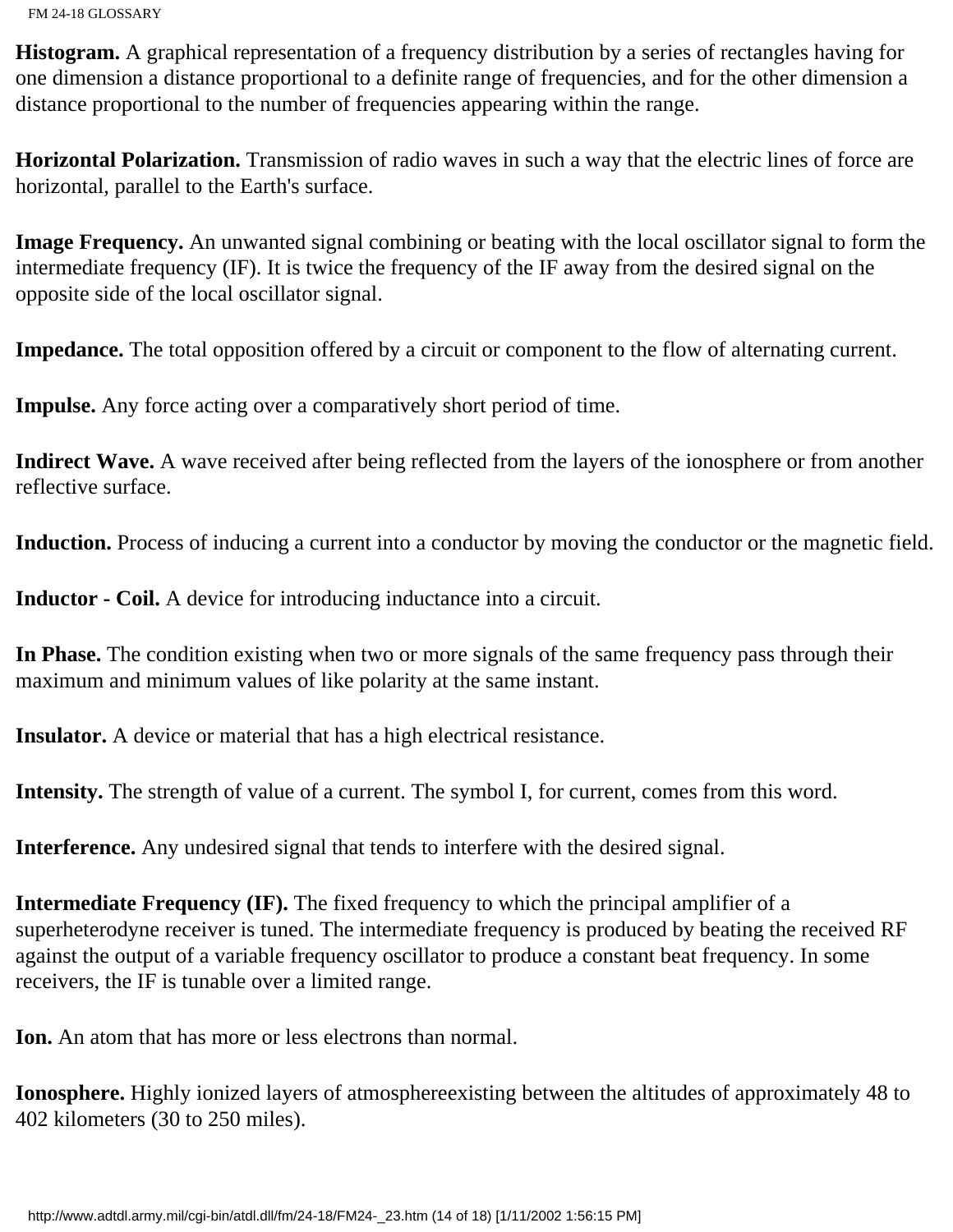**Jamming.** Deliberate interference intended to prevent reception of signals in a specific frequency band.

**Keying.** The breaking or interrupting of a radio carrier wave (either manually or automatically).

**Kilometer (km).** One thousand meters, which is approximately equal to 3,280 feet. To convert kilometers to miles, multiply kilometers by 0.6214. To convert miles to kilometers, multiply miles by 1.6093.

**Limiter.** A circuit that limits the output amplitude to some predetermined value.

**Load.** A device that consumes electrical power.

**Local Oscillator.** An oscillator that is part of the receiver and is used to generate an RF output which is combined with the incoming RF signal to produce an intermediate frequency.

Loop Antenna. An antenna consisting of one or more complete turns (loops) of wire. It is designed for directional transmission or reception.

**Marconi Antenna.** An antenna system in which the ground is an essential part.

**Means of Signal Communication.** A medium by which a message is conveyed from one person or place to another.

**Message.** Any thought or idea expressed in brief form or in plain or secret language and prepared in a form suitable for transmission by any means of communication.

**Micro.** A prefix representing one-millionth (abbreviated u).

**Milli.** A prefix representing one-thousandth (abbreviated m).

**Modem.** Acronym for MOdulator-DEModulator. Modems are primarily used for converting digital signals into analog signals for transmission and reception and for reconverting the analog signals into digital signals for processing.

**Modulate.** To mix two or more signals to produce another signal; to vary or change the amplitude, frequency, or phase of the signals to be modulated.

**Network.** A system consisting of a number of designated stations connected with one another by any means of communication.

**Null.** The absence of a signal, information, indication, or deflection.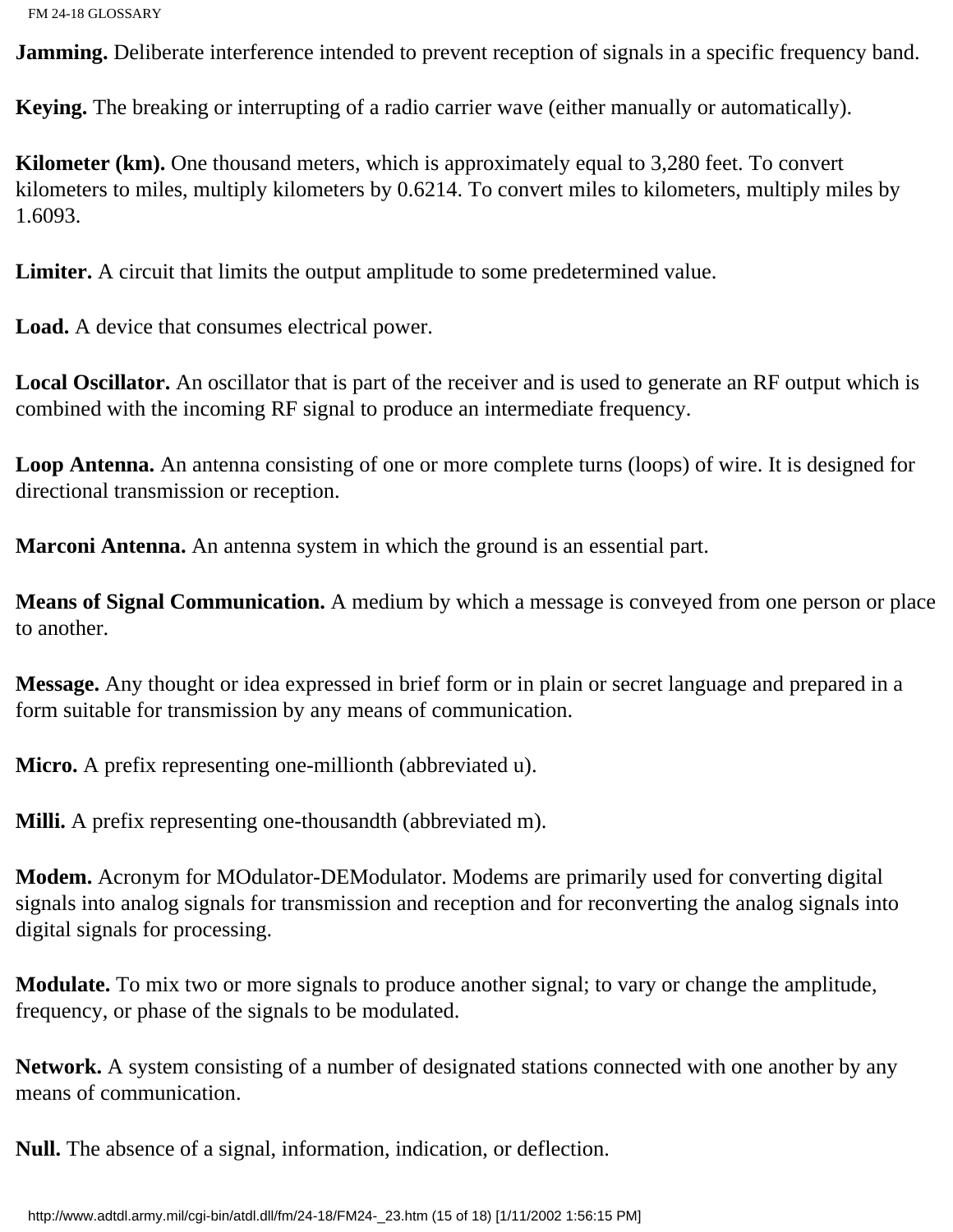**Ohm.** The basic unit of electrical resistance.

**Originator.** The command by whose authority a message is sent. The responsibility of the originator includes the responsibility for the functions of the drafter and releasing officer.

**Out of Phase.** Two alternating quantities are out of phase when they do not pass through corresponding values at the same time. For example, if the current in a circuit reaches its maximum value before or after the applied voltage does, the current is out of phase with the voltage.

**Phase.** The difference in time or electrical degrees measured from the beginning of a cycle to any point on the same cycle. A full cycle is considered as having 360 electrical degrees.

**Power.** The rate of doing work or the rate of expending energy. Unit of electrical measurement is the watt.

**Propagation.** The travel of electromagnetic waves through space or along a transmission line.

**Quarter-Wave Antenna.** An antenna with an electrical length that is equal to one-quarter wavelength of the signal being transmitted or received.

**Radiate.** To transmit RF energy.

**Radio Channel.** A band of adjacent frequencies having sufficient width to permit its use for radio communication.

**Radio Frequency (RF).** Any frequency of electrical energy capable of propagation into space. Usually above 20 kHz.

**Radio Wave.** Electromagnetic waves at a frequency lower than 3000 GHz and propagated through space without an artificial guide.

**Rear Echelon.** That part of a headquarters which is principally concerned with administrative and logistical matters.

**Reflection.** The turning back of a radio wave from an object or the surface of the Earth.

**Refraction.** The bending, or change in direction, of a radio wave passing into a layer of atmosphere or the ionosphere.

**Relay.** A transmission forwarded through an intermediate station.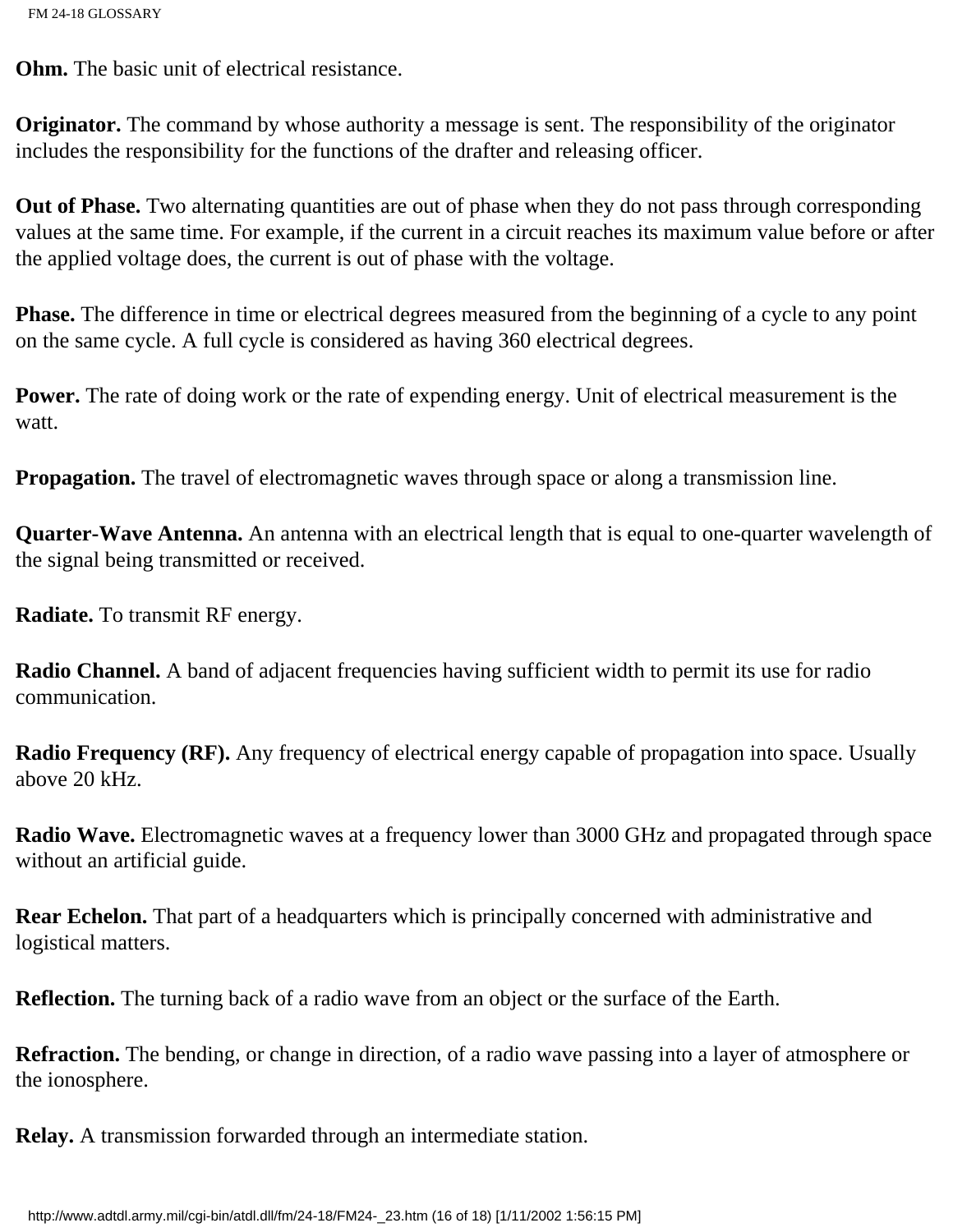**Rig.** A term (jargon) used by communicators to designate their communications or other equipment. Example: "What rig are you using for NRI?"

**Saturation.** The condition of a circuit when an increase of the input causes no further increase in the output.

**Selectivity.** The characteristic that determines the ability of a radio receiver to discriminate between signals of different carrier frequencies.

Sensitivity. The degree, or amount of response, that a circuit has to signals to which it is tuned (related to signal strength).

**Sideband.** A band of frequencies created by the modulation process located on each side of the carrier frequency.

**Sideband Power.** The power contained in the sidebands. It is this power to which a receiver responds (not to the carrier power) when receiving a modulated wave.

**Single Sideband.** A system of radio communications in which the carrier and either the upper or lower sideband is removed from AM transmission to reduce the channel width and improve the signal-to-noise ratio.

**Skip Distance.** The distances on the Earth's surface between the points where a radio sky wave leaves the antenna and is successfully reflected and/or refracted back to Earth from the ionosphere.

**Skip Zone.** The space or region within the transmission range where signals from a transmitter are not received. It is between the end of the ground wave and the point where the refracted wave returns.

**Standing-Wave Ratio (SWR).** The ratio of the maximum to minimum amplitudes of voltage, or current, along a waveguide or transmission line.

**Static.** Sharp, short bursts of noise on a radio receiver caused by electrical disturbances in the atmosphere or by electrical machinery.

**Tone Modulation.** A type of transmission obtained by causing the RF carrier amplitude to vary at a fixed AF rate. When the type of transmission is keyed, it becomes modulated continuous wave (MCW).

**Transceiver.** A combined radio transmitter and receiver made as a single unit, generally used for portable or mobile applications. Some or all of the stages and components are used for both transmitting and receiving. Switches are used to change from transmit to receive or from receive to transmit.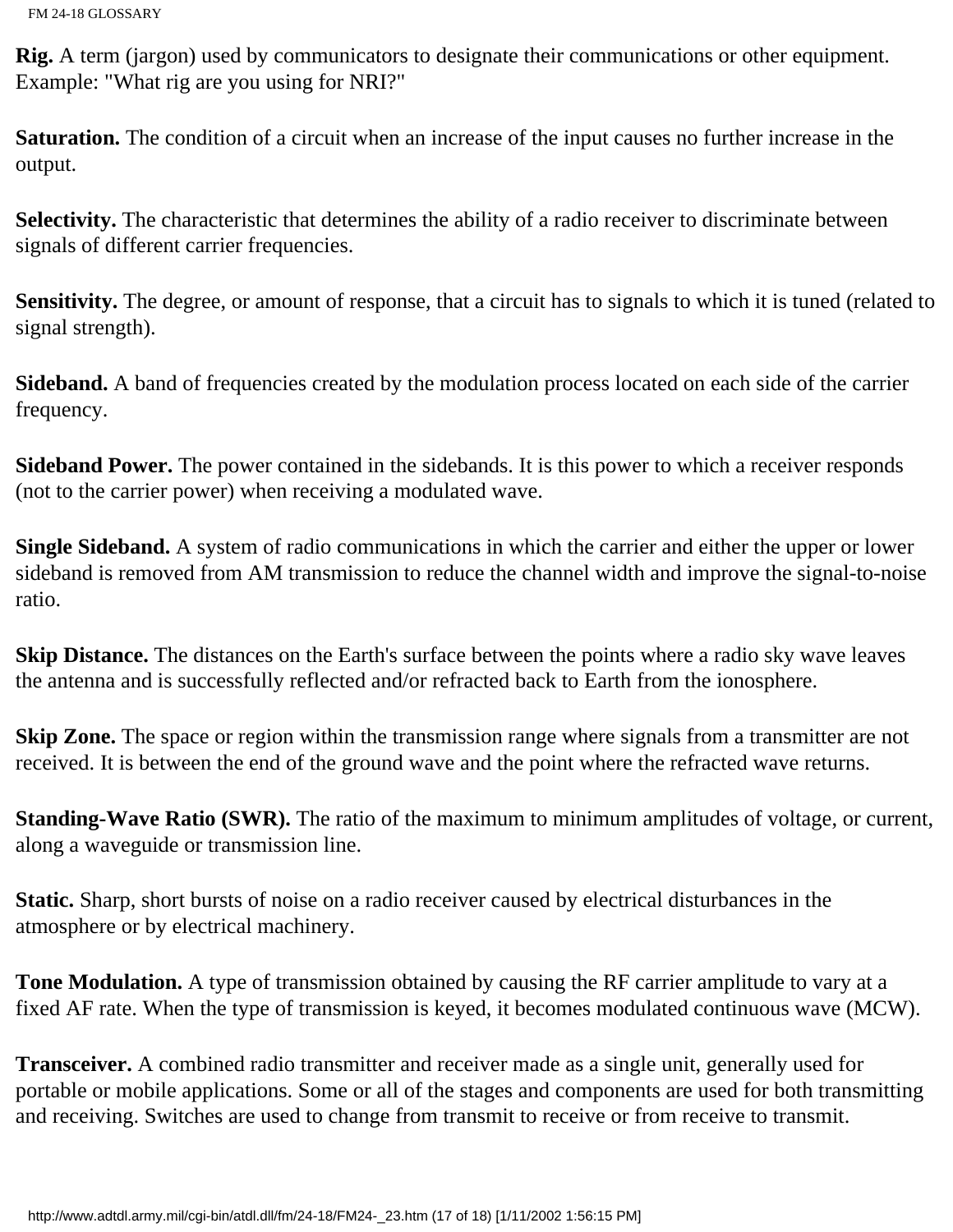FM 24-18 GLOSSARY

**Transmission Line.** Any conductor or system of conductors used to carry electrical energy from its source to its load.

**Transmitter.** A radio transmitter is a piece of equipment that generates and amplifies a radio frequency signal, adds intelligence to this signal, and then sends it out into the air as a radio frequency wave.

**Tuning.** The process of adjusting a radio circuit so that it resonates at the desired frequency.

**Unidirectional.** In one direction only.

**Vernier.** Any device used to make a fine adjustment.

**Voltage.** A term used to designate electrical pressure that exists between two points.

**Voltage Standing-Wave Ratio (VSWR).** The ratio of the amplitude of the electric field or voltage at a voltage maximum to that at an adjacent voltage minimum.

**Wavelength.** The distance a wave travels during one complete cycle. It is equal to the velocity divided by the frequency.

**Wave Propagation.** The transmission of RF energy through space.

**Zero Beat.** The point of complete silence reached when two frequencies being mixed are exactly the same.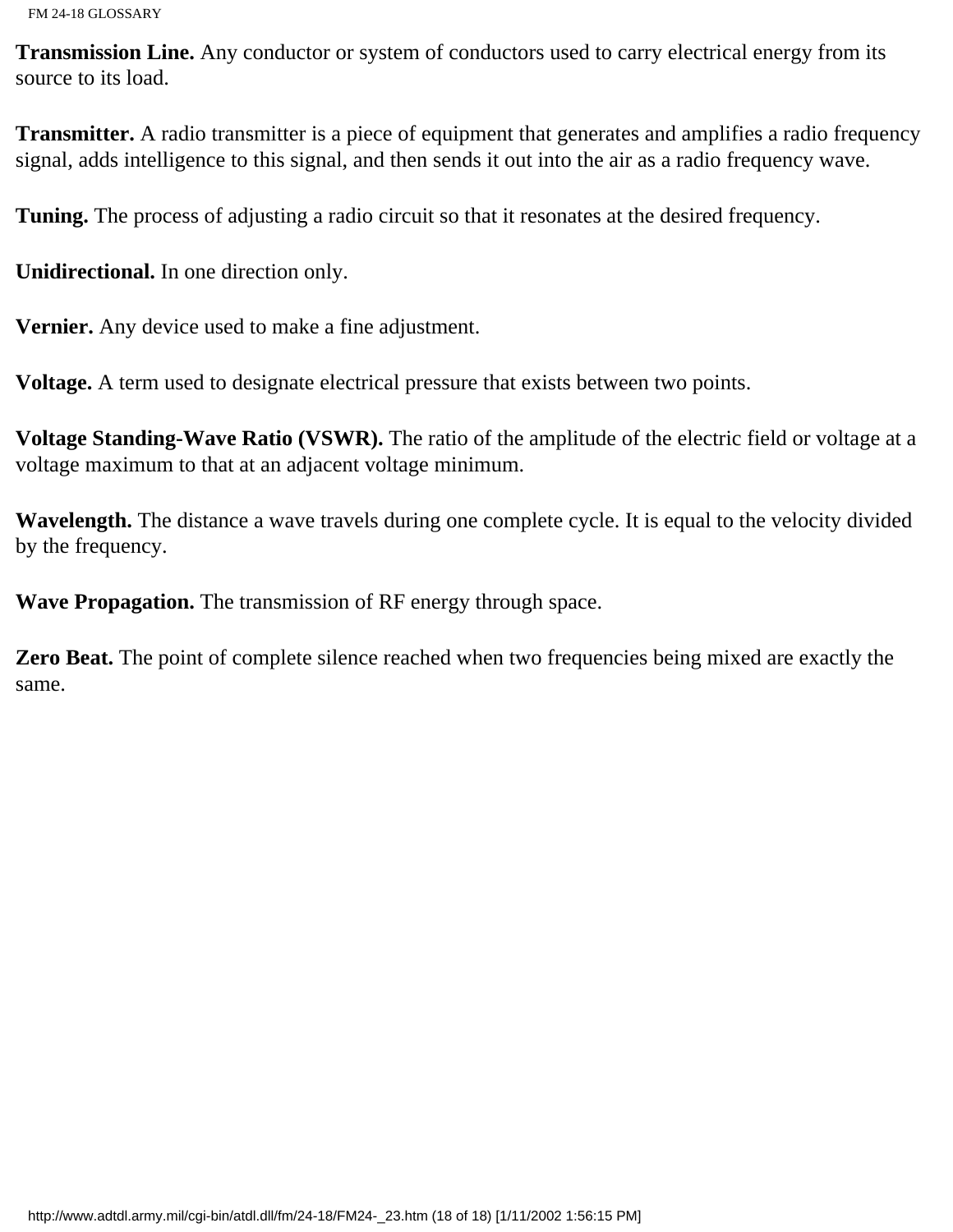

## **REFERENCES**

#### **Required Publications**

 Required publications are sources which must be read in order to understand or to comply with this publication.

#### **Allied Communications Publications (ACP)**

| ACP 124()             | Communication Instructions--Radiotelegraph<br>Procedure                    |  |
|-----------------------|----------------------------------------------------------------------------|--|
| ACP 124               | (C) US Supplement to ACP 124() (U)                                         |  |
| ACP 125()             | Communication Instructions--Radiotelephone<br>Procedure                    |  |
| ACP 126()             | *Communication Instructions--Teletypewriter<br>(Teleprinter) Procedure (U) |  |
| ACP 131()             | Communication Instructions--Operating Signals                              |  |
| Army Regulations (AR) |                                                                            |  |
| AR 310-50             | Authorized Abbreviations, Brevity Codes, and Acronyms                      |  |
| Field Manuals (FM)    |                                                                            |  |
| $FM$ 24-35            | (0) Communications-Electronics Operation Instructions<br>(The CEOI)        |  |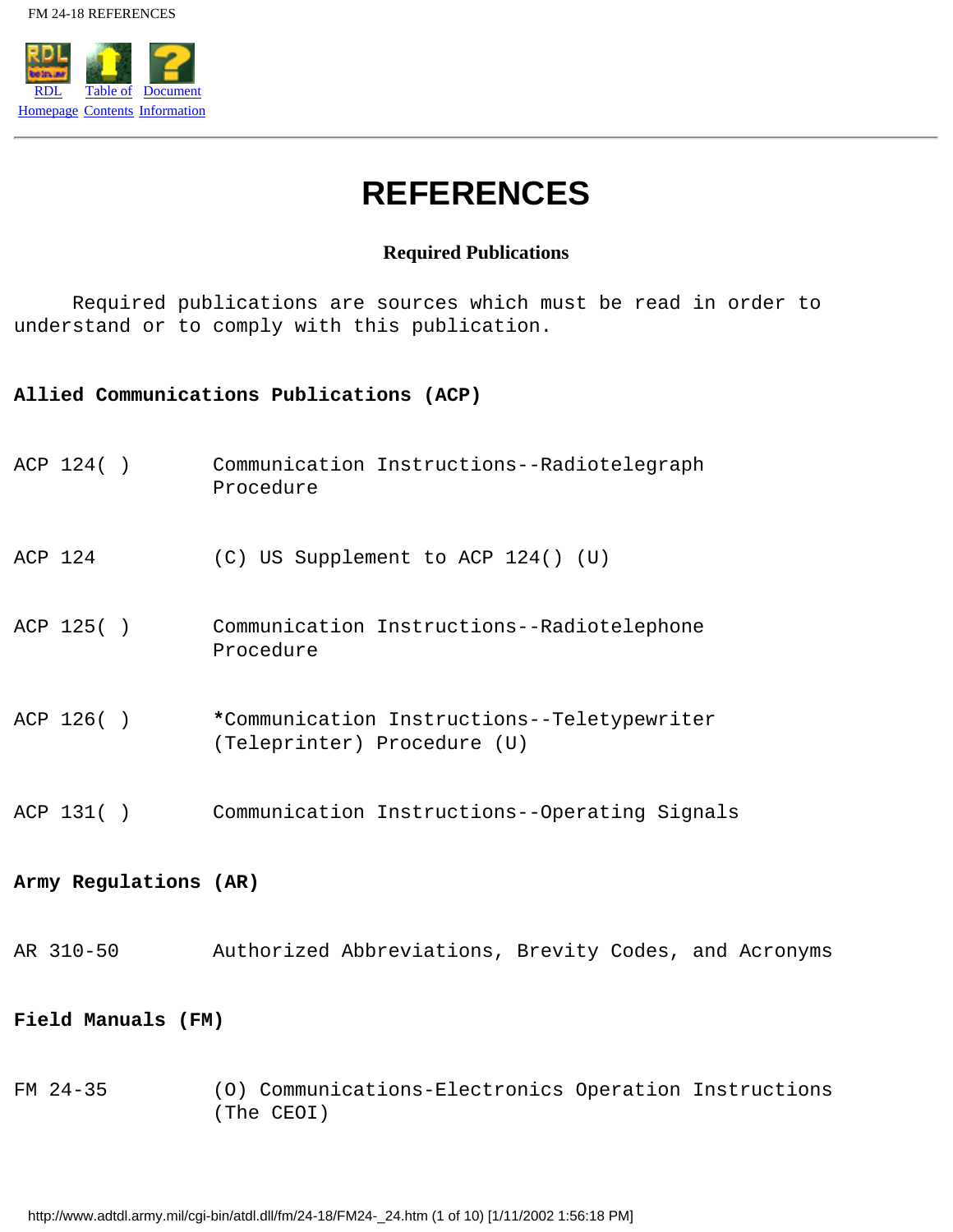FM 24-18 REFERENCES

#### **FORMS**

#### **DA Forms**

DA Form 4158 Operator's Number Sheet

#### **Related Publications**

 Related publications are sources of additional information. These are not required in order to understand this publication.

#### **Army Regulations (AR)**

- AR 70-38 Research, Development, Test, and Evaluation of Materiel for Extreme Climatic Conditions
- AR 105-3 Reporting Meaconing, Intrusion, Jamming and Interference of Electromagnetic Systems
- AR 105-31 Record Communications
- **\*** Allied Restricted
- AR 105-64 US Army Communications Electronics Operation Instructions (CEOI) Program
- AR 380-5 Department of the Army Information Security Program
- AR 750-1 Army Materiel Maintenance Concepts and Policies

#### **Department of the Army Pamphlets (DA PAM)**

http://www.adtdl.army.mil/cgi-bin/atdl.dll/fm/24-18/FM24-\_24.htm (2 of 10) [1/11/2002 1:56:18 PM]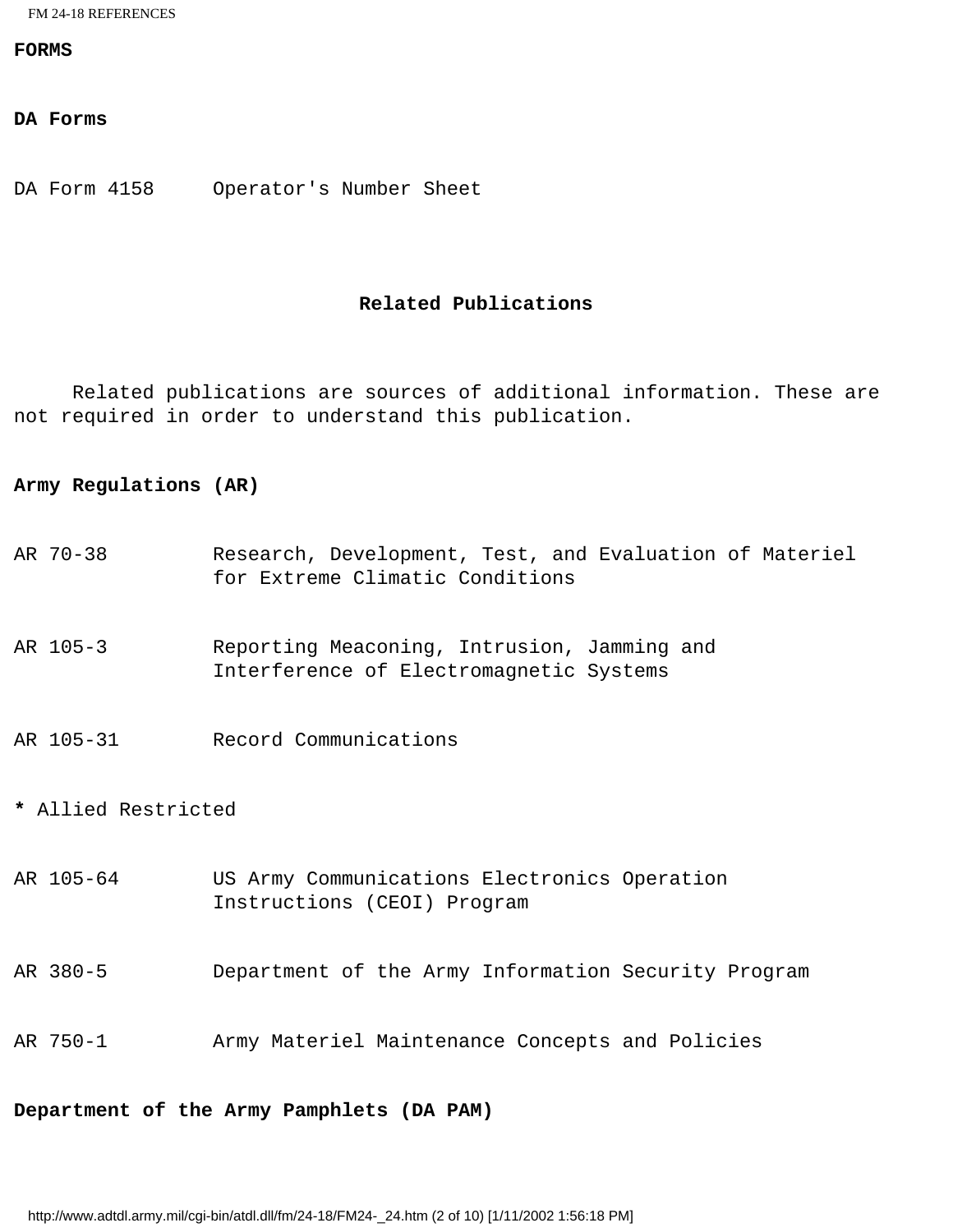FM 24-18 REFERENCES DA PAM 310-1 Consolidated Index of Army Publications and Blank Forms DA PAM 738-750 The Army Maintenance Management System (TAMMS) **DOD Regulations and Manuals (DOD)** DOD 5040.2-C-1 Catalog of Audiovisual Productions--Army DOD 5040.2-C-2 Catalog of Audiovisual Productions--Navy and Marine Corps DOD 5040.2-C-3 Catalog of Audiovisual Productions--Air Force and Miscellaneous DOD Productions DOD 5040.2-C-4 Catalog of Audiovisual Productions--DOD Productions Cleared for Public Release

#### **Field Manuals (FM)**

| $FM \, 3-3$       | NBC Contamination Avoidance                                                       |
|-------------------|-----------------------------------------------------------------------------------|
| $FM$ 3-9          | Military Chemistry and Chemical Compounds                                         |
| FM $11 - 60$      | Communications-Electronic Fundamentals: Basic<br>Principles, Direct Current       |
| $FM$ 11-61        | Communications-Electronics Fundamentals: Basic<br>Principles, Alternating Current |
| FM 11-65          | High Frequency Radio Communications                                               |
| $FM 11 - 486 - 6$ | Telecommunications Engineering: Base Wire<br>Transmission Engineering             |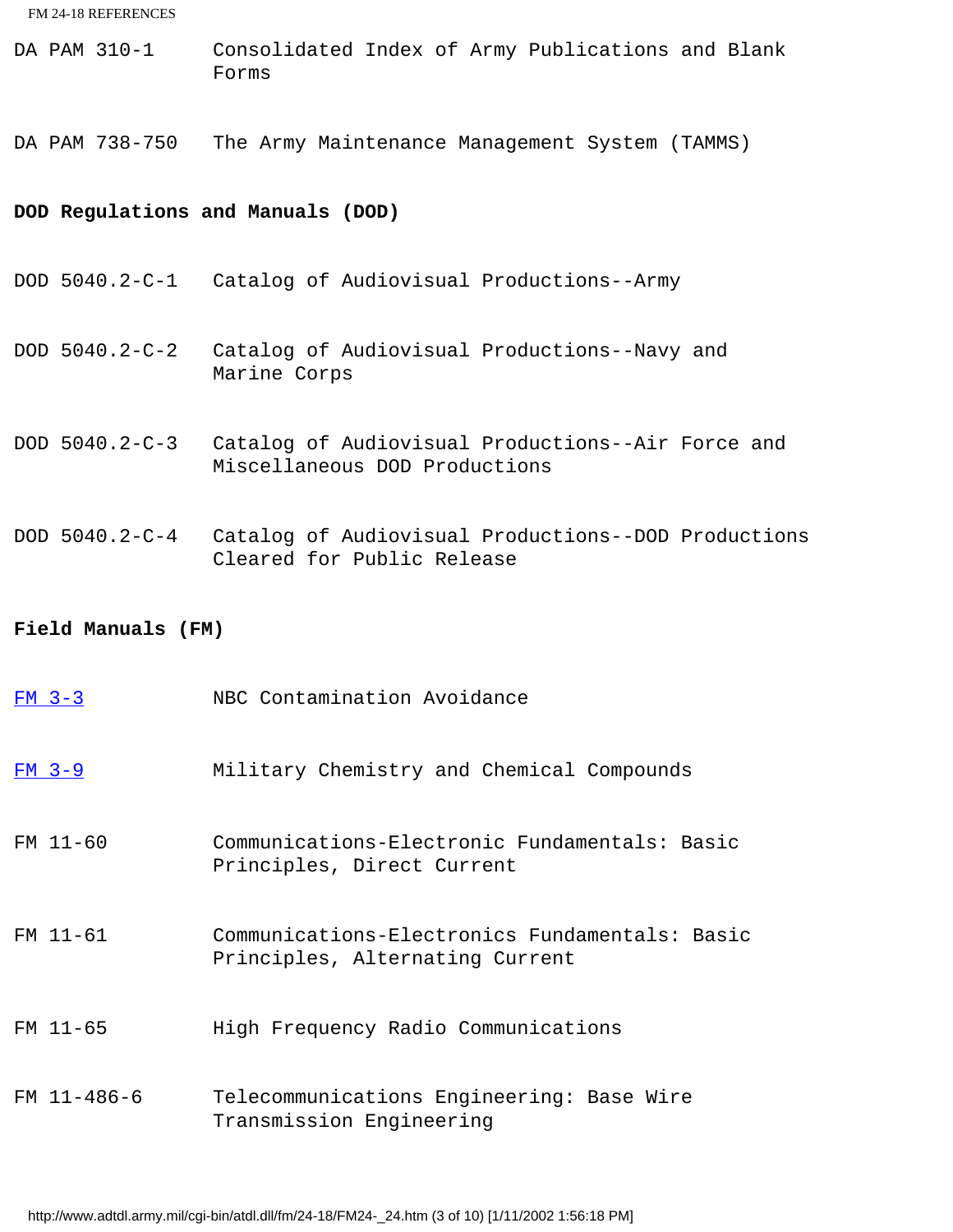#### FM 24-18 REFERENCES

| $FM 21-11$             | First Aid for Soldiers                                                 |  |  |  |
|------------------------|------------------------------------------------------------------------|--|--|--|
| FM 24-16               | Communications-Electronics: Operations, Orders, Records<br>and Reports |  |  |  |
| $FM 24-17$             | Tactical Communications Center Operations                              |  |  |  |
| $FM 24-20$             | Tactical Wire and Field Cable Techniques                               |  |  |  |
| $FM$ 24-33             | Communications Techniques: Electronic<br>Counter-Countermeasures       |  |  |  |
| $FM$ 25-2              | Unit Training Management                                               |  |  |  |
| $FM 25-3$              | Training in Units                                                      |  |  |  |
| $FM 90-3 (HTF)$        | Desert Operations (How to Fight)                                       |  |  |  |
| $FM 101 - 5 - 1$       | Operational Terms and Symbols                                          |  |  |  |
| Supply Bulletins (SB)  |                                                                        |  |  |  |
| SB 11-6                | FSC Supply Class 6135: Primary Battery Supply Data                     |  |  |  |
| SB 11-30               | FSC Supply Class 6135: Primary Battery Management<br>Data              |  |  |  |
| Technical Manuals (TM) |                                                                        |  |  |  |

- TM 11-459 International Morse Code (Instructions)
- TM 11-665 CW and AM Radio Transmitters and Receivers

http://www.adtdl.army.mil/cgi-bin/atdl.dll/fm/24-18/FM24-\_24.htm (4 of 10) [1/11/2002 1:56:18 PM]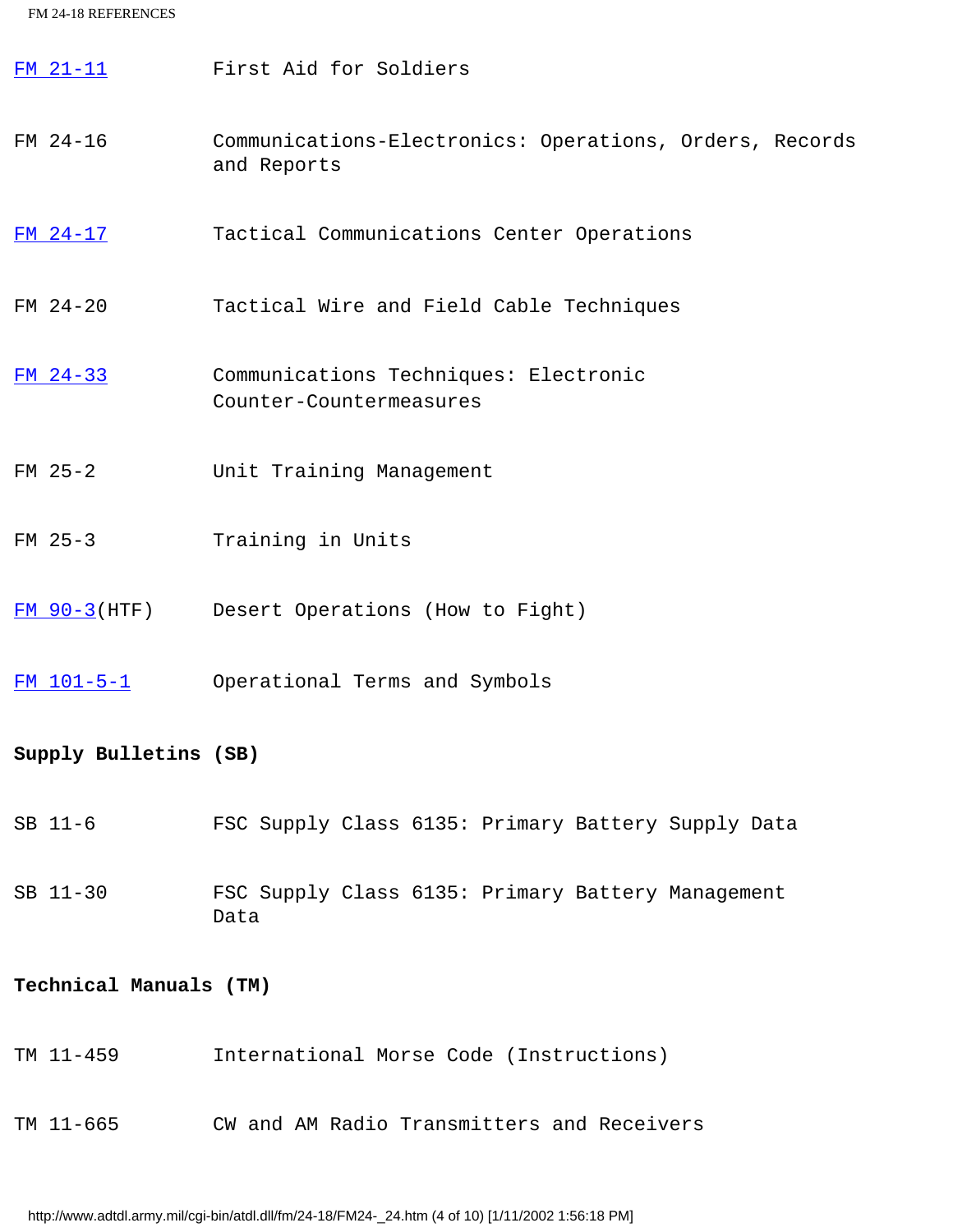FM 24-18 REFERENCES

- TM 11-666 Antennas and Radio Propagation
- TM 11-668 FM Transmitters and Receivers
- TM 11-2651 Antenna Groups AN/GRA-4 and AN/GRA-12
- TM 11-5038 Control Group, AN/GRA-6
- TM 11-5815-200-12 Operator's and Organizational Maintenance Manual: Teletypewriter Sets AN/FGC-20, AN/FGC-20X, AN/FGC-21, AN/FGC-66, AN/FGC-159, AN/FGC159X, AN/FGC-160, AN/FGC-177, AN/UGC-4, AN/UGC-29, AN/UGC-29X and Teleprinter TT-259/FG
- TM 11-5815-238-10 Operator's Manual for Teletypewriter Sets AN/GGC-3, AN/GGC-3A, AN/GGC-53, AN/GGC-53A and Teletypewriter Reperforator-Transmitters TT-76/GGC, TT-76A/GGC, TT-76B/GGC, TT-76C/GGC, TT-699/GGC, TT-699A/GGC, TT-699B/GGC and TT-699C/GGC
- TM 11-5815-238-20 Organizational Maintenance for Teletypewriter Sets, AN/GGC-3, AN/GGC-3A, AN/GGC-53, AN/GGS-53A, and Teletypewriter Reperforator-Transmitters, TT-76/GGC, TT-76A/GGC, TT-76B/GGC, TT-76C/GGC, TT-699/GGC, TT-699A/GGC, TT-699B/GGC, and TT-699C/GGC
- TM 11-5815-334-10 Operator's Maintenance Manual for Teletypewriter Sets AN/GRC-122, -122A, -122B, -122C, -122D, -122E, AN/GRC-142, -142A, -142B, -142C, -142D and AN/GRC-142E
- TM 11-5820-256-10 Operator's Manual: Radio Set, AN/GRC-26D
- TM 11-5820-348-15 Organizational, Direct Support, General Support, and Depot Maintenance Manual: Antenna Equipment, RC-292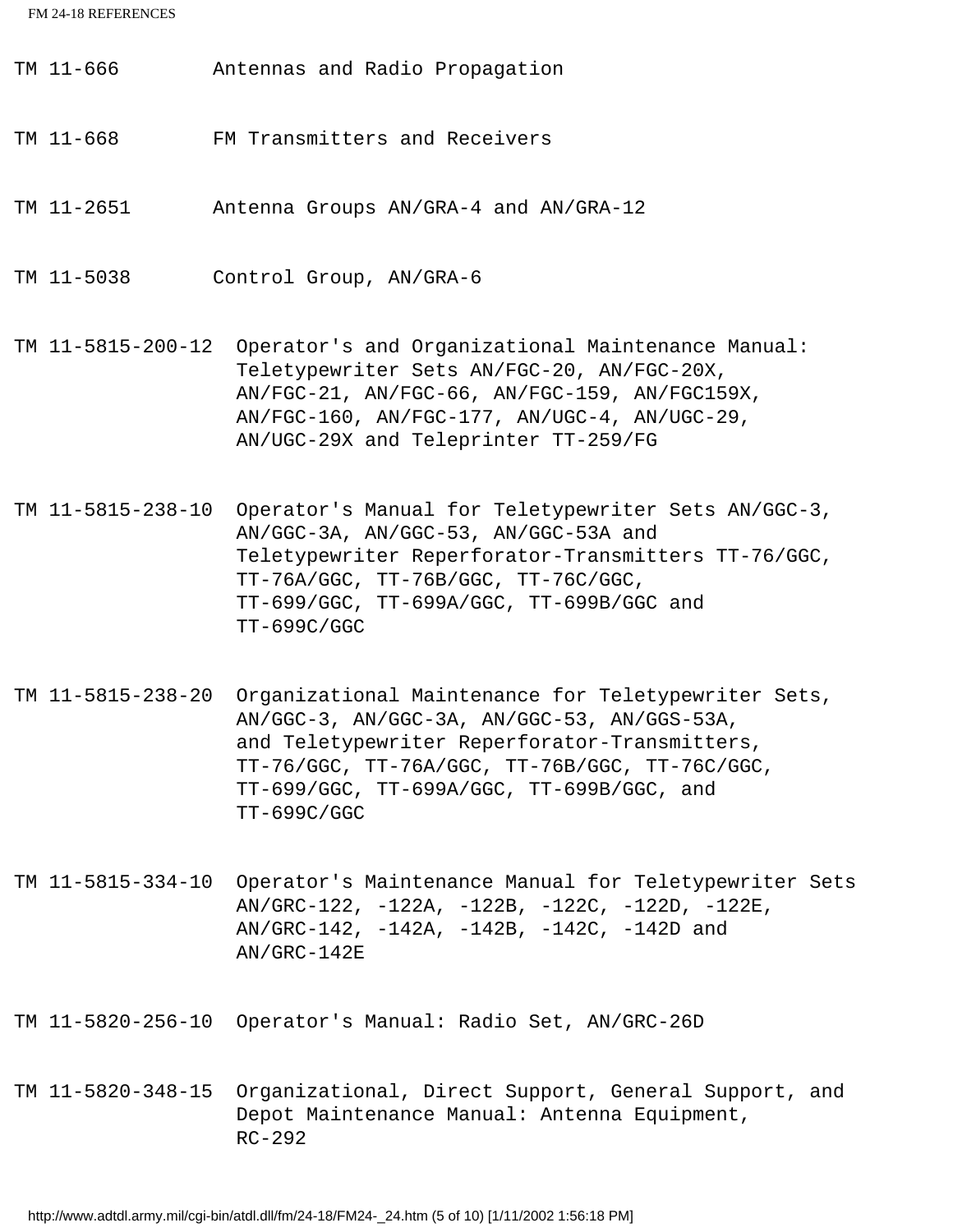- TM 11-5820-401-10-1 Operator's Manual for Radio Sets AN/VRC-12, AN/VRC-43, AN/VRC-45, AN/VRC-46, AN/VRC-47, AN/VRC-48, and AN/VRC-49 (Used without an Intercom Set)
- TM 11-5820-401-10-2 Operator's Manual: Radio Sets AN/VRC-12, AN/VRC-43, AN/VRC-44, AN/VRC-45, AN/VRC-46, AN/VRC-47, AN/VRC-48, and AN/VRC-49 (Used with an Intercom Set)
- TM 11-5820-467-15 Operator's, Organizational, Direct Support, General Support, and Depot Maintenance Manual: Antenna Group, AN/GRA-50
- TM 11-5820-477-12 Operator's and Organizational Maintenance Manual: Radio Set Control Groups AN/GRA-39, AN/GRA-39A and AN/GRA-39B
- TM 11-5820-489-10 Operator's Manual for Control Group, AN/GRA-6
- TM 11-5820-498-12 Operator's and Organizational Maintenance Manual: Radio Sets AN/VRC-53, AN/VRC-64, AN/GRC-125 and AN/GRC-160 and Amplifier-Power Supply Groups OA-3633/GRC and OA-3633A/GRC
- TM 11-5985-263-15 Operator, Organizational, Direct Support, General Support, and Depot Maintenance Manual for Mast, AB-903/G
- TM 38-750-1 The Army Maintenance Management System (TAMMS) Field Command Procedures

### **Miscellaneous Films and Tapes**

- MF 11-5670 TACSATCOM: Tactical Satellite Communications
- TVT 11-109 Radio Interference Causes and Sounds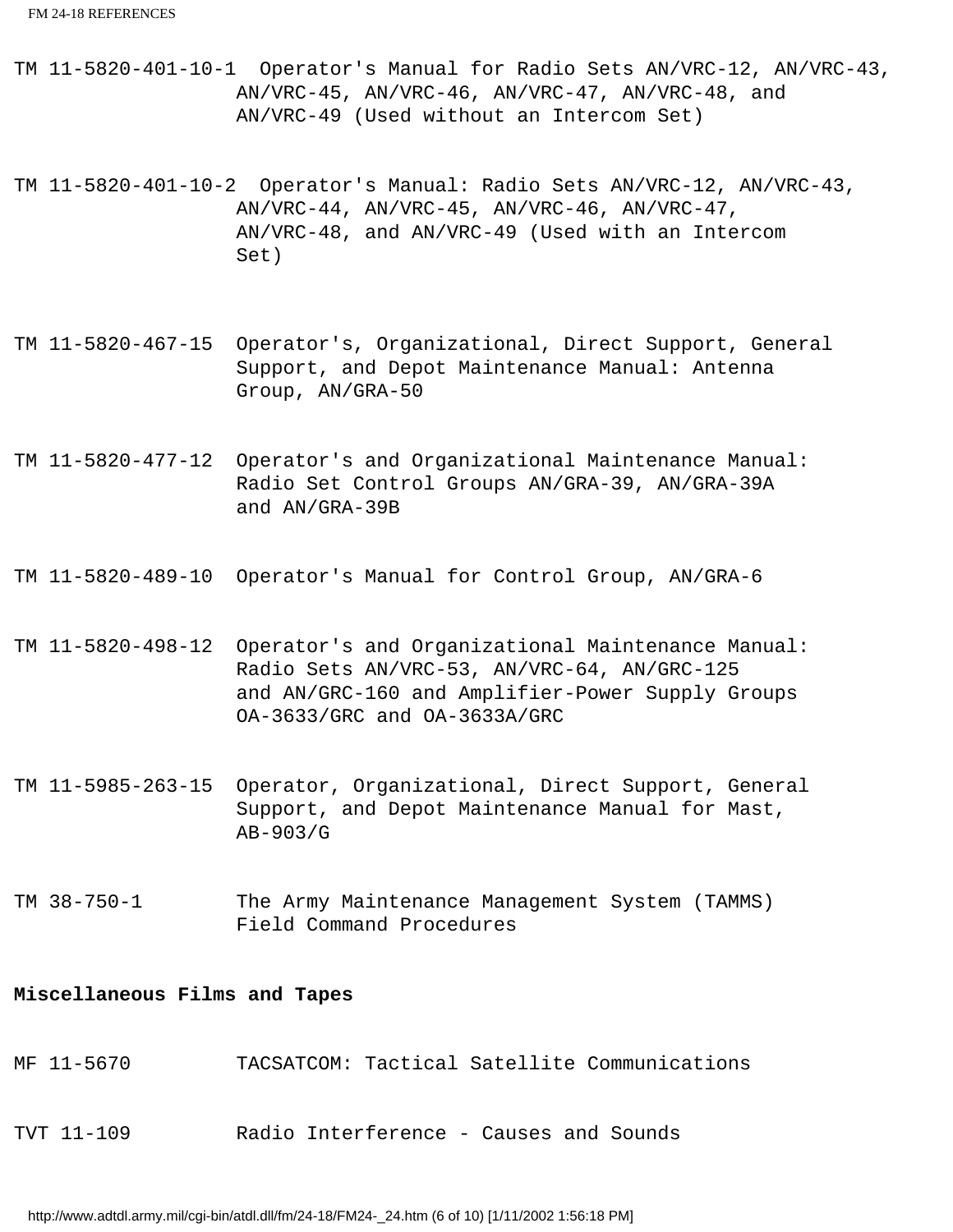FM 24-18 REFERENCES

| TVT 11-110     | Radio Interference: Remedial Action and Reporting                                       |
|----------------|-----------------------------------------------------------------------------------------|
| TVT 11-125     | Installation of Antenna Group OE-254/GRC                                                |
| Training Films |                                                                                         |
| MF 11-1831     | Tuned Circuits                                                                          |
| MF 11-2091     | Tuning Transmitters, Part II: Amplifier and Antenna<br>Tuning                           |
| MF 11-2487     | Radio Interference--Part I                                                              |
| MF 11-2488     | Radio Interference--Part II                                                             |
| MF 11-2851     | Fundamentals of Radio Troubleshooting, Part I: Principal<br>Technique                   |
| MF 11-2852     | Fundamentals of Radio Troubleshooting, Part II:<br>Troubleshooting A Radio Receiver     |
| MF 11-2853     | Fundamentals of Radio Troubleshooting, Part III:<br>Troubleshooting a Radio Transmitter |
| MF 11-3305     | Radio Set AN/VRC-12                                                                     |
| MF 11-3314     | Radio Teletypewriter AN/GRC-46                                                          |
| MF 11-3401     | Radio Set Control Group AN/GRA-39                                                       |
| MF 11-3480     | AN/PRC-25, Operation and Operator Maintenance                                           |
| MF 11-3493     | (C) Cipher Machine TSEC/KY-8, Part I: Introduction (U)                                  |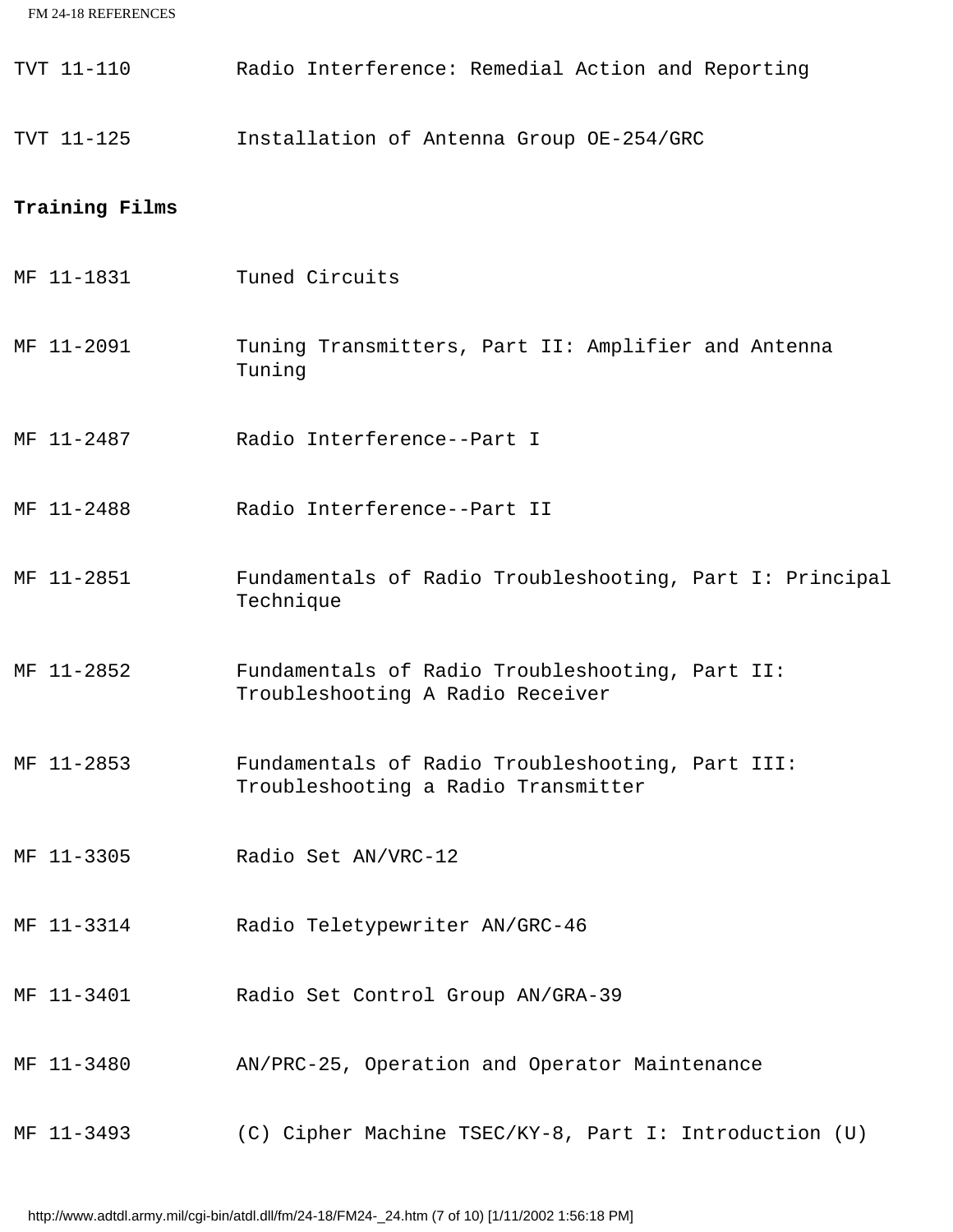FM 24-18 REFERENCES

- MF 11-3494 (C) Cipher Machine TSEC/KY-8, Part II: Installation and Operation (U) MF 11-3697 International Morse Code, Hand Sending MF 11-4359 Single Side Band Radio Communications, Part I: Principles MF 11-4362 Single Side Band Radio Communications, Part II: Techniques MF 11-4394 Tactical AM SSB Radio Sets MF 11-4396 Orientation to C-E Equipments--Part V--Tactical Typewriter Sets MF 11-4400 SATCOM Terminal Sets MF 11-4531 High Frequency Wave Propagation MF 11-4533 Introduction to the Radio Set AN/GRC-106 and AN/GRC-106A MF 11-4534 Tuning the Radio Set AN/GRC-106A MF 11-4573 Radiotelephone Procedures TVT 11-6297 (C) Introduction to Vinson (U) TVT 11-6298 (C) Introduction to Vinson, KY-57 Operator Training (U)
	- TVT 11-6299 (C) Introduction to Vinson, KY-58 Operator Training (U)
	- TVT 11-6300 (C) Net Controller Training, Part I (U)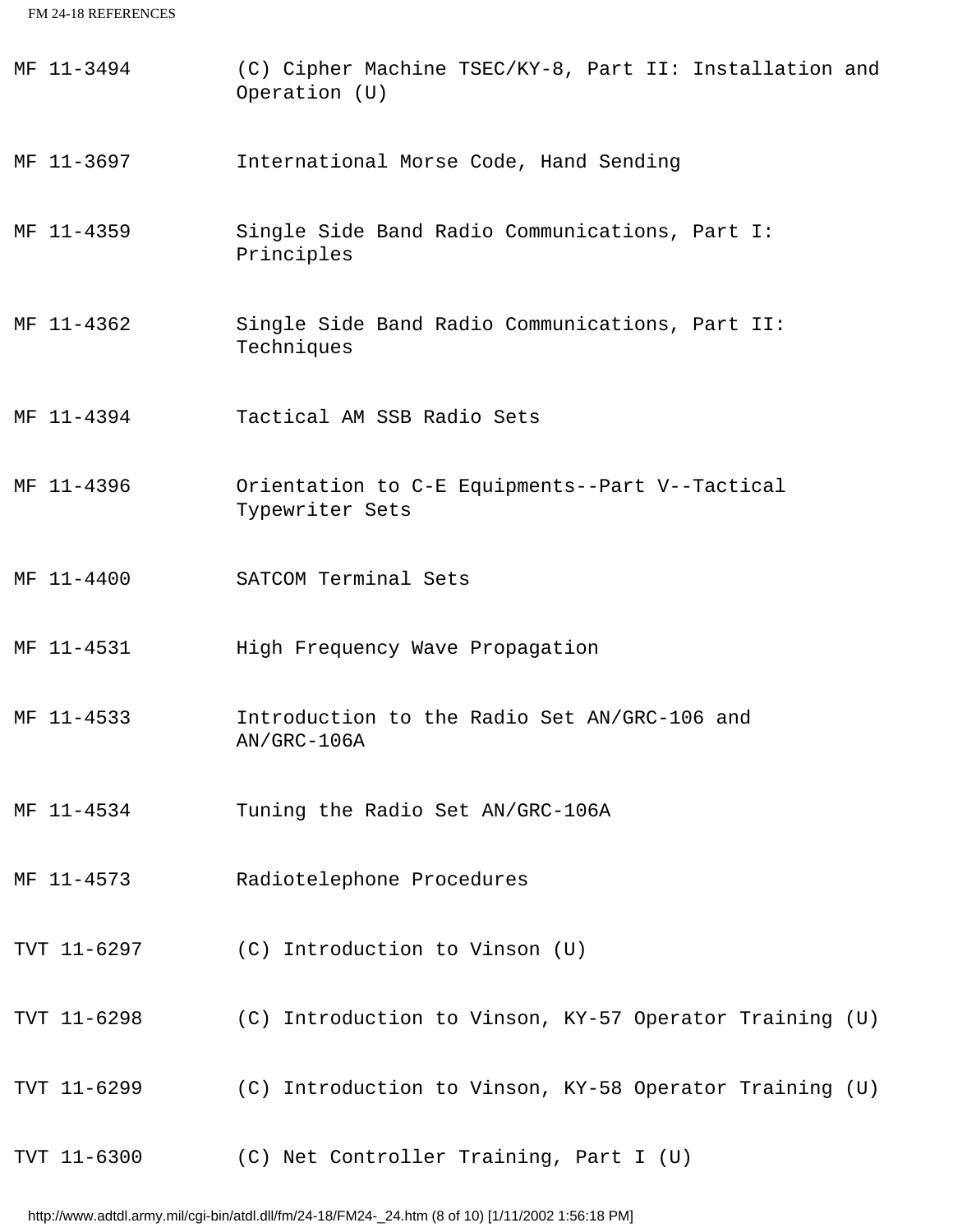TVT 11-6301 (C) Net Controller Training, Part II (U)

### **DA Forms**

DA Form 2028 Recommended Changes to Publications and Blank Forms

### **Command**

 Command publications cannot be obtained through Armywide resupply channels. Determine availability by contacting the address shown. Field circulars expire three years from the date of publication, unless sooner rescinded.

## **Field Circulars (FC)**

| $FC 11-16$ | International Morse Code (Instructions). March 1987.<br>Commander, US Army Signal Center and Fort Gordon,<br>ATTN: ATZH-DTT-D, Fort Gordon, Georgia 30905-5070                                                                  |
|------------|---------------------------------------------------------------------------------------------------------------------------------------------------------------------------------------------------------------------------------|
| FC 29-2-J  | Unit Maintenance Operations. December 1985.<br>Commander, US Army Ordnance Center and School,<br>ATTN: ATSL-TD-DLD, Aberdeen Proving Ground,<br>Maryland 21005-5201<br>(FC 29-2-J will be rescinded when FM 43-5 is published.) |
| $FC 50-16$ | Electromagnetic Pulse Mitigation Techniques. October<br>1984. Commander, USACACDA, Nuclear and Chemical<br>Directorate, ATTN: ATZL-CAP-DT, Fort Leavenworth,<br>Kansas 66027-5300                                               |
| $FC 50-17$ | A Technical Overview of Electromagnetic Pulse. June<br>1986. Commander, USACACDA, Nuclear and Chemical<br>Directorate, ATTN: ATZL-CAP-DT, Fort Leavenworth,<br>Kansas 66027-5300                                                |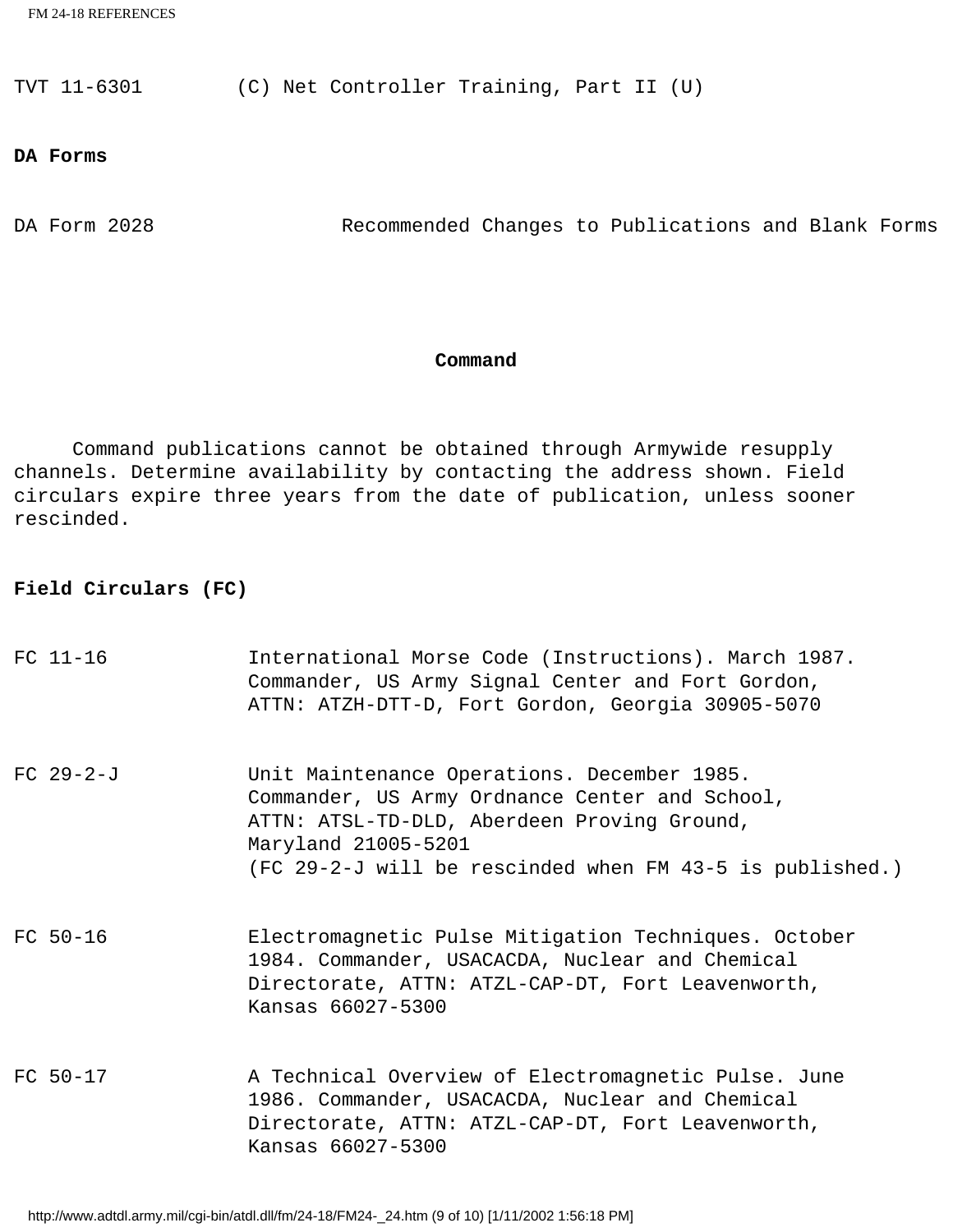## **Projected Publications**

 Projected publications are sources of additional information that are scheduled for printing but are not yet available. Upon print, they will be distributed automatically via pinpoint distribution. They may not be obtained from the USA AG Publications Center until indexed in DA Pamphlet 310-1.

**Field Manuals (FM)** FM 43-5 Unit Maintenance Operations

**Training Circulars (TC)**

TC 11-74 Fundamentals of FACSIMILE